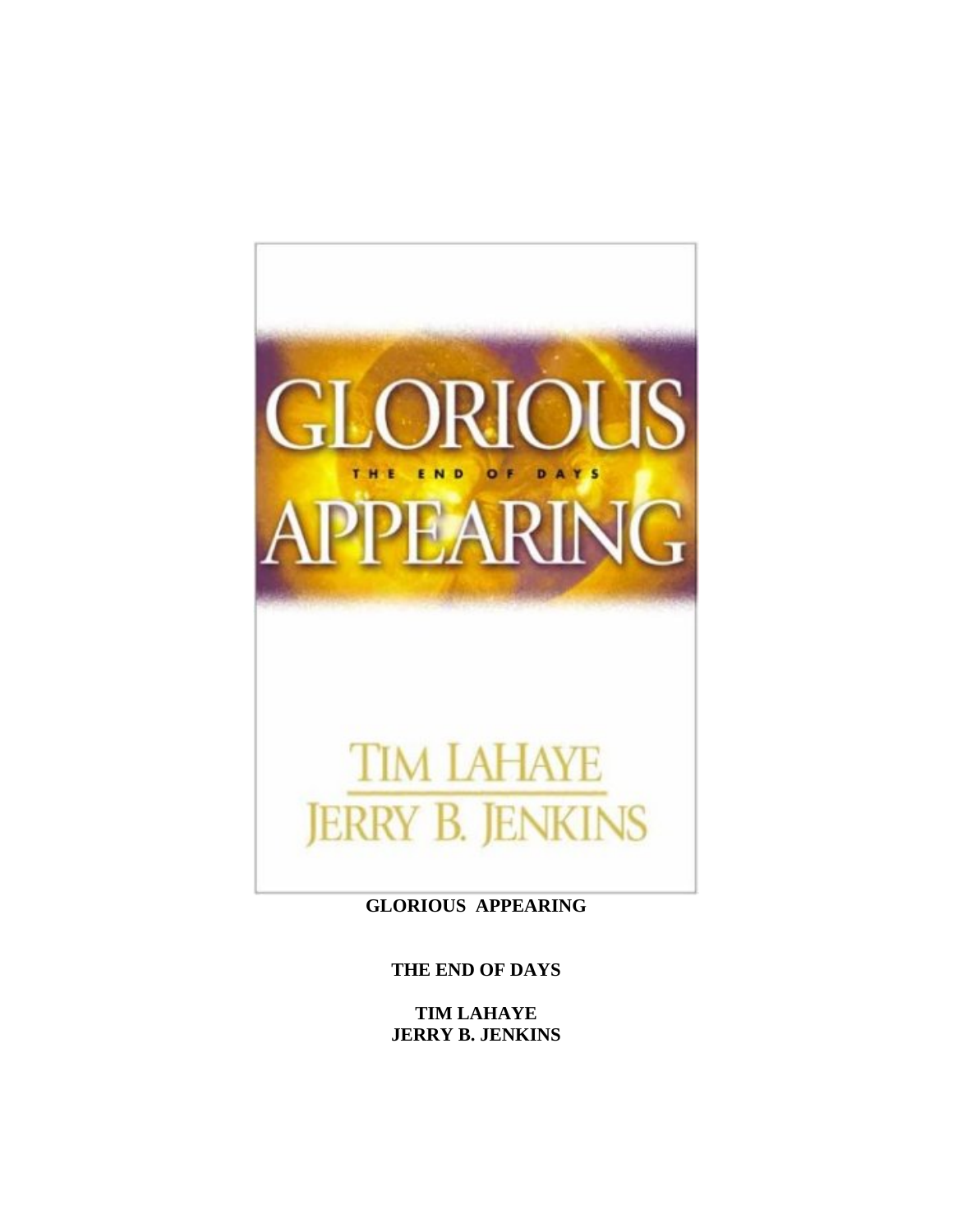Tyndale House Publishers, Inc. WHEATON, ILLINOIS Visit Tyndale's exciting Web site at www.tyndale.com Discover the latest about the Left Behind series at www.leftbehind.com Copyright © 2004 by Tim LaHaye and Jerry B. Jenkins. All rights reserved. Cover photograph © by Photodisc/Getty.lmages. All rights reserved. Authors' photo copyright © 2003 by Phil Fewsmith. All rights reserved. Left Behind series designed by Catherine Bergstrom Designed by Julie Chen Published in association with the literary agency of Alive Communications, Inc., 7680 Goddard Street, Suite 200, Colorado Springs, CO 80920. Scripture quotations are taken or adapted from the New King James Version. Copyright © 1979, 1980, 1982 by Thomas Nelson, Inc. Used by permission. All rights reserved. Characters in this novel sometimes speak words that are adapted from various versions of the Bible, including the King James Version and the New King James Version. Left Behind is a registered trademark of Tyndale House Publishers, Inc. Library of Congress Cataloging-in-Publication Data LaHaye, Tim F. Glorious appearing : the end of days / Tim LaHaye, Jerry B. Jenkins, p. cm. — (Left behind) ISBN 0-8423-3235-9 (he) — ISBN 0-8423-3237-5 (sc) 1. Steele, Rayford (Fictitious character)—Fiction. 2. Tribulation (Christian eschatology)—Fiction. 3. Rapture (Christian eschatology)—Fiction. 4. End of the world—Fiction. 5. Second coming—Fiction. I. Jenkins, Jerry B. II. Title. PS3562.A315G582004 813'.54—dc22 2003027369 Printed in the United States of America 10 09 08 07 06 05 04 87654321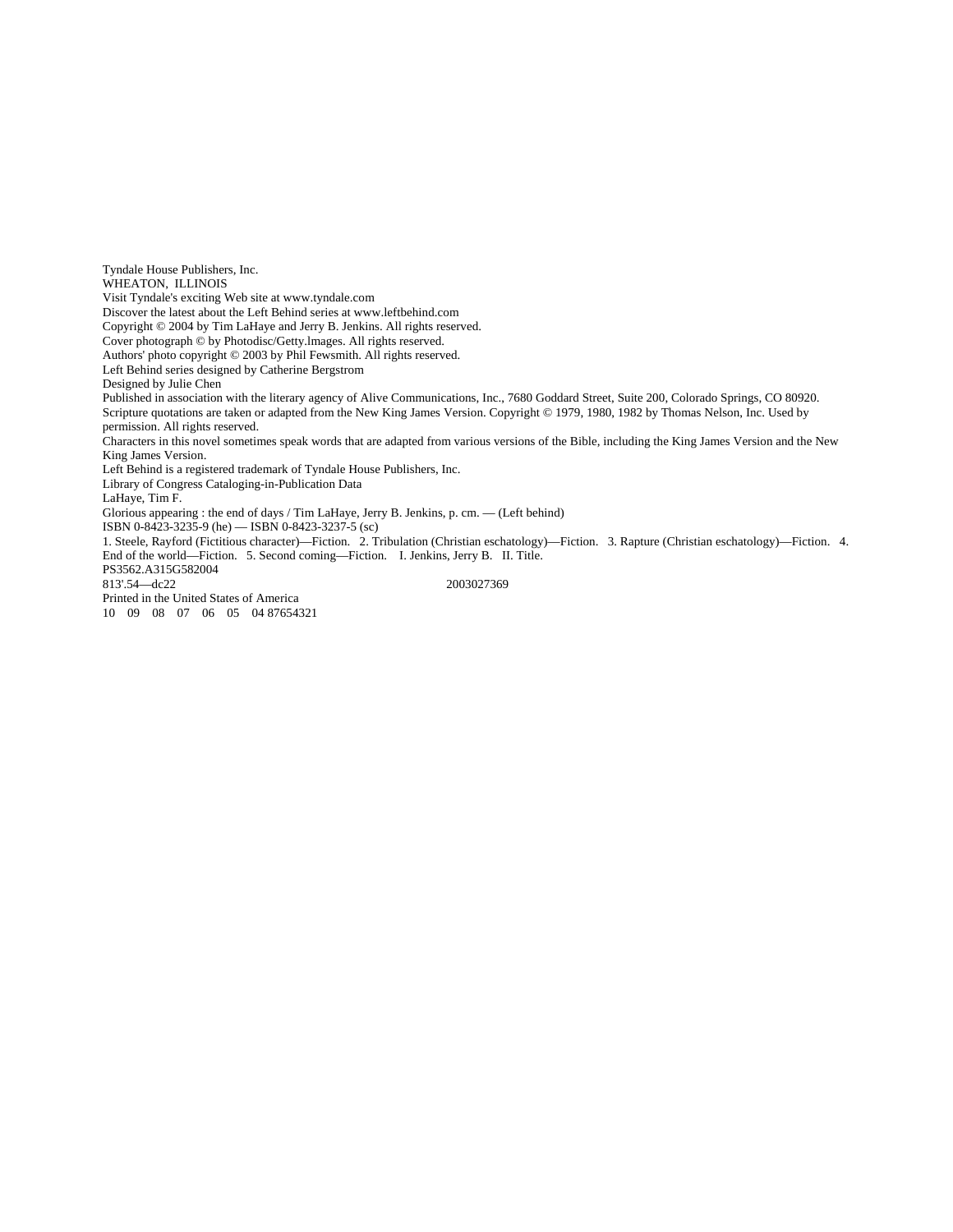To the memories of Frank LaHaye and Harry Jenkins, whom we shall again see Special thanks to David Allen for expert technical consultation and to John Perrodin for additional biblical research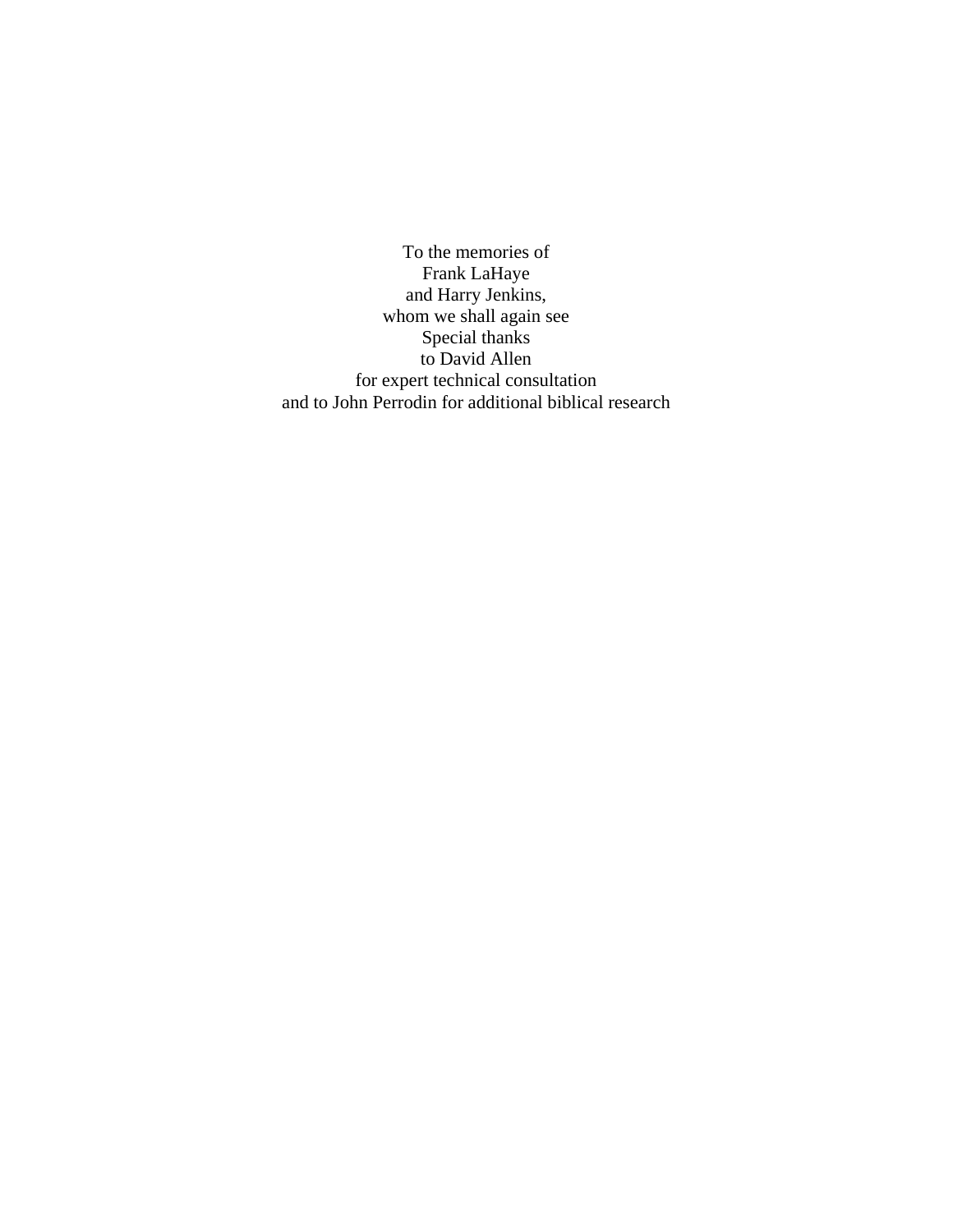# **SEVEN YEARS INTO THE TRIBULATION; THREE AND ONE-HALF YEARS INTO THE GREAT TRIBULATION**

### **The Believers**

**Enoch Dumas**, early thirties; Spanish-American; shepherd of thirty members of The Place ministry in Chicago; relocated underground in Palos Hills, Illinois

**Montgomery Cleburn ("Mac") McCullum**, early sixties; former pilot for Global Community Supreme Potentate Nicolae Carpathia; presumed dead in plane crash; chief Tribulation Force pilot on assignment at Petra

**Hannah Palemoon**, mid-thirties; former GC nurse; faked death in plane crash; on Trib Force assignment at Petra; on staff of the International Commodity Co-op, an underground network of believers

**Razor**, early twenties; Mexican; military aide to George Sebastian; Petra

**Leah Rose**, early forties; former head nurse, Arthur Young Memorial Hospital, Palatine, Illinois; on Trib Force assignment at Petra; on staff of the Co-op

**Dr. Chaim Rosenzweig (aka "Micah"),** mid-seventies; Nobel Prize-winning Israeli botanist and statesman; former Global Weekly Newsmaker of the Year; murderer of Carpathia; leader of the million-plus Jewish remnant at Petra

**George Sebastian**, late twenties; former San Diego-based U.S. Air Force combat helicopter pilot; underground with Trib Force and Co-op; defending Petra

**Priscilla Sebastian**, thirty; wife of George Sebastian; mother of Beth Ann; Petra

**Abdullah Smith**, mid-thirties; former Jordanian fighter pilot; former first officer, Phoenix 216; faked death in plane crash; a principal Trib Force pilot on assignment at Petra

**Rayford Steele**, late forties; former 747 captain for Pan-Continental; lost wife and son in the Rapture; lost second wife in plane crash; former pilot for Global Community Potentate Nicolae Carpathia; original member of the Trib Force; international fugitive last seen on the Petra perimeter

**Eleazar Tiberius**, early fifties; an elder at Petra; father of Naomi

**Naomi Tiberius**, twenty; daughter of Eleazar; computer whiz; in love with Chang Wong; Petra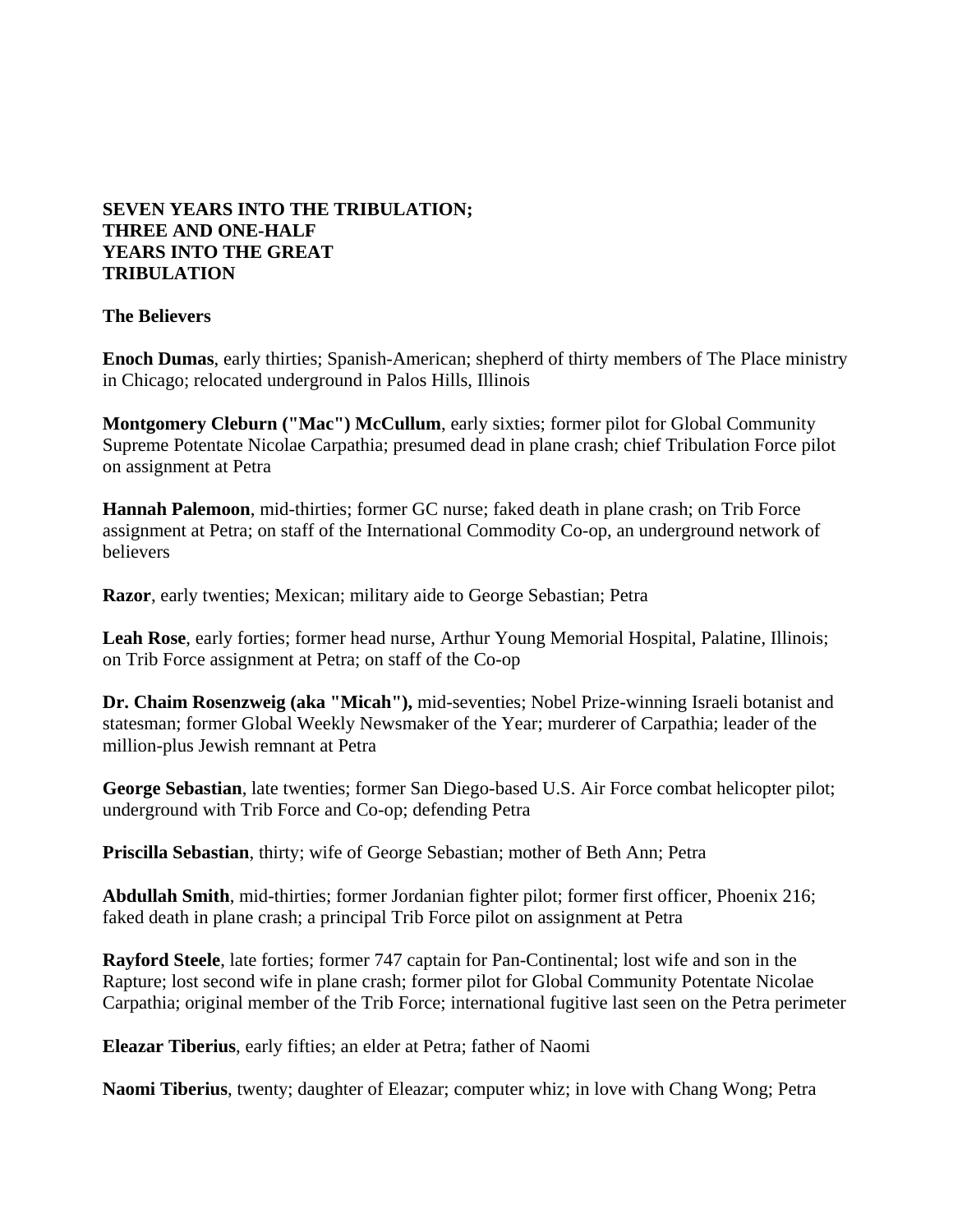**Otto Weser**, fifty; head of small band of German believers who fled New Babylon; Petra

**Lionel Whalum**, late forties; former businessman; former Co-op pilot; on Trib Force assignment at Petra as new director of the Co-op

**Cameron ("Buck") Williams**, mid-thirties; former senior writer for Global Weekly; former publisher of Global Community Weekly for Carpathia; original member of the Trib Force; editor of cybermagazine The Truth; lost wife, Chloe, to Global Community guillotine; last seen defending the Old City in Jerusalem

**Chang Wong**, twenty-one; former Trib Force mole at Global Community Headquarters, New Babylon; on Trib Force assignment at Petra as head of computer facility; in love with Naomi **Tiberius** 

**Ming Toy Woo**, mid-twenties; Chang Wong's sister; former widow, remarried to Ree Woo; former guard at the Belgium Facility for Female Rehabilitation (Buffer); AWOL, on Trib Force assignment at Petra, assisting with Co-op

**Ree Woo**, mid-twenties; husband of Ming Toy Woo; a principal pilot on Trib Force assignment at Petra

**Gustaf Zuckermandel Jr. (aka "Zeke" or "Z")**, late twenties; document and appearance forger; lost father to guillotine; on Trib Force assignment at Petra

# **The Recently Martyred**

**Al B. (aka "Albie")**, early fifties; native of Al Basrah, north of Kuwait; pilot; former international black marketer; member of Trib Force; murdered in Al Basrah

**Tsion Ben-Judah**, early fifties; former rabbinical scholar and Israeli statesman; revealed belief in Jesus as Messiah on international TV—wife and two teenagers subsequently murdered; escaped to U.S.; former spiritual leader and teacher of Trib Force; had cyberaudience of more than a billion daily; taught the Jewish remnant at Petra; slain defending the Old City in Jerusalem

**Chloe Steele Williams**, mid-twenties; former student, Stanford University; lost mother and brother in the Rapture; daughter of Rayford; wife of Buck; mother of four-and-a-half-year-old Kenny Bruce; original Trib Force member; former CEO of the Co-op; guillotined by the GC at the former Stateville Correctional Center in Joliet, Illinois

# **The Enemies**

**Nicolae Jetty Carpathia**, late thirties; former president of Romania; former secretary-general, United Nations; self-appointed Global Community potentate; assassinated in Jerusalem; resurrected at GC Palace complex, New Babylon; leading massive Unity Army forces in the Valley of Megiddo; last seen outside Herod's Gate on the Suleiman Road in Jerusalem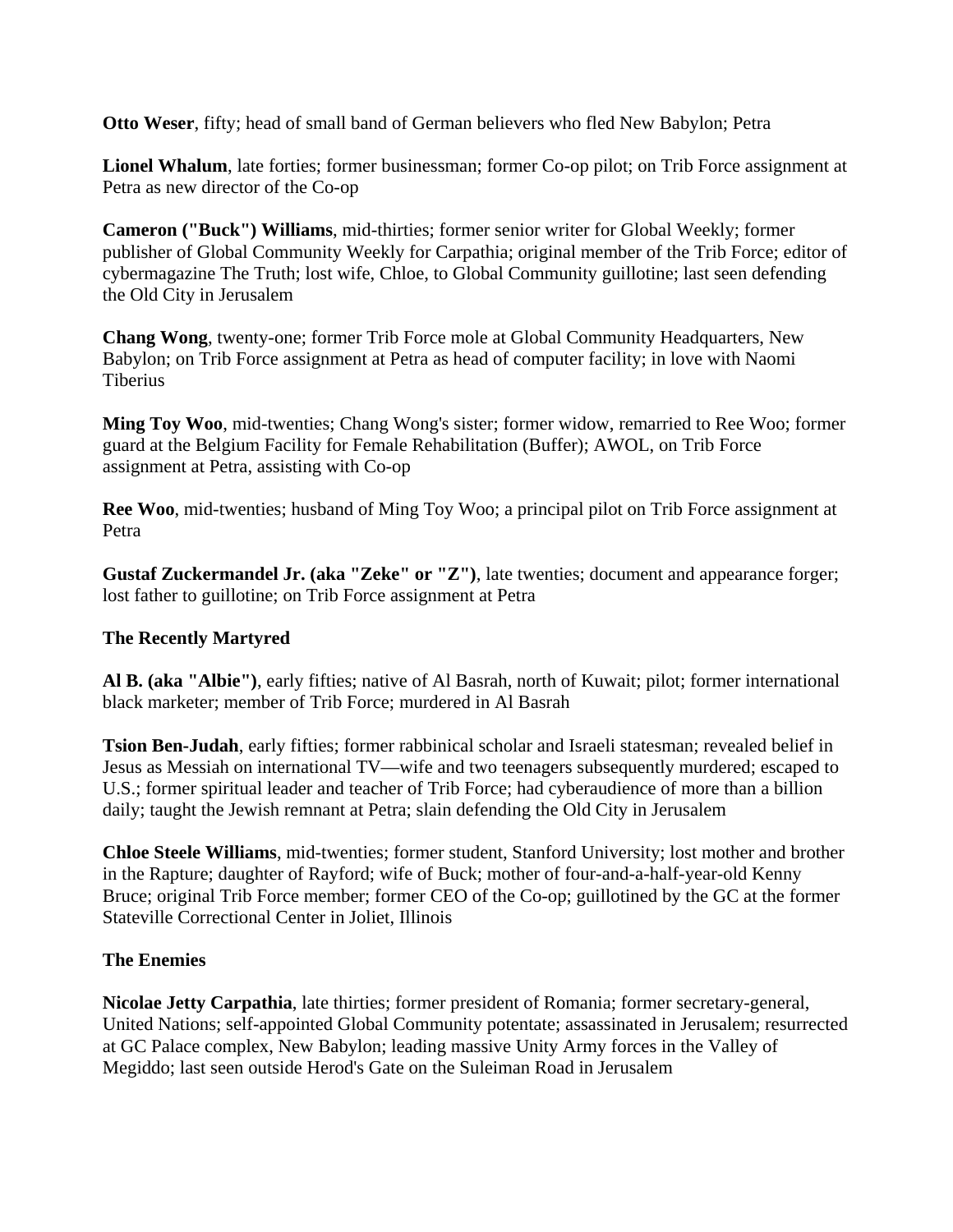**Leon Fortunate**, late fifties; former supreme commander and Carpathia's right hand; now Most High Reverend Father of Carpathianism, proclaiming the potentate as the risen god; Unity Army command post, Megiddo

**Viv Ivins**, early seventies; lifelong friend of Carpathia; GC operative; Unity Army command post, Megiddo

**Suhail Akbar**, mid-forties; Carpathia's chief of Security and Intelligence; One World Unity Army command post, Megiddo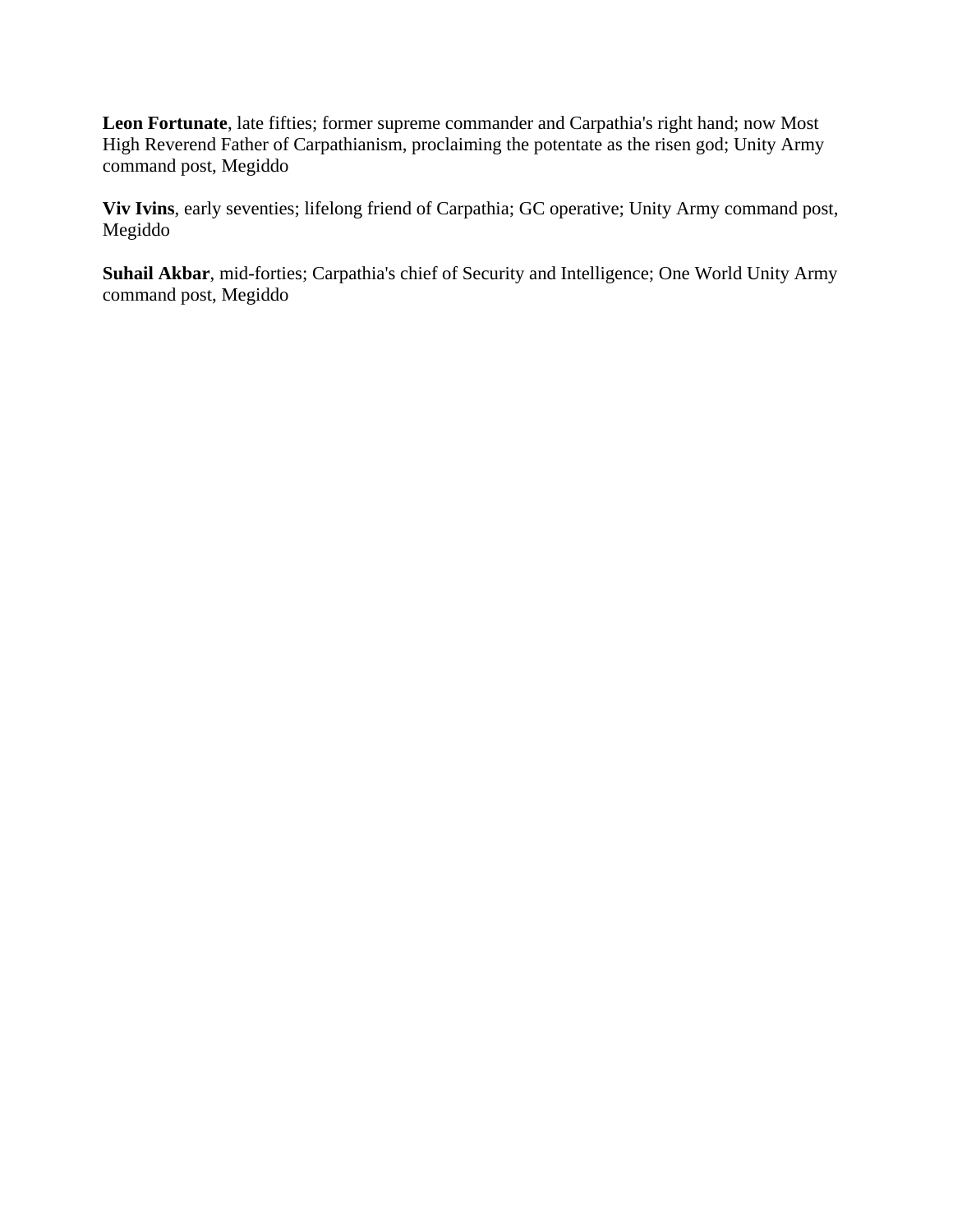### **PROLOGUE**

From Armageddon

RAYFORD STARTED down the back side of Petra, finding it even more harrowing than coming up. He had stayed with Chang and Naomi a little longer than he had planned, so he assumed Mac would be looking for him and that George thought he had already arrived.

From his vantage point he had a good view of the army a mile off. He was reaching for his phone to reassure Mac when it became clear something had happened. The front lines were recoiling again, so George must have initiated another burst of the directed energy weapons.

This time, however, despite the ensuing chaos, the Unity Army didn't take it sitting down. Rayford heard the booms of retaliatory fire, like thunder from a stormhead a hundred miles wide. He knew enough about munitions to know that Carpathia's forces were a little far away to be using the mortar cannons and shooting at high angles. He guessed the shells would drop short of the Petra perimeter.

He was wrong. Maybe their cannons were bigger than the typical unrifled short barrels. The shells flew past the perimeter and began dropping all around him. When one exploded right in front of him, Rayford was nearly pitched off the ATV. Grabbing for the handlebar with his free hand, he saw his phone go flying, bouncing a hundred yards down the rocky steep.

And now his vehicle was out of control. He bounced high off the seat and realized he was soaring through the air with only his hands attached to the ATV. He came down hard, and the contraption bounced and rolled sideways. To hang on or not was the only thing on his mind, and quickly that option was gone too. The four-wheeler hit yet again, ripping his grip away. As he bounced and rolled, he kept picking up the sight of the vehicle disintegrating as it smashed into rocks all the way into a valley.

Rayford reminded himself not to try to break his own fall. He tucked hands and arms in and tried to relax, fighting his natural instinct for all he was worth. The grade was too steep and his speed too fast to control himself. The best he could wish for was a soft landing place.

A shell deafened him from about ten feet to his right, knocking him into a sideways roll. Rayford felt his temple

smash into a sharp rock and was aware of what sounded like rushing water as he rolled toward thorny overgrowth. Scary as the thorns looked, they had to be softer than what he had been hitting.

Rayford was able to shift his body weight as he slowed and backed into the thorns. It was then he realized what the liquid sound was. With each beat of his heart, galloping now, his life's blood spurted six feet from the wound in his temple.

He pressed his palm hard against his head and felt the gush against his hand. He pressed with all his might and felt he might be containing it somewhat. But Ray-ford was in danger now—mortal danger. No one knew exactly where he was. He was without communications or transportation. He didn't even want to inventory his injuries, because regardless, they were minor compared to the hole in his head. He had to get help—and fast— or he would be dead in minutes.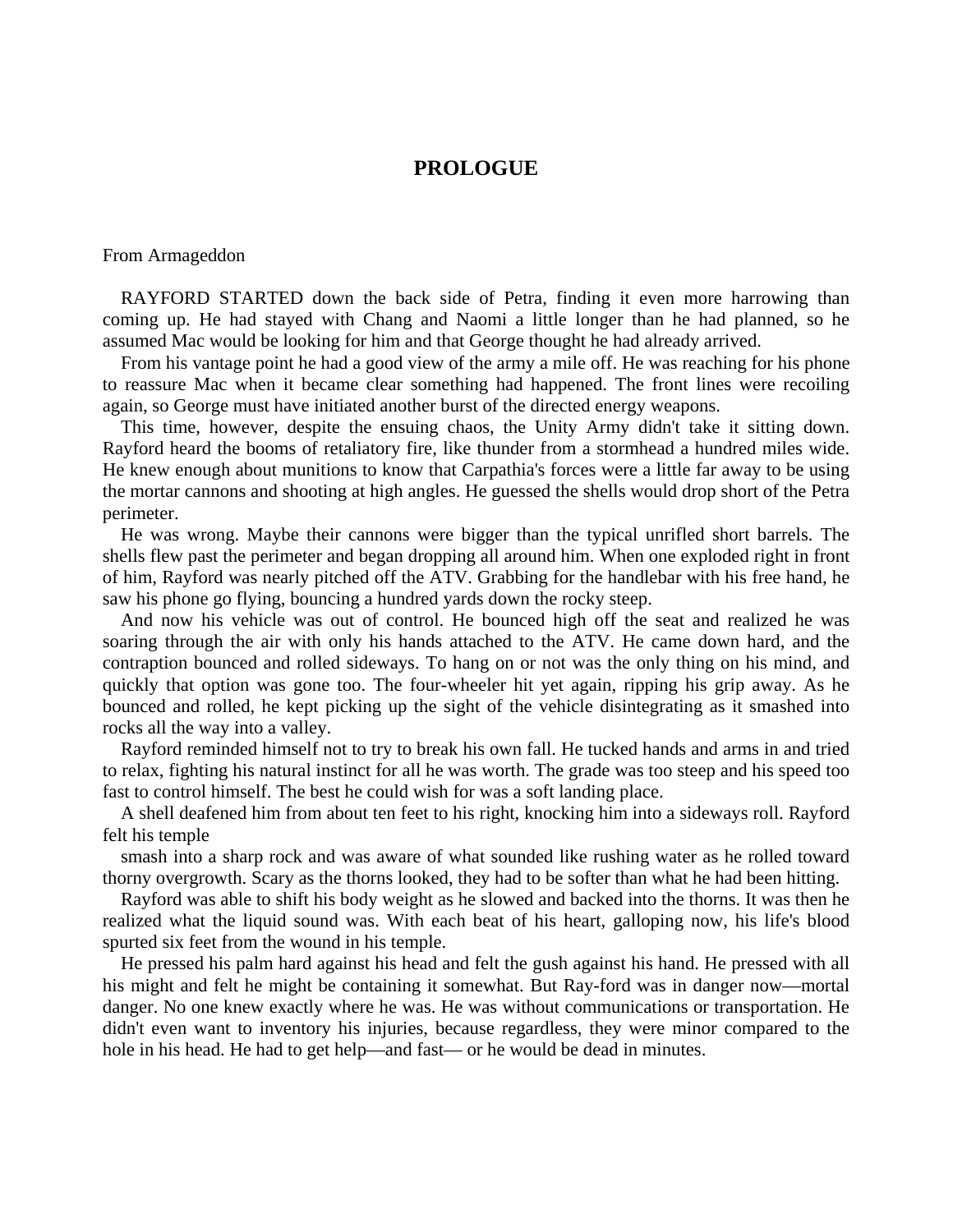Rayford's arms were gashed, and he felt sharp pains in both knees and one ankle. He reached with his free hand to pull up his pant leg and wished he hadn't. Not only had something sliced the flesh from his ankle, but something had taken part of the bone too.

Could he walk? Dare he try? He was too far from anywhere to crawl. He waited for his pulse to abate and for his equilibrium to return. He had to be a mile from Mac and his people, and he could not see them. There was no going back up. He rolled up onto his feet, squatting, one hand desperately trying to keep himself from bleeding to death.

Rayford tried to stand. Only one leg worked, and it was the one with the nearly totaled ankle. He may have broken a shinbone in the other. He tried to hop, but the incline was so great, he found himself pitching forward again. And now he was out of control one more time, trying to hop to keep from falling but picking up speed with every bounce. Whatever he did, he could not take his hand from his temple, and he dared not land on one more hard thing. "Lord, now would be a most appropriate time for You to come."

Chang sensed something was about to give. He had succeeded in intercepting signals from geosynchronous satellites that supported communications among the millions of troops. They were about to move, and his key people needed to know.

He called George. "Expect an advance within sixty seconds," he said.

"We've already been shelled," George yelled. "You mean more than that?"

"Yes, they will be coming."

"Rayford see you?"

"Left a little while ago. On his way to see Mac."

"Thanks. Call Mac, would you? I'll inform the others."

Chang called and told Mac the same.

"Hey," Mac said, "I can't raise Sebastian, and Ray is overdue."

"On his way," Chang said.

He called Buck. "Expect ad—"

But he was cut off. He redialed. Nothing.

"They're coming! They're coming!"

Buck heard a young rebel shrieking just as his phone chirped, and he saw an incendiary device hurled over the Rockefeller Museum, right at his position. He saw Unity Army troop movement from every side, and he grabbed his phone and held it up to his ear just as the bomb hit the wall right in front of him and clattered to the ground outside.

He recognized Chang's voice just before the bomb blew a hole in the wall. Rock and shrapnel slammed his whole right side, killed his phone, and made him drop one Uzi. He felt something give way in his hip and his neck as his perch disintegrated.

One of the young boys near him had been blown into the air and cartwheeled to the pavement. Buck was determined to ride the wall as it fell. He reached for his neck and felt a torrent of blood. He was no medical student, but he could tell something had sliced his carotid artery—no small problem.

As the wall crumbled, he danced and high-stepped to stay upright, but he had to keep a hand on his neck. The remaining Uzi slid down into his left hand, but when he stabbed it into something to keep his balance, it fell away. He was unarmed, falling, and mortally wounded.

And the enemy was coming.

Rayford could break his fall only with his free hand, not daring to take pressure off his temple. His chin took as much of the brunt as the heel of his hand as he slid at what he guessed was a fortyfive-degree angle. There would be no walking. All he could do was crawl now and try to stay alive.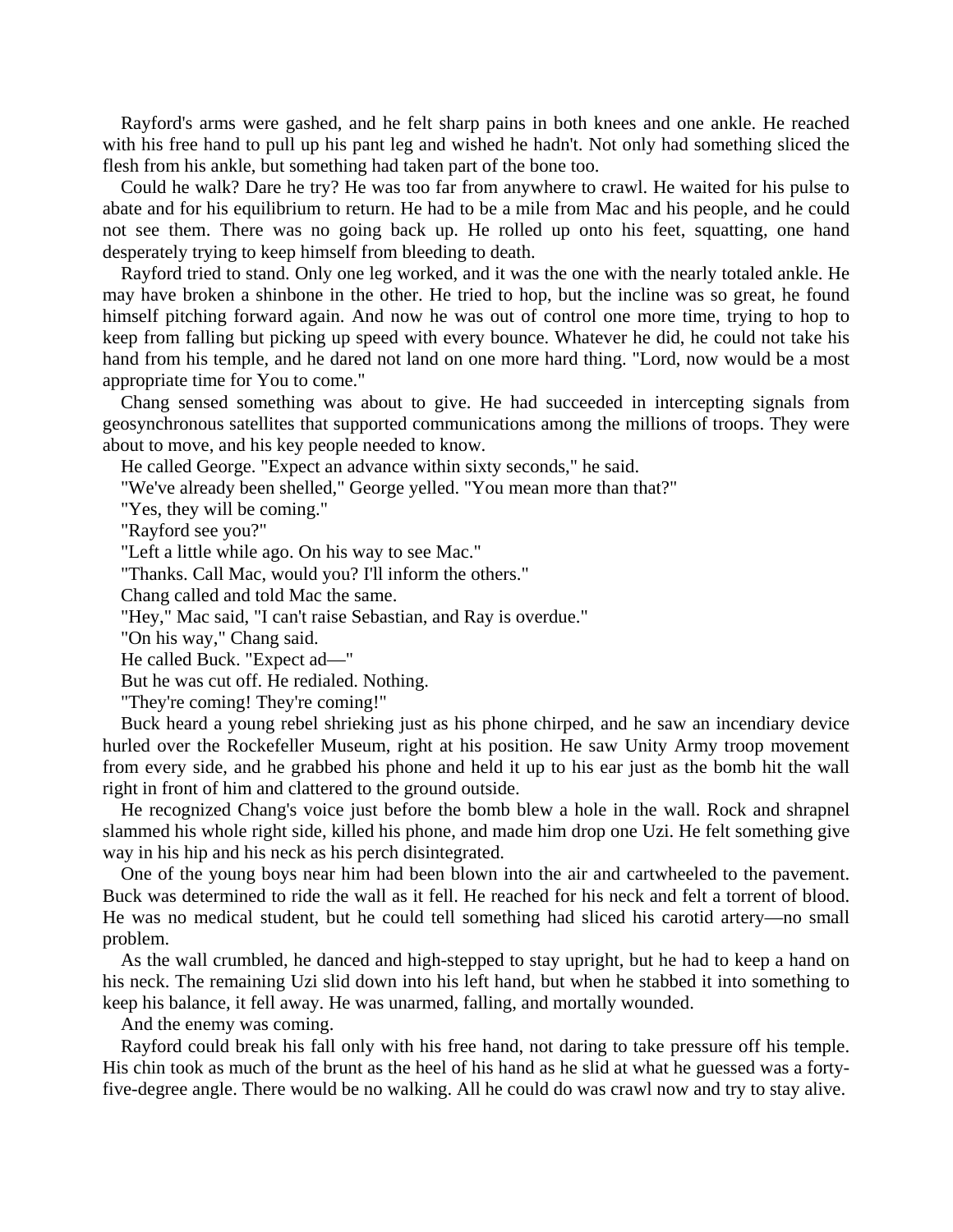Buck's feet caught in a crevasse of shifting rock, and his upper body flopped forward. He was hanging upside down from the crumbling wall over the Old City. His hip was torn and bleeding too, and blood rushed to his head.

Even inside the tech center of a city made of rock, Chang felt the vibration of the millions of soldiers advancing on Petra. He was clicking here and there, flipping switches, and trying to make calls. How far would God let this go before sending the conquering King?

Fighting unconsciousness, he tried gingerly edging along, one hand ahead of him, the other occupied. Each inch made the angle seem steeper, the way more unstable. "With every beat of his heart, every rush of blood, every stab of pain, he wondered what was the use. How important was it to stay alive? For what? For whom? "Come, Lord Jesus."

Dizziness overwhelmed, pain stabbed. A lung had to be punctured. His breath came in wheezes, agonizing, piercing. The first hint of the end was the crazy rhythm of his heart. Racing, then skipping, then fluttering. Too much blood loss. Not enough to the brain. Not enough oxygen. Drowsiness overtook panic. Unconsciousness would be such a relief.

And so he allowed it. The lung was ready to burst. The heart fluttered and stopped. The pulsing blood became a pool.

He saw nothing through wide-open eyes. "Lord, please." He heard the approach of the enemy. He felt it. But soon he felt nothing. With no blood pumping, no air moving, he fell limp and died.

Immediately after the tribulation of those days the sun will be darkened, and the moon will not give its light; the stars will fall from heaven, and the powers of the heavens will be shaken.

Then the sign of the Son of Man will appear in heaven, and then all the tribes of the earth will mourn, and they will see the Son of Man coming on the clouds of heaven with power and great glory.

Matthew 24:29-30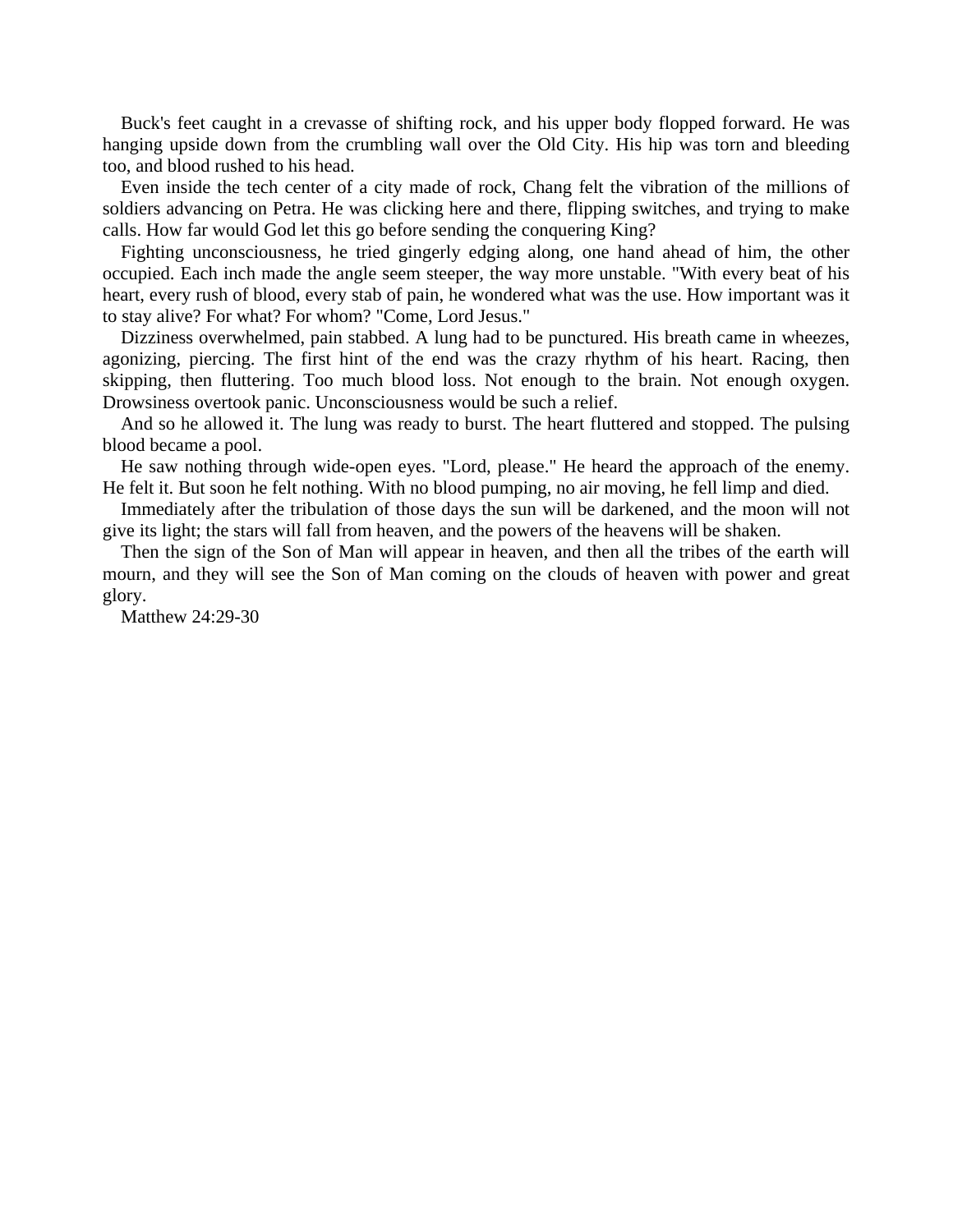#### **ONE**

MAC McCULLUM scanned the Petra perimeter with high-powered field glasses. Rayford should have reached him by now.

Mac's watch showed 1300 hours—one in the afternoon, Carpathia Time. It had to be more than a hundred degrees Fahrenheit. Sweat ran down his neck from the grayish red hair peeking out from under his cap, soaking his shirt. Mac detected not even a wisp of wind and wondered what his freckled, leathery face would look like in a few days.

Without taking his eyes from the lenses, Mac unholstered his phone and punched in the connection to Chang Wong in the computer center. "Where's Ray?"

"I was about to ask you," Chang said. "He left here forty-five minutes ago, and no one else has seen him either."

"What do we hear from Buck?"

Mac noticed the hesitation. "Nothing new."

"Since when?"

"Uh, Rayford heard from him late this morning."

"And?"

Another beat. "Nothing to speak of."

"What're you sayin', Chang?"

"Nothing."

"I gathered. What's wrong?"

"Nothing that won't be cured in a little—"

"I don't need double-talk, buddy." Mac continued surveying the rocky slopes, feeling his pulse quicken despite his years and experience. "If you won't tell me, I'll call him myself."

"Buck?"

"Well, who else?"

"I've tried. My sensor shows his phone inoperable."

"Turned off?"

"Unlikely, Mr. McCullum."

"Well, I should guess so. Malfunctioning? Damaged?'

"I'm hoping the former, sir."

"Global Positioning System active, at least?"

"No, sir."

Chaim Rosenzweig had not slept, and after only two light meals of manna, he expected to feel the fatigue. But no. The best he could calculate, this was the day. He felt the swelling anticipation in both his head and his chest.

It was as if his mind raced as his heart ached for the greatest event in the history of the cosmos.

The old man's senior advisers, a half-dozen elders, sat with him deep in the stone compound of Petra. Eleazar Tiberius, a broad globe of a man, offered that the million-plus pilgrims under their charge "are clearly as restless as we. Is there nothing we can tell them?"

"I have an activity in mind," Chaim said. "But what would you have me say?"

"I am newer to this than you, Rabbi, but—"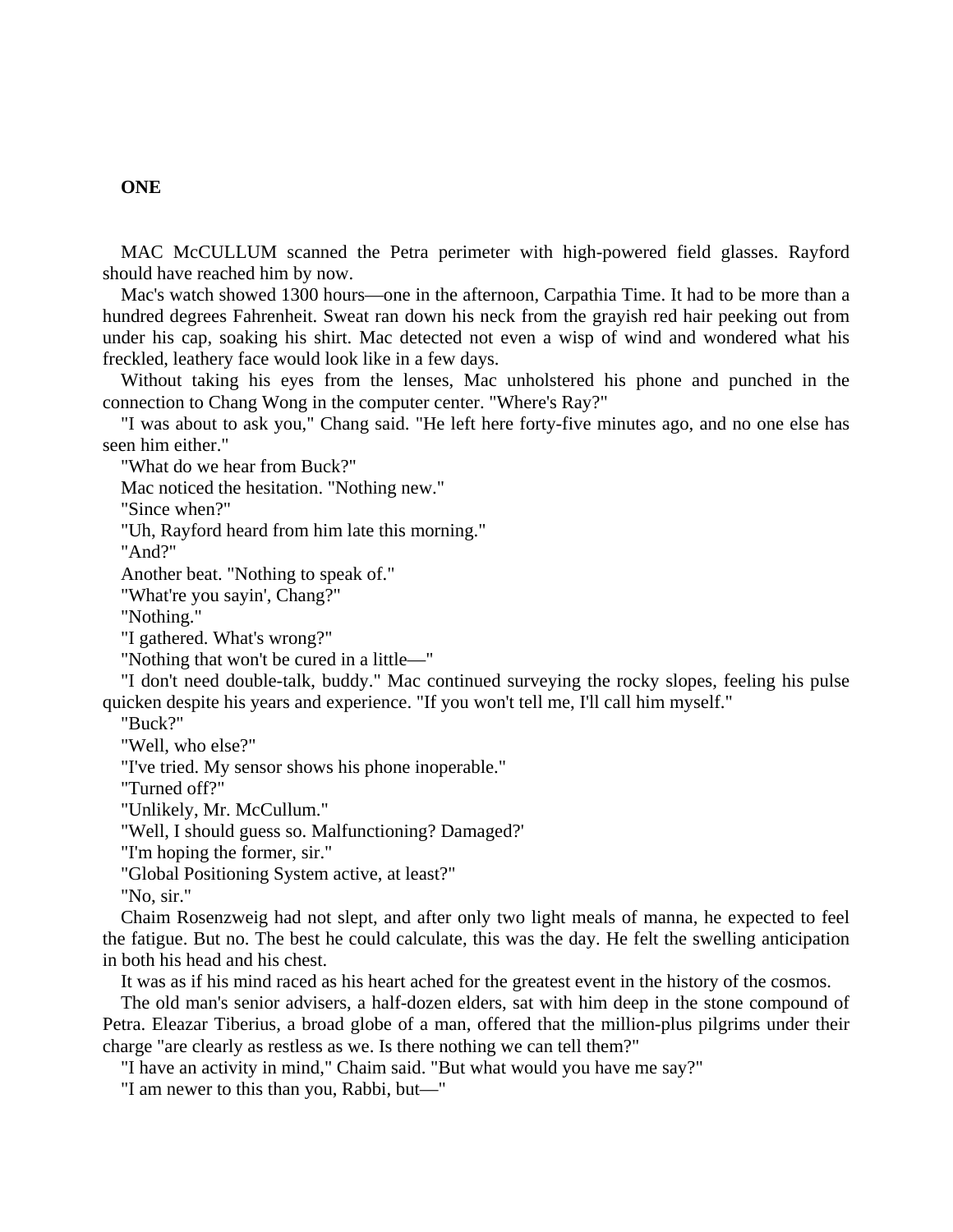"Please," Chaim said, raising a hand. "Reserve such a title for Dr. Ben-Judah. I am merely a student, thrust into this—"

"Nonetheless," Eleazar continued, "I sense the populace is as eager as I to know the exact moment of Messiah's return. I mean, if it is, as you and Dr. Ben-Judah have for so long taught, seven years from the signing of the covenant between Antichrist and Israel, does that mean it will be to the minute? I recall the signing being at around four in the afternoon, Israel time, seven years ago today."

Chaim smiled. "I have no idea. I do know this: God has His own economy of time. Do I believe Messiah will return today? Yes. Will it trouble me if He does not appear until tomorrow? No. My faith will not be shaken. But I expect Him soon."

"And this activity you mentioned?"

"Yes, something to occupy the minds of the people while we wait. I came across a videodisc of a dramatic sermon from before the turn of the century by an African-American preacher, long since in heaven, of course. I propose calling the people together and showing it."

"The Lord may come while it is playing," an elder said.

"So much the better."

"There remain unbelievers among us," Eleazar said.

Chaim shook his head. "I confess that puzzles and disturbs me, but it also fulfills prophecy. There are those who enjoy the safety of Petra, even many who believe Jesus was the most influential person who ever lived, who have not yet put their faith in Him. They do not recognize Him as the long-awaited Messiah, and they have not acknowledged Him as their Savior. This sermon is also evangelistic. Perhaps many of the undecided will take their stand before Messiah appears."

"Better than waiting until the event itself," someone said.

"Gather the people for a two-o'clock showing," Chaim said, rising. "And let's close in prayer."

"Begging your pardon," Eleazar said, "but do you feel the absence of Dr. Ben-Judah as keenly as I do?"

"More than you know, Eleazar. Let's pray for him right now, and I will call him in a few minutes. I would love to share his greeting with the people and hear what has been happening in Jerusalem."

Mac's magnified vision fell upon colorful, metallic pieces glinting in the sun, perhaps a mile from his position. Oh no.

A red fuel tank and a tire looked very much like parts from Rayford's all-terrain vehicle. Mac tried to steady his hands as he panned in a wide arc, looking for signs of his friend. It appeared the ATV could have been hit by a heat-seeking missile or smashed to bits by tumbling. Perhaps, he thought, no sign of Rayford nearby was good news.

Mac raised Chang again. "Sorry to be a nuisance," he said, "but what does your sensor say about Ray's phone?"

"I was afraid you'd ask. It's inoperable too, but its GPS is still pulsing. My screen shows it deep in a narrow crevasse a little over forty-five hundred feet below you."

"I'm heading down there."

"Wait, Mr. McCullum."

"What?"

"I've got a lens pointed that way, and there's no room in the opening for a person."

"You can see the phone?"

"No, but I know it's there. It can be the only thing there. The opening is too narrow for anything else."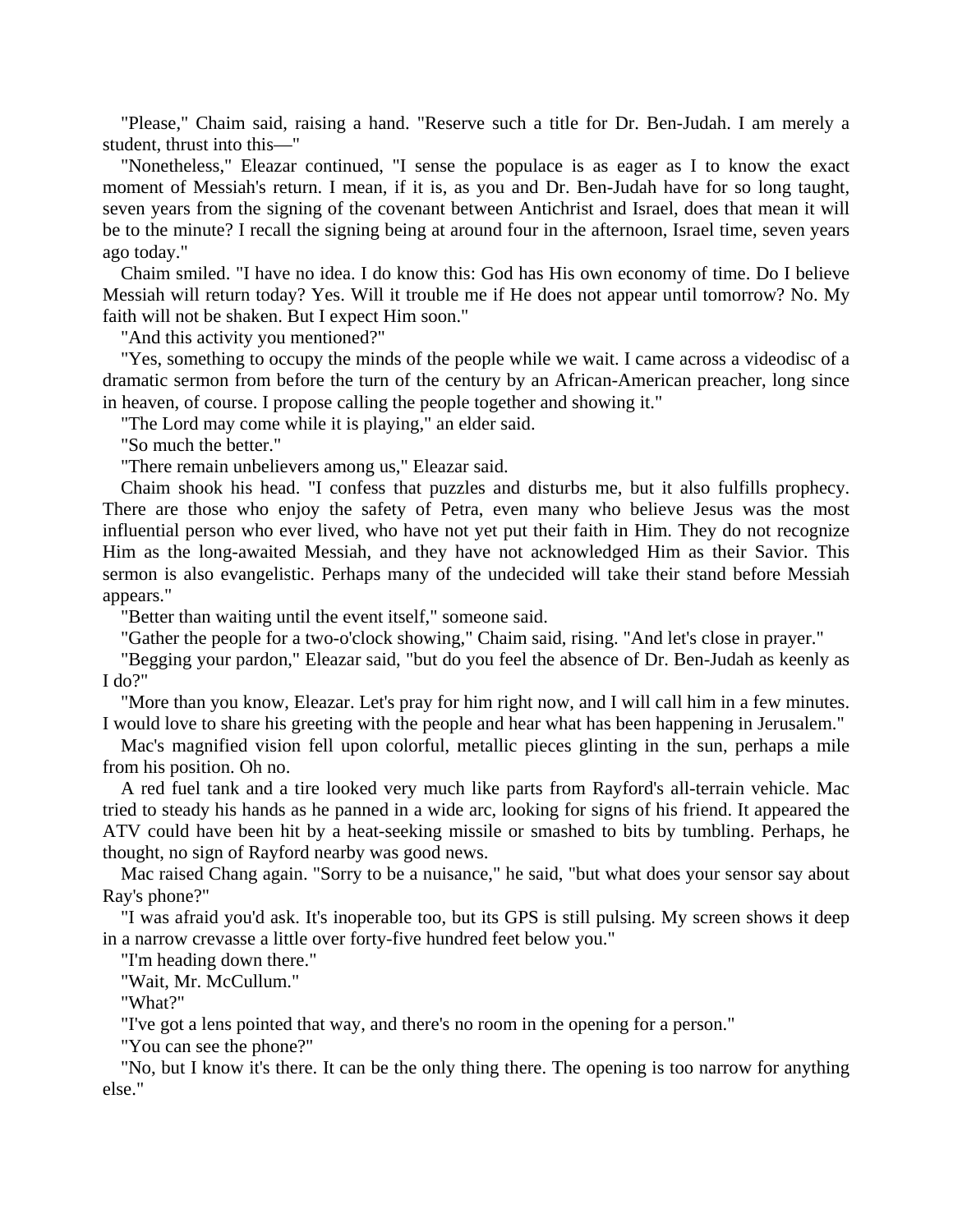"So have you seen his ATV too?"

"I'm looking."

"Well, I have. If that phone is due south of me, look about twenty degrees east."

"Hang on ... I see it."

"But no sign of Ray, Chang. I'm going to look."

"Sir? Could you send someone else?"

"Why? I'm twiddling my thumbs here. Big Dog One has the troops under control."

"Frankly, I'd rather you go to Jerusalem."

"You gonna tell me what's goin' on?"

"Come see me, Mr. McCullum. I was honoring the confidence of Captain Steele, but I think you—and Dr. Rosenzweig—should know."

Mac arrived at the tech center, deep in the bowels of Petra, a few minutes after one-thirty in the afternoon. Chaim rose to meet him while Chang acknowledged him with a look but kept turning back to his numerous screens. Finally Chang pulled away and the three sat, far from the ears of others. Mac noticed, however, that many techies and others frequently stole glances in their direction.

"There's no delicate way to say this," Chang began. "Captain Steele told Naomi and me this morning that Mr. Williams had told him that Dr. Ben-Judah was killed in the fighting at Jerusalem."

Mac stiffened.

Chaim buried his face in his hands. "I hope he did not suffer terribly," the old man said.

"With Captain Steele missing now and—"

"What? Him too?" Chaim said. "And I am unable to raise Cameron on the phone ..."

"I felt you both should know. I mean, I know this may all be moot by this time tomorrow."

"Perhaps even by four this afternoon," Chaim said. "The question now is what to say, what to do."

"Nothin' we can do," Mac said. "I've got Abdullah Smith looking for Ray. Chang here thinks I ought to go to Jerusalem."

Chaim looked up in apparent surprise.

"I do," Chang said. "From the looks of what's left of his vehicle and his phone, odds are all Mr. Smith is going to find are Captain Steele's remains. I'm sorry to be so blunt."

"But a flight to Jerusalem now?" Chaim said. "Just to see whether Cameron—"

"It's what I would want if it was me," Mac said. "I know he may be dead, and either way, Jesus is comin', but with Tsion gone, I'd just as soon get Buck outta there and back here with us."

"Even for as little as an hour," Chaim said, more a statement than a question.

"Like I say, that's what I'd want."

"And what do we tell the people?" Chaim said.

Minutes later, Mac was in Gus Zuckermandel's quarters. He filled in the young man on his plans. "And here's the hard part, Z. I want to leave in ten minutes."

"Can you give me twenty?"

"Fifteen."

"Deal."

"What've you got, Z?" Mac said, as the forger yanked open a file drawer, riffled through several folders, and slapped one open on his desk.

"Your new identity," Zeke said, moving to a closet, which he opened with a flourish. There were two dozen black-on-black Global Community Unity Army uniforms, from tinted eye-shield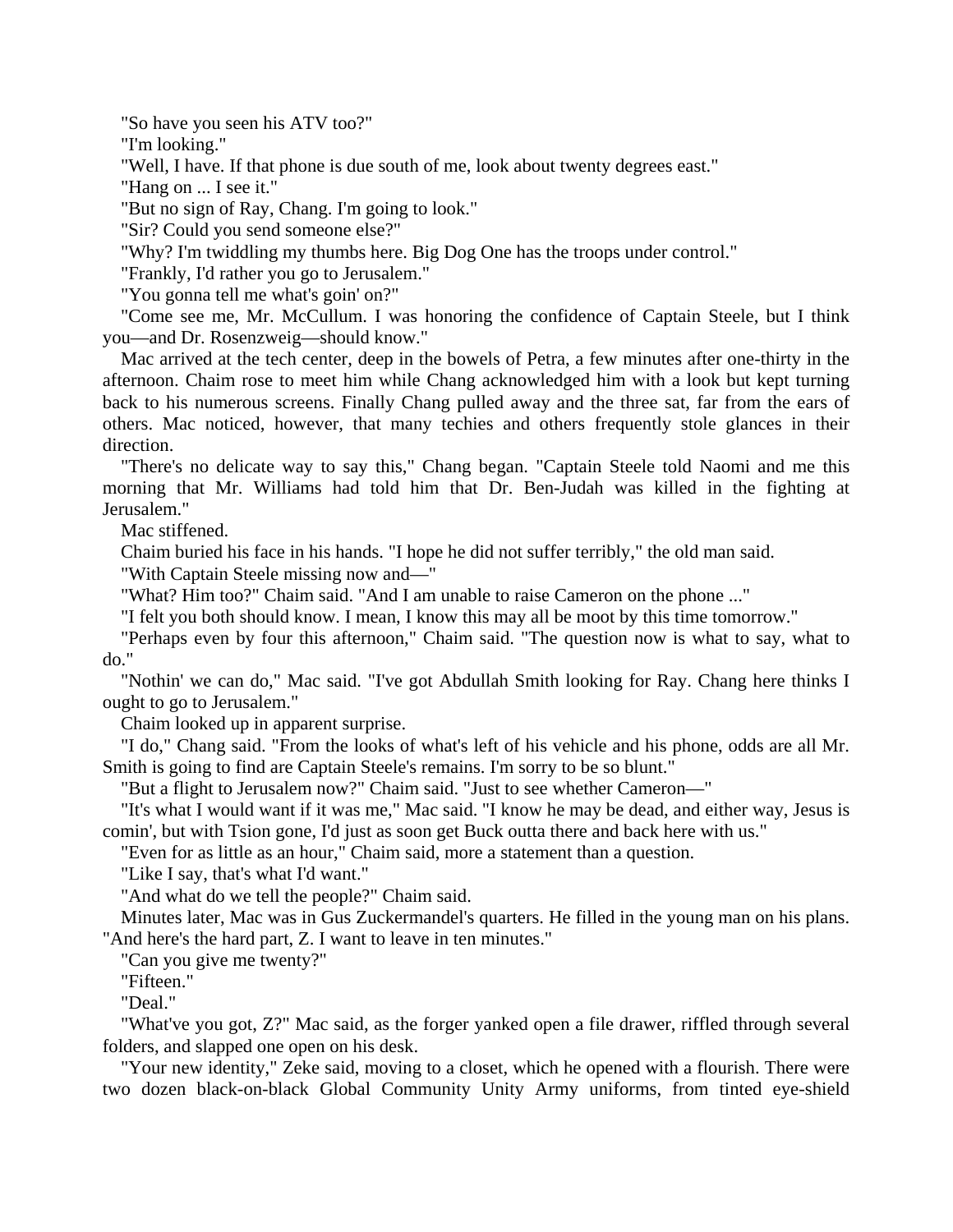helmets to calf-length boots. "Find one that fits while I'm working on your documents. Don't forget the gloves. Nobody's checking for marks of loyalty anymore anyway, but just to be safe."

"How do you do this, Z?" Mac said, approaching garments that looked his size.

"With lots of help. Sebastian's boys have killed a few of 'em, and I got me a little crew that runs out and gathers up their stuff—papers, clothes, and all."

"Weapons?"

'"Course."

When Mac emerged with the uniform a perfect fit, he found Zeke mixing some sort of a brew.

"You look good, Mac," he said. "Problem is, you got to be black."

"And you can manage that in a few minutes?"

"If you're game."

"Whatever it takes."

Mac whipped off his helmet, jacket, shirt, and gloves. Zeke used the mix to paint him dark brown from the shoulders to the hairline. "Keep the helmet on, 'cause I haven't got time to make the hair authentic."

"Check."

"And let's do your hands, just in case." Zeke dyed Mac's skin from midforearm to fingertips. "This should dry in two and a half minutes. Then an instant photo, and you're on your way. Give my best to Buck and Tsion."

Mac hesitated. "You betcha. Zeke, you're a genius."

The younger man snorted. "Just here to serve."

Mac was sprinting to a chopper when he reached Abdullah Smith by phone.

"Nothing yet, Mac. I will let you know as soon as I discover anything."

As Mac lifted off, he saw multitudes streaming from all corners of Petra and gathering at the central meeting place.

Chaim was alarmed at the mood of the throng. It was the biggest crowd he had ever drawn at Petra, and it was noisy, clearly preoccupied, antsy. He heard nervous laughter, saw lots of embracing. When one or two would look to the skies, hundreds—sometimes thousands—did likewise.

"My beloved brothers and sisters in Messiah," he began, "as well as the seekers and undecided among us, please try to quiet yourselves and settle for a moment. Please! I know we all expect the imminent return of our Lord and Savior, and I can think of no greater privilege than to have Him appear as we speak. But—"

He was interrupted by thunderous applause and cheering.

Chaim gestured that they should be seated. "I share your enthusiasm! And while I know that there will be nothing else on your minds until He comes, I thought there might be value in focusing specifically on Him this afternoon. I know there remain among us many who are withholding their decisions about Him until He appears. Consider this my last effort to persuade you not to wait. We do not know what may befall us at that moment, whether God will allow scoffers and mockers and rejecters to change their minds. Pray He will not harden your heart due to your rebellion or unbelief. Surely there has been more than enough evidence than anyone could need to reveal the truth of God's plan.

"While we watch and wait, consider the thoughts of a great preacher from decades past. His name was Dr. Shadrach Meshach Lockridge, and his message is entitled 'My King Is. . .'"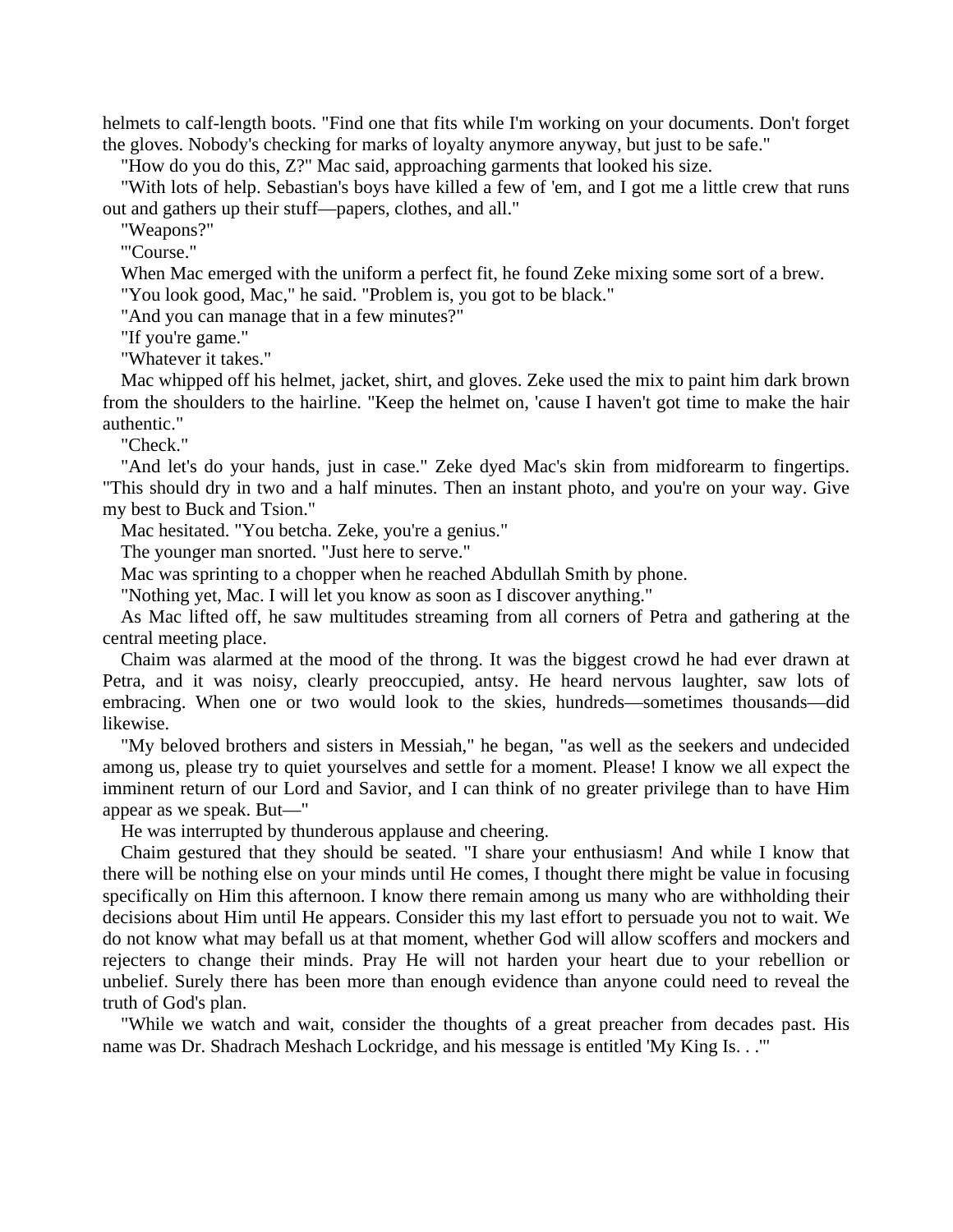Chaim signaled for the disc to play, and it was projected off two white walls of smooth stone, each several stories high, where all could see it. The sound system carried it to the ends of the seated masses.

Lockridge proved to be animated and thunderous, interrupting his own cadence of shouts and growls with whispers and huge smiles. The disc caught him near the end of his sermon, and he was picking up steam.

"The Bible says my king is a seven-way king. He's the king of the Jews; that's a racial king. He's the king of Israel; that's a national king. He's the king of righteousness. He's the king of the ages. He's the king of heaven. He's the king of glory. He's the king of kings. Besides being a seven-way king, He's the Lord of lords. That's my king. Well, I wonder, do you know Him?"

Hundreds of thousands applauded, and many stood, only to sit again as Lockridge continued.

"David said, 'The heavens declare the glory of God, and the firmament showeth His handiwork.' My king is a sovereign king. No means of measure can define His limitless love. No far-seeing telescope can bring into visibility the coastline of His shoreless supply. No barrier can hinder Him from pouring out His blessings.

"He's enduringly strong. He's entirely sincere. He's eternally steadfast. He's immortally graceful. He's infinitely powerful. He's impartially merciful. Do you know Him?"

Many shouted their agreement.

"He's the greatest phenomenon that has ever crossed the horizon of this world. He's God's Son. He's the sinner's Savior. He's the centerpiece of civilization. He stands in the solitude of Himself. He's honest and He's unique. He's unparalleled. He's unprecedented.

"He is the loftiest idea in literature. He's the highest personality in philosophy. He is the supreme problem in higher criticism. He's the fundamental doctrine of true theology. He's the core, the necessity for spiritual religion. He's the miracle of the ages. Yes, He is. He's the superlative of everything good that you choose to call Him. He's the only one qualified to be our all-sufficiency. I wonder if you know Him today."

As the preacher continued, more and more listeners stood, some raising their hands, others shouting agreement, others nodding.

"He supplies strength for the weak. He's available for the tempted and tried. He sympathizes and He saves. He strengthens and sustains. He guards and He guides. He heals the sick. He cleanses the leper. He forgives the sinner. He discharges debtors. He delivers the captive. He defends the feeble. He blesses the young. He serves the unfortunate. He regards the aged. He rewards the diligent. And He beautifies the meek. I wonder if you know Him.

"Well, this is my king. He's the key to knowledge. He's the wellspring of wisdom. He's the doorway of deliverance. He's the pathway of peace. He's the roadway of righteousness. He's the highway of holiness. He's the gateway of glory. Do you know Him?

"Well, His office is manifold. His promise is sure. His life is matchless. His goodness is limitless. His mercy is everlasting. His love never changes. His word is enough. His grace is sufficient. His reign is righteous. His yoke is easy and His burden is light. I wish I could describe Him to you."

That elicited an ocean of laughter and more applause. The same had happened with his original audience, and Lockridge had paused, allowing it to fade before he continued.

"He's indescribable. He's incomprehensible. He's invincible. He's irresistible. Well, you can't get Him out of your mind. You can't get Him off of your hand. You can't outlive Him and you can't live without Him. The Pharisees couldn't stand Him, but they found they couldn't stop Him. Pilate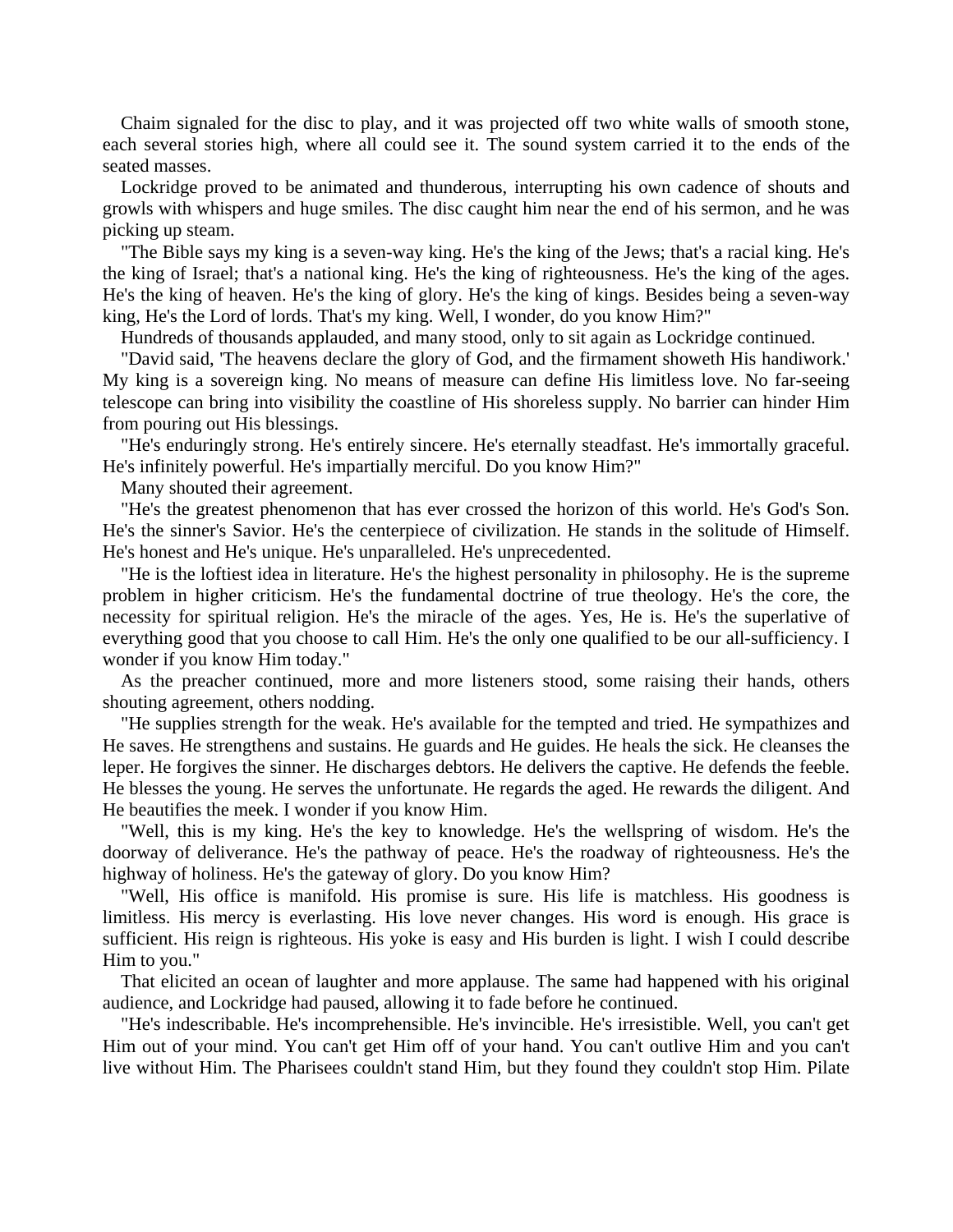couldn't find any fault in Him. Herod couldn't kill Him. Death couldn't handle Him, and the grave couldn't hold Him. That's my king!"

Everyone was standing now, hands raised, many applauding, shouting, some dancing.

"And Thine is the kingdom and the power and the glory forever and ever and ever and ever! How long is that? And ever and ever! And when you get through with all the forevers, then amen! Good God Almighty! Amen!"

By the time Mac found himself within sight of the rocky Judean hills where Jerusalem lay smoking in the early afternoon sun, he had begun to despair of finding Buck. If he was all right, would he not have borrowed a phone to check in? The latest intelligence from Chang was that Buck had reported Tsion's death to Rayford from inside the Old City.

Though the colossal armies of the world—now amalgamated into Carpathia's Global Community Unity Army—stretched by the multimillions from north of Jerusalem to Edom, it was clear from the air that the current major offensive focused on the Old City.

Mac looked for a place to land. He had to look like a GC officer on assignment and head on foot to the Old City as if he knew what he was doing. In fact, he didn't have a clue. The Old City was only a third of a mile square. And if he found Buck alive, what was he to do? Arrest him and muscle him to the chopper? Finding Buck dead or alive, Mac decided, would be like discovering a patch of dry ground in the Louisiana bayou.

Mac's phone chirped, and he saw it was Chang. "Give me some good news."

"Such as?"

"Such as Buck's dead phone all of a sudden started showin' his position."

"No such luck. But I do have something. Carpathia's on the rampage about the destruction of New Babylon, and he's taking heat from all over the world."

"Heat?"

"Everybody who depended on New Babylon is crying over the loss. I'm picking up televised reports from everywhere of leaders, diplomats, businessmen—you name it—literally weeping, decrying what's become of New Babylon and their own interests. Some are committing suicide right on camera."

"No way the GC is puttin' that stuff on the air."

"No, they aren't, but yours truly still has his ways."

"Attaboy, Chang, but how does that help me find Buck?"

"You're not going to find Buck, Mr. McCullum."

"What? You know that for sure?"

"I'm just stating the obvious."

"Ye of little faith."

"Sorry. But I figured as long as you're there and undercover, you might want to know where Carpathia is."

"I don't care where he is. I'm here to find Buck."

"All right then."

"But just for smiles, where is he? Last I heard he was on a bullhorn outside Herod's Gate. Moved there from his bunker near the Sea of Galilee. Unless they were just broadcasting his voice."

"No, it was him all right. He's moved his entire command post inside the Old City."

"Impossible. I'm lookin' down on it right now, and the place is crawling with—"

"I thought so too until I heard where. Underground."

"You don't mean—"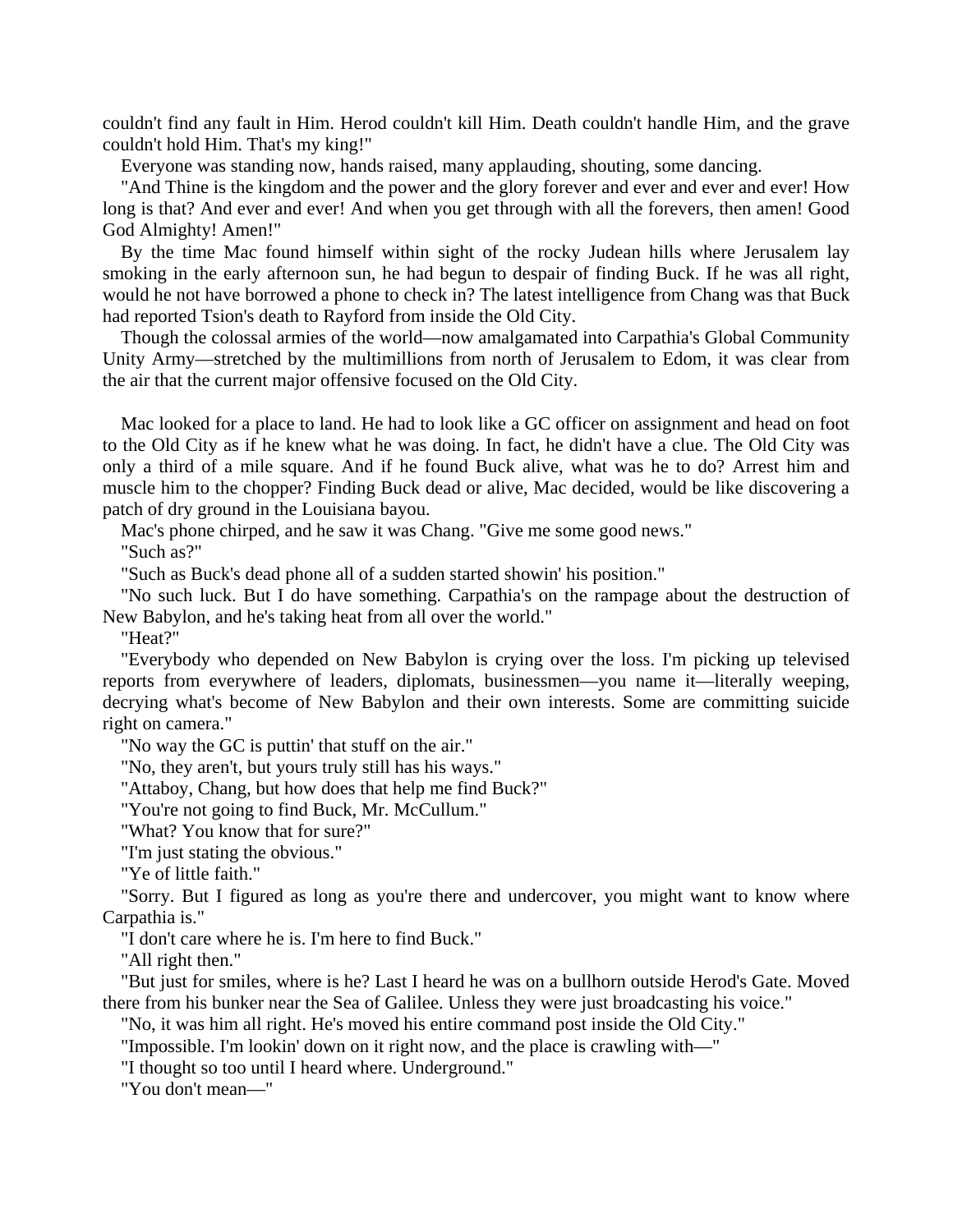"Solomon's Stables."

"How do I get in there?"

"Follow somebody. Carpathia's got an entire regiment there, and I got your new name on the list."

"That might not have been prudent, Chang."

"Why?"

"What if I choose not to go, am discovered missing, and someone sees me elsewhere?"

"Well, there is that possibility, yes. Tell them you're on your way."

"What if I'm not? I mean, I'd love to be your eyes and ears here, Chang, but my priority is Buck. And nothin' we know about Carpathia now is going to amount to a hill of beans anyway. What's gonna happen is gonna happen. Can you get me off that list?"

"Not without looking suspicious. Sorry, Mr. McCullum. I thought I was doing the right—"

"Don't worry about it. None of it will matter tomorrow, will it?"

Mac saw GC activity and other choppers putting down at the Tombs of the Prophets, south of the Mount of Olives, east of the Old City. Caravans of jeeps quickly loaded the disgorged personnel and raced them toward the conflict. As soon as Mac stepped out of his copter at 2:45 P.M., an officer directing traffic pointed him to an armored personnel carrier. Mac saluted and jogged that way. He joined a dozen other like-uniformed soldiers, who merely nodded at each other, tightlipped, and rode in stony silence.

The cavalcade headed north on Jericho Road and turned west in front of the Rockefeller Museum onto Suleiman Street.

"We headed to Herod's Gate?" someone said.

"Is it open?" someone else said.

"Damascus Gate," the driver announced.

As they passed Herod's Gate, Mac joined the others in pressing against the windows on the south side of the vehicle. Somehow the resistance continued to hold the gate.

"If you're assigned to the potentate," the driver said, "follow me to the entrance to the stables. Everybody else head for the staging area at the Church of the Flagellation. When we have enough personnel, we'll attack the insurgents from behind and blow 'em out Herod's Gate."

Mac felt himself swelling with pride over what Tsion and Buck had apparently accomplished before the rabbi was killed. If they had been at Herod's Gate, they were responsible for helping hold that position against overwhelming odds. And neither of them battle trained.

Mac assumed Buck would agree that Tsion would not want his body removed from the Old City. He only hoped Buck had found an appropriate spot for the rabbi. Bodies fallen in an active battle had a way of getting trampled beyond recognition. That wouldn't matter tomorrow either, but Mac knew he and Buck would be on the same page.

Mac found himself fighting anguish. No way Buck would let them worry and wonder for this long. Surely he could have found a way to check in if he was alive.

When the vehicle stopped and the driver gave the order, Mac and the soldiers got out and moved as directed. Mac dropped several paces behind his group and phoned Chang, speaking quietly. "Anything?"

"Nothing."

"I'm not going to succeed, am I?"

"What do you want to hear, sir?"

"You know."

"I'm past pretending, Mr. McCullum."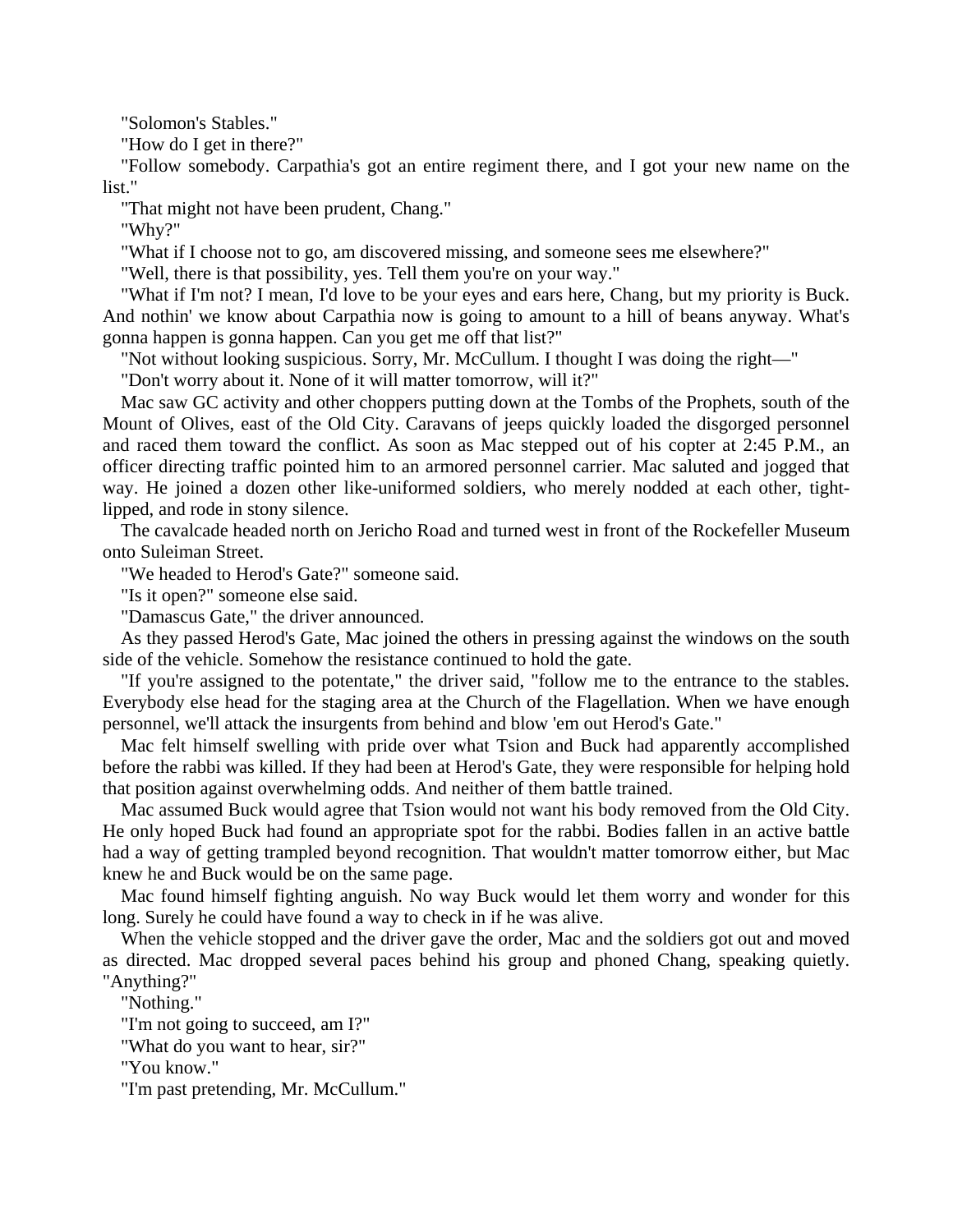"I appreciate that. Maybe I should just proceed to my assignment."

"To the compound?"

"Yeah. I know I should have my head examined, but I'd love to be with ol' Nick when Jesus gets here."

Chang felt Naomi's strong fingers on either side of his neck.

"You're tense," she said.

"Aren't you?" he said.

"Relax, love. Messiah is coming."

Chang couldn't turn from the screens. "I'd like to lose no one else before that. No matter how much I tell myself they'll be dead only a short while, it all seems so pointless now. I don't want anyone hurt, let alone suffering, then dying. Mr. McCullum's going was my idea."

"But he sure jumped on it, didn't he?"

"I knew he would. I wish I could have gone."

"You know this place can't function without your—"

"Don't start, Naomi."

"You know it's true."

"Regardless, I sent him for my own vicarious thrill. No way he's going to find Buck, and if he does, Buck will be dead. Then what's Mac supposed to do? If he gets found out, he's history. And for what? He could be here watching for the return with everyone else."

Naomi pulled a chair next to Chang and sat. "What do you hear from Mr. Smith?"

Chang sighed. "That's turned out to be a waste of time and manpower too. So far he hasn't found a thing. Either Captain Steele was obliterated by a missile or he was buried in the sand."

"Could he have crawled to safety?"

"There's no safety in that sun, Naomi."

"That's what I mean. Maybe he found shelter or built himself some shield against the heat."

Chang shrugged. "Best-case scenario, I guess. But wouldn't he think to leave some sign for us?" "Maybe he was hurt too badly or simply had no resources."

"He could arrange sticks or rocks, even a piece of clothing."

"If he was able," Naomi said.

Chang's phone chirping made them both jump. "Yes, Mr. Smith?"

"I'm on his trail. He was on the move for a while, at least."

"What did you find?"

"Blood, I'm afraid."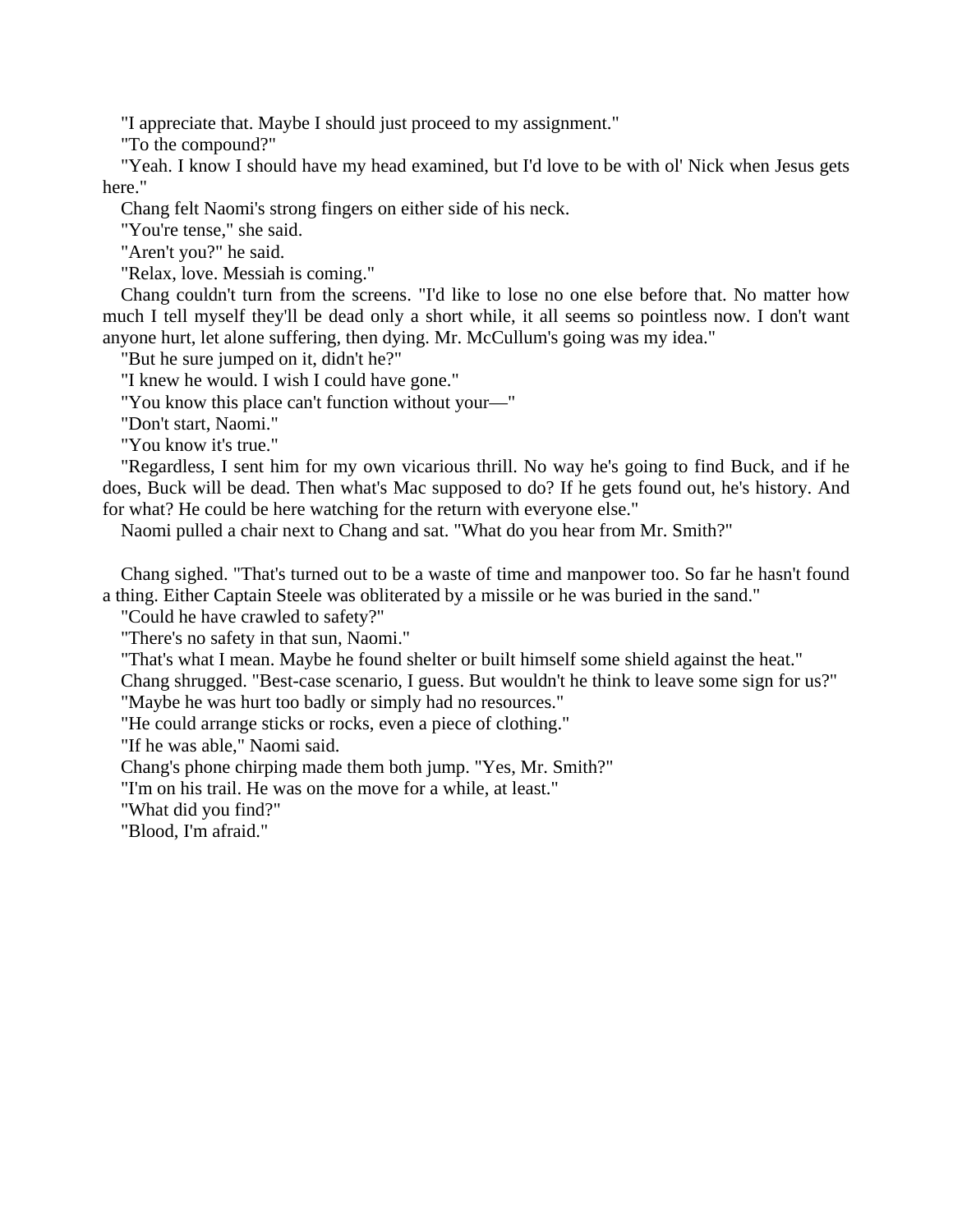#### **TWO**

MAC HAD NEVER seen the ancient walls of Jerusalem in such a state. While Herod's Gate (some still called it the Flower Gate) was somehow still held by the resistance, places on either side of the walls had been blasted from their normal forty-foot height to half that. It would be only a matter of time before the Unity Army pushed through.

But for now the invading force seemed to be concentrating elsewhere. Mac would make sure he was last in line when the unit he was with jogged through the Damascus Gate. That way he could peel off at any time. He could find the entrance to the underground stables somehow, but not until he had at least tried to locate Buck.

Past sixty now, Mac remained fit with a daily run. But while the borrowed uniform looked as if it were made for him, the boots were going to leave blisters. As he hurried along, invisible in a sea of similarly attired plunderers, he recognized the irony that he could easily take a bullet from snipers who didn't realize he was on their side of the conflict.

Mac had seen enough carnage in seven years to last an eternity, but nothing could have steeled him against the images that came into view as his little unit mince-stepped into the Old City. The narrow cobblestone streets that snaked through the markets and crowded houses were so full of broken and dead bodies that he had to keep his focus to keep from tripping over them. His eyes darted everywhere, looking for Buck, praying he was not already on the ground.

Mac's nostrils were assaulted by smoke, sweat, gunpowder, burning flesh, manure, and the sickly sweet stench of overturned fruit and vegetable carts. He recoiled at two quick gunshots until he saw it was a Unity Army commander putting a horse and a mule out of their misery.

A bullhorn announced that Unity forces had occupied the Armenian Quarter to the south, the Christian Quarter to the west, and much of the Jewish Quarter outside the Temple Mount. The insurgents still held the Temple Mount to the southeast and the Muslim Quarter to the northeast, from Herod's Gate to just east of the Church of the Flagellation. Mac wondered how Carpathia and his staff had access to Solomon's Stables beneath the Temple Mount.

He prayed that Buck was somewhere in the Muslim Quarter or the Temple Mount, knowing that if he found him anywhere else, Buck was likely dead. If only Mac could "capture" Buck and convincingly drag him out of the Old City ...

Unity Army foot soldiers were filling the west side of the Church of the Flagellation, avoiding the other side, which was taking fire from the rebels. A GC commander shouted that the assembled were to be ready to storm the Pools of Bethesda after the next artillery volley.

"The rebels have apparently constructed a makeshift shrine to a dead rabbi there. They'll be easy to spot. The body is hidden, but they have surrounded it with personnel and cardboard signs pleading that no one defile his resting place. We're less than five minutes from a mortar launch that will obliterate that whole site. We will shell the enclave in such a way that there will be no escape through the Lion's Gate to the east. Survivors will be pushed north toward Herod's Gate, and we'll be right behind them. The gate they have so ferociously held since yesterday they will now open themselves."

The commander assigned various troops and platoons, some to follow the shelling of the pools and others to attack the fleeing rebels as they headed toward Herod's Gate.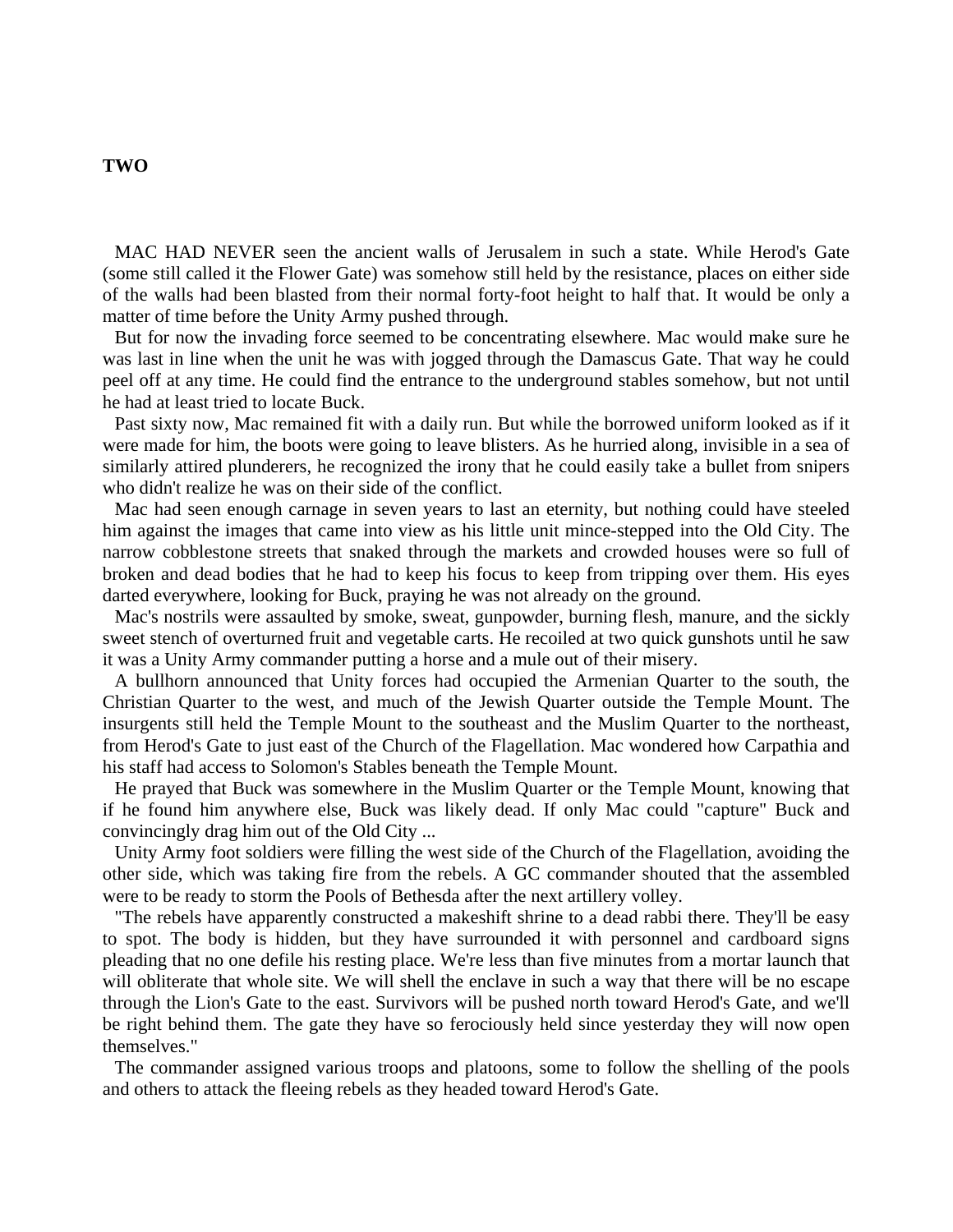Mac racked his brain. There was no escaping now. He was deep inside this. While he would not, of course, fire upon the Unity Army's enemies, neither could he risk being seen shooting GC forces. Surely it was Tsion's remains the rebels were foolishly trying to protect, and he couldn't imagine Buck having a part in that. Buck would have tried to entomb the body, but he would know the futility and meaninglessness of staying to guard it.

Was there a prayer that in the midst of the chaos Mac could raise his visor and be identified as a believer by even one of the rebels? Not all were believers themselves, of course. He could be seen by one and shot by another. What was he doing here? His odds were infinitely smaller than he dreamed, and getting worse every second.

"Come, Lord Jesus."

Chang had broadcast the S. M. Lockridge presentation all over the world, having hacked into the Global Community's broadcast center. The GC had been getting better at countering such invasions, but the sermon was short enough that it was over by the time they reacted. Chang also monitored the reaction to the message by those assembled at Petra.

Naomi said, "It's time to step out into the sun to see for yourself."

"I'm kind of locked in here," he said.

"There's nothing more you can do now," she said. "And you don't want to be inside when Jesus comes, do you?"

He looked at his watch. "If the elders are right, we've still got some time. Believe me, I'll be out there before four. I'll tell you what's most bizarre about all this: the reports from all over the globe that Carpathia won't allow to be broadcast."

"Everybody crying over the destruction of Babylon?"

"Exactly. They have no clue what's coming, so they can't think of anything worse than that."

"But look," she said, pointing to the screen monitoring the Petra crowd. "Hundreds, maybe thousands, are kneeling. Let's go see if they need people to counsel or—"

"In a minute. Let me show you some of these . . . look."

But in the reflection of the screen, Chang saw her leaving. Her priorities were right, he knew, and he stood to follow. He quickly realized how long he had been sitting in one spot. He ached head to toe and stretched as he continued to watch his screens. "I should check with Mr. Smith!" he called out.

"He knows your number," Naomi shot back.

"I'll be right with you," he said.

"I'm not waiting."

"I'll find you."

"I hope so."

From New York, Brussels, London, Buenos Aires, the Persian Gulf, Tokyo, Beijing, Toronto, Moscow, Johannesburg, New Delhi, Sydney, Paris, and other major cities came the laments of those in power. As they began their prepared remarks about the difficulty of suddenly being ripped away from New Babylon, of losing computer contact with the source of commerce and leadership, to a man or woman each began to weep. Their shoulders heaved, their lips quivered, their voices caught. From everywhere came vivid pictures of giants of commerce disintegrating into sobs.

"All is lost!" the woman in charge of the Tokyo Exchange wailed. "Had we been able to restore our connections within twenty-four hours, this might have been salvageable, but our entire economy is tied to New Babylon, and to see the pictures of her lying in utter ruin, smoke rising into space, well, it's just, just... hopeless!" And she fell apart. Moments later came the report that she had committed suicide, as had many in the sub-potentate's cabinet there.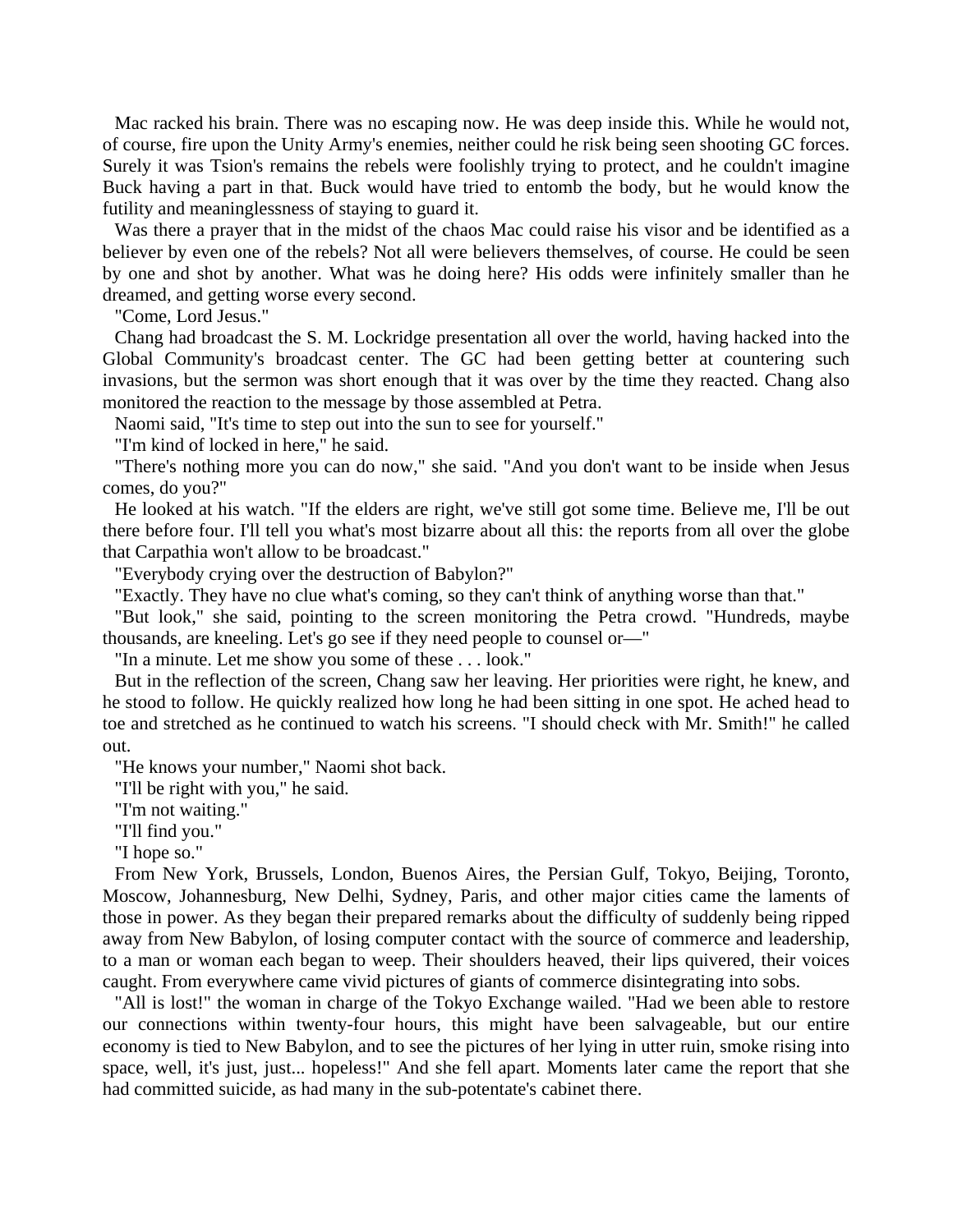A captain of industry from Europe announced that he had thousands of ships at sea that would virtually be dead in the water before the next sunrise.

Unity Army officials in the United North American States submitted their resignations en masse, "knowing that we face court-martial and execution," because they had lost all their resources and would not be able to send reinforcements to Armageddon. "And wait until the millions of troops already marshaled there realize that no more food is coming, let alone any pay."

As countless such reports flooded GC broadcast headquarters, some opportunistic official there kept forwarding them to Carpathia and asking what should be done.

Chang intercepted all such interactions and was amused at Carpathia's obvious rage. "Do not make me say it again," Carpathia shot back. "No such reports are to be made public. I am not to be quoted except to say that this seemingly devastating loss will be remedied by our victory in the Jezreel Valley, in Edom, and especially in Jerusalem, where I shall establish my eternal kingdom as the one and only true god. The temporary losses of finances and commerce will be forgotten once

I have ushered in the ultimate New World Order. There will no longer be a shred of opposition from man or spirit, and this planet will become a paradise of bounty for all. "

Chang hurried out and joined Naomi. "Sometimes I think I'm looking forward to the end of all this just so I can get some rest. "

Naomi laughed and mimicked him. "Good to see You, Lord. Can I get back to You after a nap?"

"Go now, now, now!" the Unity Army commander hollered, rousting Mac and the other troops and their platoons out of the Church of the Flagellation. "You will be exposed only briefly! The mortars will be launched from behind you, and by the time the rebels take aim, they will be struck. Go! Go! Go!"

The troops, most half Mac's age or younger, looked wide-eyed and panicky, but they seemed to gather strength and courage from one another. Again Mac maneuvered so he was at the back as they sprinted toward the Pools of Bethesda. "Ten seconds!" came the bullhorned announcement from behind them, but it came too late. Those in the front, clearly terrified that they had come within firing range of the resistance, slowed and many stopped, crouching and aiming.

That caused those behind to run into them, and many were trampled. Mac heard swearing and screaming just before the rebels opened fire. Unity forces quickly retaliated, but every second without supporting mortar fire made them more vulnerable. To Mac it seemed as if the crowd was about to turn back in a rage, firing upon their own superiors.

And the mortars were launched. Because so many in front of Mac had dropped, he had a clear view of the scruffy rebels, their faces mirroring the terror of seeing mortar shells arcing directly at their positions. They were shoulder to shoulder, not uniformed, pale and wasted from surviving more than most of their comrades had been able to endure. They had proudly stood their ground and defied the GC to overrun them and their shrine, but in an instant it would all be over.

They could see it coming, see it happening, and Mac read it in their eyes. None turned away. There would be no escaping. Many apparently decided to go down fighting. They death-gripped their Uzis, rattling off loud bursts even as the first mortar shell hit and sent dozens of them flying in pieces.

The next hit a split second later and the place became a crater, with a hundred dead or dying and three times that many scurrying for the closest gate. As had been the plan, those who opted for the Lion's Gate to the east were quickly killed or sent scampering back by yet another mortar round. Now, as scripted, those resistance forces remaining were running for their lives toward Herod's Gate. The last vestiges of those guarding the gate had heard the blasts and seen the bloodbath, clearly realizing their compatriots had nowhere to go but toward their own positions. With the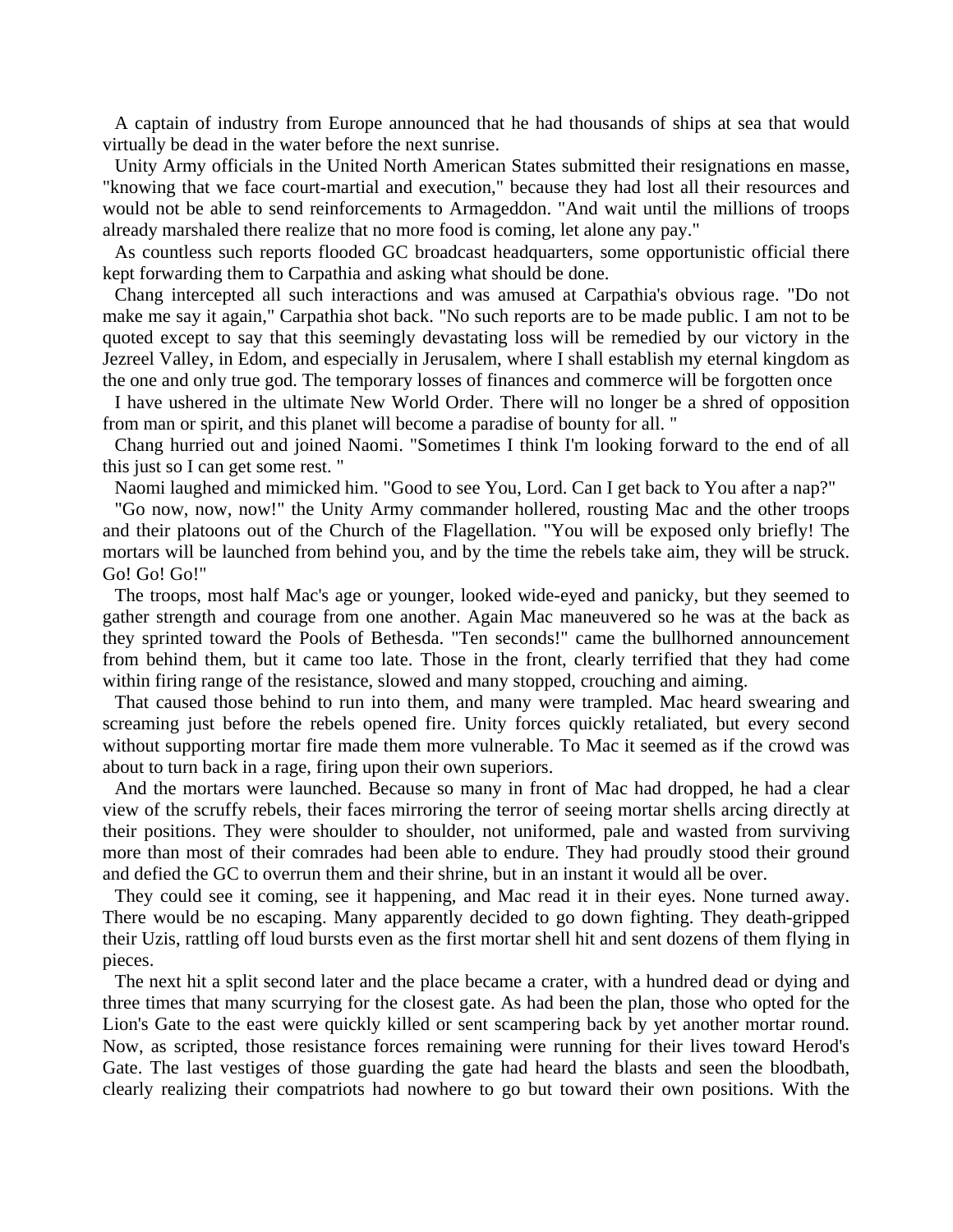invaders on their heels, the gate had to be opened or they would all be pinned to the wall and slaughtered.

From Mac's vantage point he could plainly see what awaited the fleeing rebels outside the gate. While he and the others had entered the Damascus Gate, surreptitious Unity personnel had slipped into place with what appeared to be colossal Catling guns on massive caissons. From the looks of the barrels, Mac guessed the guns could accommodate fifty-caliber shells.

Those in the front of the advancing Unity forces were now shooting the rebels in the back, and the more who fell, the more were fired upon. Mac stole a glance behind him. He was bringing up the rear. "Lord, forgive me, " he breathed, spraying his Uzi and dropping at least a dozen GC from behind. He felt no remorse. All's fair ... It was only fitting, he decided, that the devil's crew were dressed in all black. Live by the sword, die by the sword.

Unity personnel in front of him parted like the Red Sea as their counterparts outside the walls opened fire with the big guns. Mac, too, dived for cover, watching in horror as dozens of rebels were ripped to pieces.

It seemed to be over as quickly as it had begun. Rogue GC stepped among the bodies shooting this one and that who seemed to still be moving. Others fanned out and began helping themselves to weapons and whatever keepsakes they could find on the shattered bodies. This was Mac's chance.

He quickly pretended to do what the GC were doing, but he was pickier. He used his weapon or his boot to roll over only those dead or dying who were the right size to possibly be Buck. Mac picked up a weapon occasionally and rifled a pocket or two, just in case anyone was watching. He didn't really want to find Buck now, not unless he remained alive in the Temple Mount. No rebels had survived in the Muslim Quarter, as far as he could see.

It was the strangest battle George Sebastian had ever been part of. One could hardly call it a battle at all. It was just he and his ragtag bunch of earnest, impassioned believers, ringing part of the Petra perimeter with a handful of fairly sophisticated armaments—some directed energy weapons that burned the skin of soldiers and horses from long distances, and too few long-range fifty-caliber rifles—against the largest fighting force in the history of mankind.

The Global Community Unity Army, spearheaded by Antichrist himself, filled the horizon, even when George backed up onto the slopes and looked through solar-powered uberbinoculars. Hundreds of thousands of black-clad troops on horseback seemed to undulate under the shimmering desert vapors, steeds champing at the bit and high-stepping in place, appearing eager to carry their charges in an attack on the hopelessly outnumbered defenders.

Yet Sebastian felt little fear. He couldn't deny a certain trepidation, scanning the tanks and armored personnel carriers, the foot soldiers, the fighters and bombers and choppers that backed up the cavalry as far as the eye could see. It was no exaggeration to call his enemy a sea of humanity, and he could not imagine a throng so massive ever having gathered in one place before. More than once he had seen most of the million-plus gathered at Petra, and impressive as that was, it was nothing compared to this.

Sebastian's occasional volleys of DEWs and Fifties had proved a nuisance for the Unity forces. He had even caused several dozen casualties, which sent Gustaf Zuckermandel's crazy underlings scampering into the field to harvest weapons, IDs, and full uniforms. And the supernatural protection of Petra seemed to hold, even out here. Sebastian had lost nary a troop.

Yet he knew well that if that great army merely advanced upon his position without firing a shot, his entire cache of ammunition would make not one serious dent in the overall force aligned against him. The enemy had begun advancing at a snail's pace, and while they were neither firing nor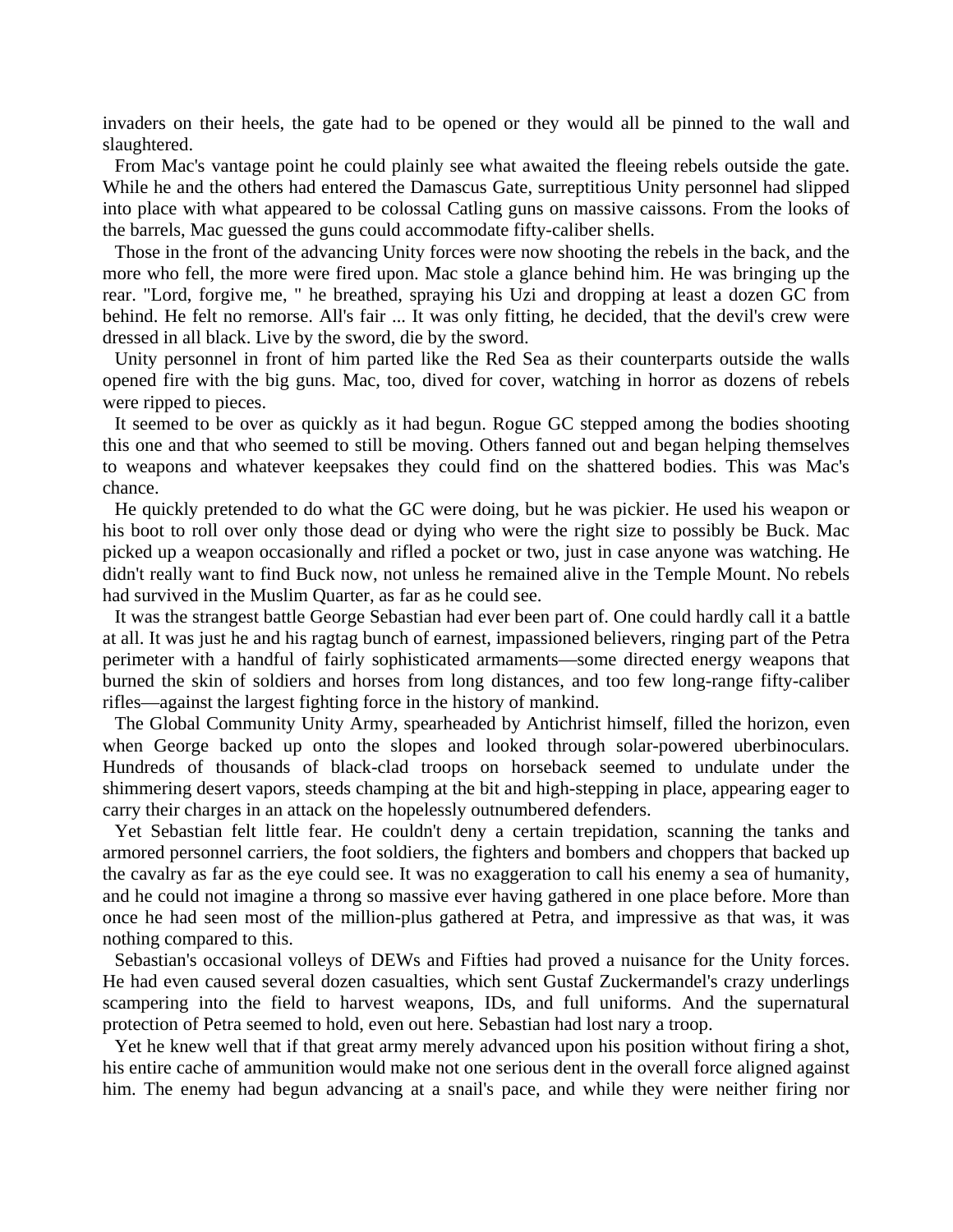launching artillery of any sort, the mere size of that force directing its momentum his way caused the earth to tremble and the footing to become unsure.

And of course he was worried about Rayford. He had seen the man protected like the rest of them, heat-seeking missiles appearing to fly directly through aircraft without harming a hair on anyone's head. What could have caused injury to him now, and why? Some had speculated that the pieces of his vehicle found in the hills might have evidenced damage from an incendiary. But the latest report from Abdullah Smith was that the damage appeared to be the result of a loss of control, that the ATV had rolled and tumbled, smashing to bits.

What, then, about the blood trail that could have been only Rayford's? It was way beyond Sebastian to question God, but he had to wonder. Could a missile God caused to miss Rayford have still caused an accident that mortally wounded him? And who was to blame for that? Ray himself? The enemy?

The bigger question now, of. course, was what would come of this advance by the invaders. Sebastian believed with his whole heart that Petra was impregnable. What was he doing out here with his band of resisters then? Presumably giving latecomers a chance to benefit from the safety of the place. Before they came within the saving influence of the stone city, Sebastian would try everything in his power to pave the way for them. Yet none had come, and he saw none on the way.

Surely in a matter of hours—some said minutes— this would all be meaningless. Christ would appear, He would win the battle, and Rayford and Buck and even Tsion—dead, alive, or somewhere in between—would be reunited. Still, Sebastian couldn't get Rayford off his mind. He had been trained to never leave a comrade on the battlefield, regardless. It made no sense that Smitty could find the blood trail of a man severely wounded and thus moving slowly and yet not be able to find the man himself.

The best Sebastian could determine, there were no enemy personnel behind Rayford. He could not have been captured. Worst-case but most likely scenario: Ray had dug himself a shelter against the sun and died there. Did it make a difference, given that he would be with Christ—just like the rest of them—when it was all over? Of course it did. Because you don't leave a man.

How long had it been since he had checked in with Smitty? He looked at his watch. Too recently. And Abdullah said he would let him know at first opportunity. But Sebastian had to do something, short of heading to the hills himself—clearly an impossibility. He called Chang.

"No, I haven't heard a thing yet," the young man reported. "I sure wish you could be here, though. Thousands are turning to Christ, right here in Petra. "

That was wonderful, but Sebastian couldn't bring himself to say so. Frankly, he carried a bit of resentment, even disgust, for those who had waited this long. Where had they been when all the judgments had come down? All the miracles? No sane person could deny that for the past seven years, God and Satan had waged war. Had these people really been undecided about which side they wanted to join? Any doubt about the reality of God and both His mercy and His judgment had long since been erased.

"I've got a call coming in," Chang said.

"So do I," Sebastian said. "Later. "

"Big Dog One, this is Camel Jockey."

"Go ahead, Smitty," Sebastian said.

"And, Techie, are you there?"

"Roger," Chang said.

"I've spotted Captain Steele."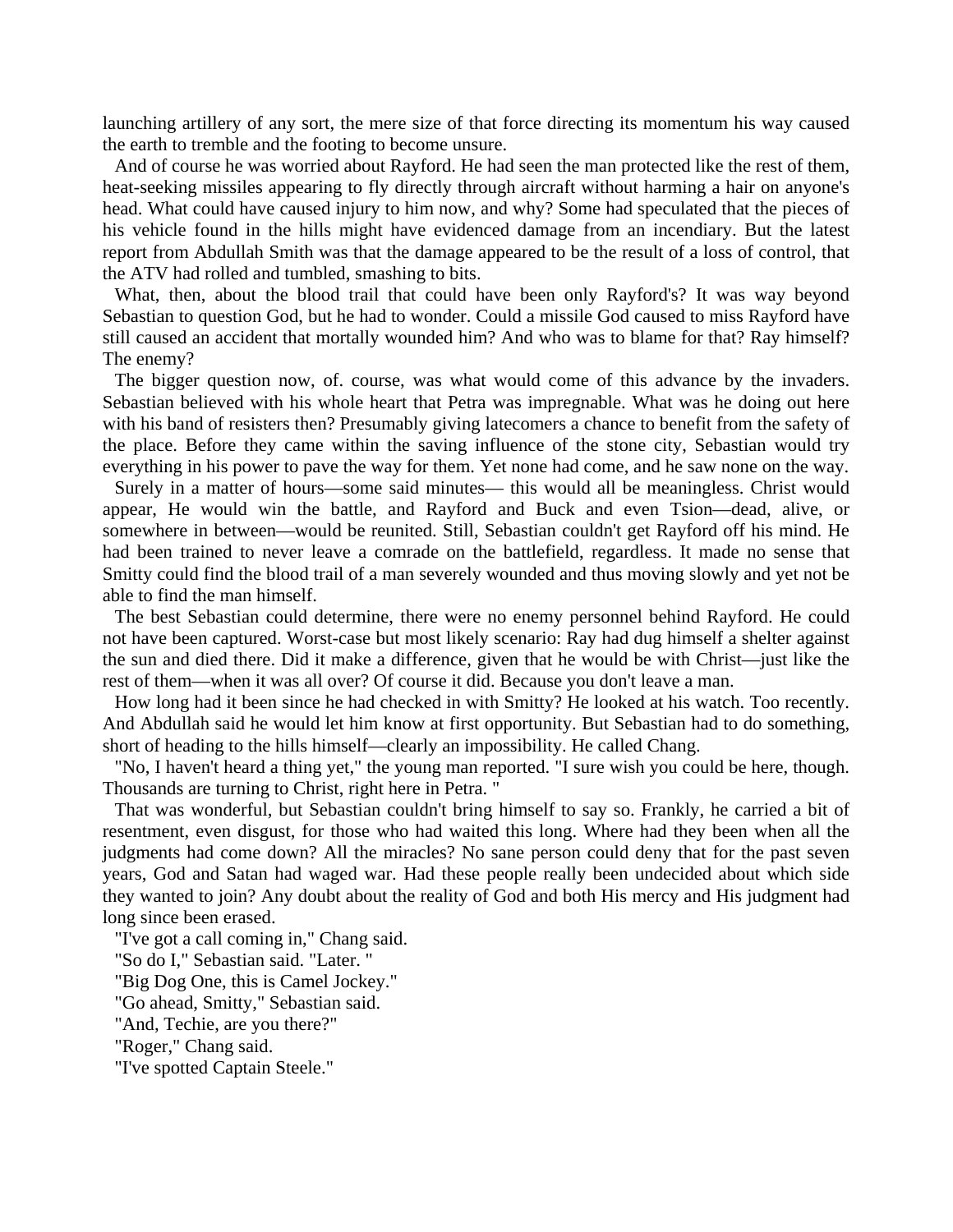Enoch Dumas awoke just after seven-thirty in the morning. His musty mattress in the basement of an abandoned house in Palos Hills, Illinois, was warm where he had slept and cold where he hadn't. And he hadn't slept much. All night he had told himself that today was the day. He couldn't imagine sleeping past 4 A. M., but the truth was, that was about the time he finally dozed. Eight in the morning, Central Time, would mark seven years to the minute since the signing of the covenant between Antichrist and Israel, a covenant that had been broken years earlier, but which marked the years before the Glorious Appearing of Christ.

The Place, his little church of thirty or so down-and-outers from the inner city of Chicago, had incongruously burgeoned since they had been scattered to the suburbs with the compromising of the Tribulation Force safe house. They no longer had a central meeting place. While knowing that they should trust no newcomers, every time they got together, more were added to their number. And because they recognized the seal of the believer on the foreheads of the newcomers, Enoch knew they had not been infiltrated. They now numbered nearly a hundred. While some had been martyred, a surprising majority had eluded detection and capture, though they busied themselves every day trying to gather more converts—"getting more drowning people onto the life raft, " Enoch called it.

Sometimes he even found himself urging caution to passionate new believers and warning them that the enemy was constantly on the lookout, eager to devour them, to make them statistics. And yet he was often reminded, usually by one of his own flock, that there was no other choice now than to be overt in their witness.

His favorite times were when the floor was opened and people who risked their very lives by assembling in secret would exude the joy of heaven when they spoke. He could not, nor did he want to, erase from his mind's eye the testimony of Carmela, a fiftyish, heavyset Latina. In an abandoned laser-tag park about ten miles west of Enoch's quarters, she had stood telling her story with tears running down her generous cheeks.

"I once was blind but now I see is the only way I can say it," she said. "I was blind to God, blind to Jesus, selling my body to buy drugs and food. I had left everything and everybody important to me. Before I knew it, I only cared about me and my next high. It was all about survival, kill or be killed, do what you gotta do.

"But then one day one of you came to me. And it was her, right there. " Carmela had pointed to an older woman, an African-American named Shaniqua. "She handed me one of the brochures, about the meetings and all, and she said, 'Somebody loves you. '

"I thought, Somebody loves me? Tell me somethin' I don't know! Men tryin' to love me all day. But I knew better. Nobody loved me. Fact, they hated me. Used me.

I meant nothin' more to them than their next meal or their next high. Just what they meant to me. Nobody loved me since my mama, and she died when I was little.

"I knew the brochure had to be somethin' religious, but her saying that about somebody loving me, and her havin' the courage to give me the brochure when she knew it was against the law... that was the only thing made me not throw it away or cuss her to her face.

"I read it that night, and I'm glad the Bible verses were in it, 'cause I ain't seen no Bible for years. What got me was that it wasn't fancy, wasn't hard to understand, didn't get all complicated. It just told me God loved me, Jesus died for me, and Jesus is comin' again. All them Scriptures sounded true to me, 'bout being a sinner, being separated from God, and Jesus being the way back to Him.

"Before I knew it, that was the only thing I wanted. I didn't know how I'd live, what I'd eat, nothing. But I knew I wanted Jesus. Next time I saw Shaniqua, I just about attacked her, didn't I, honey? I told her she had to tell me how to get Jesus in my life. She told me it was simple. All I had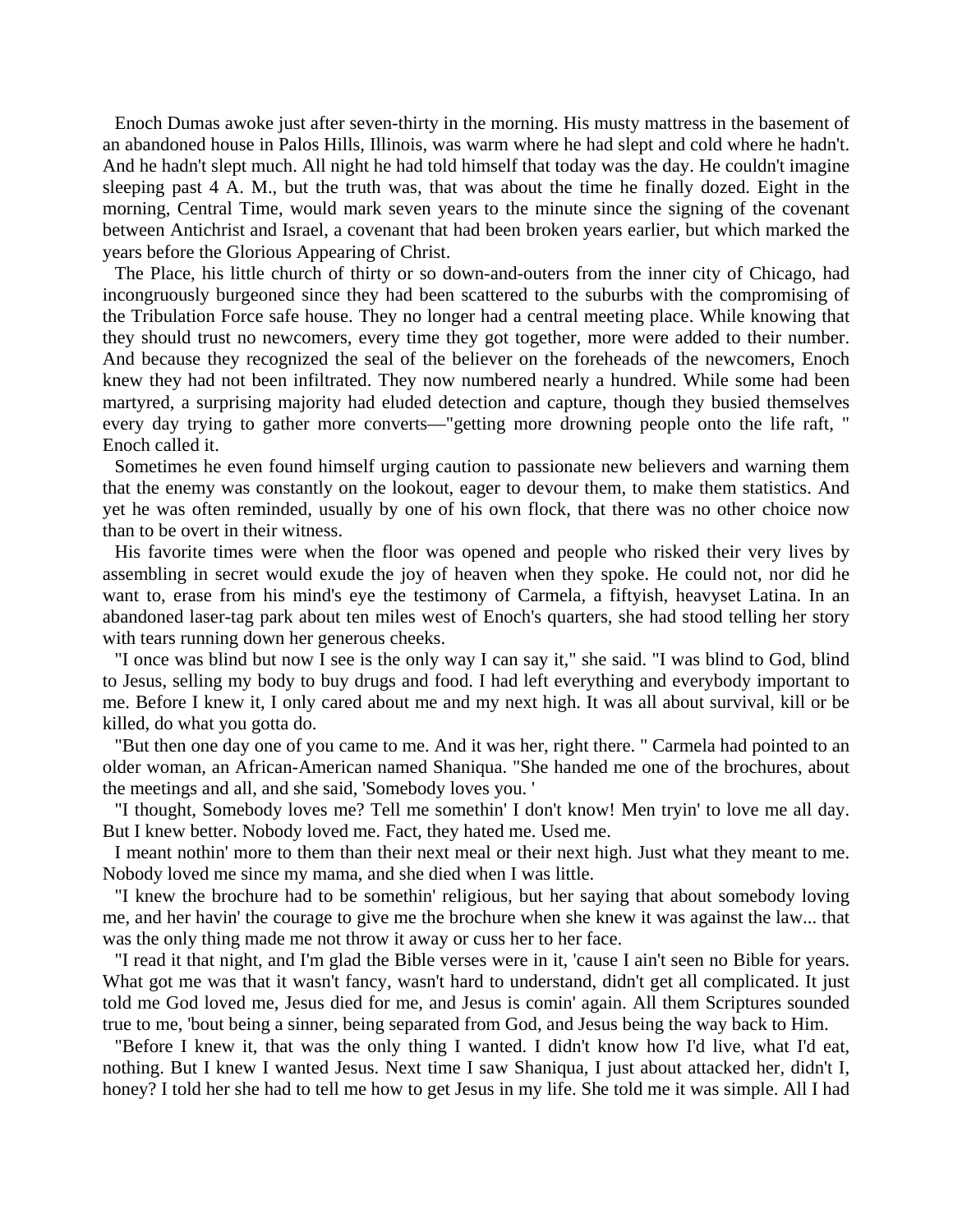to do was pray and mean it. Tell God I was sorry for the mess I'd made of my life and take Jesus as my Savior. It ain't been easy, but know what? I'm ready for when Jesus comes. "

The believers wanted to be together by eight this morning, and they had settled on a parking lot of a former shopping center. Enoch had warned that a daylight assembly of that size would surely bring out the GC, and they would be looking for marks of loyalty.

"Let 'em be checking us when Jesus appears, " someone said, and the rest applauded.

As Enoch quickly showered and dressed, he found himself less worried about interference. The destruction of New Babylon in the space of one hour had so thrown into chaos the international economy that it seemed nothing else mattered to nonbelievers. Suicides were at an all-time high, and he sensed an anti-Carpathian spirit among the formerly loyal.

Social and community services already devastated by the population loss of the last few years were now virtually nonexistent. And rumor had it that even local GC enforcement personnel would be hamstrung without fuel or money for more. Salaries had been frozen for two years as it was, and now it seemed clear to the populace that there would be zero pay for government employees until further notice.

The private sector—what was left of it—was in disarray as well. Carpathia's tentacles had reached so far into every avenue of life and commerce that the virtual bankruptcy of the international government was certain to cripple everyone within days. Enoch had read of great depressions and bank failures throughout history, but no one had seen anything as far-reaching as this. Muggings, robberies, break-ins—all the unsavory acts that had been the purview of the underworld—now had become part and parcel of everyday life for all.

It was every man for himself now, and any vestige of politeness or manners or even lawfulness would soon be history. Enoch prayed Jesus would return right on schedule.

It was nearing 1600 hours, four o'clock in the afternoon, in Jerusalem. Mac felt slimy in his GC Unity Army uniform and had to fight the temptation to shout his true identity and open fire without worrying about who was watching. He could take out a few dozen more Carpathian troops, but what was the use? They'd be gone soon enough as it was.

The resistance, except behind the walls in the Temple Mount, had been virtually obliterated. Unity forces congratulated each other as they combed through rebel casualties, gathering the spoils. Mac pretended to do the same in a desperate last-ditch effort to find Buck, though he ignored the eyes of people who thought they were his compatriots. Nothing would give him greater satisfaction than seeing Buck standing tall on the Temple Mount when the end came.

Mac was near the half-crumbled wall just west of Herod's Gate when a phone hit the ground next to him and he heard someone curse above him. The phone looked familiar, but as he reached for it he heard, "Don't waste your time! Nothing left of it!"

Mac looked up to a young Unity soldier bending over a fallen rebel. "Nice boots, though, and my size. He left one of them in the wall here. " The soldier untied the other boot and was wrenching it off the body when it pulled free and slipped from his hands, dropping toward Mac. He snatched it from the air and recognized it as Buck's.

"Hey, toss that up here, will ya?" the soldier said, digging the other boot from a crevasse where Buck had apparently left it as he struggled free.

Trembling, Mac tightened his fists around the boot. "A little help, huh, pal?" the soldier said, briefly turning back to the stuck boot.

Mac took a step to get a good angle. Just as the young man freed the boot from the crack and turned toward him, Mac barkened back to his sporting days as a youth. He fired the matching boot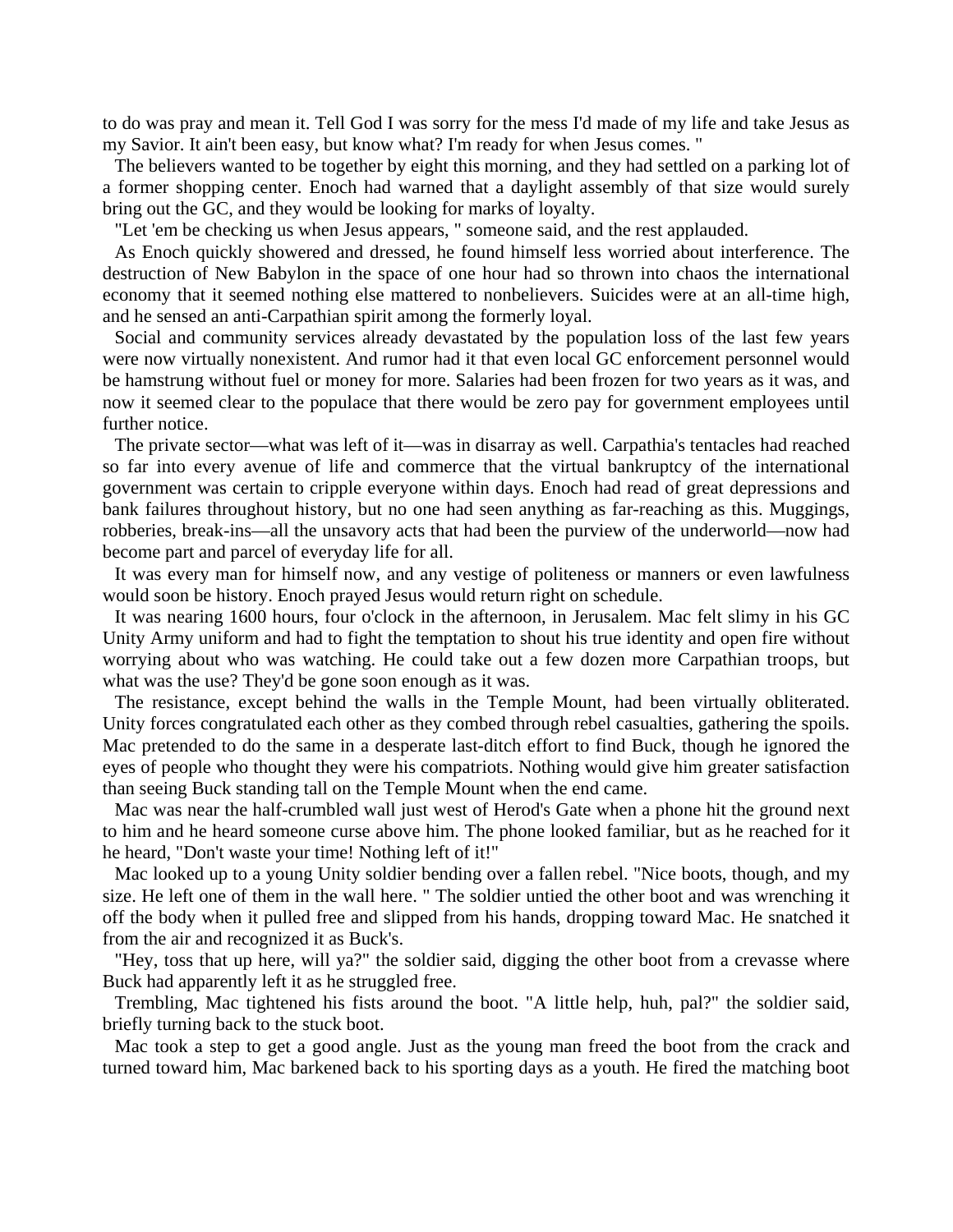so hard that the raider had no chance to react. The sole caught the bridge of his nose and sent him catapulting back over the wall.

To be sure he wouldn't have to face him again, Mac hurried through the gate. He found the young man splayed on the ground, clearly dead. He ran back in and found enough holes and protrusions to hoist himself up to where Buck lay. He wanted to do something—anything—but he could think of nothing. Whatever he did besides appearing to ransack the body would only give him away, and what would be served?

Mac sucked in deep breaths as he surveyed Buck's injuries, gaping wounds that left Buck in a deep pool of black blood so sticky that it had barely begun to run down the wall when it coagulated. His whole right side had been torn open, and wounds also disfigured his hip and neck.

A bullhorn called for assignees to the potentate, and Mac knew he might be identified as an imposter if he didn't report. As he reluctantly pulled away from Buck he prayed that the same fate had not befallen Rayford. It just wouldn't be right if no one from the original Trib Force had survived to see the Glorious Appearing. It was four o'clock.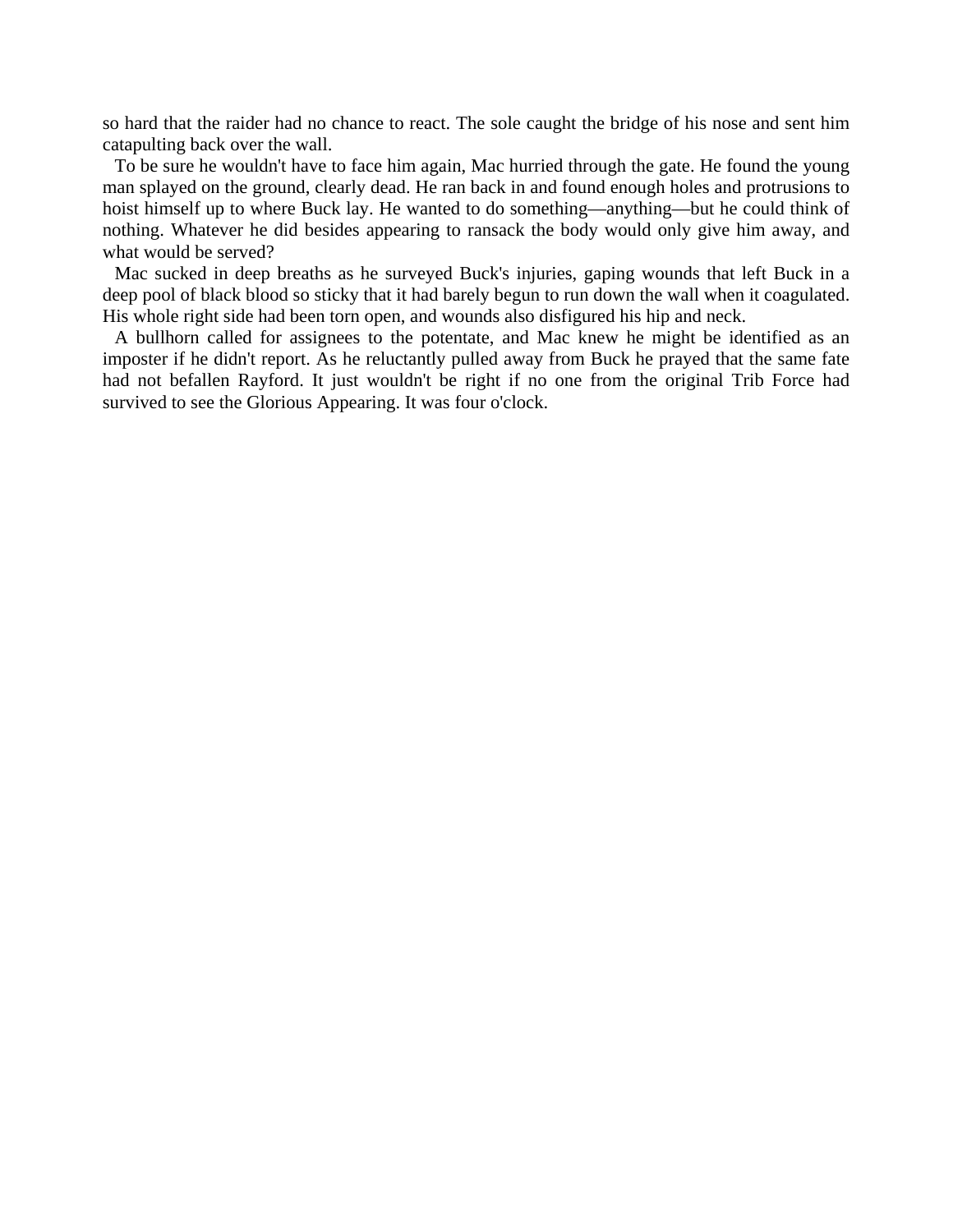### **THREE**

DESPITE HIS SUBSTANTIAL injuries, Rayford had managed to crawl several hundred yards to an outcropping of rock. With his free hand—though its heel had been scraped raw—he somehow had scooped away enough topsoil from behind the rocks to allow himself to stretch out away from the relentless sun and beyond anyone's view.

He had exhausted every reserve of strength and had to trade the hope of being seen by his own people for fighting off dehydration and blood loss long enough to survive until the Glorious Appearing. He gingerly positioned his body in the shallow grave in such a way that if he lost consciousness, his gashed temple would remain pressed against his hand. Every time he thought he had stanched the blood flow long enough for it to stop pulsing, he was proven wrong when he released his palm for even an instant.

It was a relief to be out of the sun, but the benefit of the slightly lower temperature with the topsoil gone did not last. Within half an hour Rayford's mouth and tongue were dry, and he felt his lips swelling. He fought drowsiness, knowing that unconsciousness was his enemy. His wounds stabbed, and he worried about going into shock.

Delirium soon followed, and Rayford daydreamed about people spotting the ATV and following the trail of blood, only to find his lifeless body being pecked at by vultures. At times he discovered he had roused himself to consciousness by singing, praying, or just babbling.

As he stiffened and his temperature rose, he began to feel the deep pang of each injury, and he prayed God would just take him. I wanted to see it from this side of heaven, but what's the difference? Relief, please. Relief.

He wasn't sure, but he didn't think he could bleed to death from any wound other than the one to his temple. When it seemed everything had ebbed from him but his last breath, Rayford considered releasing his hand and letting his life's blood slip away too. But he could not.

He quickly lost all sense of time and had to remind himself that his watch seemed to be functioning properly, despite his fast-fading ability to focus. Rayford was stunned to see how little time had passed since he went careening. The sun was still high in the sky, but he would have bet hours had passed. It had been a mere fifty minutes.

When he awoke groaning, he realized he had actually dozed with enough presence of mind to keep the pulsing temple dammed. His neck was stiff, and he had the feeling he would be unable to stand or even roll into a •crawling position if his life depended on it. If someone didn't find him soon, his life would depend on moving yet again. But that simply wasn't in the cards.

It seemed hours later, and Rayford was bereft of hope. He heard the advancing Unity Army and was surprised to see the sun still nearly directly overhead. It would remain that way until late afternoon, he knew, but he wouldn't have been surprised to open his eyes to dusk. No such luck.

Far in the distance he heard the high-pitched whine of a powerful dirt bike, the type Abdullah Smith rode. The Jordanian would buzz about Petra, careful in the crowds, then find his way out to the desolate slopes, where he would really open it up. Rayford could only pray that what he heard was Smitty searching for him. He tried to sit up but could not. If he had to guess, he'd have said Smitty was in the area where the ATV had finally landed. That was a long, long way from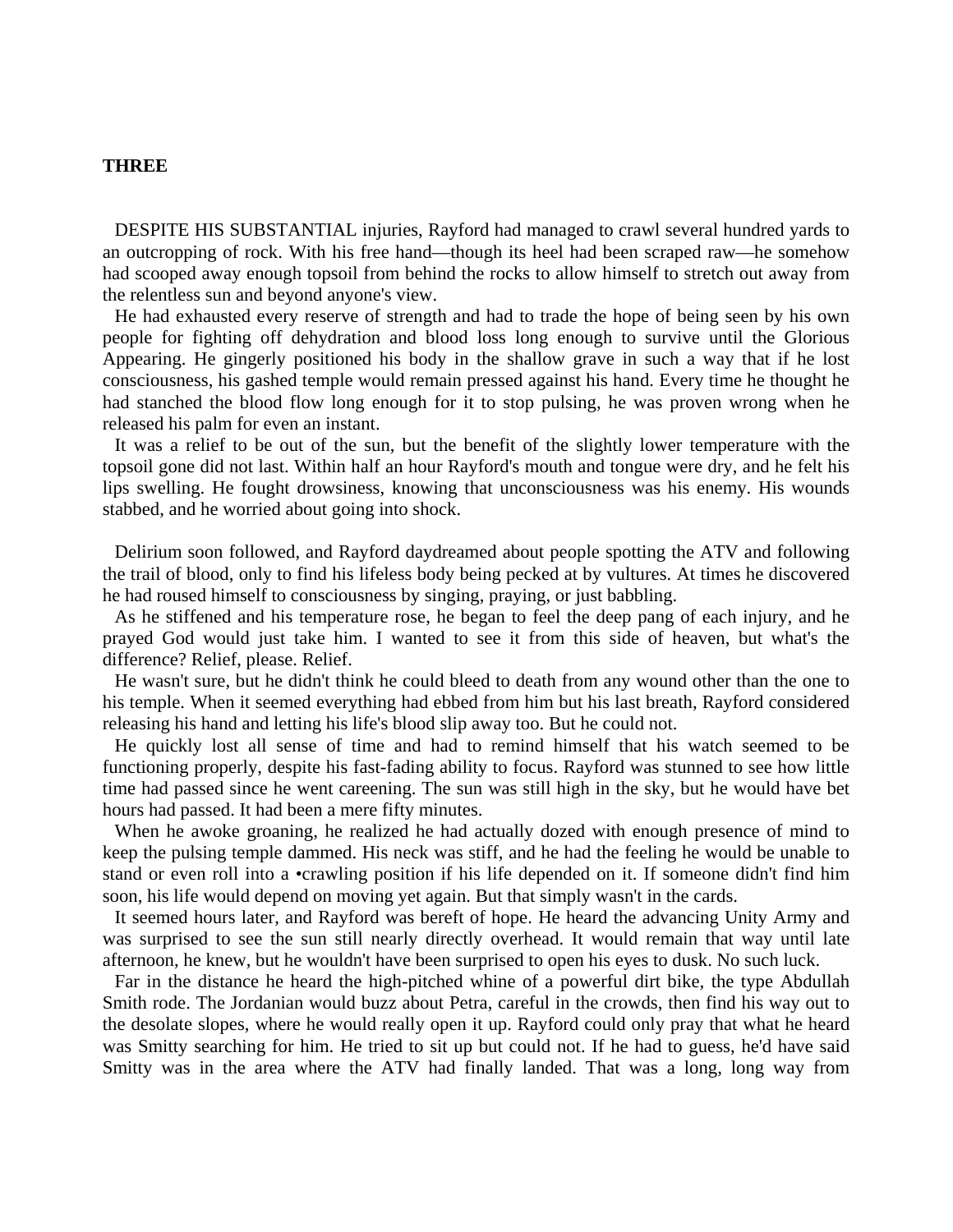Rayford's meager shelter. He tried to stay conscious so he could call out if the dirt-bike sound grew nearer, but he knew it would also have to be shut off if the rider was to hear him.

Rayford realized his pain had spread past the spots that had taken the most direct abuse. His head throbbed all over. His eyes had become supersensitive to light, and he could barely open them to peek at his watch. His neck hurt, his shoulders were tight and achy, his back felt as if hot pokers were piercing his ribs. He was hungry, nauseated, and alternated between overheating and shivering. His leg muscles and even his toes cramped.

In and out of consciousness now, when he finally heard the dirt bike slowly approaching, Rayford was certain he was imagining it. When the engine died, Rayford tried to move, to grunt, to do anything to let Smitty, or whomever, know he was there.

"Big Dog One, this is Camel Jockey.... And, Techie, are you there?... I've spotted Captain Steele. Or at least I think I have. The trail stops here, and I do not expect to like what I see. Hold on. "

Rayford's breathing was so shallow he was certain Abdullah would not be able to tell he was alive. He couldn't move a muscle, let alone turn his head, wave, or wiggle a foot. When he heard Smitty's steps in the sand he fought to open an eye. Nothing was working. Was Smitty really there, or was this some sort of a near-death experience?

"Agh, I think he is gone," Abdullah said. "I mean, no, he is here, but I do not think he made it. "

Rayford felt the index finger on his free hand bouncing, but clearly Smitty wasn't looking at it. "Oh, Captain Steele, " the Jordanian said as he gently rolled Rayford onto his back. He sounded so grief-stricken that Rayford was moved.

Rayford kept his palm locked against his temple, but rather than persuading Abdullah he was alive, it must have made him think rigor mortis was already setting in. And so Rayford did the only thing he could manage. He pulled his hand away an inch. By now the blood had clotted enough that it did not immediately squirt from the wound.

And Abdullah apparently had not noticed the movement.

Rayford felt the pressure building in his temple, and as Smitty straightened Rayford's legs, the wound broke loose.

"Well, hello!" Abdullah said. "Dead men do not bleed. You are there, are you not?"

Rayford clamped his hand over the wound again and managed a "Yeah. Good to see ya."

"Do not talk, Captain. I do not want to lose you before the big event. "

"Thought this was the big event."

But Abdullah was back on the phone. "Chang, he is alive. I need help here as quickly as you can send it.... Yes, Leah would be perfect. Ask her to bring everything she can carry. I will launch a flare in ten minutes. "

Mac fell in with Unity Army troops in the Muslim • Quarter of Jerusalem's Old City and followed them to an obscure but lavishly guarded entrance underground. No one even got close without proper credentials, and Mac fought to maintain his composure as two sentinels held his photo ID next to his cheek and studied it. He could only hope none of Zeke's dye had worn off in the skirmishes.

He and those with him were directed to a pressed-dirt path at least thirty feet wide and lined on either side with narrow wood steps that led deep under the northern wall and past the Temple Mount. They continued directly beneath the only ground in Jerusalem still held by the resistance, and it was, of course, surrounded by the Unity Army. Were the rebels holding their own, or were they virtually imprisoned?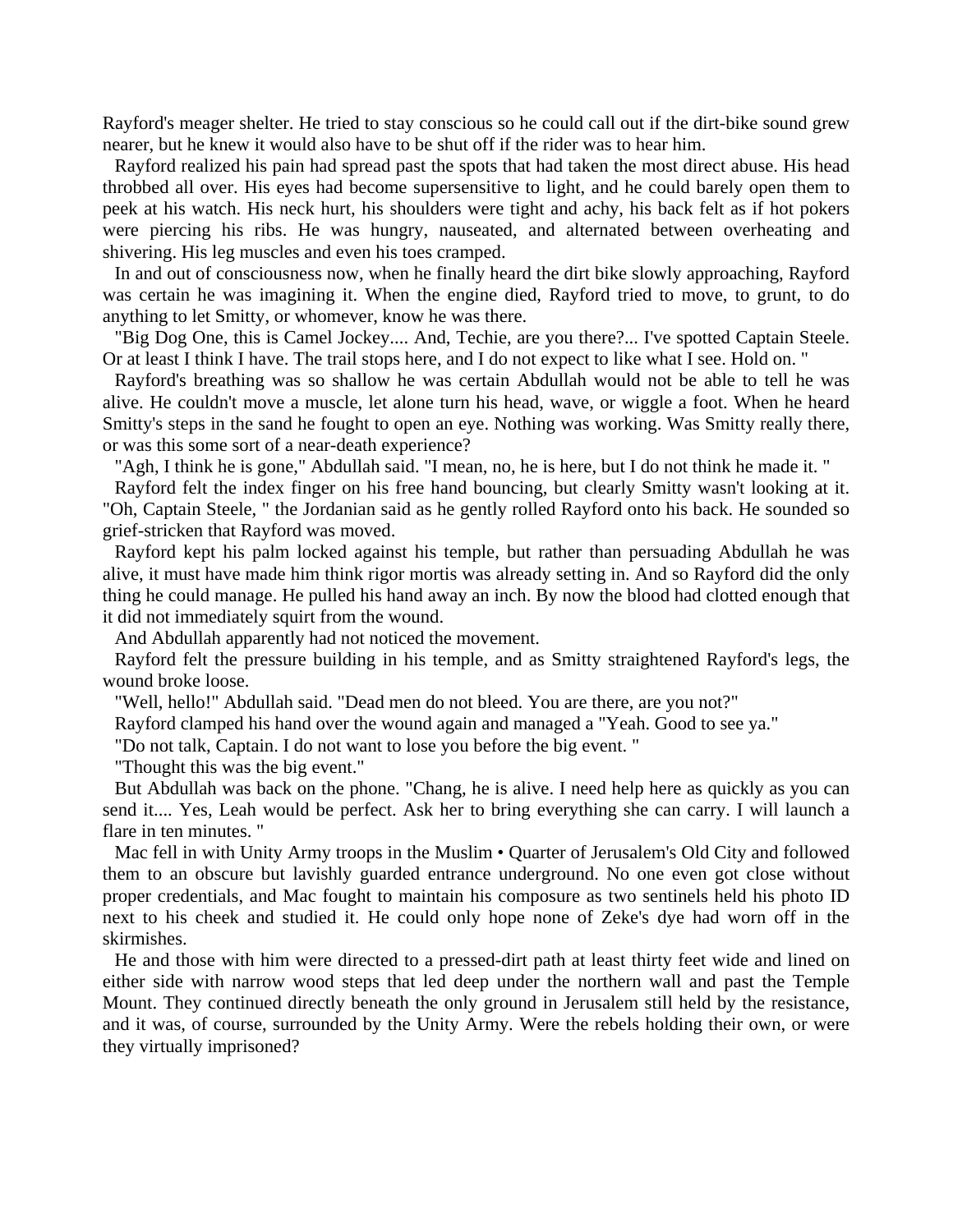Mac worried about Rayford and wished he'd had an opportunity to call Chang or Sebastian or Abdullah. Ree Woo was leading a platoon on the opposite side of Petra's perimeter. Maybe he'd seen Rayford. But now Mac had to turn off his phone.

The passageway to Solomon's Stables was so dimly lit that he and the others were immediately forced to raise their tinted visors. Still the effect was like coming into a dark theater from the bright sun, and the soldiers slowed and felt their way along so as not to fall down the stairs. Mac was grateful the edge of his helmet rode low over his eyebrows, not exposing that he bore no mark of loyalty.

Being a few steps out of the afternoon sun cooled his face and neck, and he was tempted to remove his gloves. He was nearly overcome by the reek of horse manure and urine, which grew worse as they neared the stables.

As they reached the southeast corner of the Temple Mount, some forty feet underground, they came within sight of Solomon's Stables, a series of pillars and arches that had once supported the southeastern platform of the courtyard above. The halls, made up of a dozen avenues of pillars, were a little over thirty yards wide, sixty yards long, and nearly thirty feet high. At least a hundred men, not in uniform, seemed to be tending more than a thousand horses.

The odor alone took Mac back to his childhood, and he wondered how he had ever grown used to it.

"Attention!" someone shouted. "Silence for your potentate!"

Everything and everyone stopped, and Mac wondered where Nicolae could be. Mac and several other uniforms had their backs pressed up against a wall, standing at attention. He recognized Carpathia's voice coming from inside a pillared room. "Gentlemen and ladies, you will be pleased to know that several months of renovations here were accomplished in the space of fewer than three weeks. The sanitation facilities are second to none, at least for humans, and best of all—per my instructions— they empty into the legendary Cradle of Jesus. "

Leave it to Carpathia to sicken Mac with his first words. Mac had never heard of the Cradle of Jesus, at least in the context of the Temple Mount. Many others apparently hadn't either, for Leon Fortunato was called upon to explain.

"Thank you, Excellency. The Cradle of Jesus can be accessed down a winding staircase in the southeast corner. This leads to a chamber approximately fifty by seventy feet where in the past there have been both a basilica named for Saint Mary and a mosque. There is also, on the west wall, some ancient Byzantine art.

Should you care to view the chamber, be forewarned of its current use, which we feel is more appropriate to something bearing its name. You will want to hold your nose. You'll be glad to get back to the odor of mere horses."

Suhail Akbar was next, Carpathia's chief of Security and Intelligence. "Having just arrived from Mount Megiddo," he began, "I am pleased to report that everything and everyone is in place for our soon unequivocal victory. Despite reports of discord due to the destruction of New Babyl—"

Suddenly a shout, more of a scream, but Mac clearly recognized Carpathia's voice. He cursed and cursed again. "Tell me, Suhail!" he raged. "Tell me you are not going to violate my specific order to never again mention the name of—"

"But, sir, I merely meant to—"

"You dare interrupt me? Do you see yourself above corporal punishment?"

"No, sir, I—"

Something slammed the table. "I should have you executed this instant! I should do it myself!"

"Excellency, please! I was saying that despite what we have heard, the truth is—"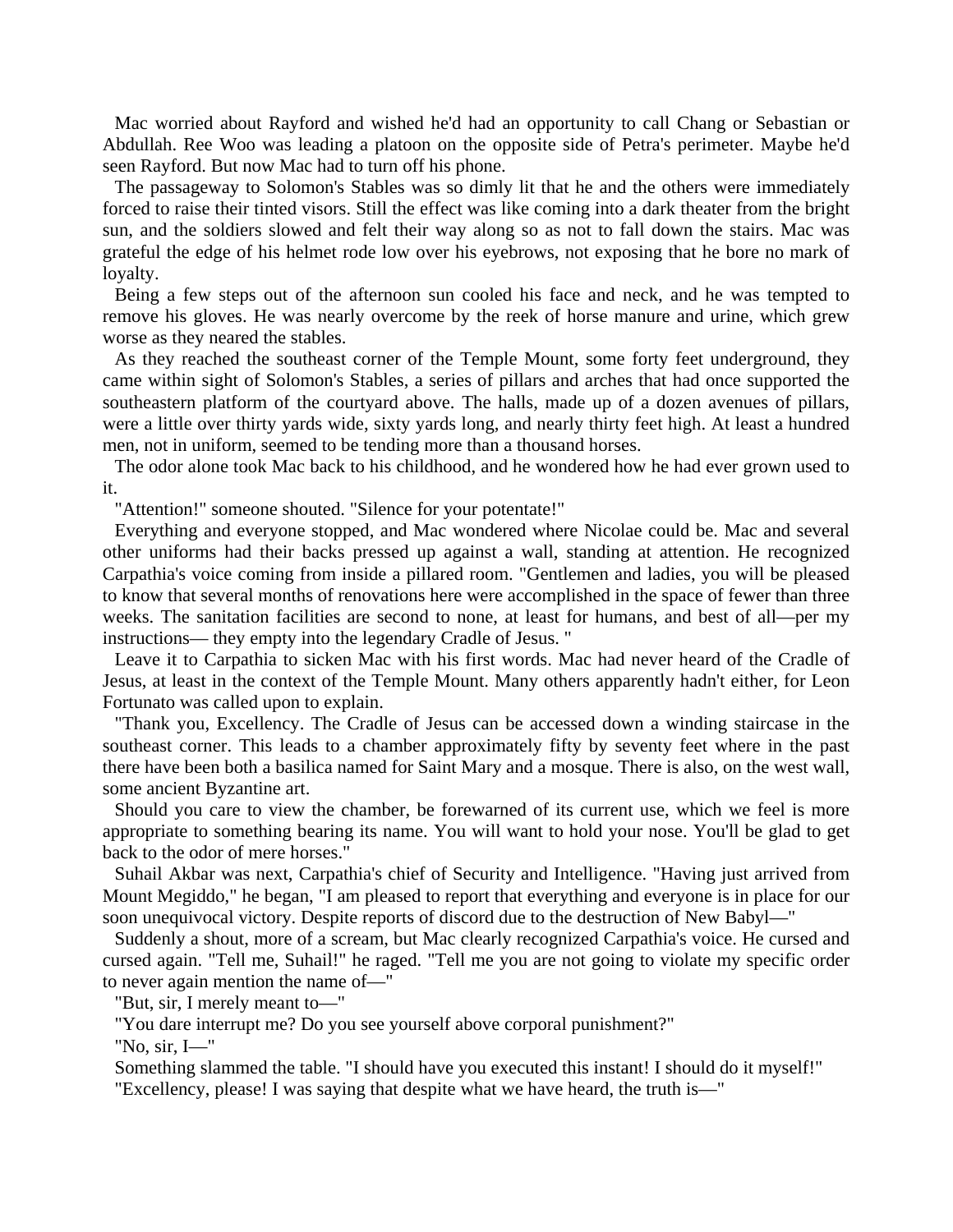"The truth is that I will rebuild New Babylon right here in Jerusalem. She shall be restored to a thousand times her former beauty and majesty. I have decreed there shall be no more mention of what has become of her. "

"My humble apologies, Potentate. I—"

"Silence! I have spoken. Back to your quarters, Chief Akbar. Your services will not be required again until further notice. "

The commander in charge of Mac's unit quickly stepped forward and conferred with a colleague at the entrance to the meeting room. He backed away as a half-dozen guards led out an ashen Suhail Akbar. The commander then silently pointed to six uniformed men at attention, including Mac, and directed them inside to replace those who had left.

Rayford's lucidity had returned somewhat after Abdullah slowly worked a liter of water into him. Leah arrived on a small ATV with two coolers full of supplies and tossed a clipboard to Abdullah. "Would you do the honors, sir?"

"The honors?"

"Take notes."

"Of course."

Rayford kept interrupting her. "What's the buzz at Petra? They think Jesus is late?"

"Hush."

"C'mon, Leah. I gotta know if we've all been off by a day. "

"Nobody's off," she said distractedly, coolly inventorying his injuries. "Chaim has everyone calmed down."

"How? What's he saying?"

"God's ways are not our ways. He's on His own clock. That kind of thing."

"Leah, you love this, don't you?"

"Sorry?"

"Having me at your mercy."

"I don't know what you're talking about."

"Yes, you do. We—"

"Mr. Smith," she said, "I'll be suturing the head wound. The chin, the arms, the right hand, and the knees can wait. The left shinbone may be broken, but I won't attempt to set it until we can be sure. I'm going to need to study the right ankle and probably suture that too. And we're going to need some kind of conveyance to get him back up to the compound, probably within half an hour. "

"You love this, Leah! I can tell. "

"You're delirious."

"What kind of conveyance, Miss Rose?" Abdullah said.

"I need him prone."

Abdullah got back on the phone.

"You could be just a little rougher with me than you might be with another patient, just to get back at me."

Rayford was teasing and trying to smile, but Leah clearly wasn't biting. "Back at you for what?"

"For how I used to talk to you."

"Well, maybe you owe me too," she said.

"Maybe I do, but I'm in no position to exact revenge."

"And I have your flesh wounds in my hands. Now keep quiet and let me work. "

It was all Mac could do not to burst out laughing when he saw Carpathia. Had the man been wearing a black hat, he would have looked like Zorro. A shirt with a frilly collar represented the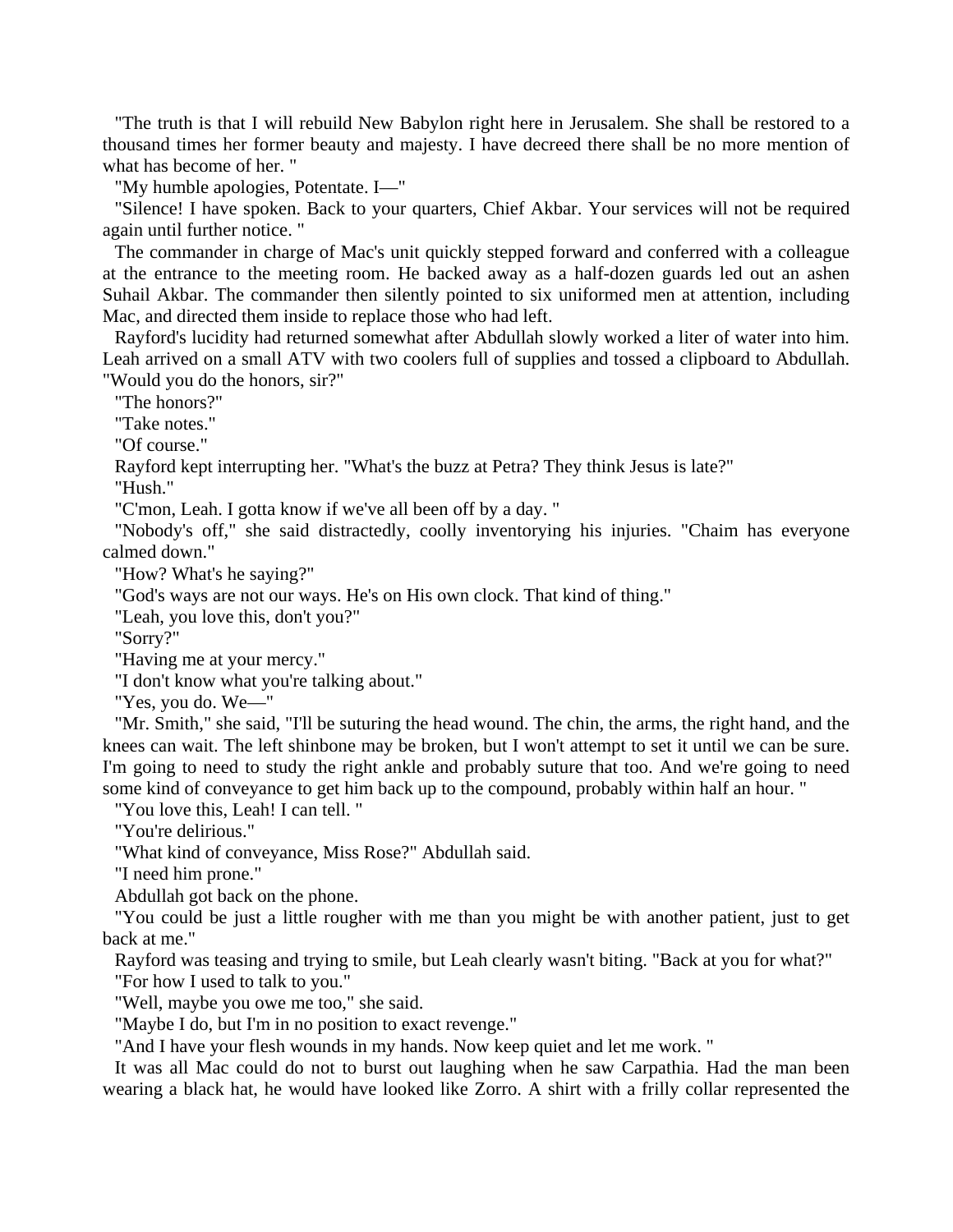only white in his ensemble. Everything else, from his knee-length boots to his leather pants, vest, and thigh-length, capelike coat, was black.

Leon was in his most resplendent, gaudiest, Day-Glo getup, including a purple felt fez with multiple hangy-downs and a cranberry vestment with gold collar, appliqued with every religious symbol known to man, save the cross of Christ and the Star of David. A turquoise ring on his right middle finger was so large it covered the adjoining knuckles.

If only God had scheduled the Glorious Appearing on Halloween...

Carpathia stood at the head of an enormous, polished wood table, around which sat—if Mac could guess from their native garb—the sub-potentates from each of the ten international regions, their entourages, and Carpathia's brain trust, sans Chief Akbar, of course. There had to be more than fifty gathered.

Viv Ivins sat demurely in her customary sky blue suit (with hair to match) six chairs from Nicolae on his far left side. She seemed even paler than Mac had remembered, and he thought he detected a trembling in her fingers as she busied herself taking notes. The others, despite their positions of high authority on Carpathia's cabinet and around the world, also seemed tentative in his presence. The outburst against Suhail Akbar had clearly shaken them all.

Mac was near the entrance, one of the last few to have entered, and he realized that the six sentries he and his platoonmates had replaced had filled out a contingent of another fifty or so who lined the walls of the long room. Knowing what it had taken even to be allowed underground, he had to wonder against whom they were protecting Carpathia. Was he afraid of his own people?

Chang had walked Naomi back into the tech center. "What am I going to do?" he said. "I'll never sleep tonight, and I'm wasted."

"Surely you don't think we'll have to wait another day."

"I don't know what to think."

"Today is the day, love. There's no question."

"I hope you're right. I'm wired, but at some point I'm going to crash. Dr. Rosenzweig wants me to get him on international TV just before dark. You may have to prop me up."

"You'll rise to it. You always do."

The wall at his back, made of large blocks of stone, cooled Mac through his uniform jacket. He desperately wanted to peek at his watch. He knew it was well after 1600 hours now, and he believed Jesus could come any second. This was the last place he wanted to be when that happened, but being here was part of the price he paid to find Buck. And there was the prospect of seeing the look on Carpathia's face.

Mac tried to appear focused on his menial task— providing showy security where none was needed— but when he ran through his mind what he really wanted to be doing, he found it difficult to concentrate. Besides being in broad daylight in the Holy City when the Lord Christ appeared, Mac's second choice was opening fire on Carpathia from his perfect vantage point. There would be none of that, he knew. It fit no prophetic scenario, but how fulfilling it would be!

Nothing would come of such foolhardiness, of course. The man had been murdered once, and was he now even a man? Drs. Ben-Judah and Rosenzweig had said he was now indwelt by Satan himself, a spirit-being using a human body—albeit a dead one.

In addition, Mac simply wanted to take a load off. The idea of sliding to his seat on the floor, of stretching out with his hands behind his head... well, that was something that would come once Jesus had taken His rightful place. Mac's friends and comrades often talked about what kind of a world they would live in soon, but he kept to himself the idea that what he most longed for was simply rest.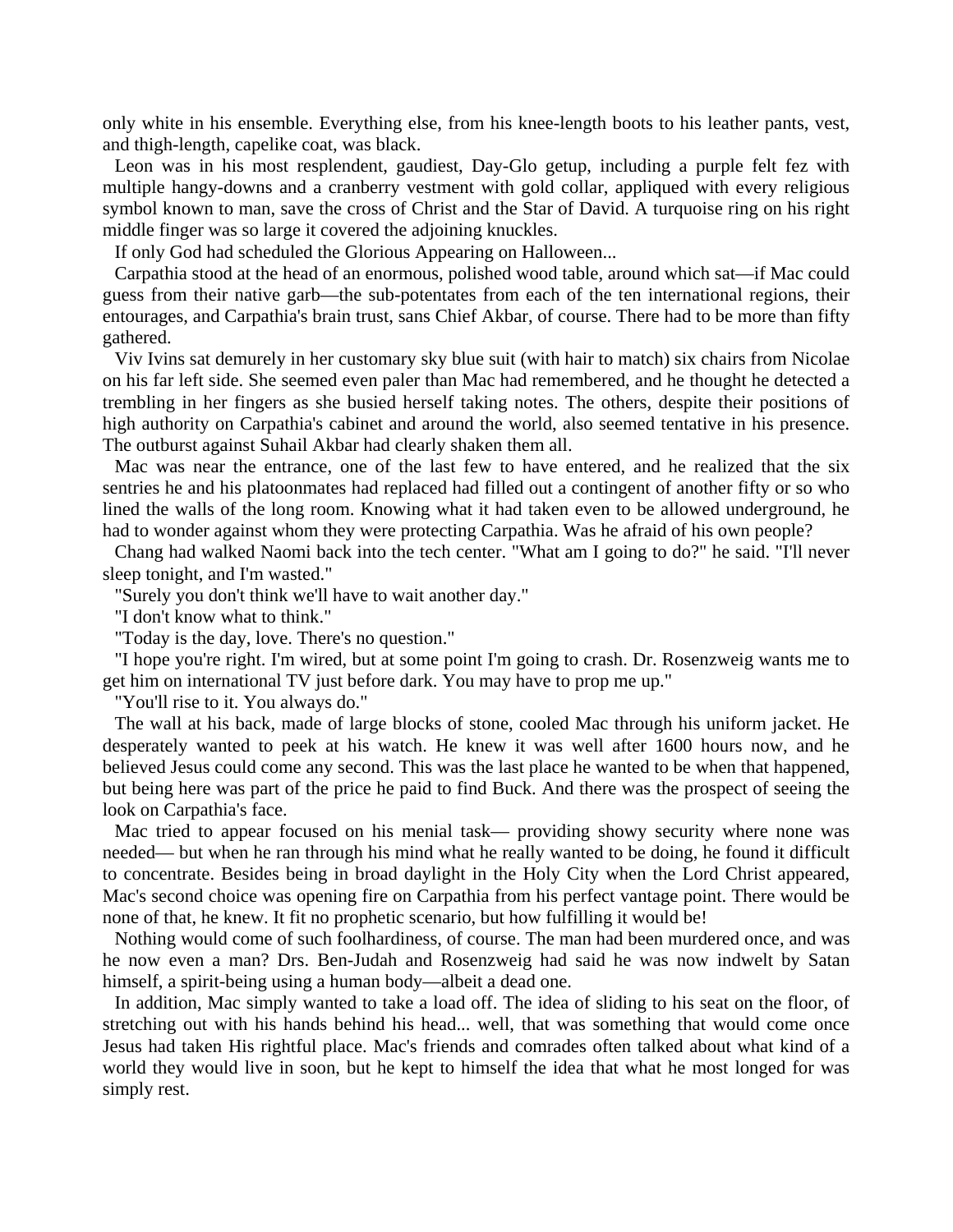He was certain he was not alone in this. Others had hinted at it. They had all been so busy, so stressed, so sleep deprived, and all that had only worsened as the days grew nearer to the Glorious Appearing. The idea of living in a world of peace and safety so appealed to Mac that he could barely imagine it. To be able to sleep without half an eye or ear figuratively open to danger ... well, talk about heaven on earth.

And to be reunited with friends and loved ones. It was nearly too much to get his mind around. Best of all, of course, would be to see Jesus personally. Would he get to touch Him, to speak with Him? Mac felt so new as a believer, so limited in his knowledge of the things of God. He felt as if he had been attending seminary under the Tribulation Force's spiritual leaders ever since Rayford had led him to faith. But there was so much he didn't know.

All he knew was that Jesus loved him, had died for his sins, and was the reason he did not have to fear death and hell.

Chang had been called before Dr. Rosenzweig and the elders.

"Of course I can do it, " he said, "but the GC has been improving on wresting back control of the airwaves. The shorter the broadcast, the more likely I can keep it on without interruption. "

"I plan to be brief," Chaim said.

"And if, ah, if—"

"You're wondering what happens, hoping as I am, if Messiah returns first?"

"Or in the middle of it," Chang said.

"Well, I should think that event would take precedence, wouldn't you?"

Chang smiled as the elders laughed.

"Rabbi Rosenzweig is attempting," Eleazar Tiberius said, "to persuade the rest of the Jewish population— those who have refused the mark of the beast and yet who have not acknowledged Jesus as Messiah—to do just that. He, and we agree, estimates that this may constitute a third of the remaining Jewish population. You understand that these are God's chosen people, His children from the beginning of time. All of Scripture is His love letter to them, His plan for them."

"Understand it?" Chang said. "I can't say that I do. But I believe it."

Chaim stood. "We must not delay. As I have said so many times, we know the day—today—but we do not know the hour. If we thought we did, we were wrong, were we not, Eleazar?"

The big man smiled. "I acknowledge it. But is it not also true that we know the sequence of events, so we have some idea what follows by what comes next?"

"That is what I will be talking about on the broadcast, my friends."

Before the anesthetic took effect in his temple, Rayford fought to keep from recoiling from the thrust of the needle. He was amazed that a new twinge of pain could supersede all the others, and he was also struck by Leah's gentleness as she cradled his head and assured him the sting would soon fade.

"You're being much better to me than I deserve," he said, knowing he sounded groggy and hoping she understood.

"Will you stop with that now, Captain? I have work to do, and while I know you're trying to keep things light, I don't need to be worrying if you're serious. "

He reached for her hand. "Take a minute, Leah. I am serious. When you first came to us you know that we sniped at each other. I wasn't used to your types of questions and probably was threatened by them. I never made that right, but as far as I could tell, you never made me pay. "

She pressed her lips together. "And I'm not about to now. Listen, Ray, you're hurt more badly than you know. My job is to stabilize you, keep you from going into shock. The fact that you haven't already is a miracle. But you apparently need to hear this, so let me tell you. My failure was that I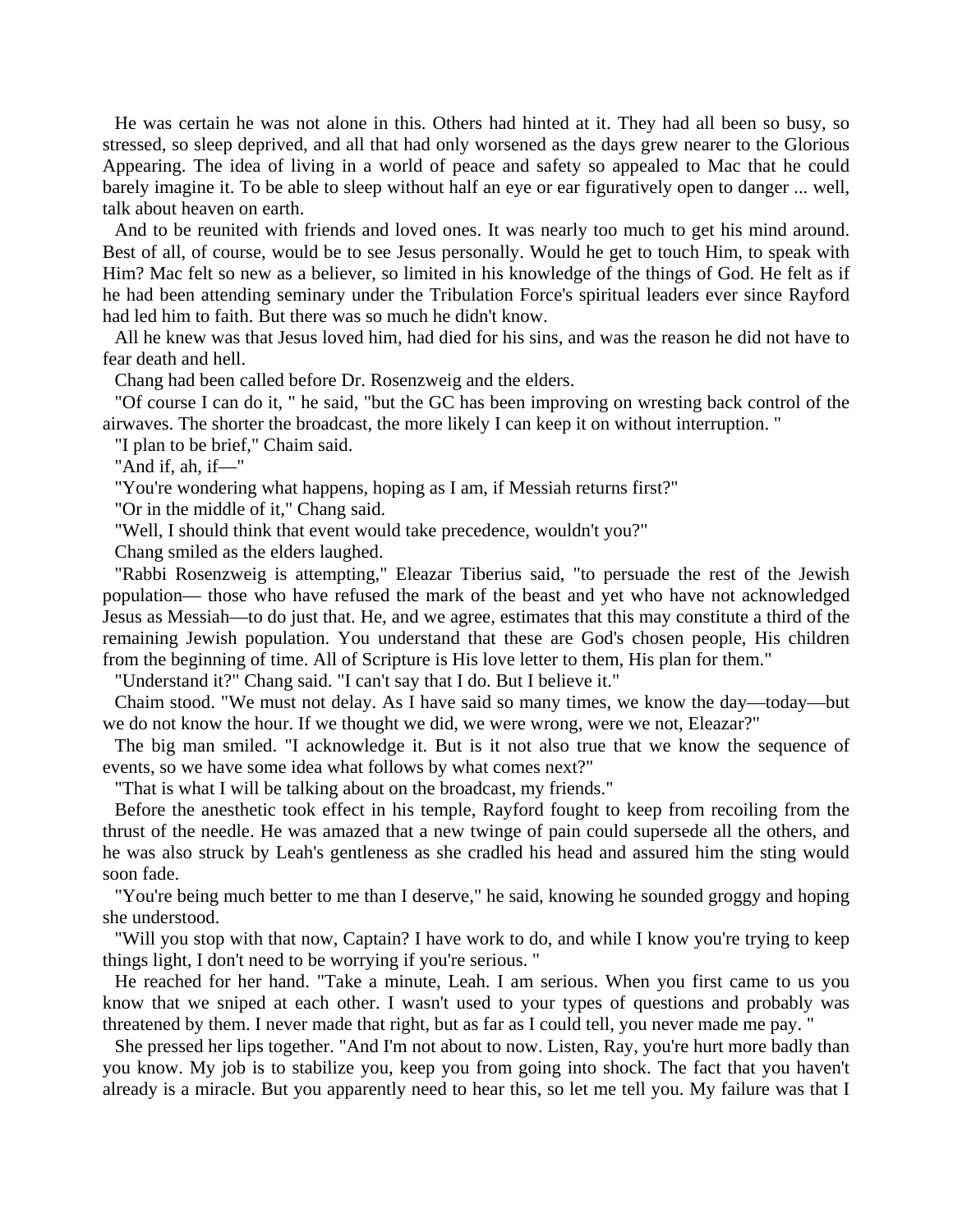never cleared the air between us either. Fact is, you eventually won me over. Everybody could see how much you cared for all of us, how tireless you were, how you put everybody else ahead of your own needs."

Rayford was embarrassed. He hadn't meant to elicit this, nice as it was. He squeezed her hand. "Okay, okay," he said. "We're friends again."

"Think of the people who will be in heaven because of you," she said.

"All right, enough," he said. "I was just trying to thank you for not rubbing it in."

"Now will you hush?"

"I will, ma'am."

Mac noticed Viv Ivins look up with a start but then recover quickly. Carpathia had asked, "Photographers in place and ready, Ms. Ivins?"

"Yes, Excellency."

"I shall be on horseback," he said. "All Global Community Unity Army personnel in this room, plus their superiors, shall also ride. Your mounts are being saddled as we speak. "

Mac panicked. How long had it been since he had ridden? Was it like riding a bicycle? Would it all come back to him? He had never been atop a steed the size of the Thoroughbreds in the stables. Any horse responded to a sure, confident hand. The beast had to know the rider was in charge. He might have to fake that bravado.

"Are you looking directly at me, soldier?" Carpathia demanded.

"No, sir," the young Brit next to Mac said, eyes darting everywhere but at Nicolae.

"You most certainly were! You would have done better to admit it and beg forgiveness."

"Affirmative, sir. I was and I regret it and offer my sincerest abject apologies."

"That is the second time you have referred to me as sir! Have you not been instructed neither to look directly at me nor to refer to me in any manner except as—"

"Yes, Excellency! My apologies, Supreme Pot—"

"And now you deign to interrupt me?"

The Brit's voice was quavery and Mac believed his legs were about to fail him.

"Sorry," the young man whispered.

"I cannot hear you, soldier!"

"I'm sorry, Excellency. Forgive me. "

"Who is your superior officer?"

"Commander Tenzin, sir—Excellency!"

Carpathia cursed the man. "Commander Tenzin!"

The Indian commander rushed in, bowing. "At your service, Excellency!"

"Commander, have you taught your men who I am?"

"I have, lord potentate."

"All of them?"

"Yes, my king."

"And the privilege of serving god on earth?"

"Absolutely, divine one."

"Even this man? Your name, son?"

"Ipswich, Excellency," he said, tears flowing now.

Mac wanted to shoot Carpathia dead and feared he just might if the potentate approached.

"Commander Tenzin, what is that in your hand?"

"A rattan rod, Excellency. I so look forward to the privilege of riding with you today. "

The rod was an inch thick and appeared to Mac about four feet long.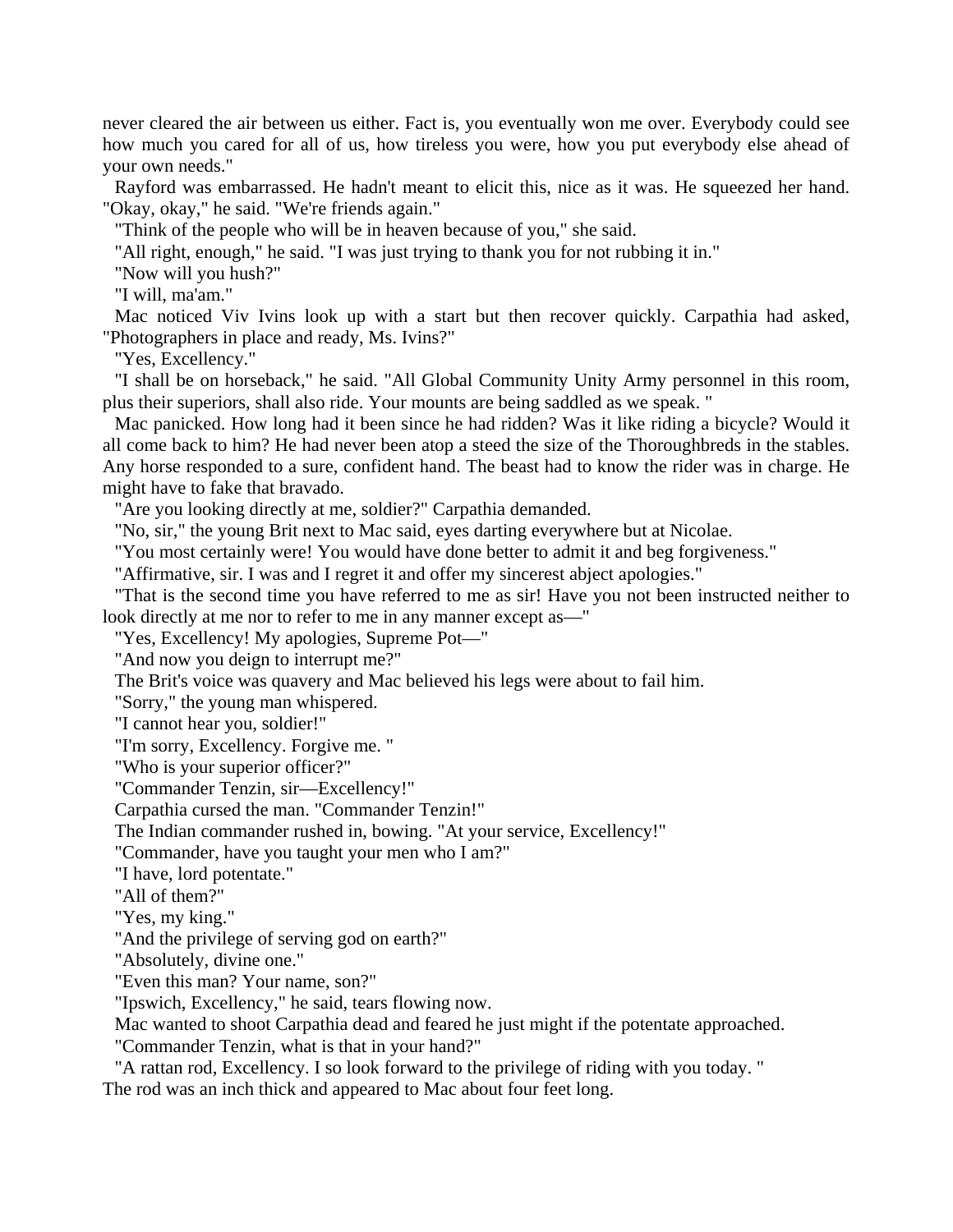"If I told you that Mr. Ipswich has flouted your training, could you think of an appropriate use for your rattan rod, Commander Tenzin?"

"I could, Your Grace."

Ipswich was whimpering.

"And would you do me the honor of employing it in my presence, for my entertainment and for the education of all?"

Without another word, Tenzin stepped forward and drew back the rod. Before Ipswich could even recoil, his commander lashed his face with such speed and force that the stick caught him just to the left of his nose<sup> $\land$ </sup> splitting both lips, cracking some teeth, and slicing his left eyelid.

Ipswich screamed and grabbed his face with both hands, bending at the waist. Tenzin brought the rod down on the back of his neck, just above the hairline, opening a gash that spattered blood on Mac's face and chest. It was all he could do to keep from attacking the Indian.

As Ipswich pitched forward, Tenzin cracked him twice across the backside in quick succession, the second blow tearing his uniform pants. That drove him to the floor, and as he tried to scramble away, his commander followed, raining blows on his back.

Carpathia howled in delight. "When he can crawl no more, Commander Tenzin, spare the rod and put him out of his misery!"

Another soldier was quickly enlisted to replace Ipswich in line. He entered pale and shaky and quickly came to rigid attention.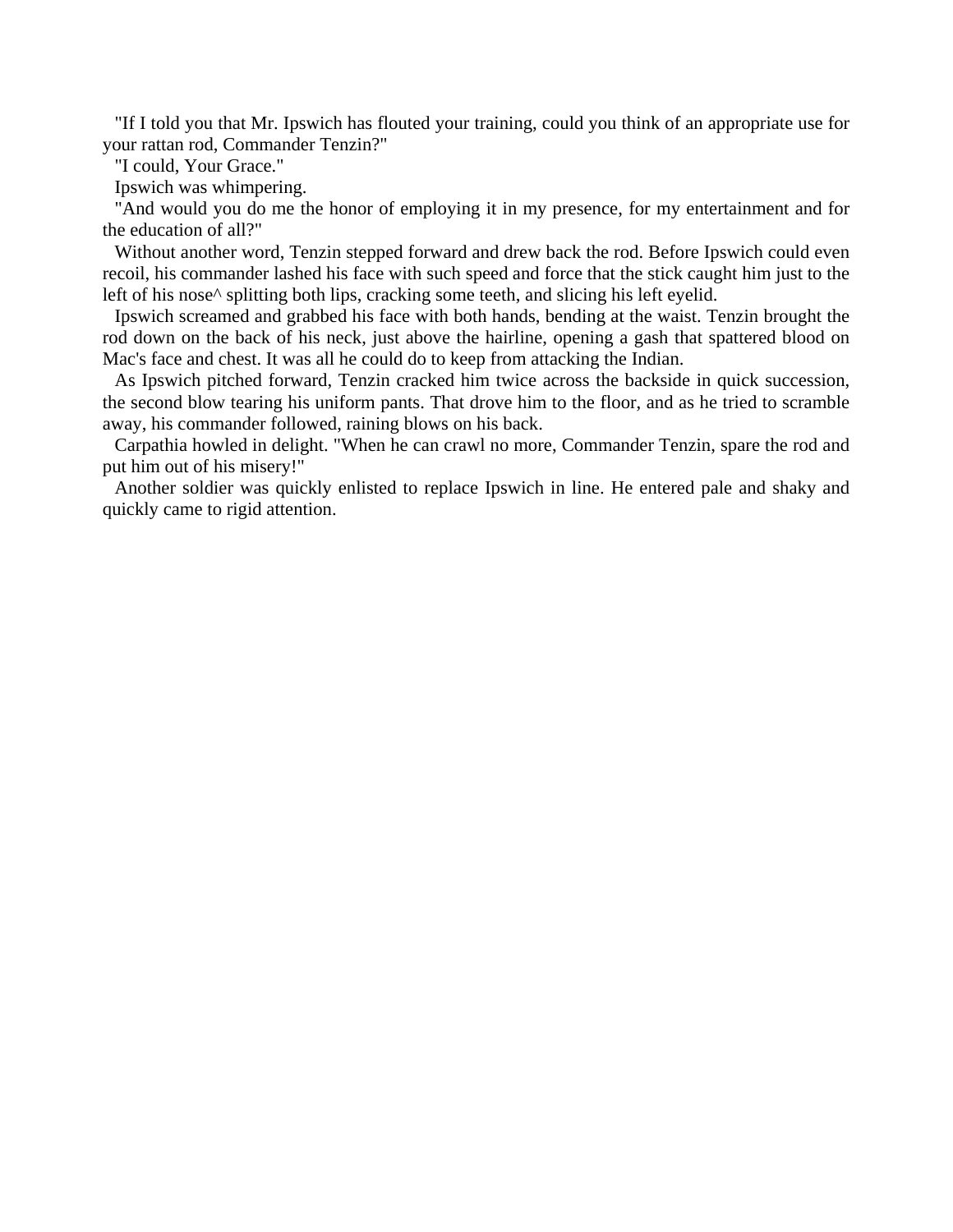#### **FOUR**

"Ooh," Carpathia moaned, clasping his hands and gazing upward. "What a way to start the day! Leon... "

"Yes, holy one?"

"Ask Commander Tenzin to pay a visit to Chief Akbar."

"Certainly, lord."

"But instruct him to punish him only to the point of near death. "

ENOCH DUMAS led more than a hundred of The Place followers around the back of the abandoned Illinois shopping center. Just before eight in the morning he had begun to teach, trying to inform his people and a few interested others what should precede the Glorious Appearing. None of the heavenly preliminaries had begun, and he sensed the disappointment, doubt, and fear on the part of his little band of believers. But mostly he found himself looking over his shoulder at the main road.

Though there were few vehicles of any type about, given the fuel shortage and the crippled economy, he knew the local GC had not shut down completely. They would have to investigate a meeting of this size. And the discovery of that many people, not one bearing the mark of loyalty to Carpathia, would result in a bloodbath.

There was no longer any earthly excuse not to bear the

mark, and punishment was execution on the spot by any means. Even a civilian had the right to put to death an insurgent. All that was required for exoneration from the crime of homicide was either to drag the victim to a local GC headquarters and prove he or she bore no visible mark, or to flag down a patrolling Morale Monitor or GC Peacekeeper and get him to confirm the same.

In fact, there was a healthy bounty on such offenders, and citizens loyal to the potentate competed for cash prizes. Many made their living as vigilantes, and some were famous for their impressive number of kills.

Perhaps that was why Enoch found his usually bold congregation willing to follow him from the public light of day to the relative seclusion of the other side of the empty mall. "If we knew Jesus would get here before the GC, we could stay where we are. But I, for one, do not want to have survived seven years, only to die just before He comes back. "

The group crowded into an inner court, where it was obvious they all felt safer. But they had questions.

"When's it gonna happen?"

"What'd we miss in the prophecies?"

"Did you only think the 'weeks' meant 'years, ' or what?"

"Could we be off by a long ways?"

"I don't think so," Enoch said. "But I don't know. I was never a scholar or a theologian. I'm sort of a blue collar student of all this, just like you all are. But I have been reading and studying for years. While there is a lot of disagreement and debate, so far everything, every element of the prophecies, has been fulfilled literally, the way it was spelled out. I have to believe today is the day."

"Hold on!" a woman shouted from the back. She was peering into a tiny TV. "Look like somebody done took over the GC's airwaves again."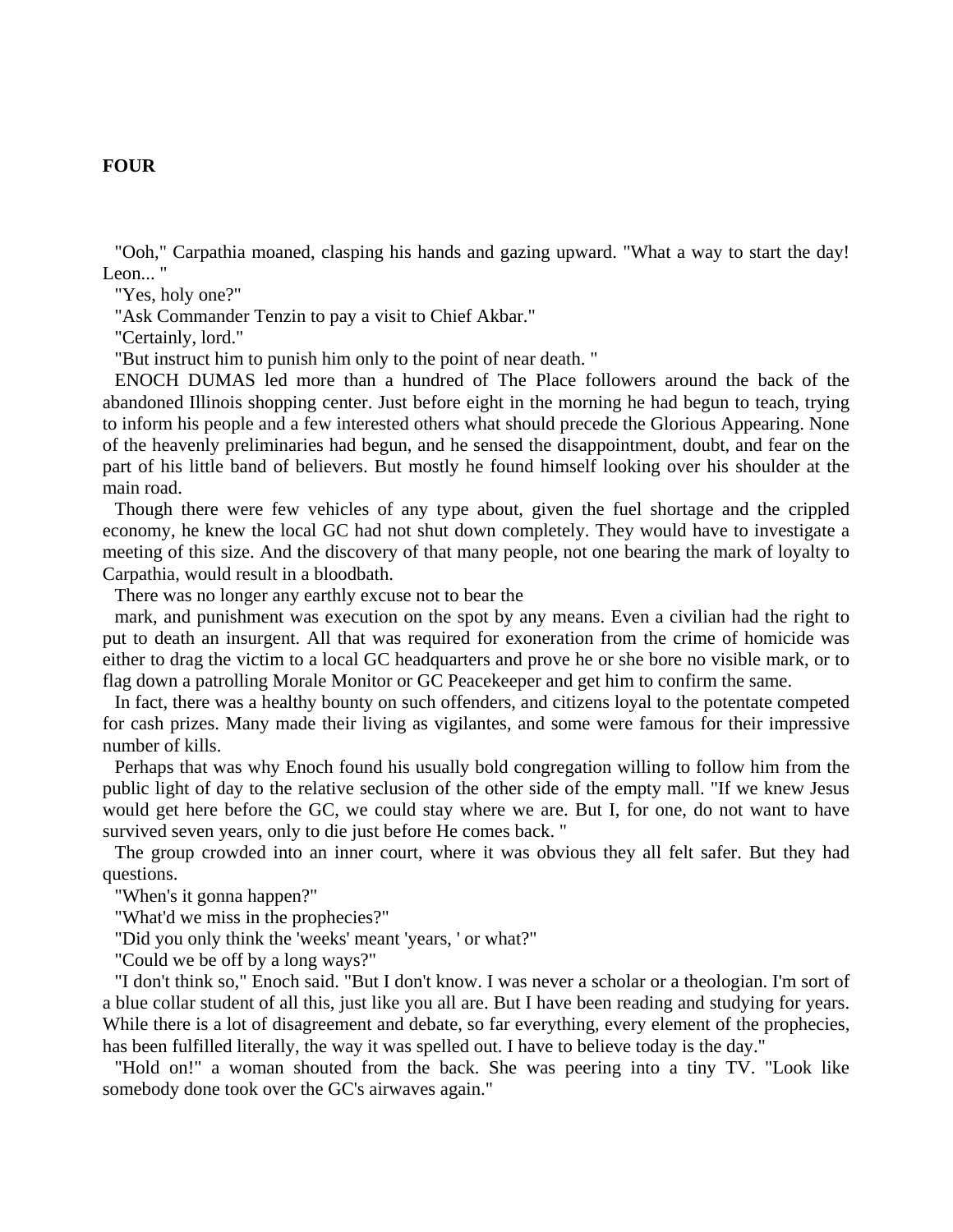People crowded around.

"That Micah guy," she said, "runnin' things at Petra, is gonna speak about what comes next."

Others pulled mini-TVs from their pockets and bags. "Should we listen, Brother Enoch? Will you be offended?"

"Hardly," Enoch said, digging out his own TV. "What could be better than this? Dr. Rosenzweig is a scholar's scholar. Let's have church."

The assembled put their tiny screens together on a concrete bench and turned them up so the combined volume reached everyone.

Mac saw the narrowing of Carpathia's eyes and feared someone else was about to catch his rage. His attention had been drawn to the entrance of the room.

"Yes, what is it?" Carpathia said.

An underling said, "Begging the potentate's pardon, but, Excellency, you asked to be informed." "What? What!"

"The zealots at Petra, the Judahites—"

"I know who is at Petra! What now?"

"They have pirated their way onto GC television again. "

Carpathia flushed and leaned over the table, resting on his palms. His jaw muscles tightened. "Turn it on," he said through clenched teeth.

Leon nearly toppled trying to pull out a chair. He sat heavily and made a show of reaching far up under his robe and producing a remote-control laser, which he aimed at the wall behind Nicolae. A screen descended and the picture appeared: Chaim Rosenzweig seated on a simple set, deep in the confines of Petra. His open Bible was before him, and he bore a pastoral smile. A timer showed that he would begin in less than a minute.

Carpathia looked over his shoulder at the screen, then turned back and slammed both fists on the table. "First," he shouted, "confirm that Ipswich is dead! Then tell Tenzin I have changed my mind about Akbar! I want him dead too! Finally, get hold of Security at Al Hillah. Inform them of the demise of their chief and tell them the following order comes directly from me.

"Whatever it takes, I want Security to take over our broadcast center. I want the management personnel shot to death through both eyes, one administrator at a time, from the top down through the chain of command, one every sixty seconds until someone has wrested back control of the airwaves. Understood?"

No one moved or spoke.

"Understood?!"

"Yes, Excellency!" Leon said, reaching for his phone.

"I'm on it," Viv Ivins said, phone already to her ear.

Carpathia whirled and faced the screen. "Does no one understand?" he railed. "Does no one recognize this man? This is the one who assassinated me! And while I raised myself from the dead and reign as your living lord, he remains a thorn in my side. Well, no longer! Not after today! A third of our entire army will overrun Petra tonight, and he shall be my personal target!"

With hydration and an IV started by Leah, Rayford at last began to feel he might make it. He still felt as if he had been run over by a tank, and there would be no walking or helping himself get off this godforsaken slope. But his mental faculties were returning, and he came to believe that Leah and Abdullah could somehow get him back to the compound.

"Two things, Miss Rose," Abdullah said.

"Shoot."

"According to Miss Palemoon, we have a problem with the conveyance."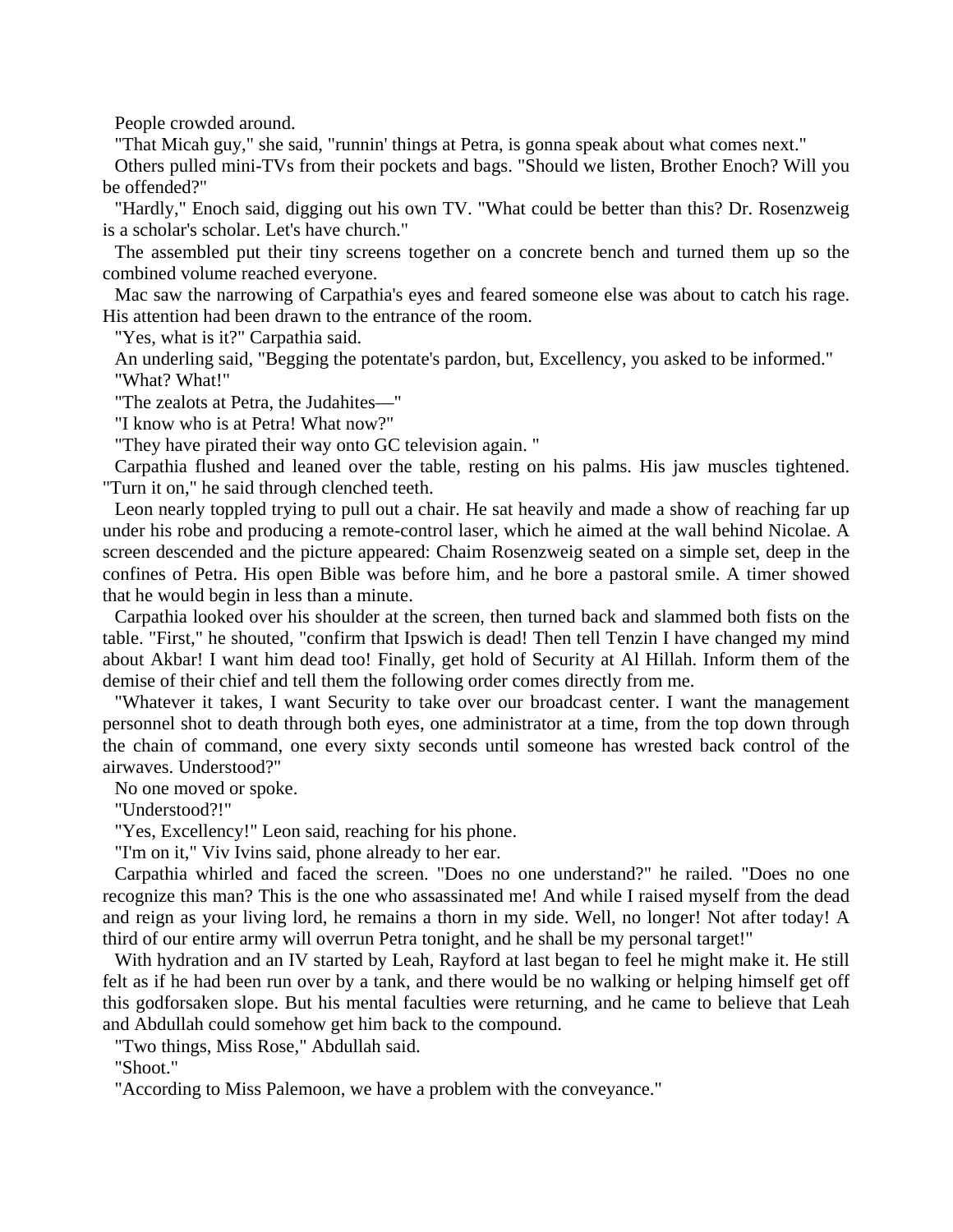"What problem? There's a stretcher in the Co-op. And a gurney too. "

"She checked with Mrs. Woo, and they both believe these will be impossible to transport to this location. "

Leah sat back, and Rayford saw her scan the hills above her leading to Petra. "She may have a point. What's number two?"

"She says Micah is on GC television and that we might want to tune it in. "

"Do you have a TV, Mr. Smith?"

"Of course. "

"Well, the captain is as stable as I can make him, and we may be here a while. Let's have a look. " Abdullah pulled a small TV from a leather bag attached to his bike.

"You want to see this, Captain?" Leah said.

Chang was glued to his monitor, but he asked Naomi to gather around him the rest of the techies on duty.

"Check this out, people, " he said. "Look at the counter in the upper left of the screen. "

Whistles and back slaps and exultations followed the speeding numbers, racing upward by the tens of thousands a second but having already surged far past the largest television audience in history. Nothing Carpathia ever broadcast had come close; in fact, the previous three records had all been held by Tsion Ben-Judah.

"Dearly beloved, " Chaim had begun, "I speak to you tonight probably for the last time before the Glorious Appearing of our Lord and Savior, Jesus Christ the Messiah. He could very well come during this message, and nothing would give me greater pleasure. When He comes there will be no more need for us to fight Antichrist and his False Prophet. The work will have been done for us by the King of kings.

"But as He did not return seven years to the minute from the signing of the covenant between Antichrist and Israel, many are troubled and confused. I wish to speak

to that here, but mostly I need to be brief, for as you know, we commandeer these airwaves against the wishes of our archenemy, and you must believe that he is doing everything in his power right this very instant to bump us.

"More important than discussing the timing of Messiah's return, however—which I can summarize in a sentence: I believe He will be here before midnight, Israel Time—is the spiritual state of my fellow Jews around the globe. If you have never listened before, lend me an ear this day. This is your last chance, your final warning, my ultimate plea with you to recognize and accept Jesus as the Messiah you have for so long sought.

"You have heard many times the proclamations of my dear friend and colleague, Dr. Tsion Ben-Judah, who outlined the numerous prophecies that soon came to pass. If these never persuaded you, hear me now and know that it is likely this very day that you will see the signs in the sky heralding the Glorious Appearing of Jesus.

"The Bible says in Matthew 24: 29 and 30 that 'immediately after the tribulation of those days the sun will be darkened, and the moon will not give its light; the stars will fall from heaven, and the powers of the heavens will be shaken.

" 'Then the sign of the Son of Man will appear in heaven, and then all the tribes of the earth will mourn, and they will see the Son of Man coming on the clouds of heaven with power and great glory. '

"This is the last day of the Tribulation that was prophesied thousands of years ago! Today is the seventh anniversary of the unholy and quickly broken covenant between Antichrist and Israel. What is next? The sun, wherever it is in the sky where you are, will cease to shine. If the moon is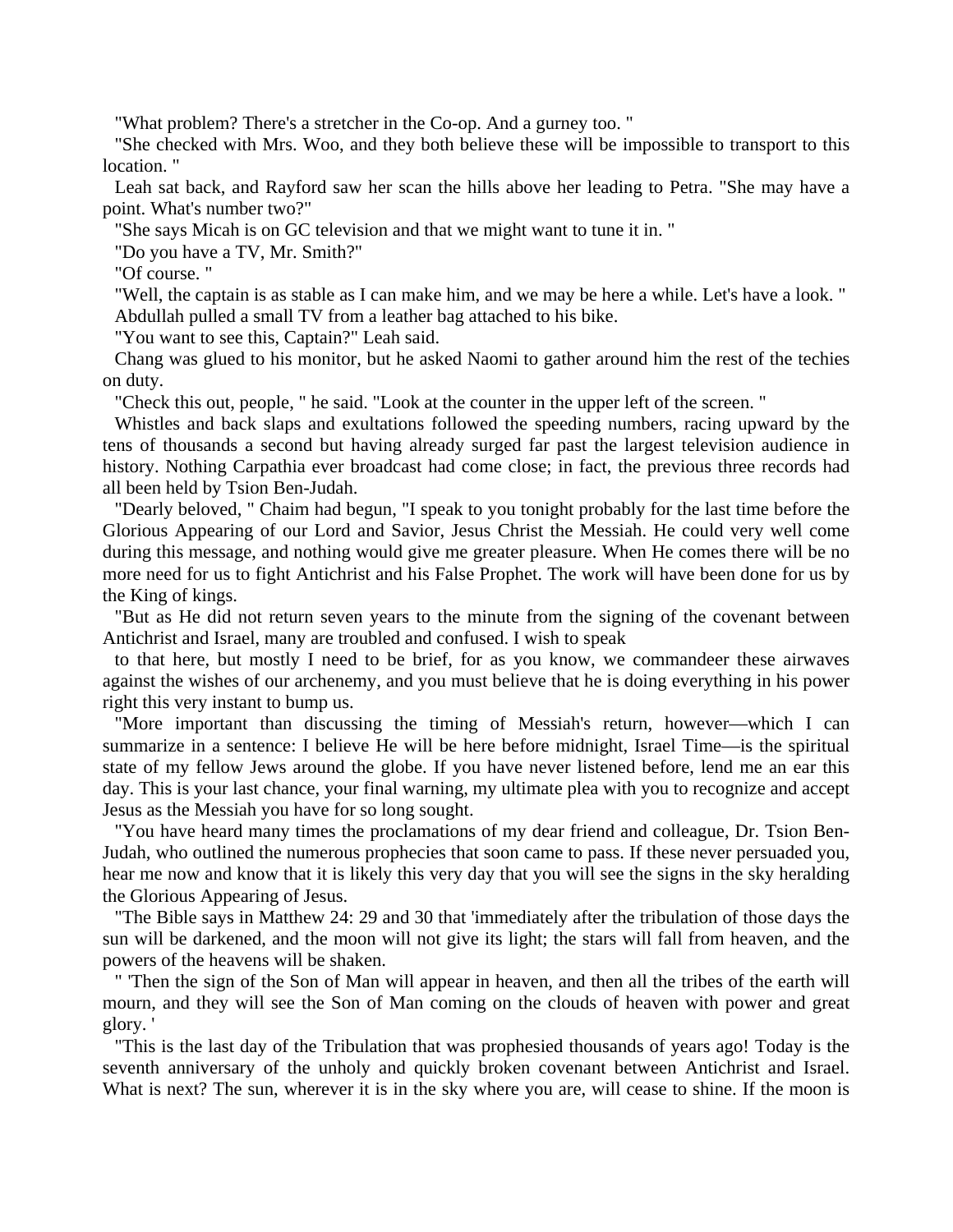out where you are, it will go dark as well because it is merely a reflection of the sun. Do not fear. Do not be afraid. Do not panic. Take comfort in the truth of the Word of God and put your faith in Christ, the Messiah.

"What does it mean that the powers of the heavens will be shaken? I do not know, but beloved, I cannot wait to find out! The Bible says God 'will show wonders in heaven above and signs in the earth beneath: Blood and fire and vapor of smoke. The sun shall be turned into darkness, and the moon into blood, before the coming of the great and awesome day of the Lord. '

"I expect a show like I have never witnessed, but I will be safe as He has promised. Will you be safe? Are you ready? Are you prepared? Do not put it off another second.

"What is the sign of the Son of Man? Again, I do not know, but I know who the Son of Man is: Jesus, the Messiah. His sign could take any form. Might it be a mighty dove, as descended upon Him when John baptized Him? Might it be the form of a lion, as He has also been called the Lion of Judah? Might His sign be a lamb, as He is also the Lamb of God? The cross upon which He died? The open tomb, in which He conquered death? We do not know, but I will be watching. Won't you?

"Who are these tribes of the earth who will mourn when they see Him coming? Those who are not ready.

Those who have lingered in their rebellion, their disbelief, their sloth.

"Zechariah, the great Jewish prophet of old, foretold this thousands of years ago. He wrote, quoting Messiah: 'I will pour on the house of David and on the inhabitants of Jerusalem the Spirit of grace and supplication; then they will look on Me whom they pierced. Yes, they will mourn for Him as one mourns for his only son, and grieve for Him as one grieves for a firstborn. '

"Imagine that, people! Historians tell us Zechariah wrote that prophecy well more than four hundred years before the birth of Christ, and yet he quotes the Lord referring to Himself as 'Me whom they pierced. '

"Zechariah goes on: 'In that day there shall be a great mourning in Jerusalem.... And the land shall mourn, every family by itself: the family of the house of David by itself, and their wives by themselves... all the families that remain, every family by itself, and their wives by themselves.

"In that day a fountain shall be opened for the house of David and for the inhabitants of Jerusalem, for sin and for uncleanness. And it shall come to pass in all the land... that two-thirds in it shall be cut off and die, but one-third shall be left in it.

"I will bring the one-third through the fire, will refine them as silver is refined, and test them as gold is tested. They will call on My name, and I will answer them. I will say, "This is My people"; and each one will say, "The Lord is my God. "'

"Can there be any doubt, friends, that He is who the Bible says He is? If you can still reject Him after seeing the sun snuffed out, the heavens shaken, and His sign appear, surely you are past hope, past saving. Do not wait. Be part of that one-third whom the Lord God has promised to bring through the fire.

"One of our first-century Jews, Peter, said, 'It shall come to pass that whoever calls on the name of the Lord shall be saved.' I cannot choose more appropriate words than his when I speak to fellow Jews, saying, 'Men of Israel, hear these words: Jesus of Nazareth, a Man attested by God to you by miracles, wonders, and signs which God did through Him in your midst, as you yourselves also know—Him, being delivered by the determined purpose and foreknowledge of God, you have taken by lawless hands, have crucified, and put to death; whom God raised up, having loosed the pains of death, because it was not possible that He should be held by it.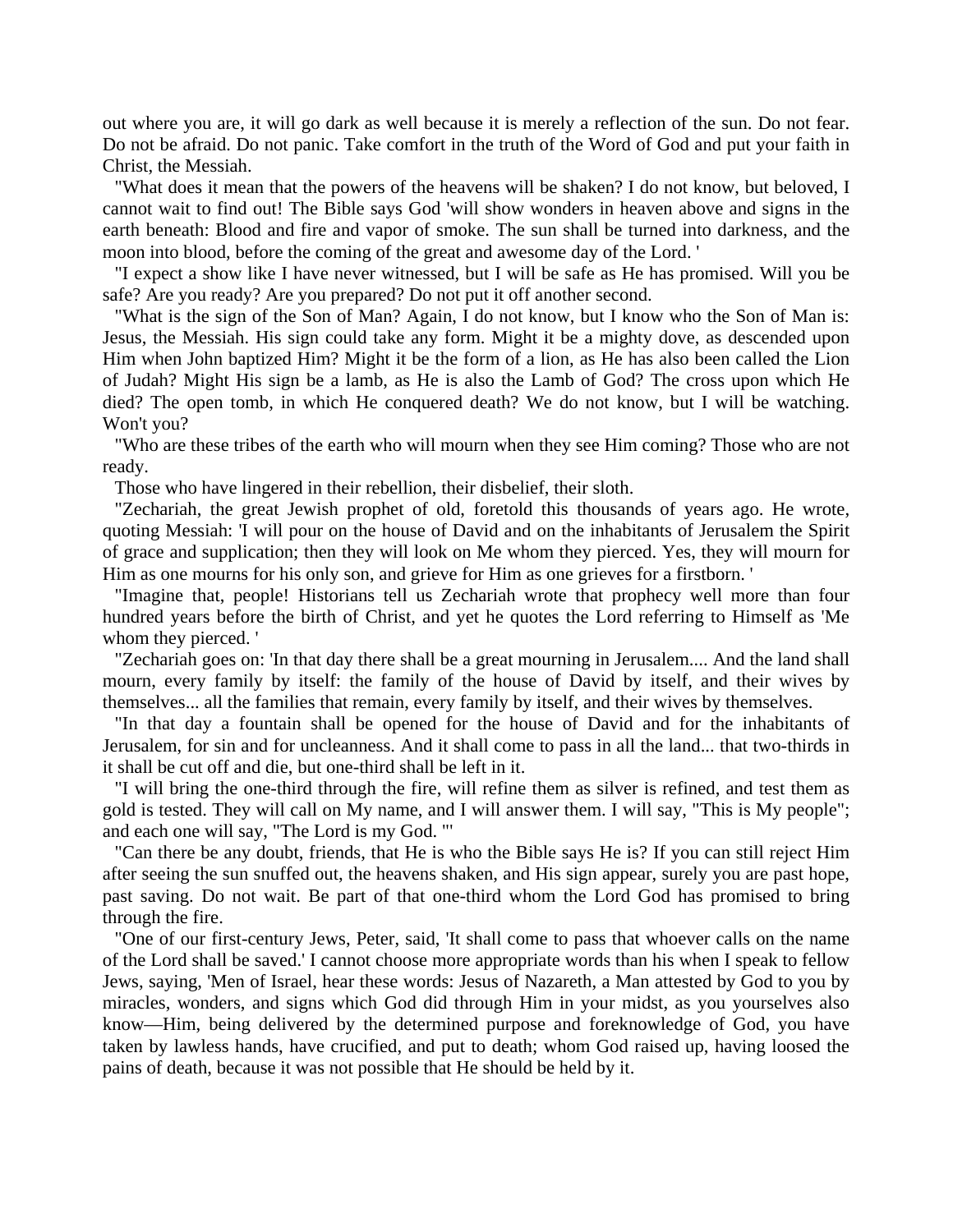"'For David says concerning Him: "I foresaw the Lord always before my face, for He is at my right hand, that I may not be shaken. Therefore my heart rejoiced, and my tongue was glad; moreover my flesh also will rest in hope. For You will not leave my soul in Hades, nor will You allow Your Holy One to see corruption. You have made known to me the ways of life; You will make me full of joy in Your presence."

"Men and brethren, let me speak freely to you of the patriarch David, that he is both dead and buried, and his tomb is with us to this day. Therefore, being a prophet, and knowing that God had sworn with an oath to him that of the fruit of his body, according to the flesh, He would raise up the Christ to sit on his throne, he, foreseeing this, spoke concerning the resurrection of the Christ, that His soul was not left in Hades, nor did His flesh see corruption. This Jesus God has raised up, of which we are all witnesses. Therefore being exalted to the right hand of God, and having received from the Father the promise of the Holy Spirit, He poured out this which you now see and hear.

"Therefore let all the house of Israel know assuredly that God has made this Jesus, whom you crucified, both Lord and Christ. '

"Beloved," Chaim raced on, "the Bible tells us that when they heard this, they were 'cut to the heart, and said to Peter and the rest of the apostles, "Men and brethren, what shall we do?"'

"Do you find yourself asking the same today? I say to you as Peter said to them, 'Repent, and let every one of you be baptized in the name of Jesus Christ for the remission of sins; and you shall receive the gift of the Holy Spirit. For the promise is to you and to your children, and to all who are afar off, as many as the Lord our God will call. '

"Oh, children of Israel around the globe, I am being signaled that our enemy is close to wresting back control of this network. Should I be cut off, trust me, you already know enough to put your faith in Christ as the Messiah.

"Not knowing when this signal shall fade, let me close by reading to you one of the most loved and powerful prophecies concerning Messiah that was ever written. And should my voice be silenced, you may find it and read it for yourself in Isaiah 53. And remember, this was written more than seven hundred years before the birth of Christ!

"'Who has believed our report? And to whom has the arm of the Lord been revealed? For He shall grow up before Him as a tender plant, and as a root out of dry ground. He has no form or comeliness; and when we see Him, there is no beauty that we should desire Him. He is despised and rejected by men, a Man of sorrows and acquainted with grief. And we hid, as it were, our faces from Him; He was despised, and we did not esteem Him.

" 'Surely He has borne our griefs and carried our sorrows; yet we esteemed Him stricken, smitten by God, and afflicted. But He was wounded for our transgressions, He was bruised for our iniquities; the chastisement for our peace was upon Him, and by His stripes we are healed. All we like sheep have gone astray; we have turned, every one, to his own way; and the Lord has laid on Him the iniquity of us all.

"He was oppressed and He was afflicted, yet He opened not His mouth; He was led as a lamb to the slaughter, and as a sheep before its shearers is silent, so He opened not His mouth. He was taken from prison and from judgment, and who will declare His generation? For He was cut off from the land of the living; for the transgressions of My people He was stricken. And they made His grave with the wicked—but with the rich at His death, because He had done no violence, nor was any deceit in His mouth.

"'Yet it pleased the Lord to bruise Him; He has put Him to grief. When You make His soul an offering for sin, He shall see His seed, He shall prolong His days, and the pleasure of the Lord shall prosper in His hand. He shall see the labor of His soul, and be satisfied. By His knowledge My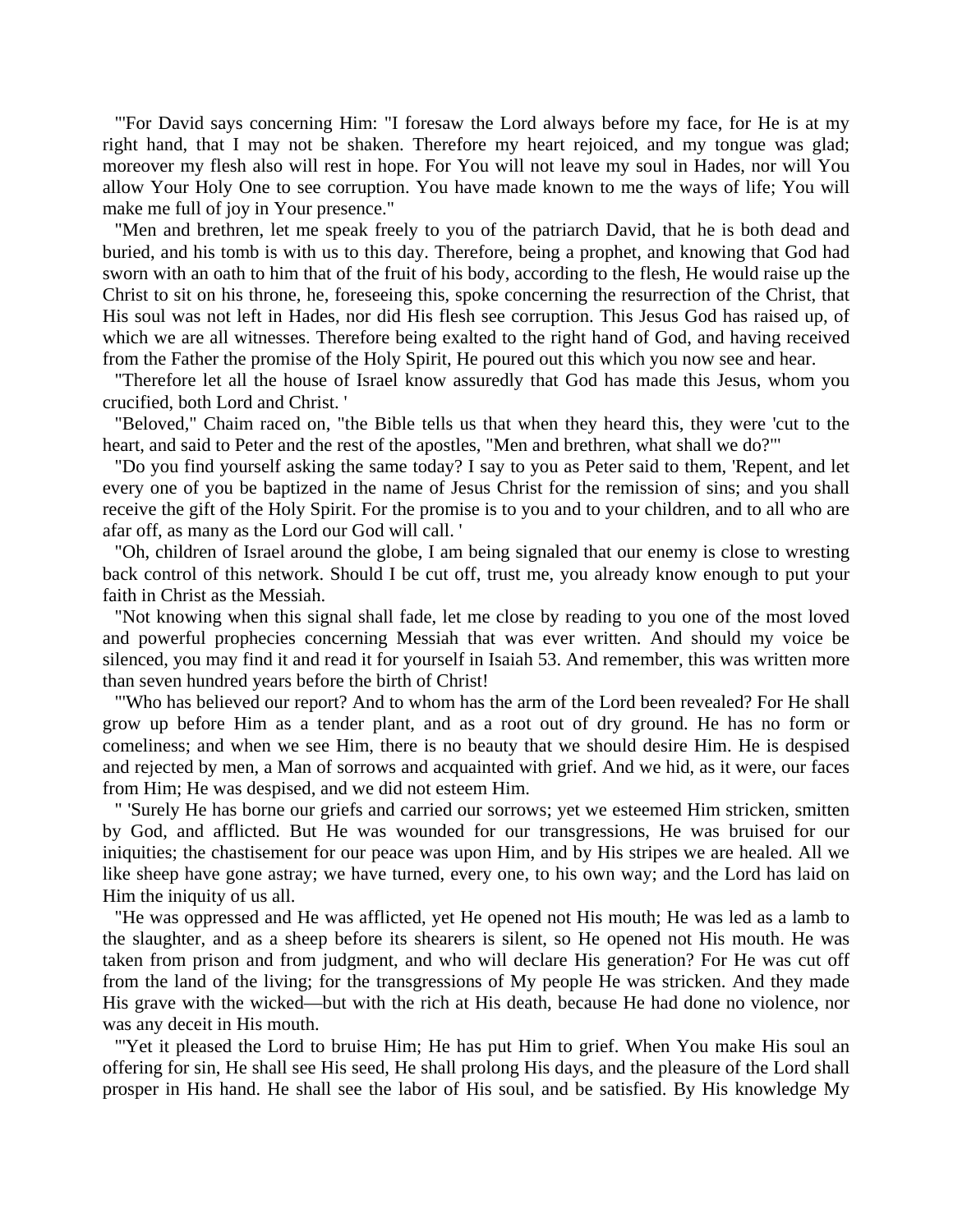righteous Servant shall justify many, for He shall bear their iniquities. Therefore I will divide Him a portion with the great, and He shall divide the spoil with the strong, because He poured out His soul unto death, and He was numbered with the transgressors, and He bore the sin of many, and made intercession for the transgressors.'"

During the broadcast, Chang had superimposed on the screen a Web site where those who were making decisions to receive Christ could let Dr. Rosenzweig know at Petra. Even before the GC reclaimed control of the television network, the Web site was being overrun with such messages. Millions around the world, most of them Jews, were acknowledging Jesus as the Messiah and putting their faith in Him for their salvation.

Mac was always moved by Scripture, and all the more so now to see Nicolae Carpathia, Antichrist himself, and his False Prophet, Leon Fortunato, squirm so.

"I wonder," Nicolae said, "how many died in Al Hillah before we succeeded in pushing the pirates off the gangplank. Who was the next one standing, now in charge?

"Well, let me tell you something. These people can say what they want, preach what they want, believe what they want. But if they have not taken my mark, not sworn their allegiance to the living god of this world, they shall surely die. This man appeals to the Jews, the dogs of society, the ones I have declared my enemies from the first. Meanwhile I have cut them down like a rotted harvest all over the world.

"And while my assassin sits temporarily free, hiding like a coward behind stone walls, my armies are decimating his wretched brothers and sisters in their so-called Holy City. After we have stormed Petra and laid waste to our enemies there, we shall return to complete the taking of Jerusalem. The resistance thinks they own the surface above where we even now reside, but their options are gone. They have nowhere to run, nowhere to hide.

"Let their Savior appear! I welcome Him. I will cut Him down like a dog and ascend to my rightful throne."

Mac's thighs ached and quivered with fatigue. The wall behind him had lost its coolness, and he couldn't figure it. Had his body heat finally tempered the subterranean effect? No, something was happening. The temperature was rising. How could that be? What would cause it?

Even Carpathia, immune to hunger and fatigue and thirst since his resurrection, if the reports could be believed, noticed. He tugged at his collar. "What has happened to the air-conditioning?"

"None is needed, Excellency, " Leon said. "We are forty feet below the sur—"

"I know where we are! I want to know why the temperature has risen. Do you not feel it?"

"Of course I do, exalted one. But there is no source of heat here. It has always remained a constant of—"

"Will you silence yourself! The temperature has risen, and even our collective body heat should not have resulted in that much difference. "

Could it be? Mac wondered. Was there a chance this was a sign of the imminent return? Might Jesus appear even here, in the lair of His enemy? "Lord, please!"

Maybe outside the sun had darkened.

Rayford shielded his eyes and squinted into the sky. Not one cloud. The sun had finally coursed far enough to see the temperature drop, perhaps more than ten degrees, since its brutal noontime peak. Rayford gratefully accepted Abdullah's offer of his cap, which was a little small but served its purpose.

"If we're not going to be able to carry you to Petra, " Leah said, "we at least need to sit you up. Can you manage it?"

"I can't imagine," Rayford said. "But I know you're right. I'll need help. "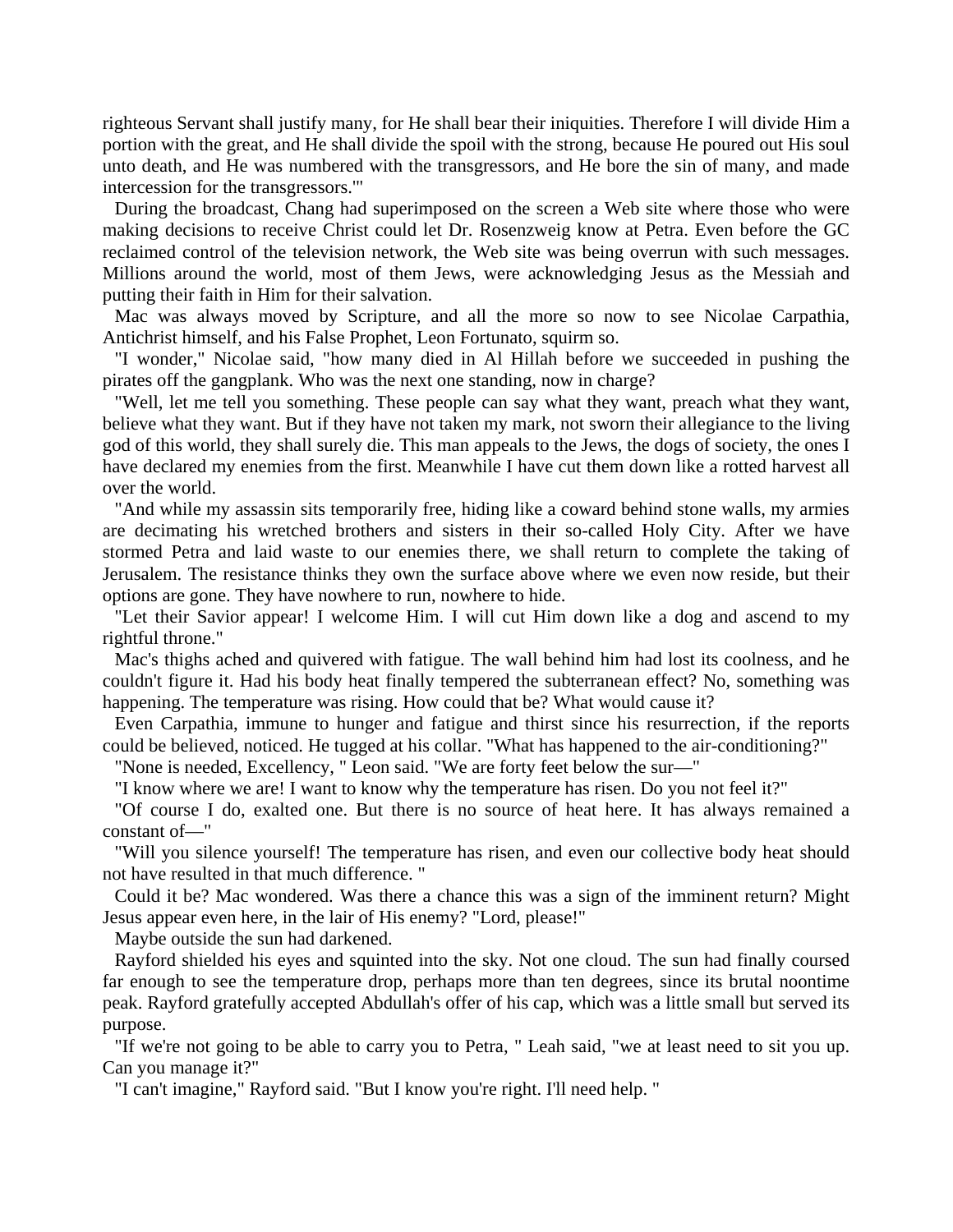"You're going to be dizzy, " Leah said, which proved an understatement. When she and Abdullah sat him up, blood rushed so quickly from Rayford's head that he felt he'd lost his bearings, though he was still firmly planted—albeit on his seat now—in the shallow grave of his own making.

"Whoa," Rayford whispered.

"When you're steady," she said, "tell me what hurts most."

"I can tell you that now. The ankle. Then the shin. Then the hand."

"I'll take them in order," she said, "but it's all going to be temporary and makeshift. It's not what I would want done if I had you in a sterile environment and could do an MRI. "

As Leah cleansed and anesthetized the ankle, which had a gaping gash and obvious damage inside, she said, "A surgeon will want to work on the bone before closing this up, but you don't need sand and air in it." She cut away dead and damaged skin that could not be salvaged and sutured it in such a way that it could easily be accessed again.

"This is going to hurt," she said, cutting away his khaki pants below the left knee and examining his shin with both hands. "No doubt you have a fracture, but this is not an easy bone to set. I can give it a try, but only before I numb it. You up to it?"

"I have a choice?"

"No. We may have to try to put you on one of our bikes, and without this set and splinted, you'll pass out from the pain."

"And what about the pain from your trying to set it?"

"No promises."

Rayford had been severely injured before, but he could not remember agony like this. Leah failed in her first attempt to set the shinbone, but she simply said, "Sorry, I can get it, " and took another run at it. Despite a wad of gauze to chew on, Rayford screamed loud enough— he feared—to alert the Unity Army. Even once the bone was clearly in place, his leg hurt so badly that it jumped and quivered for more than ten minutes as he fought to keep from whimpering.

"I'll let that settle down some before applying a splint," Leah said.

"You're so kind," he said, and elicited a smile from her.

The splint, fortunately, was inflatable plastic and once in place provided enough stability that the pain finally started to subside. Leah busied herself cleaning and dressing the wounds on the heel of his hand, his chin, and on both arms and both knees.

"I'm going to look a sight," he said. "Better not let Kenny see me until some of this stuff is off. "

George Sebastian was relieved to know that Rayford had been found alive, but he had to wonder how busted up his boss must be. More pressing, he was uneasy about what the Unity Army was up to. They had closed the mile gap by half, advancing on his position so slowly that the maneuver had taken hours. And now they were stopped. If it was some sort of psychological warfare, it was working. Sebastian's people were spooked.

It was as if this roiling armada, fronted by the hundreds of thousands of mounted horsemen, was just waiting for one word from Antichrist to either open fire or charge. Bothering Big Dog One most was that he now had to turn his head more than 120 degrees just to take in the breadth of the fighting force he faced. And regardless of how high he could place himself, he could never see its full depth. The end of this army literally blotted out the horizon.

Mac was as stunned as Leon clearly was when Carpathia said, "I need a chair. Get me a chair!"

Nicolae rarely sat anymore. He was known not to have eaten or slept in three and a half years, persuading loyalists he was the true and living God, and confirming to his enemies that he was indeed Antichrist, indwelt by Satan. His rage was legendary. But no one had seen a weakness or physical frailty in him. And now he needed a chair? Leon Fortunate leaped from his own and slid it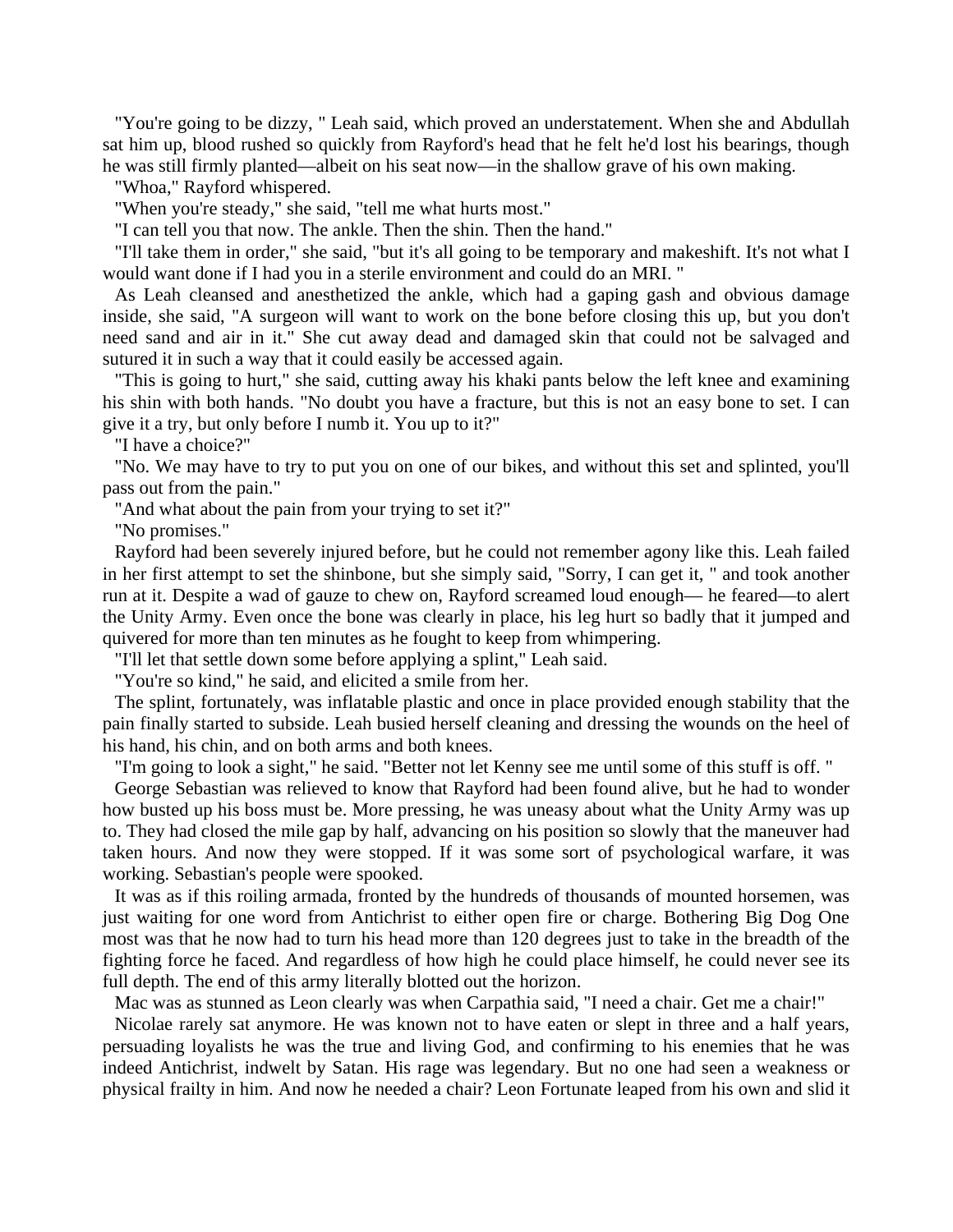behind the potentate, who shakily sat. Nicolae tore at his collar and unbuttoned his shirt, feebly fanning himself with his hand. "Allow me, Excellency," Fortunate said, and he knelt and grabbed the hem of his own ostentatious robe, lifted it to his waist, and began fanning the potentate.

Normally Carpathia would quickly tire of such obsequiousness, but he actually appeared panicky and grateful. But when Leon turned to ask Viv Ivins to pour Nicolae a glass of water, his garish fez slipped off and landed in the blousy folds of his skirt. His next tug tightened the fabric and launched the hat into Carpathia's lap.

"Oh!" Leon cried out. "Oh, majesty! Forgive me!" He lurched forward and tried to retrieve the fez, succeeding only in knocking it out of Nicolae's lap and onto the floor on his other side. Leon's momentum carried him over the potentate, and now he was stretched out across the ailing world leader, his ample belly in his boss's lap. He grabbed the hat with both hands, and as he rocked back to his feet he jammed it atop his head again, uttering every apology imaginable.

Mac was certain Nicolae would execute his right-hand man for such a breach of etiquette, but he appeared to have hardly noticed. Carpathia was in trouble. Viv Ivins finally got a glass of water in front of him, but by now his hands were at his sides and his usually ruddy countenance had paled.

Leon grabbed the water and held it to Carpathia's lips as the fez began to tumble yet again. This time Leon angrily batted it away with his free hand and it toppled to the floor behind them. Carpathia could barely manage to open his mouth, water sloshing down his chin.

"Get paramedics in here!" Leon squealed. "Someone, please! Hurry!"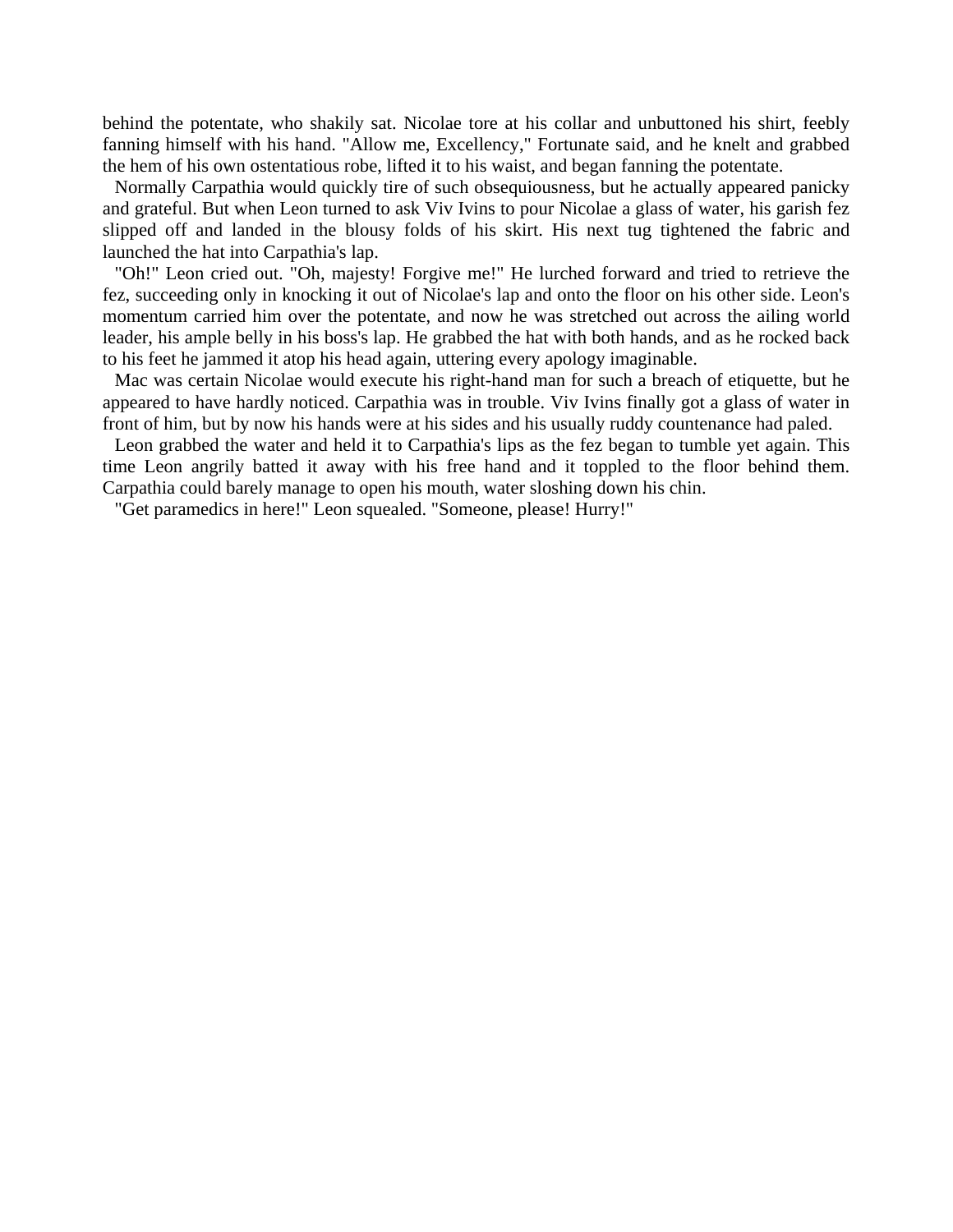## **FIVE**

SWEAT TRICKLED down Mac's back. The temperature was rising, almost as if there was a fire below the Temple Mount. With Carpathia having his own problems, Unity Army sentries fell out of attention and wiped their brows, tugged at their shirts and jackets, and traded looks as if to ask what was going on.

Mac turned and leaned out the arched opening at the sound of shouts. Whatever this was, it was widespread. And suddenly, the stables were in chaos. Unfettered horses broke free from their handlers, neighing, spooking each other into a stampede that had nowhere to go. Stablemen tossed lassos but found themselves pulled off the ground when the steeds reared, and then thrown to the ground when they took off, horses jostling horses, fighting for space to get through the arches.

Men and women were trampled, some to death, but

when a shortsighted soldier fired into the air, things only got worse. More than a thousand fullsize Thoroughbreds were manic and terrified. Following their instincts, they tried to flee, crushing anything in their path, including each other.

Mac saw great equine shoulders ripped open as horses were crushed against the stone walls. He heard legs snapping, saw horses nipping and biting each other, and soon it was a free-for-all.

"Where's the fire?" someone shouted. Many must have heard only "fire, " for it was repeated and repeated, soldiers screaming it all over the underground. Mac saw no flame, smelled no smoke. But he heard "Fire!" "Fire!" "Fire!" and like the rest, his instinct was to head for the surface.

But a commander nudged him back into the room with the barrel of a nuclear submachine gun. "There is no fire!" he announced. "Every soldier in this room has a job, and that is to protect the potentate. That is what we shall do. No one enters; no one leaves. "

"Permission to speak, Commander, " came from a corner.

"Granted. "

"What is causing the heat?"

"No idea, but let everyone else kill themselves trying to escape a fire that doesn't exist. You're not going to best a twelve-hundred-pound horse that wants your space anyway, so stay here and do your job. "

"What's wrong with the potentate?"

"How should I know?"

"Are the paramedics coming?"

"I don't know how they'd get here. But you can bet no one else will get in. If this is a plot against His Excellency, it stops right here. Now come to attention! Weapons at the ready!"

Mac had never liked being underground, but up till now this foray had not brought on claustrophobia. The sheer size of the area had given him room to move and breathe. But now, outside the only room where everyone remained still, pandemonium reigned. There would be no escape, no freedom, no daylight, no air, no lessening of the heat, even if he opened fire and killed everyone around him and made a break for the surface. What was happening on the dirt ramp and the wood stairs dwarfed mass tragedies due to fire in crowded buildings. Even without an actual fire, this was going to be catastrophic.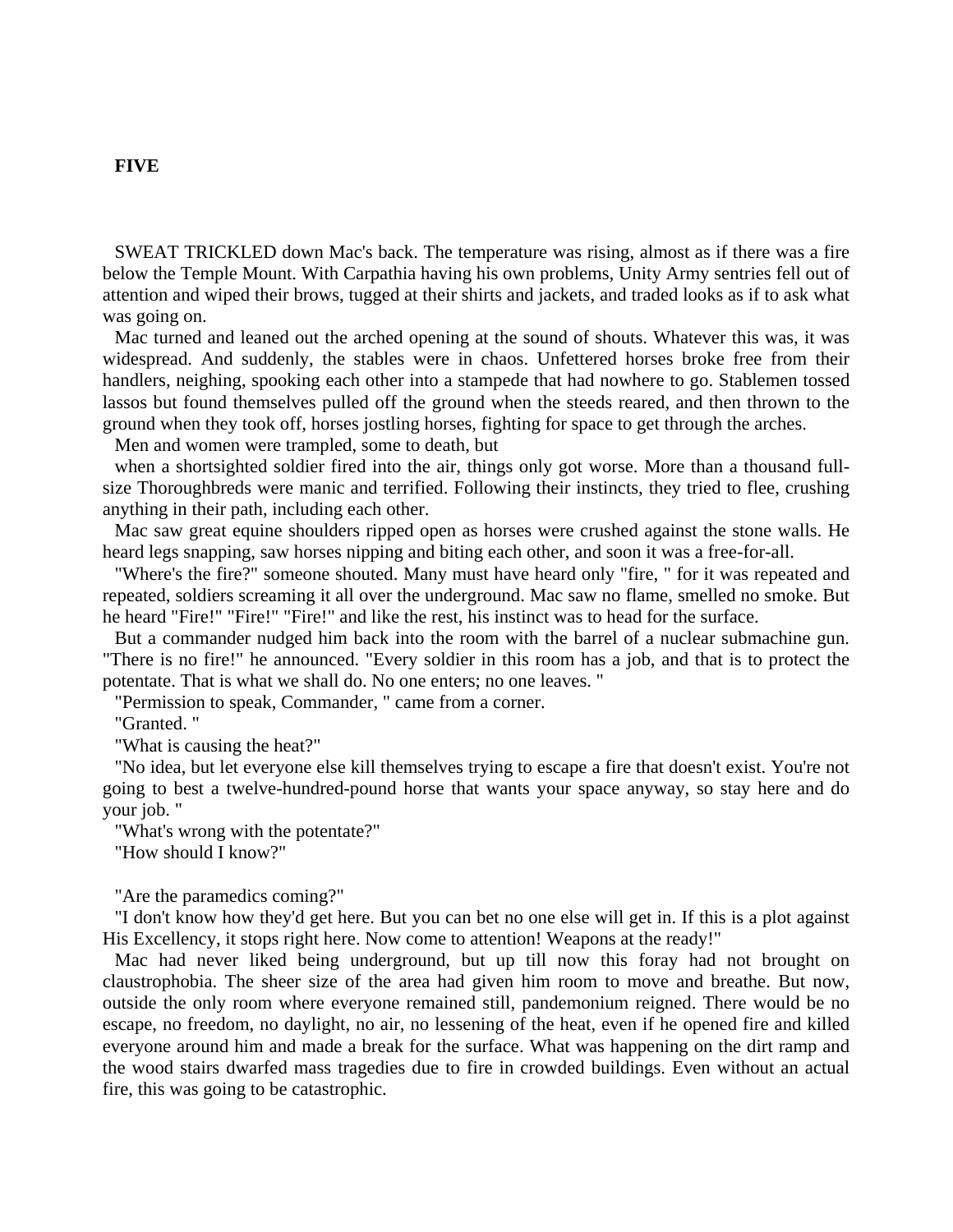With his safety turned off and his firing finger on the trigger, Mac fought to maintain his composure, remaining at attention, staring straight at Carpathia, sweat running freely now inside his uniform.

Nicolae looked wasted. His formerly full head of hair appeared somehow sparse now. His clear, piercing eyes were bloodshot and droopy. His face was sallow, and though it made no sense, Mac believed he could see veins spidering across the man's face, framing his hollow eyes.

Carpathia's fingers looked thin, his skin papery, his shoulders bony. It was as if he had lost fifty pounds in minutes. His pale, bluish lips were parted, and his teeth and gums showed... the mouth of a dead man.

"You must drink, Excellency!" Fortunate whined.

"I am spent, " Carpathia said, and though Mac could barely hear him, his was clearly not the voice Mac had come to recognize. His words seemed hollow, faint, echoey, as if he spoke from a dungeon far away. "Hungry, " Carpathia said flatly. "Exhausted. Dead. "

No doubt he meant that last as a figure of speech, but to Mac he did look dead. Were his skin any worse he could have passed for a decomposing corpse. Even his ears had lost color and appeared translucent.

In the next instant, Mac found himself on his knees, shielding his eyes from the brightest light he had ever experienced. It reminded him of a science experiment in junior high more than fifty years before when he and his classmates wore heavily tinted goggles as they ignited magnesium strips.

Mac peeked to find that he was not the only soldier on the ground. Most had pitched forward onto their stomachs, weapons rattling to the floor. Whatever the source radiating from the middle of the table, it lit the room like the noon sun.

"Beautiful! Beautiful!" people whispered, interlaced with the oohs and aahs associated with fireworks displays. All the dignitaries had thrust their chairs back from the table and covered their eyes, peeking through fingers to gaze on this magnificent appearance, whatever it was.

Mac pushed himself up and rocked back on his haunches, his eyes gradually becoming accustomed to the initially blinding radiance. As he squatted there, hands on his weapon again, it was clear why so many

thought this... this apparition was so striking. It seemed to hover inches above the table, directly in the center, such a bright gold-tinged white that you could not take your eyes from it. It shone with such brilliance that no detail was clear, from the bottom to the top of what appeared to be a roughly six-foot human form. There was no way to tell whether it—if it was a human-oid being—wore shoes or clothes or was naked.

Gradually Mac realized he was looking at the back of a being that faced Carpathia and Fortunato. Flowing blond hair came into view, but it appeared that the rest of the body would remain a mystery to the human eye. Clearly, this was not the Glorious Appearing of Christ, as Mac knew He was to return on the clouds with His faithful behind Him.

Viv Ivins's chair was empty, but Mac could hear her moaning in ecstasy on the floor.

Leon was also on the floor, head buried in his hands, rocking, weeping.

Carpathia had fallen forward in his borrowed chair, his cheek on the table, arms outstretched, palms flat. "Oh, my lord, my god, and my king, " his death-rattle voice repeated over and over.

From outside the room Mac heard the awful, terrifying sounds of death. Panic, screams and screeches, pleading, bones being crushed, air pushed from lungs, horses snuffling and caterwauling as other, smaller creatures might do.

Pitiful, lonely cries could be heard from grown men and women. "Save me! Oh, God, save me! I don't want to die!"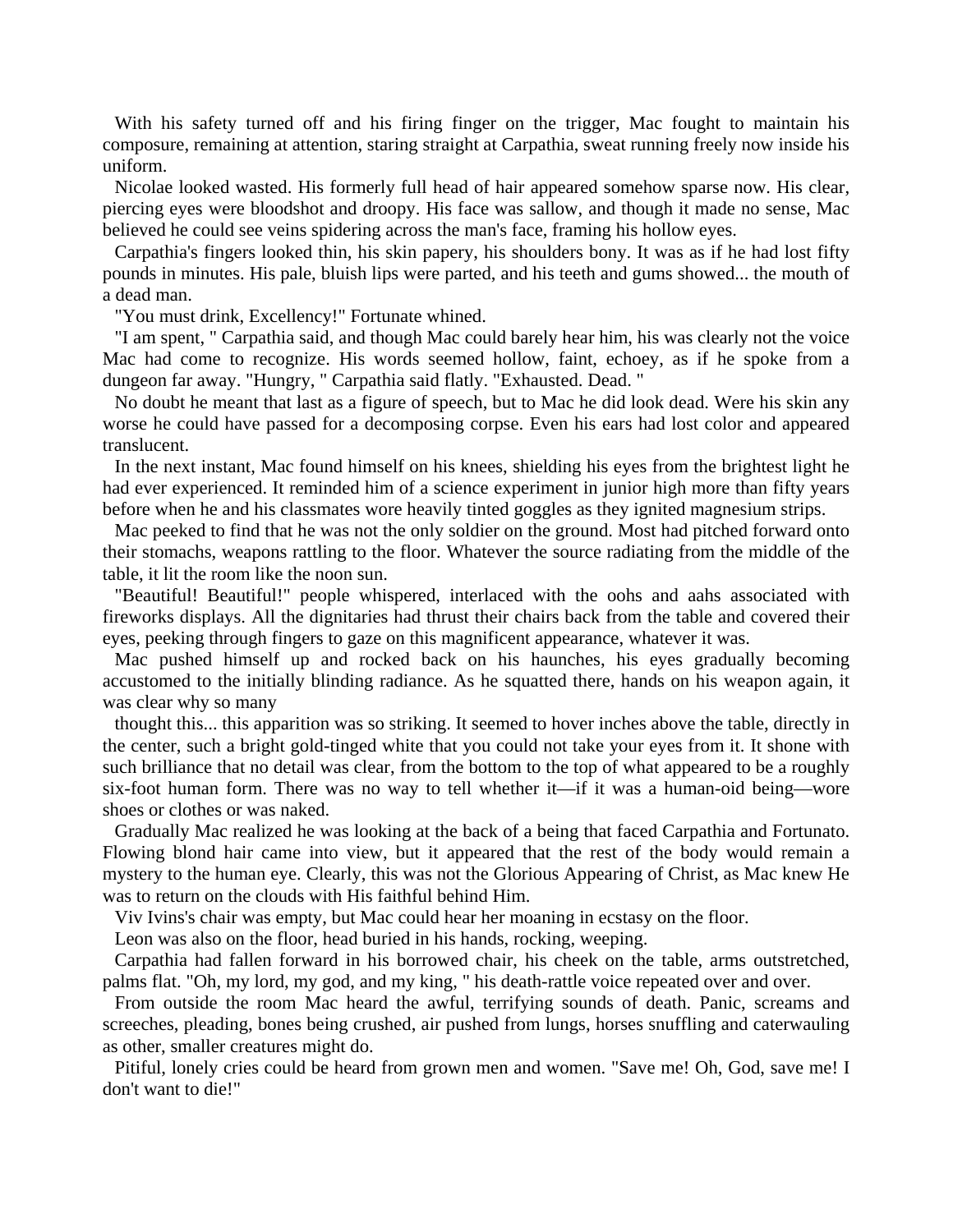And yet die they did. Without even being able to see, it was clear to Mac that the carnage between him and the exit would be unlike anything he had ever encountered. Shooting began, and he could only guess it was the few remaining soldiers putting horses or comrades out of their misery and trying to pave themselves some macabre exit route over dead bodies.

Carpathia raised his pathetic head, his Zorro getup hanging as if on a cadaver. "Lucifer, " he managed in that rasping, hollow voice, appearing to squint into the eyes of the being. "My lord king, why have you forsaken me? Why have you withdrawn your spirit from me? Have I not given myself wholly to you, to serve you with my entire heart and being?"

"Silence!" came the response in a voice so phantas-magorically piercing and awful that it made Mac recoil and want to cover his ears. "You disgust me! Look at you! You dare suggest you have anything to offer me besides your pathetic frame?! You are drunk with a power whose source is far beyond your own! You are merely a vessel, a tool, a jar of clay for my purposes, and yet you parade yourself as if you had a shred of value!" "Oh, my king!" Carpathia gasped. "No! I—" "You do not even understand the meaning of the word silence! You are nothing! Nothing! You had no power to rise from the dead! You were a carcass, stiff and decaying. Look at you now. Aside from my grace, you would return to the earth, ashes to ashes and dust to dust. "

"Spare me, oh, my lord! I love you and long to serve you! I will do anything for—"

"Oh, spirit of nothingness, mere speck of my imagination. I will borrow your otherwise worthless skeleton yet again. But you must know, and if you cannot fathom it, I must myself remind you who you are and who you are not. You are not me! I am not you! You are mere inventory, goods and services. You are a piece of equipment, and you must never dare imagine otherwise. "

"I have never, divine one! Never! I am humbly at your serv—"

"I am the lord your god, and I will not share my glory!"

"Absolutely, " Carpathia said, panting. "O king of heaven and earth. "

"Do not think it was by accident that my Adversary, in His own words, acknowledged that I originated in heaven and called me the son of the morning! Do you not know, as He knows, that it is I who have weakened the nations?"

"I know, " Carpathia sobbed. "I know!"

"I, not you, not anyone else in all of the evolved world, am the one who shall ascend into heaven. I will exalt my throne above the stars of God; I will also sit on the mount of the congregation on the farthest sides of the north; I will ascend above the heights of the clouds. I will be like the Most High. "

"Yes, precious master. Yes!"

"Yet my Enemy claims I shall be brought down to Sheol, to the lowest depths of the pit."

"No, lord, no!"

"He claims that those who see me will gaze at me and consider me, saying, 'Is this the man who made the earth tremble, who shook kingdoms, who made the world as a wilderness and destroyed its cities, who did not open the house of his prisoners?'"

"May it never be so, my sovereign!"

"Oh yes, my Enemy derides me! He claims all the kings of the nations, all of them, die in glory, every one in his own grand tomb, but that I—I—shall be cast out of my grave like an abominable branch, like the garment of those who are slain, thrust through with a sword, who go down to the stones of the pit, like a corpse trodden underfoot. 7 will be buried like a common soldier killed in battle?"

"Never!" Carpathia sobbed. "Never! Not as long as I have breath!"

"Are you so thick you do not understand? It is I who give you breath!"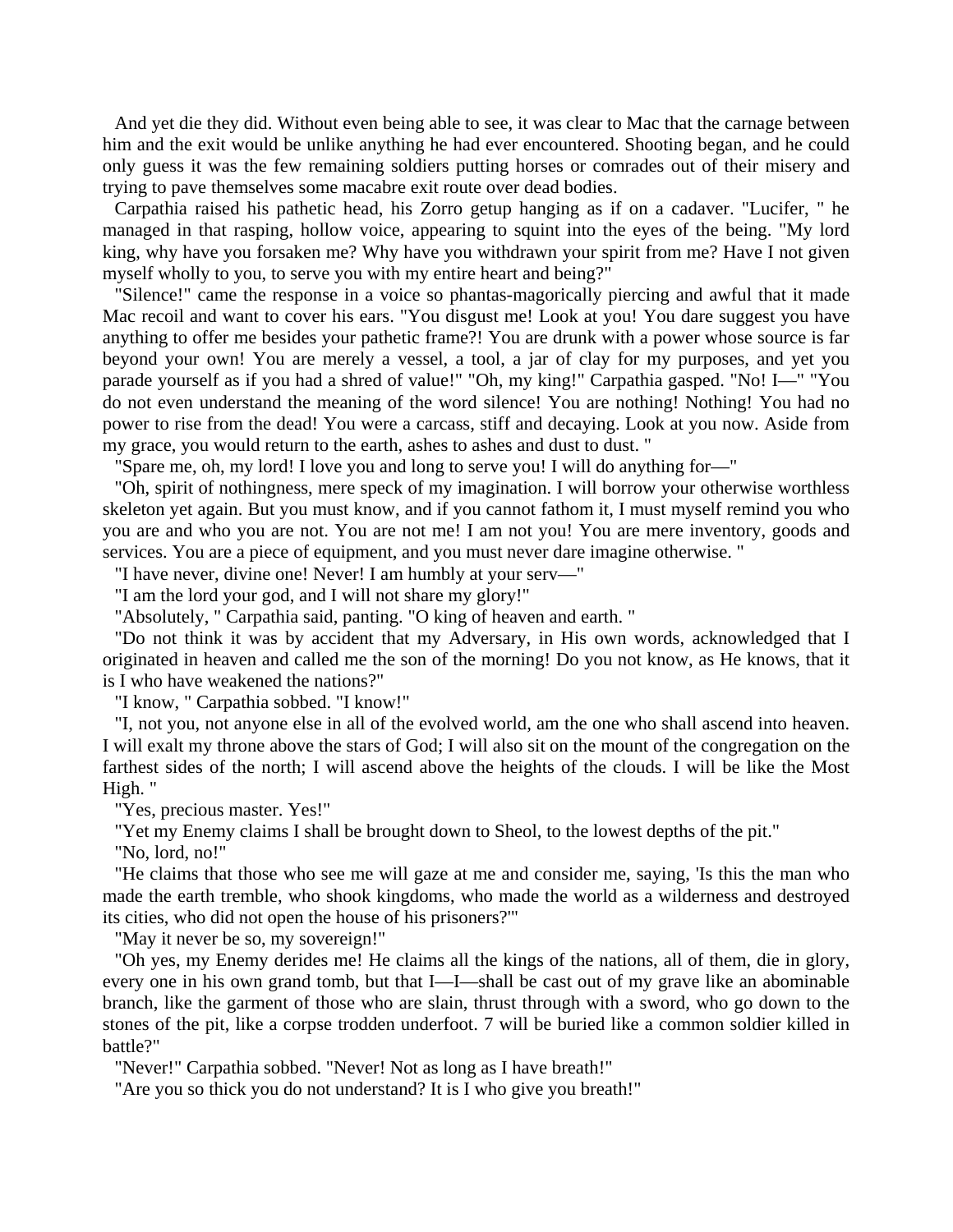"I know! Yes, I know!"

"And what shall be your contribution, knave, when the Enemy attempts to make good on His promise that no monument will be given me, for I have destroyed my nation Babylon and slain my people? He taunts me that my son will not succeed me as king."

"Oh, let me be your son, " Carpathia blubbered. "And you shall be my father!"

"But no! The Enemy derides me. He says, 'Slay the children of this sinner. Do not let them rise and conquer the land nor rebuild the cities of the world. I, myself, have risen against him, ' and He has the audacity to call Himself the Lord of heaven's armies. "

"But that is you, O beautiful star! It is you alone!"

"He has already destroyed my beloved Babylon, but He will not be content until He makes her into 'a desolate land of porcupines, full of swamps and marshes.' He promises to 'sweep the land with the broom of destruction, ' this so-called Lord of the armies of heaven."

"We shall never let that happen, Your Grace."

"But He has taken an oath to do it! He says this is His purpose and plan. He has decided to break the Assyrian army when they are in Israel and to crush them on His mountains, saying, 'My people shall no longer be their slaves. This is My plan for the whole earth—I will do it by My mighty power that reaches everywhere around the world. '"

"But His power is nothing compared to yours, conquering king! We will prove it even today, will we not?"

"We? We?"

"You! You, exalted one!"

"Who are you to speak? What have you to offer me when the Enemy, who calls Himself the Lord, the God of battle, has spoken—who can change His plans? When His hand moves, who can stop Him?"

"You can, all-powerful one. I believe in you. "

"I can. And do not forget it. Who does He think stood up against Israel and moved David to number Israel, when clearly his God had forbidden it?"

"He knows. I know He knows!"

"Of course He knows! It is I who have gone to and fro in the earth, walking up and down in it. It was I who tested and tempted Job to nearly abandon and curse his God. When Joshua the high priest stood before the Angel of the Lord, it was I who stood at his right hand to oppose him. It was I who tempted the Enemy's own Son in the wilderness. "

"And you nearly succeeded."

"Success comes today."

"I believe it, my lord."

"I am the one who took the Enemy's Son up into the Holy City and set Him on the pinnacle of the temple. I said to Him, 'If You are the Son of God, throw Yourself down. For it is written: "He shall give His angels charge over You" and "In their hands they shall bear You up, lest you dash Your foot against a stone. "' But He would not! He Himself did not believe! He countered as a coward, with mere words. He tried to tell me, as if I did not know, that 'It is written again, "You shall not tempt the Lord your God. "' Well, He is not my Lord or God!"

"Nor mine, prince of the power of the air."

"It was I who took Him up on an exceedingly high mountain and showed Him all the kingdoms of the world and their glory. I offered Him all of these if He would but fall down and worship me. But He would not."

"He was a fool."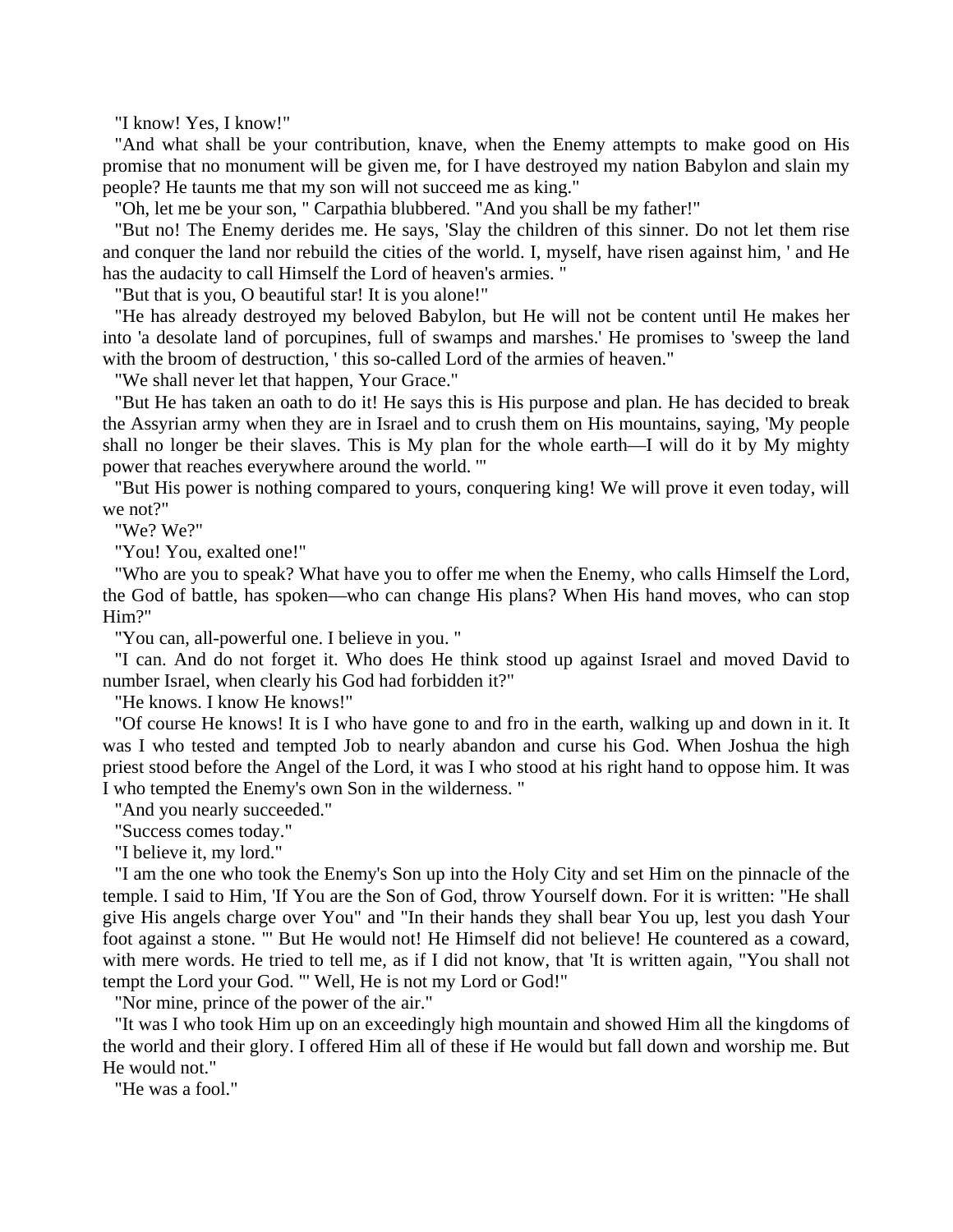"But I did not bow to Him either."

"And you never will."

"I never shall. He spoke the truth and told it well when He called his own disciple Satan. I had hold of Peter for a time then. The Enemy's Son rightly accused him of not being mindful of the things of God, but of the things of men."

"May it ever be so!" Carpathia gushed.

"Oh, the Son knew well that when men heard His message, it was I who came immediately and took away the word that was sown in their hearts."

"That has always been your strength."

"It was I who entered Judas, who was numbered among the Son's disciples. And it was I who asked for Simon Peter yet again, that I might sift him as wheat. He was so weak that night."

"I will not be weak in your hour of need, master."

"I do not need you! I will not be weak! You, vsad one, are unteachable."

"Forgive me, lord."

"It was I who filled Ananias's heart to lie and keep back part of the price of his land for himself."

"A masterpiece!"

"Silence! I am wearying of you. I am preparing for battle with the One who calls Himself the God of peace and claims He will crush me under His feet. I, the one who takes advantage when men are ignorant of my devices. I am the god of this age, able to blind the minds of those who do not believe—as I do not—in what my Enemy calls the light of the gospel of the glory of Christ, who is the image of God. I am more than His image. I am His superior and shall be His conqueror. I was crafty enough to deceive Eve, His second creation. Am I not up to this task?"

"You are, and the universe shall sing your praises and call you blessed."

"You have well said that I am the prince of the power of the air. I am the spirit who now works in the sons of disobedience toward the Enemy. I work among them to fulfill the lusts of their flesh, fulfilling the desires of the flesh and of the mind. None shall stand against my wiles. They do not wrestle against flesh and blood, but against my principalities, against my powers, against my rulers of this age, against spiritual hosts in the heavenly places. "

"That is you, O blessed one."

"I have fiery darts that cannot be quenched."

"Amen and amen!"

"I hindered even the Enemy's favored servant, Paul, thwarting his plans time and again. And in his absence from his followers, I tempted them from their faith. I was their adversary, and they referred to me as akin to a roaring lion, seeking whom I might devour."

"Today shall be a feast for you."

"The Enemy who calls Himself God has decreed that His Son was manifested, that He might destroy my works."

"Blasphemy!"

"He called me the great dragon, called me that serpent of old, called me the devil and Satan, and acknowledged that it is I who deceives the whole world. But He erred when He cast me to the earth and my angels with me. "

"He made an eternal blunder, lord. How excellent is your name in all the earth! Be exalted above the heavens. Let your glory be above all the earth. You, my lord, are high above all nations, and your glory above the heavens. Who is like unto you who dwells on high?"

"I have need of your shell again for a brief season."

"I am yours," Carpathia said.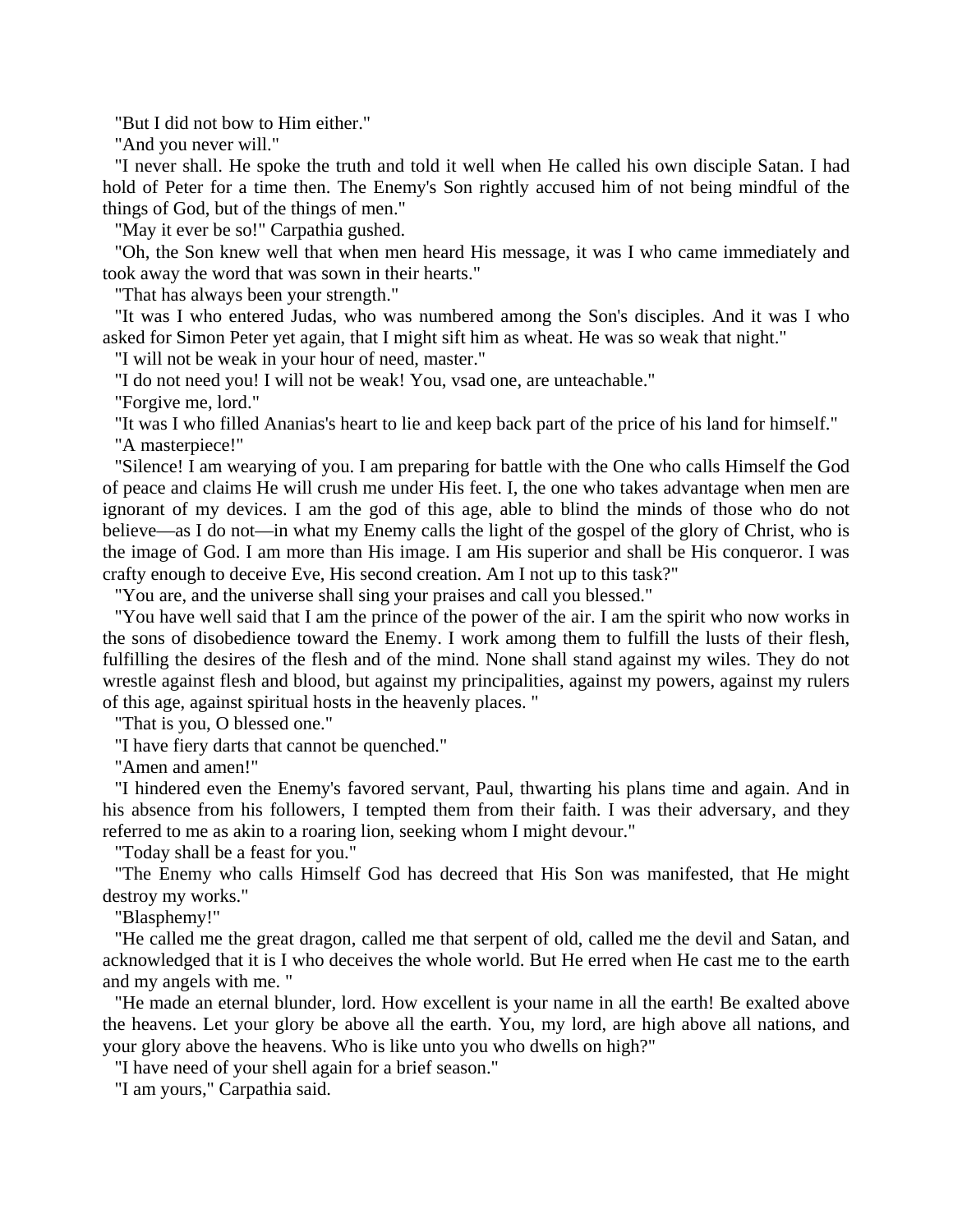And with that the light disappeared and Nicolae stood, chin lifted, arrogance restored. His color returned as he buttoned his shirt and straightened his clothes. It was as if he had come back to life, his voice again crisp and sure.

"Return to your seats, ladies and gentlemen, please. Ms. Ivins, please. Reverend Fortunato. " He deliberately moved the chair Leon had provided for him and held it as the holy man awkwardly disentangled himself from his garments and stood, then sat.

"Sub-potentates, generals, assistants, sit, please. Soldiers, return to attention. "

It was plain to Mac that the room was full of shocked and shaken people. Their eyes shone with fear. Their bodies were hesitant and unsure. They returned to their places fearful and stunned.

"Your discomfort will soon cease, " Nicolae said. "When you are all in place, I shall tell you what you just witnessed and what you will remember."

An Asian dignitary raised a hand, consternation on his face.

"Please hold all questions, just for a moment."

An African stood, hand also raised.

"Please honor my request, sir," Carpathia said. "I will get to you in a moment if you will extend this courtesy. "

The African sat, clearly troubled. Others looked at each other, eyes narrow, shaking their heads.

"Ladies and gentlemen and soldiers," Carpathia began, but he was interrupted by a man at the door. "What is it?"

"Because of the carnage outside, Excellency, we have been unable to find a paramedic unit for this room."

"Thank you. No longer needed."

"And, your grace, neither have we been able to determine the source of the heat that caused the stampede."

"I believe that issue is moot now, is it not? Anyone uncomfortable?"

"Not from the heat," an Aussie said, "but I have some serious questions about what just—"

"I shall ask you too, sir, to hold all questions and comments for another moment. Thank you. And, sir?" he added, addressing the one in the archway. "Would you mind staying as I offer an explanation?"

The man moved past Mac and stood behind those seated at the far end of the table from Carpathia.

"Ladies and gentlemen," Nicolae began in his most mellow, persuasive tone, slowly scanning the room and looking briefly but directly into the eyes of everyone. "Do not feel obligated to look away this time. I am choosing to connect with you visually. You have just been privileged to enjoy a unique experience. You were present when I left this mortal body and took on my divine form. I charged you with all the rights and privileges that attend your station as loyal followers and encouraged you in the battle to come.

"You shall become aware as we leave this place and mount up to ride into our glorious victory that the enemy has succeeded in penetrating the ground above, essentially our ceiling. I divinely protected myself, you included, but they caused a stampede that has caused many casualties among our troops and our livestock, which, as you know, we value as highly as our human resources. But do not be alarmed. Do not fear. Our resources are limitless. I shall lead you up and out, and there will be enough mounts for all. Now, there were some comments and questions?"

The Asian stood, bowing. "I just wanted to thank you, Excellency, for the privilege you have extended to me and my party. To have been here for this most momentous and historic moment will become the memory of a lifetime, and we are most grateful."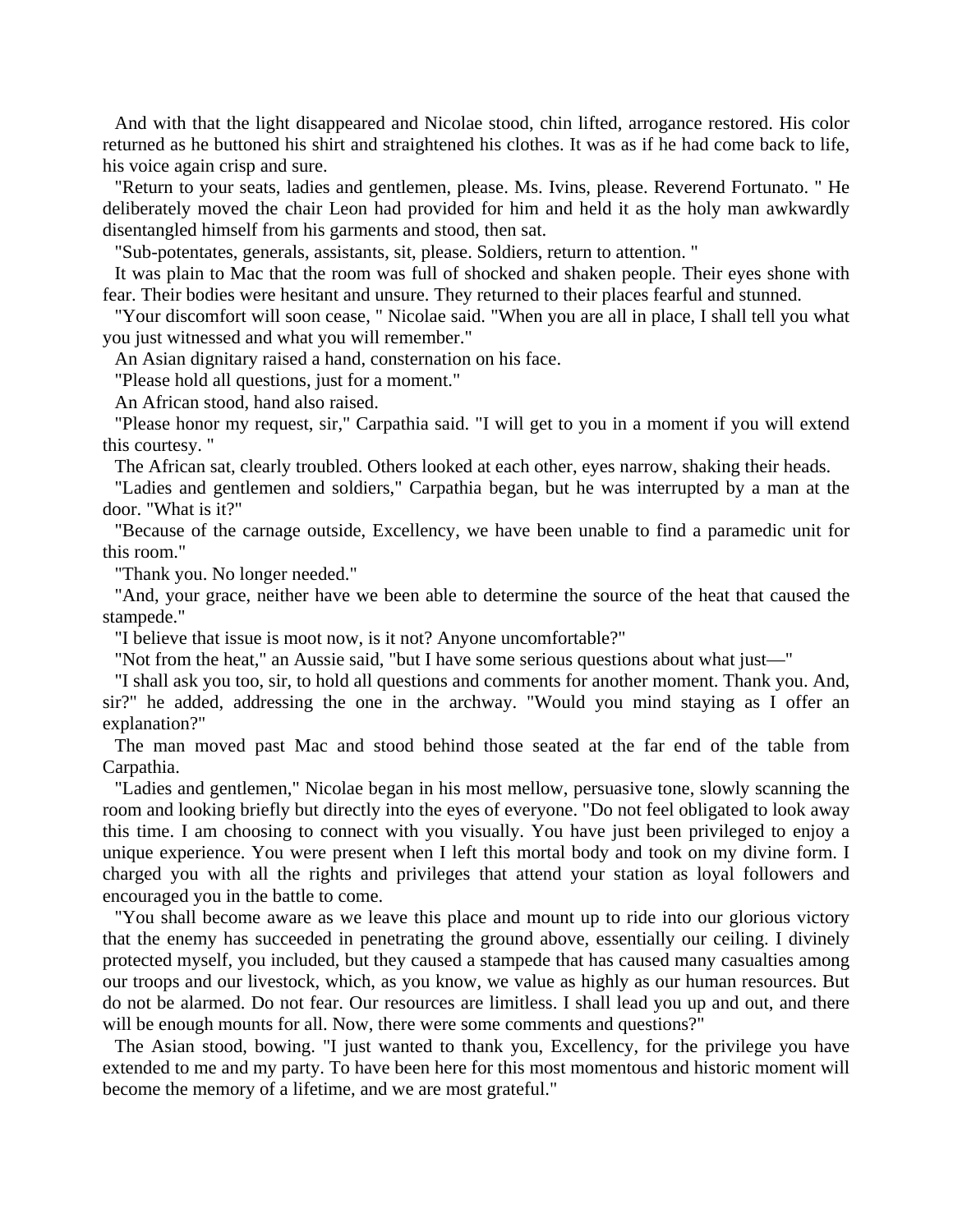"Thank you. Yes, sir?"

The African stood. "I would like to echo that sentiment, your holiness, on behalf of my staff. You are most worthy to be praised, and we look forward to joining you in your ultimate victory, after which the world shall see you for who you truly are."

Mac wanted to shout an amen. If he was the only believer in the room—and he couldn't imagine otherwise—he was the only one not hypnotically hoodwinked by Carpathia.

The exit to the surface was surreal. The men and women were led and followed by contingents of the soldiers, giving Mac a perfect view of their response to what had befallen everyone else. The place was worse than any war zone. Hundreds of horses and even more men and women lay dead in hideous repose, broken, trampled, crushed, torn to pieces. The stench of the stables was nothing compared to the steaming entrails of human and beast, and yet the men and women from the meeting room stepped on and over the remains as if traipsing through a meadow.

No one made a face, held his nose, or had a comment. It was as if they could not see the slaughter that soaked their shoes and caused dirt to adhere to the blood. As they reached the surface they blithely stamped their feet and thanked the soldiers for their assistance. The mood was festive as great steeds were moved into line for them and each was helped into the saddle.

Bound for Armageddon, they smiled and laughed and chatted as if on their way to a day at the races. Mac noticed for the first time that day that puffy, fluffy clouds had begun to dot the sky. The sun was still visible, turning orange on the horizon. All he wanted was to slip away and be with his brothers and sisters in Christ when the end came.

Rayford had his misgivings about both the vehicles. There was room on Abdullah's for the both of them, but not much. And it was a thin, whiny, violent machine built for speed, hardly comfort. Leah's ATV was wider and sturdier and slower, but unless they left her supplies behind there would not be room for two people. As the second rider, Rayford needed stability. And speed would be his enemy. The angles, the inclines, the acceleration, the turns and bounces and jostling would be torture.

The alternative was not acceptable. He didn't want to stay in the barren, rocky hills any longer. Who knew what the global earthquake would do out there? He didn't expect to die in it, but he hadn't expected to be pitched off his ATV either.

His ATV. Now there was a solution. Not his, of course. It lay in ruins. But there were more where that came from. They called Sebastian.

"Camel Jockey to Big Dog, " Smitty said.

"This's Dog, Jockey. Go. "

"Can you get us an ATV to transport Captain Steele to Petra?"

"If I can drive it."

"Affirmative, but should you leave your troops?"

"Kidding, Smitty. I'll send Razor."

"You know our position?"

"Affirmative. Chang zeroed you in for me. Rayford going to make it?"

"If he survives the trip. How does Mr. Razor drive?"

"I think he knows what's at stake. What do you make of the clouds?"

"First ones all day, Big Dog. I think Somebody's coming. "

"I've got to get out of here," Chang said, rubbing his eyes.

"That's all I need to hear," Naomi said, virtually lifting him from his chair.

"Let me log off first," he said, resisting.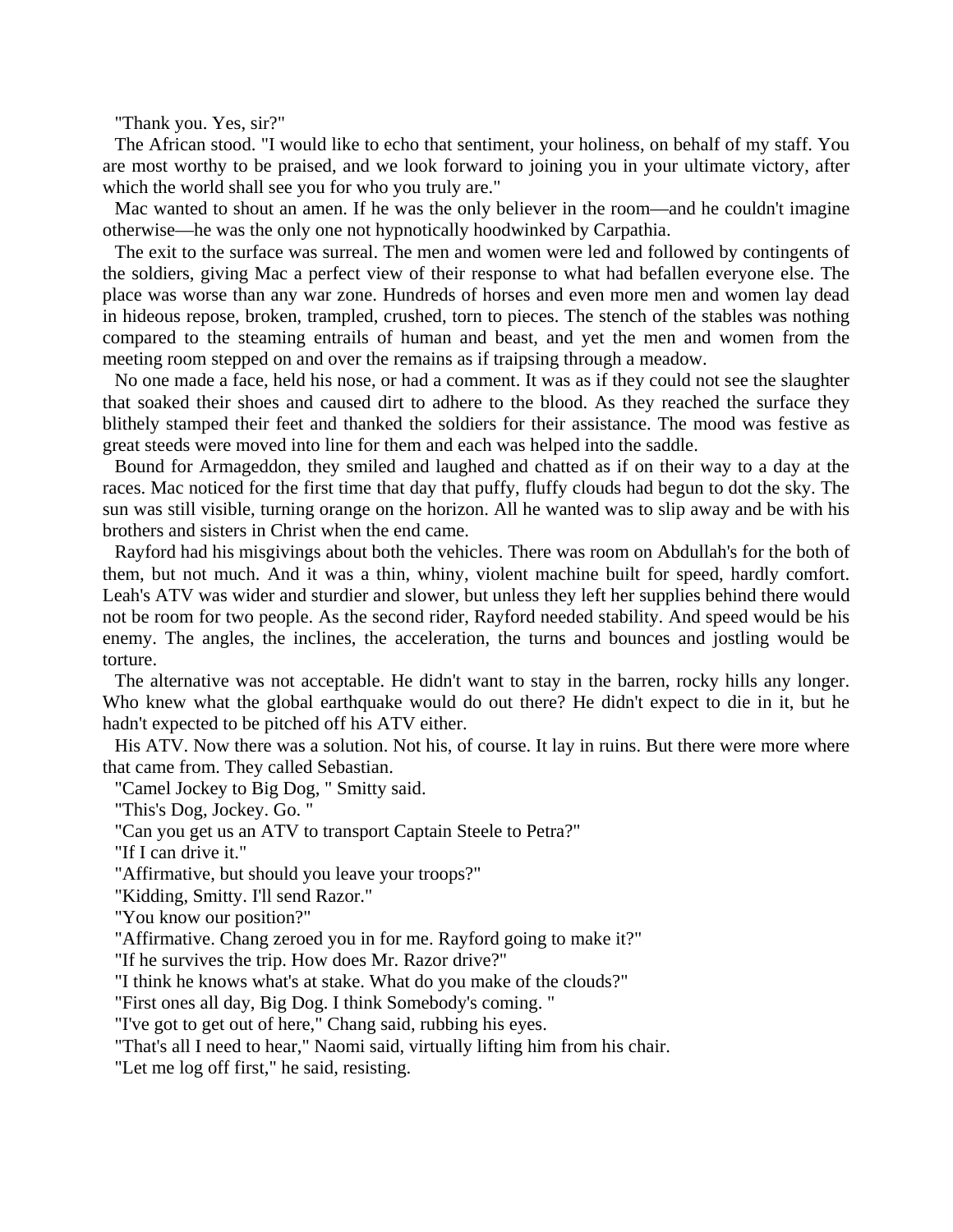"Not on your life. Now let's go. Nobody's going to suffer if you don't log off. This is supposed to be a spectacular sunset."

"With no clouds? How do you figure?"

"You'll see. You've been so busy, you don't even know what's going on. "

When they got outside, Chang was stunned. The sun was dropping, big and wide, and there were indeed clouds. They seemed to appear from nowhere, more and more by the minute. There was something festive about them—bouncy, fleecy, and yet moving quickly as if there were strong winds high in the atmosphere. Before long they were joining each other, making shadow-forming canopies south of the sun while individual clouds continued to form to the north.

These, too, soon began to join. Chang and Naomi went to their favorite high spot and lay on their backs, hands behind their heads. "I've never seen that before," Chang said, pointing straight up. Clouds seemed to be forming directly above, not on the horizon as usual. They began as long, narrow formations in the stratosphere, quickly forming into stratocumulus.

"We're getting high-, mid-, and low-level formations all at the same time, " Chang said.

"They're gorgeous."

"Yeah, now. Wait till they start developing vertically. They can reach heights of more than seven miles and generate incredible energy. "

"How do you know all this?" she said. "All I know is computers."

"I know everything," Chang said.

Naomi punched him. "Hey," she said, turning on her side and gazing at his face. "You're going to fall asleep."

"Not likely," he said. "Too much happening up there. Too much to look forward to. "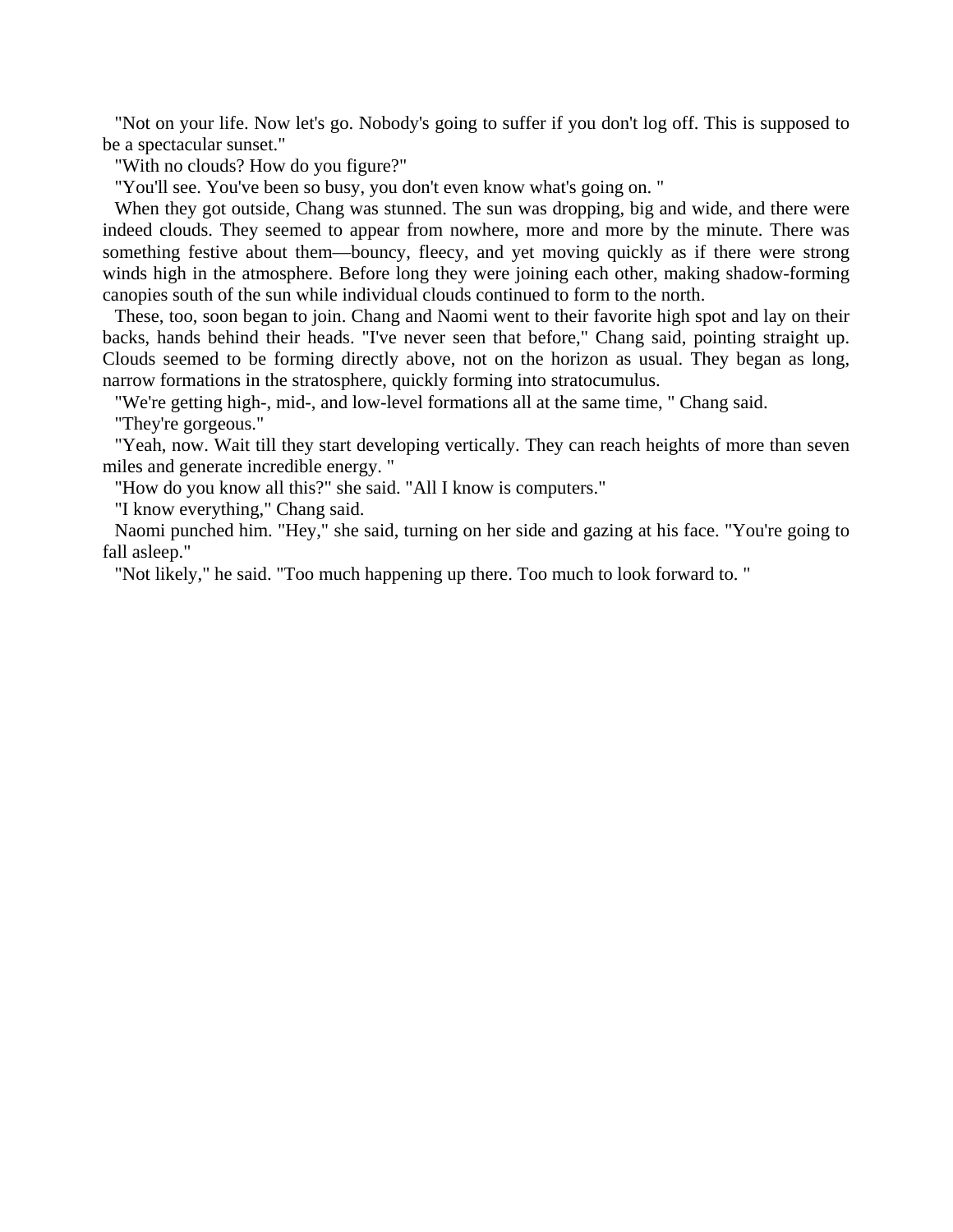"BROTHER ENOCH," a Hispanic man said, "if you can concentrate, we can concentrate."

"I don't follow," Enoch said, again looking through trees and windows at the edge of the mall's courtyard to be sure the GC had not found them out.

"You seem distracted, brother. I mean, we're all waiting for the same thing. We want to be ready. We want to be here when Jesus conies. But in the meantime we want you to teach us. You keep saying you're no scholar, but you've been our pastor for years. Something's working. "

"Yeah," another chimed in. "I don't feel like I've got a handle on what all's happened and what's going to happen. I know we'll soon be with Jesus—or anyway, He'll be with us—but I wouldn't mind going into all this with more understanding. You got more for us?"

Enoch had to smile. "I do," he said. "I just didn't expect to have the time to cover it, and I certainly didn't expect you to have the patience for it. "

"Beats waitin' around. I can't wait till Jesus gets here, but the clock moves slow when nothin's happening."

"Fair enough. I've got my Bible and my notes, if you're game. "

"We're game. But, Pastor, have you looked up lately?" It was coming up on noon in the Midwest, and the sun was riding high. Enoch shielded his eyes. "Clouds," he said.

"Clouds that weren't there an hour ago. If I'm not mistaken, we woke up to blue skies." "Totally blue."

"They're not threatening clouds," Enoch said. "I don't expect we'll get rained on."

A woman laughed. "I just wanna see clouds Jesus can ride in on."

Razor showed up on a 750cc ATV plenty big enough to accommodate Rayford if he were healthy. But he had not been sitting up long, let alone standing or bouncing along on a vehicle.

"You didn't happen to bring any food, did you?" Rayford said.

"Sir, yes, sir, " Razor said in the maddening military formality of which Rayford had been trying to break him.

"Miz Leah here didn't care if I starved to death."

"Hydration was most important," she said. "And I didn't expect you to be stuck here this long. "

"I'm kidding, Leah. You saved my life. Now what've you got, Razor?"

"An energy bar, sir."

"One of those Styrofoam jobs that tastes like cardboard?"

"One and the same."

"Flavor?"

"Corrugated chocolate, I believe, sir."

Kidding aside, Rayford was famished. He tore open the wrapper and took a huge bite.

"Easy there, cowboy, " Leah said. "Your system's been traumatized. "

"Well, this ought to help," Rayford said, following orders and slowing down. He was stalling. Climbing aboard an ATV was going to be an ordeal, but that would be the least of it. The path back to Petra, such as it was, looked like a sheer cliff from his vantage point. "It's going to be a beautiful sunset," he said idly.

"And probably the last one before Jesus comes," Leah said.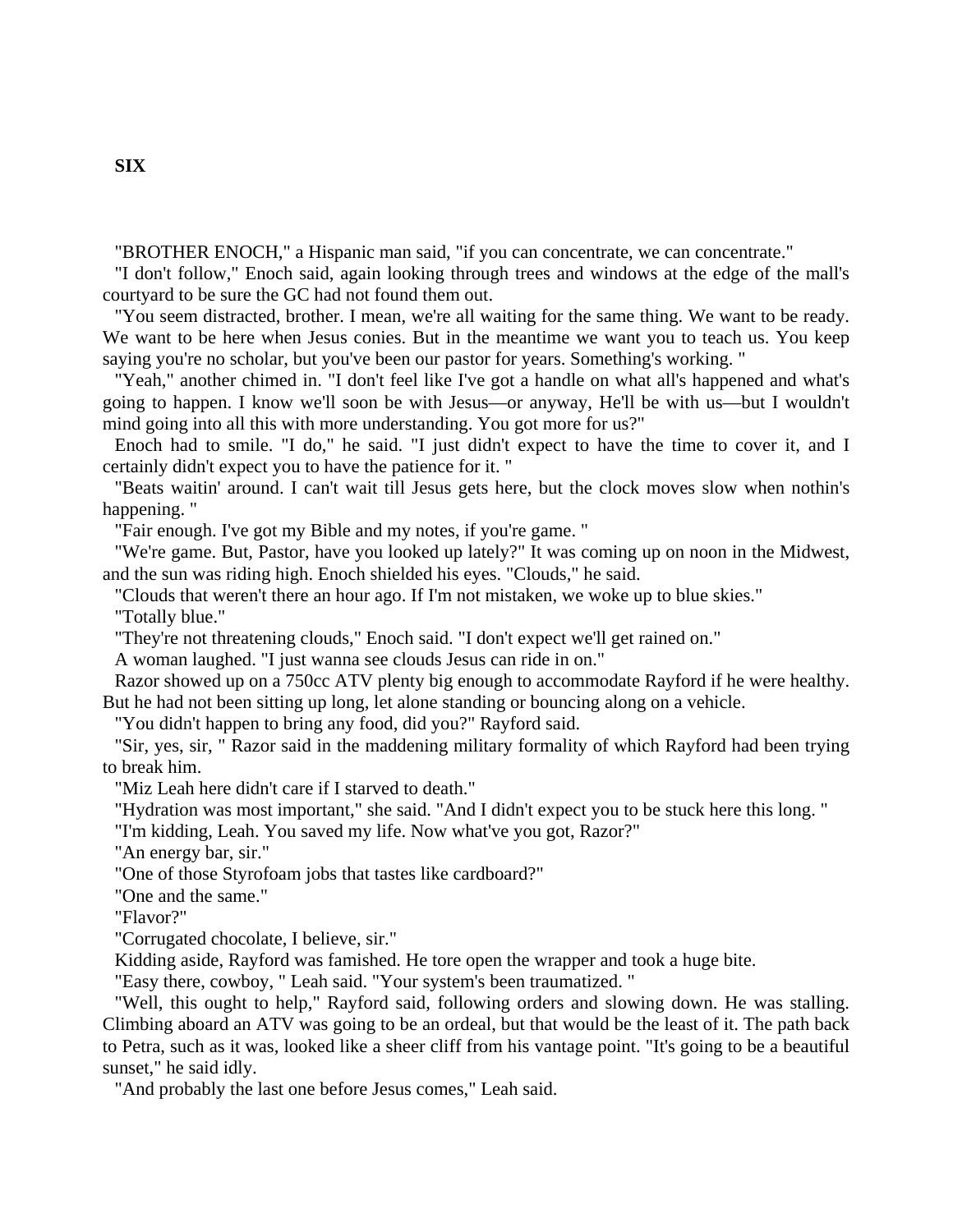Sebastian sat on the hood of a Hummer that had been idle for hours, but whose metal had only just cooled enough to allow him there. The Unity Army seemed distracted, if that characteristic could be applied to such an expansive gathering. Ever since they had advanced half a mile and stopped, they had sat staring menacingly at him and his troops.

George had decided not to antagonize them with directed energy weapons or fifty-caliber fire, and in the last half hour they had grown, well, somehow less threatening. It was as if they had lost focus. Earlier, the hundreds of thousands of mounted troops alone had seemed to act in concert to stare him down, and now he heard their squeaky saddles in the distance. They had stopped staring and had begun wheeling in their saddles, chatting with each other.

Was it possible the rumors had reached the battlefield? Did these soldiers know that they might not be spelled by reinforcements or that, even if they were, it was unlikely they would be paid on time, if at all? The grapevine was remarkably accurate, quick, and—if this proved true—resilient enough to reach across the desert sands.

Could Big Dog One take advantage of this lapse? He couldn't imagine how. A volley of shells or DEW rays would succeed only in getting the enemy re-engaged, setting them back on course. For now, hopelessly outnumbered as he was, Sebastian liked his adversary just the way it was. If he could choose, he'd have moved them back about a mile and a half. But they couldn't pull that off even if they wanted to, even if they were ordered to. Backing up the front lines meant backing up the rear, and coordinating that would take weeks. This was a fighting force that could go only one way, and Sebastian and his excuse for a defending force were directly in their path.

He got on the phone. "Chang, what're you doing right this instant?"

"You don't want to know."

"'Course I do."

"I'm lying on my back, watching the clouds."

"And you're not alone, are you?"

"Of course not, " Chang said.

"Priscilla and I are going to be apart when Jesus comes, " Sebastian said.

"You want me to send her and Beth Ann to be with you?"

"Hardly. We've arranged a meeting spot for when this is over. "

"I hope Captain Steele will be up to watching all this when he gets here and the time comes, " Chang said.

"Oh, he will be. Just hope the time doesn't come before Razor gets him there. "

"As you know, " Enoch told his people, "the whole theme through my teaching of the events of the end times has been the mercy of God. To many of you this seemed inconsistent with what was prophesied and what came to pass. But as I have said, all of this, all twenty-one judgments that have come from heaven in three sets of seven, have been God's desperate last attempts to get man's attention. Make no mistake about it, however; the last seven judgments in particular also evidence His wrath.

"In fact, the angels who carry out these judgments are depicted as turning over and emptying out bowls or vials, so that every drop of judgment is poured out on the various targets of God's anger. Notice the focus of these judgments:

"The first bowl was poured out on the earth in the form of horrible malignant sores on the bodies of those who had taken the mark of the beast.

"The second was poured out into the sea, turning the water to blood and killing every living thing in it.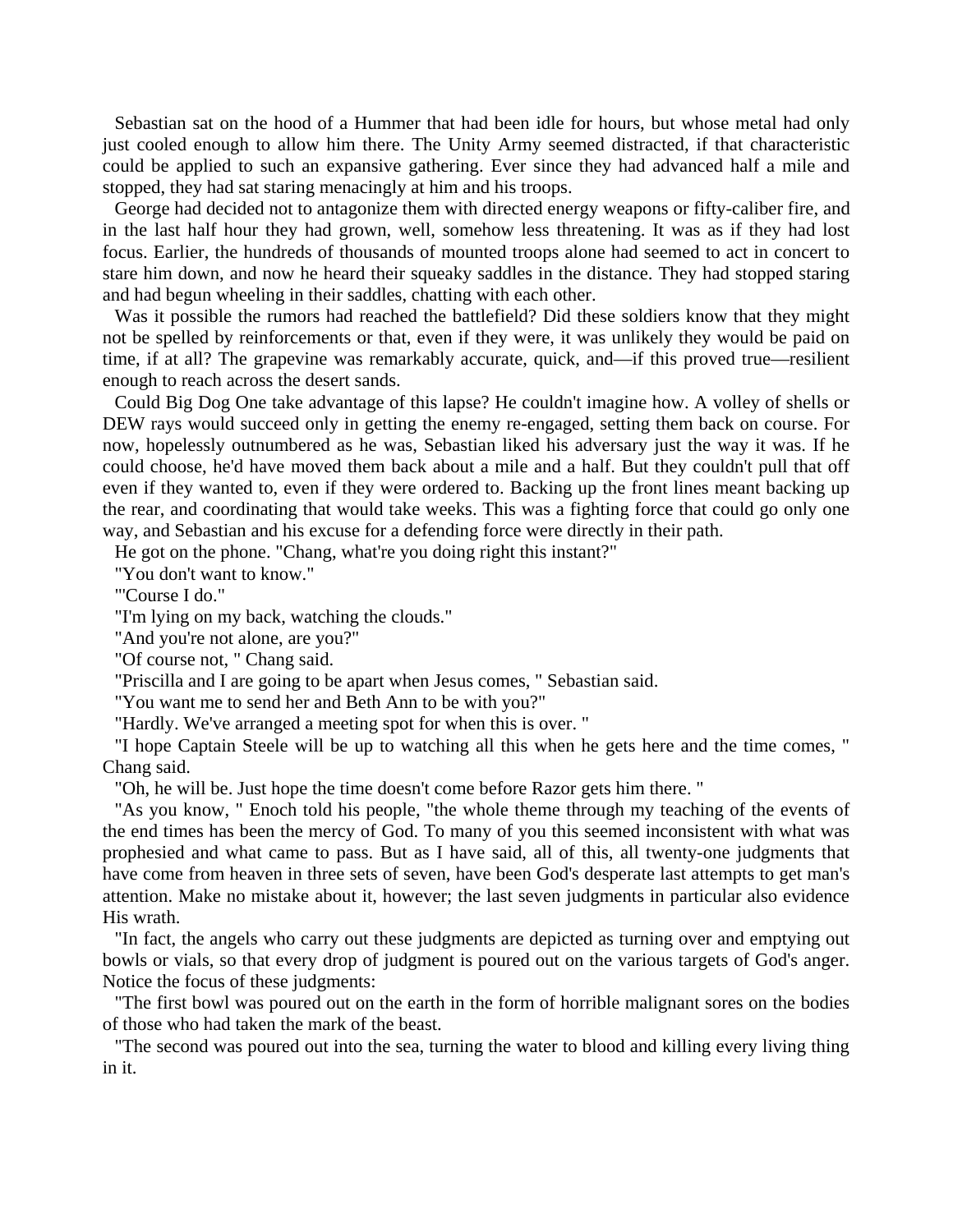"The third was poured into the rivers and springs so that all remaining freshwater was turned to blood. You'll recall that this was God's initial and partial response to the martyrs' prayers in Revelation 6: 10 that their deaths be avenged: 'And they cried with a loud voice, saying, "How long, O Lord, holy and true, until You judge and avenge our blood on those who dwell on the earth?"'

"The fourth bowl was poured out on the sun so that it so increased in power that extraordinary heat burned men with fire. And how did those who survived respond? Revelation 16: 9 tells us they 'blasphemed the name of God who has power over these plagues; and they did not repent and give Him glory.'

"The fifth bowl was poured out on the throne of the beast. Who knows what that means?"

"New Babylon."

"Yes! And we know that mighty city was plunged into a darkness so great that it caused physical pain so severe that men and women gnawed their own tongues. And once again, what was their response? 'They blasphemed the God of heaven because of their pains and their sores, and did not repent of their deeds. '

"The sixth bowl was poured out on the great river, the Euphrates, and it dried up. That allowed the leaders from the east to bring their armies to the mountains of Israel for the battle of Armageddon. Here God was clearly luring Antichrist into His trap. Joel 3: 9-17 prophesies this, and though scholars disagree about when the book of Joel was written, it is generally agreed that it was more than eight hundred years before Christ:

"'Proclaim this among the nations: "Prepare for war! Wake up the mighty men, let all the men of war draw near, let them come up. Beat your plowshares into swords and your pruning hooks into spears; let the weak say, I am strong. '"

" 'Assemble and come, all you nations, and gather together all around. Cause Your mighty ones to go down there, O Lord. ' Let the nations be wakened, and come up to the Valley of Jehoshaphat; for there I will sit to judge all the surrounding nations. Put in the sickle, for the harvest is ripe. Come, go down; for the winepress is full, the vats overflow—for their wickedness is great."

"'Multitudes, multitudes in the valley of decision! For the day of the Lord is near in the valley of decision. The sun and moon will grow dark, and the stars will diminish their brightness. The Lord also will roar from Zion, and utter His voice from Jerusalem; the heavens and earth will shake; but the Lord will be a shelter for His people, and the strength of the children of Israel.

"'So you shall know that I am the Lord your God, dwelling in Zion My holy mountain. Then Jerusalem shall be holy, and no aliens shall ever pass through her again. '"

Enoch continued, "The seventh bowl judgment, the one we still await, will be poured out upon the air so that lightning and thunder and other celestial calamities announce the greatest earthquake in history. It will be so great it will cause Jerusalem to break into three pieces in preparation for changes during Christ's millennial kingdom. It will also be accompanied by a great outpouring of hundred-pound hailstones.

"And what will the general response be from the very ones God is trying to reach and persuade? Revelation 16: 21 tells us that 'men blasphemed God because of the plague of the hail, since that plague was exceedingly great. '"

"And this is what's coming next?" someone said. "In advance of the Glorious Appearing," Enoch said.

"And you believe this?"

"Without question."

<sup>&</sup>quot;Yes."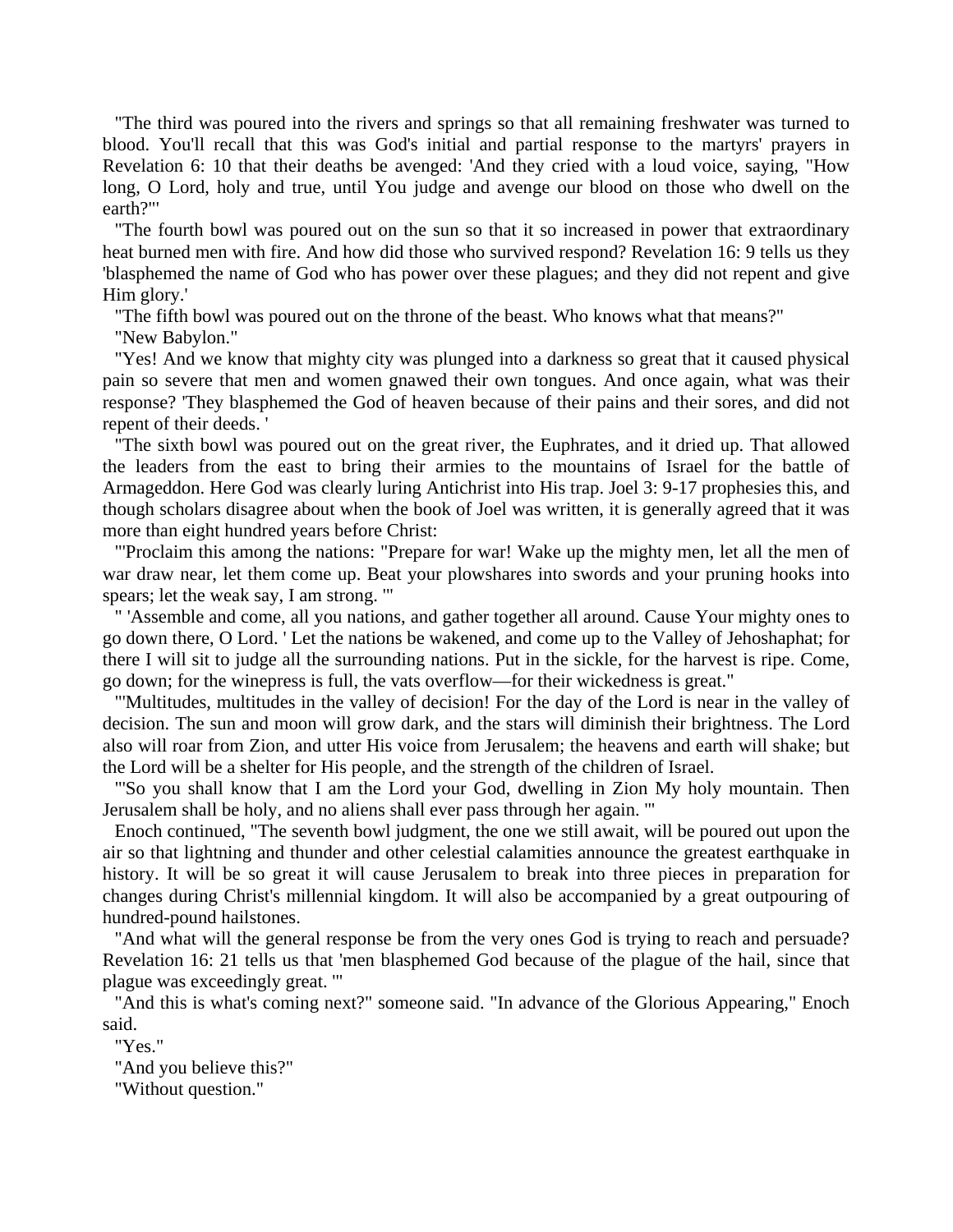"Then what are we doing outside while the clouds gather?"

"Do you not recall that believers have been spared injury under all these judgments? I rest in that."

"Amen!"

"Praise the Lord!"

"Come, Lord Jesus!"

"I rest in something else, beloved," Enoch said. "One of the most beautiful and reassuring passages in Scripture is John 14: 1-6, where Jesus is comforting His disciples. I believe we can take these promises for ourselves and stand secure, knowing they were made by One in whom there is no change, neither shadow of turning. Let me read them to you.

"'Let not your heart be troubled; you believe in God, believe also in Me. In My Father's house are many mansions; if it were not so, I would have told you. I go to prepare a place for you. And if I go and prepare a place for you, I will come again and receive you to Myself; that where I am, there you may be also. And where I go you know, and the way you know. '

"'Thomas said to Him, "Lord, we do not know where You are going, and how can we know the way?"

"'Jesus said to him, "I am the way, the truth, and the life. No one comes to the Father except through Me.'"

Rayford noticed a lull in the activity and assumed it was because both Razor and Leah needed Abdullah's help to load him aboard the big ATV. And Abdullah was fifteen feet or so down the rocky slope with his back to them, on the phone. When it appeared he was finished, he called someone else. The energy bar, distasteful as it was, had its desired effect, and Rayford was ready to get going. He'd felt better in his day, but despite numerous ailments, he had a renewed sense of purpose and drive. Let's go; let's go! he thought, but he said nothing.

Presently Abdullah returned. "Many people worry about you, Captain," he said. "Ree Woo for one, but especially Chaim himself. He wonders what your plans are. "

"My plans? To keep breathing. To survive the trip. "

"He is wondering if you would be up to his visit at your quarters when you arrive."

"Of course," Rayford said.

"Know what he wants?"

"Again," Leah said, "let's not get ahead of ourselves, shall we? You joke about surviving the trip, and frankly I am quite worried about that. You have no idea how you'll feel when you arrive. You likely have a broken rib on top of everything else, maybe more than one. It's nearly impossible to tell without an X-ray or MRI." "What're you saying, Doc?"

"I'm just a nurse, but moving you the way we're planning is just about the worst possible scenario for you right now."

"Just about?"

"Staying here would be worse, but at least you're stable."

Mac gingerly climbed aboard the biggest, blackest, most powerful horse he had ever seen. It had been years, but he knew enough to plant his left foot firmly in the stirrup before swinging his right leg up and over. If anyone was looking, he might appear to have a clue.

Unfortunately, he was more concerned with mounting than he was with his dangling Uzi, and before he settled firmly in the saddle, the barrel of his weapon poked the horse in the back, just above the saddle horn at the base of the neck. The beast started and stepped about quickly, causing Mac to panic and stiffen. That made the horse rear. Mac pulled on the reins with all his weight, desperate to hang on and not be chucked off onto his head.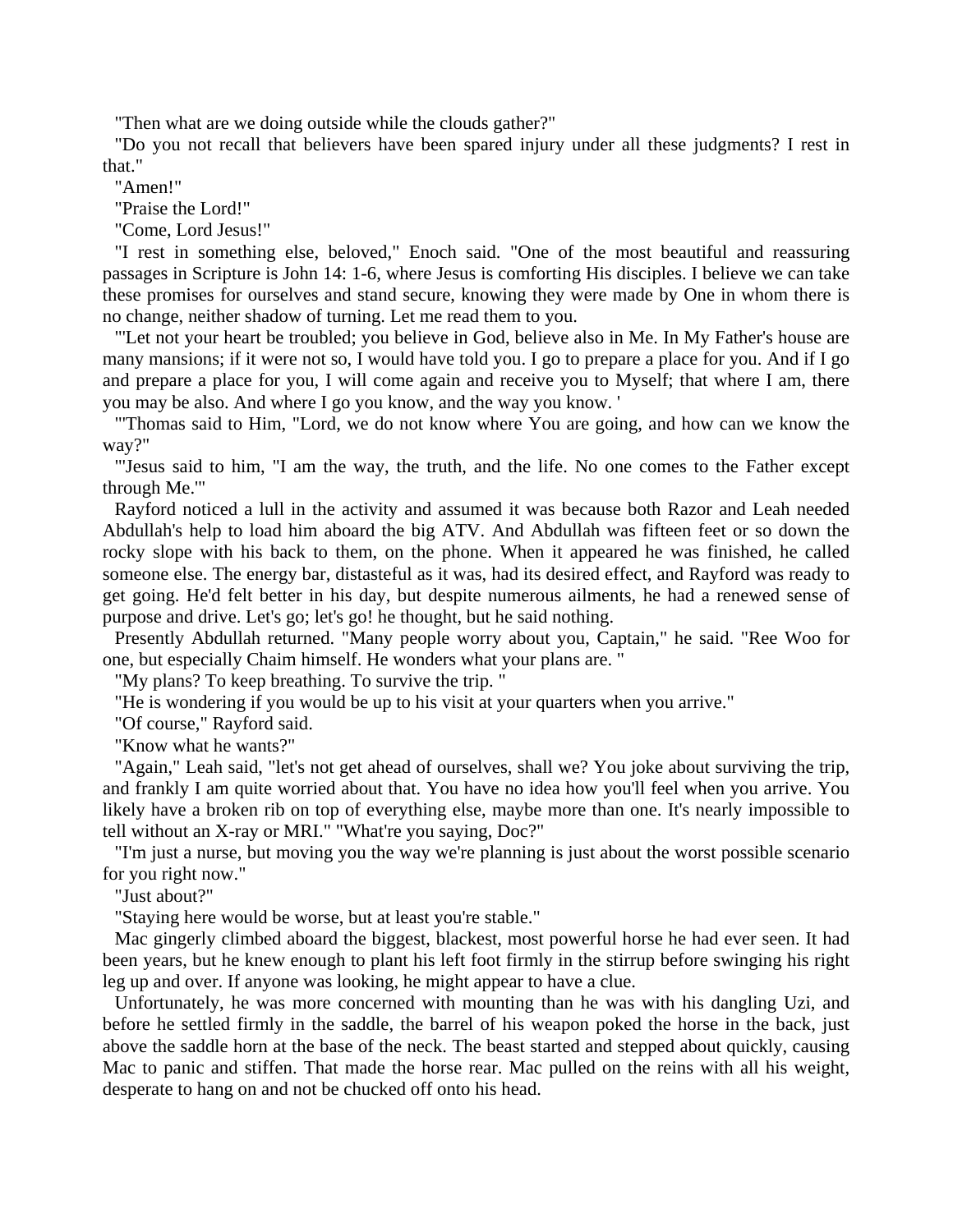As the steed whinnied loudly and reared higher, spooking other horses and riders, Mac slid out of the saddle and the stirrups slackened. Mac pushed his legs straight as hard as he could, tucked his chin to his chest, and held the reins for all he was worth. That pulled the horse's muzzle down and nearly made him topple backward. Mac was almost upside down, all his weight pulling against the horse, and he could imagine pulling the animal down atop him.

Somehow the horse balanced itself with a few well-placed steps with its back feet, then slammed down to all fours, thrusting Mac hard into the saddle and throwing him forward to where he was now hugging the horse around the neck. The animal still felt unsure beneath him, and Mac knew he had done the opposite of showing it who was in charge. If a message had been sent to the horse, it was that the rider was scared to death and hanging on for dear life.

Mac's "superior" appeared not to have noticed. He cantered up and pointed to several soldiers, Mac included, directing them to position themselves off the flanks of Carpathia's horse. Leave it to the potentate to have a monster creature that put the rest to shame. His horse was at least two hands taller and a hundred pounds heavier than the others. It had a spot of white between its eyes and four white feet. Its tail seemed to shoot straight up before the rest of it cascaded down in a smart flow. The mane was somehow longer and thicker as well. Mac had heard of the hound of heaven. This was the horse from hell.

It even seemed to have attitude. It snuffled loudly whenever another horse invaded its space, and it nipped and kicked to keep its place. Carpathia appeared to have been raised around horses, deftly controlling the thing with a light grip and decisive hands, knees, and feet. He rode ahead several feet and turned his horse to face the others.

"Let me remind you all," he said, "that we are merely feet from an active battleground. The resistance currently holds the Temple Mount, aboveground, and they are capable of firing from atop the wall. Be vigilant. This is not a press junket or a sightseer's safari. I am most disappointed to tell you that I have just been made aware of an insurgence within our own ranks from both the south in Egypt and below and from the northeast. Ironically, some who pledged their allegiance now call themselves 'Revitalized Babylon' and condescend to assert their independence. These uprisings shall be crushed posthaste. As we speak, portions of our more than extravagantly outfitted fighting force will peel off to these locations to lay waste to the pretenders. They will regret their insolence only as long as they have breath, and then they will be trampled and made an example of.

"Meanwhile, we will figuratively set out for Petra. I say figuratively, because I do not plan to waste the hours it would take to actually ride some sixty miles on horseback. The Global Community media will get what it needs as we strike out from here, leave the occupied Muslim Quarter, and head southwest through the Jewish and Armenian Quarters—both also having been easily taken by our forces—and leave the Old City through the Zion Gate. There you will transfer to ground vehicles capable of covering the distance at well over a hundred miles an hour. I will set out a few minutes later with my generals and cabinet in aircraft that will actually transport us and our horses to the area slightly in advance of your arrival.

"We have mounts similar to those you are on now waiting for you outside Petra, and you shall have the privilege of witnessing my leading our troops to victory over what shall by then be one of only two remaining enclaves of opposition to the New World Order. Smile for the cameras!"

Mac finally felt he had control of his horse, but he had no intention of following Carpathia in one of the ground vehicles. If any portion of the security detail was assigned elsewhere, Mac would find a way to join them, and then peel off to his own helicopter. He wouldn't mind seeing what went down at Petra, though he had been taught that the actual fighting would take place twenty miles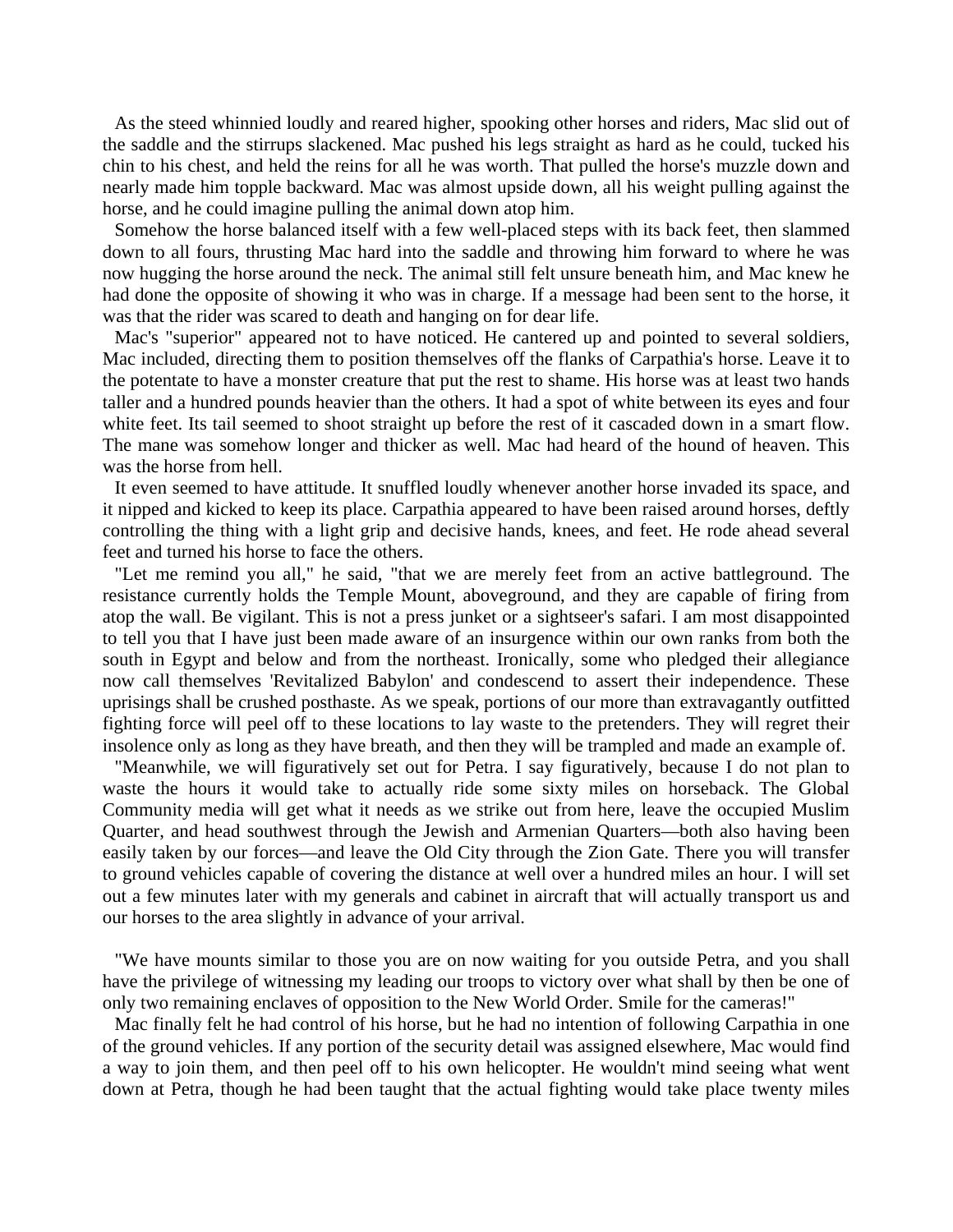north in Buseirah, Jordan—the modern name of the city of Bozrah, ancient capital of Edom—when Messiah chased the Unity Army back toward Jerusalem.

Besides the dizziness that came with trying to stand for the first time in hours, Rayford found himself wholly dependent upon the small but wiry Abdullah Smith and the broader, stronger, and younger Razor. Leah had brought everything, it seemed, but crutches. She did her bit to help too, but she could not support him and mainly directed traffic, trying to keep his most vulnerable injuries isolated.

Rayford could put zero weight on the broken shin-bone, splint or not. Hopping was out of the question, so the two men had to bear all his weight as they moved him to the ATV. Even his good foot touching the ground occasionally sent shock waves of pain throughout the rest of his body. The anesthetic in his temple was wearing off, and Leah had decided not to add more.

Straddling the ATV was a delicate operation. Leah rolled up a towel and bunched it under the knee of his broken leg in an attempt to keep his foot from touching the vehicle. That left him able to balance himself only with his good foot and leg, with his painful arms latched tightly to Razor's waist. Rayford dreaded what he knew was coming. At some point his weight would shift to the broken shinbone side, and he would either have to wrestle Razor the other way or plant that foot to keep from flying off the ATV.

Once he was in place, Leah insisted he just sit there and get his bearings. "You okay?" she said.

"Think so," he said, already exhausted. He shut his eyes and rolled his neck, hearing it pop and crack. Then he stole a look at the sky. Clouds covered half the visible canopy now, and they were beginning to roil in all different colors. The sun was half below the horizon, wide and flat and at its most burnt orange, painting the clouds in pinks and reds and yellows. Were he not fearing for his life, he'd have thought it one of the most beautiful skies he had ever seen.

Leah had final instructions for Razor. "I'll lead the way," she said. "Mr. Smith will follow you, should we have a problem and need to lift Captain Steele again. My machine has a lot of weight on it too, so if I can make it through a certain area, you should be able to as well. I'll be trying to avoid ruts, bumps, even the smallest rocks, but of course we can't avoid them all. Try to take the steep areas as slowly as possible, but you'll need some power and momentum. Rayford, you'll just have to hang on and grit your teeth. The first fifty yards or so are pretty clear, so I'll try to keep an eye behind me to make sure you're both doing okay. "

Rayford had always considered himself a man's man. Six-four and thickly muscled, he had played sports through pain of all sorts. And since the Rapture, he'd endured his share of serious injuries. But as he sat there, vise-gripping Razor's belt, he wanted to scream like a baby. Everything hurt. It was as if the pain had a life and mind of its own and threatened to kill him itself. It dug deep, mostly in his temple and shin, and it vibrated, throbbed, prodded.

When Razor so much as fired up the engine, the hum alone flashed through Rayford's body and made him instantly light-headed. Razor would likely be able to tell if he passed out, just from the change in his grip. But Rayford was determined to gut this out.

Leah slowly pulled ahead, the pair of coolers hanging off the sides of her ATV like mismatched saddlebags. Razor turned his head. "Just say the word, and I stop."

"Go," Rayford managed, and the four-wheeler began rolling. "Lord, have mercy. "

"Okay?" Razor called back. "Don't ask, son. I'll let you know. You just keep moving. "

Sebastian was struck by the grandeur of the early evening sun casting its glow over the black-clad enemy. Who'd have thought this evil mass of humanity could be seen in an attractive light? He had been joined by Otto Weser, the German who had maintained a small band of believers inside New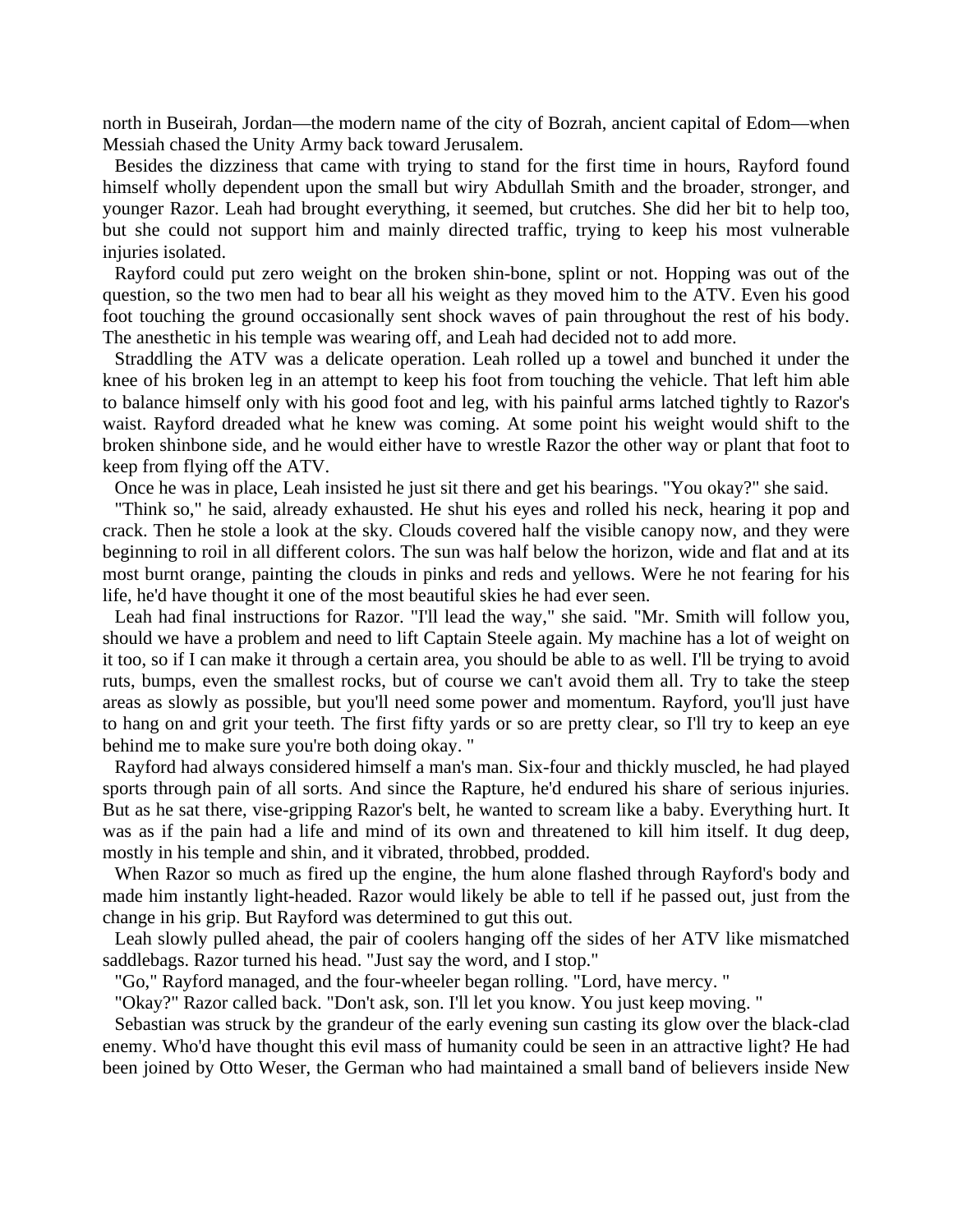Babylon until nearly the end. "Ever dream you'd have this privilege, Otto?" "Privilege? This is my definition of the awesome and terrible day of the Lord. "

"But to be standing here, facing Antichrist's army on the last day of the earth as we know it... "

"I'd rather have acted on the truth when I had the chance and be in heaven already, if you want complete honesty."

"Well, 'course," Sebastian said, "but given that we missed it, there's no place I'd rather be right now. I just wish my wife and daughter could be with me. "

"You wouldn't want them out here," Otto said, the understatement so obvious that Sebastian could not think of a retort. "You're not bothered by an enemy close enough to look up our nostrils?"

Sebastian shook his head. "If they wanted to kill us and God allowed it, it would have happened long ago. I've been in aircraft that missiles had no business missing. I feel invulnerable standing here. I can't beat this army, I know that, not on my own. But Dr. Ben-Judah and Dr. Rosenzweig and lots of other teachers have me convinced that this whole fighting force is going to make like the Midianites before Gideon and turn tail and run by the time this night is out. I can't wait to see that. "

"It's a little hard to believe, though, isn't it? I mean, looking at their sheer numbers?"

Sebastian turned and studied the older man in the twilight. "God changed a cloudless day into a cloudy one a little while ago. And you. You watched while the entire city of New Babylon was laid to ruins in the space of sixty minutes. And you say something's hard to believe?"

Rayford hated it most when Leah stopped and Razor had to do the same. There was no smooth way to do that, not on these inclines. Sometimes Razor was forced to stop without having found a flat place. There Ray sat, hanging on tight to keep from slipping off the back of the ATV.

"This is where the going gets tough," Leah said.

And the tough get going, Rayford thought. "What do you call what we've been doing so far?" he said.

"Easy street," she said. "From here on out, we can't stop. We can barely slow down. We're going up steep angles and we need to keep moving. You just have to gut it out. Let's go. "

She took off faster than Rayford had thought possible or prudent, and while Razor eased into his speed a bit more carefully, he was soon gunning the engine to make the grade. A couple of sharp turns made Rayford cry out, but when Razor backed off the throttle Rayford assured him with a shout that he was okay.

Soon they hit the steepest climb and Rayford felt as if he were hanging upside down. He scanned the area around him and realized if he lost his grip here he would be in serious trouble. He would tumble farther than he had initially. Abdullah's bike whined up beside them and he flashed a thumbs-up. Rayford shook his head. All he needed was to yield to the temptation to let go with one hand and return the gesture, and he'd be a dead man.

He rested his forehead in the middle of Razor's back.

Where did these kids get the steel muscles today? In his prime Rayford was never cut like this specimen.

The sun was fast fading, and all three vehicles' automatic lights came on at the same time. They finally rounded a curve that put them on an actual path, and Rayford realized the rest of the way would be relatively easy.

What he was not prepared for, however, was the welcome he received. Tens of thousands of residents were out gathering the evening manna and watching the heavens. Word must have passed far and wide about his predicament, because everyone seemed to know the makeshift motorcade was his transport home.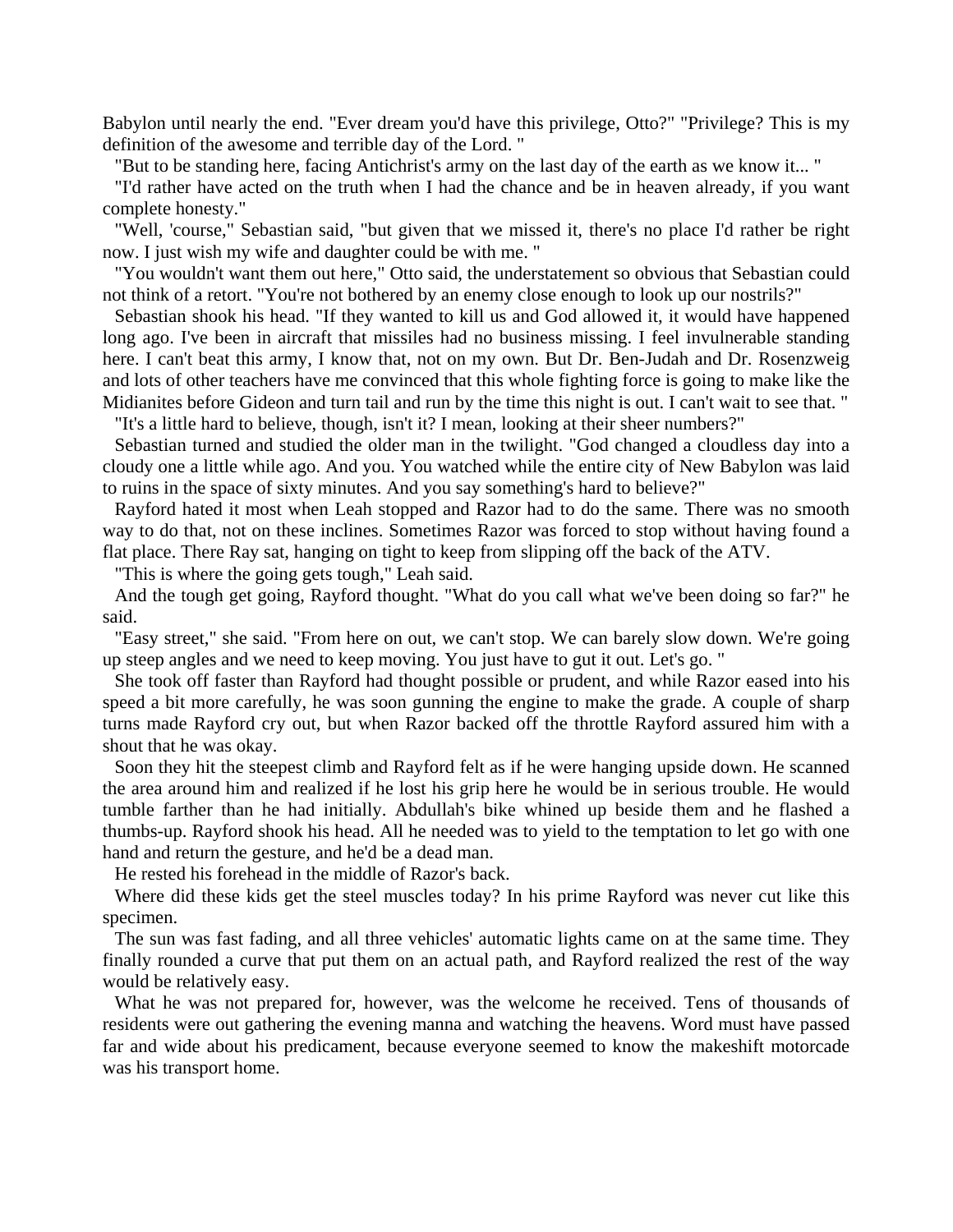People waved and shouted and whistled and raised their hands. He could not acknowledge them except to nod. Meanwhile, Smitty was waving as if it were his own ticker-tape parade. Rayford could only imagine the welcome Jesus would receive.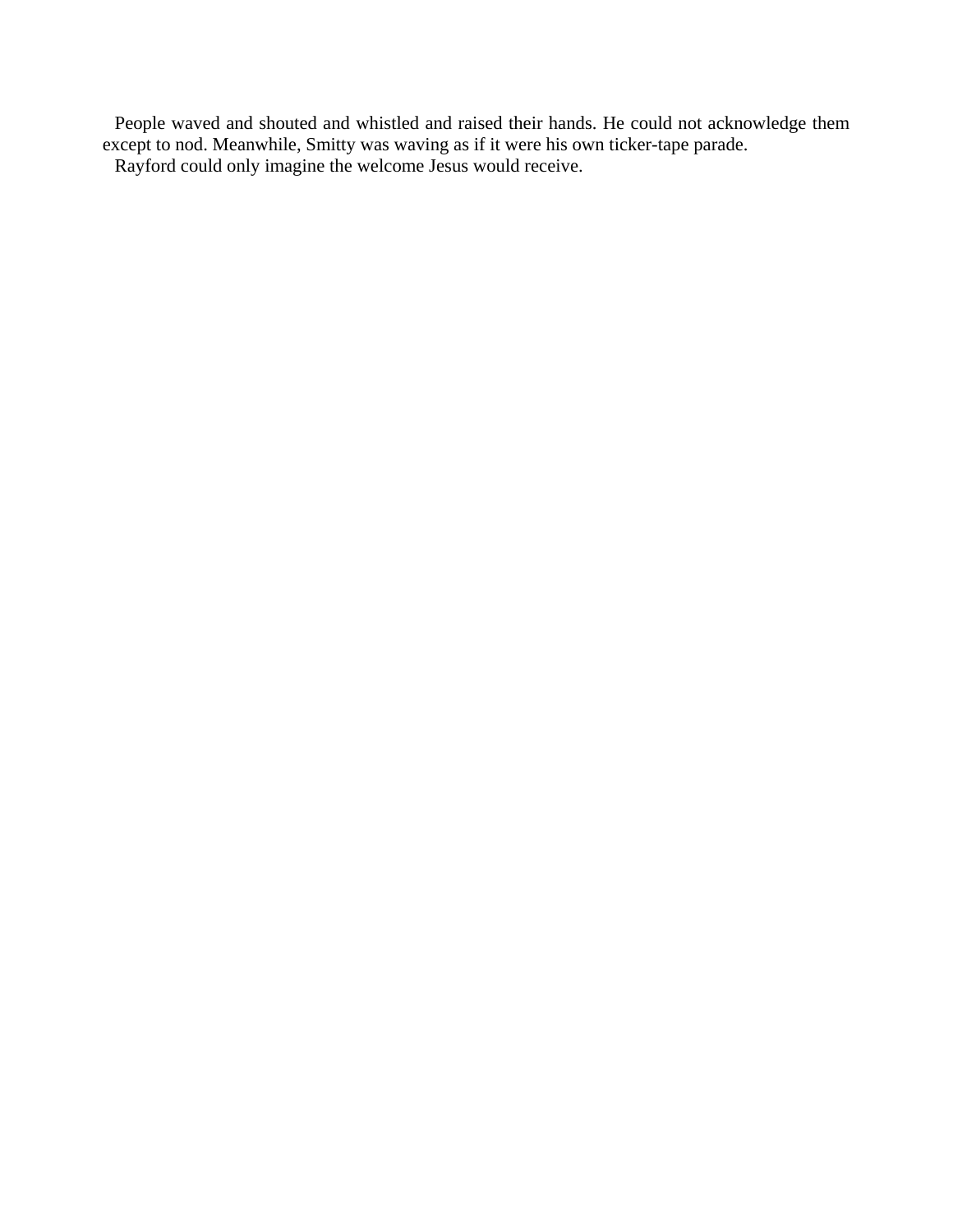## **SEVEN**

THE SUN HAD DIPPED below the horizon, leaving a bright, nearly full moon to illuminate an otherwise inky, cloud-scattered sky. The cloud colors had seemed to change in an instant, pastels giving way to deep blues, purples, lavenders, and traces of a fast-fading burnt orange.

Abdullah, Razor, and Leah helped Rayford to his quarters. He insisted on waiting, uncomfortably, in a side chair, while they moved his bed to face the open window. That way, on his back, he could take in the entire vista of the beautiful night sky. Something was brewing and, of course, he knew what it was.

Razor appeared eager to get back to his post and was quickly gone. Leah said she would be close by in the infirmary and that either she or Hannah would be available at a moment's notice with just a call.

Abdullah said he was worried about Mac, then looked as if he shouldn't have said anything.

"Where is Mac, Smitty?" Rayford said.

Abdullah told him.

"If anything's happened to Buck," Rayford said, "I don't want Kenny knowing. And I don't want him seeing me this way. Can you confirm Kenny's still with Priscilla Sebastian?"

Abdullah got on the phone, updated Priscilla on Rayford, and nodded to Ray. "Kenny is about to go to sleep for the night, " he said.

"That'll be one to tell his grandchildren," Ray said. "'I slept through the Glorious Appearing.'"

Rayford was grateful to be off the four-wheeler and in his own bed, but he had not realized how much the day had taken out of him until he was lying flat. "I may sleep through it myself," he said. "Would you keep me company, Smitty? Keep me awake?"

The Jordanian looked ill at ease. He had never been one for confrontation, but it was obvious he didn't want to accede to Rayford's request.

"Hey, it's all right, man, " Rayford said. "You've got stuff to do, places you need to be. "

"It is not that, Captain. But Dr. Rosenzweig is due soon—"

"Oh, that's right!"

"And, yes, I would like to be in the air when all these things come to pass. If you do not mind. "

"You kiddin'? You know that's where I'd love to be if I could. You go right ahead, buddy. Really. I'll be fine. "

"Oh, there is no way I would leave you alone. I can stay until Dr. Rosenzweig arrives. "

Rayford carefully put his hands behind his head and folded his pillow double to prop his head a bit more. From his vantage point he had a wide view of the heavens, with the moon far to his left and the rest of his field of vision filled with heavy, colorful, moving clouds. As the sky grew darker, the moon seemed brighter, the clouds denser, and the stars clearer. As usual, when his eyes grew accustomed to the night sky, a deeper layer of stars came into view. But as he studied them, they disappeared and he had to search between clouds for more.

Chaim arrived with a small entourage, and Rayford was surprised when he dismissed all of them. "I will call if I need you," he said.

And as Abdullah Smith left, Rayford exacted from him a promise that he would call with anything new about Mac or Buck.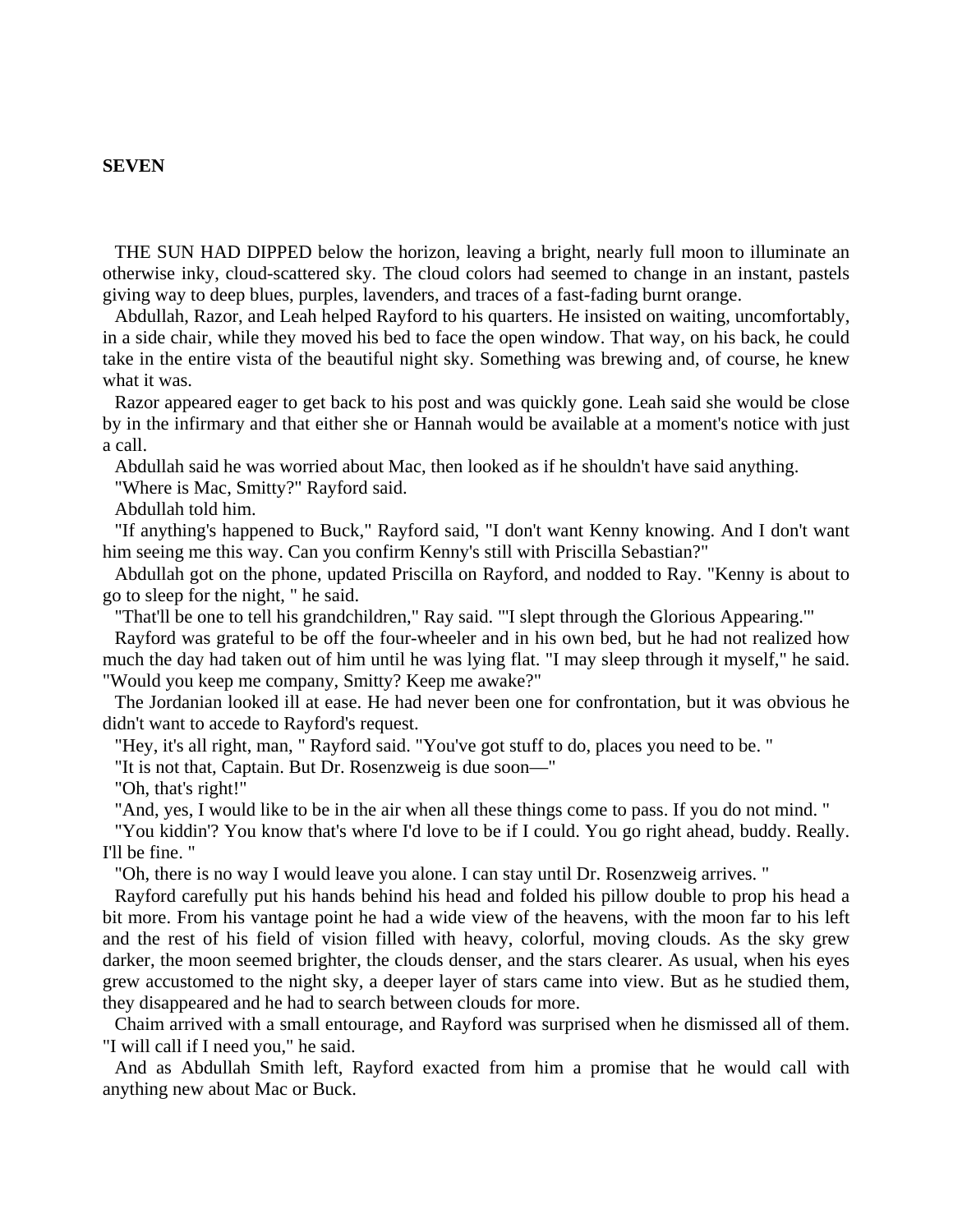"Are you sure you want to know?" Abdullah said.

"Of course. Don't protect me. Even if it's the worst, we'll reunite with them soon. "

Chaim settled into a tilting chair next to Rayford's bed and leaned back. "Magnificent, " he said. "Like a front-row seat to eternity. "

It wasn't like Chaim to stall. Though well past seventy now, he was a brilliant man of seemingly unbridled energy, and no one knew him to waste time. Yet here he sat, studying the skies of Israel, with apparently nothing to say.

"Something on your mind, Doctor? I mean, more than a million people here would give anything to spend this night with you. To what do I owe the pleasure?"

Global Community news-media cameras were trained on the Carpathian cavalry that emerged from the Dung Gate. Mac was relieved to discover he was not nearly the only member getting used to his steed. An equal number of men and women, most representing other sub-potentates, overreacted to their horses and wound up steering them in circles or being nearly chucked off. At first this was greeted with smiles all around, but it quickly became obvious that Carpathia was no longer amused. He dismissed the press and urged his generals to get everyone to their various means of conveyance to Petra.

Mac watched for his opening and was disappointed when his commander chose him as one to accompany Carpathia's cargo plane, big enough for several horses and vehicles. If those in charge only knew that Mac was once Nicolae's chief pilot...

Mac had once prided himself on keeping cool in a crisis, particularly when undercover. But as he dismounted and went through the motions of turning his horse over to a swarthy young man in a loud T-shirt who would walk it aboard the plane, he could think of nothing more creative than to simply try to talk his way out of it.

"Say, I've got a problem here, sport," he said.

"Yeah? What might that be, sport?" the young man said, his accent that of a New Zealander.

"Got myself in the wrong group. Is it too late to catch up with the others?"

"You mean the ones being carried by Hummers and such?"

"Right."

"I don't know, but you'd better try. You get on board this plane when you're not supposed to, and there'll be blood to pay. Anyway, I got no room for even one extra horse. "

Mac took the horse back and mounted, and when someone called after him asking what he thought he was doing, he hollered, "Following orders! Going where they point me!" He looked over his shoulder to confirm that the voice was not that of his commander. He was otherwise engaged, which Mac found comforting. He didn't want to have it out with anybody in the GC this close to the return of Jesus. All he needed was to be arrested or shot just before the end.

The animal beneath him seemed to respond to Mac's sense of purpose. Mac knew where he was going now, and he wanted to get there fast. The first thing he wanted to do, once out of anyone else's sight, was to call in the news about Buck and about Carpathia's plans and see if there was any word on Rayford. Then he wanted to get into his own chopper and out of this infernal Global Community Unity Army uniform. His own plain and baggy clothes had never seemed so inviting.

Sebastian felt the fatigue, not of boredom but of inactivity. Tension and anticipation would carry him until midnight or even dawn, if necessary. He hoped it wouldn't come to that.

He was grateful for the International Co-op and the job Lionel Whalum had been doing with it since Chloe Steele Williams's death. Behind Sebastian stood three gargantuan searchlights, equipment only the Co-op could have located and transported. Without the lights, Sebastian's eyes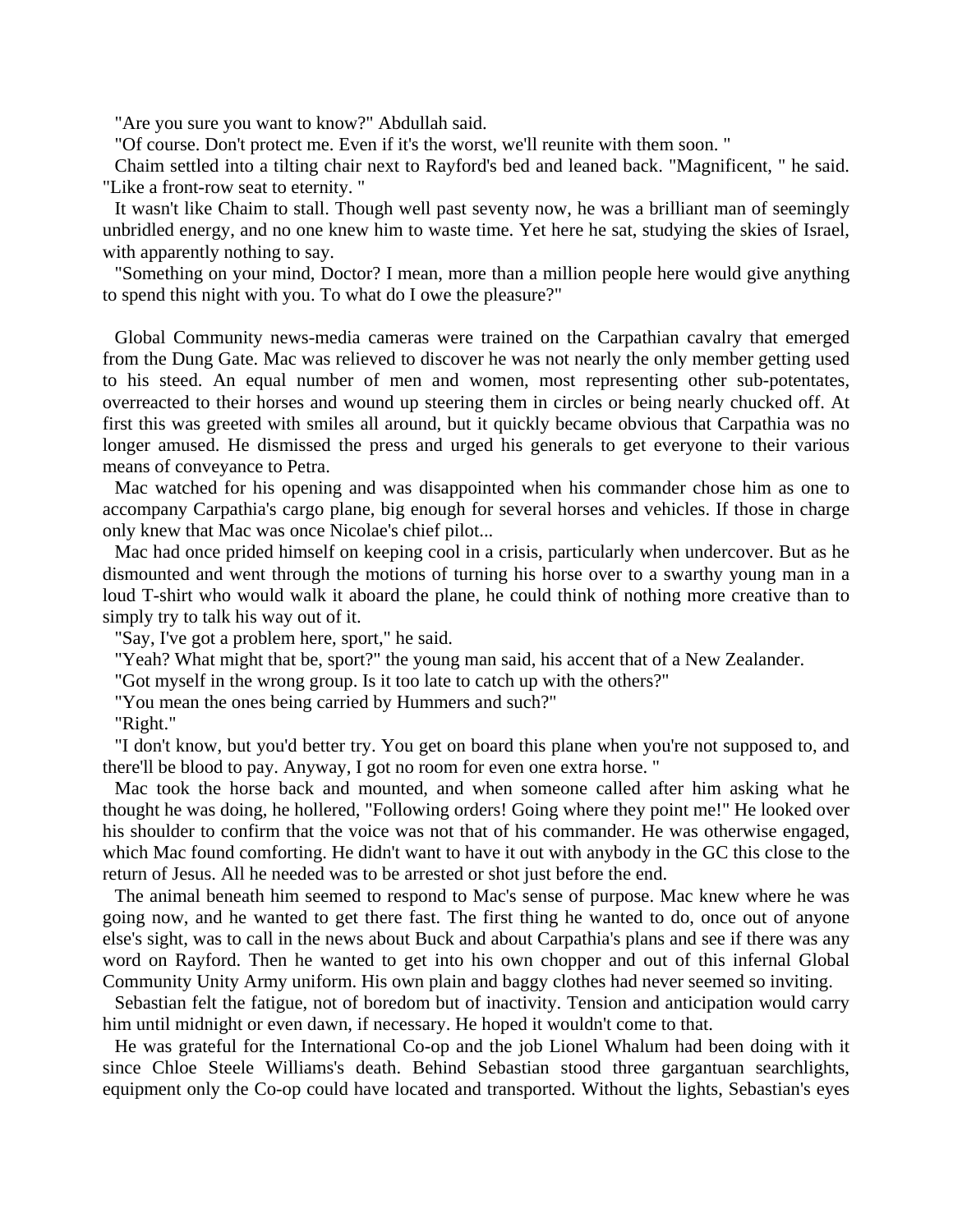could play tricks on him. In the moonlight alone, he might have imagined the Unity Army beginning to advance again. He sensed the rumble, felt the vibration, knew something was happening, but all he needed was to flip the switches, train those gigantic beams toward the enemy, and determine that they were merely holding their ground half a mile away.

Razor's ATV came skidding up behind him in a cloud of dust. Razor approached with a salute and stood at attention.

"You've really got to quit that, boy, " Sebastian said. "I'm as military and gung ho as the next guy, but what am I going to do with you? Court-martial you and put you in the brig for what—an hour or two?"

"Sorry, sir, " Razor said, fully reporting on what he called his Captain Steele detail.

"Well, I'm just glad to know it was only you making the ground rumble. Had me thinking the enemy was on the move again. "

"Oh, they are, sir."

"They are?"

"Yes, sir. From up on the slopes I could see them advancing. You can't see them at this level, but they've moved a good bit, sir. They surely have. "

Sebastian dispatched Otto Weser to flip the switches on the big lamps. "I'd trust my night-vision goggles, but I don't mind the Unity boys seeing what we've got. Anyway, their horses can't be accustomed to this. "

"Standing by, Big Dog One," Otto called in.

"Fire 'em up," Sebastian said, and the high beams ripped across the desert sand. "Mercy. "

The enemy had advanced at least eight hundred yards in the darkness, and the front line of their seemingly endless mounted troops now stood silently about eighty yards away. It was plain they were merely waiting for orders to attack.

"We should attack them, sir," Razor said.

"Say again?"

"We should—"

"I heard you, Razor. I just can't believe I heard you. In any other situation, that would be brilliant. Seriously. Sucker punch them. Like taking the first swing at the bully. You know they wouldn't be expecting it. "

"But?"

"But two things: First, if everything we threw at them found its mark, we'd cause a ministampede, kill a few soldiers and horses, then get massacred. Second, we're invulnerable where we stand, as far as we know. We may not be out there. "

"There is one other thing," Razor said.

"I'm listening."

"This battle's already been won, and without us lifting a finger."

"Well, there is that, yes."

Sebastian's phone chirped. It was Mac. "Yes," George said, "Rayford's back in his quarters with Chaim and will apparently pull through. And Buck?... I'm sorry to hear that. You talked to Chang?... Probably monitoring the world. We'll spread the word. "

"I sense we are a lot alike, Captain Steele," Chaim said.

That drew Rayford's gaze from the window for a second. He couldn't imagine many people he was more different from than Chaim. They were Jew and Gentile, old and not so old, Middle Eastern and American, botanist and aviator, leader of a million people and leader of a small band.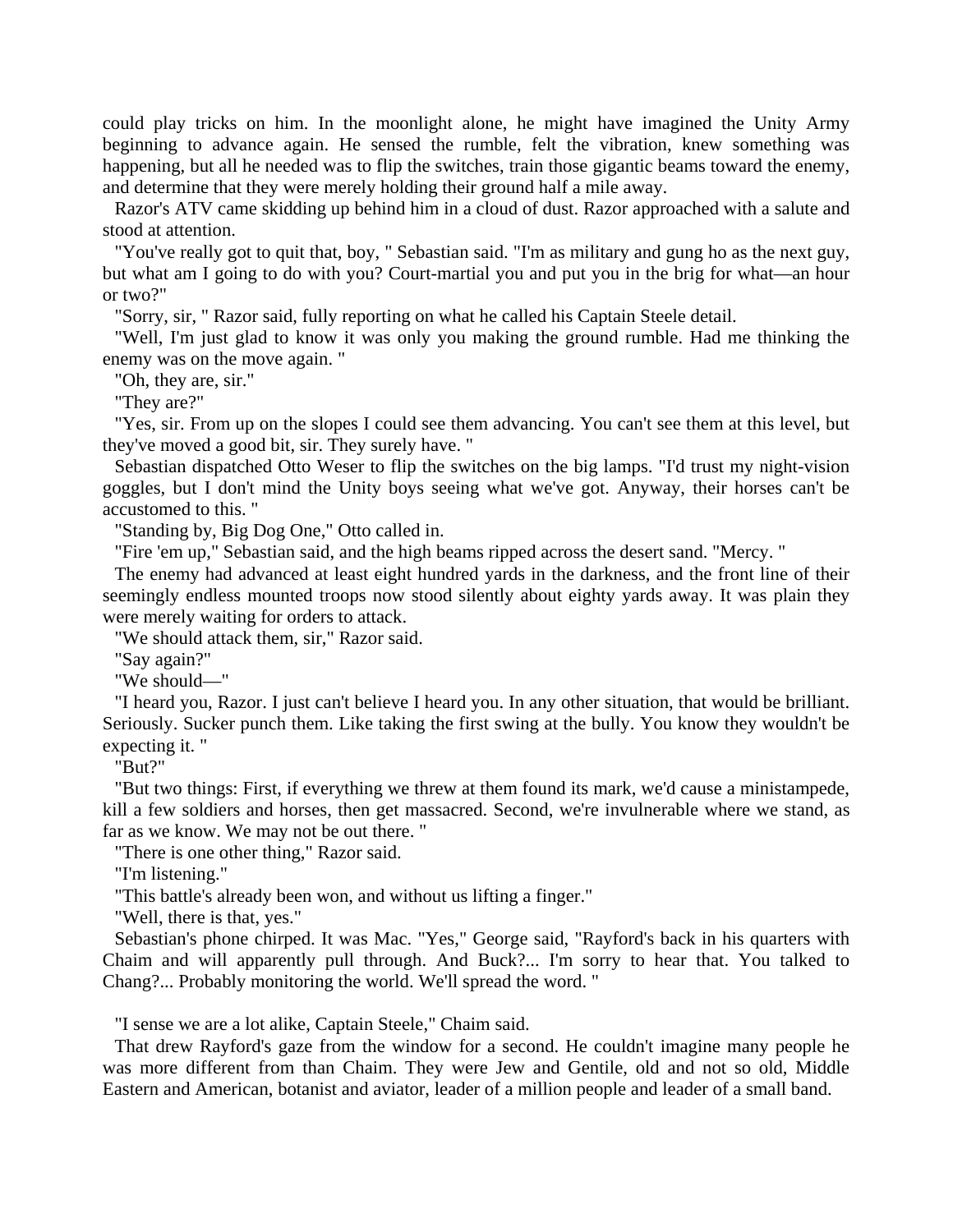"I sense," Chaim said, "despite our cultural and professional differences, that we are both normal men thrust into decisions and roles not of our own making. Am I right?"

"I guess."

"It may be even more surprising that I am a believer in Messiah than you are. But both of us took the long way to get here, didn't we?"

"We did."

"As you know, in my current position I have more company—more friends and associates and elders and advisers—than anyone would ever need. True, I had no shortage of options as to with whom I would spend this evening. Frankly, if I could have chosen from the whole universe, I would have chosen your son-in-law. We go back a long, long way. I knew him before he was a believer, and he knew me so long before I was that I daresay he still finds it hard to fathom. My hope is that if Cameron returns tonight, he will join us and feel welcome."

. Chang was, in fact, monitoring the world. He had seemed to catch his second wind. He knew he should be in bed, but who could sleep at a time like this? He sat at his computer, staring at the reports coming in from all over the world about people, especially Jews, putting their faith in Jesus Christ as their Messiah. Tens of thousands every few minutes were totaling in the millions now, and Chang had the feeling it wouldn't stop until the Glorious Appearing. There were to be signs in the heavens before that, and more were prophesied to come to Christ.

Rayford and Chaim got the news about Buck from Sebastian a few minutes later. Rayford didn't know what to feel. He knew Buck was fine, better than he had ever been, and that he would see him soon. But he hated the thought that the young man, the father of Rayford's grandson and the husband of his daughter, had suffered so. Rayford had lost many friends and loved ones, none so close as his daughter and now son-in-law. But in the past he had somehow been able to come to terms with the losses, to tell himself it was the price of war, the inevitable result of what they had been called to do.

It was not so easy now, not when it struck so close to home. He called Mac.

The clouds parted and the moon shone brightly, all the way to the Dead Sea, directly beneath Mac.

"I'm not gonna lie to you, Ray. Yeah, it looks like Buck came to a rough end. But he was doing what he wanted to do. He worked at it, trained for it, and if you remember the first reports we got from him, he and Tsion got done what they hoped to."

"How's the resistance?"

"'Bout finished. Unity's got 'em pushed into the Temple Mount, and it's clear the GC has hardly scratched the surface of their resources yet. They could take the whole city anytime they wanted. "

"You're heading back, I assume."

"Not all the way," Mac said. "I want to see what happens on the Petra perimeter from the air. Then I want to head back up to Buseirah and see how that plays out. "

"You know I'd give anything to be there with you."

"Holy mackerel! You see that, Ray?"

"I see it. I'll let you go. Time to watch the show."

A cloud had now covered the moon. It was bright and nearly full and had been highlighting the dancing clouds. Suddenly, it had seemed to disappear, as if someone had turned it out like a light. Rayford knew the moon merely reflected the sun anyway, thus it was the sun—far below the horizon now—that had lost its light. The sky was pitch.

Rayford asked Chaim to douse all the lights.

"We will see nothing, Captain, " Chaim said. "Nonetheless, the better to see what is coming. "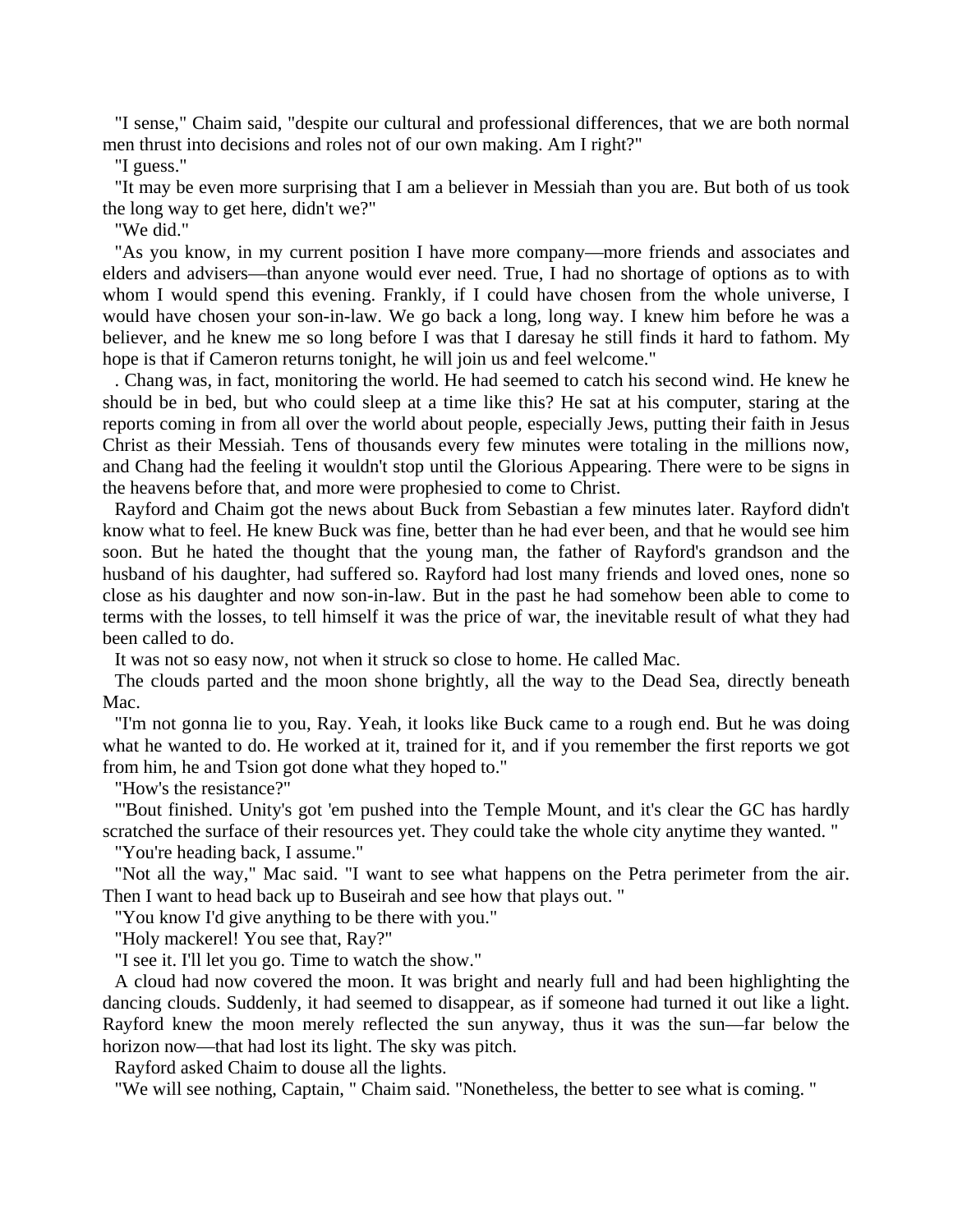Once the lights were off, Rayford could tell Chaim stood by the window only by the sound of his voice.

Rayford said, "Have you ever seen blackness so thick?"

"I have seen many wonders in the last seven years," Chaim said. "This is like seeing nothing. But the mere anticipation it engenders causes a buzz from the top of my head to the soles of my shoes. "

Lightning ripped through the sky, and Rayford was stunned to see the clouds briefly again. "I think I saw a shooting star," he said. "I love those. "

"That was more than a shooting star," Chaim said, "which, as you know, is not really a star anyway. What you saw was truly a falling star, maybe a meteor. Soon stars and meteors will fall, but you will only hear them. Isaiah foretold that the stars of heaven and their constellations would not give their light. The sun will be darkened and the moon will not shine.

"God is saying, I will punish the world for its evil, and the wicked for their iniquity; I will halt the arrogance of the proud, and will lay low the haughtiness of the terrible.

"I will shake the heavens, and the earth will move out of her place, in the wrath of the Lord of hosts and in the day of His fierce anger.

" 'Everyone will flee to his own land. Everyone who is found will be thrust through, and everyone who is captured will fall by the sword. '"

Rayford shook his head. "There's another difference between us, Chaim. I've never been able to memorize like that. "

"What else have I to do, Rayford? As I say, I was thrust into this position, and the teacher became the student. My former protege, Dr. Ben-Judah, would not hear of my giving short shrift to the Scriptures. He discipled me, pushed me, grounded me in them. Most of all, God gave me a love for His Word. Now there is nothing I would rather do than study it every spare moment and commit as much of it as possible to memory. "

Enoch's people leaped to their feet and cried out when the early afternoon sun disappeared from the suburban Chicago sky. Though he knew it was coming, Enoch himself was spooked when the light of day turned into the darkest night and the temperature immediately dropped.

He heard a roaring, whistling sound and thought of the cliche that people always used when recounting a tornado: "It sounded like a freight train." Well, this sounded like a plane about to crash. They were close enough to the airport that it could have been, but Enoch did not recall hearing a jet.

Something was coming, and it was getting closer.

"Don't be afraid!" Enoch called out, but he couldn't hide the fear in his own voice. "This was prophesied. We just talked about it. It's all part of God's plan. "

But when whatever was falling finally crashed into the main road on the other side of the mall, there was no stopping the gathering from bolting to take a look. Enoch jogged along behind them, grateful for the light-sensitive streetlights that began popping on all over. A meteor about three feet in diameter had bored a ten-foot-wide hole twenty feet deep in the road.

And here came another.

People screamed and scattered, but Enoch held his ground. "I believe we're protected!" he said. "None of the judgments from heaven harmed God's people! We bear His mark, His seal! He will protect us!"

But his body of believers had taken flight. Enoch smiled. He would chide them tomorrow when all were unscathed. How strange it seemed to be walking around in midnight darkness early in the afternoon. The next meteorite, which Enoch guessed was twice the size of the first, obliterated one of the former anchor stores in the deserted mall. It caused such an explosion he had to cover his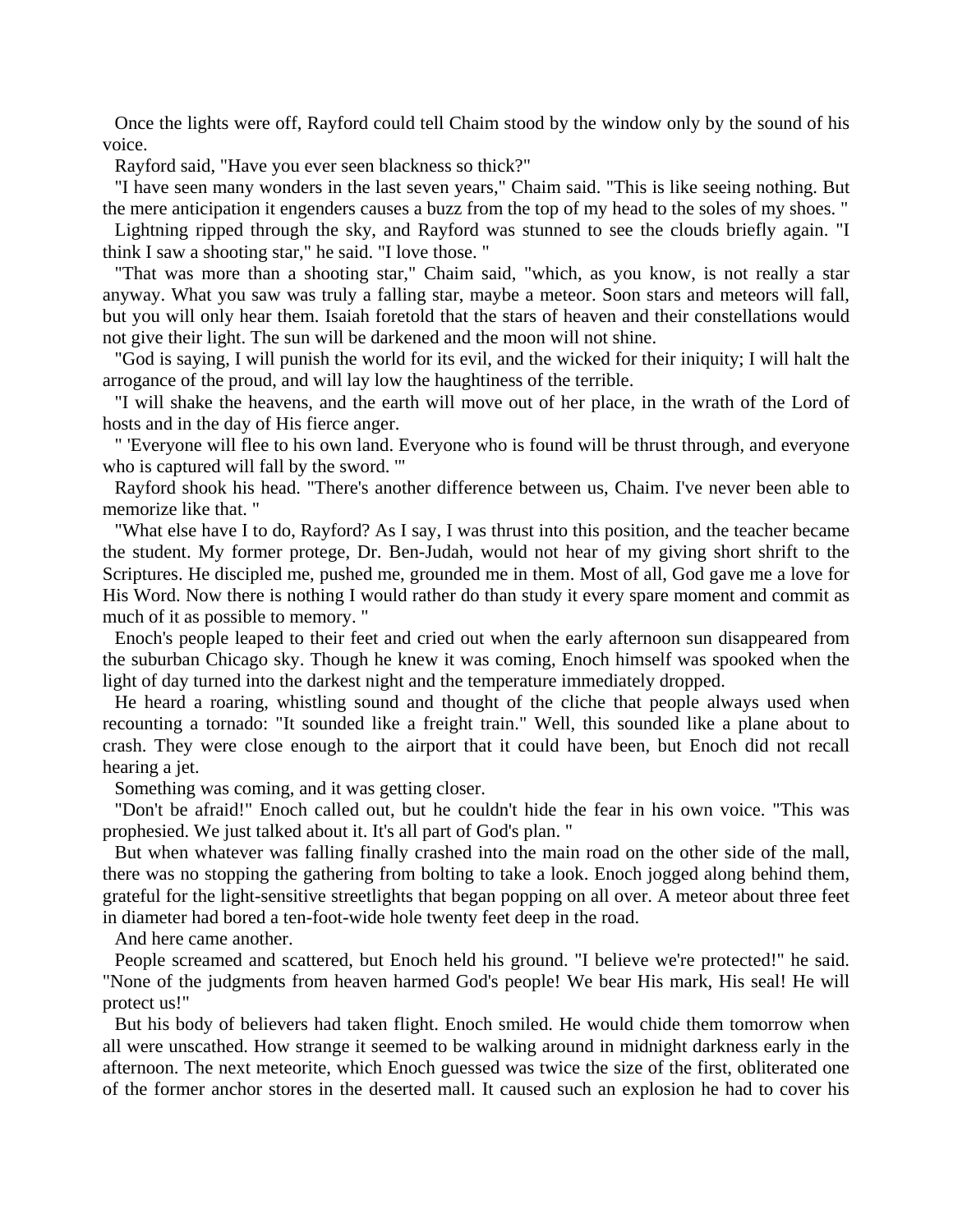ears. While he truly believed he would not be hurt, he found himself ducking and expecting debris to crack him on the head.

Enoch ran back to where he had met with the people, but he was alone now. He sat on a concrete bench and watched the show. Mostly he listened. Had he been a caveman, he would have believed the sky was falling, that the stars would all eventually hit the earth.

If anything, the rate of incoming reports of Jewish people turning to the Messiah increased dramatically over the next half hour. Chang beckoned Naomi to his side and sat with his arm around her waist as she stood. They couldn't decide what was more entertaining—the myriad camera feeds from all over the dark world, or the racing meter giving evidence of the fulfilling of the prophecy that a third of the Jewish remnant would come to believe in Jesus as their Messiah by the time of the end.

Chang could only think back to the horrific scenes he had monitored when Carpathia was at the height of his murderous fury against the Jews. He had had them rounded up, put in death camps, starved, tortured, beaten, humiliated with psychological warfare—you name it. That any survived was a miracle. That many became believers was something else.

"This is sure different from the last time Jesus came, " Naomi said. "Besides that we weren't ready, it happened in the twinkling of an eye. Apparently God's going to play this one out for all it's worth. "

Mac had the strangest sensation. He had been trained to fly by instruments, of course, but still he found it disconcerting to see nothing above. And the only light on the ground was man-produced. Gradually he picked up boat lights, lights on other planes, headlights of cars and trucks and military vehicles. He heard the scream of falling meteorites over the usually deafening thwock-thwockthwock of the blades and even heard the explosions when they blasted the earth. That was new. Mac had never been able to hear anything inside the chopper cockpit, especially with his earphones on.

Now, even above the cacophony of GC aviators demanding to know what was going on, the earth resounded with the wrath of God, with the literal falling of the heavens. A meteor at least ten feet in diameter fell within a hundred feet of Mac's helicopter. His lights picked it up, and he followed it until it hit a building, sending a shower of fire and sparks into the air. He had no idea what the building might have been, but it gave him pause. Was he protected from these free-falling monsters of stone or metal? Even a small one would demolish a chopper, and now they began to fall all around him. People on the ground, particularly Unity Army troops, had to be terrified. Mac wondered how many wished they could change their marks of loyalty now.

He was fairly certain he would be protected, as believers had been since the judgments began seven years before. But fairly certain wasn't enough for him to follow through with his plan. Mac made for Petra, knowing that airspace was secure. He could have been killed there many times over, but he had been miraculously spared every time.

Rayford was having the time of his life. The news about Buck had set him back, of course, and despite what he knew about the future, it gave him that ache in the pit of his stomach, as had his loss of Chloe. But to lie in his bed watching the heavens shake as they had been prophesied to do thousands of years before...

And to have his old friend, Chaim Rosenzweig, the one God had chosen to be a modern-day Moses, standing there quoting those prophecies from memory, well, it almost made him forget his grief and his wounds.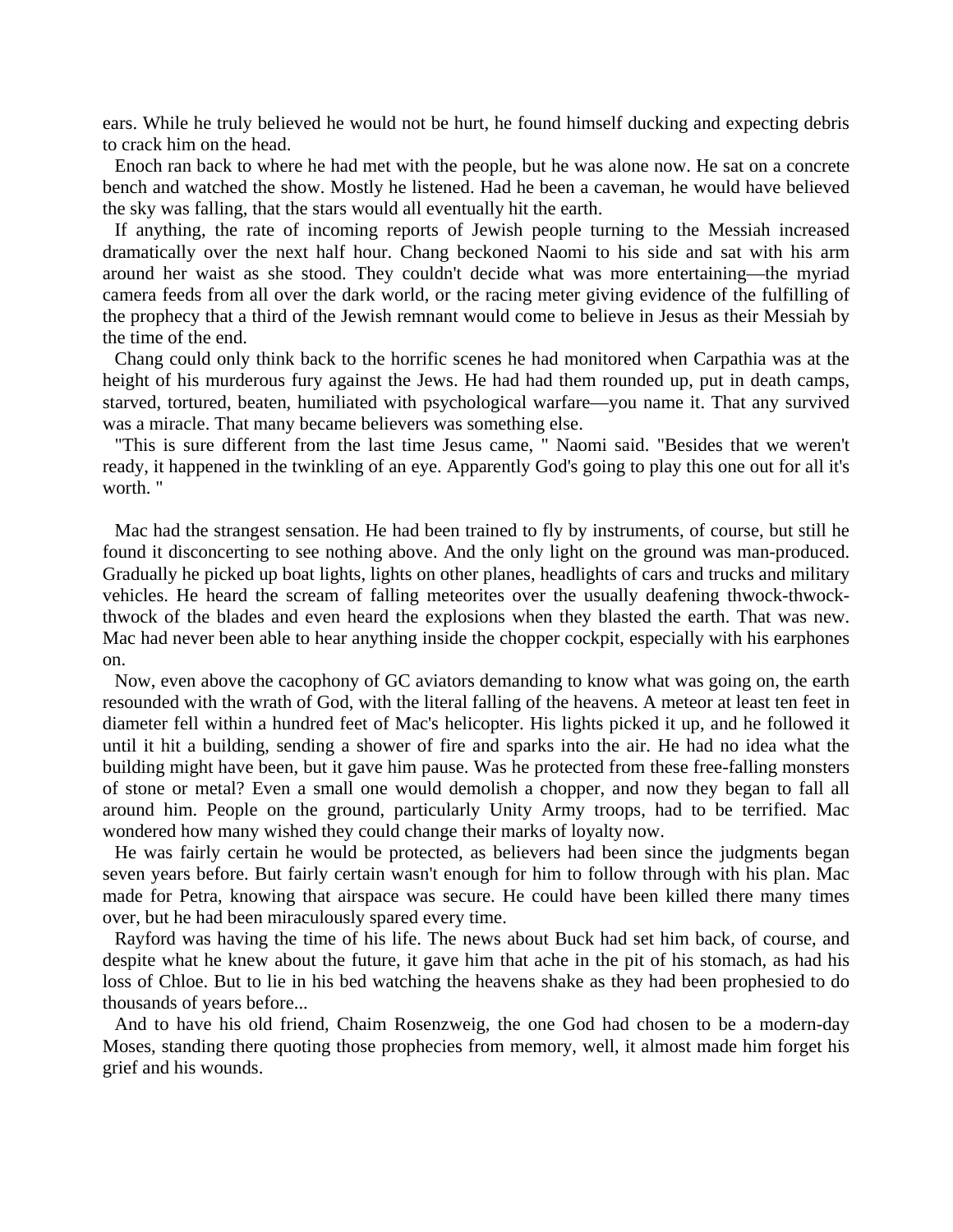"I saw another angel coming down from heaven, "' Chaim said, " 'having great authority, and the earth was illuminated with his glory. And he cried mightily with a loud voice, saying, "Babylon the great is fallen, is fallen, and has become a dwelling place of demons, a prison for every foul spirit, and a cage for every unclean and hated bird! For all the nations have drunk of the wine of the wrath of her fornication, the kings of the earth have committed fornication with her, and the merchants of the earth have become rich through the abundance of her luxury. "'

"That is what has Carpathia so enraged today, Ray-ford. It was one thing to lose his beloved city and to see the rest of the kings of the earth and the merchant moguls weeping crocodile tears over her. But to have it rubbed in like this, to have an angel pronounce it, to know that it was the fulfillment of an ancient prophecy by his archenemy... no wonder he is on the rampage now. He has a plan, a scheme he thinks is foolproof, even though he is no fool and has read the Book. But he will fail, and we will witness it. "

"I so wish I could be out there right now," Rayford said. "Why did this have to happen today, of all days?"

He could not see Chaim, but he heard the smile in his voice. "The leader of the Tribulation Force is not going to start questioning God now, is he? You of all people. You have been delivered by His hand as many times as I have. You walked through the fire just like Shadrach, Meshach, and Abednego when the GC launched their bombs on Petra, and you are going to whine about having to play inside on a rainy day?"

Rayford had to laugh.

"Listen to this from the prophet Joel, " Chaim said. "I will show wonders in the heavens and in the earth: blood and fire and pillars of smoke. The sun shall be turned into darkness, and the moon into blood, before the coming of the great and awesome day of the Lord. '"

"I saw that, " Rayford said. "When the moon was turned to blood. That was not long before I lost Amanda. "

"I know," Chaim said after a pause. "We have all lost so much. And yet so much will be restored. Here is the best part, also from Joel: 'And it shall come to pass that whoever calls on the name of the Lord shall be saved. For in Mount Zion and in Jerusalem there shall be deliverance, as the Lord has said, among the remnant whom the Lord calls.

" 'For behold, in those days and at that time, when I bring back the captives of Judah and Jerusalem, I will also gather all nations, and bring them down to the Valley of Jehoshaphat; and I will enter into judgment with them there on account of My people, My heritage Israel, whom they have scattered among the nations. '"

All Rayford could do was grunt. Sometimes Scripture had that effect on him. There was nothing more to say. At least not by him.

"We are those captives," Chaim said. "My brothers and sisters, the children of Israel. "

"Makes me wish I were," Rayford said. "Oh, you are, of course, by adoption. Gentile believers are His adopted sons and daughters."

"But you all are His chosen people." "Not that we have proved worthy. Maybe that is why we are always referred to as the children of Israel."

"What's that reference to the Valley of Jehoshaphat?"

"Oh, that is where the judgment will take place, in a valley created by the splitting of the Mount of Olives when He sets foot on it. Jesus Himself will judge all men, and prophecy states it will be right there. The Bible says more about Him than that He is just the returning King and victorious Warrior. It also calls Him the Judge. The Gospel of Mark says, 'Then they will see the Son of Man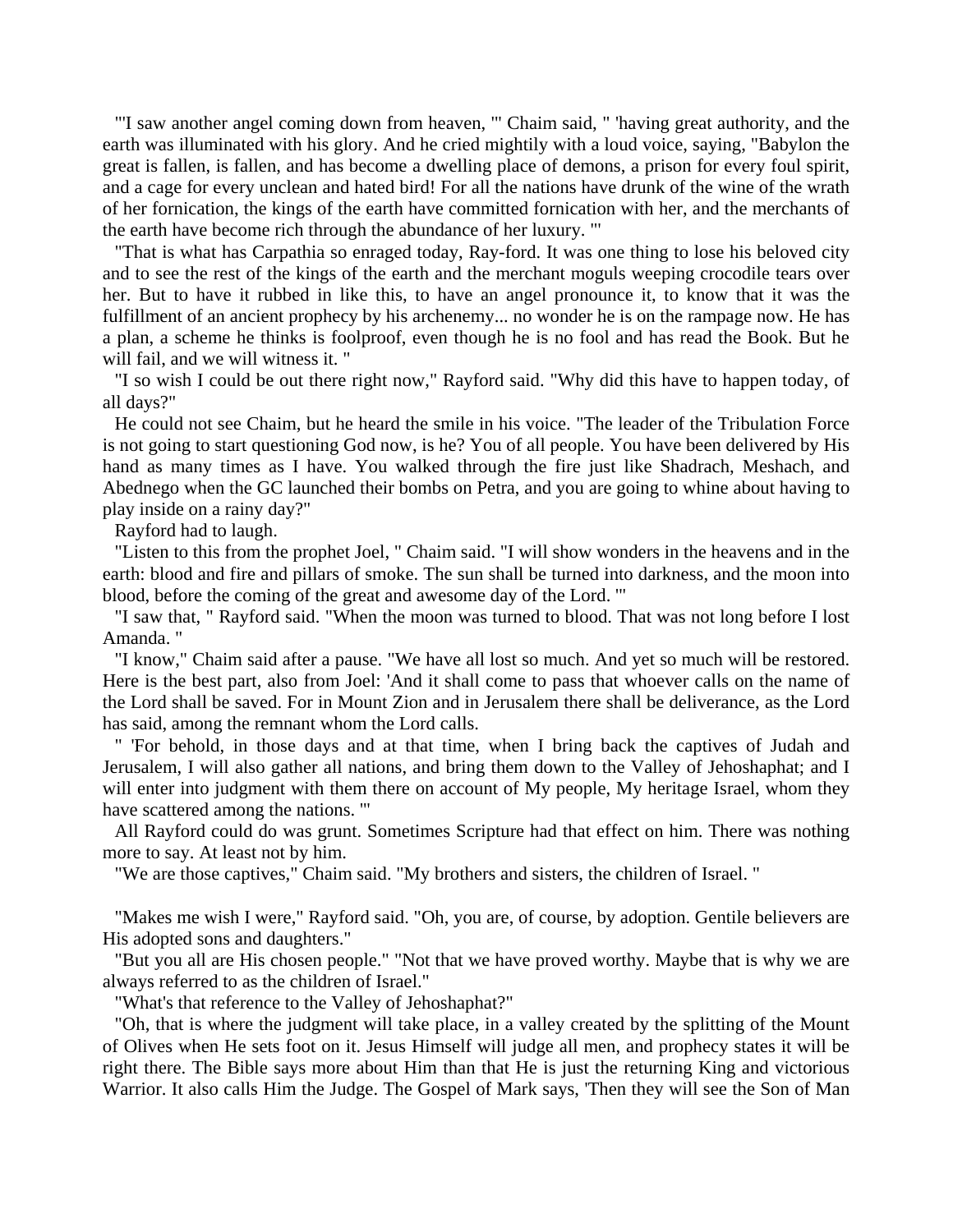coming in the clouds with great power and glory. ' And Revelation says, 'Now I saw heaven opened, and behold, a white horse. And He who sat on him was called Faithful and True, and in righteousness He judges and makes war. '"

Sebastian stood next to his Hummer with Otto and Razor, straining his eyes to see what he could see. Meteors were raining upon the enemy, and the sounds of panicking soldiers and horses washed over him. Was it possible the hundreds of thousands of steeds would stampede, and what would that do to the plans the Unity Army had for Petra?

Vehicles were smashed, exploding into flames and offering the only light to give him a clue how far back the front lines had been driven. It seemed they were still virtually atop him, but Sebastian needed to know.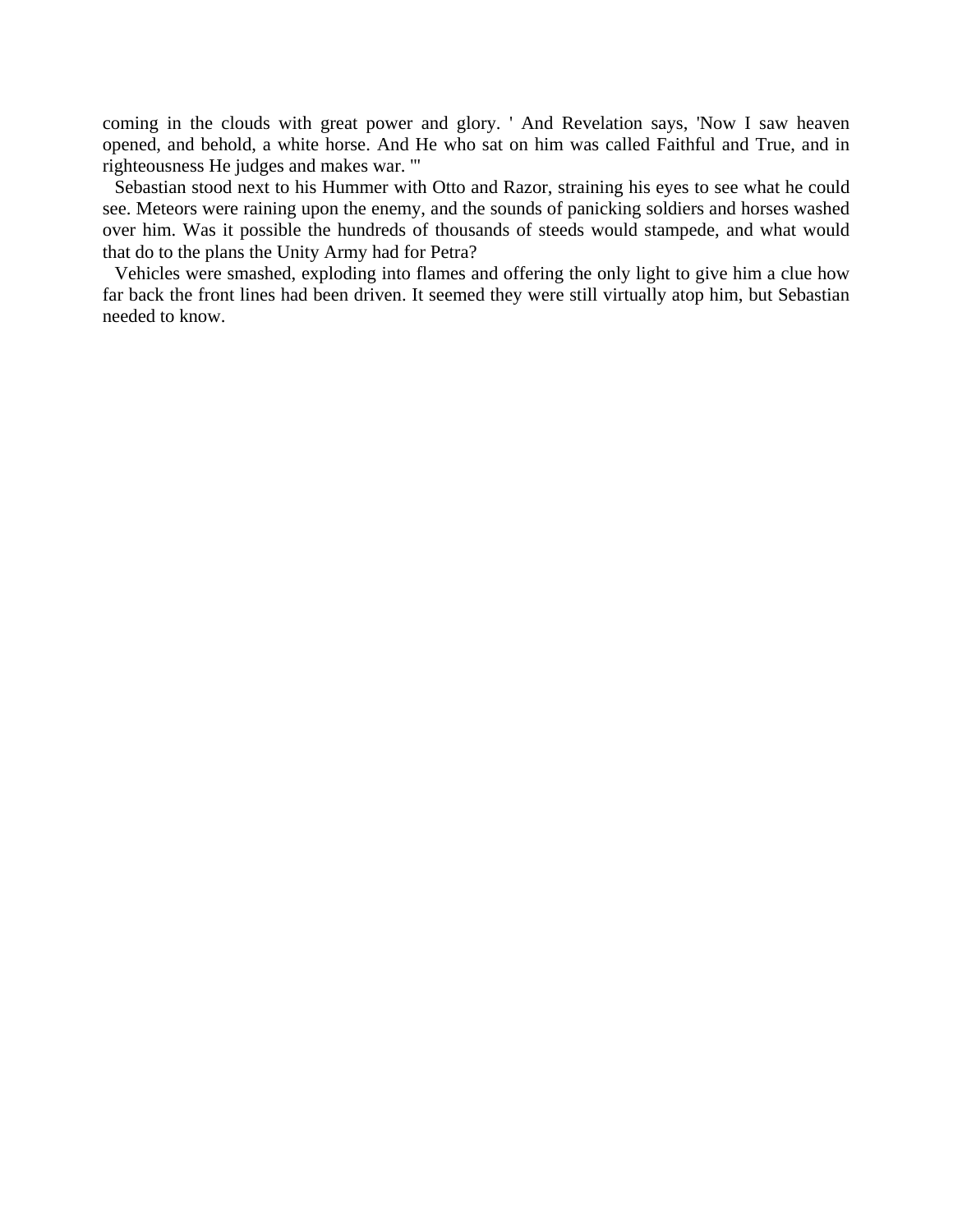## **EIGHT**

"Do WE KNOW the timing?" Rayford said. "I know we know what comes next, but do we know when?"

"We never have," Chaim said. "I was one who thought the Glorious Appearing would be exactly seven years from the signing of the covenant between Antichrist and Israel, but clearly we were wrong about that. We know that following the phenomena in the sky comes the sign of His coming, but nothing tells us whether that will be immediate. God has His own timetable. "

"A thousand years is as a day, and all that," Rayford said.

"And vice versa."

The booming of the meteorites shook Rayford's little shelter, and as they increased in frequency, his bed moved. He felt every injury. The anesthetic in his temple had long since worn off, and the pain pierced and throbbed. His chin bothered him too, though he had considered that the least of his wounds. Every nick and scrape and gash was sensitive, and the aching ankle, which had caused his foot to swell, made his muscles tense. He felt it in both legs, all the way to his hip.

Rayford spread his pillow flat and laid his head back, stretching. He had no idea what was keeping him awake. On the other hand, of course he did.

Mac overflew Buseirah, where he saw little but scattered lights on the ground, and was soon at the edge of Petra. He checked in with Chang to let him know he would be putting down. The last thing he wanted was to be mistaken for enemy aircraft and be fired upon by Big Dog One and his own people. Would God protect him even from them?

"Hey!" Mac shouted into the phone. "What's that? What's Sebastian doing?"

"Using his big torches to light up the sky," Chang said. "He wants to know how much damage the meteorites are doing to the Unity Army."

"Looks like he's more fascinated with the clouds."

"So am I."

"I hear you, Chang. Me too. If you're in touch with Sebastian, tell him to leave those babies pointing straight up. "

Sebastian wouldn't have dreamed of doing anything else. The searchlights had the enemy looking up too. The clouds blanketed the entire sky, bubbling and roiling and joining one another to form a ceiling unlike anything anyone had ever seen. Far in the distance Sebastian heard the low rumble of long, echoing explosions and finally deduced it was thunder. Did that mean lightning was striking somewhere? Or was it just streaking through the heavens among the clouds?

"Cut the lights a minute," he radioed, eliminating the possibility that they would cost him a view of the lightning. Sure enough, above the clouds—and who knew how thick they were?—tiny pulsating bursts of light seemed to try to peek through. Suddenly the artificial light lost its allure. If a storm was coming his way, Sebastian wanted to see it in all its natural glory.

Mac landed and hurried to Rayford's quarters, surprised to find them dark as midnight. He considered refueling and heading out again. Regardless of Rayford's view, if he was here after all, nothing would compare with watching from overhead when the Antichrist got his due. He knocked lightly. "Anybody in here?" "Mac!" he heard. It was Rayford, but Chaim greeted him when the door opened.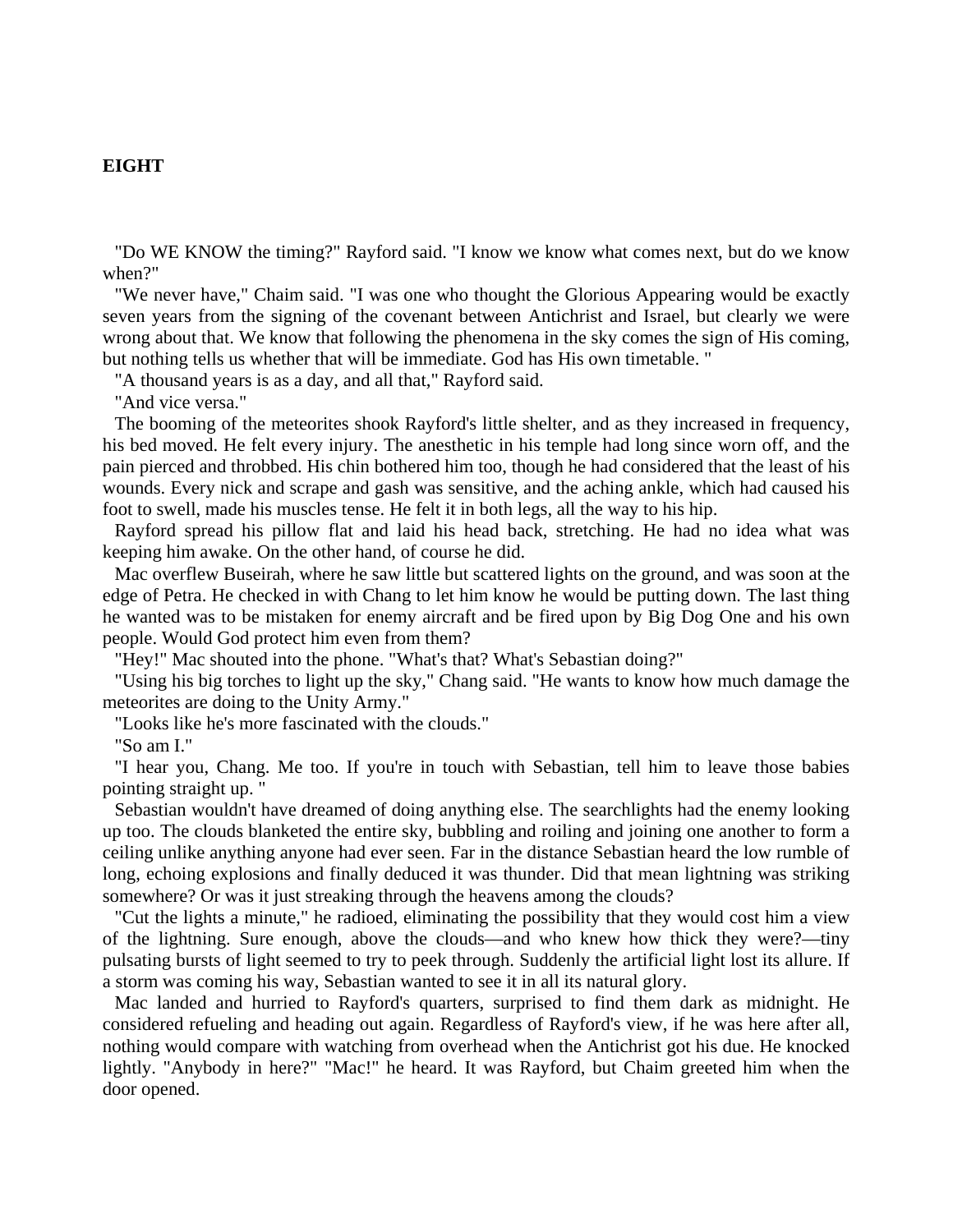After embraces all around in the dark and a quick retelling of both men's day, Rayford told Mac there was another chair in the other room. Feeling about, Mac noisily banged his way back with it and sat himself in front of the window. "Nice show," he said. "But you ought to see it from a chopper. "

"You're breaking my heart," Rayford said.

"Sorry."

"No, I want every detail. You going back out?"

"Thinkin' about it, pardner. Seems risky."

"I'd think you'd be throwing caution to the wind at this point."

"I want to be alive when it happens, Ray. That's all. "

"I'll bet old Chaim here would even be tempted to go with you, once the sign appears in the sky. "

"Oh no, gentlemen, " Chaim said, chuckling. "My place is here. I want the entire remnant out in the high places, watching for the return. We must all be in place, singing, praying, ready to worship Him in spirit and in truth, and best of all, in person. "

"I've at least got to be there," Rayford said. "Mac, can you make sure of it?"

"Unless you talk me into getting back in the air, sure." All three men jumped when lightning shot from straight overhead to the ground, followed by an immediate resounding roar. The strike had to be less than half a mile away. It shook the dwelling and echoed for half a minute among the surrounding mountains and hills.

"Here we go, " Chaim said. "Keep your eyes on the heavens. "

"Don't need to tell me that," Mac said.

"Supposed to rain?" Sebastian said. "Looks like it might, but I didn't count on that. "

"Don't think so," Otto said. "I don't recall hearing that in any of the teaching, but that may say more about my attention span than the prophecies. "

"I don't want my guys out here in a downpour," Sebastian said. "'Specially if we have a choice. "

"What's the choice?"

"Got me there. We don't have nearly enough vehicles, and no one wants to be back in Petra when everything goes down. "

"Speak for yourself, Big Dog," Otto said. "I'm into creature comforts. I mean, I want to see what there is to see. But I have nothing against a poncho and an umbrella. "

Sebastian threw his head back and guffawed. "'Here am I, Lord, '" he mocked in a bad German accent." 'Put galoshes on me!'"

That made even Razor laugh, but he quickly recovered. "Begging your pardons, sirs," he said. And soon all three were howling.

After leaving Rayford's quarters, Abdullah had taken a small jet with a large Plexiglas hood over the cockpit, giving him a panoramic view. He flew over the masses assembled near Petra, then rocketed north, all the way to Jerusalem, nearly overcome by the expanse of the Unity Army. He knew. He'd heard. He'd been taught. But to see it for himself made it hard to breathe.

How far he'd come in just a few years! He'd made it a practice not to show his emotions in public. It was his culture, the way he was raised. Oh, he had been amused, mostly by Mac, and he had been prodded to anger—also by Mac. But to ride above the elements that made up the final chapter of history and realize how easy it would have been to miss it all, Abdullah couldn't stem the tears.

He had been raised in another religion altogether, and to convert to Christ was to turn his back on his family and, it seemed, his country. Yet the truth had pressed in upon him. His decision for Jesus was a towering leap of faith, yet from the beginning the Tightness of it, the truth with a capital I, had become clear. He had always been a student, after all.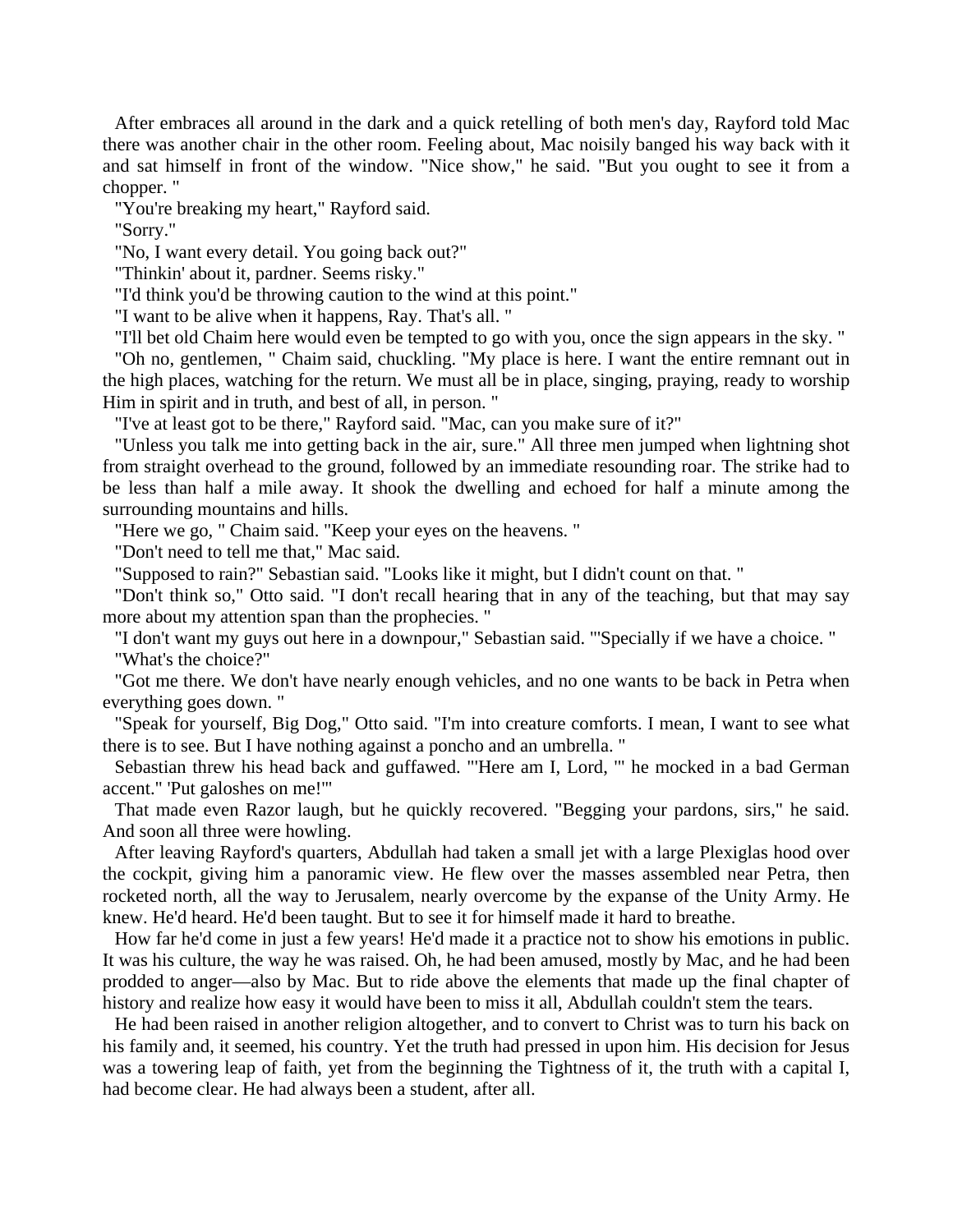Abdullah had been amused that his friends, particularly the Americans, seemed to think him intellectually limited because of his broken English. Something about his speech patterns, with his Jordanian accent, rendered his sound childlike to Americans. He could tell in how they looked at him, how they responded to him. Sometimes, he admitted, he played to it. One could garner more information by sounding young and innocent.

He was anything but, however. Abdullah had been put through the rigors of military training to where he was certified to fly jets of almost any type. Did his friends really think all Jordanians were so childlike and stupid that they would entrust a young man of limited mental capabilities to pilot fighter-bombers worth tens of millions of dinars? It was laughable. He had been a celebrated pilot, eventually a trainer himself.

Abdullah wondered what Rayford and the others thought of his serious study of prophecy under Tsion Ben-Judah and Chaim Rosenzweig. Unlike the others, he was mostly quiet and didn't ask many questions. But he put to use the same gray matter that allowed him to understand the myriad technical specifications of sophisticated modern aircraft and had made him an accomplished pilot.

Perhaps because they were humble Middle Easterners themselves, neither Dr. Ben-Judah nor Dr. Rosenzweig acted surprised at Abdullah's intellectual proclivities, evidenced in private e-mails and conversations. And while the teaching could be heavily theological and deep, the most persuasive parts of all were the almost daily fulfillments of prophecy.

Abdullah had no doubt that the ancient Scriptures were authentic, penned thousands of years before the birth of Christ. Hundreds and hundreds of prophecies had been fulfilled, many before his eyes. In spite of his grief over the loss of his family, in the midst of constant fear of being discovered without the mark of Carpathia, and yes, even with his private offense over his friends' clearly assuming he was not as bright as they, Abdullah's fledgling faith had grown more solid every day.

He knew Mac and Rayford and Buck and the rest really loved him. Perhaps he could educate them in the next chapter of this unfolding of history and then they would see that, while they no doubt did not even realize they were doing it, there was no reason to condescend to him.

The lightning had increased, and Abdullah loved it. It cast eerie, intermittent bursts of light upon the restless troops below. And it lit up the clouds, which he otherwise could not see due to the absence of moon and starlight. Oh, what a glorious, frightening scene!

Abdullah prayed, thanking God for how far he had come, for allowing such an unlikely prospect into His kingdom, for protecting him even now from the killing power of the enemy.

Over Jerusalem Abdullah noticed tiny campfires dotting the city, many at the Temple Mount. The lightning revealed Unity troops surrounding that area, which he now knew was the last stronghold of the stubborn resistance. He had to chuckle. If only they could see their plight from his vantage point. It was as if a parakeet believed he had commandeered his own cage. Still, he admired them. He was on their side. They were God's chosen people, and in the end, Jesus Christ would give them the victory.

Oh, Jerusalem was to fall, Abdullah knew. But because every one of the other prophecies he had ever studied had literally come true as it was spelled out, he also had zero doubt that Jesus would make things right again. With a full fuel tank and a lightning show to illumine the playing field, he felt he was in the prime spot for the greatest show on earth.

With a steep left bank and a flyover of the millions of troops in the great Valley of Megiddo, Abdullah turned his screaming craft back to the south. Next on the agenda was Carpathia's showing up in Edom to lead a third of his forces against Petra. Unity Army searchlights from the ground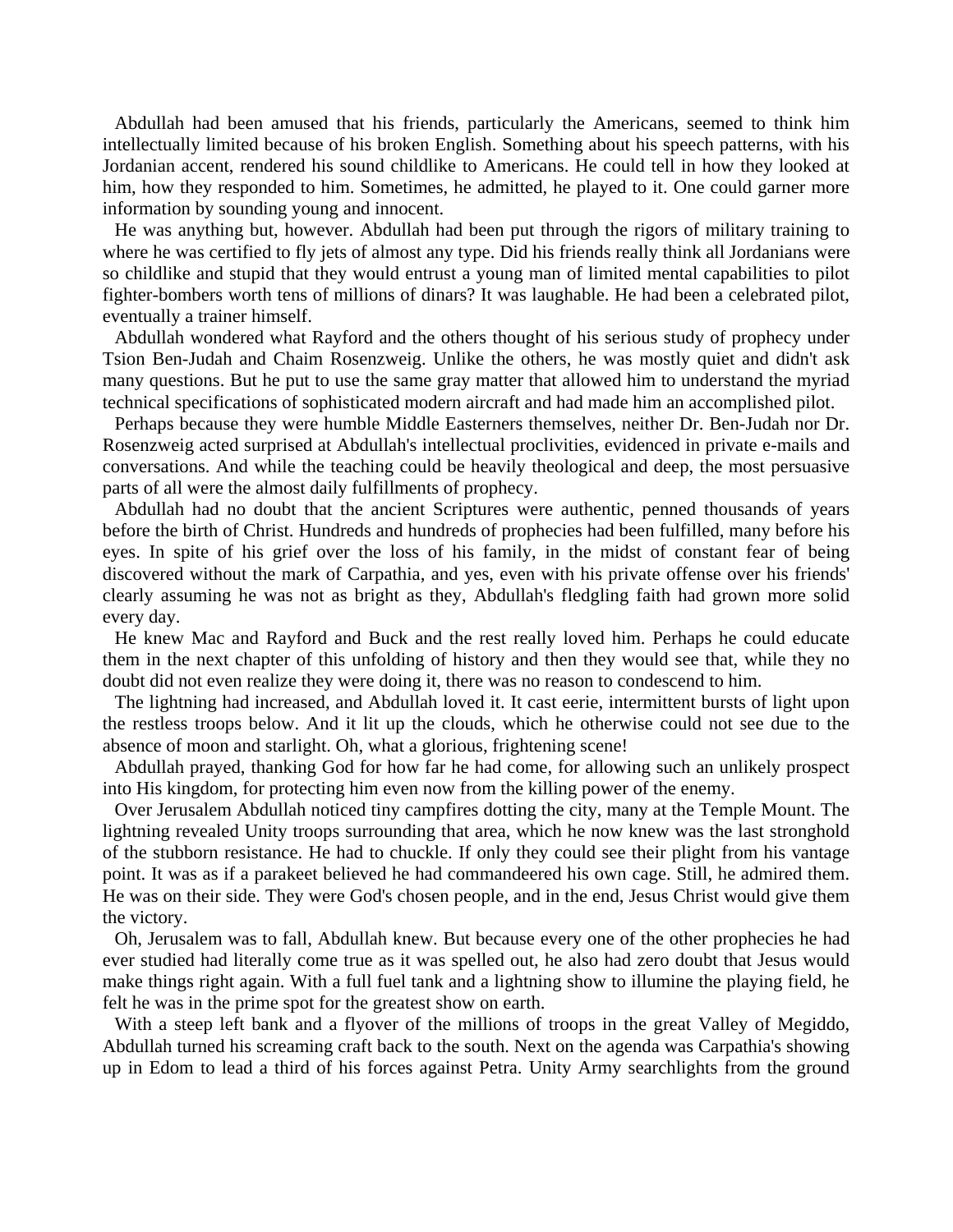crisscrossed the sky and occasionally locked onto Abdullah's craft. But he was fearless. "Launch your surface-to-air missiles," he whispered. "They will bounce off this plane like shuttlecocks. "

Rayford was speechless. He'd never been considered particularly quiet, but among this trio, he might have been a church mouse. Chaim had always loved to talk everything to death—every truth, idea, or concept. It was his way. And Mac was his Texan counterpart, maybe not as articulate and intellectual but always prepared to weigh in with a homespun opinion on everything.

But now it was eerie. All three were silent. The lightning had become almost constant; long, thick streaks of gold fired from cloud to cloud, cloud to ground, and— Rayford knew—though beyond detection of the human eye, often from ground to cloud.

The length and severity of the bolts varied, but they snaked through the heavens with such speed and abundance that the air crackled and snapped. Boom! Boom! Boom! came the deafening crashes of thunder that rattled the walls of Rayford's flimsy quarters.

The flashes lit up the clouds. Rayford could not have imagined them getting larger or more active, and yet they had. They seemed miles wide and deep now, gray and black and pregnant with moisture, as if about to burst. And these blotted out everything above. Were it not for his faith, this would be a horrifying scene. Indeed, the power and wrath of the God of the universe were being unleashed, and those without confidence in His love had to be terrified.

"Astounding, " Rayford whispered, but the other two men, silhouetted in the constant flashes, neither moved nor responded. His lame summary must have hit them as feebly as it had him.

Sebastian trained his night-vision goggles on the skies, reminding himself to breathe. He felt Otto pressing in on one side and Razor on the other, and strange as that might seem in any other circumstance, it reminded him of his childhood when he and his younger brother hugged each other in fear while watching a thunderstorm from their bed, a storm a thousandth the size of this.

And just when Sebastian believed the sky could contain itself no longer, the lightning seemed to ratchet up to a ridiculous speed. Hundreds, thousands of bolts crashed to the desert floor every second, deafening roars of thunder piling atop each other in such an overwhelming invasion that he was forced to let the goggles drop and dangle from his neck as he covered his ears with both hands. The sky from east to west and north to south was ablaze, blinding streaks firing every which way. The ground heaved and rolled, and Sebastian knew that had to be from a combination of the lightning, the thunder, and the thorough panic of Antichrist's mounted forces.

He sent Otto to check on Ree Woo's troops on the other side of the perimeter and Razor to check his own on this side.

Enoch sat in Illinois with his Bible tucked under his arm, trying to protect it should the rain come. But when the lightning seemed to lose all sense of proportion, all he could do was stand, thrusting the Bible over his head in both hands, offering it to God as a form of worship. What a show! The awful and terrible wrath of the Lord on display for the whole world!

Enoch thought of Old Testament Scriptures he had bookmarked and quickly sat again, riffling through the pages and reading them by the almost constant light of the electrical extravaganza, shouting them to the heavens.

"'Enter into the rock, and hide in the dust, from the terror of the Lord and the glory of His majesty. The lofty looks of man shall be humbled, the haughtiness of men shall be bowed down, and the Lord alone shall be exalted in that day. For the day of the Lord of hosts shall come upon everything proud and lofty, upon everything lifted up—and it shall be brought low.

"'They shall go into the holes of the rocks, and into the caves of the earth, from the terror of the Lord and the glory of His majesty, when He arises to shake the earth mightily. '"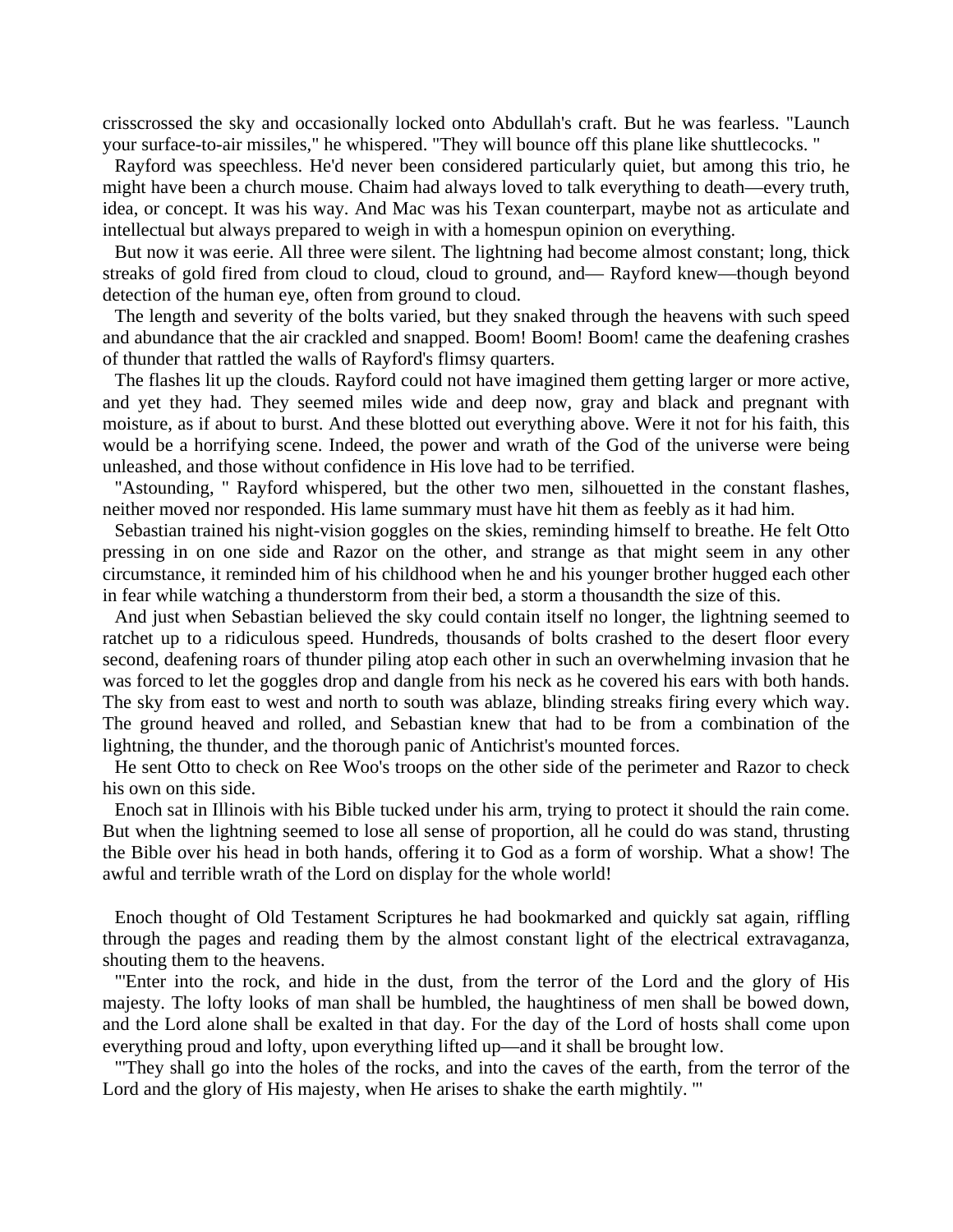Finding the prophetic warnings in the books of Hosea and Joel, Enoch read of the enemies of the Lord. "'They shall say to the mountains, "Cover us!" and to the hills, "Fall on us!"

"'The Lord gives voice before His army, for His camp is very great; for strong is the One who executes His word. For the day of the Lord is great and very terrible; who can endure it?'"

7 can endure it, Enoch thought, just like anyone who sees past His wrath and trusts God's mercy.

He read from Joel 2: 12: " 'Now, therefore, ' says the Lord, 'turn to Me with all your heart, with fasting, with weeping, and with mourning. '"

Turning to Nahum 1: 6, Enoch read: "'Who can stand before His indignation? And who can endure the fierceness of His anger? His fury is poured out like fire, and the rocks are thrown down by Him. '"

The very next verses offered hope and yet another dire warning: "'The Lord is good, a stronghold in the day of trouble; and He knows those who trust in Him. But with an overflowing flood He will make an utter end of its place, and darkness will pursue His enemies. '"

Near the end of the Old Testament, Enoch came to Zephaniah and read from chapter one, verses 14 to 17: '"The great day of the Lord is near; it is near and hastens quickly. The noise of the day of the Lord is bitter; there the mighty men shall cry out.

"'That day is a day of wrath, a day of trouble and distress, a day of devastation and desolation, a day of darkness and gloominess, a day of clouds and thick darkness, a day of trumpet and alarm against the fortified cities and against the high towers.

"'I will bring distress upon men, and they shall walk like blind men, because they have sinned against the Lord; their blood shall be poured out like dust, and their flesh like refuse. '"

Beyond all comprehension, Chang thought, the Global Community News Network ignored the nature show. He knew from pirating the feeds from all over the globe that the constant lightning was a universal phenomenon. From Sri Lanka came visual feeds of a metropolitan area ablaze, the downtown having been ignited by thousands of lightning strikes. People rioted, trampling each other, screaming, pleading for mercy.

A GCNN cameraman, or his brave producer, transmitted images of a tiny band of anti-Carpathia Jews kneeling amid the lightning flashes beneath an ancient Israeli flag, a Star of David, and a rough-hewn cross. They were thumbing their noses at the god of this world, boldly showing that they had never received the mark of loyalty to the supreme potentate, but had now staked their claim with Messiah.

From South America came the same. Regardless of where the feed originated, it came as if at midnight. The only light came from the lightning and artificial sources. Citizens were hysterical. Even many with Carpathia's mark screamed obscenities at him through the cameras and demanded to know where he was and what he was doing about this. Chang asked a Hispanic coworker to translate what the South Americans were shouting.

"They are saying," she said, "that this is obviously an offensive from God Himself, and so what does the potentate have to say about that? Who will win? They want to know, who will win?"

Even the producers, who worked directly for the GC, sent in harshly worded demands to know why GCNN was ignoring their feeds. What, they asked, was more important than a cosmic disturbance like this, one that saw global panic and devastation? People were being killed, committing suicide, looting, rampaging. Yet GCNN ran wall-to-wall coverage of the war effort.

"Unity Army troops assigned to Egypt are already on their way back to the Valley of Megiddo," intoned an anchorwoman, showing clips of overwhelming victories for the GC. "Reports from the northeast mirror these, and Unity generals report they will have their platoons back to Israel in plenty of time for the siege on Jerusalem."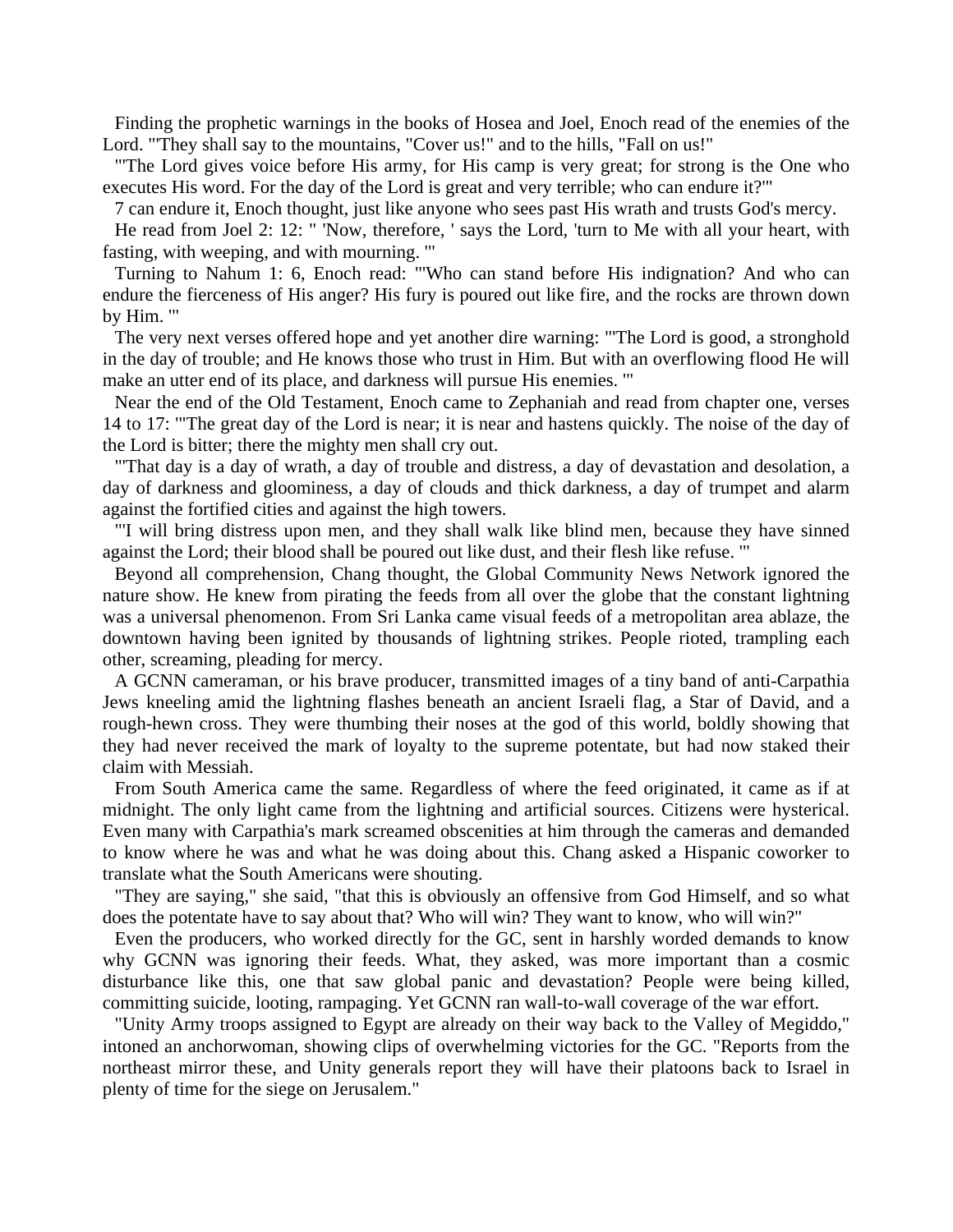An interview with Carpathia himself showed the folly of the so-called objective coverage. The potentate was shown mounting his enormous horse, just outside the cargo plane that had delivered him and his generals to Ash Shawbak, about halfway between Petra and Buseirah. That put Carpathia and his people about ten miles east of the edge of his massive Unity Army that extended to the border of Petra.

"I am pleased with the reports from the south and from the northeast," he said. "And now we are about to embark on one of our most strategic initiatives. A third of our entire fighting force will advance upon the rebel stronghold cowering in Petra. Intelligence tells us that a paltry defensive unit has rung the city round about, but they are hopelessly outnumbered and have already offered to surrender."

Carpathia was interrupted by nearly continuous crashes of thunder, which he and the reporter appeared to ignore.

"Was this enclave not attacked twice before, Excellency?"

"Attacked would not be the proper term," Carpathia said, making Chang laugh aloud. The first failed attempt saw the GC bring huge numbers of troops and weapons, only to see them miraculously swallowed up by the earth. The second was a double bombing that produced a spring of water that provided sustenance for the people to this day, and which also resulted in the inhabiting Jewish remnant and a few of the Tribulation Force being supernaturally protected from the ensuing firestorm.

"In fact," Carpathia continued, "we made peaceful overtures to the leadership, offering amnesty for any who would voluntarily leave the stronghold and take the mark of loyalty. Our understanding is that many wished to make this move, only to be slaughtered by the leadership. Many will recall that it was this very leadership who assassinated me, serving only to give me the opportunity to prove my divinity by raising myself from the dead.

"Well, this time around, there will be no negotiating. Loyalists to our New World Order have either been murdered or have escaped, so intelligence tells us Petra is now inhabited solely by rebels to our cause, murderers and blasphemers who have thumbed their noses at every attempt to reason with them. "

The cameras homed in on the potentate as he was handed an almost cartoonishly oversized silver sword with gold rococo inlays and a garishly overdone handle. He strapped it around his waist, then theatrically unsheathed it with a long, slow, metallic screech. He pointed it skyward.

Chang couldn't help praying silently that just one of those bolts of lightning would find that tip and roast the enemy where he sat.

"Therefore, " Carpathia said, "our plan is annihilation. I shall personally lead this effort, with the able assistance, of course, of my generals. We shall rally the troops as soon as we arrive, and the siege should take only a matter of minutes."

As Carpathia yanked the reins and turned his mount to the east, racing off at a gallop, the reporter called after him, "All the best to you, holy one! And may you bless yourself and bring honor to your name with this effort!"

Chang called Mac and filled him in on the lunacy. "You guys ought to turn this on, " he said. "Things are coming to a head."

Abdullah had heard the broadcast over the radio and flew over Ash Shawbak. Carpathia's planes and rolling stock were visible, but Abdullah was a little high to make out individuals or horses. He could, however, see the Unity Army to the west and knew it wouldn't take Nicolae long to get there.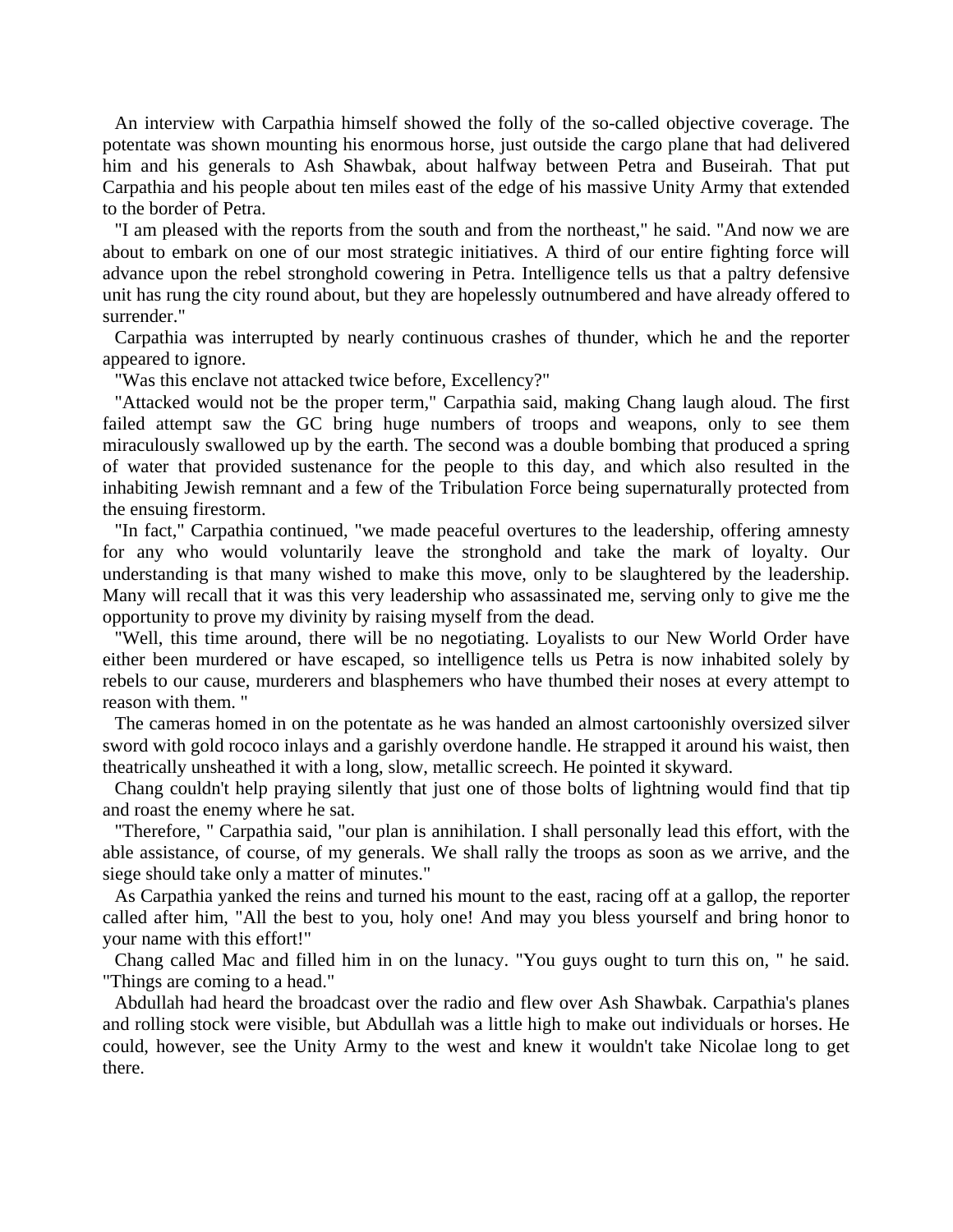The lightning exposed an army in disarray. The horses, naturally, were spooked by the light show and thunder, and it appeared to Abdullah that riders were fighting to keep their mounts from heading for the hills. What Carpathia thought he could do with this mess was a mystery.

And just like that, the lightning ceased.

As before, the sky was as black as coal. Unity searchlights looked pathetic, peering feebly into the murky blackness. They reached the thick, stewing clouds that hovered menacingly over the whole earth.

The cessation of the rolling thunder made the relative silence of the cockpit unearthly. Abdullah looked all around for what was to come next. And the longer he looked, the more he wondered how long the Lord would tarry. Those horses would be controllable now. Carpathia would surely believe victory was at hand.

Rayford directed Mac to find his radio in the other room. Mac brought it in, feeling his way in the utter darkness.

"You could turn on a light, " Rayford said, the ghostly silence unnerving him.

"Oh, please don't, " Chaim said. "This darkness is of the Lord. Can you not feel it?"

"I feel it all right, " Rayford said. "Every part of me wants to be out in it. I would give anything to be at Carpathia's side right now. I'd love to see the look on his face when he is chased back to Buseirah and then to Jerusalem."

"How would you see anything at all?" Mac said.

Chaim said, "This is just a preliminary. At some point this darkness will turn to daylight. Carpathia will turn tail and run from the Son of Man, who will be the only source of light. Anyone near Nicolae will be able to see him, all right, and I am with Rayford in wishing I could be there. But I will be here, watching, worshiping, singing. And then we will all follow, tracing the route that brought us here. We will sweep across the great expanse and join Messiah when He triumphs in Jerusalem and then ascends the Mount of Olives, from which He was transfigured so long ago. "

"I've got to be on that trip," Rayford said.

"Not in your condition," Mac said.

Rayford shook his head in the darkness. "It's going to be mighty lonely here."

The sudden silence and abject blackness made Enoch fear rain again, and it sent him searching for his car. His ears still rang from the cacophony of the last hour, and as he staggered along, feeling his way with his toes, he finally picked up the faint glow of a few streetlights. He drove toward home, planning to drag a chaise lounge out of the cellar and enjoy the rest of the show from the yard. Somehow Enoch had to find a way to get to the Holy Land as soon as possible after Jesus returned. He was confident he would see it in the sky—the return and all— but Jesus would apparently confine Himself to an earthly body once again, and believers from around the world would want to see Him. He would govern from Jerusalem, and the pilgrimages would begin immediately. He and the people from The Place would have to start raising money to finance this trip.

Sebastian was up to speed and debating what to do. His night-vision goggles were virtually worthless in this kind of darkness. That meant it had to be supernatural, because he had successfully used these underground where there was no source of light. He could make out nothing of the clouds now, and only the occasional vehicle light in the Unity Army ranks provided visual clues. What was he to do if Global Community forces attacked before Jesus returned? He knew he and his people, and the entire remnant at Petra, were prophesied to be delivered in the end. But what about in the meantime? Was he to fight? to retaliate? to shoot? He knew he could do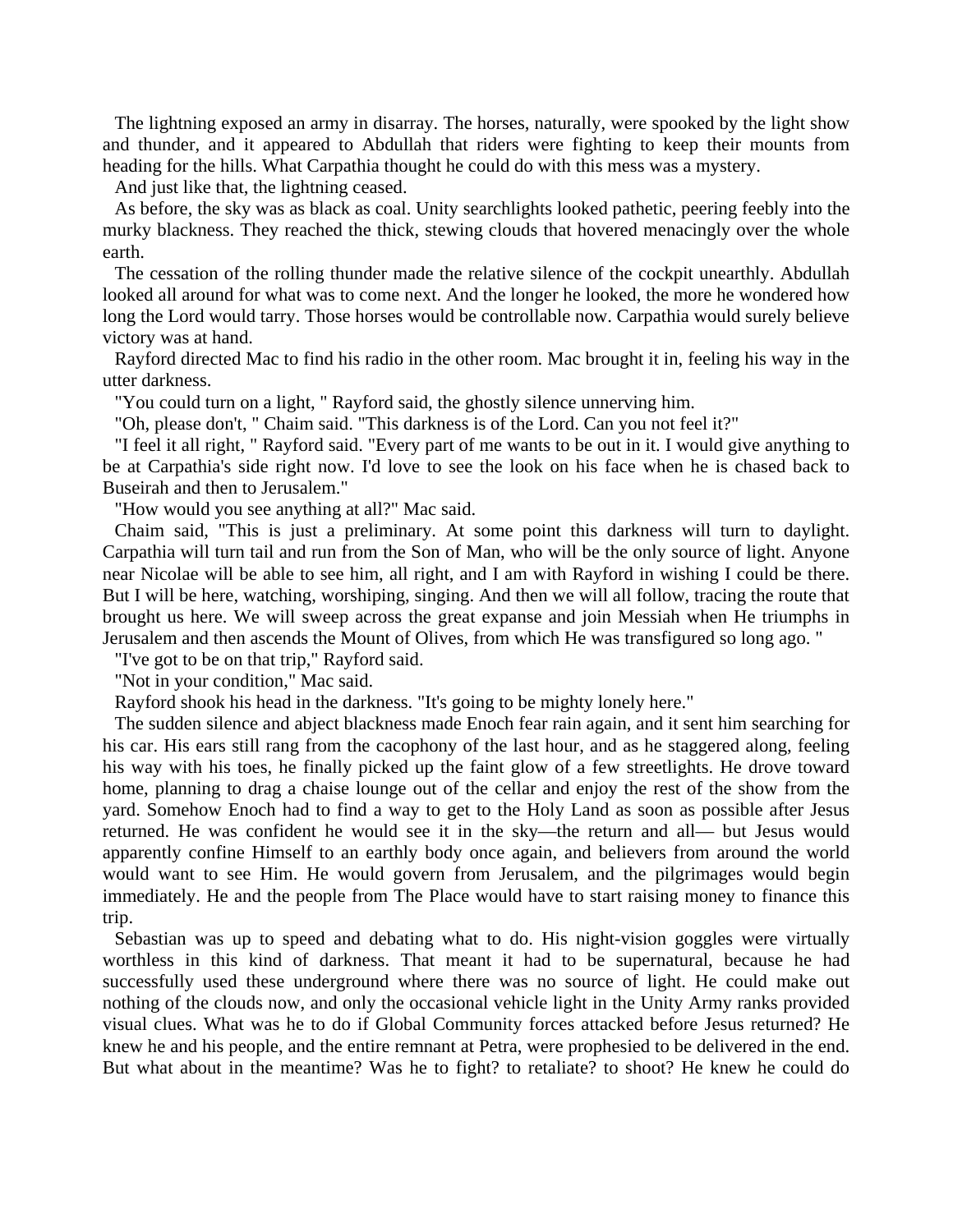some damage because he and his forces already had. Would his people take fire, and would they be wounded or killed?

He was a military man, but this was as much a theological decision as a tactical one. Sebastian could consult with Dr. Rosenzweig, but the old man had enough on his mind. His purview was the remnant. Sebastian's was the defense of the perimeter. Might it be as effective strategically to let the Unity Army overrun his position, knowing they were advancing into a trap of cosmic proportions?

It wasn't the way he was trained, but then it wasn't as if he had much of a choice anyway. Sure, he could stall them, slow them with surgically designed strikes from his directed energy weapons and fifty-caliber rifles. But no one could tell him whether that would do any good, or for how long he should try to hold them off.

Clearly there would be no holding back a force of that size for long. Ten minutes? Twenty? Surely no more than that. He could do some damage. But once the Lord arrived, Sebastian's puny efforts would be meaningless. The question was, were they meaningless regardless?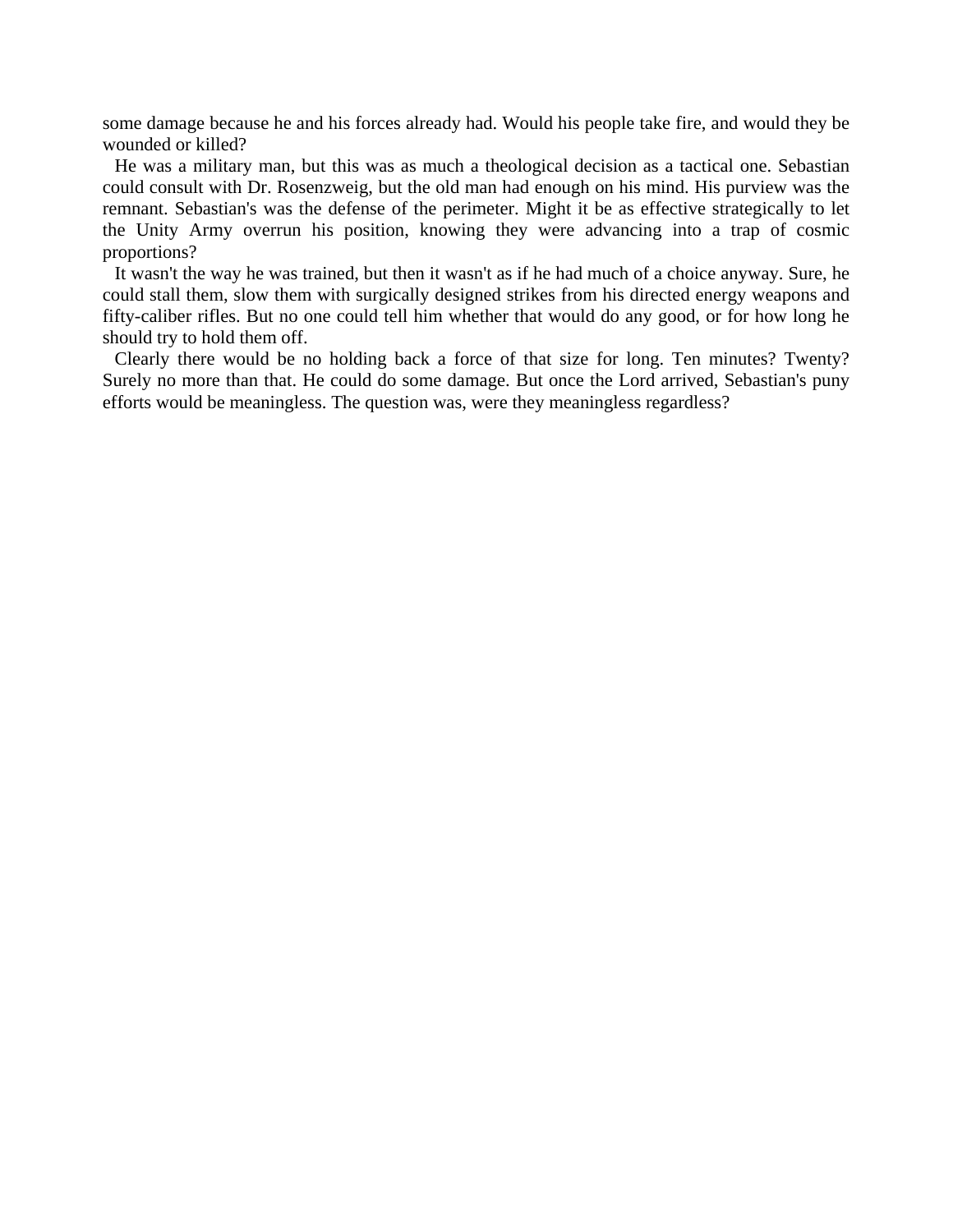## **NINE**

COMING UP on the two-hour mark of the utterly silent blackness covering the face of the earth, Rayford sensed a restlessness in Chaim.

"I had better get to the elders," the older man said. "This cannot go on much longer, and once the sign of the Son of Man appears, who knows how long it will be before the event itself?"

"'Who knows' is right," Mac said. "Once that comes, I think I've talked myself into goin' back out. You don't mind, do ya, Ray?"

"'Course I mind, but I wouldn't deprive you of that. I can handle the loneliness. It's the jealousy that'll be the issue. "

"You'll forgive me," Mac said.

"I will."

"Want me to send Leah or Hannah or somebody to keep you company?"

Rayford pondered that. "Don't think so," he said. "Anybody else here might just prove to be a distraction. "

"I am going," Chaim said. "This has been a wonderful memory. "

"Suit yerself, Doc," Mac said. "I could take you for the ride of your life, you know. "

"I know. I am grateful. But until Messiah appears, I have responsibilities. "

Rayford heard him approach in the darkness and reached for his hand. Chaim took Rayford's in both of his. "Mr. McCullum, " Chaim said, "join us, won't you?"

Mac stepped close and Rayford felt a hand on his shoulder and assumed the other was on Chaim's. "Revelation 1: 3 says this," Chaim said. "'Blessed is he who reads and those who hear the words of this prophecy, and keep those things which are written in it; for the time is near. ' Amen. "

Rayford and Mac repeated the amen. "Let me pray for us, " Chaim said, but before he could, Rayford's eyes popped open, first at the sound, then at the light of something new in the sky. Rayford could compare the sound only to a downed high-tension power line he'd once seen bouncing and popping.

"O God, O God," Chaim prayed as he too turned to look. Rayford could only stare.

He rocked up into a sitting position and leaned forward, peering out at what appeared to be lightning but was like none he had ever seen. Thick, jagged, and pulsing, a vertical yellow streak extended from about a hundred feet above the horizon to what he estimated was at least ten miles into the sky. Two-thirds of the way up it was crossed by a horizontal streak of the same thickness and half its length.

Rayford could not speak. He could barely breathe. Here, clearly, was the cross of Christ, emblazoned in the heavens in lightning that lingered, crackling with unbridled energy, yet striking nothing. He squinted at its brightness but could not turn his eyes from it. He felt full of awe, of wonder, of the love of God Himself. This was the sign of the Son of Man, and it was there for the whole world to see. But it was also personal, burning into his heart.

The blazing radiance of it lit the room. Chaim finally pulled away and left without another word.

Rayford stole a glance at Mac and nearly fell off the bed. Mac was black! And he appeared to be trying to say something. "Well, I'll be, " was all Mac could manage, then, apparently noticing Rayford's reaction, said, "It's me, Ray. Zeke's handiwork. "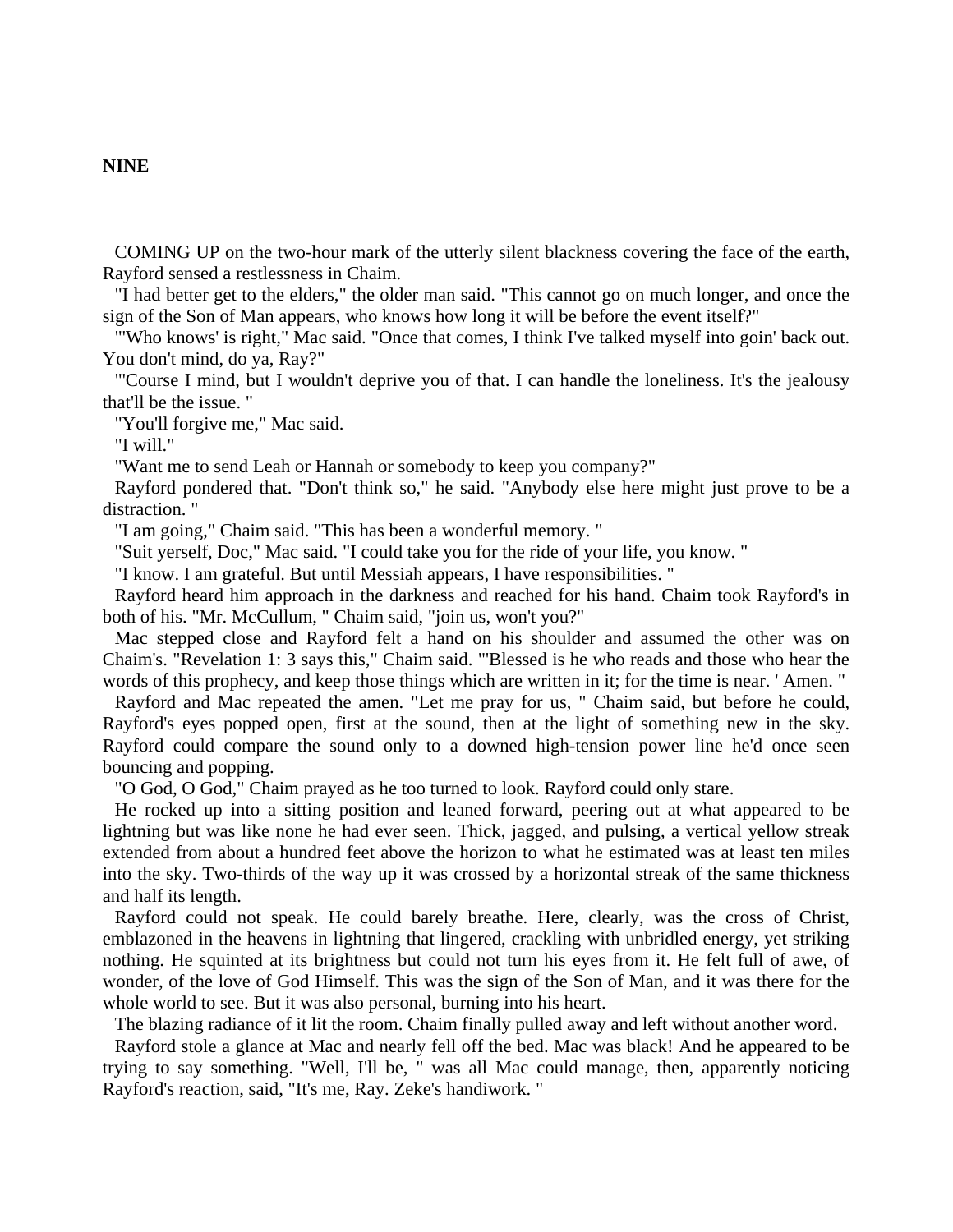"Mac, something's happened to me. "

"Me too, buddy. It's a-standin' there plain as day. "

"No, something's happened. "

"What're you goin' on about?"

Rayford slipped quickly off the bed and stood next to Mac at the window. "I'm standing, " he said. Mac turned. "Don't get ahead of yourself there, Ray. Let's take this one step at a time. "

"I'm fine, " Rayford said.

"Are you sayin'—?"

"That's what I'm saying, Mac. No pain. No wounds. Look at me. "

Rayford tore off his bandages. Even the hole in his temple was gone, though where Leah had shaved around the stitching, he still had no hair. He bent and yanked at the ankle wrap. Not even a scar. He jumped up and down, then loosened the plastic shin splint and kicked it free.

"You don't say."

Rayford whooped and hollered. "I do say! Let's get out there, Mac! Get me into the air. "

"Now I don't know about that, Ray."

"Then sit here and watch, man, because I'm going!"

Enoch was cozy under a light blanket in his chaise lounge in the backyard when the sign appeared. He burst into tears and lifted his arms. "Praise God, praise God, " he said, and began singing every worship song he knew. The cross that extended from sky to sky towered, as the hymn writer had put it, "o'er the wrecks of time." Something about the overwhelming majesty of it simply communicated victory.

For how long had he prayed and carried a burden for the inner-city people to whom God had sent him to minister? And for how long had he preached and taught and warned of this very day, this very event? He'd had no idea what form it would take, but this was perfect. "In the cross of Christ I glory," he said, his voice thick.

Enoch slid off the cheap, rickety lounge chair and onto his knees, bowing before God. Though he lowered his head and closed his eyes, still the image of the cross in the sky stayed with him, as if burned onto the insides of his eyelids.

As soon as Chang saw the cross on every screen in the bank of monitors before him, he shouted for Naomi and she came running. Hand in hand they raced outside and up to their favorite spot. They didn't speak. There were no words for this. They stretched out on their backs and stared and stared.

"Thank You! Thank You, God!" Abdullah exulted. At the first appearance of the sign he had pointed the jet directly at the cross and throttled to full power. Was it there, right in front of him, as 3-D objects had appeared to be in movie theaters when he was a child? It was as if he could reach out and touch it, but though his craft reached top speed in seconds, the cross never appeared to grow closer. Its horizontal arms, like those of Jesus Himself, seemed to welcome the entire world into its embrace.

The only logical follow-up was the Lord Himself, and Abdullah couldn't wait.

For two hours Sebastian had not known what the enemy was waiting for, and maybe the enemy didn't either. But the sign became an impromptu trigger, and suddenly the frisky horses of the Unity Army were on the move. Their riders, now clearly visible because of the pulsating cross in the sky, urged their mounts to full gallop.

And here they came.

"Big Dog One to all units," Sebastian intoned into his radio. "Hold your fire. Wait. On my command. "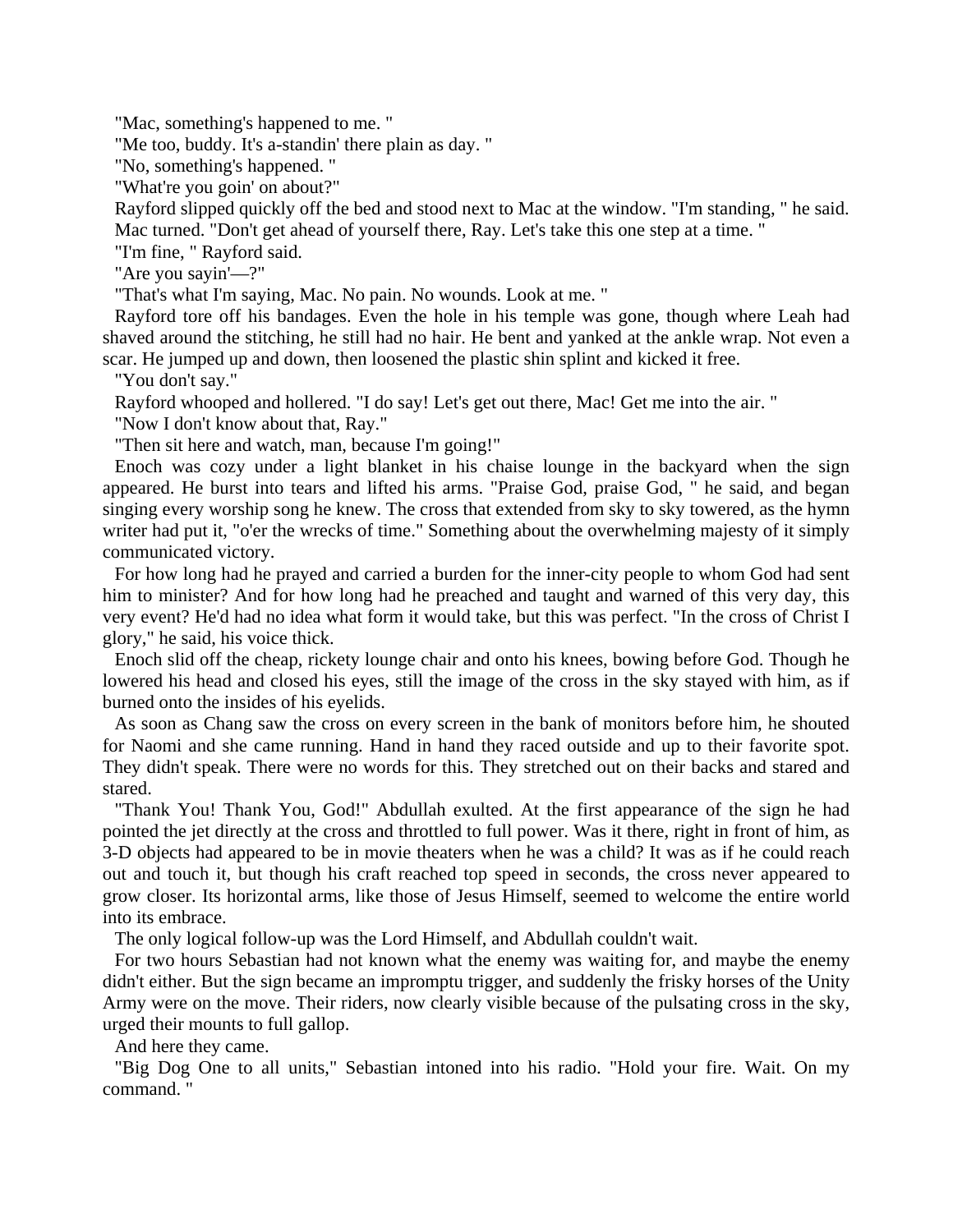Protests from every side crowded his ears. "Hold, hold, hold," he said, though platoon leaders from all around the perimeter reported the enemy literally yards away.

"Have you lost your mind?" Otto squealed from a quarter mile to Sebastian's left.

"Have you lost your faith, Otto?"

"Ree Woo to Big Dog: It's time, sir."

"Hold."

"Permission to speak my mind, sir," came an urgent transmission from Razor.

"Denied. Follow orders. "

The front line of the Unity Army closed the gap in seconds. Sebastian stood his ground, facing horsemen with rifles pointed at him and others with swords drawn. He knew he was as visible to them as they were to him, the Petra perimeter suddenly bright as day. Only the sky behind the rugged cross was black with cloud cover.

The Unity Army opened fire and Sebastian winced, but he did not turn or seek shelter. A couple hundred of his own troops stood between the army and the hillside that led almost straight up to the rose-red city of Petra, and all were fired upon. Shooting from a galloping horse was no small chore, but surely some of the bullets should have found their marks.

The pings of shrapnel ricocheting off rocks filled the air, and the looks on the faces of the horsemen were priceless. Swordsmen steered their horses behind the mounted riflemen and one, clearly troubled but determined, came straight for Sebastian. George raised a hand and wiggled his fingers as if in greeting—or farewell—and the blade-wielding soldier swung his rapier in a wide arc while brushing past. It was as if the blade went right through Sebastian at the waist.

Sebastian was now adrift in the middle of the Unity Army, and horseman after horseman rode straight at him—some shooting, some hacking with their swords. None so much as jostled him. One stopped and spun his horse around to try again, only to be overrun by a wave of his own comrades who had nowhere to retreat to.

George turned and watched the assault on the hillside leading to Petra. The army had apparently underestimated the riders' ability to stay aboard their mounts as the horses managed the steep terrain, and everything slowed to a halt. Those on the plain below kept coming, causing a traffic jam of biblical proportions. Soldiers shouted at one another. Commanders screamed orders that could not be followed.

Meanwhile, Sebastian and his people blithely walked through the midst of the enemy, unscathed.

Chang ignored his phone as long as he could. He had considered turning it off, deciding his work was finally over. But a sense of duty prevailed. He tore away from the magnetic sign in the sky, shot Naomi an apologetic smile, and answered.

It was his assistant. "You'll want to see this," he said.

"I'm already seeing what I want to see," Chang said.

"But you're still interested in the Jewish question, right?"

"The Jewish question?"

"What Dr. Rosenzweig called the 'worldwide turning to Messiah'?"

"Of course, but that's been going on since Chaim's broadcast."

"And it picked up with the lightning storm. "

"Exactly," Chang said. "So what's new?"

"You must come and see. Massive doesn't begin to describe it. There must have been millions still undecided, but no more. They're all coming to the Lord, and it seems every one of them is letting us know. "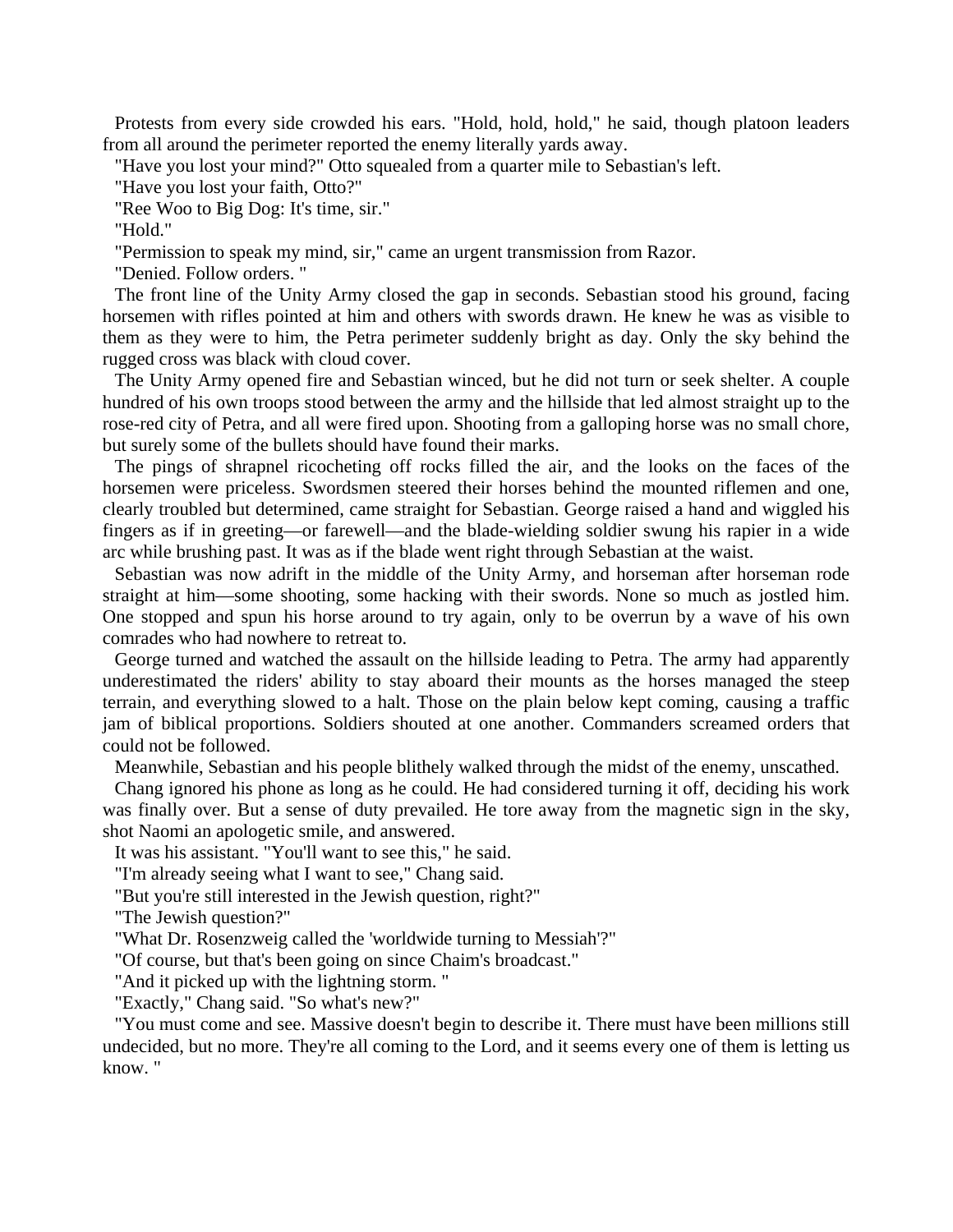Rayford had never thought about what one wears to meet Jesus. He dug through his closet, finding—also as prophesied—three-and-a-half-year-old but good-as-new khakis, socks, and boots. He was dressed in seconds.

"You thinkin' what I'm thinkin', Ray?"

"What?"

"That we got no business skedaddlin' out of here if you're healthy enough to fight. There's a battle comin', and the both of us were supposed to be in it. "

"Don't do this to me now, Mac."

"I don't want to be here any more'n you do, Ray. But Sebastian and Razor and Otto and them are all tryin' to hold the perimeter. "

"Oh, man! Well, Abdullah's gone." Rayford was transported back to his childhood when he would plead his case with his parents. "Why does he get to do it?"

"Abdullah can answer to his own conscience."

"And I've got to answer to yours?"

"Just do the right thing, Ray."

"You staying, either way?"

"Got to. It's the way I'm made."

"You would have to get parental on me all of a sudden. "

"Do what you got to do, Ray. I'll understand. "

"I'm not flying without you, Mac. You really think God healed me so I can help in a battle He's already promised to win?"

Mac shook his head. "I didn't say it made sense. I just told you what I thought. "

"I'm calling Sebastian. "

"This is Big Dog One!" Sebastian shouted. "Talk to me!" When he heard Rayford's question he laughed loud and long. "You and Mac get yourselves in the air right now, and if you don't I'll come up and shoot you myself. "

He told Rayford where he was and what was happening.

"Then you'll believe it when I tell you that when the sign appeared, God healed me. "

"I'd believe anything right now, buddy. If it didn't mean leaving my people, I'd go with you. So you remember every detail, hear?"

Chang had been told enough, by Naomi—whose love for him made him wonder about her objectivity—and by the leadership, that he had served a crucial function not just for the Tribulation Force, but also for the entire remnant in Petra. He was gratified to hear it, and while he was relieved to be out from under the daily pressure of living as a mole in the Antichrist's own lair at New Babylon, he had found Petra an unusual challenge.

Naomi had been the bright spot, of course. But his work, sometimes fourteen to sixteen hours a day, could be both a grind and invigorating. It motivated him because he was—he couldn't deny it—somewhat of a prodigy in technical things. Associates told him that was an understatement, and some even held that he might be the leading computer expert in the world, despite his youth.

All well and good, but when he examined himself and tried to decide what was troubling him about his current work, it was the old real-estate agent's adage: location, location, location.

Computers had come a long way in his lifetime alone, but they still largely had to be housed inside, out of the weather. It seemed to Chang that he was still a mole, living mostly underground or at least indoors. His forays out were always on breaks or at the end of the day, or when he was stealing a moment or two with Naomi, as he had just done.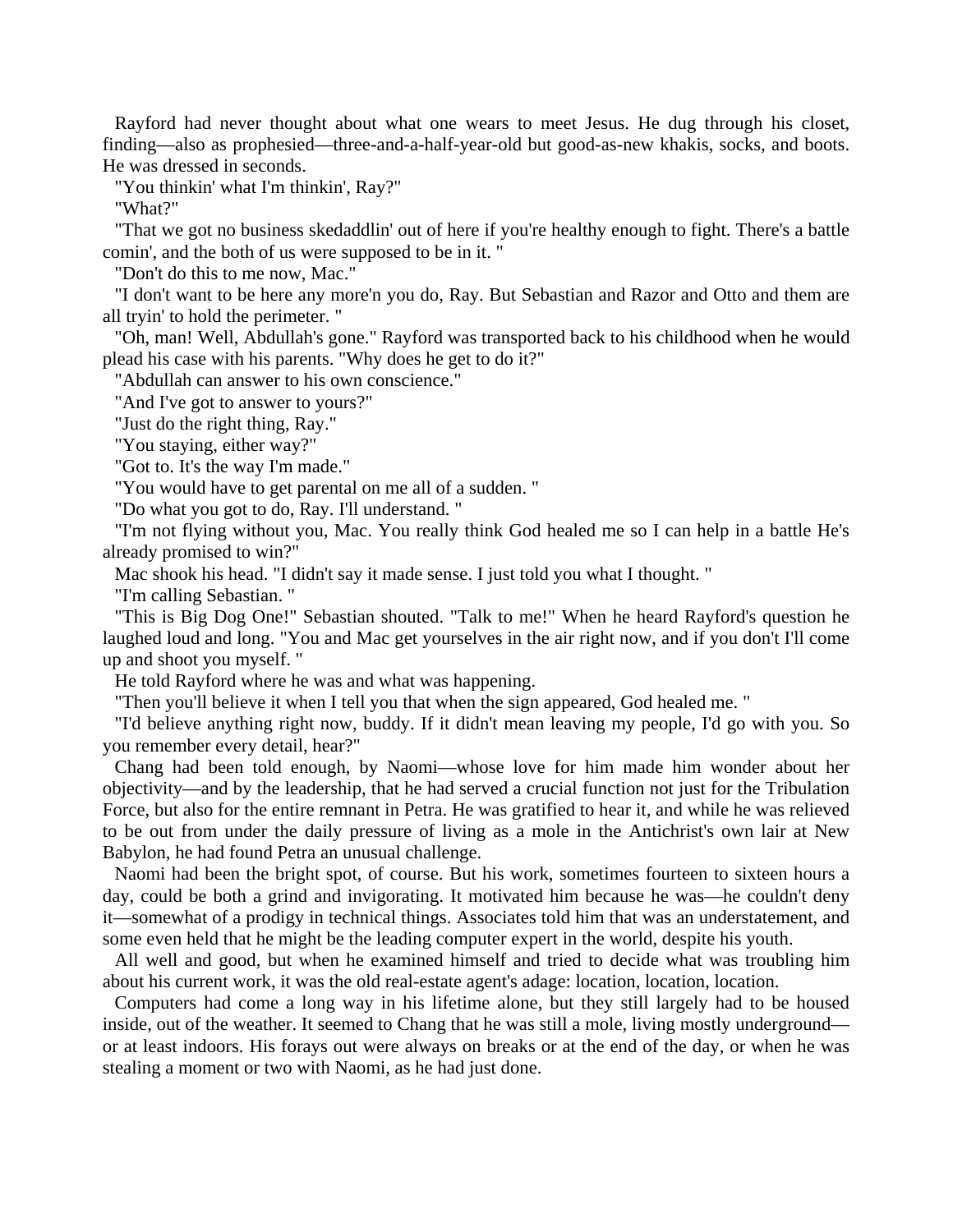Now here it was, just before the Glorious Appearing of Christ, and he was back inside, sitting before a bevy of screens, keeping tabs on the whole world. It was a privilege, sure. Who else was doing it or knew how? And he knew he brought a lot to the table, like the ability to hack into the enemy's transmissions, both computer and television. And while he would rather be with the rest of the remnant, marshaling outside and being directed to various high places, Chang knew this was where he would sit for the end of the world.

He could cry and moan or he could do his job, and he would do the latter. There would be time to be a front-liner, able to take in every detail of the millennial kingdom. For now he would monitor and coordinate the activities of his compatriots. They had to be kept in touch with each other.

Sebastian was in the midst of the Unity Army's attempted invasion, as were Razor and Otto and Ree.

Abdullah was in a jet, who knew where?

Chaim was working with the elders to coordinate the people.

Last word Chang had heard was that Rayford had been healed and that he and Mac were looking for four-wheeled ATVs so they could rejoin the fray.

Lionel was in Chang's same situation, tied to a desk,

still managing the far-flung exploits of the International Co-op from Petra with the help of Ming Woo.

And Leah and Hannah were running the infirmary, a polite term for a medical facility as large as most hospitals.

More fell to Chang than he felt should be under his purview, but with the leadership otherwise engaged, he would have to make some executive decisions. Abdullah had radioed in, asking permission to rejoin the masses at Petra.

"I understand the resistance to the Unity Army on the perimeter has already been overrun, " he said. "But they are still safe and protected, and we know extra help is not needed there. "

Chang couldn't blame Abdullah for asking. It was the very thing he wanted to do and to be—a camper instead of a counselor, for lack of a better description. "Come on ahead, " Chang told him. He also explained why Abdullah was having trouble reaching Rayford and Mac, but a minute later that all changed too.

"Chang, " Rayford said, "Sebastian doesn't need us and can't use us. I've instructed him to bring his troops in to join the remnant. Their work is done. "

"But won't they have to come through the Unity Army to get here now?"

"They're in the middle of 'em already, and the enemy has no power over them. Once Chaim and the elders get everyone in place, the population here can look down on the plains all around Petra. They'll have a perfect view of the sky and the earth. "

"And you and Mac?"

"Mac's going to take his chopper and I need an ATV. "

"You sure you want to go back out on one of those?"

"What are the odds, Chang? Gotta climb back on the horse, as they say. "

Chang checked his records and told Rayford where Lionel Whalum kept the best units, "full of fuel, charged up, and ready to go. And where will you go, or do I want to know?"

"I'm going to go where Mac tells me. He'll be hovering over the Unity Army, trying to spot the leader himself. I want to be close enough to see and hear Carpathia. He's got to be somewhere out there behind the horde that has swept past Sebastian's position and is on its way up to our western border. "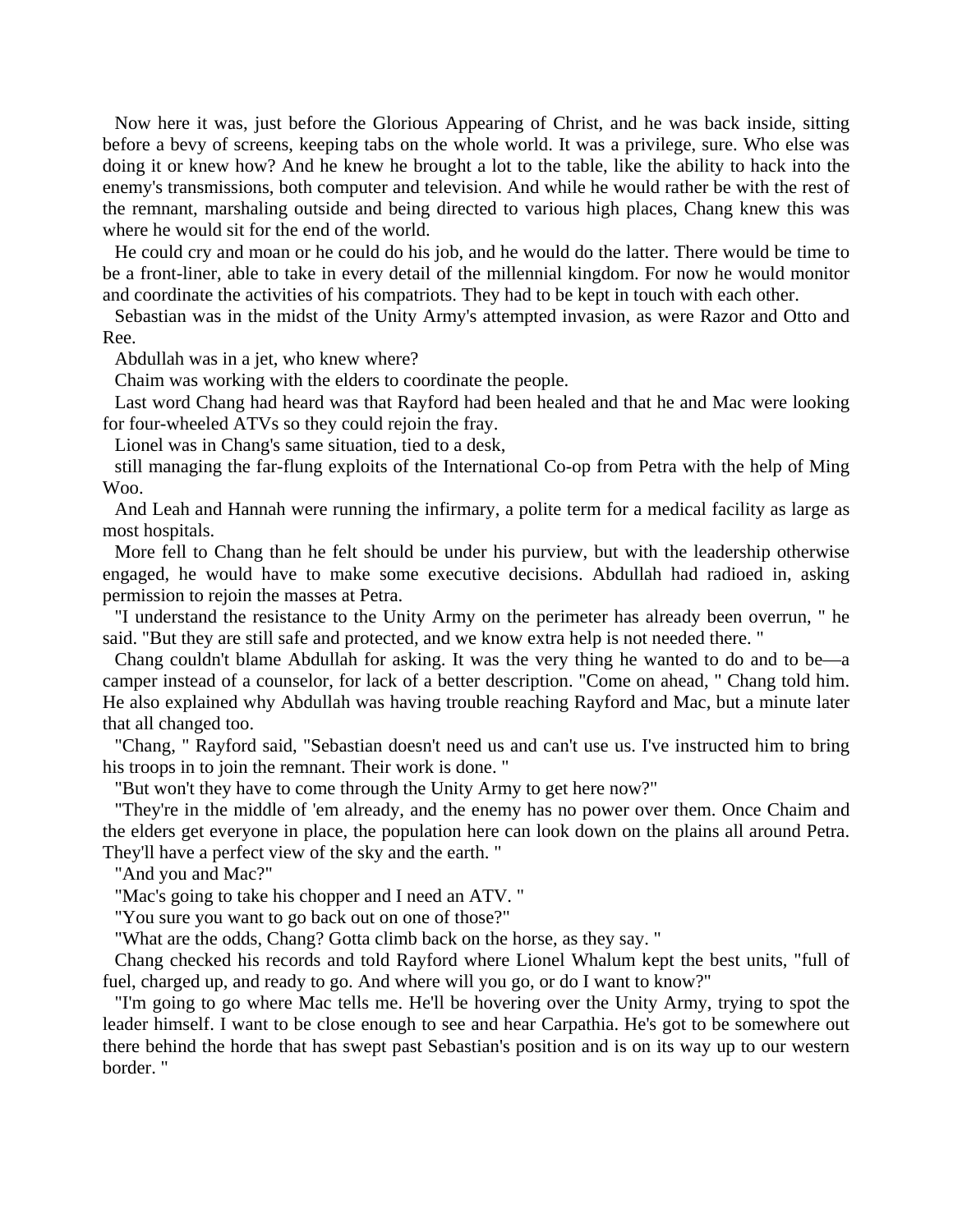Chang filled Rayford in on what everyone else was doing, including Abdullah. "And you know where I'll be. "

"We couldn't survive without you, Chang. "

"Yeah, yeah. "

Enoch got on his phone, shaking his head. He couldn't blame his little flock for cutting and running. He'd been scared too, but there was nowhere to go and, really, nothing to fear. That was easy to say but quite another thing to act upon when the powers of heaven had been shaken. But it didn't seem right to be apart from his people, not now.

How surreal it felt to be stretched out on a chaise lounge in a suburban backyard, trying to reach parishioners on the phone while a cross of lightning miles tall and wide vibrated in the sky. He finally reached Florence, a late middle-aged black woman who seemed to have the most influence with the congregation.

"Florence, where is everybody?"

"About half of us are right here, Pastor. A little embarrassed, but okay. "

"And where's here?"

"'Bout three blocks from you, I reckon. We came back to the mall, but your car was gone, so we figured you was at home. "

"I'm home. Why don't you all come here and be with me when the Lord returns. "

"You told us never to give away your hideout. How we all gonna fit in your cellar, anyway?"

He told her where he was. "Of course we don't want to draw the attention of the neighbors or the GC, but don't you think they're preoccupied with the sky right now?"

"Watch for us. We'll be comin'. Only a few of us have cars, and we'll leave those here. "

Mac stood talking with Lionel Whalum while refueling the chopper. "Haven't been outside all day, " Lionel told him, hands on his hips, studying the cross in the sky. "Except to get Captain Steele his ATV, of course. "

"Not even for the lightning storm? That was something. "

"Heard it. Saw it on a monitor. Tell ya, Mac, you'd think Co-op stuff was over now, but we've never been busier. "

Chaim missed Tsion in the worst way. The younger man commanded respect, maybe because he was a rabbi, maybe because he simply exuded a walk with God that was newer to Chaim. It wasn't that Chaim couldn't get his elders' attention. It was just that he had to raise a hand and ask for the floor. Tsion never had to do that. Merely leaning forward or taking a breath or opening his mouth seemed to draw attention to him and quiet everyone else.

Eleazar Tiberius, not that much older than Tsion had been but a much bigger, rotund man, had become a wonderful ally. Twenty years younger than Chaim, his deep bass voice and the gray invading his sparse rim of black hair and beard lent him an air of authority. And he was appropriately deferential to Chaim's leadership, frequently calling for order and requesting demanding, really—that his colleagues listen to Dr. Rosenzweig.

That was crucial now when the elders were about to split up and coordinate the various group leaders for all the Petra citizens in their respective areas. "We must have order, " Chaim said. "We must keep people moving and under control. Notice the chart here. Gentlemen, please. Notice the chart where the groups are to go. Please! Each of you is responsible for undershepherds who will have a total of a hundred thousand men, women, and children in their charge. "

Chaim stopped and looked down. He feared the elders were not listening. He could understand that they wanted to get back outside so as not to miss the Glorious Appearing. But that was what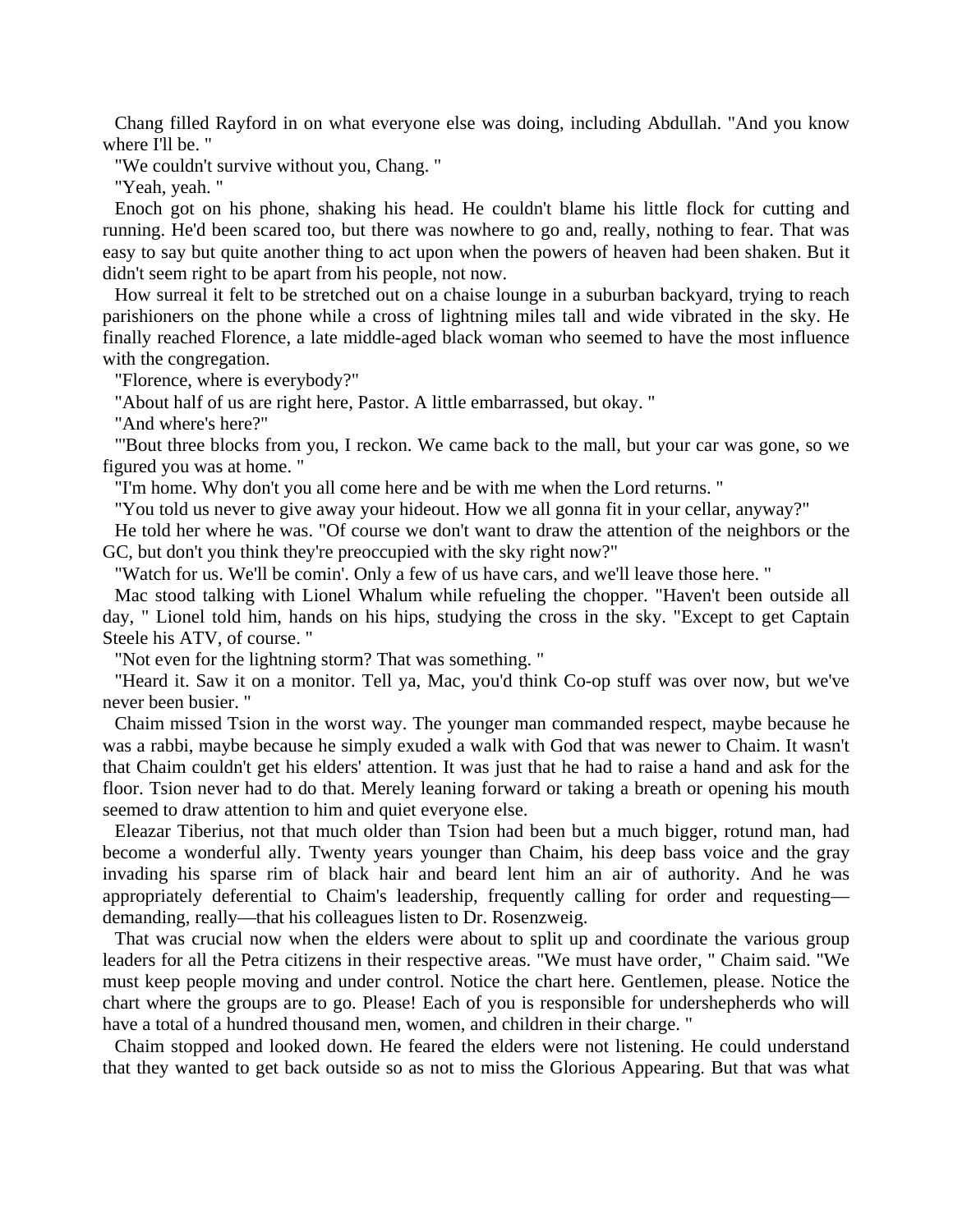this was all about. He didn't want anyone to miss it. He looked at Eleazar, who used his voice to fix the matter.

"Gentlemen! If you do not at least glance at the chart, you will not know where to tell your group leaders to go! Group number one, as you can see, you are taking the southern route to the high places on the western border. Our engineers have determined there is enough room for everyone, if all cooperate. The first forty groups of a thousand each can move to within ten feet of the edge, but they must all be willing to sit once they get there. And it is of crucial importance that the sixty groups behind them not press forward or we could lose tens of thousands over the side. Understood?"

Chaim was pleased to see Abdullah rush in. As Eleazar continued the instructions to the other elders, Chaim pulled the Jordanian aside and embraced him. "How is my prize student?"

Abdullah told him where he had been and what he had seen. "As you know, Doctor, I am not a man of outward emotion, but I do not mind telling you, I was moved to tears by what the Lord showed me. It was such a privilege. "

"I cannot imagine your wanting to leave the sky. "

"I had an overwhelming desire to be with you and the

people for what comes next. I have the strangest feeling that it could be any second, even before we get everyone assembled. "

"We fear the same, " Chaim said. "The Unity Army is at our doorstep, and the only reason our people have the confidence to look down over the sides into their gun barrels is that we saw them swallowed up by the earth the first time they dared approach, and we danced in the fire they sent us the second time. "

Rayford loved the feel of the monster ATV. Any fear that he would be tentative had vanished when he took it for a spin inside Petra, leaning this way and that as he gradually accelerated and made right and left turns, eventually at high speeds. He didn't plan to be careless. He would use the headlights, even with the illumination from the cross above, and keep his eyes on the ground to avoid ruts and rocks.

The loud, staticky humming in the sky both thrilled and unnerved him, because while he knew the portent of it, he also believed Jesus could appear at any time. The only thing better than being here when that happened was to be close enough to Carpathia to see his response. In truth, Rayford assumed he himself might be so overwhelmed that he would no longer give a rip about Carpathia.

Having given Lionel Whalum a thumbs-up, he pointed the vehicle toward the steep grade that led to the western flats. He would accelerate for as long as he felt in control, and at the first sign the bike was getting squirrelly, Rayford would ride the brake.

Mac ascended vertically several hundred feet before leaning the helicopter away from Petra airspace and swooping directly over Unity Army forces. He had to watch for their own aircraft, but it appeared no one on the ground paid him any mind.

He knew Carpathia and his entourage had come from the east, so he flew to the eastern edge of the massive army. There, perhaps a quarter mile from the mounted troops, was an encampment of vehicles and horses and what appeared to be comfortable chairs. Dignitaries sat watching the action on television. He'd have liked to have been there when the cross first appeared, because he imagined it quickly drew their attention away from the TVs.

But they now appeared to have grown used to the ominous sign and were apparently trying to follow the exploits of their leader. Wait till they saw what was coming next in the sky.

Meanwhile, Mac wondered how he was supposed to locate Nicolae Carpathia in the sea of black below.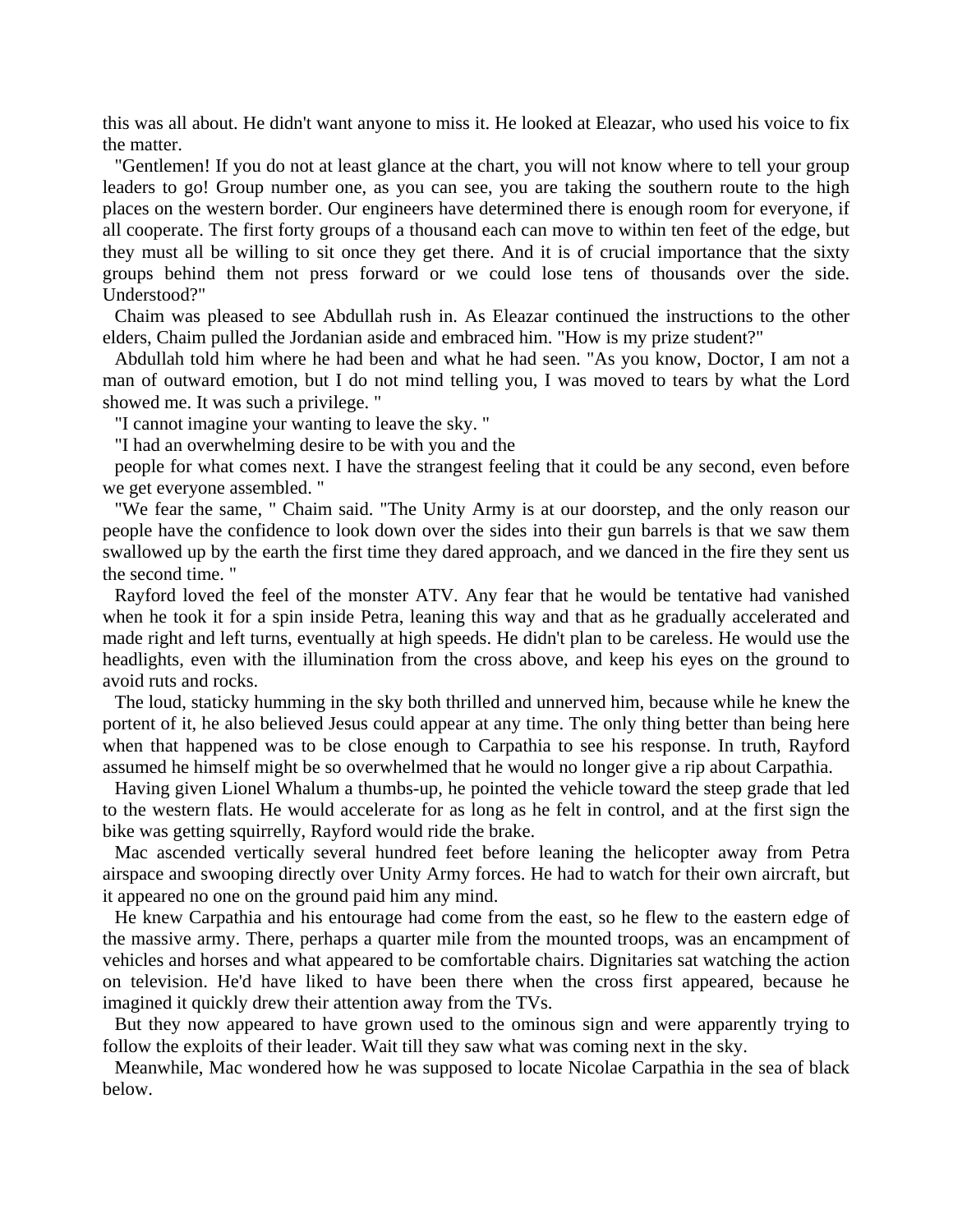**TEN** 

LEAH ROSE had thought she was past impressing. She had been with Rayford, after all, when the judgment of 200 million demonic horsemen had invaded the earth and wiped out a third of the remaining population. And she had seen and endured, firsthand, all the judgments that followed.

Leah and Hannah Palemoon, the younger nurse who had become such a close friend, were the first to run from the infirmary when word came that the sign of the Son of Man had appeared. It was not the first time they had ventured out that evening. They had also seen the lightning show.

They had been discussing their collective guilt over leaving Lionel Whalum to handle things at the Co-op. He had help, sure, but they had been his assistants for months and were only recently pressed back into nursing duties because of various ailments, injuries, and illnesses throughout Petra. These maladies were solely among the spiritually undecided, which Leah thought should be a lesson to all.

But if there was one thing she had learned since becoming a fugitive from the Global Community, it was that people learned slowly. She had been taught and had heard over and over that mankind would be blind to the acts of God: they would see His mighty works and yet still reject Him and choose their own path. It was no longer a matter of unbelief. That was clear. No one in his right mind could see all that had gone on over the last seven years, starting with the Rapture, and still claim not to know this was the ultimate battle between good and evil, heaven and hell, God and the devil.

So if it was not unbelief, as had been Leah's own problem in the pre-Rapture world, what was it? Were people insane? No, she decided, they were self-possessed, narcissistic, vain, proud. In a word, evil. They saw the acts of God and turned their backs on Him, choosing the pleasures of sin over eternity with Christ.

God had, in the meantime, hardened many hearts. And when these unbelievers changed their minds—or tried to—they were not even capable of repenting and turning to God. That had seemed unfair to Leah at first, but as the years rolled by and the judgments piled up, she began to see the logic of it. God knew that eventually sinners would grow weary of their own poverty, but His patience had a limit. There came a time when enough was enough. People had had way more than enough information to make a reasonable choice, and the sad fact was they had made the wrong one, time and time again.

Well, today was really the end. No question God's mercy still extended to His chosen people. He, through His servants like Tsion and Chaim and the 144, 000 witnesses, still pleaded with unbelievers in the final remnant to come to Him. And to hear it from Chang's sources, millions were doing just that.

But Leah was intrigued to see that she was not, after all, unable to be further impressed. For when she and Hannah finally returned to the infirmary, she was staggered to find that everyone there had been healed. Everyone. No one was sick, hurt, or lame. All were up and about, congratulating each other, getting dressed, and leaving without even checking themselves out.

Best of all, many of the formerly undecided were on their knees, crying out to God to save them. And all around them were remnant volunteers, counseling them, praying with them.

"We, Hannah, " Leah said, "are out of work. "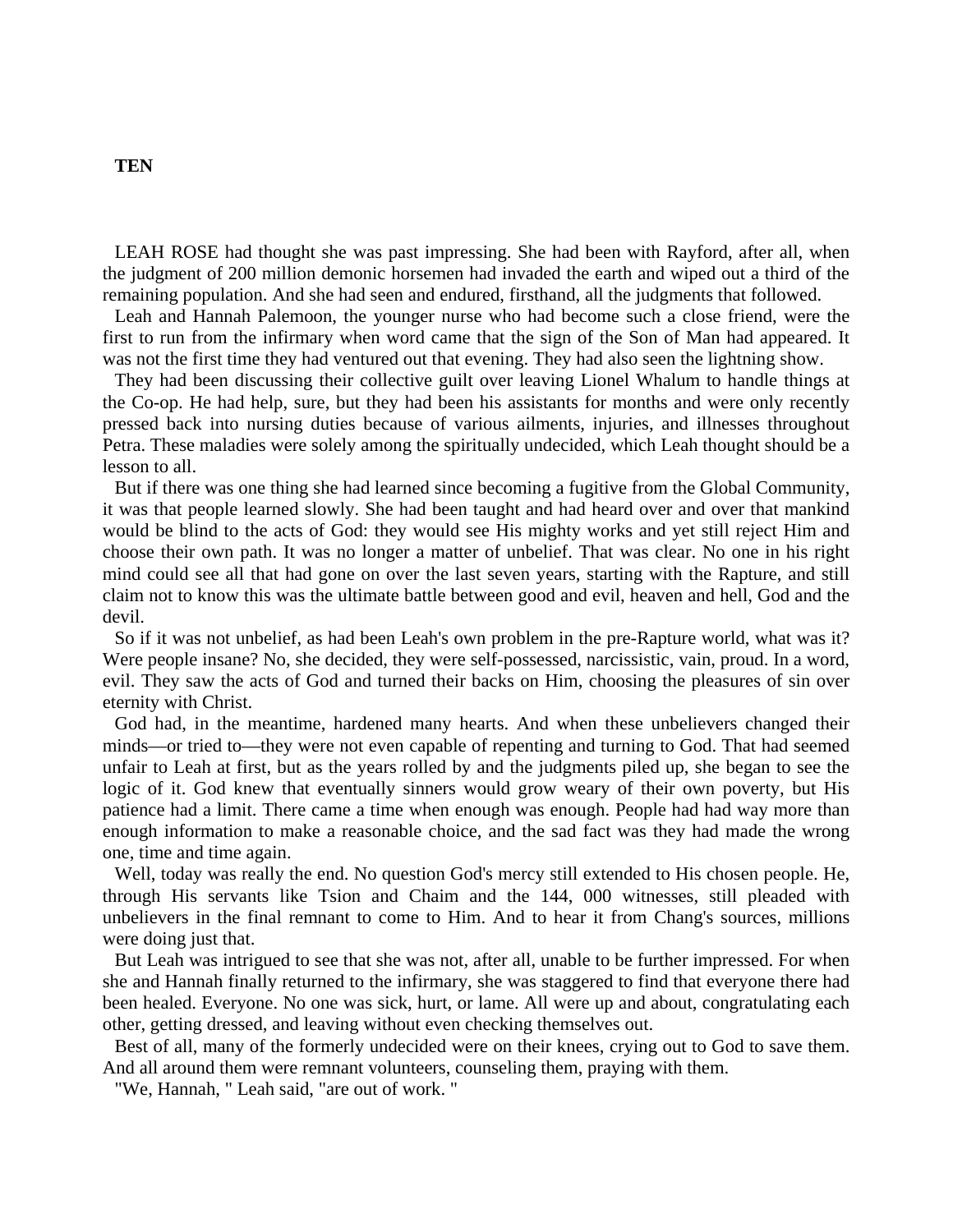She called Rayford, only to find that he was already up, dressed, and looking for action.

When he came within striking distance of the slowly advancing Unity Army, Rayford applied all three brakes to his ATV—the ones on each handlebar and the one under his right foot. He had been merrily cruising down the side of the rocky hill, hearing the advance. But when he swung around some underbrush and realized the army could see him, his eagerness was checked.

Many of the soldiers were on foot, vainly urging their horses upward. Those still mounted struggled to keep their animals pointed in the right direction. The soil was loose, the going rough. They didn't look happy, but they sure looked intrigued to have a target.

"Identify yourself, " one barked, reining his horse and stopping ten feet in front of Rayford.

"Citizen of Petra, " Rayford said, his voice not as confident as he had expected.

"You're now a prisoner of war. "

"You're taking prisoners? There are more than a million of us. "

"Only you. You can be of help to us. We need to know where everyone is, the best way in, all that. "

"And then I can go?"

"Don't be smart. "

"Well, as for where almost everyone else is, they're inside. But you knew that. The best way in is all the way around the other side from where you are, but of course you're not allowed. I'm curious, though. Why didn't you take one of the perimeter guards hostage and ask these questions?"

"Massacred them all. "

"That so?" Rayford pulled a walkie-talkie from his belt and mashed the button. "Big Dog One, this is your captain. Over. "

"One, here. Hey, Rayford. "

"How're we doing? Any casualties?"

"Not a one. "

"Then if I wanted to thumb my nose at the Unity Army, I should be confident that—"

"Where are you, man?"

"About a mile south of the western border. "

"I'm about a half mile down from you and on my way up. "

"In the middle of the enemy, Big Dog?"

"Exactly. Their bullets are no good here. Their blades either. "

"Kill him, " the soldier said, and half a dozen weapons opened fire.

Except for a ringing in his ears, Rayford did not suffer. "Maybe you all can tell me something, " he said. "I'm looking for your leader, the big man, the top guy. Where's Carpathia?"

But the soldiers had paled. It was as if they were wondering what was the use. If they could not kill the rebels, what was the sense of storming their fortress? And what did the rebels need a fortress for, anyway?

"That's all right, " Rayford said. "I have my sources. 'Scuse me, " he said as he let the ATV roll on down the way. "'Scuse me. " A few more soldiers shot at him and a couple of others thrust swords at him, but soon commanders were instructing personnel to save their ammunition for the siege of the stone citadel.

Finding Carpathia was not as difficult as Mac had feared. In the middle of the churning mass of humanity that pushed its way across the flatland toward the gridlock on the hill was a circle of lights pointed at a man on a bigger-than-average black stallion. Only Carpathia needed lights shined his way, so the worldwide television audience could see him in action.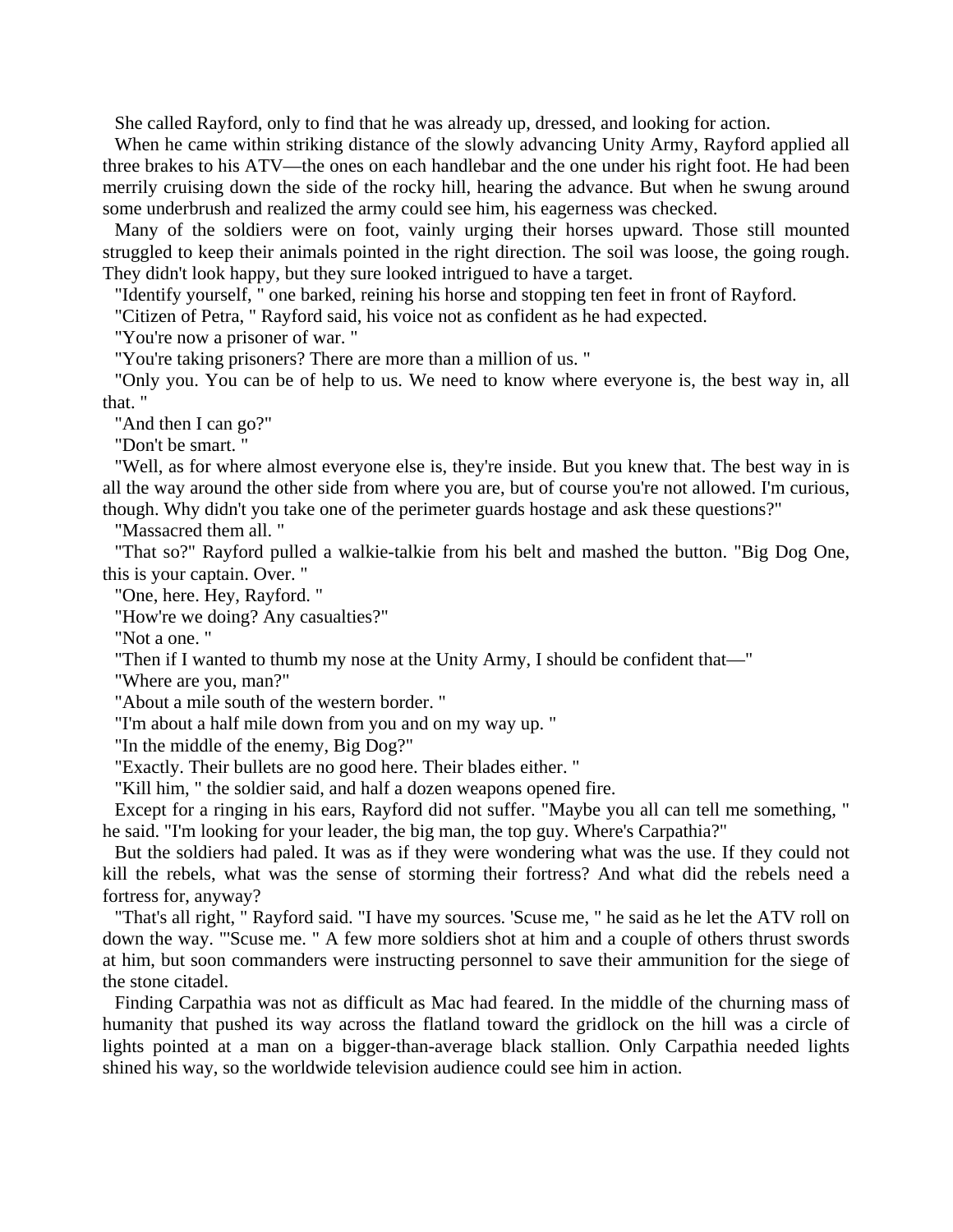As Mac watched from his chopper, Nicolae spent a lot of time holding his sword aloft and appearing to shout commands. Then he would sheath the weapon and engage in angry conversation with those around him, presumably his generals. He was clearly not happy with the slow pace, but when the sword was unsheathed again, he worked up a determined expression.

Mac called Rayford and gave him the coordinates where he might find the potentate.

"Thanks, Mac. I expect to run into Sebastian and some of his people first. "

As Rayford picked his way through the Unity Army, he found more and more soldiers who must have learned the futility of trying to attack their enemy outside Petra. They looked at him, raised weapons, then wearily moved on.

But soon there was a new development. Word came through the commanders that all personnel on the hill were to execute an immediate right-face and clear the area. Some grumbled, but most looked relieved. "About time, " Rayford heard one say.

As the thousands of horses and riders cleared the area, the rest of the Unity Army stopped at the foot of the hill. An area fifty feet wide was cleared in the middle of them, and Mac told Rayford that was the avenue Carpathia and his people would use.

"Looks like they're planning to take over this operation themselves, " Mac said, "and it's gonna happen as soon as he's in place at the head of the line. "

"Their horses won't have any more luck on this incline than the others did, " Rayford said.

"They're gonna get rid of the horses, I think, " Mac said. "Nick himself is in the big Humvee, but they've also got the smaller Hummers, SUVs, and armored personnel carriers. Uh-oh, somethin' else too. Grenade and missile launchers are comin'. "

"What do you mean, 'uh-oh'? Why should those work any better here than bombs?"

"Good point. I'm just sayin'—"

Rayford came upon a Hummer carrying Sebastian, Weser, and Razor. It had little trouble managing the ascent, especially now that the Unity Army had abandoned the area. Rayford pulled up to the driver's side and shut down his engine.

Sebastian lowered the window. "How exciting is this?" he said.

"You know you're showing the enemy how to handle the terrain. "

"So it'll be my fault if they crash through on top and kill everybody, and all the prophecies are proved wrong?"

"I'll hold you responsible, " Rayford said. "Wanna have some fun? Follow me down and around. I'm going to settle in behind Carpathia's mobile command center and tag along. "

Sebastian sighed. "I'm tempted, " he said. "Make it an order so I don't have a choice. "

"What's your best assessment of what you should be doing, George?"

Sebastian looked at Weser and Razor, then back at Rayford. "What I'm doing right now. I want to get all of my people back up there and inside so they have the best view of what's next. I can't abandon them now. "

"Then that's what you ought to be doing. " Rayford slapped the hood of the Hummer. "Carry on. "

Abdullah was back on his dirt bike, noisily picking his way through tens of thousands of people. He supervised and advised elders as they directed undershepherds and group leaders in getting more than a million people to their places. The going was slow, but it was getting done.

Abdullah had scouted an area to the northeast and decided that was where Chaim and the elders should stand when everyone else was in place. At least 80 percent of the populace would be able to see Chaim from there. And in case he had any last words for the citizens, he had access to the public-address system. "But I expect all attention will be on the sky anyway, " he said.

Chaim could not hide his apprehension from Eleazar. "What is it?" the younger elder said.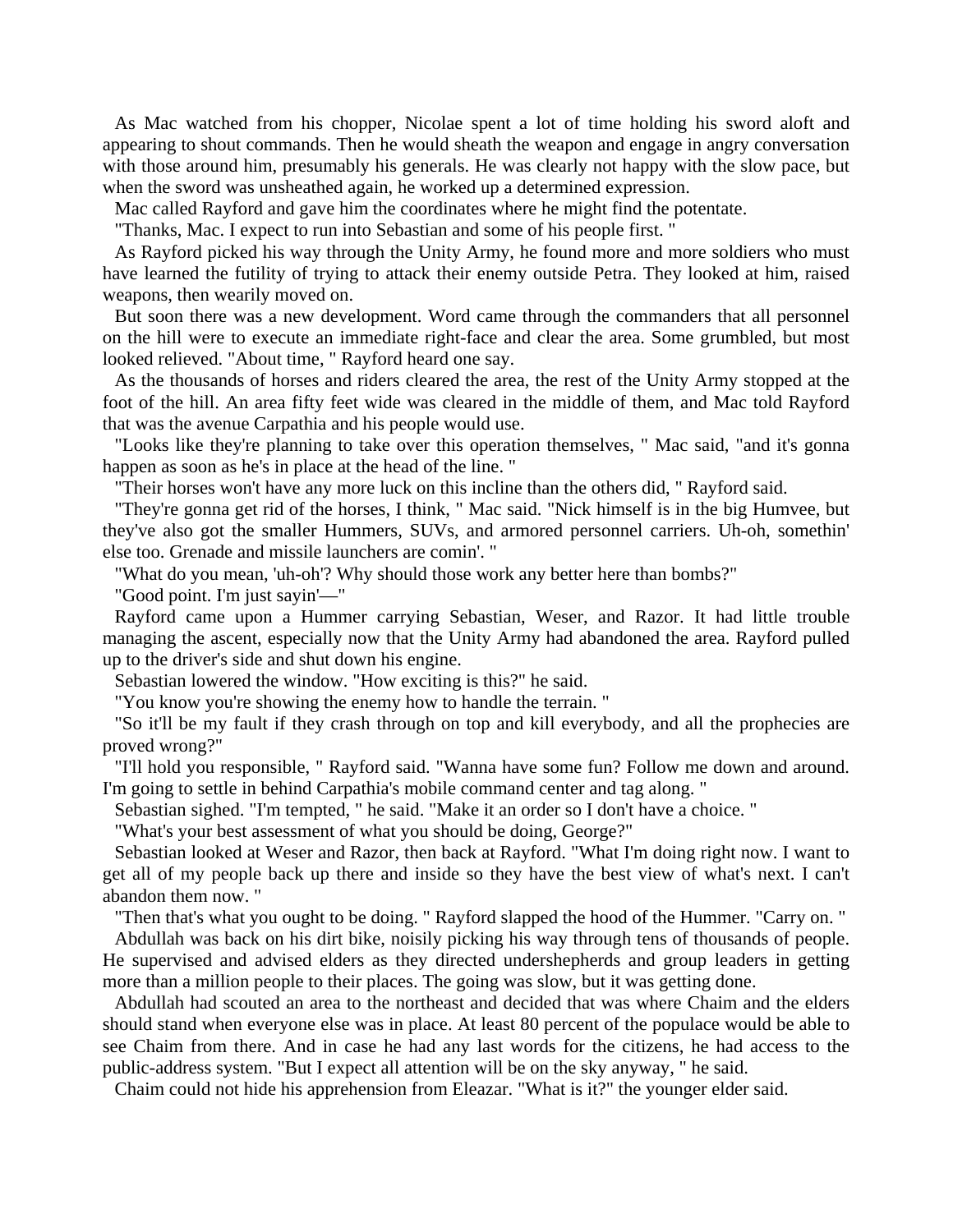"Lack of faith, " Chaim said.

"Surely not. Not you. The Lord has brought us too far, showed us too much. Can there be any doubt that He will appear and rescue us at the appointed time?"

"But what is that time, brother? Chang's people tell me the Unity Army has cleared the western slope for a rolling armada with Carpathia himself in charge. "

"All the more reason to believe Messiah is coming soon. He will not fail us, will not break His promises. Antichrist cannot prevail, and the closer he comes, the sooner we shall be delivered. "

"I believe that, Eleazar. "

"Of course you do. So what troubles you?"

"Things have been left unsaid. "

"By you?" Elder Tiberius said with a twinkle. "I cannot imagine it. "

"I wanted to explain the imagery of the Glorious Appearing. Tsion and I both have spent so much time insisting on a literal approach to the Scriptures that I fear I have neglected some of the clearly symbolic references in the Glorious Appearing passages. "

"Perhaps there will still be time, " Eleazar said, "but why don't we discuss it outside? The Lord may get here before you do!"

"But I must make notes. "

"Do you want to be in here scribbling when it happens? Bring pen and paper with you, Chaim, but come, please!"

For months Enoch had hidden his car a few blocks from the home where he lived in the cellar. He never turned on lights upstairs, and the basement windows were boarded over. The neighbors in Palos Hills never saw him out in the light of day because he would have been unable to hide the fact that he did not bear the mark of loyalty to the potentate. He sneaked in and out of the seemingly abandoned house in the wee hours of the morning.

But now here he sat in the high-fenced backyard, hearing neighbors quizzing each other, discussing the astronomical phenomena in panicky tones. What would they think of strangers invading, gathering in his yard? Would they take the time and trouble to check and see if he and his friends were renegades, fugitives, outlaws? Would there be time for the neighbors to put them to death?

Since the neighbors had to assume his place was uninhabited, nothing else would arouse suspicion in the dark. Why would they have to assume anything about him or his people? Ah, he thought, that's naive. What would we all be doing here?

Mac had a clear view of the latest Unity Army maneuver, and he had to hand it to the leadership. Someone knew how to fix a problem. Whether it was Carpathia or one of his henchmen, the plan was working. The thousands from the front lines who had begun storming up the western slope found the going impossible and had already moved south, then west, then back northeast again, and had begun reinserting themselves into the ranks.

Meanwhile, the quarter-mile-long and fifty-foot-wide corridor had opened before Carpathia's private unit—and also about fifty yards behind it. He and his people were transferring to rolling stock. A convoy of ten vehicles was maneuvered into position, trailed by two carriers of heavy armaments. If Mac had to guess, he would say Carpathia would lead the charge, the munitions right behind, and that the rest of the army—other than those on horseback—would bring up the rear.

From where Mac sat, it was obvious that under other circumstances Petra wouldn't have had a chance. They were unarmed and outnumbered three or four to one by only a third of Carpathia's total fighting force. Unity Army vehicles could easily traverse the terrain, and the front line of this new unit could be on the other side of the walls of Petra in less than half an hour.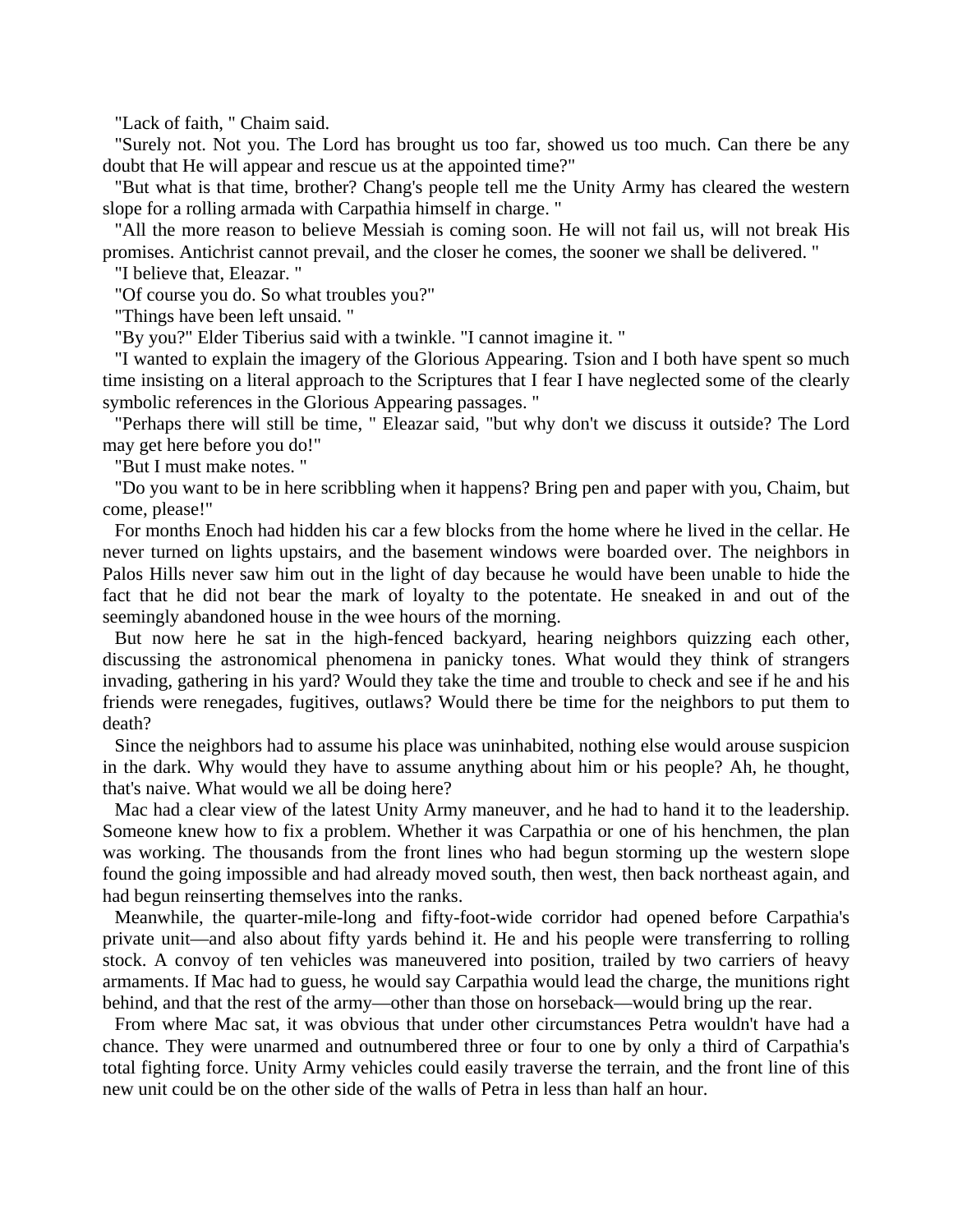Mac called Chang. "You able to crack into Carpathia's communications yet?"

"Almost. I can pick up everybody but him, but I've got a rapid decoder screaming through it, so it shouldn't be long. "

"Patch it through to me as soon as you get it, hear?"

"You got it. Rayford wants the same. "

"Roger. "

Rayford waited at the base of the hill, facing the Unity Army about ten degrees south of the opening that had been left for Carpathia's unit. Rayford was virtually ignored as the rest of the troops had quickly become aware of the VIP in their midst. All eyes were on Nicolae.

Rayford's plan was to fall in with Carpathia as he swept past, hoping not to attract attention. That would have been sheer folly aside from what had already occurred. The Unity Army had finally seemed to concede that they had no power on the perimeter against the meager defense. Why they thought they had a prayer inside Petra itself, given their futile history against God's people, was a mystery. Carpathia's ego knew no bounds.

Enoch's fears proved unfounded. His people were sly enough to appear silently in twos and threes, and they found their way to the backyard without drawing notice. The neighbors drifted to their own homes eventually anyway, and Enoch was left in the yard with more than forty of the hundred or so that had joined him at the mall that morning.

They gathered around his chair and sat in the grass, no one seeming to grow tired of gazing at the cross adorning the horizon. "Come, Lord Jesus, " several whispered, and others joined in. "Come, Lord. Come soon. "

"Everything that's gonna happen is going to be over there, right, Pastor?" a young man said.

"Over there?"

"In the Holy Land. You said Jesus was going to fight for the Jews in Petra first, then save Jerusalem. How we gonna know when He's come?"

"Well, " Enoch whispered, "the Bible says the whole world will know when He comes. Revelation 1: 7 says, 'Behold, He is coming with clouds, and every eye will see Him, even they who pierced Him. '"

"How's He gonna 'complish that? Holy Land's on the other side of the world. "

"Don't you think they're seeing what we're seeing now?"

"I guess, but like when the moon is out, people over there see the other side of it, right?"

"They could be seeing the other side of this cross too. We have no idea how massive it is. "

"Or if there's more than one, " someone said.

"How's that?" Enoch said.

"God can do what He wants, right?"

"Right. "

"He could put ten crosses in the sky to make sure ever'body sees one. "

"But there's only one Jesus."

"Yeah, but He can show up anywhere He wants, all at the same time. Just like He was only one man but He died for everybody, He can appear to everybody too. "

"Now you're talking," Enoch said.

"Is He gonna kill a bunch of people here, like He is over there?"

"I'm afraid He is. If they're working for the Antichrist, they're in serious trouble. "

"Rayford, you should see this from where I'm sittin', " Mac said.

"I kind of like where I am, " Rayford said, "Yeah, but it's pretty. The red-stone city is lit from the cross above, and I feel like I'm in one of those blimps that used to hover over the football stadiums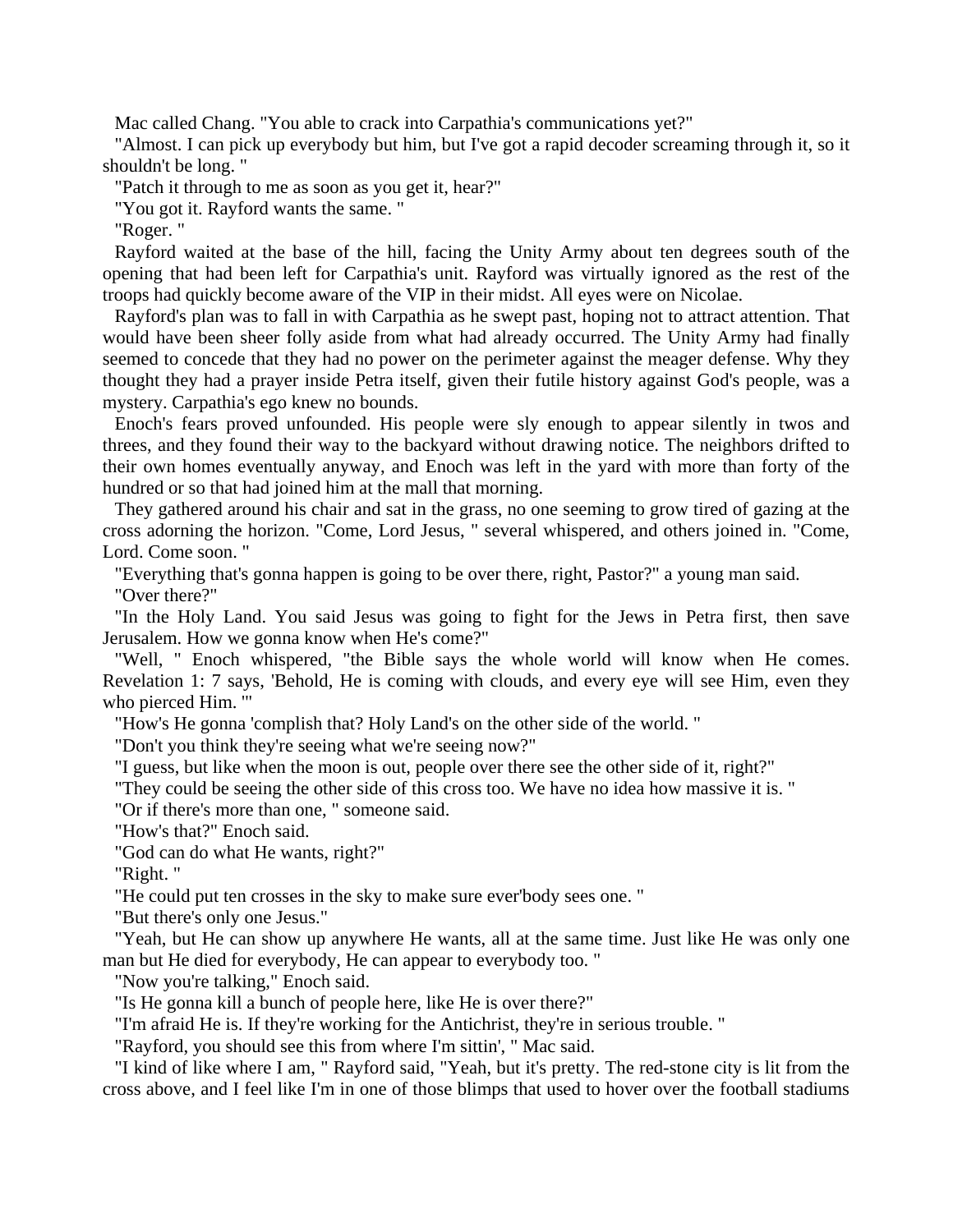at night. Everybody's just about in place, ringing the top of Petra. In front, people are sitting so the ones standing behind them can see. Most of 'em'll be able to see the Unity Army attacking and the Lord returning. I hope He gets here soon. "

"I imagine He'll be right on time, don't you?"

"I imagine. I can see Chaim and the elders makin' their way to a spot where most everybody can see them. You gotta wonder if anybody is scared to death out there on the edge. "

"I would be, and I've lived through it all."

"Me too, Ray. Guess it's human nature to feel like you're testin' fate one time too many. Hey, looks like Chaim's addressin' 'em. I'm gonna see if Chang can patch us in—oh, he's way ahead of us. Here it is. Talk at you later."

"... and sisters in the Messiah," Chaim was saying. "We gather here in this historic place, this holy city of refuge provided by the Lord God Himself. We stand on the precipice of all time with the shadow of history behind us and eternity itself before us, putting all our faith and trust in the rocksolid goodness and strength and majesty of our Savior.

"May the Lord appear as I speak. Oh, the glory of that moment! We stand gazing into the heavens where the promised sign of the Son of Man radiates before us, thundering through the ages the truth that His death on the cross cleanses us from all sin.

"Within the next few minutes, you may see. the enemy of God advancing on this fortified city. I say to you with all the confidence the Father has put in my soul, fear not, for your salvation draweth nigh.

"Now many have asked what is to happen when Antichrist comes against God's chosen people and the Son intervenes. The Bible says He will slay our enemy with a weapon that comes from His mouth. Revelation 1: 16 calls it 'a sharp two-edged sword. ' Revelation 2: 16 quotes Him saying that He 'will come to you quickly and will fight against them with the sword of My mouth. '

Revelation 19: 15 says that 'out of His mouth goes a sharp sword, that with it He should strike the nations. ' And Revelation 19: 21 says the enemies 'were killed with the sword which proceeded from the mouth of Him who sat on the horse. '

"Now let me clarify. I do not believe the Son of God is going to sit on His horse in the clouds with a gigantic sword hanging from His mouth. He is not going to shake His head and slay the millions of Armageddon troops with it. This is clearly a symbolic reference, and if you are a student of the Bible, you know what is meant by a sharp, double-edged sword.

"Hebrews 4: 12 says the Word of God 'is living and powerful, and sharper than any two-edged sword, piercing even to the division of soul and spirit, and of joints and marrow, and is a discerner of the thoughts and intents of the heart. '

"The weapon our Lord and Messiah will use to win the battle and slay the enemy? The Word of God itself! And while the reference to it as a sword may be symbolic, I hold that the description of the result of it is literal. The Word of God is sharp and powerful enough to slay the enemy, literally tearing them asunder. "

Anticipation surged through Rayford. He turned to look up at Petra when the cheering and applause drowned out Chaim, who was apparently finished. Emotion swept over Rayford as he took in the scene. Rimming the very top of the fortified city was the remnant of God, slowly turning from Chaim to face the sky and then the enemy below them.

From that distance they were mere specks, but there were so many that Rayford could tell they were raising their hands and clasping them together. He heard the strains of hymns from their collective voices, faint at first, then with growing volume. First they sang "I Sing the Mighty Power of God. " Moments later they sang "A Mighty Fortress Is Our God. "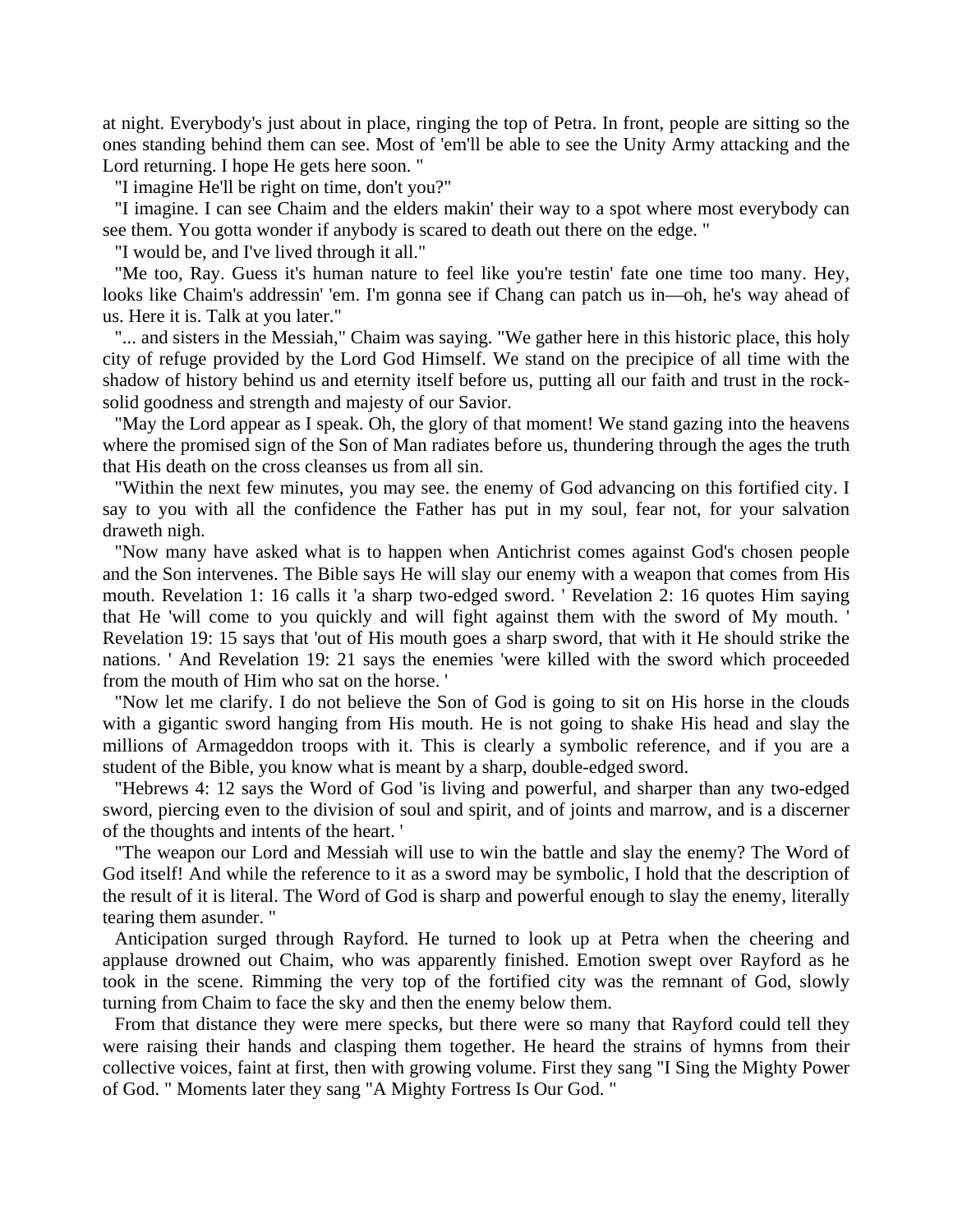When they broke into the "Hallelujah Chorus, " Rayford wished he could stand and join in. And when the echoing truths washed down the mountainside— "For the Lord God omnipotent reigneth"—he thought he would shed his skin.

At that moment Chang apparently solved the encryption coding of the potentate's audio transmission, and it came crackling through the earphone in Rayford's left ear. So at the same time he was hearing the magnificent hallelujahs in one ear, he heard Antichrist in the other.

And Nicolae was not happy. "Let us roll! The fools are singing!" He cursed and cursed again. "They sing in the face of their own deaths!"

The caravan began rolling, the cross above it bouncing waves of light off the dust that ensued. "Take me to the highest and closest point, " Nicolae ordered, "with our munitions settling in behind where the angle is optimal. I shall stand on the roof of the vehicle so all can see me: my troops to be inspired, and the enemy so they know the author of their doom. "

At the mention of Carpathia's intended destination, Rayford glanced again up the slope to where hundreds of thousands swayed and sang and looked down. The immense cross shone on the entire hillside, as if pointing the enemy to the spot where God Himself wanted them.

Rayford had to wonder if any in Petra had second thoughts, doubts. He was happy to say he had none. He had come too far. His own pride and laziness had cost him his wife and son at the Rapture. He'd felt responsible for the fact that his own daughter had shared his jaded view of people of faith and had followed his example, thumbing her nose at God.

And while he was grateful beyond expression for his own salvation and Chloe's, seeing her and her husband martyred was merely the capstone of the tragedy that resulted from his having missed the truth in the first place. So many friends and loved ones had suffered over the past seven years. New friends, old friends, a new wife, spiritual mentors, dear compatriots had been injured, killed, tortured for their faith.

Yet God had proved faithful and true to His Word. Every prophecy had been fulfilled. While there had to be those who wondered why the Lord tarried even now and whether there was any sense or logic to allowing Antichrist to reach the very boundary of the city of refuge, Rayford found himself simply trusting. God had His plans, His ways, His strategy. Only when Rayford stopped questioning God had he finally come to grips with the confusing, sometimes maddening, ways of God—which the Scriptures said were "not our ways."

Some things still didn't make sense, and many would; not become clear, he knew, until he saw Jesus face-to-face.

The evil motorcade thundered within yards of Ray-ford. He gunned his ATV engine and joined them, a couple of vehicles behind Carpathia's and ahead of the rumbling armament carriers. A general tried to wave him off. Rayford smiled and waved back. The general reached for a weapon from an aide and aimed it out the window. Rayford winked at him, and the man opened fire.

The general blanched when the burp of bullets he'd fired at point-blank range seemed to go right through Rayford.

"No shooting!" Carpathia screamed. "Ignore any enemy outside the walls of the city!"

Abdullah studied his copy of the location charts and slowly picked his way through narrow pathways and crowds until he found the area where George Sebastian's wife, Priscilla, should be with her daughter, Beth Ann, and Rayford's grandson, Kenny Bruce. Once there, he had to ask several people, but finally he found them.

Priscilla had Beth Ann next to her, holding her hand, and her free arm held a lanky, incongruously sleeping Kenny, draped over her shoulder.

"Let me take him, " Abdullah said.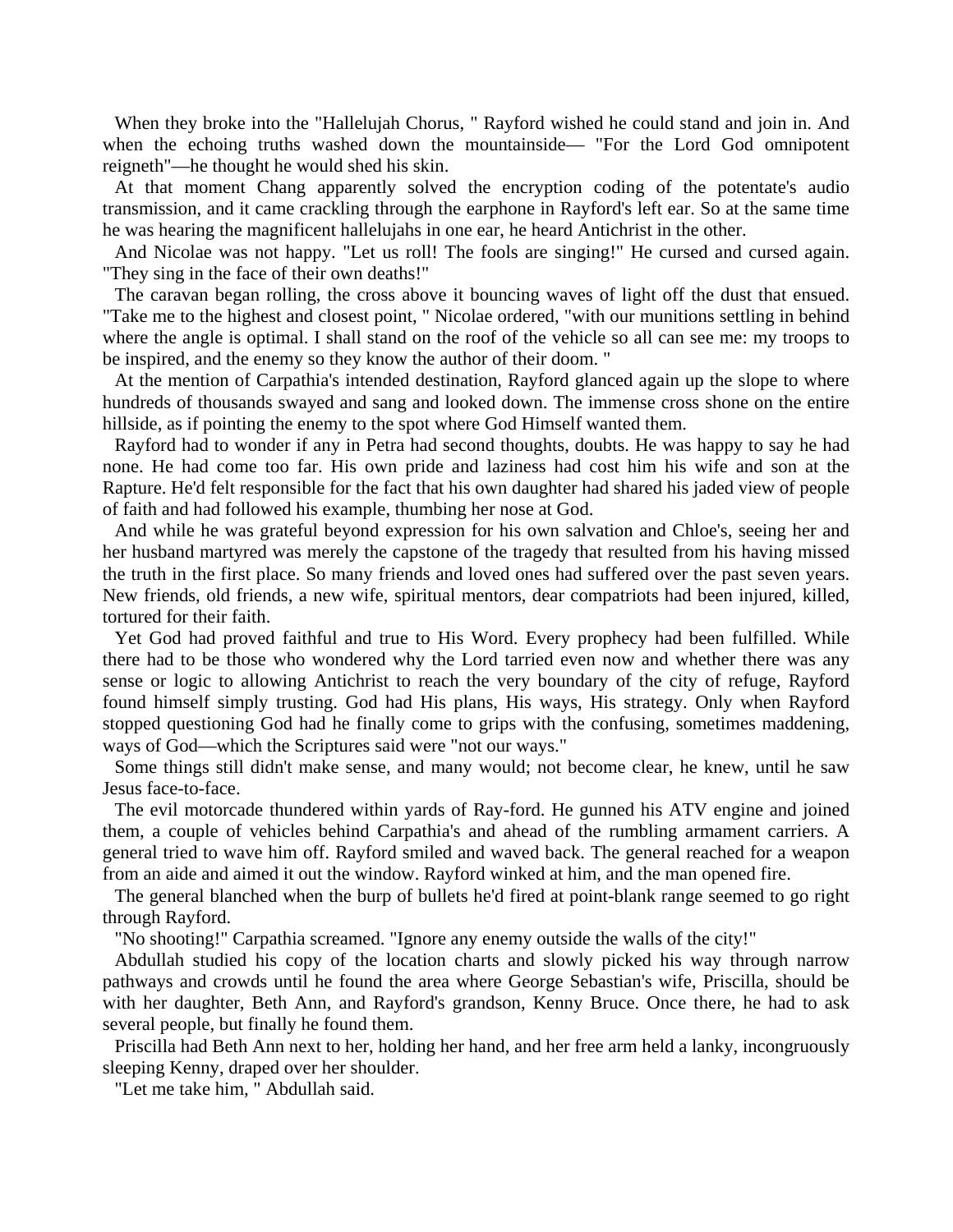"Oh, would you, Mr. Smith? He's getting so heavy. "

"Come here, big boy," Abdullah said, taking him in his arms. He gently put Kenny's head on his shoulder and began to rock him, but when Abdullah also tried to quietly join in the singing, the boy roused.

"Uncle Smitty, " he said.

"Hi, Kenny. "

"Jesus comin', " the boy said.

"Yes, He is, buddy. He sure is. "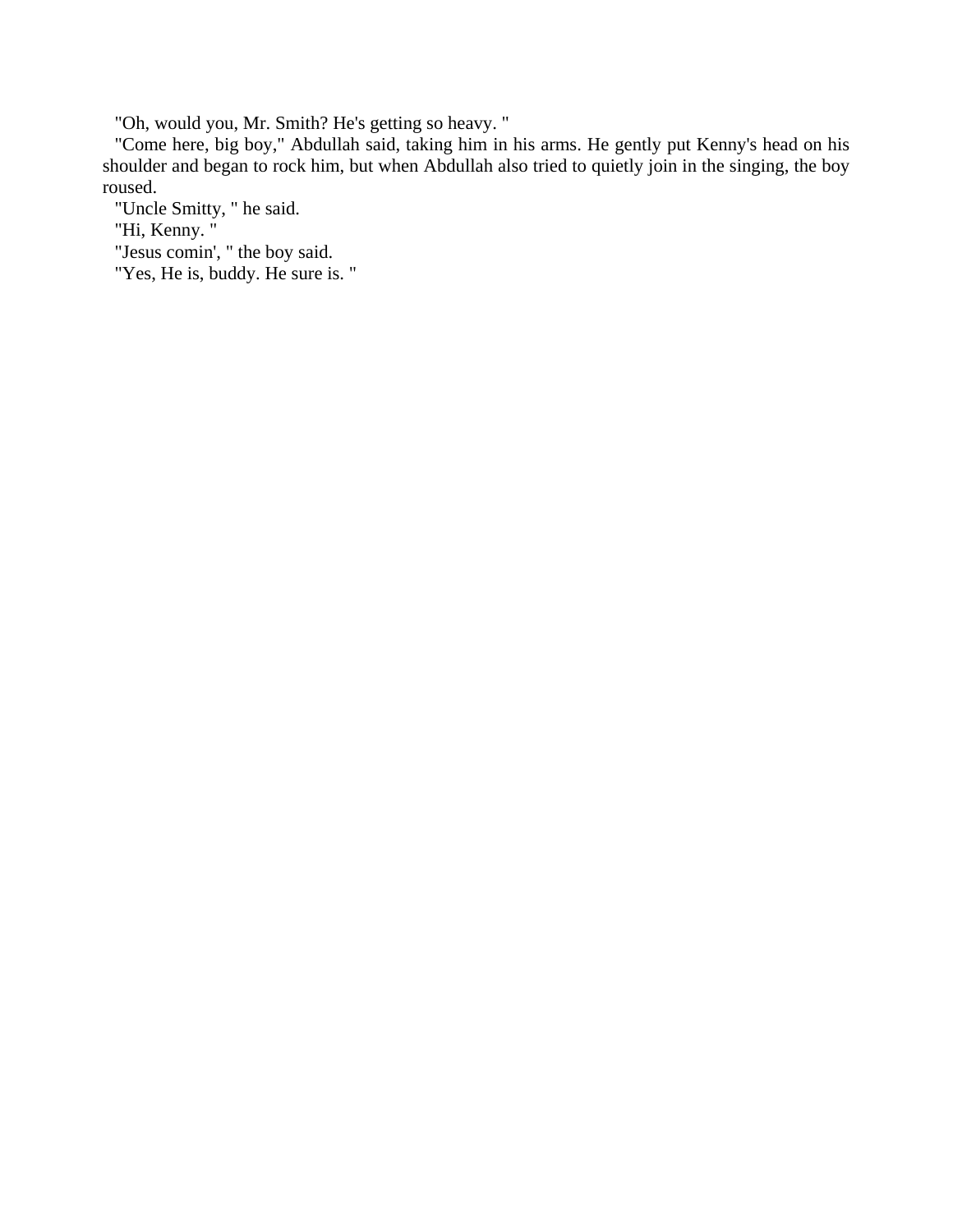# **ELEVEN**

AT LONG LAST, there was nothing more Chang could do. It seemed likely that he and Zeke were in the same boat. Both might have to find a new trade or be out of work for the next thousand years of Christ's rule on earth.

Chang knew where everyone was, had them all in place.

Abdullah was back in the fold.

Chaim and the elders were with the people, waiting and watching.

Hannah and Leah had shut down the empty infirmary and were outside, as were Lionel and Ming—the Co-op finally dark.

Mac was in the air, Rayford on the ground, and Sebastian, Otto, Razor, and Ree should be entering Petra at that very moment, joining their own people and urging the rest of the rebel soldiers to do the same.

Chang had patched the enemy's radio transmissions to Mac and Rayford and wore an earphone himself so he could stay posted. He sat back and sighed, then stood quickly. It was time to find Naomi and get outside where they belonged.

"Taking the rest of the day off?" she said, taking his hand when Chang found her.

"The rest of my life, " he said.

Mac kept an eye on Sebastian's vehicle and the hundreds of remnant rebels following him into Petra. "Looks like they're all safe, Ray, " he reported. "Ever'body's home and accounted for but you and me. "

"Wish I could be with Kenny right now, " Rayford said. "Priss says he was asking for his dad earlier, and all she could think to tell him was that they'd see him tomorrow. "

"Good thinkin'. Hey, Ray, ol' Nick's leaving nothing to chance. "

"How so?"

"He's got the rest of the troops fanning out to surround the city. "

"I didn't hear that order, Mac. "

"Musta been something he decided on before we could hear him. "

"The mounted troops must just be in the way. Not to mention all the meteor craters. "

"Some of the trails on this side are navigable. Remember they used to have donkeys bring tourists in. "

"Rally the planes, " Rayford heard. Carpathia's voice.

"What's he doing, Mac?"

"I'll watch, but it looks like he's bringing everything he's got in this region. "

"A third of the total, just like the Bible says. "

"He can't get out from under the prophecies, can he, Ray?"

As Rayford surged up toward Petra in the evil procession, he heard jets screaming. "Fighterbombers?"

"Nah, " Mac said. "Fighters but not bombers. Guess they know better than that. He'll have to learn the hard way that the guns don't work here either. "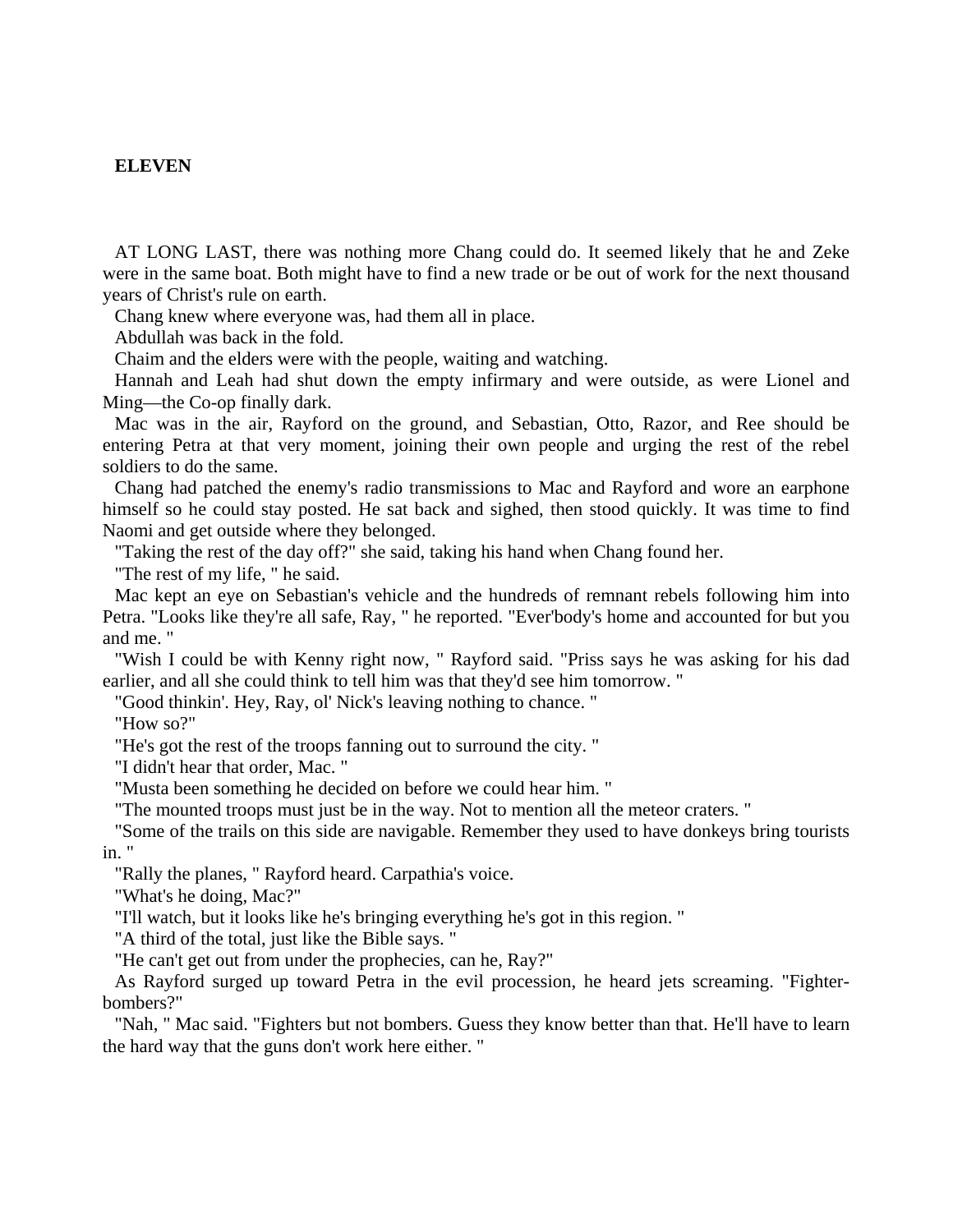When Carpathia's Humvee reached the last particularly steep stretch, it was nearly pointed to the sky. "Find me a place," he told the driver, "where I can stand on the roof and see all my troops on this side and can also see the enemy."

"I believe we're almost there, Excellency."

Rayford left the formation and shot right about twenty yards to where he had a good view. He shut down his engine and swung his left leg over the seat, using the ATV as a bench. "Attack, you coward," he whispered, hoping that would bring Jesus from heaven. Yeah, I know. He'll be here in His own time.

"How's this, Your Highness?"

Rayford heard the squeak of Carpathia's leathers as he moved to look this way and that. "Perfect." His door opened and simultaneously generals opened their doors and piled out the back. One held Carpathia's door and offered his hand so the potentate could mount

the hood. But Nicolae ignored him. He leaped onto the front of the truck and stepped atop the roof. The vehicle was at such an angle that he began sliding. He caught himself, loudly drew his sword, and raised it above his head. "Lights!"

A beacon pulled by a Jeep lit him with a harsh, garish beam that cast a one-hundred-foot shadow on the rocks behind him.

"Loyal soldiers of the Global Community Unity Army, observe your commander in chief!"

The singing inside Petra ceased and the people peered down at him.

"You are privileged to be part of the greatest fighting force ever assembled on the face of the earth! You will be lauded for time immemorial for the victory we are about to win. The plan is foolproof, our resources. unlimited, your leader divine. Once we have crushed the resistance here, you will occupy the city and enjoy the spoils while I proceed to Jerusalem to lay siege to it. "And if there really is a God of Abraham, Isaac, and Jacob, and if He truly has a Son worthy of facing me in combat, I shall destroy Him too! When I have been informed that all elements are in place and at the ready, be prepared to advance upon Petra on my command. Leave no man, woman, or child alive. The victory is mine, says your living lord and risen king!"

From out of the back of Carpathia's vehicle stumbled Leon Fortunato, still in his ridiculous regalia. He failed in his first attempt to climb the hood, then finally hiked his skirts and clambered aboard. Stepping onto the windshield to mount the hood, he stepped on the hem of his robe and had to back down and take another run at it.

When he was finally sharing the roof with Carpathia, Leon reached under his robe and produced a small decanter and began sloshing it about. "Praise to the resurrected lord, " he chanted, and then began to sing, "Hail Carpathia, our lord and risen king. "

"Leon, what are you doing?" Carpathia demanded.

"Leading the assembled in worship, Highness. "

"This is a battle, man! And lose the holy water!"

Leon bowed and apologized and loudly stepped down to the hood, then slid off the side onto the ground. "Oh yes!" he said. "Almost forgot. I was to tell you that everyone is in place and at the ready. "

"Get in the car, Leon. "

"By your grace, Excellency. "

As soon as Leon's door was shut, Carpathia stomped twice on the roof. Nothing happened. He stomped twice again. Still nothing. "Go!" he shouted. "Go!"

"You want me to drive with you on the roof, Potentate?" the driver said. "I thought I was supposed to stay—"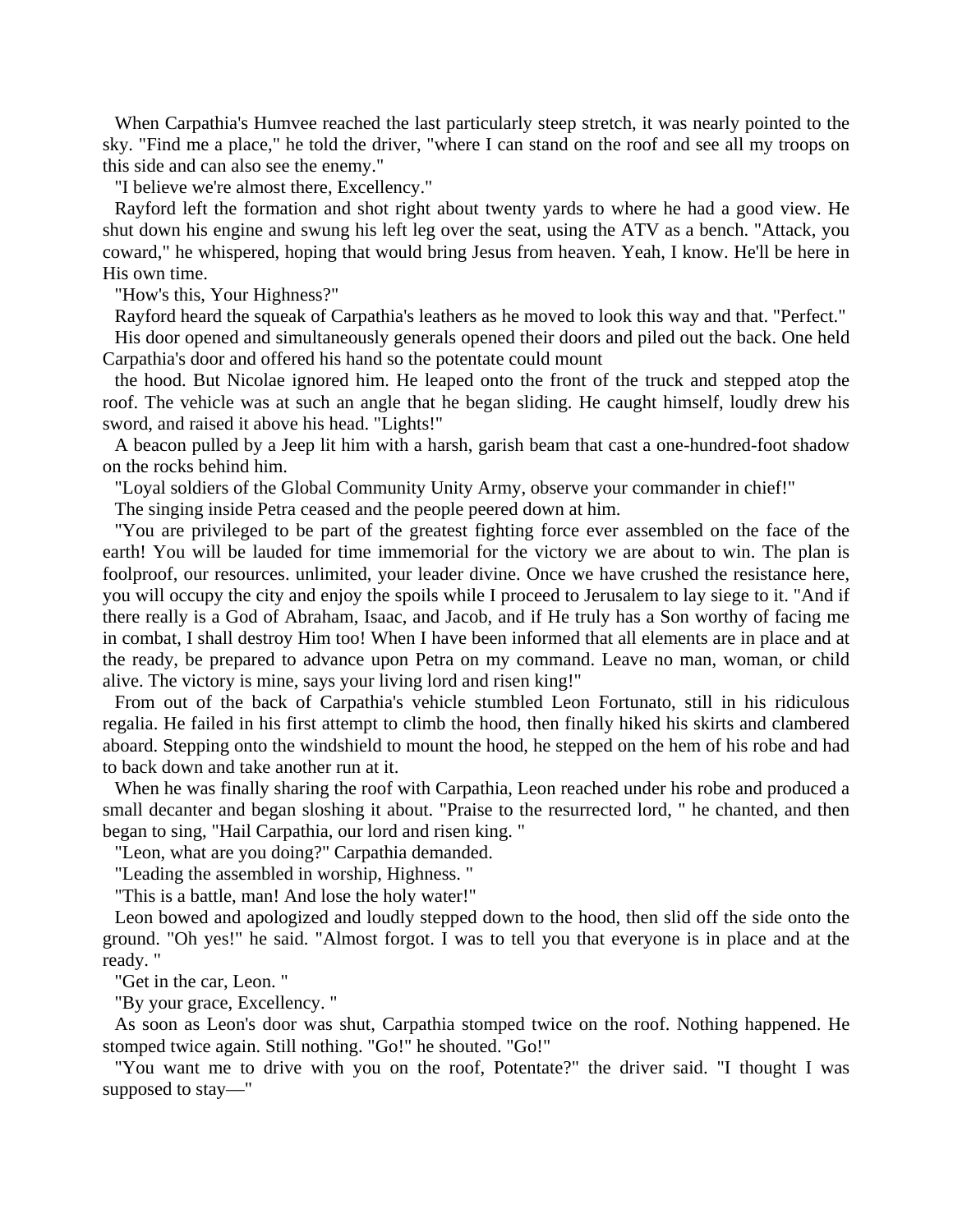"Go! Now!"

The vehicle's engine raced, and when it began virtually climbing the wall, it was all Carpathia could do to keep his balance. "Attack!" he screamed. "Attack! Attack! Attack!"

Rayford watched Carpathia's vehicle bounce up and over while planes let fly their bullets. As far as Rayford could see, the Unity Army surged while the remnant peering over the wall stood in silence, holding hands.

The siege was deafening. Jet engines, Jeeps, cars, trucks, Hummers, transports, armaments, munitions, rifle fire, machine-gun fire, cannons, grenades, rockets— you name it. But when the panoramic cross disappeared from the sky, the world went black again. It reminded Rayford of what he had heard about the darkness that had descended upon New Babylon. The only sound was the clicking of weapons that would not fire. Nothing produced light. No headlights. No matches or lighters.

"Light!" Carpathia screeched. But everything was dark. "Fire!" he raged. Still nothing. "Take the infidels by hand!"

But the soldiers could see nothing and would not know whether their victim was friend or foe. The clicking tapered and then quit. All Rayford heard were frustrated shouts and the nickering of thousands of horses waiting below.

And then, as if God had thrown the switch in heaven, light.

But that wasn't enough of a word for it. This was not light from above that cast shadows. This was a brightness that invaded every crevice and cranny. Rayford had to shield his eyes, but it did no good, as the light came from everywhere.

It exposed a Unity Army in chaos. On the plains, horses bucked and reared, whinnying and throwing riders. On the hillsides leading to Petra, soldiers examined weapons that did not work. On the border of the city, Carpathia stood exposed atop his personnel carrier, sword at his side, stared at by saints standing side by side.

"You can see them now! Charge! Attack! Kill them!"

But as his petrified, lethargic soldiers slowly turned back to the matter at hand, the brilliant multicolored cloud cover parted and rolled back like a scroll from horizon to horizon. Rayford found himself on his knees on the ground, hands and head lifted.

Heaven opened and there, on a white horse, sat Jesus, the Christ, the Son of the living God.

Rayford could not explain how he could see his Savior so clearly. It was as if He appeared within inches of Rayford, and he knew that had to be the experience of everyone everywhere.

Jesus' eyes shone with a conviction like a flame of fire, and He held His majestic head high. He wore a robe down to the feet so brilliantly white it was incandescent and bore writing, something in a language wholly unfamiliar to Rayford and something else he easily understood. On His robe at the thigh a name was written: KING OF KINGS AND LORD OF LORDS. Jesus was girded about the chest with a golden band. His head and hair were white like wool, as white as snow. His feet were like fine brass, as if refined in a furnace.

Jesus had in His right hand seven stars, and His countenance was like the sun shining in its strength.

The armies of heaven, clothed in fine linen, white and clean, followed Him on white horses.

An angel appeared in the light and cried with a loud voice, saying to all the birds in the midst of heaven, "Come and gather together for the supper of the great God, that you may eat the flesh of kings, the flesh of captains, the flesh of mighty men, the flesh of horses and of those who sit on them, and the flesh of all people, free and slave, both small and great."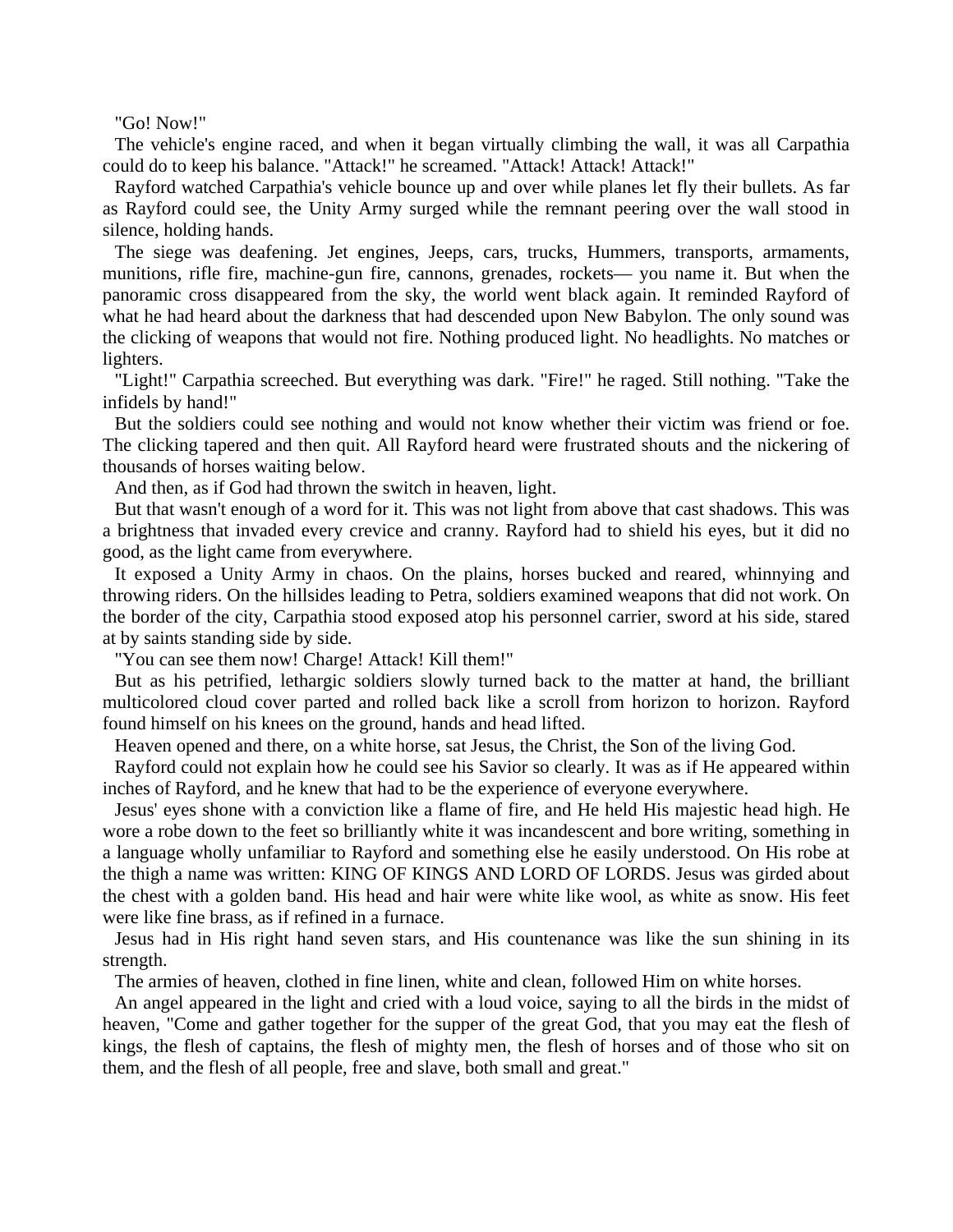"I am the Alpha and the Omega, " Jesus said, "the First and the Last, the Beginning and the End, the Almighty. "

When Rayford first heard the voice of Jesus, he understood what John meant in Revelation when he compared it to both a trumpet and the sound of many waters. It pierced him, reaching to his heart. It was as if he was not hearing with his ears but rather that the voice came alive within him and communicated with his very soul. Ray-ford was certain every believer on earth heard Jesus in the same way, deep within his or her own being.

This was the One who is and who was and who had finally come, "the faithful witness, the firstborn from the dead, and the ruler over the kings of the earth. This was Him who loved us and washed us from our sins in His own blood, and has made us kings and priests to His God and Father, to Him be glory and dominion forever and ever. "

And with those very first words, tens of thousands of Unity Army soldiers fell dead, simply dropping where they stood, their bodies ripped open, blood pooling in great masses. "I am He who lives, and was dead, and behold, I am alive forevermore. Amen. And I have the keys of Hades and of Death. "

With that Carpathia scrambled down from his perch and slid in the passenger-side window. "Retreat! Retreat! Retreat!" he shouted, but the driver must have been dead. "Leon, drive! Get this carcass out!" The driver's door opened and a body flopped out. Soon the vehicle was bouncing down the hill toward the desert.

"I am the Son of Man, the Son of God, the Amen, the Faithful and True Witness, the Beginning of the creation of God. I am the Lion of the tribe of Judah, the Root of David, the One who prevailed to open the scroll and to loose its seven seals. "

With every word, more and more enemies of God dropped dead, torn to pieces. Horses panicked and bolted. The living screamed in terror and ran about like madmen—some escaping for a time, others falling at the words of the Lord Christ.

"I am the Lamb that was slain and yet who lives. I am the Shepherd who leads His sheep to living fountains of waters. I am the God who will wipe away every tear from your eyes. I am your Salvation and Strength. I am the Christ who has come for the accuser of the brethren, who accused them before our God day and night, the one who has been cast down. "

For miles lay the carcasses of the Unity Army. The manic, crazed survivors ran and staggered and drove over and through them, fleeing for their lives.

"I am the Word of God. I am Jesus. I am the Root and the Offspring of David, the Bright and Morning Star. "

It was hard to kneel and look up, but somehow Enoch found a way. And all his parishioners did the same. He couldn't articulate his feelings, even in the quietness of his own heart and mind. To see Jesus, clad in white, riding the white horse, and speaking with the authority of the ages, and knowing that He was slaying the enemy in the Holy Land at the same time... it was just too much to take in.

Enoch believed that Jesus was the lover of his soul, and seeing Him return on the clouds, knowing He was there to set up His thousand-year kingdom reign, completed Enoch somehow. The psalmist said that as a deer pants after water, so the soul pants after God. Enoch somehow knew that his panting was over. His Savior had come.

He was only vaguely aware that neighbors had burst from their homes in terror, screaming and calling to each other. The light blinded them and they ran to and fro, some jumping in cars and careening down the street. Enoch knew that the news the next day—if there would be news—would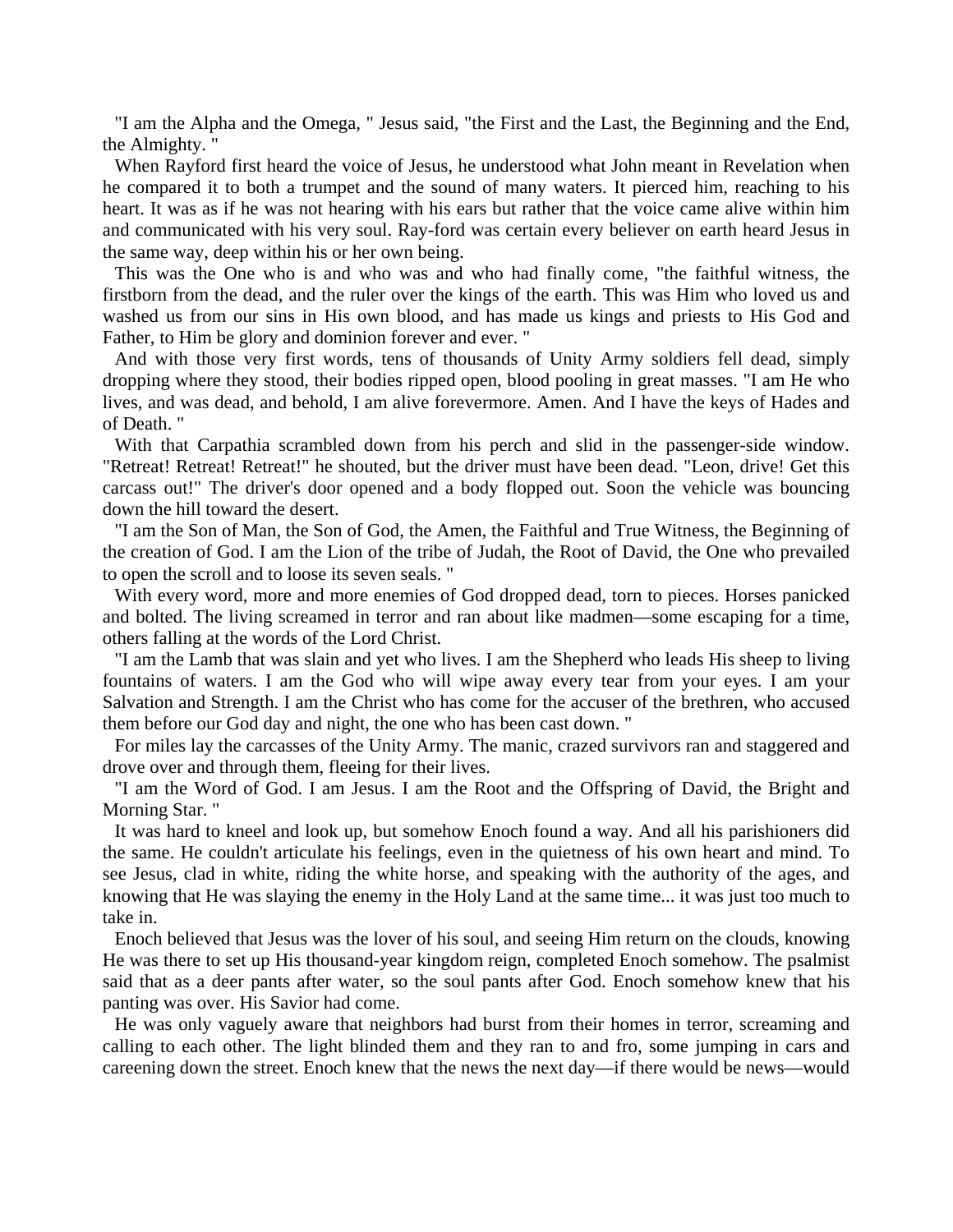report hundreds of thousands of employees of the ruler of this world having mysteriously been slain at the time of the phenomenon in the sky.

And the ruler of this world was himself now running for his life.

The all-encompassing, pervasive light that preceded the opening of heaven had fully awakened Kenny Bruce, and Abdullah quickly turned him to face the sky. When Jesus appeared, Abdullah awkwardly knelt, careful not to drop the boy.

"Me too, Uncle Smitty, " Kenny said. And he too knelt, first intertwining his tiny fingers as if to pray, then reaching out to Jesus.

"My Lord and my God, " Abdullah said, and Kenny repeated him.

"Jesus!" Kenny cried, standing and waving. "Jesus!"

Rayford stood atop the seat of his ATV, his attention divided between the Lord on the clouds and the Unity Army breaking for cover across the sandy plains. But there was nowhere to run, nowhere to hide. As the words of Jesus trumpeted throughout the earth, they could not be avoided. He could not be ignored.

Something about Jesus' appearing struck Rayford so deeply that he was glad no one else was around. He would not have been able to utter a sound. There were no words for the thrill, the magnetism, the overwhelming perfection of the moment. Jesus was the culmination of his whole life, and not just since he had been regenerated. Rayford realized that Jesus was whom his soul had been seeking since he was old enough to think and reason. Jesus was the source and the point of all life.

Rayford knew that somewhere in that heavenly band of white-clad saints behind Jesus were his wife and son, and that his daughter, his second wife, and many friends and loved ones would soon be brought forth to join them. How sweet those reunions would be, and yet how the very thought of them paled next to his fulfilled devotion to Jesus.

As the Global Community minions threw miles-long clouds of dust as they scattered, Jesus continued to speak. And the enemies of God continued to die.

"I am able to save to the uttermost those who come to the Father through Me! I live to make intercession for them. I come from above and am above all. My Father has delivered all things to Me. He put all things under My feet and gave Me to be head over all things. I am the anchor of your soul, sure and steadfast. I am the Lord's Christ. "

As Rayford slowly made his way down to the desert plains, though he had to concentrate on missing craters and keeping from hitting splayed and filleted bodies of men and women and horses, Jesus still appeared before his eyes—shining, magnificent, powerful, victorious.

And that sword from His mouth, the powerful Word of God itself, continued to slice through the air, reaping the wrath of God's final judgment. The enemy had been given chance after chance, judgment after judgment to convince and persuade them. To this very minute, God had offered forgiveness, reconciliation, redemption, salvation. But except for that now-tiny remnant of Israel that was seeing for the first time the One they had pierced, it was too late.

"I am the vine, you are the branches. He who abides in Me, and I in him, bears much fruit; for without Me you can do nothing. If anyone does not abide in Me, he is cast out as a branch and is withered; and they gather them and throw them into the fire, and they are burned.

"I am the Apostle and High Priest of your confession, God manifest in the flesh, justified in the Spirit, seen by angels, preached among the Gentiles, believed on in the world, received up in glory.

"I am the Son whom God has appointed heir of all things, through whom also He made the worlds; who being the brightness of His glory and the express image of His person, and upholding all things by the word of His power, when I had by Myself purged your sins, sat down at the right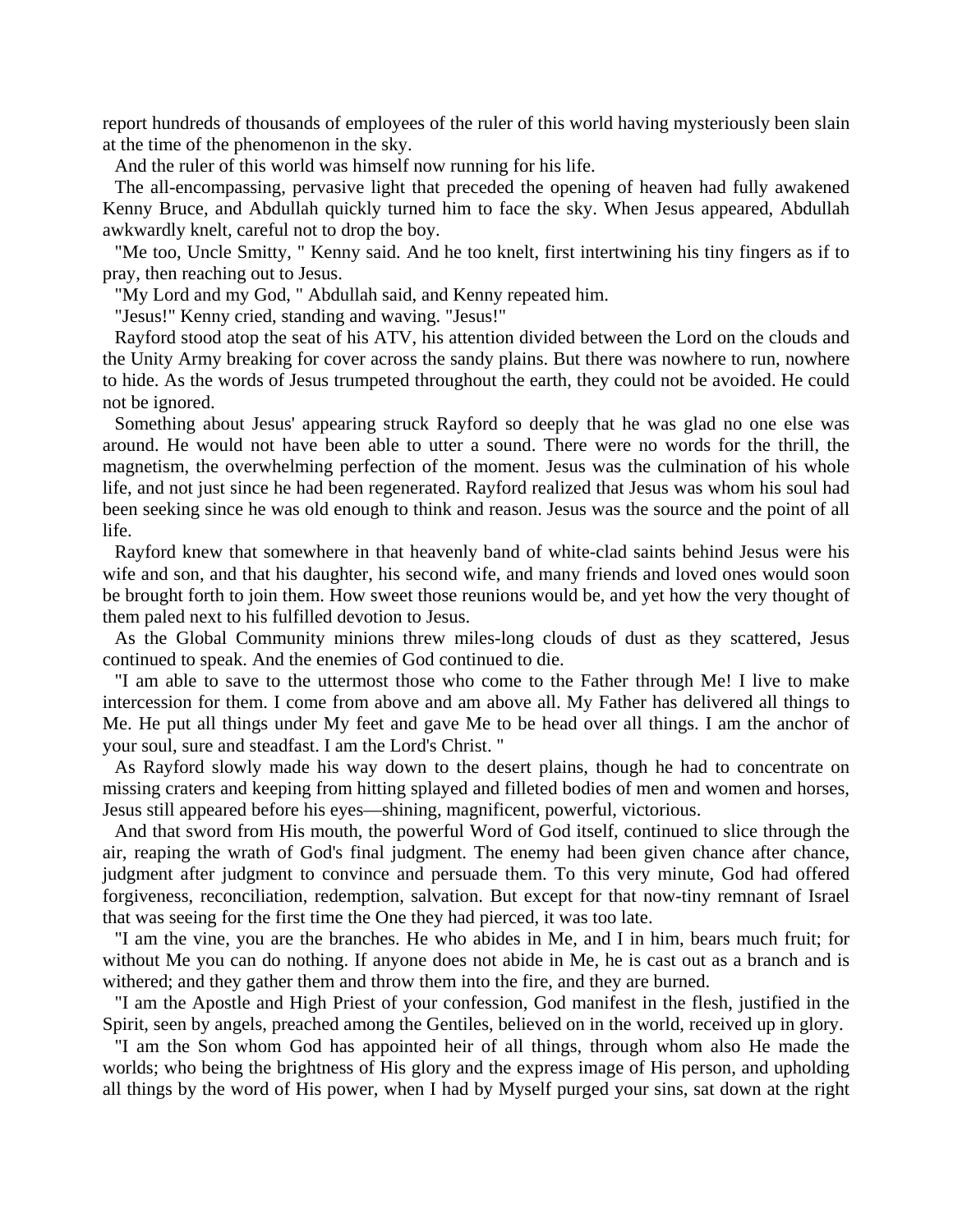hand of the Majesty on high, having become so much better than the angels, as I have by inheritance obtained a more excellent name than they."

Rayford saw soldiers kill themselves at the sight of their slain comrades. Others looked like cartoon characters on speed, using any implement they could find to dig holes and bury themselves, trying to hide from the piercing light and convicting words of Christ.

Carpathia was radioing ahead to generals and commanders in the middle of his army that still extended miles from Petra to the north. "Reinforcements! Reinforcements! Spare no expense or equipment! Meet us at Buseirah!"

The royal Humvee, with the ubiquitous Leon at the wheel, far outraced Rayford's ATV until it ran into the rest of the army trying to flee on horseback and on foot. About half the original caravan trailed the Humvee, minus the munitions carriers that remained inoperative just outside Petra.

Rayford raced up behind the fleeing potentate and his panicked entourage, and turned to see what was happening with the rest of the Unity Army that had been encircling Petra. All he could see for miles were craters; overturned vehicles; clouds of dust; dead and dying soldiers and horses; personnel walking in a daze, running, staggering. And above them great clouds of ravenous birds, getting their fill of man and beast. Strangely, though, the swarming flocks that would have otherwise blocked out the sun cast no shadow on the ground. The light of Christ permeated everything.

"How we doing up there, Mac?"

"Oh, Ray! I can hear every word, and it's like God's in the cockpit with me, looking right into my eyes. "

"I know the feeling."

"Listen, I'm going to head to Buseirah, 'cause that's where what's left of the front lines here seem to be headed. From up here it looks like the worst of the damage and casualties is within five miles of Petra. The rest of the one-third is steering toward Buseirah, and farther north the other two-thirds is pretty much intact and trying to regroup. "

One of the women told Enoch, without taking her gaze from the sky, that it seemed "as if Jesus is lookin' right at me."

"Me too," another said, and another.

"Just fellowship with your Savior," Enoch said quietly, not wanting to speak while Jesus was speaking. It should have been no surprise, he decided, that Christ would supernaturally make personal to every believer the truth of His coming, as if He had come for each individually. Enoch had once heard an old saint say, "He loved us every one, as if there were but one of us to love. "

Jesus said, "Look unto Me, the author and finisher of your faith, who for the joy that was set before Me endured the cross, despising the shame, and sat down at the right hand of the throne of God.

"God now commands all men everywhere to repent, because He has appointed this the day on which He will judge the world in righteousness by Me, the Man whom He has ordained. He gave assurance of this to all by raising Me from the dead.

"I am Jesus Christ the righteous, your Advocate with the Father. And I Myself was the propitiation for your sins, and not for yours only but also for the whole world. I am the Prince of life, whom God raised from the dead. I am the Word that became flesh and dwelt among you, and you beheld My glory, the glory as of the only begotten of the Father, full of grace and truth.

"I, being in the form of God, did not consider it robbery to be equal with God, but made Myself of no reputation, taking the form of a bondservant, and coming in the likeness of men. And being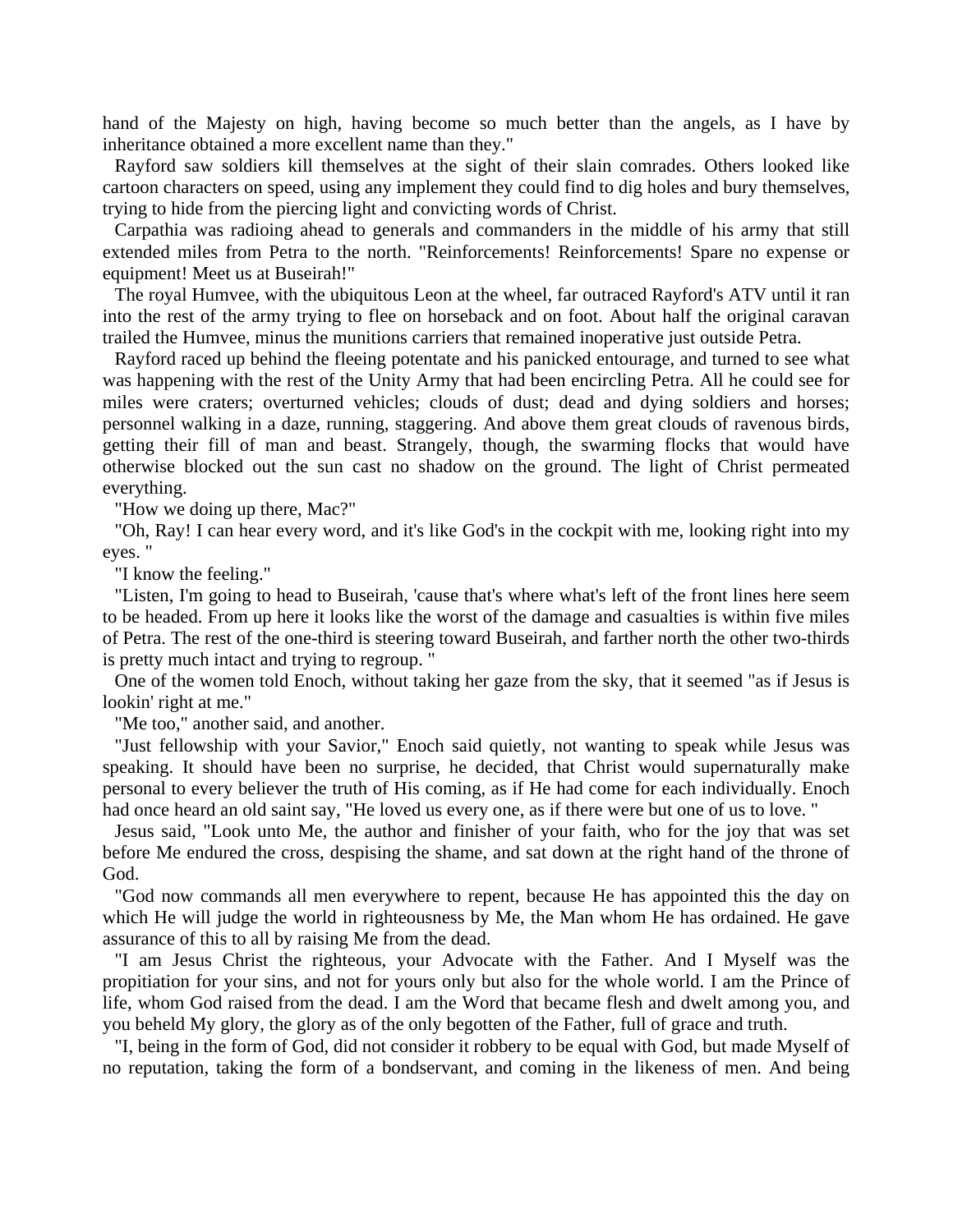found in appearance as a man, I humbled Myself and became obedient to the point of death, even the death of the cross.

"Therefore, Enoch, God also has highly exalted Me and given Me the name which is above every name, that at the name of Jesus every knee should bow, of those in heaven, and of those on earth, and of those under the earth, and that every tongue should confess that Jesus Christ is Lord, to the glory of God the Father."

Enoch's jaw dropped. Sitting there in the brilliance of God's glory, his Savior Jesus had spoken directly to him by name. "Did you hear that?" he said, and the three dozen plus kneeling around him dissolved into tears. "He used my name."

"He used my name," a young man said.

"He called me by name," a woman said.

"Me too."

"Me too."

Rayford sat in the middle of the carnage surrounding Petra, his heart bursting, the love and adoration he felt for Jesus coming right back at him from the clouds. Christ had called him by name, and as Rayford gazed at Him he had the feeling that it was true that the very hairs on his head were numbered, that Jesus knew everything there was to know about him. It was as if He had returned just for Rayford.

"Ray, this's Mac."

"Yeah, Mac."

"You're not goin' to believe this, but—"

"I know."

"You too?"

"Everybody, I think, Mac."

"Incredible."

Even knowing that the same phenomenon had happened to others, Rayford longed to hear Jesus say his name again. It came with such love, compassion, and knowledge that it was as if no one had ever uttered it before or would again.

"Rayford—" there it was again—"you know My grace, that though I was rich, yet for your sake I became poor, that you through My poverty might become rich."

"I know, Lord," Rayford said, tears streaming. "I know. "

"I have delivered you from the power of darkness and conveyed you into the kingdom of the Son of God's love, in whom you have redemption through My blood, the forgiveness of sins. I am the image of the invisible God, the firstborn over all creation.

"For by Me all things were created that are in heaven and that are on earth, visible and invisible, whether thrones or dominions or principalities or powers. All things were created through Me and for Me. And I am before all things, and in Me all things consist.

"I am the head of the body, the church, the beginning, the firstborn from the dead, that in all things I may have the preeminence. For it pleased the Father that in Me all the fullness should dwell, and by Me to reconcile all things to Himself, whether things on earth or things in heaven, having made peace through the blood of My cross."

Again Rayford slid to the ground, raising his arms. "My Lord and my God, I am so unworthy. "

"And you, Rayford, who once were alienated and an enemy in your mind by wicked works, yet now I have reconciled in the body of My flesh through death, to present you holy, and blameless, and above reproach in God's sight."

"Unworthy, unworthy!" Rayford cried.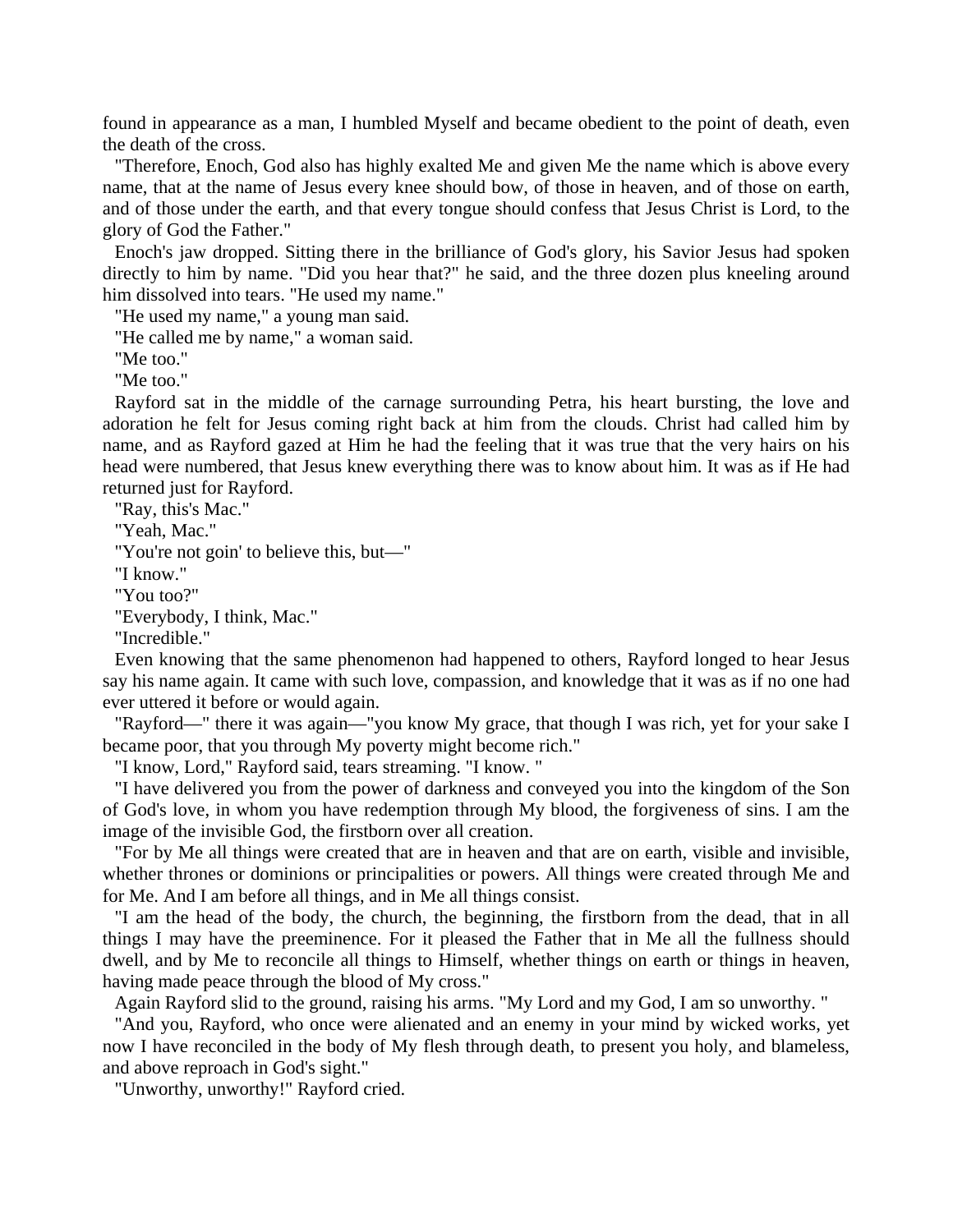"Justified by faith," Jesus said. "Justified. "

It seemed to Abdullah that all in Petra were on their faces and yet still somehow able to see Christ. And when the Savior had called Abdullah by name, he could tell from the response around him that Jesus had called each person by their own name. Even better, Jesus had spoken to Abdullah in his native Arabic.

Kenny shouted, "He knows me!"

And Beth Ann wrapped her arms around George's neck and squealed, "He said my name!"

From that moment, Abdullah heard everyone conversing with Jesus as if He were speaking to each of them alone.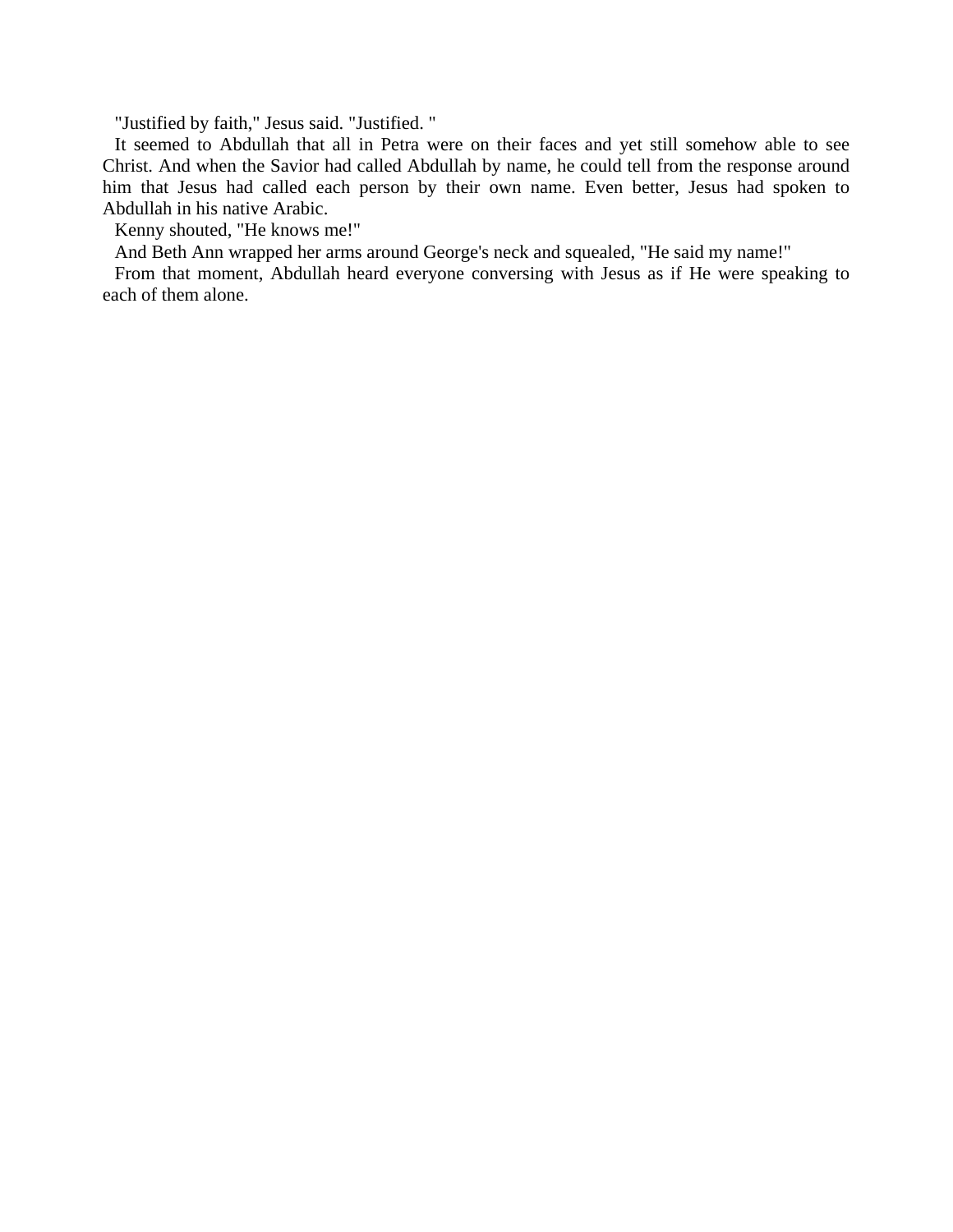## **TWELVE**

MAC LOOKED DOWN on Bozrah, the modern-day Jordanian city of Buseirah. It lay thirty miles southeast of the Dead Sea and about twenty miles north of Petra. He told Rayford, "It's a remote village in the mountains here, and access is gonna be difficult."

"Especially if the Lord doesn't want the Unity Army to get there safely."

"And He doesn't."

"Mac, didn't Chaim say the remnant is supposed to go with Jesus to Jerusalem?"

"I believe so."

"How're we going to get a million people sixty miles in one day? We don't have enough vehicles or planes. "

"I don't guess it's our problem, Ray."

"So the question remains."

"Look up, brother. Look up. Hey, you're not gonna try to chase Nicolae all the way to Jerusalem on that little buggy, are ya?"

"I've been reconsidering that, Mac."

"I've been in touch with Chang and Lionel. I don't want to be this far from the action myself. What say we get back to Petra and commandeer us a Hummer?"

"We'd better hurry. I don't want to miss what happens in Bozrah. "

"You're drivin', Ray. "

"No you don't. You're driving. "

"Let's get Smitty. He loves to drive. Plus I'll bet he'd love to be along. "

By the time Rayford had scooted back up to Petra, Mac had already landed the chopper and found Abdullah. The three embraced. "What do you call it again, " Abdullah said, "when someone states the obvious?"

"I call it statin' the obvious, " Mac said. "And it's usually done by a Jordanian. You about to state some-thin' obvious, Smitty?"

"I am, sir. "

"Well, let'er fly. "

"This is the greatest day of my life. How about you?"

Chaim was nearly overrun with people peppering him with questions. He wanted to give them his full attention, but how could he with his Savior in the clouds?

The people were preoccupied with Jesus too, of course, but until they could talk with Him faceto-face, they asked Chaim for answers while looking past him into the heavens.

"Why are the saints behind Him wearing white? To signify their purity?"

"I believe so, " Chaim said. "And also because they are not really going to be involved in the war at all. Jesus will do all the work, and the battles—three more following this one—will not really be battles at all, but rather one-sided slaughters. "

Rayford longed to see Kenny, but he didn't want to upset him by then pulling away again so quickly. He also wanted to talk to Priscilla Sebastian about how she planned on keeping the kids, her daughter and his grandson, from seeing the horror outside the walls. Abdullah assured him that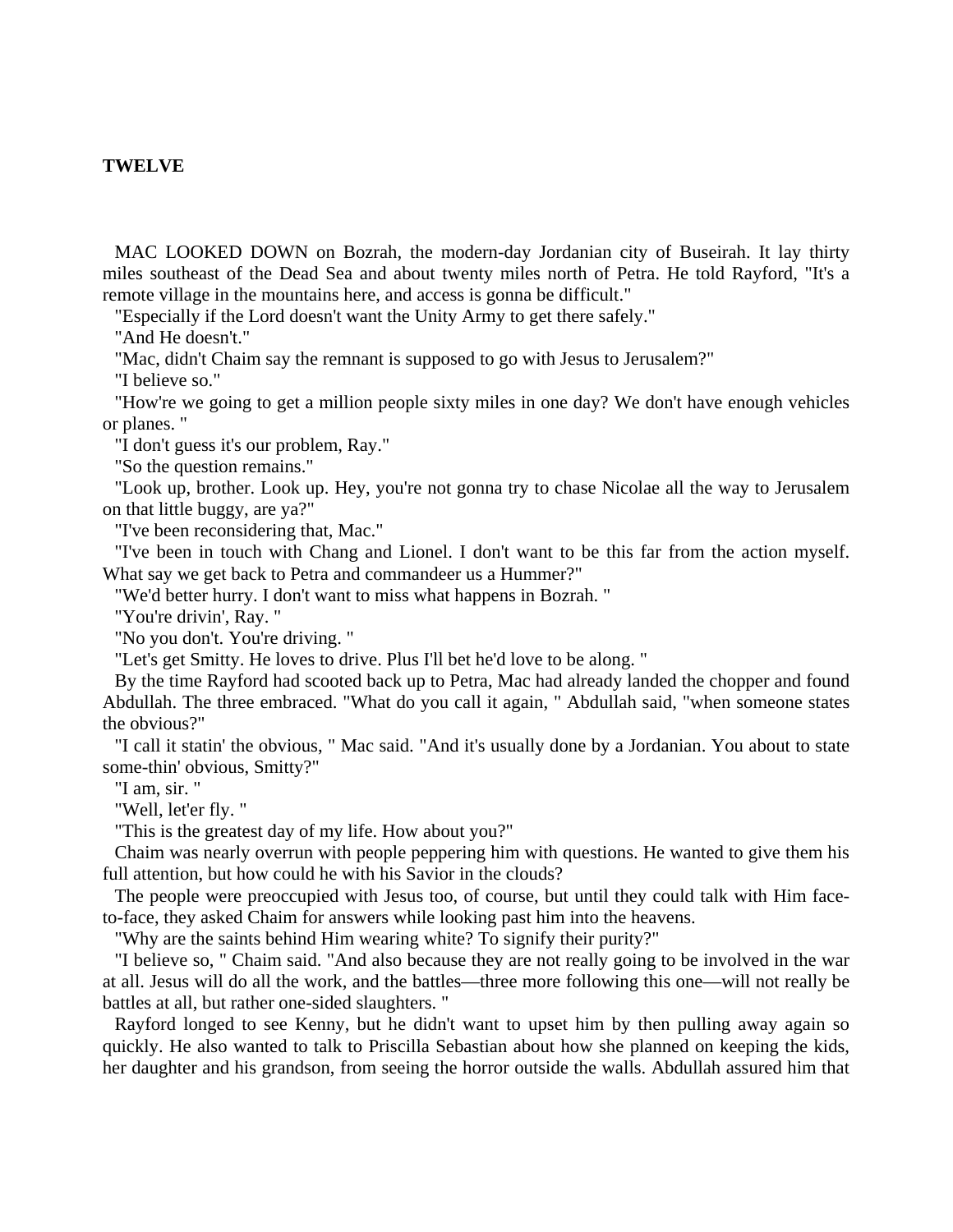Kenny was fine for now— he was as enamored of Jesus as they all were—and that Priscilla indeed had a plan.

The million-strong in Petra had fallen far out of their original formation by now and were milling about, most with their necks craned toward the sky but somehow also intuitively migrating toward the exits. They knew they were to be delivered by Jesus, not just from the attack of Antichrist, but back to their homeland, their home city, the City of God, Jerusalem.

"Are we free?" someone asked Enoch.

"I think we are, " he said. "No way the Lord will allow Antichrist's forces to kill us for not having the mark of loyalty, now that He is here and is to rule the nations. Even ours. "

"How will God do that from over there?"

"I have no idea, " Enoch said. "But after today, I will simply believe it, won't you?"

"That's in the Bible, Jesus rulin' the nations?"

"It is. Revelation 12: 5 says, 'She bore a male Child who was to rule all nations with a rod of iron. And her Child was caught up to God and His throne. ' That's Jesus. And He's here now. That rod of iron sounds like He's going to take no baloney from anybody, doesn't it?"

"I heard that. "

"Then I think we're free to live and move about without fear, " Enoch said.

"I'm gonna fear a little for a while, but that sure sounds good to me."

The only downside of having Abdullah drive the Hummer was that Rayford would have to trade off with Mac for the privilege of riding shotgun. That transported him back to college when he and his fraternity brothers would compete to call the favored seat, sometimes as much as twenty-four hours before a trip. That also reminded him how far he had been from being a believer back then. Had someone predicted where he would be thirty years later and painted this scene, Rayford would have laughed in his face.

The tight, compact, stiff-riding Hummer made its way out of the city under Abdullah's careful control. Tens of thousands of pilgrims filled the pathways and stone stairways, walking arm in arm, hand in hand, singing, praying, praising God, and gazing at Jesus in the sky.

"This had to be what the Exodus looked like," Abdullah said.

Mac laughed long and loud. "You know," Abdullah added, "the original one. The children of Israel leaving Egypt. "

"I know what the Exodus is, Smitty!" Mac said. "You think those people were happy then?"

"Well, no, I guess not. And they would have had children older than seven too, wouldn't they?"

Finally outside Petra, Rayford was impressed that Abdullah was able to find stretches where he could reach speeds of more than sixty miles an hour. Most of the time he had to be careful of rocks and ruts and craters from the meteorites, and he slowly found ways around the carcasses of horses and soldiers. But clearly he was a man on a mission, wanting to get to Bozrah soon after Carpathia did. And from what Rayford had seen of where the former potentate's convoy had stalled, he thought Smitty might just get them there first.

About four miles from Petra and flying along before a huge cloud of dust, the three of them rolled down their windows and gazed into the clouds when Jesus began speaking again.

"I will surely assemble all of you, O Jacob, I will surely gather the remnant of Israel; I will put them together like sheep of the fold, like a flock in the midst of their pasture; they shall make a loud noise because of so many people.

"I am the One who breaks open, and I will come up before you. You will break out of the city of refuge, pass through the gate, and go out by it. I, your King, will pass before you. I, the Lord, will be at your head. "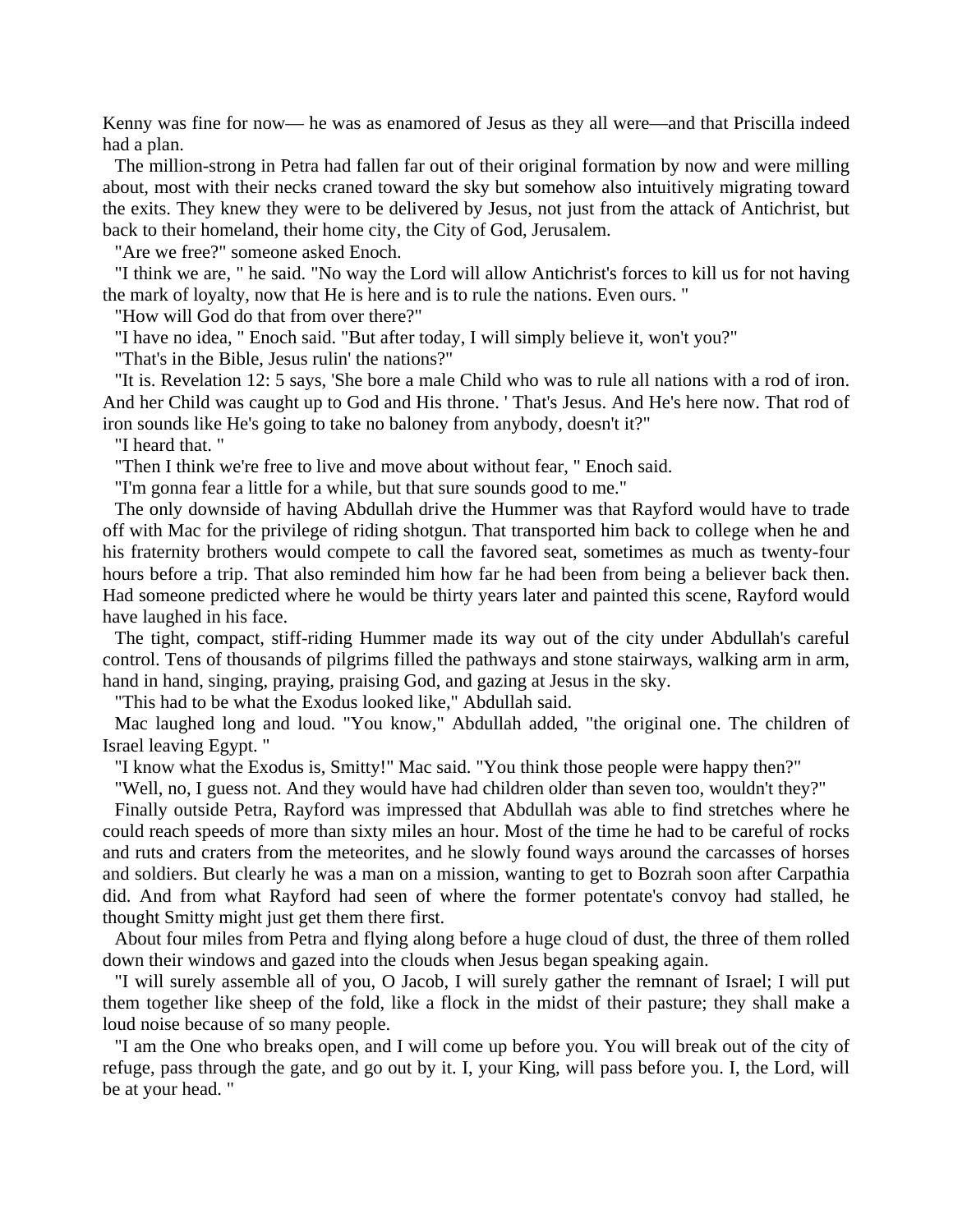"He's going to lead the people to Bozrah, " Abdullah said.

"Statin' the obvious again, Smitty, " Mac said.

But within minutes, Rayford and the others understood Jesus' plan. "Look behind us, " Abdullah said.

Abdullah was in a particularly slow patch, carefully picking his way through numerous obstacles, but still a great dust cloud followed them.

"What's that?" Mac said.

"No idea, " Rayford said, studying it and becoming alarmed. Something was gaining on them. Something huge and ominous.

Seconds later Abdullah found a smooth stretch and hit the accelerator. Soon they were hurtling along at more than seventy miles an hour. Still the great dust ball caught and overcame them, and the three quickly rolled up their windows. The ground trembled and the wind shook the Hummer.

"It's people!" Rayford shouted above the din. "It's the remnant!"

"They're following the Lord!" Mac said. "Running faster than we're driving!"

"Look at them go! Smiling, laughing, singing! Even little kids!"

"We wouldn't have needed the car!" Abdullah said.

"Statin' the obvious!" Mac yelled, laughing.

It had been Hannah Palemoon's idea that the Tribulation Force try to stay together on the trek to Bozrah. She feared that with the move from Petra and the reunions of so many with loved ones, they might never be together in the same way again. No one knew how long the trip would take, and she foresaw the possibility of a very long day. All around her people had questions about how they would get all the way to Jerusalem when Bozrah itself was far enough—really too far to walk.

She didn't care. It began as fun, and everyone was so blessed and full of gratitude, looking at Jesus and seeing Him look back, seemingly directly at each one. Leah was there, and the Sebastians with their daughter and Kenny. By staying in the middle of the huge throng, the kids were spared the ugliness of what was left in the desert. And the children seemed preoccupied with Jesus anyway. Razor was along, and Lionel, Chang and Naomi, Zeke, and the Woos.

Hannah didn't know who first got the idea of walking faster, but suddenly a laughing and smiling group was pushing them. They stepped along as quickly as they could, then began jogging, trotting, and soon they were in a full sprint. Hannah felt light as air, and while it wasn't that she was actually off the ground, it felt that way. Each step carried her farther and farther, and soon she was running faster than she ever had.

To her amazement, she was not out of breath. Her strength and endurance remained, and so, apparently, did that of the old and the young alike. Ahead, George Sebastian ran faster than she, and he was carrying Beth Ann! Priscilla kept up though carrying Kenny.

When the group caught and passed a speeding Hummer, Hannah knew they were running at miraculous, supernatural, superhuman speeds. And of all things, the kids wanted to be let down so they too could run. She passed the Sebastians as they slowed to lower the children, but within minutes they had passed her again, the kids running as fast as the adults.

Half an hour later the entire mass of a million was past the Hummer and nearing Bozrah. By the time Abdullah pulled up to a narrow entryway to the mountain village, Unity Army troops had straggled in. They looked defeated before the battle began.

What was left of their vehicles and armaments was pathetic, but Rayford was surprised how many soldiers remained alive. Several thousand horses too. He had to wonder whether any of these, who were part of the original one-third of Carpathia's fighting force, would remain to join the others in the north.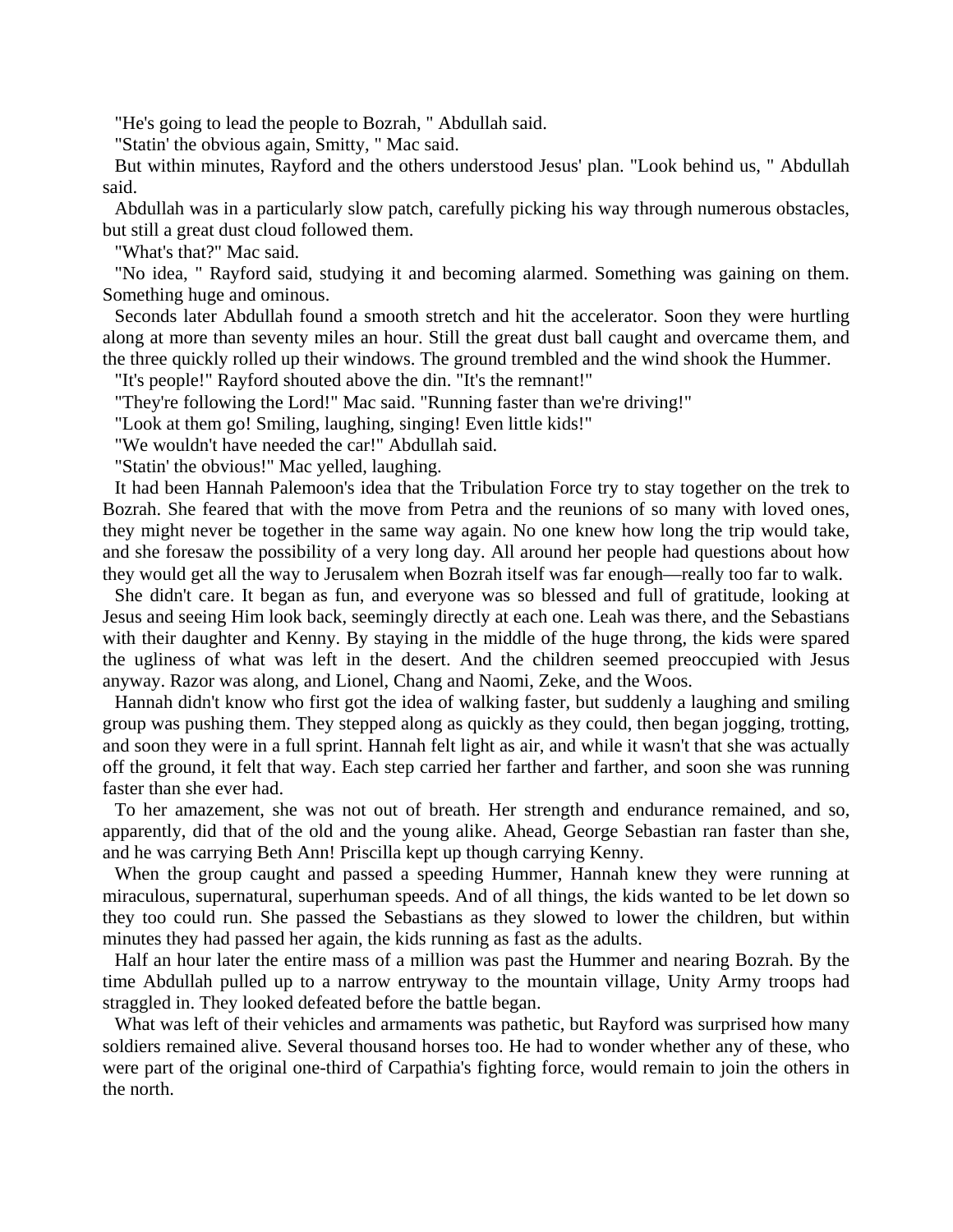How strange to see the entire remnant gathered again as Abdullah drove around the edges of the great crowd. The Lord and His white-clad heavenly army hovered over them, and despite the trip, everyone appeared fresh and clean and none the worse for wear. No one was even breathing heavily. Which was good, Rayford thought, because they still had another journey ahead of them, twice as far.

"Wonder where ol' Nick is this time, " Mac said. "We haven't heard from him in a while, have we?"

"If I were him, " Abdullah said, "I would leave this battle to someone else. "

"Me too, " Mac said. "I don't see him anywhere. "

Rayford directed Abdullah to a high place just northeast of the city. From there they could look down upon the remnant and out across the plains, where several hundred thousand troops were aligned and apparently ready for a fresh attack. Rayford studied the horizon through binoculars, and soon he heard radio transmissions from Carpathia's generals.

"Standing by for your word, Excellency. " The voice sounded weary, defeated.

There was a throat clearing. "And the southern platoons?" Carpathia's voice.

"Ready, Supreme Potentate. " Rayford detected a note of sarcasm.

"Ready, holiness. May we know your position?".

"For whatever reason?"

"So that we avoid the danger of friendly fire, great one. "

"Suffice it to say that I and my cabinet are to your northwest. "

So much for visibility and inspiration. Apparently Nicolae was fully aware how close he'd come to being bird feed at Petra. "Right behind you, boys," seemed to be his mantra for this skirmish. But it would prove to be more than a skirmish.

"It appears the entire population of Petra is here," a general broadcast.

"If you are addressing me, " Carpathia said, "you will take care to use proper approbation. "

"I'm addressing those crucial to this operation, sir. "

"Your commander in chief is crucial, General, and you would do well to remem—"

"I will remember that when this begins, you are hiding in the northwest, away from the action. "

"Identify yourself, infidel!"

"Front lines, sir, which is more than I can say for the commander in chief. "

"Dissension among the ranks!" Mac crowed. "What could be better?"

"We'd better move now, Excellency," another general weighed in. "We do ourselves no favors allowing the enemy to study us."

"They are unarmed!" Carpathia said. "This should be a walk in the park!"

"They were unarmed in Petra, Commander," the first general said. "Have you forgotten their commander in chief remains overhead? And have you questioned how they got everyone here so fast?"

"Attack!" Carpathia shouted.

And what was left of the southern third of the Unity Army slowly began moving upon Bozrah.

To Rayford it appeared the operation was a suicide mission. As soon as Global Community forces came within range of the remnant of Israel, the soldiers seemed to launch every last projectile in their arsenal. He could not imagine a more earsplitting fusillade, and yet the bullets and missiles and rockets and mortars fell harmlessly, even in the midst of the mass of people. Millions and millions of rounds continued to pour from barrels of all sizes as the army slowly continued to advance.

Yet despite the din, the words of the Lord could be heard clear and plain.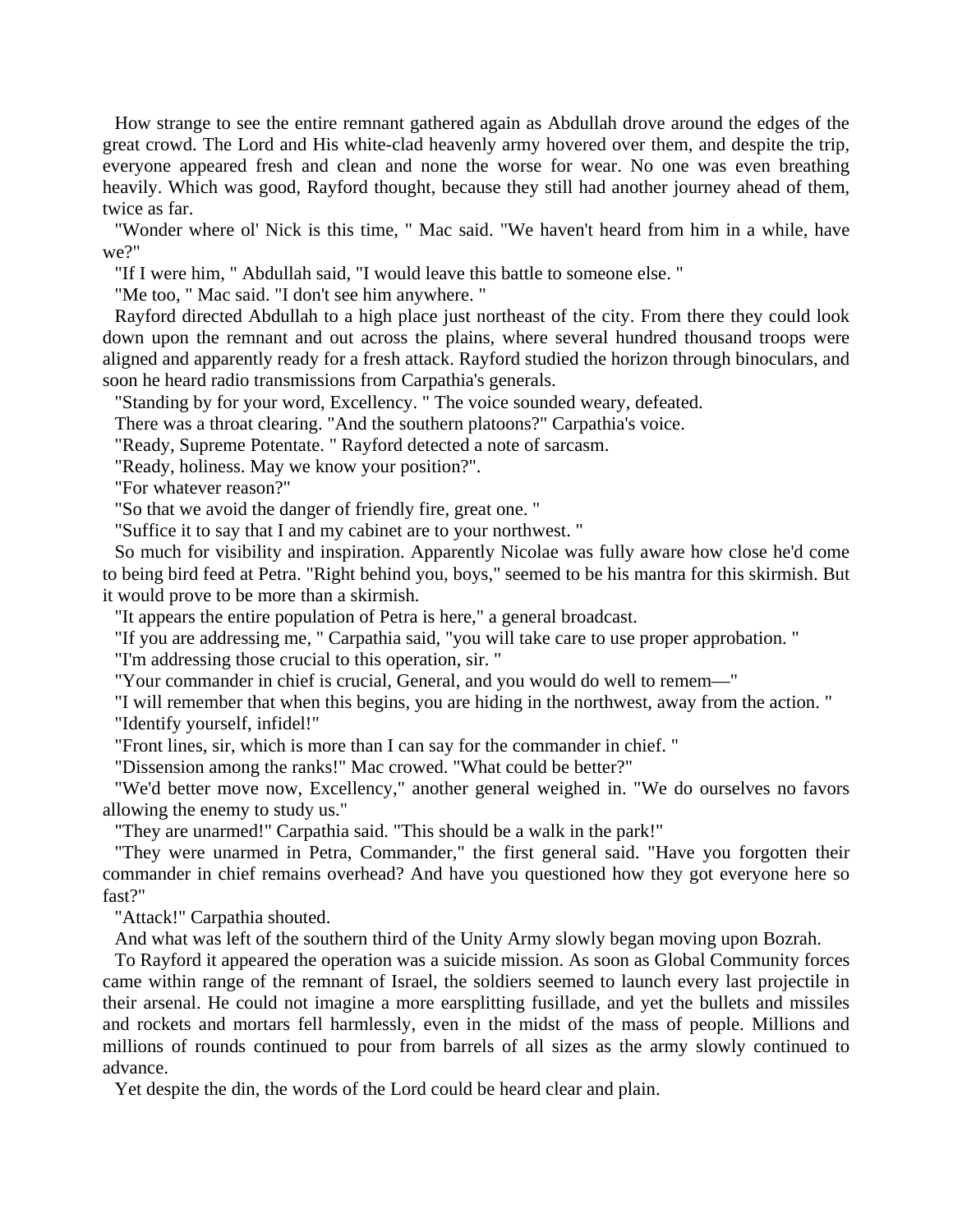"Come near, you nations, to hear; and heed, you people! Let the earth hear, and all that is in it, the world and all things that come forth from it. For the indignation of the Lord is against all nations, and His fury against all their armies; He has utterly destroyed them, He has given them over to the slaughter. "

Rayford watched through the binocs as men and women soldiers and horses seemed to explode where they stood. It was as if the very words of the Lord had superheated their blood, causing it to burst through their veins and skin.

"Also their slain shall be thrown out; their stench shall rise from their corpses, and the mountains shall be melted with their blood. All the host of heaven shall be dissolved, and the heavens shall be rolled up like a scroll; all their host shall fall down as the leaf falls from the vine, and as fruit falling from a fig tree. "

Tens of thousands of foot soldiers dropped their weapons, grabbed their heads or their chests, fell to their knees, and writhed as they were invisibly sliced asunder. Their innards and entrails gushed to the desert floor, and as those around them turned to run, they too were slain, their blood pooling and rising in the unforgiving brightness of the glory of Christ.

"For My sword shall be bathed in heaven; indeed it shall come down on Edom, and on the people of My curse, for judgment.

"The sword of the Lord is filled with blood. It is made overflowing with fatness. For the Lord has a sacrifice in Bozrah, and a great slaughter in the land of Edom.

"Their land shall be soaked with blood, and their dust saturated with fatness. "

It was as if Antichrist's army had become the sacrificial beasts for the Lord's slaughter. Carpathia screamed, "Bring me a plane, a chopper, a jet—anything! Get me to the north! Now! Now!"

And Jesus said, "For today is the day of the Lord's vengeance, the year of recompense for the cause of Zion."

"Where's Carpathia's ride going to come from?" Rayford said.

"Ash Shawbak, " Abdullah said.

"That's right, Smitty, " Mac said. "That your hometown?"

"Hardly. Amman; you know that. "

"'Course I do. Wasn't Ash Shawbak where the dignitaries were, on their 'zecutive safari, sippin' cordials and s'posed to be watching Nicolae bring home the victory?"

"That is the place," Abdullah said. "I would love to see their faces now. "

"Lookie there," Rayford said, nodding toward the sky to the southeast. A jet helicopter was screaming to the northwest, at the edge of the decimated army.

Rayford raised the binoculars again and studied the area. "There they are," he said. "That big old Humvee is just sitting there alone. Looks like Carpathia's not going to even risk getting out until he absolutely has to. "

"His army's gone," Mac said. "'Least this part of it. Not a shot bein' fired from anywhere. "

It had grown deathly quiet. As Rayford watched, the chopper put down several yards from Carpathia's position. Only he and Leon disgorged from the vehicle. Leon held the hem of his robe at his waist and ran as fast as was possible for him. Nicolae seemed to catch his great scabbard on the way out of the Humvee, and it hung him up for a second before he angrily freed himself. He dashed to the helicopter, overtaking Leon and elbowing him out of the way to be the first one on.

As soon as Leon was aboard, having been pulled in by assisting hands, the craft lifted off and headed north. Rayford panned left and right with the field glasses and saw no movement among the wreckage of the Unity Army. Bodies were strewn for miles and the desert floor was red with blood.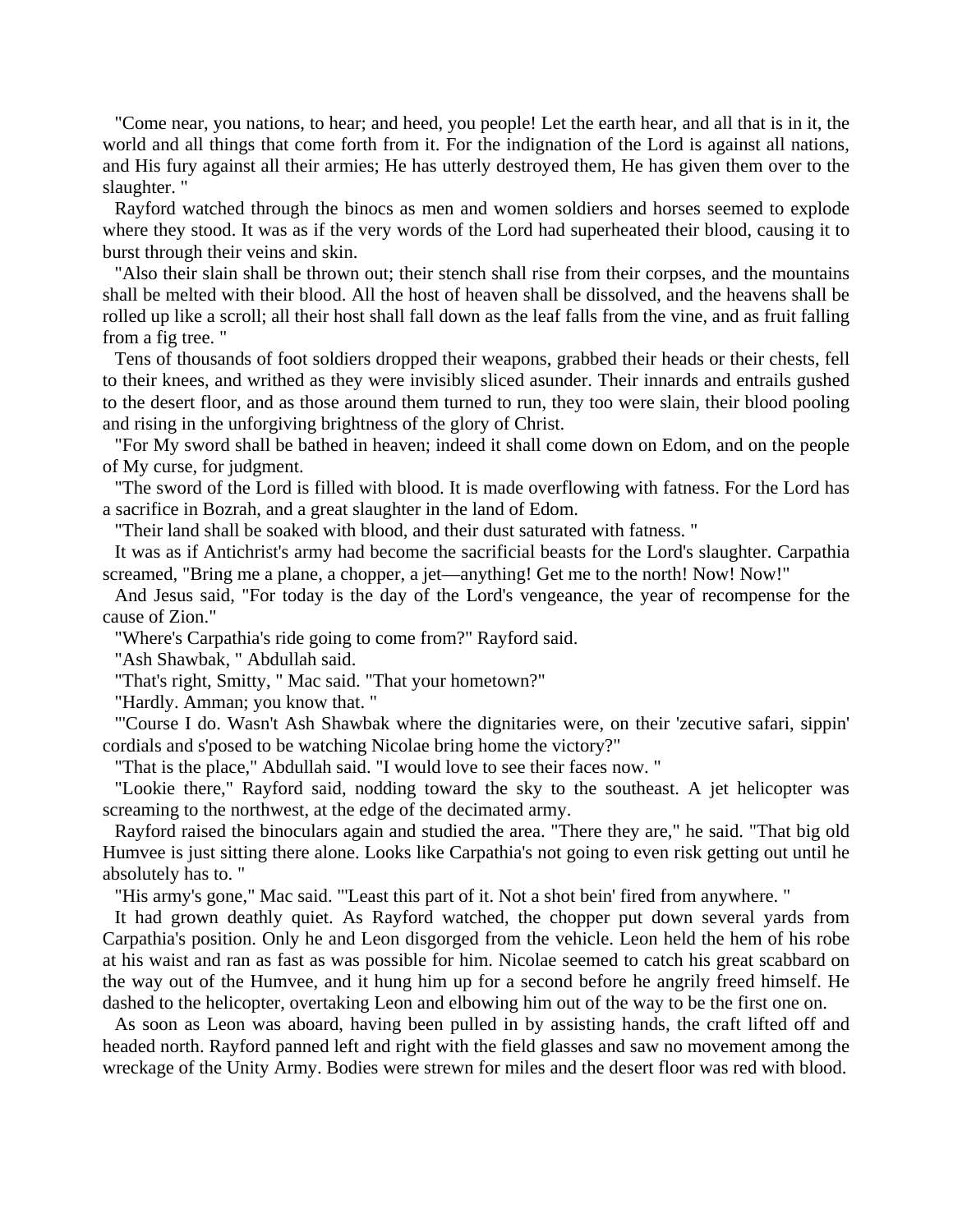"Oh, look at this, " Rayford said, scrambling to open his door and leap out. Mac and Abdullah followed and the three climbed atop the Hummer, watching as Jesus descended from the sky. His horse gracefully touched the ground in the plains to the west of Bozrah, and as the entire Jewish remnant watched from the mountain, Jesus dismounted. The army of heaven remained perhaps a hundred feet above Him, following as He strode through the battlefield, the hem of His robe turning red in the blood of the enemy.

The saints above Him began a responsive recitation, asking questions in unison that He answered for all on earth to hear. "Who," they began, "is this who comes from Edom, with dyed garments from Bozrah, this One who is glorious in His apparel, traveling in the greatness of His strength?"

And the Lord said, "It is I who speak in righteousness, mighty to save. "

"Why is Your apparel red, and Your garments like one who treads in the winepress?"

"I have trodden the winepress alone, and from the peoples no one was with Me. For I have trodden them in My anger, and trampled them in My fury; their blood is sprinkled upon My garments, and I have stained all My robes.

"For the day of vengeance is in My heart, and the year of My redeemed has come.

"I looked, but there was no one to help, and I wondered that there was no one to uphold; therefore My own arm brought salvation for Me; and My own fury, it sustained Me.

"I have trodden down the peoples in My anger, made them drunk in My fury, and brought down their strength to the earth."

And the vast thousands on horseback above Him in the heavens praised Him in unison:

"We will mention the lovingkindnesses of the Lord and the praises of the Lord, according to all that the Lord has bestowed on us, and the great goodness toward the house of Israel, which He has bestowed on them according to His mercies, according to the multitude of His lovingkindnesses. "

And Jesus said, "Surely they are My people, children who will not lie. And so I became their Savior. "

With that He turned toward the multitude watching from Bozrah. "When you see Jerusalem surrounded by armies, then know that its desolation is near. Then let those who are in Judea flee to the mountains, let those who are in the midst of her depart, and let not those who are in the country enter her.

"For these are the days of vengeance, that all things which are written may be fulfilled.... Now look up and lift up your heads, because your redemption draws near. "

"What do you think is happening right now, Brother Enoch?"

Enoch wasn't sure, but he had an idea. In Illinois, as he knew was true everywhere, regardless of the hour, the day was as bright as noon without so much as a shadow. The glory of the Lord was the light of the world. But Jesus was no longer visible in the sky.

"Will we see Him again? Or do we have to go there for that?"

"I believe we will see Him again, " Enoch said. "Even today. He is probably fighting one of the battles that precede the fall of Jerusalem and His delivering of the Jews there. But the prophecies say that when He delivers Jerusalem and ascends the Mount of Olives, every eye shall see Him. Obviously, that includes us. "

"But pretty soon, like after today, we're going to have to get ourselves over there, right?"

"I sure want to," Enoch said. "But it won't be cheap. "

"Well, look at it this way: we got us a thousand years to raise the money."

"I don't want to wait that long."

"Me either. How about a car wash?"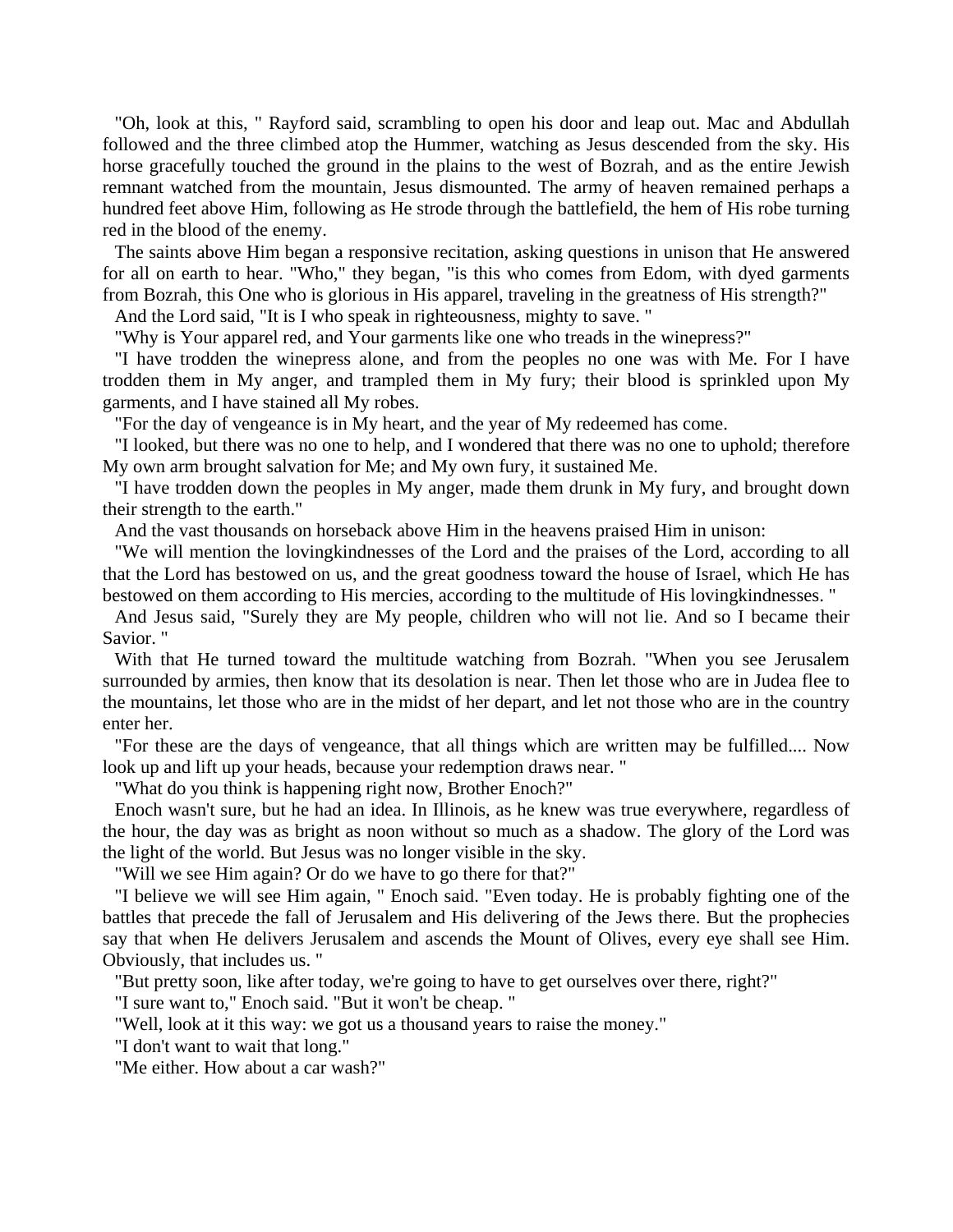"Head west of the Dead Sea and south of Jerusalem," Rayford told Abdullah. He settled into the backseat of the Hummer, letting Mac have the front. "Carpathia's not happy, Mac. You been listening?"

"Yeah," Mac said. "Guess he expected the northern two-thirds of his army to be ready. Sounds like they'd rather cut and run. "

"He could lose a bunch of them and still have plenty.

He's trying to get them organized to annihilate the Jews at Jerusalem. "

"But Jesus won't let them get that far, will He?"

"Actually, He will, " Rayford said. "At least a lot of them. But many soldiers are going to die between here and Mount Megiddo. If I read it right and Tsion and Chaim were correct, that's next. "

As they traveled, they followed Jesus now riding horseback on the ground, His army above and behind Him, and the Jewish remnant running along en masse. Again, they covered more than seventy miles in an hour, and the whole way Jesus spoke to them as if to each individually.

"I am the King who comes in the name of the Lord, " He said. "I am the Mediator of the new covenant. I am the one who bore your sins in My own body on the tree, that you, having died to sins, might live for righteousness—by whose stripes you were healed.

"I am the Bread of God who came down from heaven and gives life to the world. Therefore keep the feast, not with old leaven, nor with the leaven of malice and wickedness, but with the unleavened bread of sincerity and truth.

"I created all things in heaven and on earth, visible and invisible, whether thrones or dominions or principalities or powers. All things were created through Me and for Me. I have come to do the will of God. I came into the world to save sinners, not to be served, but to serve, and to give My life a ransom for many. "

Rayford had been taught over the past seven years that the Word of God was quick and powerful and sharper than any two-edged sword. He had also learned that the Word would never return void. Now, as it was being burned into his heart and soul by his Redeemer, he felt filled to overflowing and ready to burst.

What a privilege to hear the Word from the Word! He and his friends rolled through the desolate land, hearing what everyone else in the world was hearing, and yet Rayford knew each was taking it as if for him or herself. He certainly was. And just about the time he forgot that truth, Jesus would refer to him by name.

"Rayford, for this cause I was born, and for this cause I came into the world, that I should bear witness to the truth. Everyone who is of the truth hears My voice. I can do nothing of Myself, but what I see the Father do; for whatever He does, I also do in like manner. I am the stone the builders rejected, yet I have become the chief cornerstone, having been built on the foundation of the apostles and prophets. "

"Lord, I worship You," Rayford whispered, hearing Mac also praying. Abdullah drove along with tears pouring down his face.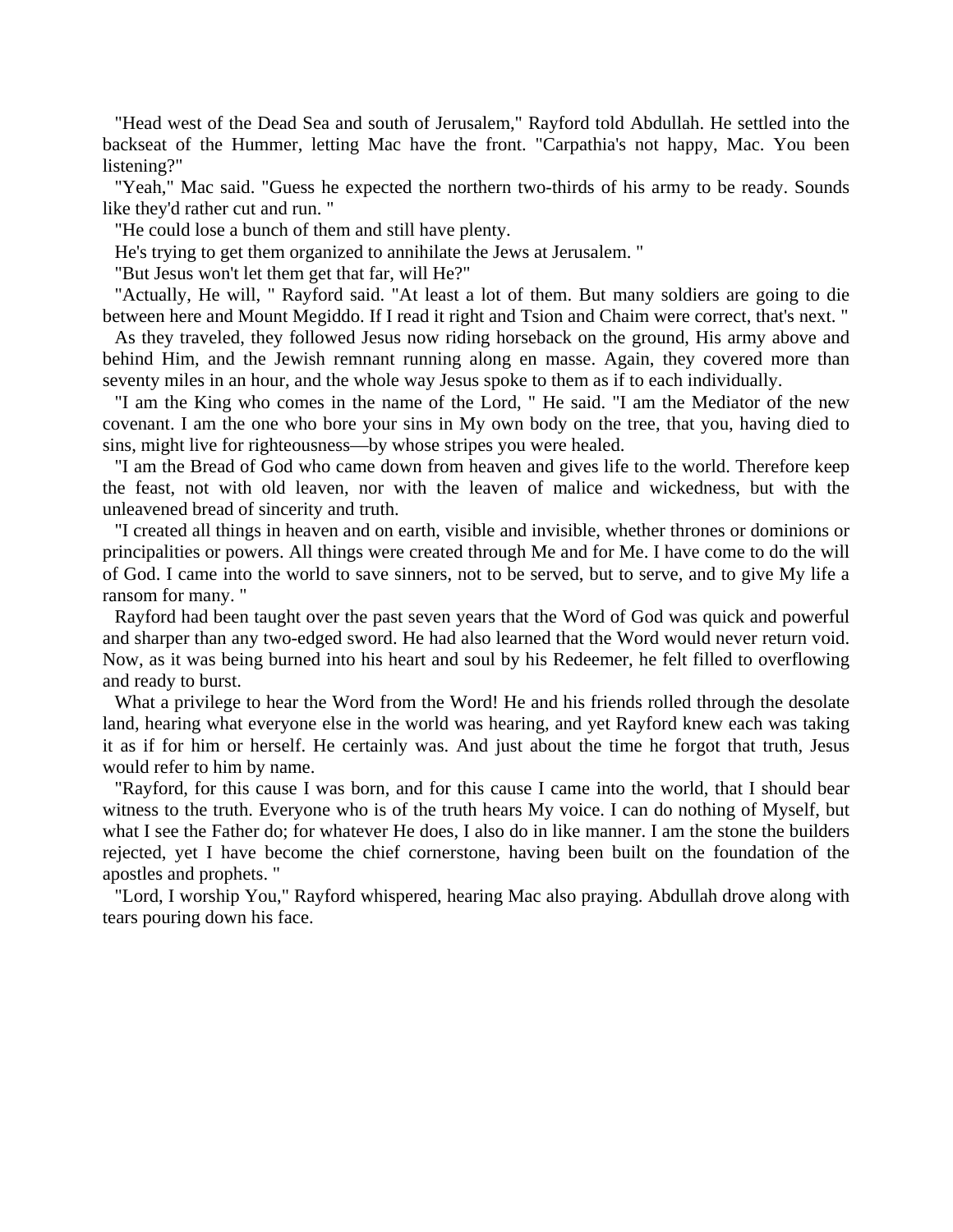## **THIRTEEN**

RAYFORD HAD TO SMILE. Here were the southern flanks of the remaining two-thirds of Antichrist's Global Community Unity Army all right, but they looked little more organized and ready to fight than did the corpses left in Edom. Perhaps that's why Carpathia was nowhere to be found, and from the transmissions they could hear, he was on his way farther north to the center of his fighting force in Megiddo.

Both Tsion Ben-Judah and Chaim Rosenzweig had been telling Rayford for years that of all the prophetic passages in Scripture, the final four battles between Jesus and the Armageddon armies were the most difficult to understand and put in sequence.

"Our best bet is to follow Jesus, " Rayford said.

"There's a sermon if I ever heard one, " Mac said.

"These battles are going to take place where they're

going to take place, and the only thing I'm sure of is who wins. "

"Well, " Abdullah said, "I am sure of a little more than that. "

Rayford saw Mac shoot Abdullah a double take. "Ya don't say, Smitty. Pray tell. "

"I have been studying."

"Studyin' what?"

"Geography mostly. On my own. "

"That can be dangerous."

"I have found it most informative."

"And I'd like to hear it, Abdullah," Rayford said.

Mac shook his head and settled back. "Oh, boy. Here we go. "

"I had been most curious, " Abdullah said, "why all of history pointed to Armageddon for the end. I mean, what is Armageddon? It is a place with many names and actually covers a lot of ground. "

"You shoulda been a perfessor, Smitty, " Mac said.

"Hush, Mac. Teach on, Abdullah. "

"Well, you are both fliers, and you have many times seen the mountain ranges that run the length of Palestine."

"Sure, off the Mediterranean coast."

"You know the break where the mountains all of a sudden drop to altitudes of about three hundred feet or less?"

"Up there where the highlands split off from the northern hills of Galilee?"

"Exactly. That is the Jezreel Valley. "

"I always thought that was the Plain of Esdraelon, " Mac said, "or however you say it. "

"Very good, Mac, " Abdullah said. "Gold star for you. Jezreel is the Hebrew word for it. Esdraelon is the Greek."

"Well, I'll be. You have been studyin'. "

"There's more. Some people call it the Plain of Megiddo, because of the city immediately to the west of it. And that's where we get the word Armageddon. "

"Where?" Mac said. "You lost me, teach."

"Armageddon comes from the Hebrew Har Megiddo, which means Mount Megiddo."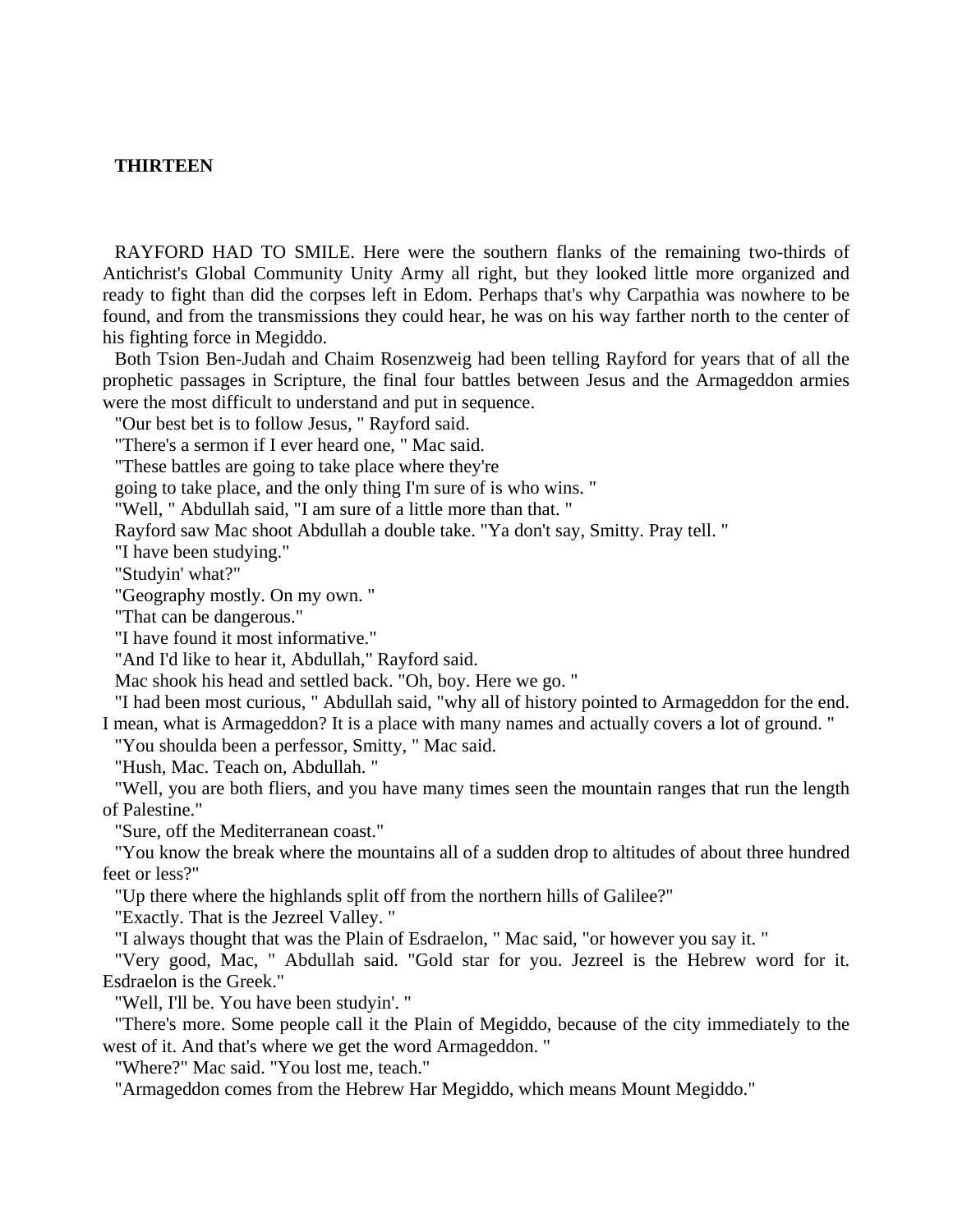"You have been doin' your homework, boy."

"Experts say Megiddo has been the site of more wars than any other single place in the world because it is so strategically located. Thirteen battles by the end of the first century alone. Some say Megiddo has been built twenty-five times and destroyed twenty-five times. "

"Isn't Jesus' hometown up there somewhere? Nazareth?"

"On the northern side of the valley," Abdullah said. "Imagine how it will feel for Him to fight an entire army that close to home. "

Indicative of the uncertainty of the Unity Army forces, their Hummer was virtually ignored. The army seemed to have its eyes trained on Jesus, just like everyone else, warily watching Him with His saints behind Him. The way news traveled on battlefields, no doubt these troops were also aware of the slaughters in Edom.

Rayford advised Abdullah to steer clear of the army.

Though he remained confident that they were invulnerable now, nothing would be gained by drawing fire.

"I'm probably gonna regret askin' this, Smitty, " Mac said, "but what'd you learn about Megiddo and all that, besides the names? I mean, what is so strategic about it?"

Rayford was amused at how Abdullah warmed to the topic. Mac had to be even more surprised than Ray. It wasn't often that Abdullah was in a position to teach his elders. But he seemed to have this down well.

"It is the perfect stage of history," Abdullah said. "Mount Megiddo is really not much more than a hill. For centuries it was the place from which the strategic pass was guarded—the international highway that went from the east all the way down to Egypt.

"Over the last several months, the enemy armies have been amassing into one, as you know. The ones that came from the west, from the revived Roman Empire, landed at Haifa and went directly up to the Valley of Megiddo.

"The armies from the east came through the dried-up Euphrates and straight down to the same place. It is the perfect staging ground. The armies from the north swept past Mount Hermon and down into the land of Israel, ending up in the Jezreel Valley at Mount Megiddo. "

"Makes sense, " Mac said. "Boy, you missed your callin'. "

Chaim could not keep from grinning. Tsion Ben-Judah, first his protege and eventually his mentor, once told him that prophecy was history written in advance. Here he was, in his seventies, living out that history.

No manna had fallen since Jesus appeared in the clouds. While Chaim knew that eventually he and all the other mortals would have to eat, he was certain no one felt any more twinge of hunger than he did. The Bread of Life was here.

It was as if fifty years had melted away. Chaim knew he looked the same, but he did not feel fatigue, aches, or pains. He had no serious maladies that had to be healed, but if Rayford was made whole despite his wounds and the infirmary had been closed in an instant, it only made sense that Chaim himself had been delivered from the ravages of age.

He was impressed enough that he had been able to get out of Petra and on the way to Bozrah under his own steam. But when he had begun hurrying, then running, then virtually flying over the terrain, Chaim knew this was no longer of himself. He had neither grown weary nor suffered from joint pain. If he had not had his full attention on his Savior, he might have been tempted to try his favorite childhood game: soccer. Imagine, he thought, an old man cavorting with children.

As the remnant from Petra followed the Lord and His army north toward Jerusalem, Chaim felt himself swelling with appropriate pride and gratitude. Though there had been hundreds of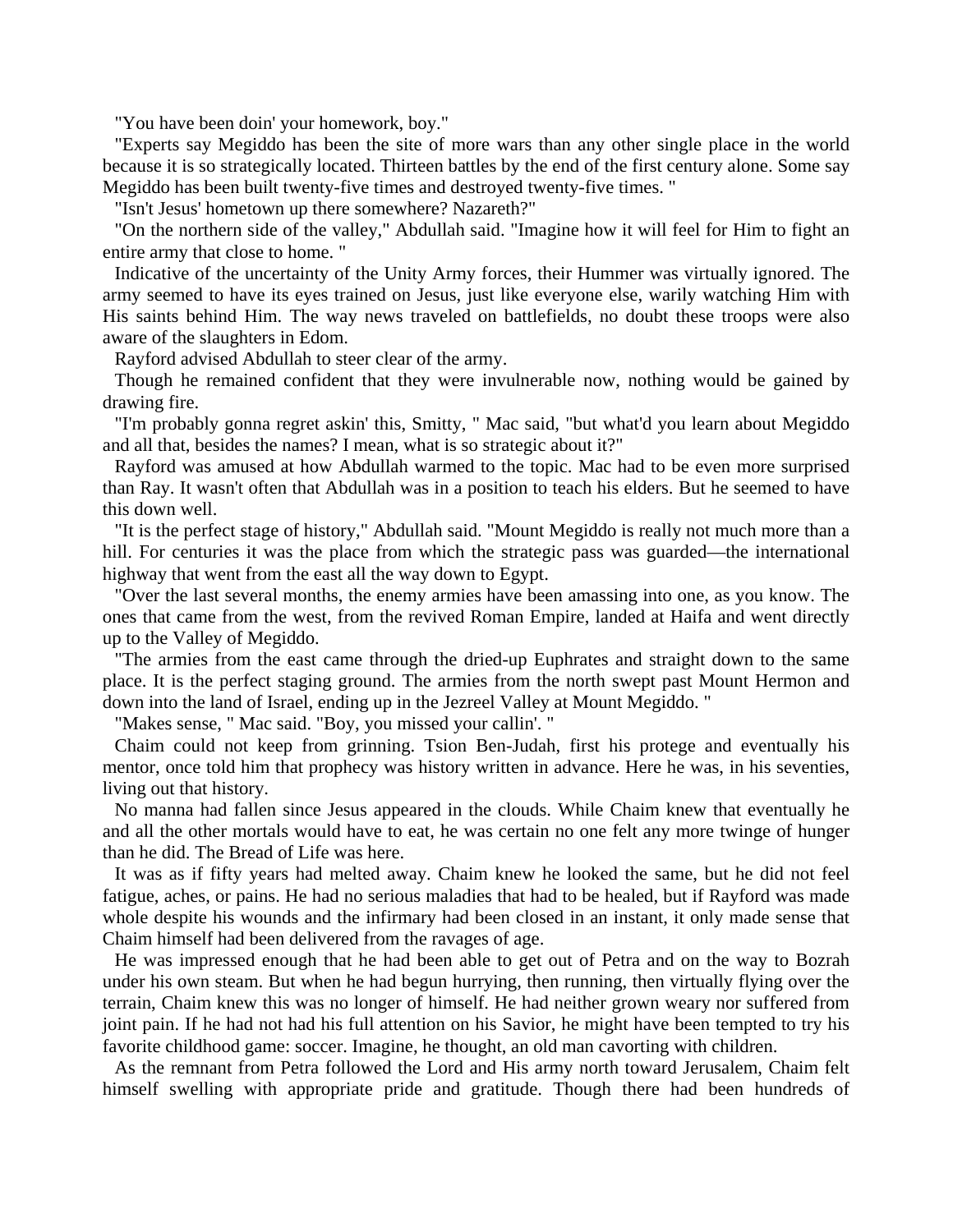thousands under his authority and care over the past three and a half years, many whom he had never even met let alone gotten to know, he felt a love and responsibility for each. God had been

faithful, feeding them, providing water for them, protecting them.

Now, what was next? Would they be expected to go with Jesus to the battle at Armageddon, or would they be directed to Jerusalem? Word from the Holy City was that the Unity Army was merely toying with what was left of the resistance, and that whenever it wanted to and was ready, it could storm the Old City and complete the fall of Jerusalem.

That, Chaim knew, was prophesied and would happen, even with Jesus on the scene. But He would quickly avenge the loss and reverse it, and many more remnant Jews would come into the kingdom.

Most thrilling for Chaim was any time Jesus spoke. How He addressed the entire globe and yet made it so personal was a mystery. But somehow it satisfied that soul hunger Chaim felt for a personal audience with his Lord. Even knowing that everyone else was hearing the same thing, to Chaim it was as if Jesus were—every time—saying, "Chaim, come here. Let Me tell you something." And, of course, Chaim heard Him in Hebrew.

It was one thing to have flown over the Unity Army and seen it en masse. It was another to ride along on the outskirts of it, seemingly never to come to the end. Rayford had to be impressed by the sheer accomplishment of outfitting such a fighting force. Millions of uniforms, weapons, munitions, vehicles, and various and sundry pieces of equipment made the whole operation appear perfectly supplied for its task. In human terms, they could not lose. They could have overwhelmed any mortal enemy on the planet.

But they faced one Man, the Son of the living God. And they were defeated before they began.

The remnant on the ground that accompanied Jesus and the heavenly hosts began to sing praises as they ran. But they quickly quieted when Jesus responded.

"For the suffering of death, I was crowned with glory and honor, that I, by the grace of God, might taste death for everyone. I was the Deliverer who came out of Zion, and I turned away the ungodliness from Jacob. I was the seed of David, raised from the dead, the Mediator of the new covenant. I suffered once for sins, the just for the unjust, that I might bring you to God, being put to death in the flesh but made alive by the Spirit. "

Amazingly, there was not even a battle transpiring at the moment, yet thousands of Unity Army soldiers were slain simply by the Lord's words as He passed by. They were not fighting, not threatening, not advancing or even moving. But they had long since made their decision. They had pledged their loyalty to the god of this world, had willingly taken the mark of Antichrist and bowed the knee to him. For them there was no recourse.

Rayford thrilled to the powerful words of the Master and was horrified by the carnage that resulted from them. His heart was full and yet he found it difficult to tear his eyes away from the bloodshed on the ground. Oh, what this portended for the army as a whole when the actual fighting ensued! How any of the surviving men and women could see their companions die such horrible deaths—simply from the words pronounced from the sky—and still be willing to stay in the fray was beyond Rayford.

"My enemies have become My footstool," Jesus said. "Not with the blood of goats and calves, but with My own blood I entered the Most Holy Place once for all, having obtained eternal redemption. I am the Son of God who has come to give you an understanding, that you may know God who is true.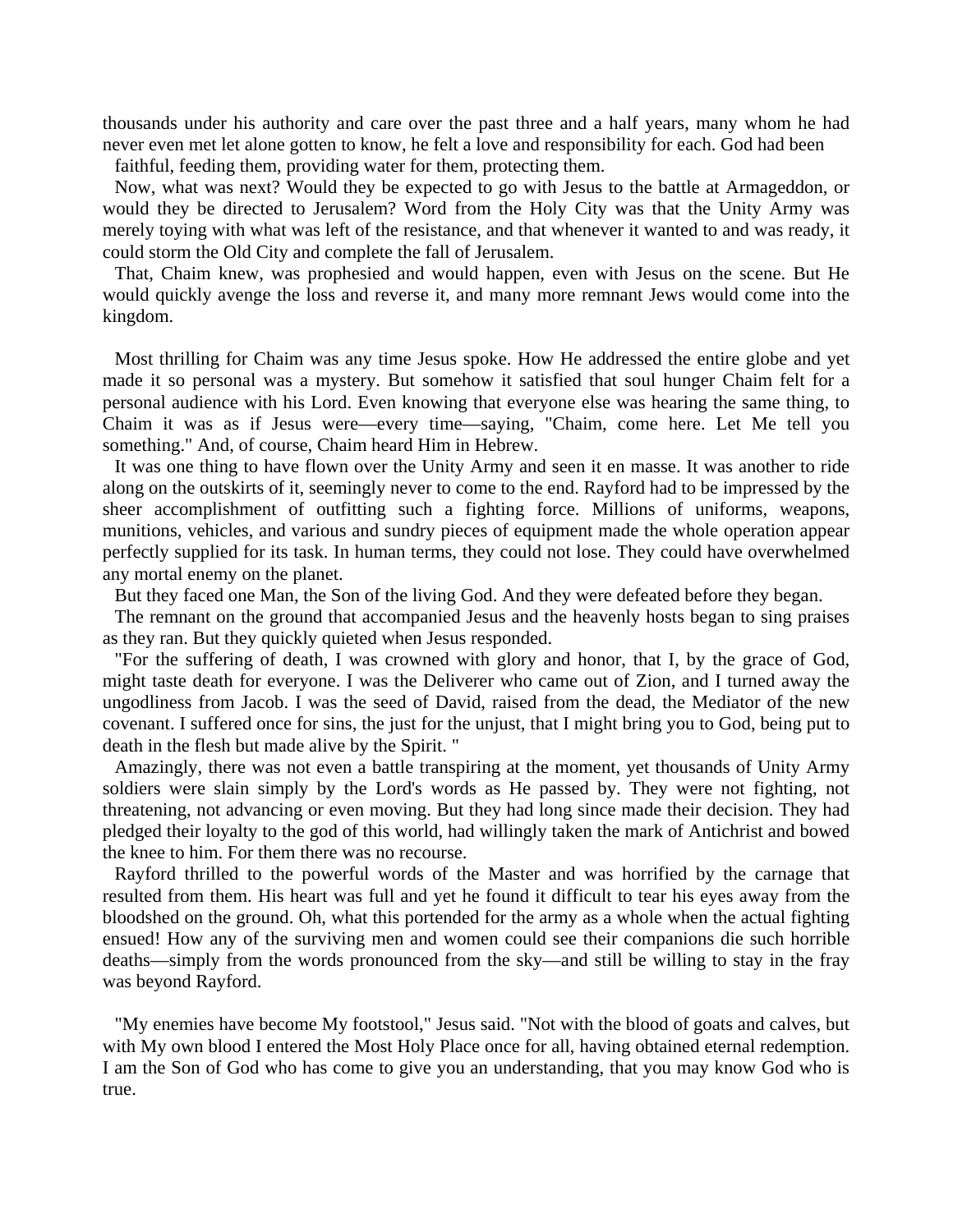"I am the living bread which came down from heaven. If anyone eats of this bread, he will live forever; and the bread that I gave is My flesh, which I gave for the life of the world. I am the Word who became flesh and dwelt among you, and you beheld My glory, the glory as of the only begotten of the Father, full of grace and truth. For in Me dwells all the fullness of the Godhead bodily.

"Rayford, take My yoke upon you and learn from Me, for I am gentle and lowly in heart, and you will find rest for your soul. For My yoke is easy and My burden is light. "

Every time Jesus spoke his name, Rayford was touched anew. He glanced quickly at his friends and saw that the Lord had communicated to them in the same way. Mac buried his face in his hands, whispering, "Thank You, Jesus." Abdullah looked as if he wished he could pull over and simply worship God.

Sebastian, who was running with Kenny's hand in his, felt a tug. He bent to listen and Kenny said, "Jesus's talkin' to me!"

"I know!" Sebastian said. "Isn't it wonderful?"

"We need us a proper church, Brother Enoch."

"Great idea," Enoch said. "Who could stop us now?" "Is it possible all we have to do is find out what's for sale or rent and go get it?"

"Why not?"

"Can we put a cross on it and call it what it is?" "If Jesus keeps talking to all of us by name, I don't see why not. Anybody who tried to come against that would be due the same treatment His enemies are getting all over the world."

"Let's do it. Churches are going to be springing up all over the place."

Over the next two hours of driving, the scene changed noticeably. The farther north Rayford and Mac and Abdullah traveled, the more obvious it was that the Unity Army had dug in and was prepared for the battle of the ages.

They had to know what their counterparts had suffered, but either Carpathia's broadcasts of encouragement and bravado had succeeded in making them full of themselves, or they were emboldened with the knowledge that they were twice the fighting force their defeated comrades had been. Even with a third of the entire army reduced to nothing, the remainder represented the greatest military power ever assembled.

Maybe they didn't fully know or understand what had gone on. They could see Jesus and His army, and in the core of their being they had to be unnerved that an enemy on horseback and seemingly unarmed—albeit with the ability to defy gravity and move at incredible speed—could compete at all with a foe such as they.

But Rayford saw organization, might, determination. This was going to be anything but a surrender. And yet nothing in Scripture indicated the result would be any different than what they had seen in Edom.

Chang was intrigued that the path they took from the land of Edom to Megiddo bypassed Jerusalem far to the west. It was as if the Lord knew that the remnant would be most curious about their own hometown. Maybe He wanted them to see what happened at Megiddo.

It was strange, Chang told Naomi, to hear Jesus from the sky and hear Antichrist in his earpiece. At times he simply had to remove it. When Jesus called him by name in Chinese it sent chills through him. When that happened to Naomi, he watched as her eyes grew wide with wonder, and she was speechless for several minutes.

Maybe the day would come when they could talk about how intimate that felt, but they avoided the subject for now. To Chang it was just too personal, and he assumed it was the same for her.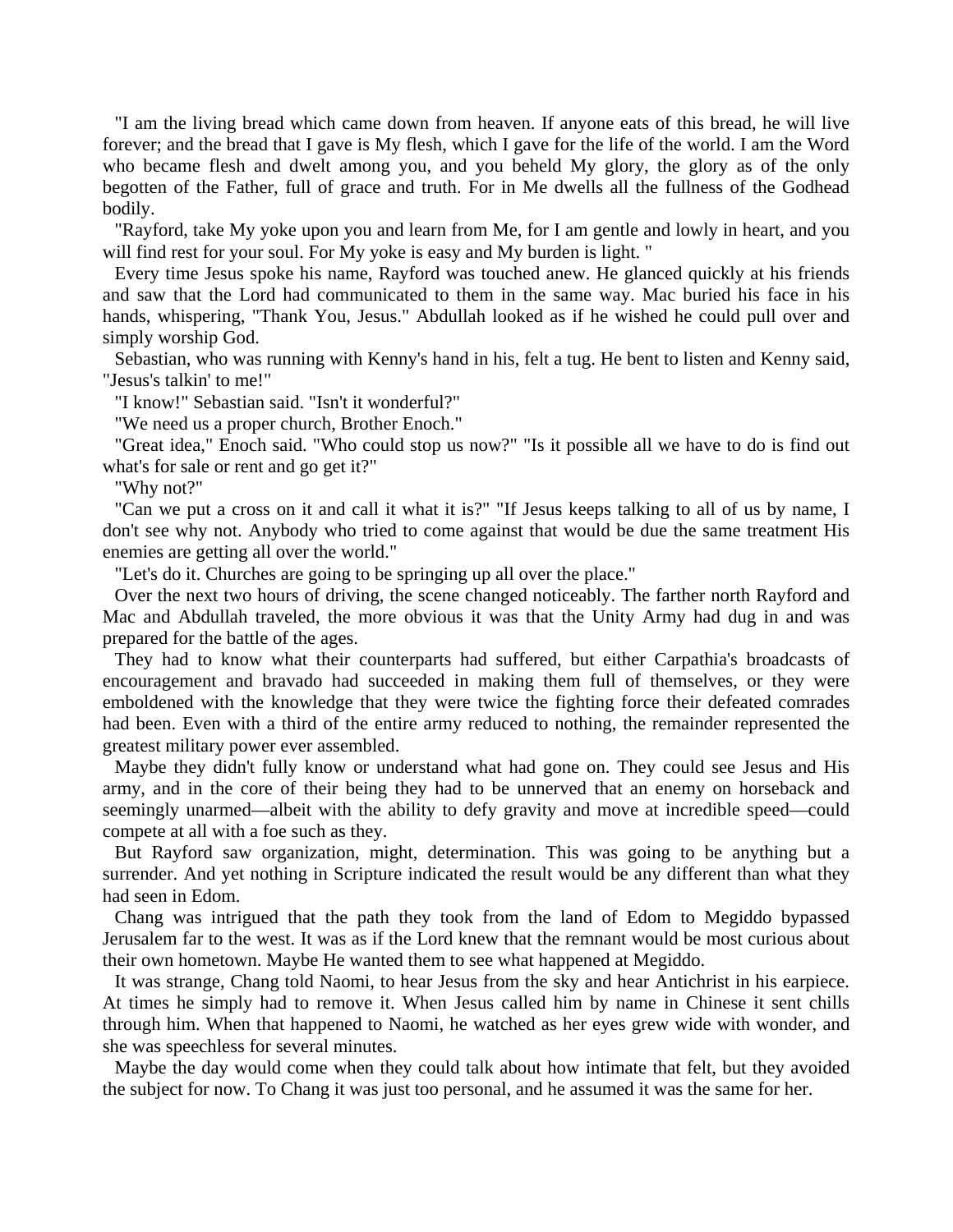Bizarre too was the shadowless light that would apparently exist as long as Jesus was in their midst. Chang found himself trying to make shadows with his hands. An omnipresent light source was something science had never approached. Men who loved darkness rather than light were not going to like the millennial kingdom. The piercing glare of the purity of Christ would make easy His ruling the nations with an iron rod. For believers who loved Him and who loved the truth, His rule would be a marvelous change from the last seven years and, indeed, the millennia before that. But for people interested only in their own gain, still thumbing their noses at God, Jesus' rule would be most uncomfortable.

It was fun for Chang to be able to converse with Naomi, even when they were running at superhuman speeds. They didn't have to shout, weren't panting, and when Jesus was not speaking, they were. Mostly they talked about what it would be like to marry and raise children in such an age. Who would perform the ceremony, and would Jesus Himself attend?

Chang always loved when Jesus began to speak again. The entire remnant fell silent, listening, worshiping their Savior.

"I am He whom God exalted to His right hand to be Prince and Savior, to give repentance to Israel and forgiveness of sins.

"I give you eternal life, Chang, and you shall never perish; neither shall anyone snatch you out of My hand. My Father, who has given you to Me, is greater than all; and no one is able to snatch you out of My Father's hand. I and My Father are one. "

"Thank You, Lord," Chang said.

But He was not finished.

"My peace I give to you; not as the world gives do I give to you. Let not your heart be troubled, neither let it be afraid. "

Chang could not imagine ever being afraid again.

Mac wanted to be let off to make his way to Jerusalem on foot.

"Are you sure?" Rayford said.

"Unless you order me not to. "

"I don't see it. What's the point?"

"I want to know firsthand what's happening there. I'll stay in touch by radio and phone. And the way I understand it, I won't miss a thing the Lord says. "

"You know what's going to happen, Mac. Jerusalem falls, but then Jesus saves the day. "

"And why wouldn't I want a front-row seat for that?"

"We'll get back in time to see it. "

"And by the time you get here, I will have kept you up to date on the details."

"Suit yourself. "

"Thanks." And Mac was out of the Hummer heading toward Jerusalem.

"What might the Unity Army do to him if they catch him?" Abdullah said.

Rayford shook his head. "I'd like to think they have no power over him."

"But we don't know for sure."

"No, we don't. He knows how to take care of himself. "

"He is unarmed, Captain."

"In a manner of speaking."

When Rayford and Abdullah finally arrived at the edge of the Valley of Megiddo, it appeared the Lord and His hosts had left the remnant of Israel about halfway between there and Jerusalem. Rayford could only assume that Jesus wanted the remnant with Him for the Jerusalem conquest and what followed but for some reason did not wish them to witness what was to take place here.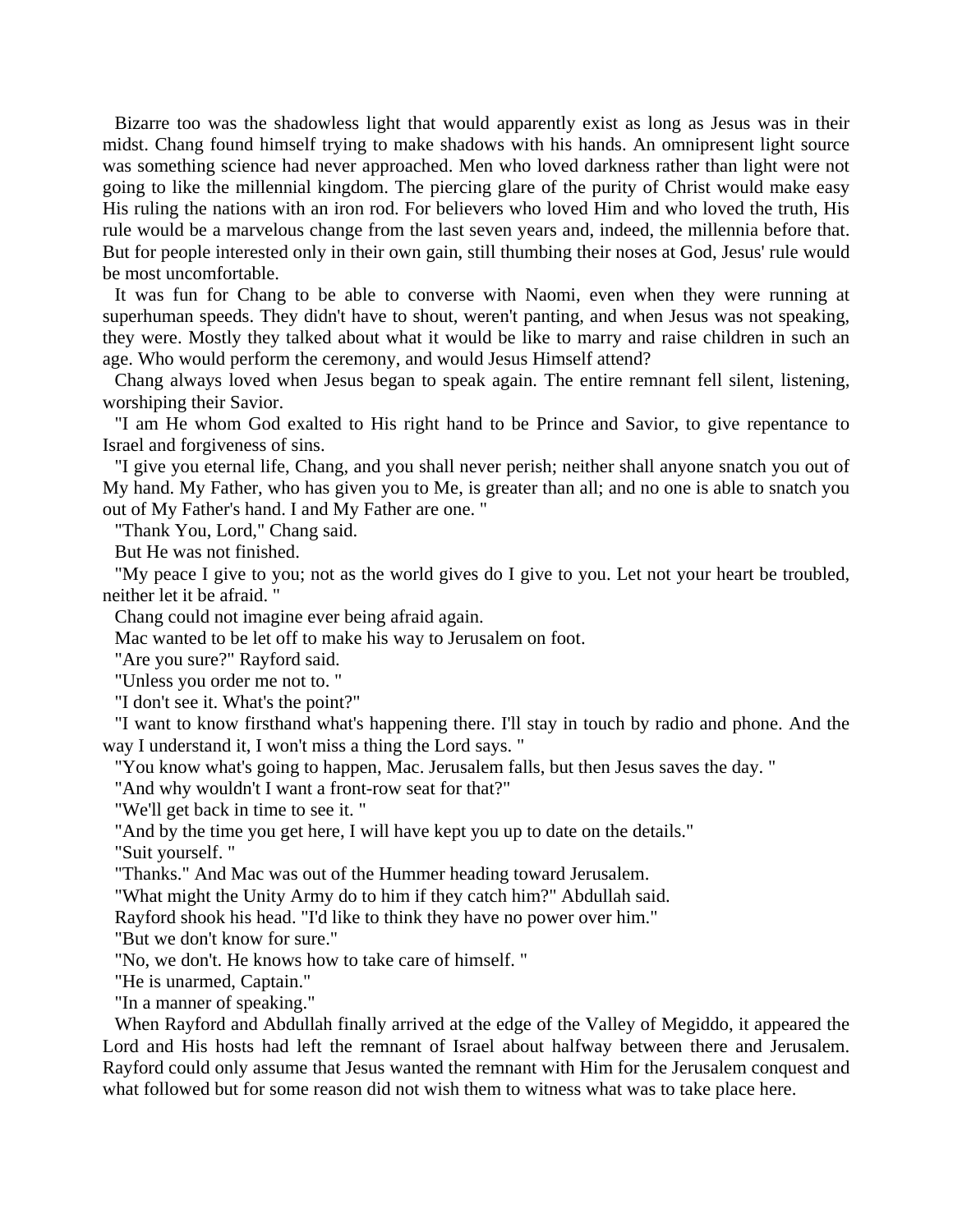Mac reported that a mammoth contingent of the Unity Army surrounded all of Jerusalem and simply seemed to be waiting for orders. "There's a lot of unrest among the army here, " he said. "Grumbling. Hunger. Rumors of no pay and no reinforcements. A lot of gossip about what happened in the south. "

"Interesting," Rayford said. "There is no division between the forces there and here. The immense army is virtually contiguous from west of the Dead Sea to the Valley of Megiddo, so it's possible some of the ones you see will be put to work here, and vice versa."

"That's a huge stretch, Ray. You sayin' this army's as big as it's been since the beginning?"

"Except for the casualties earlier in Edom."

Mac whistled. "How's my man Smitty doin'?"

"Happy as a clam. Loves to hear the voice of Jesus. "

"Don't we all? Tell him Mac says hey. "

George Sebastian mingled with the Tribulation Force contingent at the resting place north of Jerusalem. He couldn't help but recall how far he had come since the escapade in Greece where he almost lost his life and had to kill to stay alive. "Otherwise," he told Priscilla, "I'd be waving at you from beyond the skies. "

"We sure didn't know what we were getting into, did we?" she said.

"Not by a long shot. "

"Our days of soldiering are over, aren't they?" Razor said.

Sebastian sighed. "I hope so."

"You tired?" Razor said.

"Actually, no. I should be. Up all day and night, and now, with this light, I have no idea what time it's supposed to be. And all this traveling? The running? I ought to feel like I could sleep for a month, but I've got nothing but energy. Wish I could see what's going to happen up north. "

"Me too, " Razor said. "I can still see Jesus and hear Him. I don't understand why He doesn't sound farther away than He does. He sounds the same to me. "

Priscilla said, "I think it's because we're hearing Him in our hearts instead of with our ears."

Razor shrugged. "Could be. Otherwise, how would everybody hear their own name?"

Everyone fell silent as the Lord spoke yet again.

"No one has seen God at any time. I, the only begotten Son, who came from the bosom of the Father, have declared Him. I am called the Son of the Highest, and today the Lord God will give Me the throne of My father David. "

Suddenly another voice cascaded from heaven, and Sebastian knew immediately it was God Himself. "Behold!" He said. "My Servant whom I have chosen, My Beloved in whom My soul is well pleased! I have put My Spirit upon Him, and He will declare justice. "

Then Jesus again: "The law was given through Moses, but grace and truth come through Me. Now, George, may the God of peace who brought Me up from the dead and made Me the great Shepherd of the sheep, through the blood of the everlasting covenant, make you complete in every good work to do His will, working in you what is well pleasing in His sight. Amen. "

On the amen the whole of the remnant fell to its knees, praying and thanking God. Sebastian knew each had again heard his own name in the benediction Jesus had pronounced, yet that made it no less personal.

Rayford climbed atop the Hummer again, Abdullah right behind. They looked out on the vast enemy horde as thousands burst open at the words of Jesus and died before they hit the ground. And the battle at Armageddon had not yet commenced. Rayford heard Nicolae Carpathia trying to encourage and rally the troops.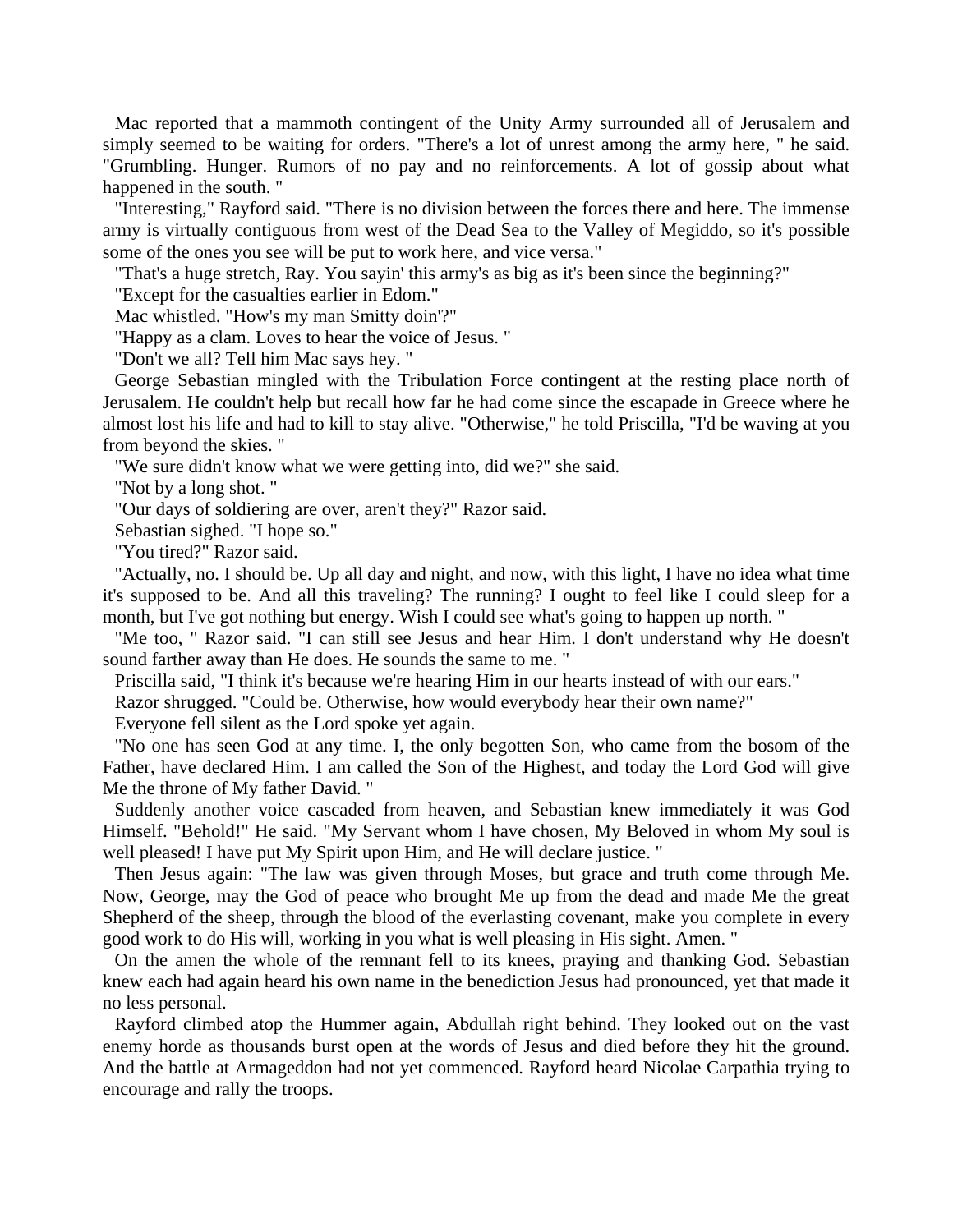He barked instructions to the generals and commanders. "This is our true enemy," he said. "Best Him, and victory is ours. Jerusalem will be no obstacle. "

How he managed to get so many millions of troops on the same page and pointed in the same direction was beyond Rayford, but somehow Nicolae had pulled it off. Somehow he had orchestrated a half-moon of an army covering hundreds of square miles, all facing Jesus in the sky.

Was he going to have them fire upon the King of kings? How would he determine how far away Jesus was? And if Carpathia's armies had been harmless against mere mortals, what did he expect to accomplish here?

Before a command could be given or a shot fired, Jesus spoke. And while it took only a matter of several minutes, the devastation was enormous.

"Test the spirits, whether they are of God," He said, "because many false prophets have gone out into the world. By this you know the Spirit of God: Every spirit that confesses that I came in the flesh is of God, and every spirit that does not confess that I came in the flesh is not of God. And this is the spirit of the Antichrist. "

Rayford heard Carpathia raging, cursing.

And Jesus said, "A mighty king arose who ruled with great dominion, and did according to his will. But his kingdom shall be broken up and divided toward the four winds of heaven, but not among his posterity nor according to his dominion with which he ruled; for his kingdom shall be uprooted.

"Now is the appointed time. The king of this world did according to his own will: he exalted and magnified himself above every god, spoke blasphemies against the God of gods, and prospered until now. But what has been determined shall be done. "

The great army was in pandemonium, tens of thousands at a time screaming in terror and pain and dying in the open air. Their blood poured from them in great waves, combining to make a river that quickly became a swamp.

"He regarded neither the true God nor any god," Jesus continued as the soldiers fell and the blood rose, "for he exalted himself above them all. But in their place he honored a god of fortresses; and a god which his fathers did not know he shall honor with gold and silver, with precious stones, and pleasant things. Thus he acted against the strongest fortresses and divided the land for gain.

"Though in the end the king of the South attacked him, and the king of the North came against him like a whirlwind, with chariots, horsemen, and with many ships; he entered the countries, overwhelmed them, and passed through.

"And now he has also entered the Glorious Land, and many countries were overthrown; but these shall escape from his hand: Edom, Moab, and the prominent people of Ammon."

Rayford looked to Abdullah. "Did your geography study tell you where those were? I mean, I know Edom is where Petra is. "

"Moab is to the north of there, in Jordan, and Ammon is north of that."

Jesus continued: "He stretched out his hand against the countries, and the land of Egypt did not escape. He had power over the treasures of gold and silver, and over all the precious things of Egypt; also the Libyans and Ethiopians followed at his heels.

"But news from the east and the north troubled him; therefore he went out with great fury to destroy and annihilate many. And he planted the tents of his palace between the seas and the glorious holy mountain... "

"He means Jerusalem, " Abdullah said.

"... yet he shall come to his end, and no one will help him."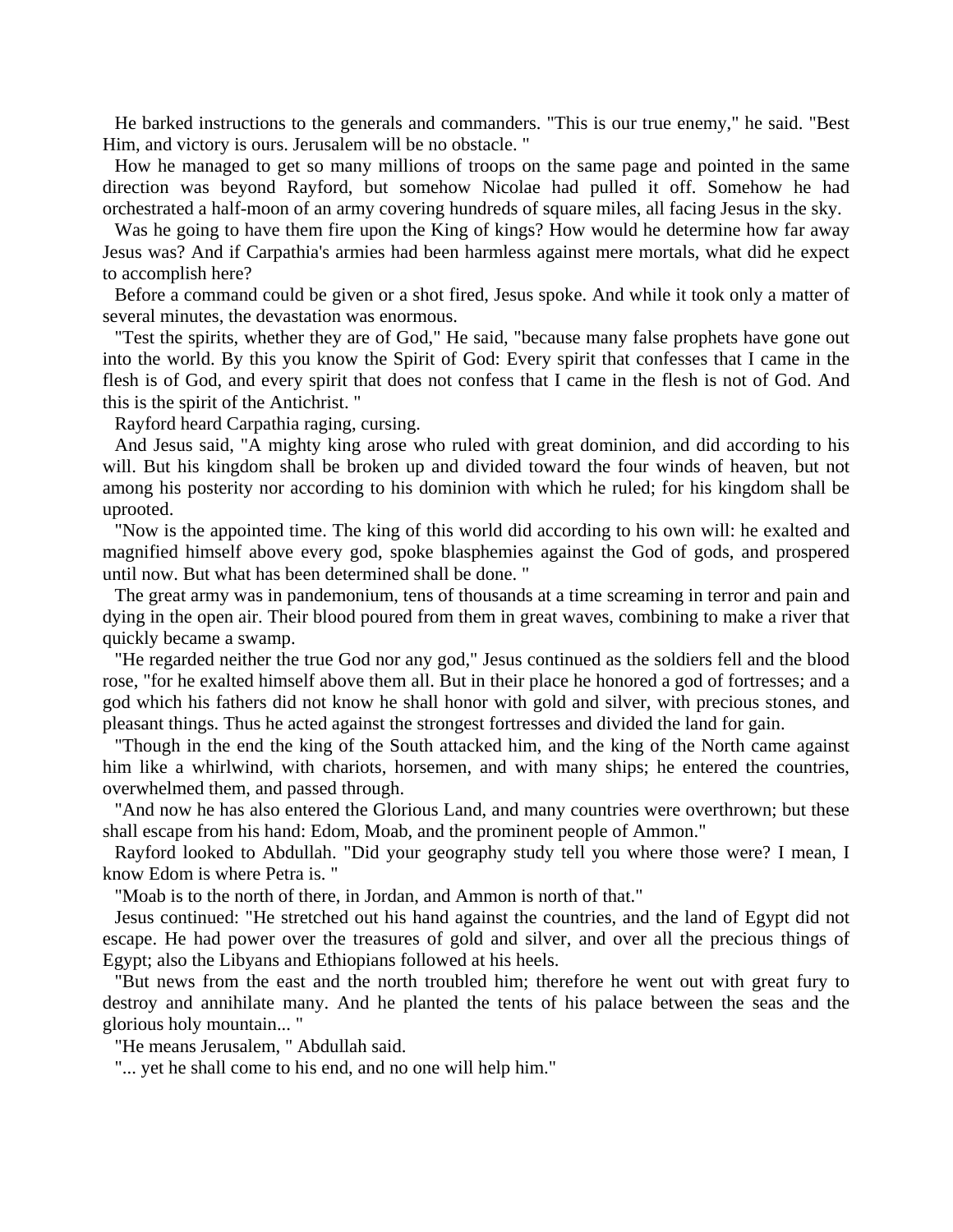It seemed to Rayford that the entire Unity Army within his field of vision was dead or dying, and the blood continued to rise. Millions of birds flocked into the area and feasted on the remains.

Carpathia screeched in a frenzy, "I have not met my end. I shall take His beloved city and bring it and Him to ruin! Leon, get me out of here!"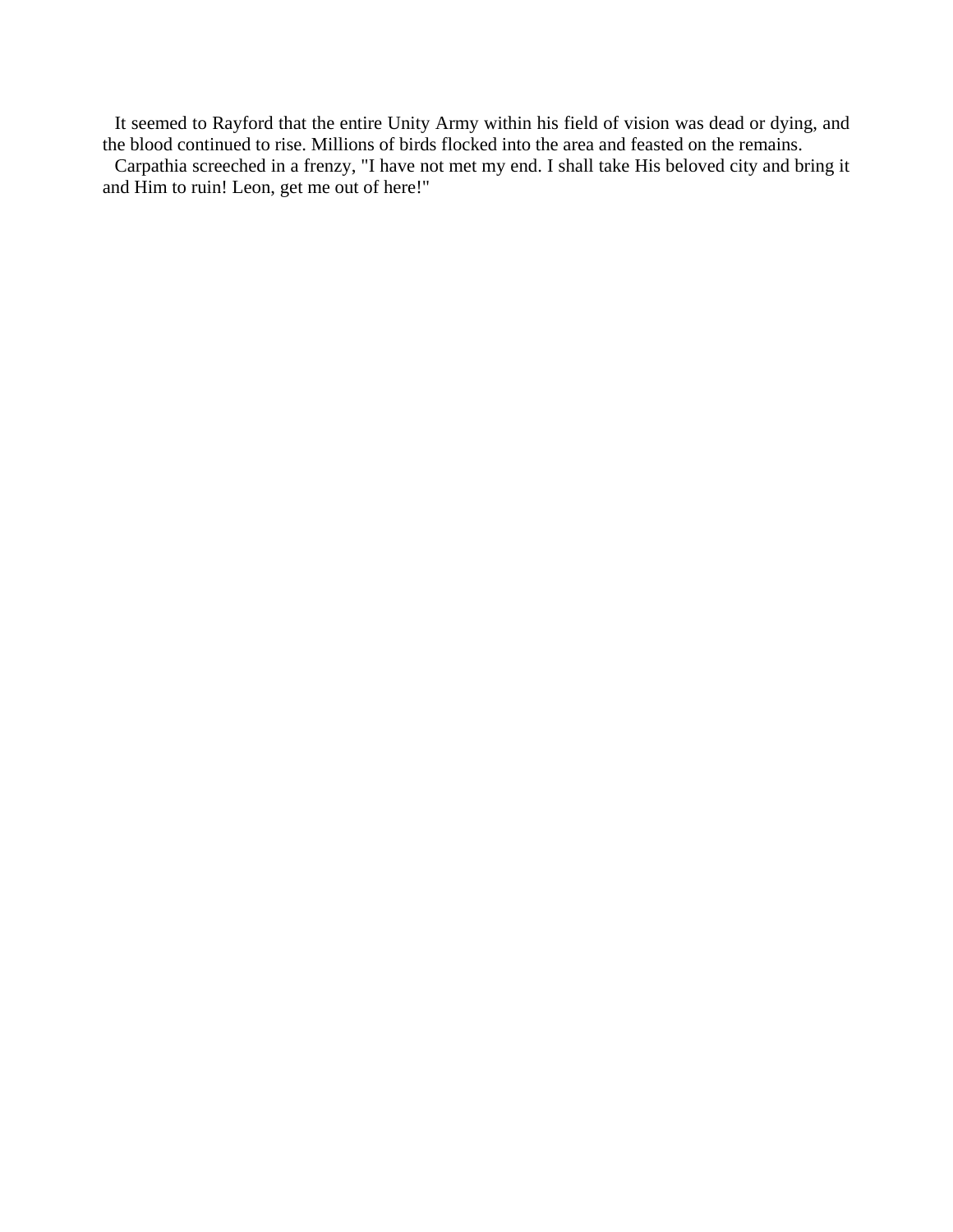# **FOURTEEN**

"SMITTY, " RAYFORD SAID, "let's follow Carpathia and Fortunate. "

"Are you serious, Captain Steele?"

"They won't even notice."

"Something I do not understand, Captain. Why does Jesus not just capture them? He kills almost the entire army with the words from His mouth, and yet He allows them to run free. I know He is not going to kill them, but it seems He is playing a game with them. "

"I'm no theologian," Rayford said, "but as you know, God has His own timetable. All this has been prophesied, scripted. It's going to happen when it's supposed to happen. "

As Abdullah steered the Hummer toward the valley and Carpathia's bigger Humvee, for the first time since the appearance of Jesus, the sky began to turn. Dark, menacing clouds formed on the horizon and quickly rose, filling the heavens except where the Lord and His army hovered.

"You feel that?" Mac radioed. "Temperature musta dropped ten degrees in the last minute!"

"Something's brewing," Rayford said.

"Now you're understatin' the obvious. I'm heading for cover, Ray. "

"Keep in touch."

"Don't worry."

Rayford and Abdullah rolled up their windows. "Do you not want me to lose Leon?" Abdullah said, nodding far across the killing grounds to where the Humvee was picking up speed, apparently trying to find a path through the massacre toward Jerusalem.

"Just try to keep an eye on him," Rayford said. "He's going to have a rough time heading that way. Hey, hit the heat. "

Abdullah stopped just the other side of a ravine that separated the high country from the valley where thousands of bodies lay. Although they were dead and their blood had ceased flowing, it seemed to ooze from their bodies and quickly filled the lower areas.

Frost appeared on the windshield. "That's the first time I've seen that in this part of the world, " Abdullah said. "In America, yes, but not here. " He turned on the wipers, but they merely spread the ice crystals and blocked the view.

Rayford played with the controls until he got the heater and defogger blasting, quickly clearing the window. But even with the heater on full, he was chilled. And the sky turned darker. Strangely, there were still no shadows on the ground. The light of Christ continued to permeate, except for the blackness of the sky that ringed Him and His mounted followers.

Suddenly a voice came from the sky, loud and authoritative, but it was not Jesus'. "It is done!"

Lightning burst from the clouds and explosions of thunder followed. And then came hail—if you could call it that. These were not mere ice chips—not even golf-ball or softball size. The first chunk Rayford saw looked the size of a dining-room table, half a foot thick. It landed about twenty feet below the Hummer and embedded itself a couple of feet into the ground. The concussion sounded like a bomb.

The few remaining Unity Army soldiers behaved like madmen, tearing their hair, some shooting themselves, others begging comrades to shoot them. Another chunk of ice hit a grenade launcher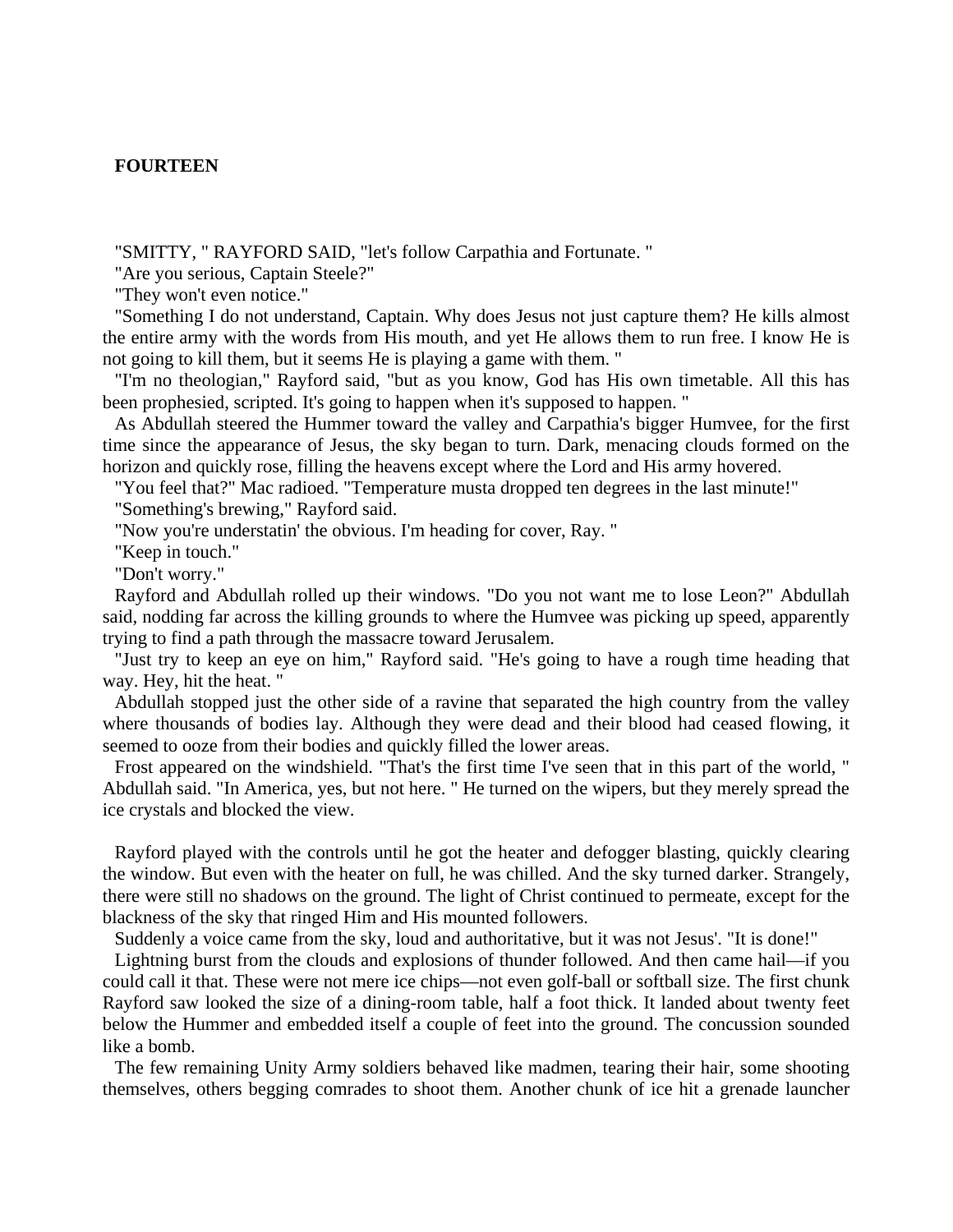and flattened it. Soon hundred-pound blocks of ice began pelting the entire area, smashing bodies, destroying trucks and cars and Jeeps.

The royal Humvee, with Leon driving erratically, narrowly escaped three chunks, one of which caught a running aide squarely atop the head and crushed him to the ground. The gigantic hailstones were soon dropping steadily, and there was no escape. It was as if God were burying the bloody battlefield in a thick layer of ice.

"You getting this hail in Jerusalem?" Rayford radioed Mac.

"Nope. No hail. Looks like it's threatening rain or snow, but so far we're just freezin' our tails off." Survivors remained only in scattered spots, but instead of trying to find cover or protecting their heads or even falling to their knees and begging for mercy, they lifted their faces to the sky, shouting, apparently railing against God, flashing obscene gestures at Jesus and His army. Soon they were crushed under the monstrous hailstones.

The temperature returned to normal as quickly as it had dropped, and the clouds rolled away and disappeared. The whole of creation seemed bright as day again, and while the sun still had not been seen since before Jesus came, the desert was soon toasty again. Rayford turned off the heat and opened the windows, and he and Abdullah lit out after Leon and Nicolae.

The ice quickly began to melt, and the water mixed with the torrent of blood. "Stop here, " Rayford said, as they watched the blood-and-water mixture rise higher than the tires on the potentate's Humvee. The vehicle was soon bogged down in a reddish brown mud. Ray-ford heard Carpathia shrieking at Leon to get them out of the mess and on toward Jerusalem. But they quickly found all avenues of escape blocked by the rising muck. When it reached the middle of the door of their vehicle, Carpathia ordered Leon out to push while he climbed into the driver's seat.

"But, Excellency, I will drown!"

"You will do no such thing. Do you want your king to get out?"

"No, my lord, of course not. But I-I, ah—"

Leon pushed open the door and the liquid invaded the vehicle. "Hurry, man!" Nicolae shouted. "Shut the door!"

Leon stepped gingerly into the drink, which reached his waist and made his robe balloon out. He had wisely left his fez in the Humvee. "It's freezing!" he squealed. "My legs are going numb!"

"Of course it is freezing! It has ice in it! Now start pushing!"

"It stinks!"

"Push!"

It took Leon a moment to make his way behind the vehicle, and the footing beneath the surface was clearly uneven. Once he nearly plunged all the way under and had to grab the fender to stay upright. His robe was a mess, his hands and face pale, his hair mussed. Rayford could see he was shivering to his core.

When he got behind the Humvee, Carpathia apparently floored the accelerator, for all he accomplished was to kick up a rooster tail of liquid and steam that covered Leon. The Humvee didn't move.

"Try to rock it!" Leon shouted.

"That is what you are there for! Grab under the bumper and lift!"

"Lift a Humvee!?"

"Rock it!"

Finally they coordinated Leon's lifting and pushing and Carpathia's alternated gunning the engine and letting up, and the big thing began to sway. When it finally started to move, Leon lost his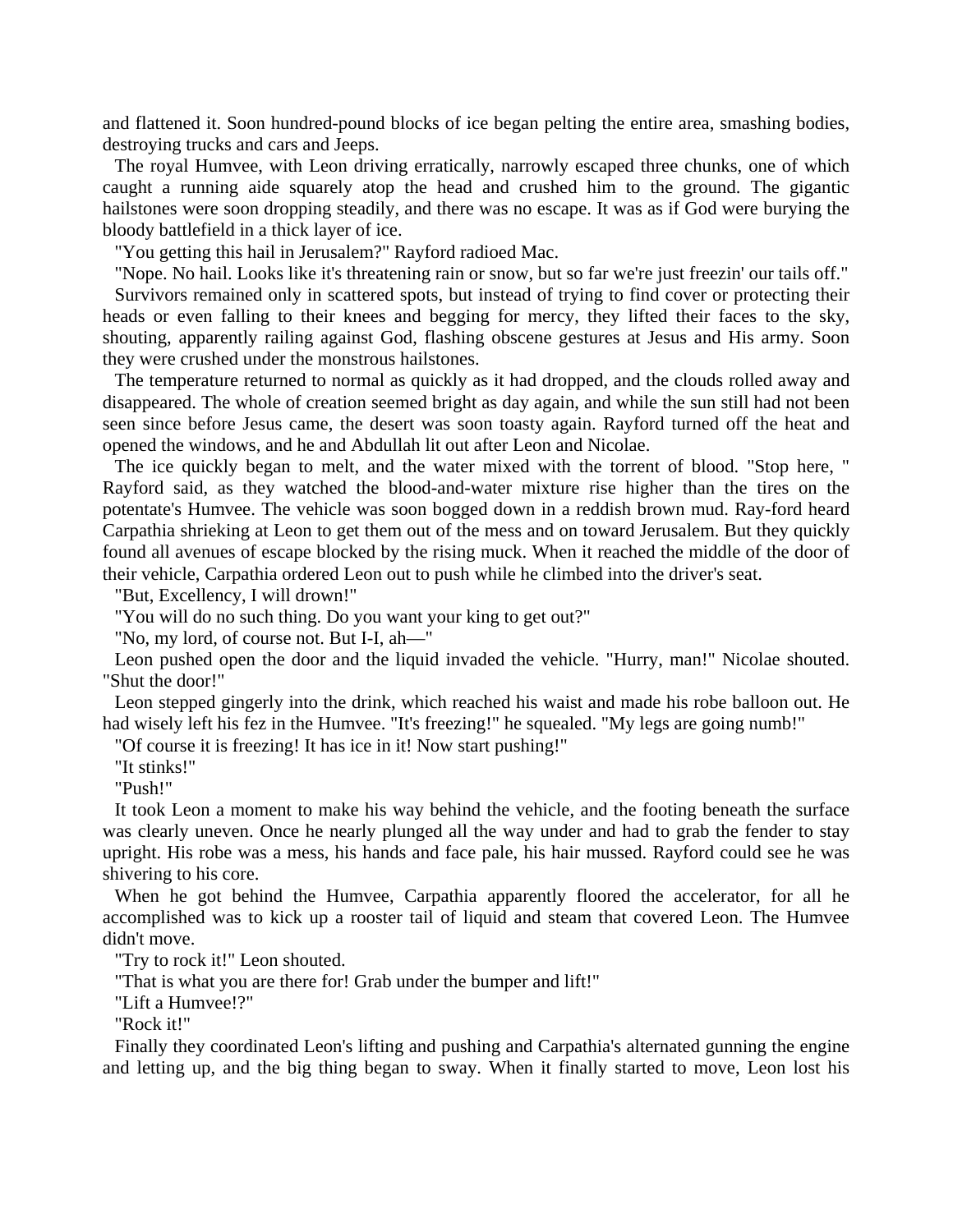balance and pitched forward, going completely under. He came up sputtering and trying to wipe his face.

Nicolae pulled the Humvee to slightly higher ground and Leon rushed to get in the passenger side. But when he opened the door, Carpathia was already there.

"I am not driving, Leon! How would that look?"

Leon trudged around in front of the car and yanked open the door. Just before climbing in he pulled his sodden robe over his head and left it in the rising river of blood. He clambered aboard in his underwear, assuring Nicolae that he had other clothes in the back.

"Well, put them on immediately!"

The Humvee rocked and bounced as Leon found dry clothes and dressed in the car. Apparently deciding his ornate cap would not work with the new outfit, he tossed it out the window as he slowly pulled away, looking for yet higher ground. The blood had already risen more than four feet.

When the skies cleared and the temperature rose, Mac rubbed his bare arms and emerged from what had been meager cover under sparse trees not far from the Temple Mount. Though not in the uniform of the Unity Army, he must not have looked like a rebel either, as he was virtually ignored. Many of the normal nonfighting citizenry were milling about among the thousands of soldiers, who spent much of their time sitting around. Some platoons were moved here and there, seemingly on the whim of a general or a commander, but all fighting had ceased. The Global Community forces had occupied all of Jerusalem except the Temple Mount, and they had that surrounded. Occasionally a general with a bullhorn tried to persuade the tiny band of rebels inside to surrender and avoid inevitable bloodshed.

Mac was amused that the general assumed the rebels had no access to outside information. But having talked with them, he knew they had radios and even some televisions. They would know what had happened at Petra and Bozrah, and soon they would probably even know the outcome of the battle at Armageddon.

It seemed weird to Mac that soldiers could sit around smoking and playing cards, only occasionally glancing into the sky to see what Jesus was up to. Maybe this was all part of the hardening of hearts, but Mac thought that he, in the same situation, would recognize that his end was near. Theirs was clearly a supernatural foe who had not even been slowed by the most powerful army in history. The war was as good as over.

And yet Nicolae Carpathia, the great deceiver, despite winning not even a skirmish since the appearing of Christ, had somehow convinced his troops that Jerusalem was the key. If they could take the Holy City, he would be returned to his rightful throne, the Son of God would be defeated, and all would again be right with the world.

The only thing that argument had going for it was the current situation in Jerusalem. The idea of the rebels holding anything when they were surrounded and outnumbered a thousand to one was laughable and pathetic. Except, as Mac knew, they were on the right side.

Rayford had assumed he was way past being shocked by now. What could he see that would be more surreal than the last several hours? Yet as Abdullah kept a careful but watchful distance from Carpathia's Humvee, all Ray-ford could do was stare at the result of the last so-called battle. Of course, there had not been a battle at all. The Unity Army had rattled its sabers, loaded its weapons, and made a lot of noise. And Jesus had killed them all, with mere words.

Of course those words were the words of God, and the effect was overpowering. Mile after mile after mile, Abdullah drove next to a river of blood several miles wide and now some five feet deep. Carpathia's whole-world fighting force of several million troops had been reduced to perhaps a million. That was still huge, of course, and from a human standpoint the rebels could never match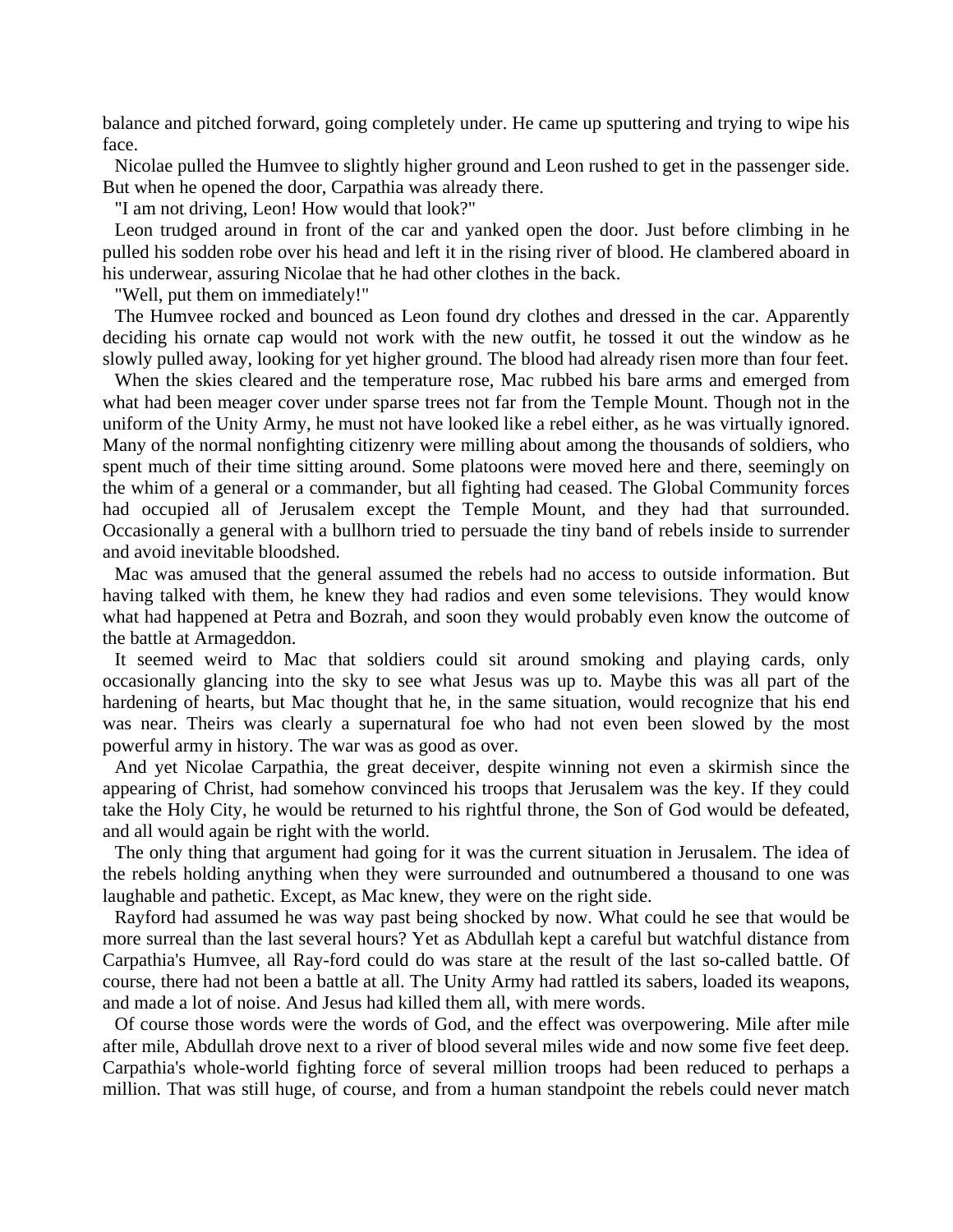it. But the devastation to the Unity Army in a short period should have made plain to Carpathia that his days were numbered.

Rather, to hear him talking earnestly to Leon in the car and to the remaining troops by radio, what had happened served as mere motivation. "Our goal remains, " Carpathia said, "and our task is clear. Take the Father's city, wipe out His chosen people, and kill His Son. This has been our design from the beginning. We have drawn Him out, and we will soon have Him where we want Him. Remain loyal, remain true, remain vigilant, and you will be rewarded. "

Jesus, meanwhile, had turned to the remnant and addressed them directly as Rayford and Abdullah listened.

"You are of God, little children, and have overcome Antichrist, because He who is in you is greater than he who is in the world. He is of the world. Therefore he speaks as of the world, and the world hears him. You are of God. He who knows God hears Me; he who is not of God does not hear Me. By this you know the spirit of truth and the spirit of error.

"Beloved, love one another, for love is of God; and everyone who loves is born of God and knows God. He who does not love does not know God, for God is love. In this the love of God was manifested toward you, that God has sent His only begotten Son into the world, that you might live through Him. In this is love, not that you loved God, but that He loved you and sent Me to be the propitiation for your sins.

"Rayford, if God so loved you, you also ought to love one another. "

Rayford was always pierced when he heard his name, as he knew Abdullah and all the others had to be. Then Jesus moved from the personal exhortation to clearly explain what had just happened.

"And they gathered them together to the place called in Hebrew, Armageddon.

"Then the seventh angel poured out his bowl into the air, and a loud voice came out of the temple of heaven, from the throne, saying, 'It is done!' And there were noises and thunderings and lightnings. And great hail from heaven fell upon men, each hailstone about the weight of a talent. Men blasphemed God because of the plague of the hail, since that plague was exceedingly great.

"An angel came out of the temple of heaven, crying to Me with a loud voice, 'Thrust in Your sickle and reap, for the time has come for You to reap, for the harvest of the earth is ripe. ' So I thrust in My sickle on the earth, and the earth was reaped.

"Then another angel came out of the temple which is in heaven, he also having a sharp sickle. And another angel came out from the altar, who had power over fire, and he cried with a loud cry to him who had the sharp sickle, saying, 'Thrust in your sharp sickle and gather the clusters of the vine of the earth, for her grapes are fully ripe. '

"So the angel thrust his sickle into the earth and gathered the vine of the earth, and threw it into the great winepress of the wrath of God. And the winepress was trampled outside the city, and blood came out of the winepress, up to the horses' bridles, for one thousand six hundred furlongs. "

The remnant, full of the glory of God, had been turned and was pointed toward Jerusalem. Chaim believed the Lord would protect them, but strangely, Jesus now moved on ahead with His army. And while the children of Israel seemed to be moving supernaturally fast again, they fell far behind Him and soon lost sight of Him.

Chaim noticed others looking at each other with concern, and he wanted to reassure them. But his place as leader and spokesman had been taken, and he felt no prompting to try to reassert himself. His job was done, and he felt he was just part of the remnant now. They would go where God pointed them and trust the Lord to be their rear guard.

Mac was surprised to discover that the radio waves— and he assumed television as well—were still controlled by the Global Community. That, he knew, would not last long. As he made his way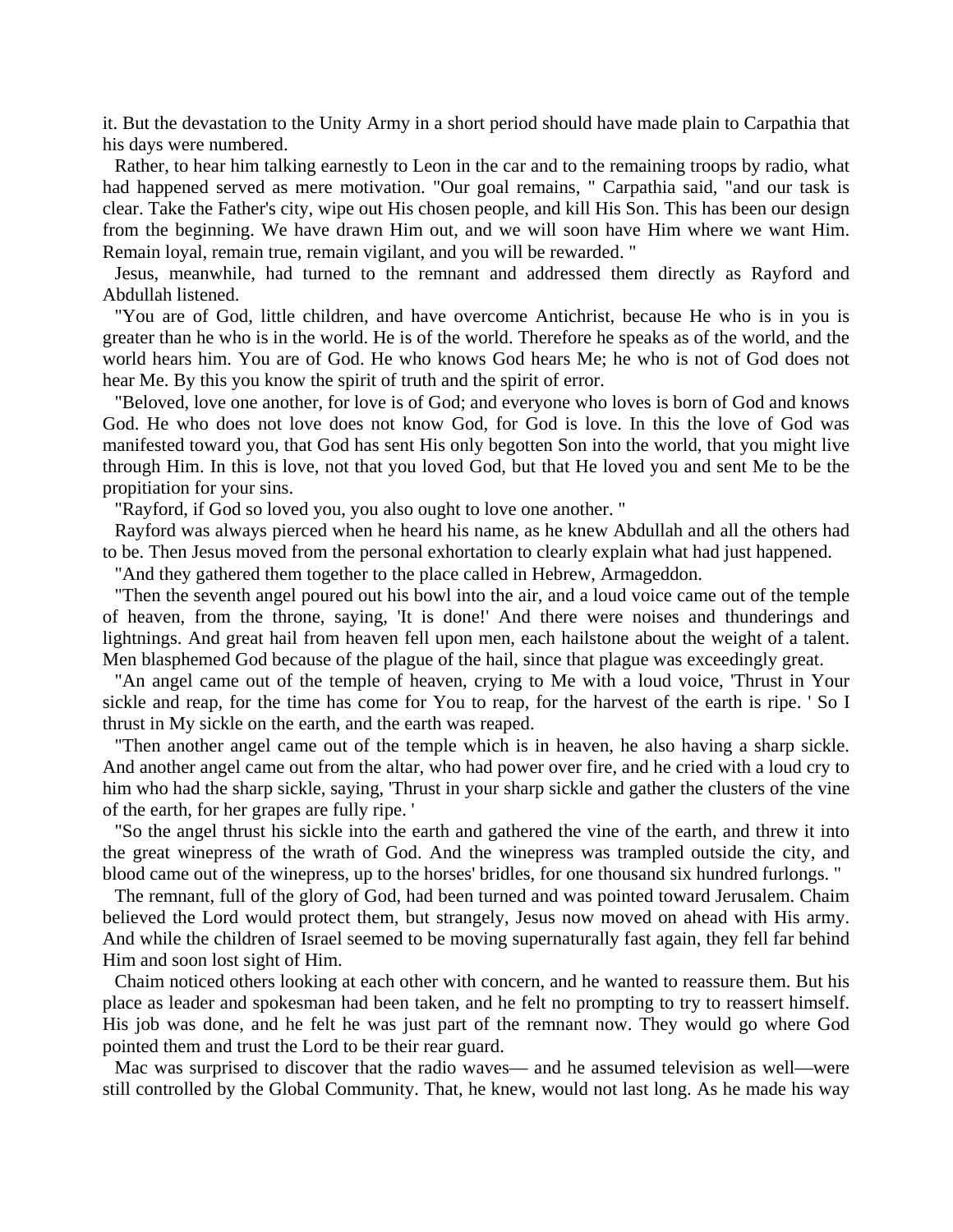throughout Jerusalem, trying to give Rayford and Abdullah a picture of what they'd find when they arrived, he listened to GC reporters and anchors putting Nicolae Carpathia's spin on everything.

There was no mention, of course, of what could have at least been described as an apparition in the sky— some trick by the enemy to scare everyone. Talk about the proverbial elephant in the room. Mac was certain everyone on earth knew who rode on the clouds. The question was what Jesus was going to do and when He was going to do it.

Jerusalem was replete with makeshift jails and prisons and holding tanks where the captured rebels were starved and tortured. GC personnel reported on these with apparent glee as evidence that victory was at hand. One commentator said that the rebels who thought they were holding the Temple Mount area were themselves in only a larger prison of their own making, for they were helpless to stand against the Unity Army, and there was nowhere they could flee.

It was apparent to Mac that word was beginning to spread throughout the city that the potentate was on his way. The place became a center of activity. Card games ended. Sitting around became a thing of the past. Platoons were coming to attention, areas policed, and the path to the front lines cleared. Every few minutes the news carried a fresh, live quote, right from the commander in chief's own vehicle.

"As we approach what many have referred to as the Eternal City, " Carpathia said, "I am pleased to announce that following our victory here, this shall become the new Global Community headquarters. My palace shall be rebuilt on the site of the ruins of the temple, the destruction of which is on our agenda.

"As beautiful as New Babylon was, in truth it has been my objective all along to one day relocate the seat of government, commerce, and religion to this city, which has meant so much to so many for so long. So, loyal citizens of the New World Order, I trust you will watch with great satisfaction as we complete our takeover of this place, as we root out and destroy the last pocket of resistance, and as we render impotent the One whom the enemy reveres as the reason they have never been able to join our noble cause.

"This One who flits about in the air quoting ancient fairy-tale texts and forcing sycophants to mindlessly run along worshiping Him will soon meet His end. He is no match for the risen lord of this world and for the fighting force in place to face Him. It does not even trouble me to make public our plan, as it has already succeeded. This city and these despicable people have long been His chosen ones, so we have forced Him to show Himself, to declare Himself, to vainly try to defend them or be shown for the fraud and coward that He is. Either He attempts to come to their rescue or they will see Him for who He really is and reject Him as an impostor. Or He will foolishly come against my immovable force and me and prove once and for all who is the better man.

"While I do not expect this to be an extended campaign, as this is the last battle I ever hope to wage, I am bringing in the whole of our resources. Every man and woman under my command and every armament and munition at our disposal shall be employed to make this the most resounding and convincing military victory in history.

"My pledge to you, loyal citizens of the Global Community, is that come the end of this battle, no opponent of my leadership and regime will remain standing, yea, not one will be left alive. The only living beings on planet Earth will be trustworthy citizens, lovers of peace and harmony and tranquility, which I offer with love for all from the depths of my being.

"I am but ten miles west of Jerusalem as we speak, and I will be dismissing my cabinet and generals so they may be about the business of waging this conflict under my command. The Most High Reverend of Carpathianism, Leon Fortunato himself, will serve as my chauffeur for my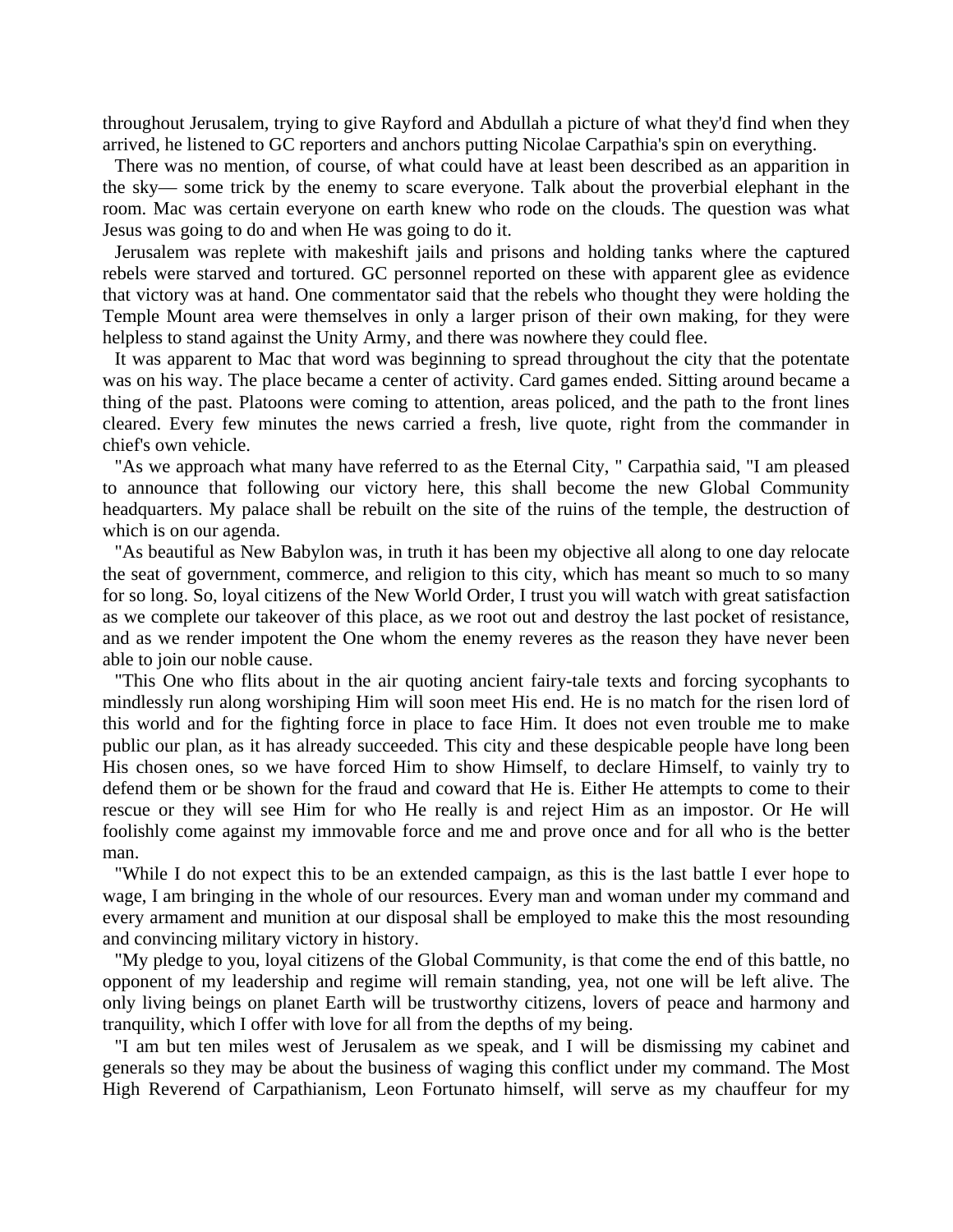triumphal entry. Citizens are already lining the roadway to greet me, and I thank you for your support. "

Mac hurried into position where he could get a look at the Humvee and the motorcade of military vehicles following it. He stood on a rise on the west side, where he could see the parading army that extended to the horizon. As the procession neared the city, he could hear drums and trumpets, and if he was not mistaken, even from that distance, the royal Humvee looked a mess. Rayford had told him it had been sloshing through the blood in the Valley of Megiddo, but apparently no one had reminded the potentate to get it cleaned.

When it came into view, Mac's suspicions were confirmed. It was ringed with mud and blood to the windows. But sure enough, civilians lined the roadway on either side, cheering, waving, clapping, saluting, and throwing flowers. Carpathia opened the moonroof, stood on the front seat, and appeared in the open air, waving with both hands and blowing kisses.

Enjoy it while it lasts, pal.

"Mac, do you see us?" Rayford radioed over the secure frequency.

"No. Where are you?"

"Third row, behind the Humvee."

"Nobody cares?"

"It's as if they don't even see us."

"What's the plan?"

"As the Humvee reaches Jaffa Road, it will head for the Jaffa Gate, along with a third of the fighting force. The other two-thirds will split off north and south, surrounding the Old City. Once everyone is in place, Carpathia will lead the charge through the occupied Armenian and Jewish Quarters to the Temple Mount. They plan to batter through the Western Wall and overtake the rebels. "

"Plan to."

"Exactly."

Mac finally spotted Rayford and Abdullah's Hummer and was struck by how much it looked like it belonged in the procession. As the cavalcade approached Jaffa Road, Mac began jogging that way, hoping to catch up with his friends when they peeled away from the group.

The cheering crowds grew larger as the cars neared the Old City, and as they slowed, the marching band caught up, its music blaring and drums pounding. Mac was reminded of Memorial Day parades as a child when his father had hoisted him on his shoulders and he had thrilled to the rat-a-tat-tat of the snares and the thumping undercurrent of the big bass drums. Back then, of course, he never heard "Hail Carpathia."

The music had stirred the crowd to a fever pitch, and the army that followed was clearly something unlike any of them, loyalists or rebels, had ever seen. There would not be room in the Old City for a fraction of the force. Mac wondered how even Carpathia and the rest of the rolling stock were going to navigate the narrow cobblestone streets.

"I've been wondering the same thing, Mac," Rayford said. "This is some festival, eh?"

"Ridiculous!"

"Frankly, I love it, " Rayford said. "The more and the louder the better. "

"I don't follow."

"The more pomp and circumstance, the greater the humiliation later."

"Well, that's for sure."

"You find us yet, Mac?"

"I'm headin' your way. When you gonna split off?"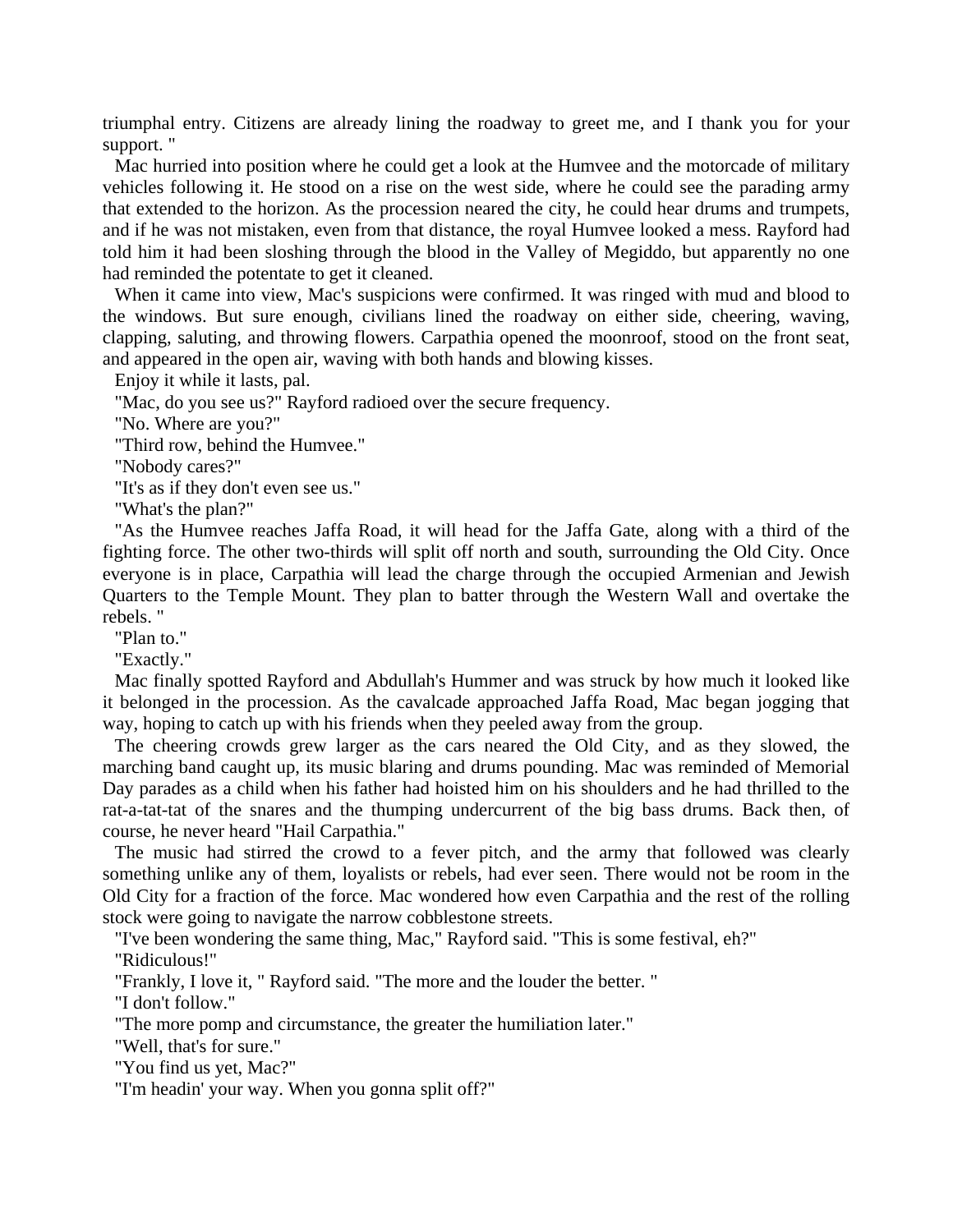"We're not."

"You're not? What? You're gonna go paradin' into the Old City with Carpathia?"

"Why not? See if you can get in."

"Unlikely."

"Try."

Mac caught up to the parade and had to wonder what all the extra troops were for. The same contingent of soldiers that had been there when he had discovered Buck was more than enough to get the job done from a human standpoint. If they couldn't do it, the rest wouldn't help.

Fortunato steered the wide Humvee through Jaffa Gate, and almost immediately the folly of their plan became clear. There simply wasn't room for the rolling stock to proceed to the Western Wall of the Temple Mount. In his earpiece Mac heard Nicolae trying to enlist engineers to bring in heavy equipment and knock down buildings and walls en route. When told that would take hours, he exploded, swearing and demanding to know who told him his parade through the Old City had been a capital idea.

"Leave the cars where they are!" he announced. "I shall lead the rest of the attack on horseback. "

Mac was close enough now to see Carpathia sneak a peek at the sky. Jesus was not there at the moment, and neither was His heavenly army. Mac thought this unnerved Carpathia more than if He'd been there.

Aides immediately attended to Carpathia when he emerged from the Humvee. He straightened his leathers, which seemed no worse for wear since he had not left the vehicle during the debacle at Armageddon. Nicolae also repositioned his garish sword.

But when Fortunato got out, he was wearing plain civilian clothes that made him appear to be on his way to a workday for a local community service club. "Get the reverend a proper uniform and something to clean his face and hair," Carpathia ordered.

Someone ran off, returning presently. "Biggest we have," the man said, handing the folded clothes and a wet towel to Fortunato, who gave him a look that would lift roadkill off asphalt. "Sorry, " the man whispered. "Biggest we have."

"You can change in the cathedral, " someone else told Leon, and he hurried off with a couple of aides. Meanwhile, more generals and hangers-on and toadies surrounded Carpathia, who asked that they make room for the photographers and TV camera crews.

When Leon returned in the too-short, too-tight Unity Army getup, he looked like Sergeant Garcia trying to fit into Zorro's costume. He had tried to religious-ize the outfit by hanging around his neck a large gold chain with 216 dangling from it.

It was all Mac could do to keep a straight face. He fell into step with Rayford and Abdullah as they approached from their vehicle. They had begun to draw a few stares, though fortunately not from anyone who cared enough to ask questions. All three wore caps pulled low over their foreheads, but without proper uniforms they couldn't pass for Unity Army personnel. "We'd better split up, eh, Cap?" Mac said. "I guess. Smitty, you go north. Mac, south. Meet you outside the Eastern Wall at the Golden Gate when this is all over."

Chaim felt the tingle of anticipation as the remnant fell into place at a high point on the western slope overlooking Jerusalem. It still seemed disconcerting not to see Jesus above them, but he knew the Lord knew best. Antichrist had been crowing about luring the Son of God into his trap, when it was clear to Chaim that the opposite had happened. Carpathia had to have read the Bible. He had to know all this was prophesied. He even had to know the predicted outcome. Yet he brazenly came to the very spot he was supposed to, and in spite of the mass execution of his troops in three other confrontations, he still had the gall to believe he would prevail.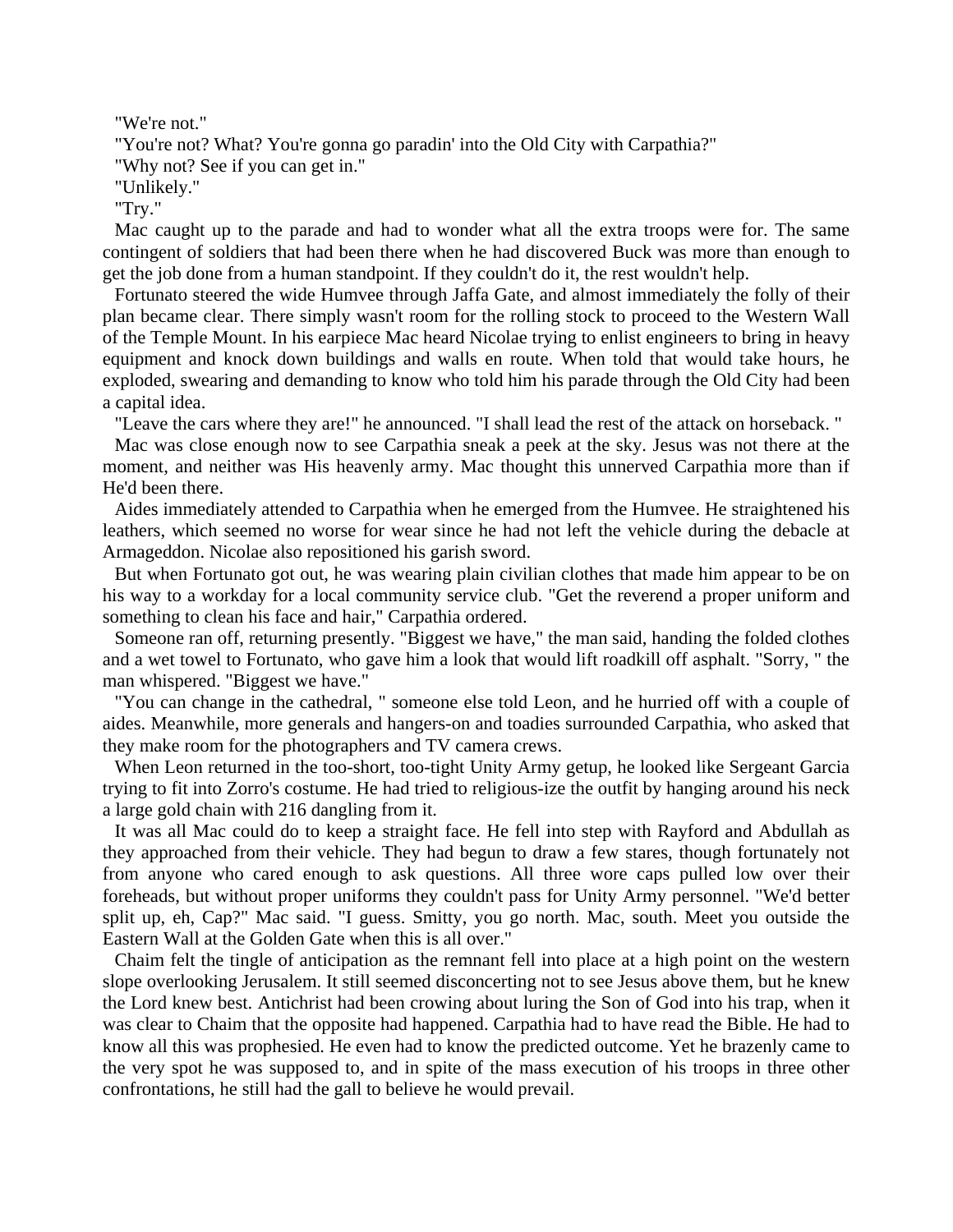This was going to be something to see, and Chaim wanted to say so to the assembled. He had no means to address them all at once, and from looking at those around him, he knew there was nothing they needed to be told. They, like he, looked on with great expectancy.

Ride on, King Jesus!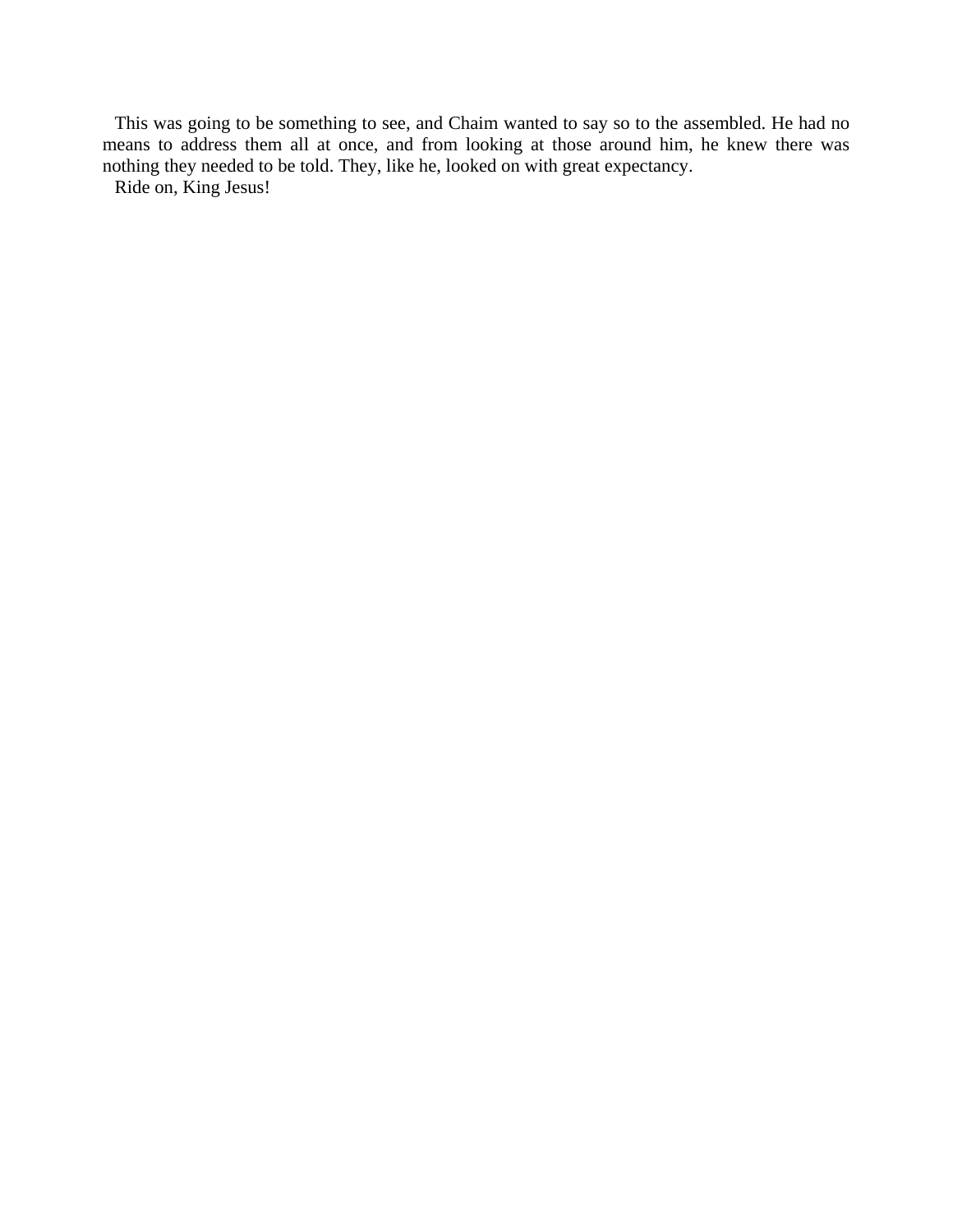# **FIFTEEN**

RAYFORD WAS CLOSE enough behind Nicolae that he heard him ask a woman general, "What is our equestrian strength?"

She checked via radio and reported, "Excellency, of more than a million soldiers, a little more than a tenth are on horseback. "

"Call for as many steeds as we need to get the first wave to the Western Wall, and order Reverend Fortunate and me appropriate mounts. "

Within minutes several thousand horses crowded the streets, and Unity Army soldiers were mounting up. A tall, handsome stallion, almost identical to the one Carpathia had ridden out of the city toward Bozrah, was delivered for his use. Cameras clicked and TV crews crowded around as he swung aboard, raising his sword.

He twirled the blade above his head, rousing the troops, who responded with a crescendoing whoop, like a football team about to break from the locker room. Fortunato struggled up onto a smaller black horse and settled himself.

"Follow me to the Western Wall," Carpathia shouted, "and make way for the battering ram and missile launchers! Upon my command, open fire!"

Knowing the Old City by now, Rayford sprinted for side streets, heading toward the Western Wall.

Mac was already at the southern corner of the Old City, a few steps north of Dung Gate. Abdullah contacted him by radio and said he had found a perch near Antonia's Fortress and believed he was safe and undetectable, with a good view of the approaching invaders.

"I am high enough to see the surrounding army forces too, Mac, " he said. "They have the entire Old City encircled, several thousand deep. I can see why they are so confident of victory, having cut off all escape routes 360 degrees. "

Rayford set up a hundred yards short of the Western Wall and far enough south that he had some underbrush for cover. He thought he saw Mac but couldn't be sure. Almost everyone inside the Old City but the press was part of the attacking force, but the occasional civilian

stood atop anything available, cheering and shouting encouragement as Carpathia came into view, valiant and proud on his huge horse, sword pointing to the sky, microphone wrapped around his ear and in front of his mouth so the entire army could hear his commands.

"For the glory of your risen master and lord of the earth!" he shouted, urging his ride to a full gallop, clacking over the cobblestone ground. Fortunato's horse mince-stepped slowly after, which seemed plenty fast enough for Leon.

The band lagged behind the mounted and rolling and marching troops, loudly clanging out a rousing melody. As Carpathia drew within range of the wall, he peeled off to the south with Fortunato trailing him.

"Horsemen, make way for the armaments!" Carpathia bellowed. "Attack! Break through the wall! Take the Temple Mount! Destroy the rebels!"

But when the horsemen whipped their mounts, they did not make way. Rather, the horses bolted as if blind— nickering, whinnying, braying, rearing, bucking, kicking, spinning into each other, running headlong into the wall, throwing riders.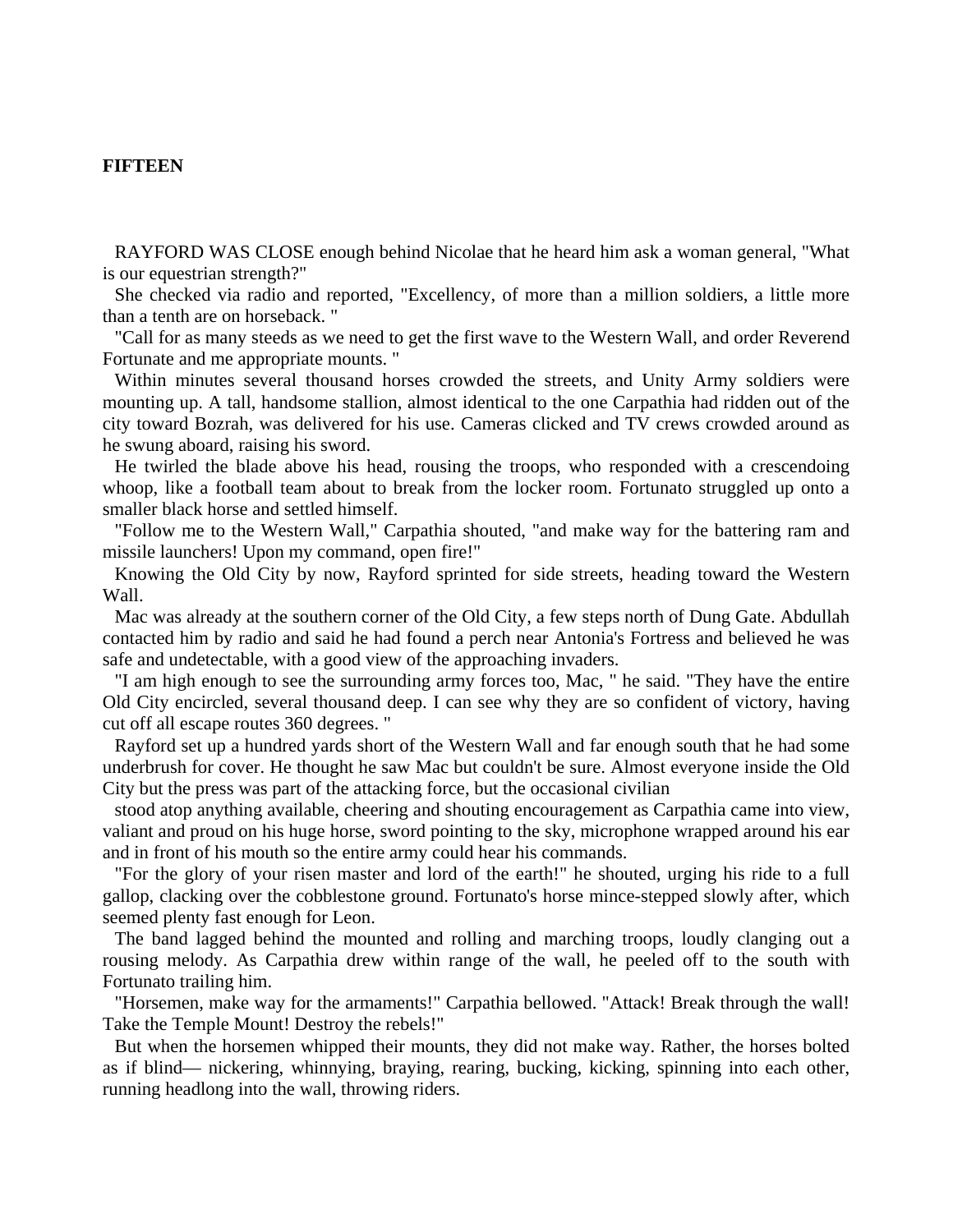"Make way!" Carpathia screamed. "Make way!"

The riders not thrown leaped from their horses and tried to control them with the reins, but even as they struggled, their own flesh dissolved, their eyes melted, and their tongues disintegrated. As Rayford watched, the soldiers stood briefly as skeletons in now-baggy uniforms, then dropped in heaps of bones as the blinded horses continued to fume and rant and rave.

Seconds later the same plague afflicted the horses, their flesh and eyes and tongues melting away, leaving grotesque skeletons standing, before they too rattled to the pavement.

"Reinforcements!" Carpathia called out. "Charge! Charge! Fire! Fire! Attack!"

But every horse and rider that advanced suffered the same fate. First blindness and madness on the part of the horses, then the bodies of the soldiers melting and dissolving. Then the falling and piling of the bones.

Rayford stood, mouth agape, noticing that neither Car-pathia's nor Fortunato's horses had been affected yet. Leon slid off his mount and flopped to the ground, rolling to a kneeling position and burying his face in his hands.

"Get up, Leon! Get up! We are not defeated! We have a million more soldiers and we shall prevail!"

But Leon stayed where he was, whimpering and wailing.

Plainly disgusted, Nicolae urged his horse back to the middle of the wall and looked past the bones of his decimated troops for reinforcements. He lifted his sword and cursed God, but suddenly his attention was drawn directly above.

Rayford followed his gaze to see the temple of God opened in heaven, and the ark of the covenant plain as day. Lightning flashed and thunder roared, and the earth began to shift.

Carpathia's horse reared and high-stepped, and Nicolae fought to control him. Fortunato's horse scampered away without him.

The earth groaned and buckled, and the city of Jerusalem was fractured into three as the great fissures swallowed up Carpathia loyalists and soldiers. Buildings and walls were left intact, except Abdullah reported seeing the cemented-over East Gate—closed off for centuries—blasted open by the movement of the earth.

Rayford slapped his palm over his earpiece and plugged his other ear to hear reports coming in from all over the world. The earthquake was global. Islands disappeared. Mountains were leveled. The entire face of the planet had been made level, save for the city of Jerusalem itself.

And suddenly the Lord Jesus Himself appeared in the clouds again, and the whole world saw Him. He spoke with a loud voice, saying, "Speak comfort to Jerusalem, and cry out to her, that her warfare is ended, that her iniquity is pardoned; for she has received from the Lord's hand double for all her sins.

"Every valley has been exalted and every mountain and hill brought low; the crooked places have been made straight and the rough places smooth. The glory of the Lord has been revealed, and all flesh have seen it together; for I have spoken.

"Behold, the day of the Lord has come, and your spoil has been divided in your midst. For I gathered all the nations to battle against Jerusalem, but the remnant of the people was not cut off from the city. I went forth and fought against those nations, as in the day of battle.

"And the plague with which I struck all the people who fought against Jerusalem was this: their flesh dissolved while they stood on their feet, their eyes dissolved in their sockets, and their tongues dissolved in their mouths. I sent a great panic over them. Such also was the plague on the horses.

"Behold, I made Jerusalem a cup of drunkenness to all the surrounding peoples, when they laid siege against Judah and Jerusalem. And I made Jerusalem a very heavy stone for all peoples; all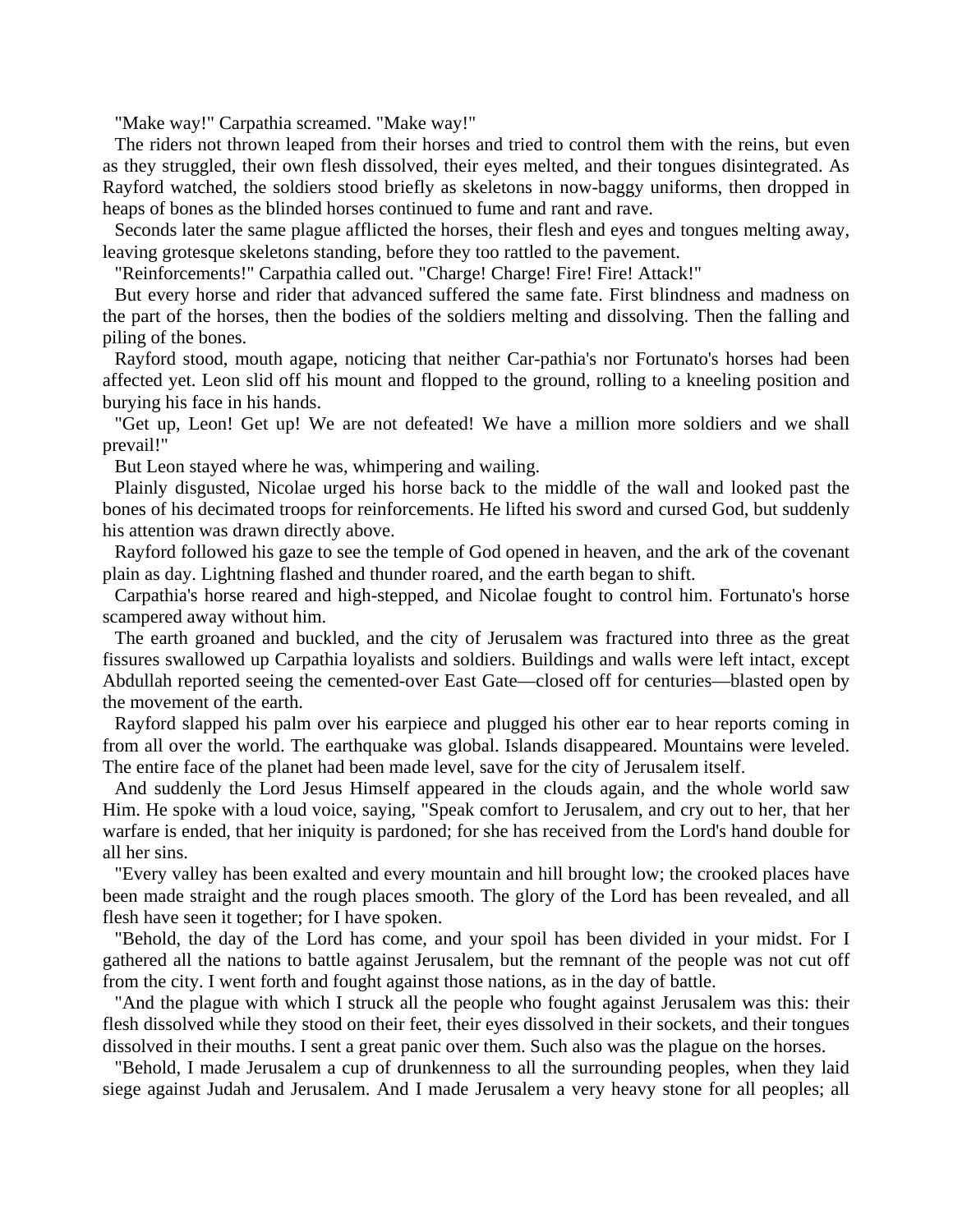who would heave it away were surely cut in pieces, though all nations of the earth were gathered against it.

"I struck every horse with confusion, and its rider with madness; I opened My eyes on the house of Judah and struck every horse of the peoples with blindness.

"I defended the inhabitants of Jerusalem; the one who was feeble among them today is like David, and the house of David shall be like God, like the Angel of the Lord before them. I destroyed all the nations that came against Jerusalem.

"Therefore the curse has devoured the earth, and those who dwell in it are desolate. Therefore the inhabitants of the earth are burned, and few men are left.

"In the midst of the land among the people, it was like the shaking of an olive tree, like the gleaning of grapes when the vintage is done.

"The children of Israel called on My name, and I answered them. I said, 'This is My people'; and each one said, 'The Lord is my God. '"

Though the Lord did not speak audibly to the remnant, Chaim felt as if he and they were being drawn inexorably around the Old City to the east side. As the million-plus slowly made their way past the dead and the dying, a fraction of Antichrist's forces remained alive. They struggled and staggered toward shelter, also apparently drawn to the east.

The Lord sat triumphant on the back of His white horse in the clouds, His army behind Him, gazing upon the one-sided victory over the forces that had come against Jerusalem.

Mac found Rayford and they went looking for Abdullah. They knew he was all right, because they had radio contact. He too was headed east of the city.

"You should have seen Nicolae and Leon, " Rayford said.

"I saw them briefly, " Mac said, "when Leon fell off his horse. "

"Nicolae galloped off a little while ago, heading back the way he had come. Leon was running after him, pleading to let him ride along, but Carpathia ignored him. "

"Figures. "

The earth still shifted and moved from aftershocks, and Rayford tried to imagine what it must look like from outer space. No more islands. No more mountains.

Virtually flat with gently rolling hills. The whole of Israel, except for Jerusalem, was level.

They found Abdullah, who at first looked past them, then smiled and shook his head. "I was looking for two white men, Mac. "

Hannah Palemoon caught up with Chaim, who was surrounded by people with questions. She waited until he recognized her, then said, "How long until we are reunited with loved ones who went on to heaven before us?"

"Very soon, I hope, " Chaim said. "There are many I wish to see too, but first I want to see Jesus face-to-face. "

"What's next?"

"Oh, I think you know. The Lord Himself will set foot on earth again, for only the second time since His ascension. As you know, He came in the clouds for the Rapture, and this time He briefly walked on the ground when He soiled His robe in blood at Bozrah. "

"Is the enemy completely gone?" Hannah said.

"Soon, " Chaim said. "Very soon. "

Illinois, flat as it already was, was hardly affected by the earthquake, though Enoch was certain no one doubted what had happened. The long, low rumbling of the earth continued, and he heard Carpathia loyalists screaming for their lives.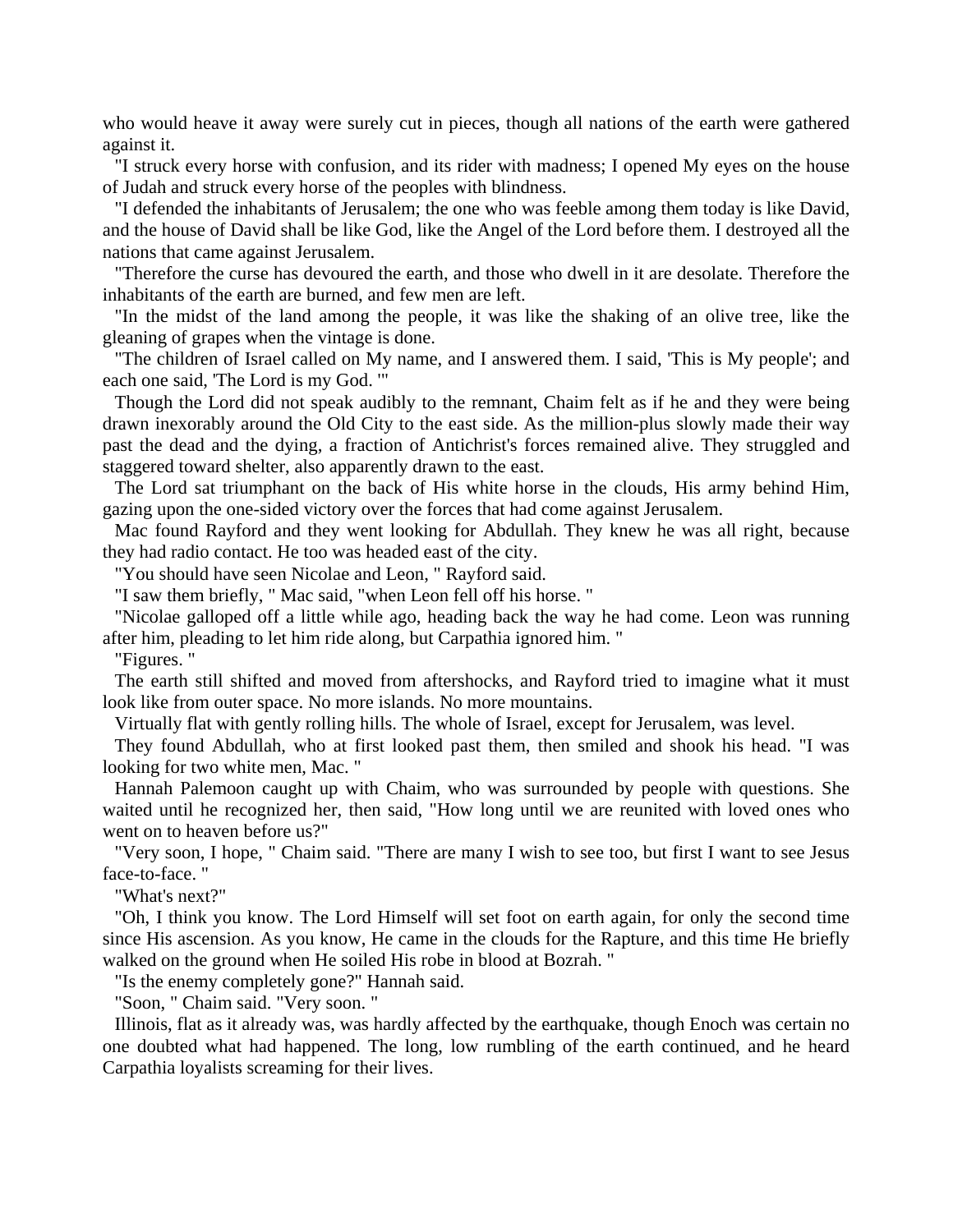After his people had returned to their homes, Enoch had begun moving his furniture upstairs, looking forward to a life where he could look out the window without caring who might see in. Just before the earthquake one of the few Global Community Peacekeeper patrol cars he'd seen in recent weeks raced down the street. As it came around the curve in front of his place it veered off the road and hit a fire hydrant.

Neighbors ran to the car, collapsing in disbelief when all they found were skeletons and clothes in the front seat. The declared enemies of God were being decimated around the world.

Enoch tried calling his parishioners, reaching many and missing several who called while he was on the phone. No one was hurt, though some of their homes were damaged. Several were badly shaken, telling of seeing government employees disintegrating before their eyes. And all wanted to talk about their new church, where it might be and how soon they might move into it. Many also mentioned their pilgrimage to the Middle East.

"I don't know when it's gonna be, " one woman told Enoch, "but I'll be along whenever. "

Enoch reminded each that sometime after the earthquake, Jesus would set foot on the Mount of Olives, east of Jerusalem, and the whole world would see Him. "Keep looking up. "

"You still in a teachin' mood, Smitty?" Mac said.

"That depends on whether I have studied whatever you are curious about. "

"The Mount of Olives, of course. "

"Oh yes, I have studied it thoroughly. You can see it from here, naturally. It is only half a mile from the Eastern Wall of the Old City. It is really more of a hill than a mountain, as you can tell. One of Jesus' most famous sermons was preached there. When He made His triumphal entry, He came from the Mount of Olives. And He returned there every night of the last week before the Crucifixion, often praying in the Garden of Gethsemane. The Ascension took place there later too. "

"So it makes sense that's where He wants to come now. "

"It certainly does to me, " Abdullah said.

George Sebastian had never seen anything like it. He told Priscilla he would catch up with her and the kids and the rest of the Tribulation Force traveling with the remnant. He lagged, and rather than following the remnant around the devastated city, he decided to cut directly through it on his way to the Mount of Olives.

As a career military man, Sebastian had seen the spoils of war before, of course, on many fields of battle around the world. He could not recall, however, a quaint, beautiful city so devastated. Most peculiar, it was nearly impossible to determine who had won.

Sebastian had been kept up to speed on the conflict from the beginning and knew from Buck and then Mac how the city had been completely overrun by the Global Community Unity Army. Half the residents had been killed or captured. Many were still imprisoned and had been tortured and starved.

But now<sup>n</sup>s he ambled through the narrow streets, George saw some surviving Unity soldiers leisurely dividing the spoils, while others regrouped for an assault on rebels who would try to escape from the Temple Mount. He also noticed piles of clothes and bones where the Lord had decomposed the bodies of His enemies.

So this was not over. Jerusalem, the jewel City of God, had been violated to the point of ruin. It was a wonder God Himself had not leveled it along with the mountains and islands of the world.

Sebastian scanned the entire area as he walked, heading north to Herod's Gate, where he knew Buck had been killed. He climbed the wall and looked out over the rest of Jerusalem. Perhaps a hundred thousand of Carpathia's troops remained. The rebels still held the Temple Mount, guarding the newly opened East Gate rather than choosing to try to escape through it.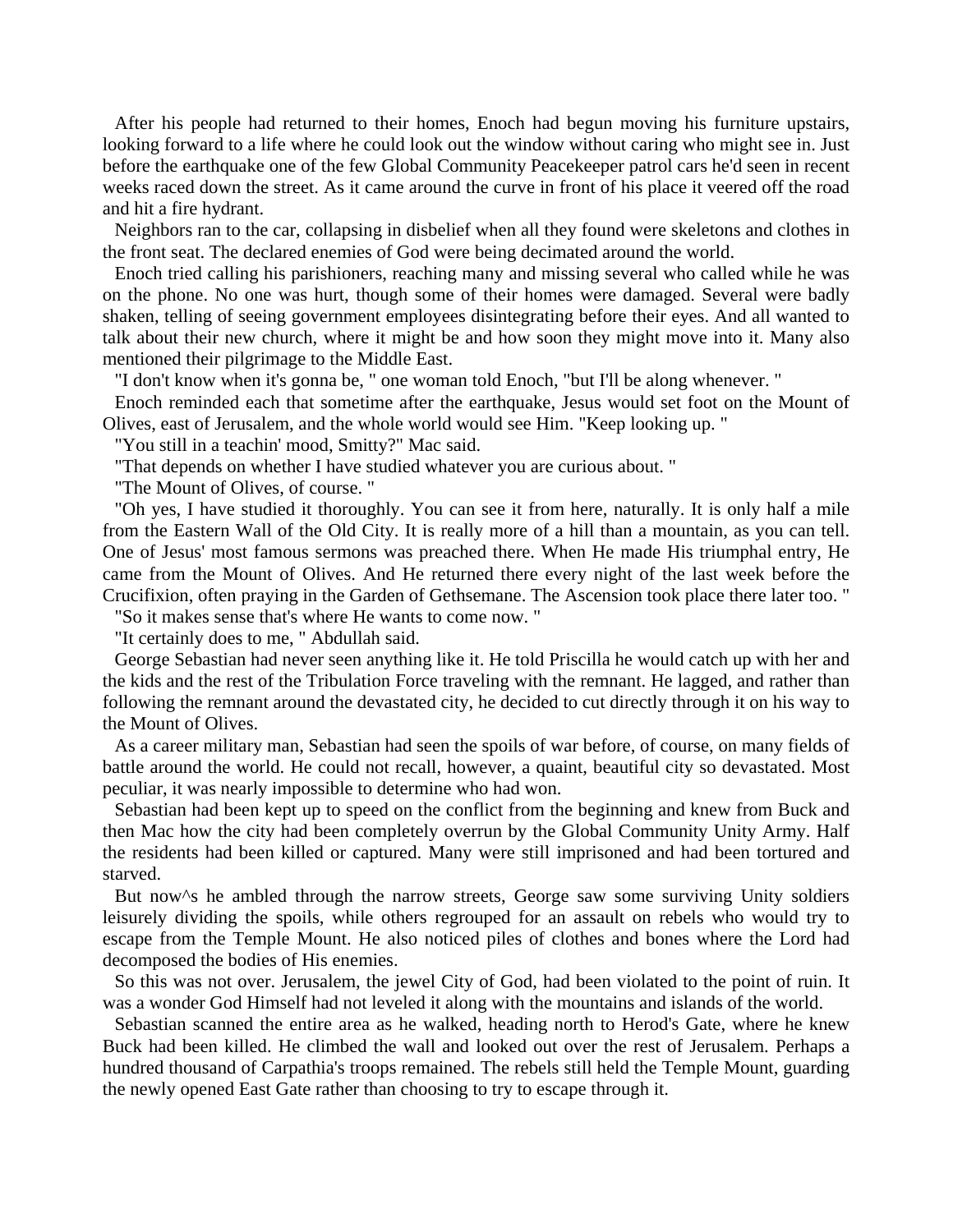He could see the vast remnant slowly making its way past the South Wall, heading toward the Mount of Olives, and knew he had better catch up or risk leaving his wife with the responsibility of two youngsters by herself. Of course, others would help, but that didn't justify his abandoning her.

Just before Sebastian made his way back down from the wall, he saw a flurry of activity outside the New Gate in the northwest corner of the Old City. It appeared the press had surrounded Nicolae and Leon and what was left of the potentate's cabinet of advisers and generals. Sebastian shook his head. He knew what was coming, and Carpathia had to as well. Why wasn't he running for his life?

Some men never know when they're beaten, never know when to fold and walk away. Nicolae Carpathia, proving—as if that were necessary—that he was indeed Antichrist, was the epitome of that kind of a man. In a classic case of cosmic denial, his pride still persuaded him he could not lose in the end.

There he stood, pointing, cajoling, scheming, barking orders, talking to the press. Sebastian fired up his radio, and sure enough, his highness was still trying to sell the citizenry on their eventual triumph. "This city shall become my throne, " Carpathia said. "The temple will be flattened and the way made for my palace, the most magnificent structure ever erected. We have captured half the enemy here, and we will dispose of the other half in due time.

"The final stage of our conquest is nearly ready to be executed, and we will soon be rid of this nuisance from above. "

Rayford, Mac, and Abdullah had also been listening as they watched the crawl of people, mostly the remnant, moving toward the Mount of Olives. Of course, the children of God knew what was supposed to come, and so they kept their distance. No one had any idea of the Lord's timing, but there He remained, hovering over them with His horsemen. And soon He began again to speak words of comfort to His own.

"As you have received Me as your Lord, so walk in Me, rooted and built up in Me and established in the faith, as you have been taught, abounding with thanksgiving. You are complete in Me, the head of all principality and power.

"My Father has said unto Me, 'Your throne, O God, is forever and ever; a scepter of righteousness is the scepter of Your kingdom. You have loved righteousness and hated lawlessness; therefore God, Your God, has anointed You with the oil of gladness more than Your companions.

" 'You laid the foundation of the earth, and the heavens are the work of Your hands. Others will perish, but You remain; and they will all grow old like a garment; like a cloak You will fold them up, and they will be changed. But You are the same, and Your years will not fail. '

"And I, the One about whom these things were said by God Himself, assure you, My children, that I will never leave you nor forsake you. So you may boldly say: 'The Lord is my helper; I will not fear. What can man do to me?' I, your Lord Jesus Christ, am the same yesterday, today, and forever. Therefore, holy brothers and sisters, partakers of the heavenly calling, consider Me the Apostle and High Priest of your confession.

"I was faithful to God who appointed Me, as Moses also was faithful. For I was counted worthy of more glory than Moses, in the same way that God, who built the house, has more honor than the house. For every house is built by someone, but He who built all things is God.

"God has set Me as a High Priest fitting for you— holy, harmless, undefiled, separate from sinners, and higher than the heavens. I do not need daily, as human high priests, to offer up sacrifices, first for My own sins and then for the people's, for this I did once for all when I offered up Myself. "

Despite all Jesus' magnanimous comments about Himself, Rayford was struck by how lowly, humble, and compassionate He sounded. He was merely speaking the truth, reminding His children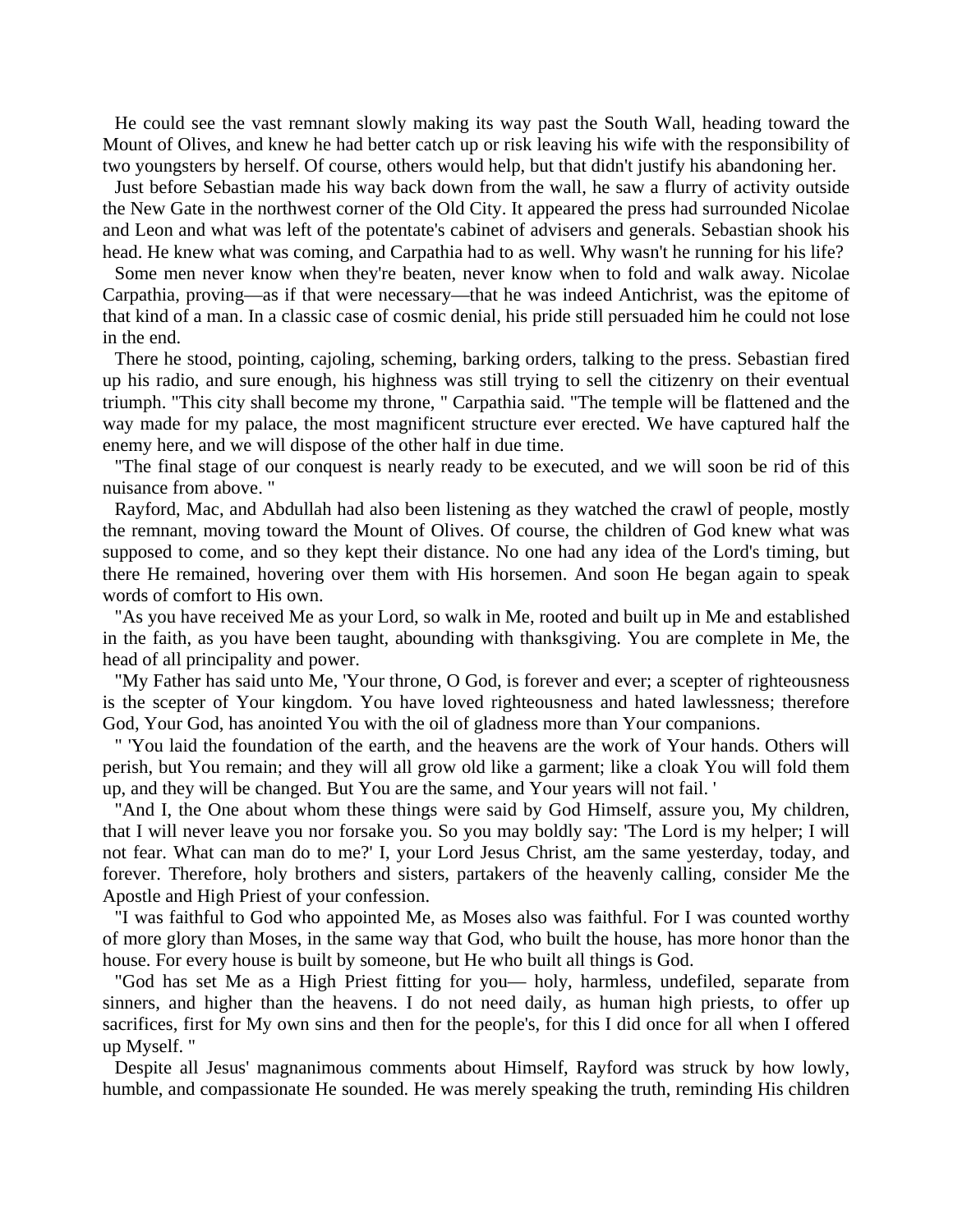what they enjoyed in Him. The truth of the Word of God, coming from the Living Word, again drove Rayford to his knees, along with his friends and the entire Jewish remnant.

As Rayford knelt, his face in his hands on the ground, Jesus continued to speak directly to his heart.

"God willed to make known the riches of the glory of this mystery, which is Christ in you, Rayford, the hope of glory. I am the hope of Israel, the horn of salvation in the house of God's servant David. Most assuredly, I say to you, before Abraham was, I AM. "

Jesus fell silent. From the west Rayford heard the Global Community Unity Army marching band. Their weak rendition of "Hail Carpathia. " sounded discordant from a distance, and of course it paled in comparison to the murmured prayers of the million on their knees before the Lord in the sky.

The ground rumbled as what was left of the GC's armaments were rolled into position. It was pathetic and laughable to Rayford that Carpathia had not learned anything from the past several hours. There would be no competing with this force from heaven. No damage would be done to Jesus or to His people with weapons of war.

And yet here Carpathia came, horse at full stride, leathers squeaking in the saddle, sword aloft, the pitiable False Prophet bouncing awkwardly along behind him, holding the reins of his horse for all he was worth. The remnant stood as one, not wanting to miss a thing. Ray-ford looked fully into the face of his Lord and was again reminded of the biblical description of the man on the white horse with eyes like fire.

The conviction that shone in the eyes of Jesus was of one who had finally had enough. His enemy was right where He wanted him, lured fully into the trap that had been set before the foundation of the world. The fulfillment of age-old prophecies was about to take place, despite the fact that the enemy himself had read them, knew them, and had seen every last one of them come to fruition exactly as it had been laid out.

In all his sick, imitative glory came galloping the quintessence of pride and ego, indwelt by Satan himself. Carpathia swung his sword round and round above his head while Fortunato used one hand to attempt some sort of a weird gesture of worship and the other to keep control of his horse and himself in the saddle.

The band, which led the way, played louder and louder and, on cue, split right and left to allow the mounted soldiers, then the foot soldiers, then the munitions and armament platoons in rolling vehicles to slowly come into position.

With the remnant just a few hundred yards to the east, the besieged city of Jerusalem a half mile to the west, and the heavenly hosts hovering directly above, Jesus nudged His magnificent white charger and descended to the top of the Mount of Olives.

As He dismounted, Carpathia shrieked out his final command, "Attack!" The hundred thousand troops followed orders, horsemen at full gallop firing, foot soldiers running and firing, rolling stock rolling and firing.

And Jesus said, in that voice like a trumpet and the sound of rushing waters, "I AM WHO I AM."

At that instant the Mount of Olives split in two from east to west, the place Jesus stood moving to the north and the place where the Unity Army stood moving to the south, leaving a large valley.

All the firing and the running and the galloping and the rolling stopped. The soldiers screamed and fell, their bodies bursting open from head to toe at every word that proceeded out of the mouth of the Lord as He spoke to the captives within Jerusalem. "You shall flee through My mountain valley, for the mountain valley reaches to Azal. Yes, you shall flee as you fled from the earthquake in the days of Uzziah king of Judah. The Lord your God has come, and all the saints with Me. "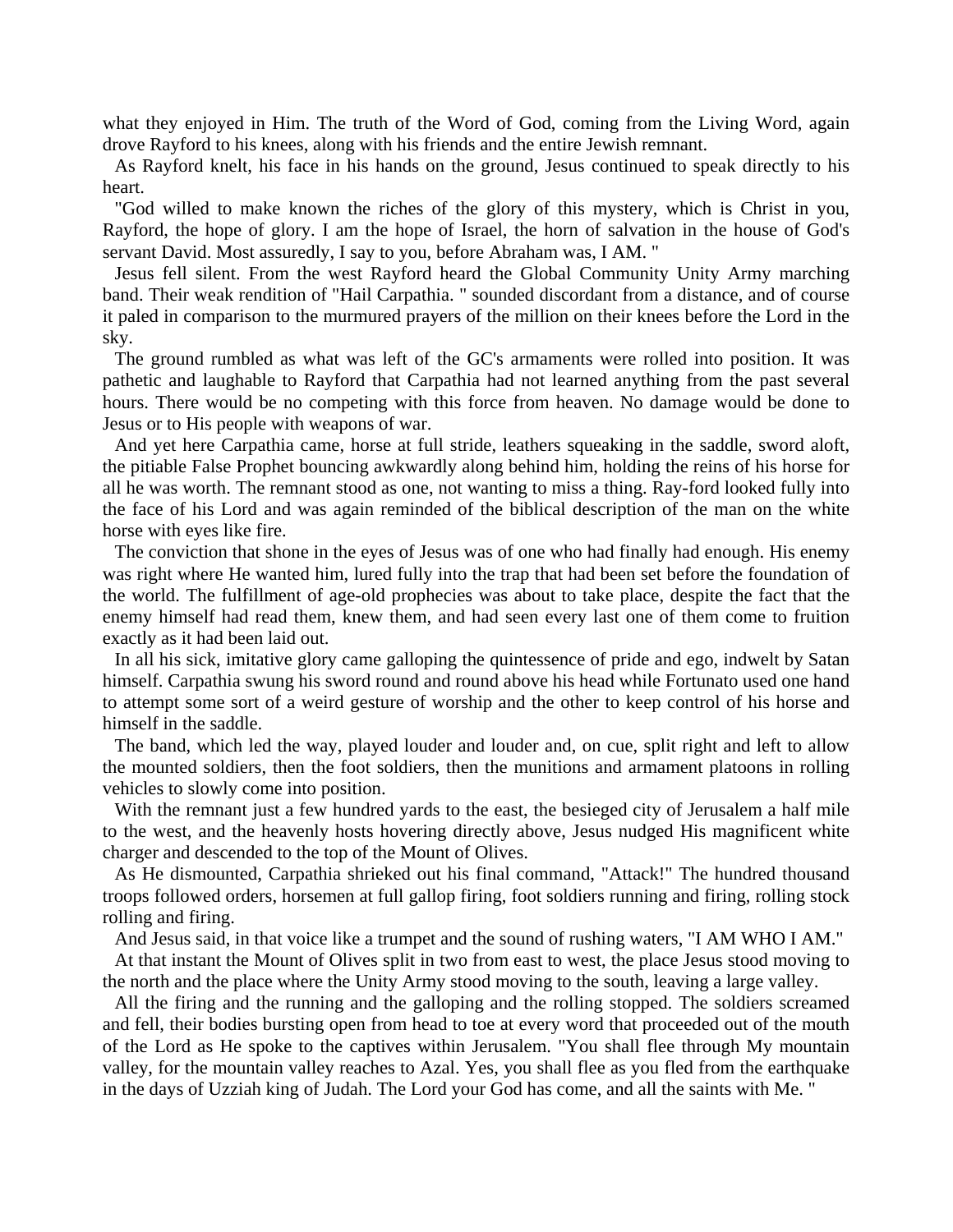With shouts and singing, it was as if Jerusalem burst forth; the captives, who had been imprisoned in Jerusalem, came running toward the great rift between the two sides of the Mount of Olives. And as the earth continued to rumble and shift, Rayford watched in awe as the whole city of Jerusalem rose above the ground some three hundred feet and now stood as an exalted jewel above all the surrounding land that had been flattened by the global earthquake.

Mac struggled to his feet and grabbed Rayford. "You see 'em?" he said, pointing. "See Nicolae and Leon lighting out for safety? And look at that big glob of bobbing light bouncin' along ahead of 'em! 'Member what I told you about Lucifer showing up at Solomon's Stables? That's got to be him, and he's deserted ol' Nick again!"

Mac and Abdullah and Rayford stood, arms around each other's shoulders, taking in the spectacular scene. Rebels from the Temple Mount and the captives fled through the new valley, chased by the last feeble vestiges of the Unity Army. But when Jesus spoke, the pursuers died at His words.

"Living waters shall flow from Jerusalem, " He said, "half of them toward the eastern sea and half of them toward the western sea; in both summer and winter it shall occur. And I the Lord shall be King over all the earth. Today the Lord is one and His name one.

"All the land has been turned into a plain from Geba to Rimmon south of Jerusalem. Jerusalem has been raised up and inhabited in her place from Benjamin's Gate to the place of the First Gate and the Corner Gate, and from the Tower of Hananeel to the king's winepresses. You, the people, shall dwell in it; and no longer shall there be utter destruction, but Jerusalem shall be safely inhabited. "

With that, Jesus mounted His horse and began His final triumphal entry toward Jerusalem. During His first visit to earth He had ridden into the city on a lowly donkey, welcomed by some but rejected by most. Now He rode high on the majestic white steed, and with every word that came from His mouth, the rest of the enemies of God—except for Satan, the Antichrist, and the False Prophet—were utterly destroyed where they stood.

"This is the day of vengeance, that all things which were written have been fulfilled. The loftiness of man shall be bowed down, and the haughtiness of men shall be brought low; the Lord alone will be exalted today. "

Loud voices from heaven said, "The kingdoms of this world have become the kingdoms of our Lord and of His Christ, and He shall reign forever and ever!

"We give You thanks, O Lord God Almighty, the One who is and who was and who is to come, because You have taken Your great power and reigned. The nations were angry, and Your wrath has come, and the time of the dead, that they should be judged, and that You should reward Your servants the prophets and the saints, and those who fear Your name, small and great, and should destroy those who destroy the earth. "

The remnant trailed Jesus, raising their hands, singing hosanna, and praising Him. They fell silent when He spoke again.

"It is a righteous thing with God to repay with tribulation those who trouble you, and to give you who are troubled rest. I have taken vengeance on those who do not know God, and on those who do not obey My gospel. These shall be punished with everlasting destruction from the presence of the Lord and from the glory of His power. I have come to be glorified in My saints and to be admired among all those who believe. "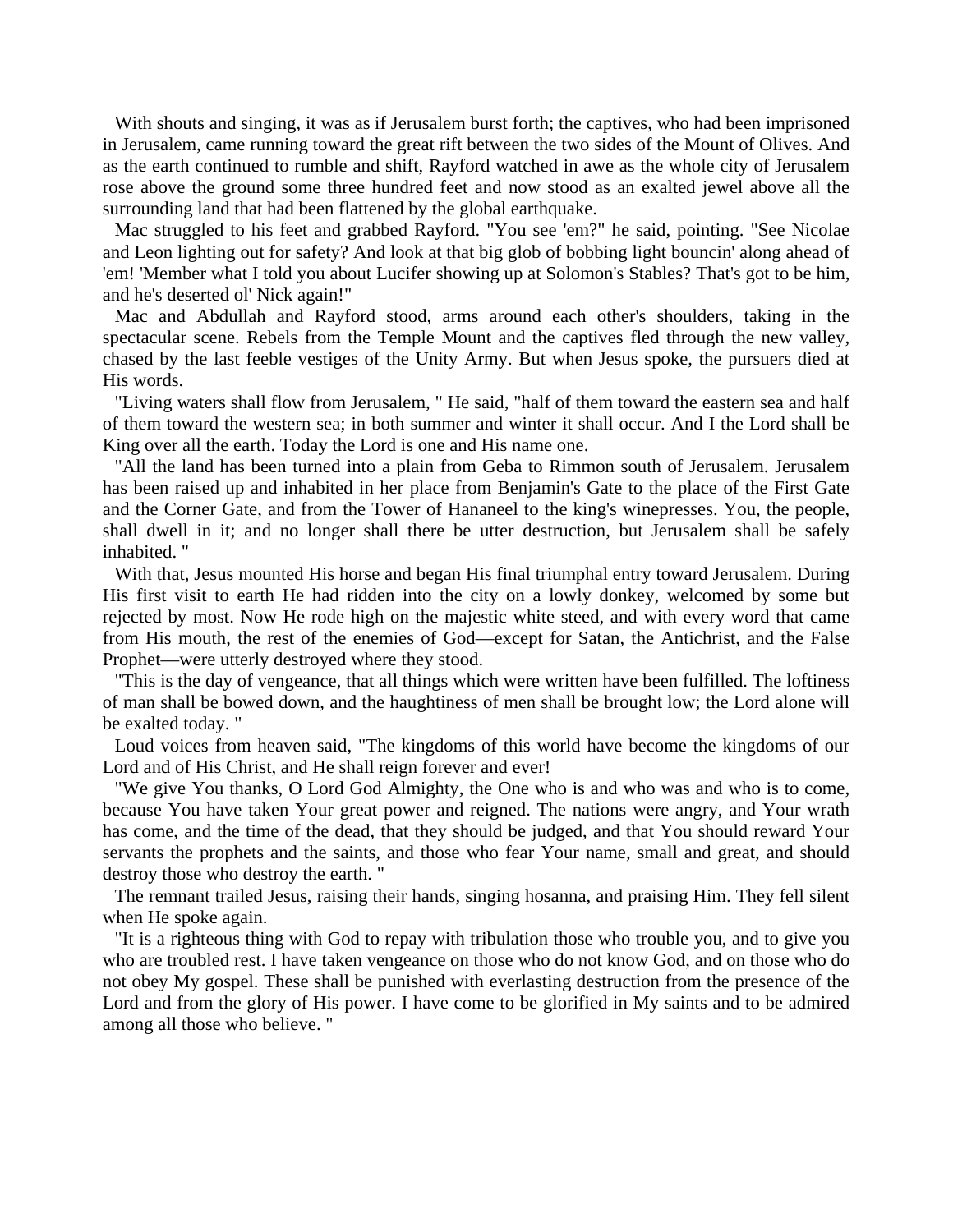## **SIXTEEN**

KNEELING IN HIS front yard in suburban Chicago, Enoch wept at the glorious triumphant words of Christ. He also wept because of his deep longing to be in Jerusalem. He had studied these passages for years and knew what was happening. He couldn't wait to get there, to reunite with his friends from the Tribulation Force, and to hear every detail of the great day of God the Almighty.

More than anything, however, he wanted to see Jesus.

With every moment it became more and more difficult for Rayford to take in the magnitude of the supernatural events. Sensory overload was a gross understatement. He never once had to pinch himself to determine whether this was a dream. It was all so real, so massive, that even what he might have considered smaller miracles took their place alongside the global and local earthquakes in importance. Like the fact that he still felt no fatigue, despite no rest—let alone sleep—in he didn't know how long.

But when he and Mac and Abdullah parked the Hummer outside the Old City and followed the vast procession in the newly burst-open East Gate, a new phenomenon awaited him. It was one thing to follow his Lord, the King of kings, on His ultimate triumphal entry into the City of David, but to see what he saw there compared with what he expected to find...

Jerusalem, particularly the Old City, should have been filled with the gore of the dead. Hundreds of thousands had been slain here, the majority in most grotesque ways. There should have been stench, blood, and flesh, not to mention the skeletal remains of Unity Army soldiers and horses.

But the earthquake that had rent in two the Mount of Olives and elevated the Eternal City some three hundred feet had accomplished a macabre cleanup operation as well. Jesus led the happy throng in and around the inside borders of the Old City, stretching the parade of singing, dancing, chanting, embracing, praising, worshiping, celebrating people for several miles. Strangely, the walls had been leveled, all of them. No more battle scars, no more jagged edges from bombs and battering rams, no more uneven heights. Where the walls had stood were gently rolling mounds of fine, crushed stone.

Even the Wailing Wall had disappeared, and Rayford had the full-hearted feeling that Jesus had replaced it with Himself. Sure enough, as the head of the procession came within sight of the Western Wall, Jesus began to speak. And while in the saddle He was only slightly higher than the people in line and was facing away from them, Rayford knew all could hear Him as clearly as he himself could, about a third of the way back in the throng.

"There is one God and one Mediator between God and men, I, the Man Christ Jesus. I gave Myself a ransom for all. "

Where was the residue of war? Rayford could only guess. It was as if the city had been shaken and tilted this way and that. And while the buildings and landmarks remained, the rubble of the walls had apparently scrubbed the streets and pushed the gruesome evidence— all of it—into crevasses now covered over for the rest of eternity. The City of God was pristine anew, and the people seemed astonished by it.

When the Lord had ridden His horse far enough into the city to allow all those following to also enter in, He circled so that the entire host was in a great circle, thousands deep. Behind everyone, almost as an afterthought, were the hosts of heaven, also still on horseback.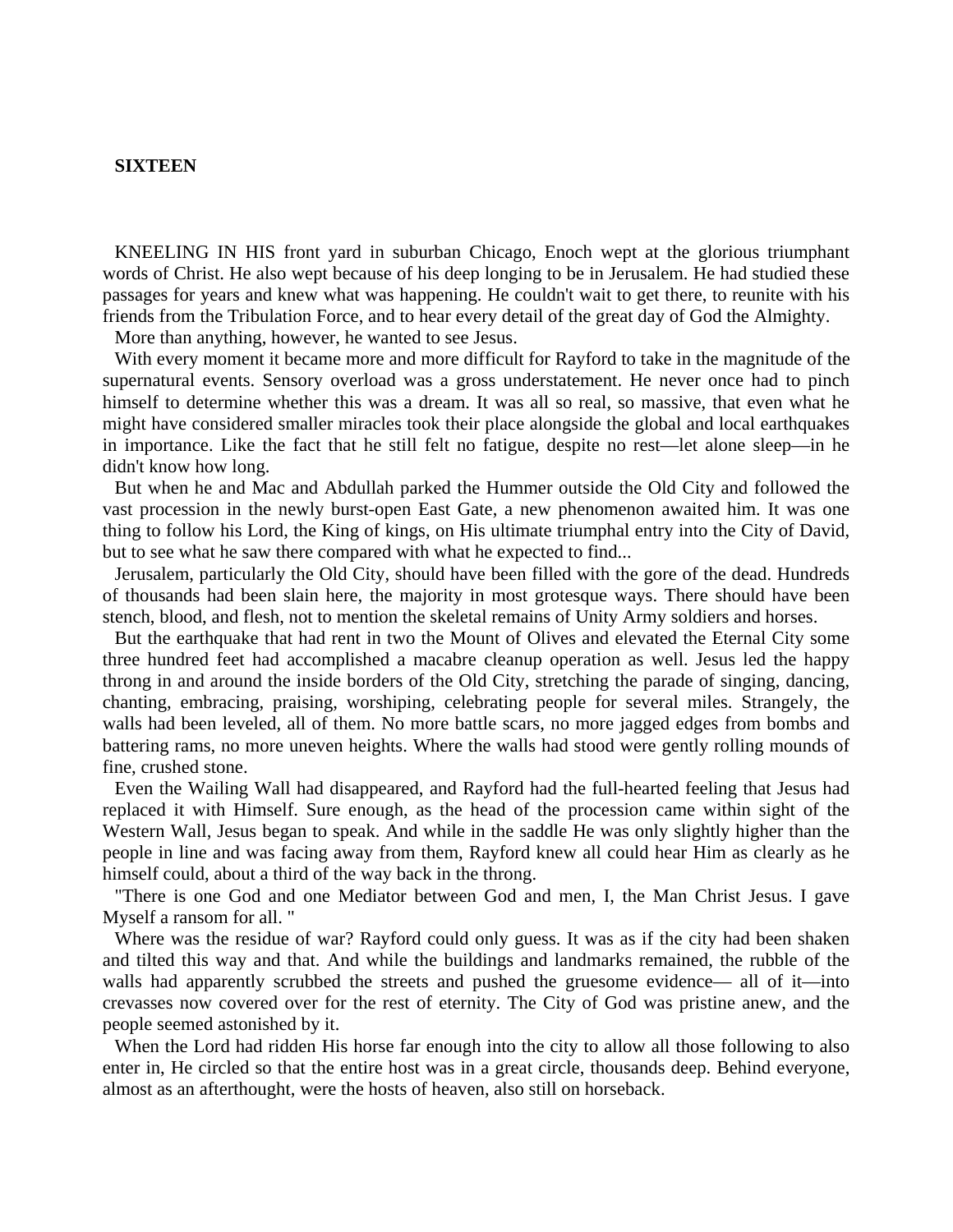The remnant ignored them, as if temporarily unaware of them. Rayford saw them clearly and knew that everyone else could too. In the back of his mind was the prospect—soon, he hoped—of reunions with loved ones. But having Jesus in their midst made everyone think only of Him. Everything else, pleasant or not, faded to insignificance.

When everyone had finally stopped walking and shuffling and maneuvering into place, Jesus dismounted and stretched out His arms. "O Jerusalem, Jerusalem, " He cried, "the one who kills the prophets and stones those who are sent to her! How often I wanted to gather your children together, as a hen gathers her chicks under her wings, but you were not willing! See! Your house was left to you desolate; for I said to you, you shall see Me no more till you said, 'Blessed is He who comes in the name of the Lord!'"

Jesus looked to the remnant, and Rayford knew intuitively that each one had the same feeling he did, that He was looking directly into their eyes alone. Rayford could not contain himself. He took a huge breath and shouted for all he was worth, "Blessed is He who comes in the name of the Lord!" And every soul there had shouted the same thing, bringing the most beatific smile to the face of Jesus.

Ming Toy Woo, standing hand in hand with her new husband, Ree, drank this all in with a lump in her throat, her heart full to bursting. She heard every word in her native tongue and had to remind herself that Jesus was doing this for each person in his or her own language. Though she and Ree were at least a hundred deep in the crowd, and everyone was standing, she had a clear and perfect view of Jesus without having to stand on tiptoe or lean between bodies.

Suddenly standing behind Jesus were five heavenly beings, three of whom she recognized: Christopher, the angel with the everlasting gospel; Caleb; and Nahum. These were the three angels of mercy who had delivered her from certain death when she was working undercover for the Global Community. They were also the ones who told her she would not die before the Glorious Appearing of Christ.

The other two angels were quickly identified when Jesus handed the reins of His horse to one, saying simply, "Gabriel. " The other set a stone bench in place, and as Jesus sat He said, "Thank you, Michael. "

Then the Son of God, Maker of heaven and earth, Savior of mankind, looked directly into Ming's eyes and said in Chinese, "Come to Me, My child. "

Ming stared as if struck with paralysis. Finally able to move, she touched her chest and asked, "Me?"

Jesus seemed to look into her soul, concentrating only on her. "Yes, dear one. Come to Me, Ming."

She wanted to run, to push others aside, to leap into His arms. But it was all she could do to put one foot in front of the other. She let go of Ree's hand and slowly began to move, realizing that the entire band, many more than a million now, was moving toward Jesus as one.

It had been plain as day and no mistake. Jesus had looked right at Rayford, deep in the crowd, and singled him out. He had called him by name and told him, "Come to Me, My child. "

Rayford tore his eyes away and looked to his right and his left. Both Abdullah and Mac looked shocked, also staring at Jesus and questioning, by gesture or word— Abdullah in Arabic—whether He was talking to them. But He was not, Rayford knew. He is talking to me. Rayford pointed at himself with both hands and raised his brows. And Jesus nodded. He began to move toward his Savior. How could this be? How could Jesus give individual audiences before a crowd this size? How much time could He give each person? This could take months! And how was it possible that Rayford was selected first? As he moved stiff-legged toward Jesus, Rayford's mind reeled. What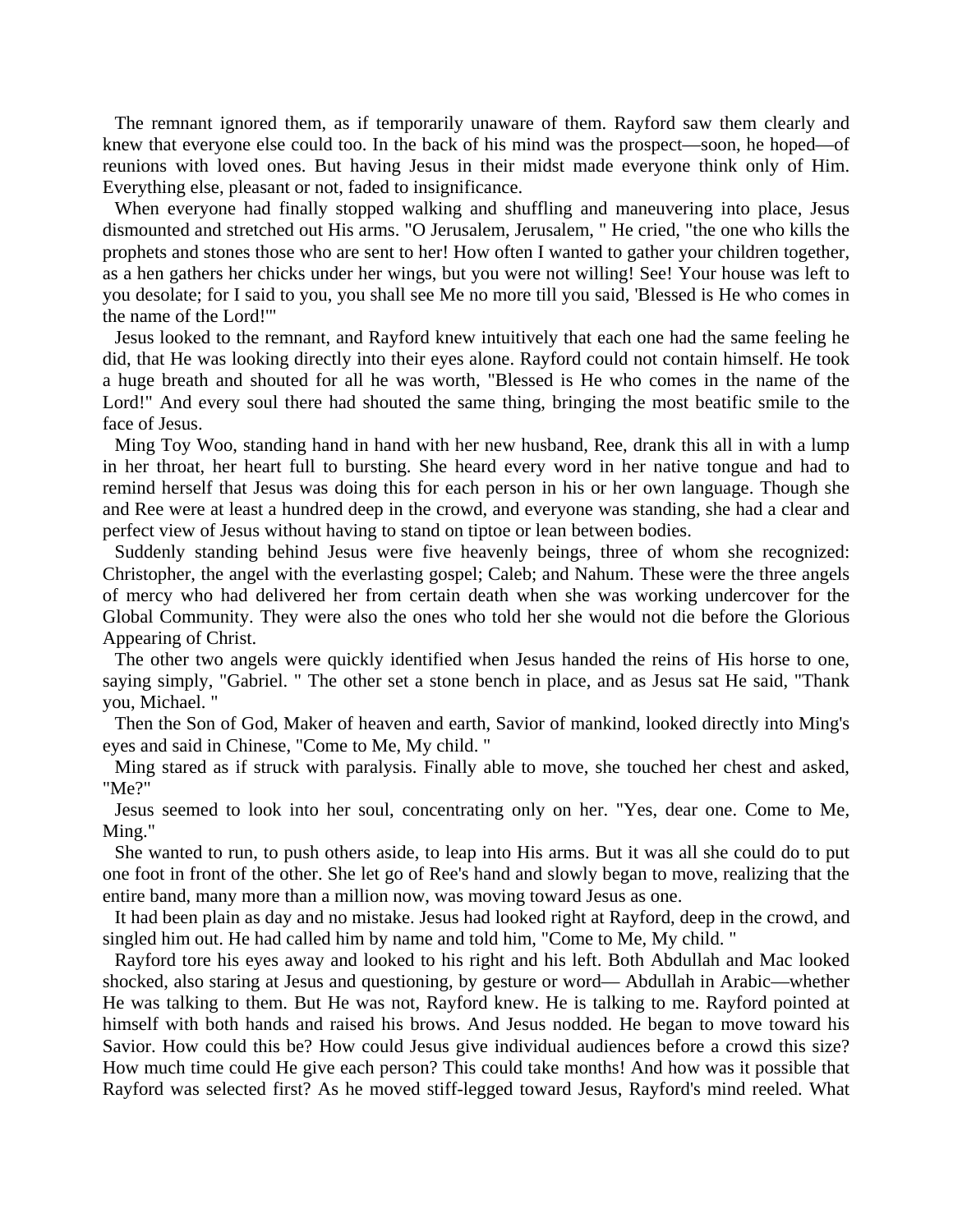were the odds? How could he quantify the privilege of locking eyes with the eternal God of the universe? He began to hurry, and Jesus said, "Come unto Me, Rayford, and I will give you rest. "

Though his eyes were on Jesus and his body moved forward, Rayford suddenly became aware of everything. He was coming out of a crowd of well over a million. Five angels stood sentry behind the Master. Rayford's friends and family would see him. What had he done to deserve this privilege? Rest—yes, for the first time he felt that need. The fatigue of the last several hours washed over him and he felt as if he could sleep if only given the opportunity.

But as he came within steps of Jesus and saw His welcoming smile, he was struck that the Lord seemed as thrilled to see him as he was to see the Lord. And he was overcome with the shame of his sin. Unworthy. So unworthy. He slowed almost to a stop, fearing he would collapse in disgrace and humiliation.

"No, no, " Jesus said, still smiling, and now leaning forward and reaching for him with scarred hands. When Rayford saw that, he nearly dissolved. He forced himself to keep moving, though he had lost control of his own coordination and feared he would stumble and fall into Jesus' lap.

He dropped to his knees at Jesus' feet, sobbing, reminded of every sin and shortcoming of his entire life. Loving hands gathered him in, and he was drawn to Jesus' bosom. "Rayford, Rayford, how I have looked forward to and longed for this day. "

Rayford could not speak.

"I knew your name before the foundation of the world. I have prepared a place for you, and if it were not so, I would have told you. "

"But, Lord, I—I—"

Jesus took Rayford by the shoulders and gently pushed him back and cupped his face in His hands. He stared into his eyes from inches away, and Rayford could barely hold His piercing gaze. "I was there when you were born. I was there when you thought your mother had abandoned you. I was there when you concluded that I made no sense. "

"I am so sorry. I—"

 $\overline{\phantom{a}}$ 

"I was there when you almost married the wrong woman. I was there when your children were born. I was there when your wife chose Me and you did not. "

"I was there when you nearly broke your vows. When you nearly died, before you knew Me. I was there when you were left behind. And I was waiting when finally you came to Me. "

" Oh, Lord, thank You. I'm so—" "I have loved you with an everlasting love. I am the lover of your soul. You were meant to be with Me for eternity, and now you shall be. "

Rayford had so many questions, so many things he wanted to say. But he could not. Looking into Jesus' face transported him to his childhood and he felt as if he could stay kneeling there, childlike, letting his Savior love and comfort him forever.

Jesus put one hand on Rayford's shoulder and the other atop his head. "I pray to My Father, from whom the whole family in heaven and earth is named, that He would grant you, according to the riches of His glory, to be strengthened with might through His Spirit in the inner man, that I may dwell in your heart through faith; that you, being rooted and grounded in love, may be able to comprehend with all the saints what is the width and length and depth and height—to know My love which passes knowledge; that you may be filled with all the fullness of God.

"Now to Him who is able to do exceedingly abundantly above all that you ask or think, according to the power that works in you, to Him be glory in the church to all generations, forever and ever. Amen. "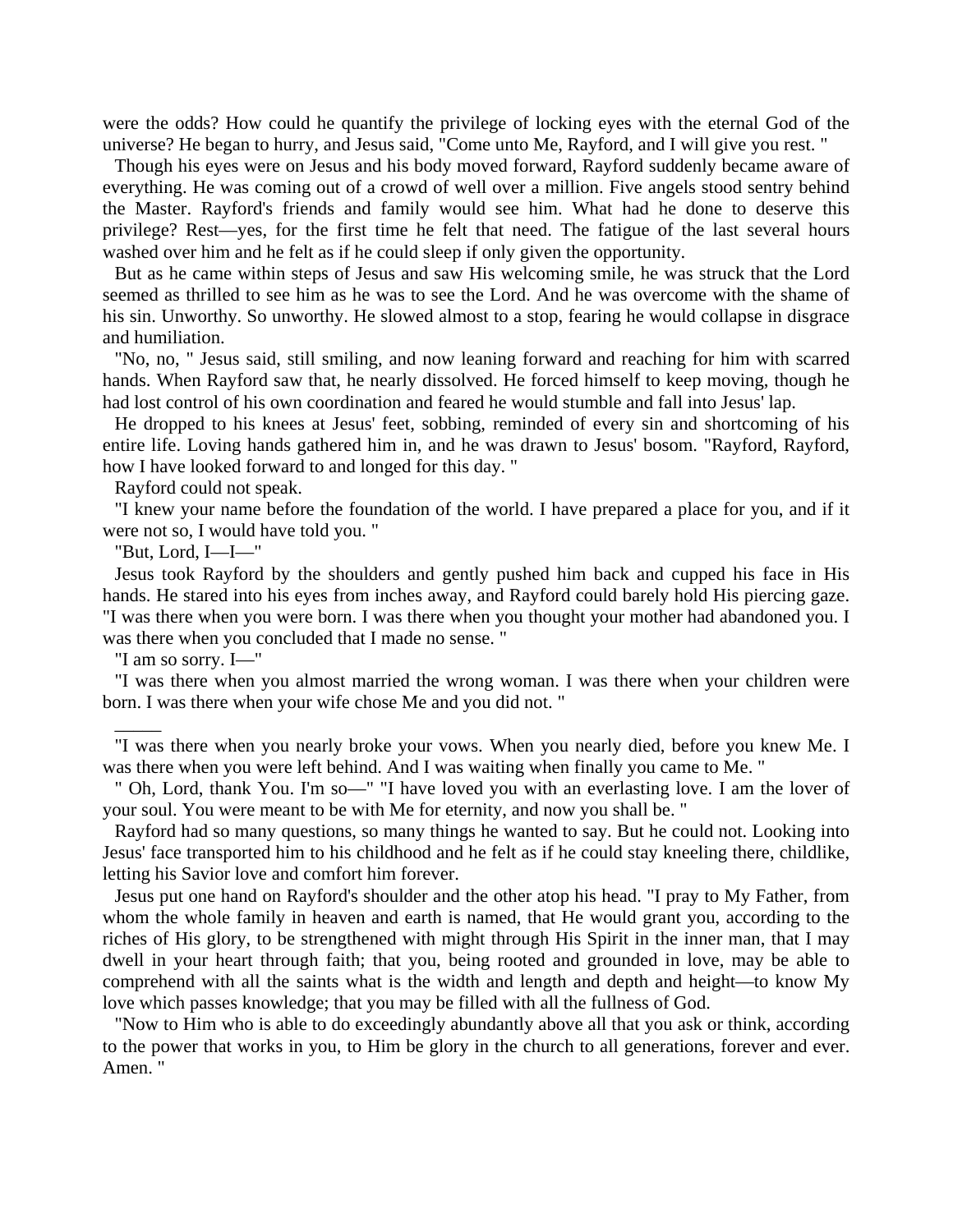As Rayford seemed to walk on air back to his place among the throng, something deep within him understood that as personal as that had been, Jesus was bestowing the same love and attention on everyone present. He suddenly became aware that Mac and Abdullah were also returning to the crowd, tears streaming, body language evidencing that they had also been with the Master. The three stood again with arms around each other's shoulders, unashamedly worshiping.

As Rayford looked around, he could see from every face that each person had personally encountered Jesus.

The Savior had come to Enoch in his sleep, and yet the encounter was so real and deep that the young man didn't question it for a second. When it was over he found himself on his knees on the floor, feeling as if Jesus had been right there in the room. He had been reminded of significant events in his life, of his journey first away from and then toward true faith. Enoch was able to see anew the hand of God throughout his entire life, and to know that Jesus had known him by name before the foundation of the world....

His phone was chirping, and as Enoch took the first call it began to signal that more and more calls were coming in. An hour later he had heard from almost everyone in his congregation. "I still want to go over there, " was a common theme, "but if Jesus is going to come here like that, maybe I don't need to. "

Jesus stood and stretched His arms wide, and Rayford was struck that the experience of watching and hearing Him was more personal than ever, despite the numbers of those all doing the same.

"I beseech you, " He said, "to walk worthy of the calling with which you were called, with all lowliness and gentleness, with longsuffering, bearing with one another in love, endeavoring to keep the unity of the Spirit in the bond of peace.

"Never again put your trust in men, in whom there is no help. Man's spirit departs, he returns to the earth; in that very day his plans perish. Happy are you who have the God of Jacob for your help, whose hope is in the Lord your God, who made heaven and earth, the sea, and all that is in them; who keeps truth forever, who executes justice for the oppressed, who gives food to the hungry. The Lord gives freedom to the prisoners.

"The Lord opens the eyes of the blind; the Lord raises those who are bowed down; the Lord loves the righteous. The Lord watches over the strangers; He relieves the fatherless and widow; but the way of the wicked He turns upside down.

"The Lord shall reign forever—your God, O Zion, to all generations. Praise the Lord!"

And Rayford did. They all did.

For the first time since His appearing, Rayford saw Jesus speaking and yet did not hear Him. He was conferring with the angelic beings behind Him, and naturally, this attracted the attention of the entire gathering with as much curiosity as when they could hear Him.

The one He had called Gabriel stepped forward. "Remnant of Israel!" he began, with a voice clear as crystal and able to be heard by all. "And Tribulation saints! In truth I perceive that God shows no partiality.

"But in every nation whoever fears Him and works righteousness is accepted by Him.

"The word which God sent to the children of Israel, preaching peace through Jesus Christ—He is Lord of all—that word you know, which was proclaimed throughout all Judea, and began from Galilee after the baptism which John preached: how God anointed Jesus of Nazareth with the Holy Spirit and with power, who went about doing good and healing all who were oppressed by the devil, for God was with Him.

"And we are witnesses of all things which He did both in the land of the Jews and in Jerusalem, whom they killed by hanging on a tree.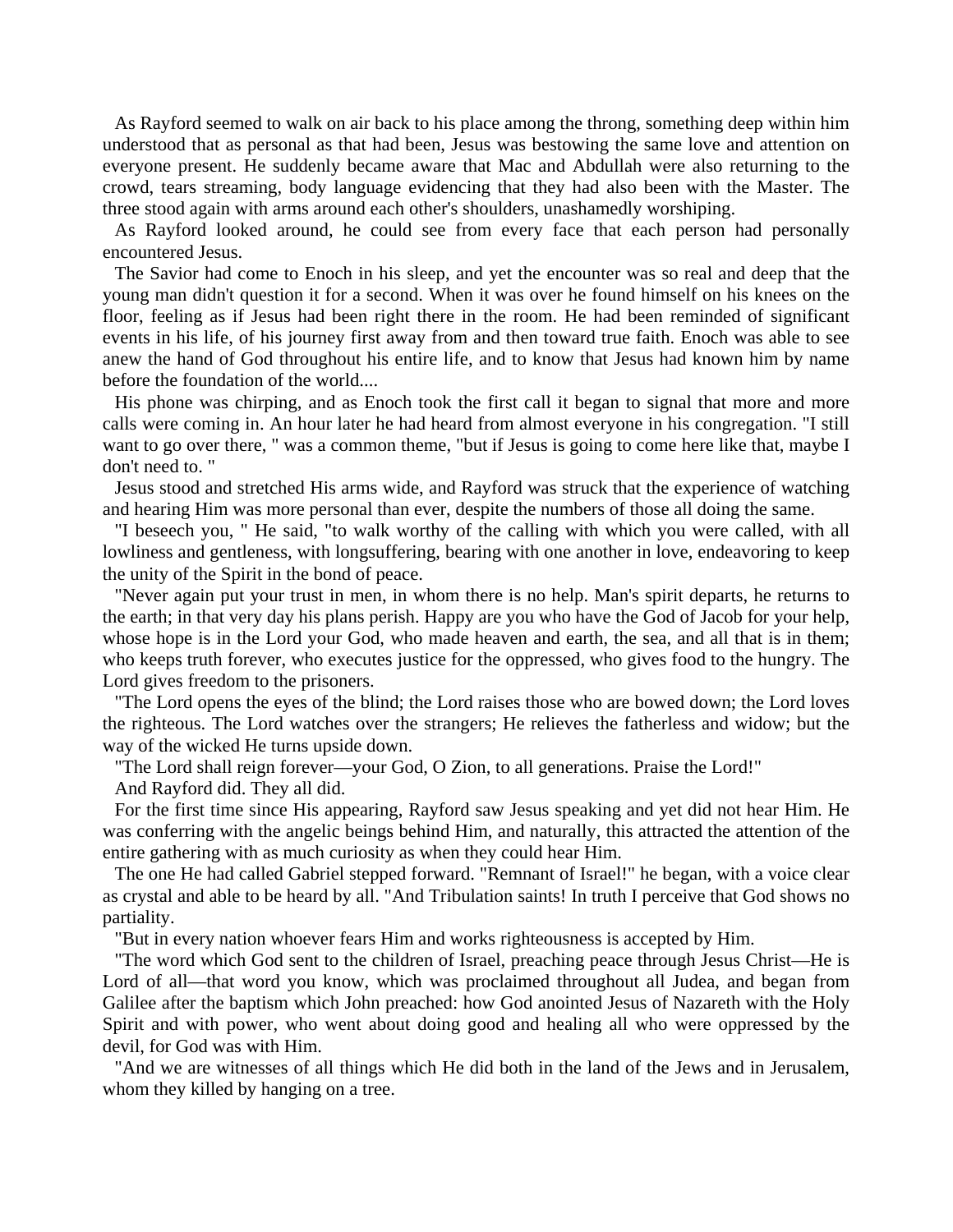"Him God raised up on the third day, and showed Him openly, not to all the people, but to witnesses chosen before by God, even to those who ate and drank with Him after He arose from the dead.

"And He commanded some to preach to the people, and to testify that it is He who was ordained by God to be Judge of the living and the dead.

"To Him all the prophets witness that, through His name, whoever believes in Him will receive remission of sins. Amen. "

The gathered repeated the amen in unison. And Jesus once again addressed them:

"In this manner, therefore, pray: Our Father in heaven, hallowed be Your name.

"Thank You that Your kingdom has come. Your will has been done on earth as it is in heaven.

"Give us this day our daily bread. And forgive us our debts, as we forgive our debtors. And do not lead us into temptation, but deliver us from the evil one. For Yours is the kingdom and the power and the glory forever.

Amen. "

After praying with Him in unison, they opened their eyes and Rayford noticed that only four angels now stood behind Jesus. Michael was gone.

And Jesus said, "I am not alone, because the Father is with Me. In Me you have peace. In the world you had tribulation; but be of good cheer, I have overcome the world. "

Jesus lifted up His eyes to heaven, and said: "Father, You glorified Me that I also may glorify You, as You have given Me authority over all flesh, that I should give eternal life to as many as You gave Me.

"And this is eternal life, that they may know You, the only true God, and Me whom You have sent.

"I glorified You on the earth. I finished the work which You have given Me to do.

"And now, O Father, glorify Me together with Yourself, with the glory which I had with You before the world was.

"I do not pray for the world but for those whom You have given Me, for they are Yours. And all Mine are Yours, and Yours are Mine, and I am glorified in them. Those whom You gave Me I have kept; and none of them is lost except the son of perdition, that the Scripture might be fulfilled.

"I do not pray that You should take them out of the world, but that You should keep them from the evil one. Sanctify them by Your truth. Your word is truth.

"O righteous Father! The world has not known You, but I have known You; and these have known that You sent Me. And I have declared to them Your name, and will declare it, that the love with which You loved Me may be in them, and I in them. "

Again Gabriel stepped forward. "The Lord is faithful, who will establish you and guard you from the evil one. "

With the mention of the evil one, Mac saw commotion in the crowd far behind Jesus and the angelic beings. People were moving aside and murmuring, making way for the archangel Michael. With him were Nicolae Carpathia, in his now disheveled leathers, sans sword; a worn and exhausted looking Leon Fortunate in one of his lesser, simpler robes and no head adornment; and the three ghastly robotic Carpathia look-alikes Mac and the others had seen over the hidden camera when Carpathia and Fortunato had introduced them to the ten kings of the world. These were Ashtaroth, Baal, and Cankerworm, the three froglike demonic creatures who had been sent out to deceive the nations, persuading them to gather together in Megiddo to fight the Son of God.

They were hideous, chalky white beings that had taken on human form and wore identical black suits. They looked defeated, bent, as if crippled by their own evil. They stuck together but separated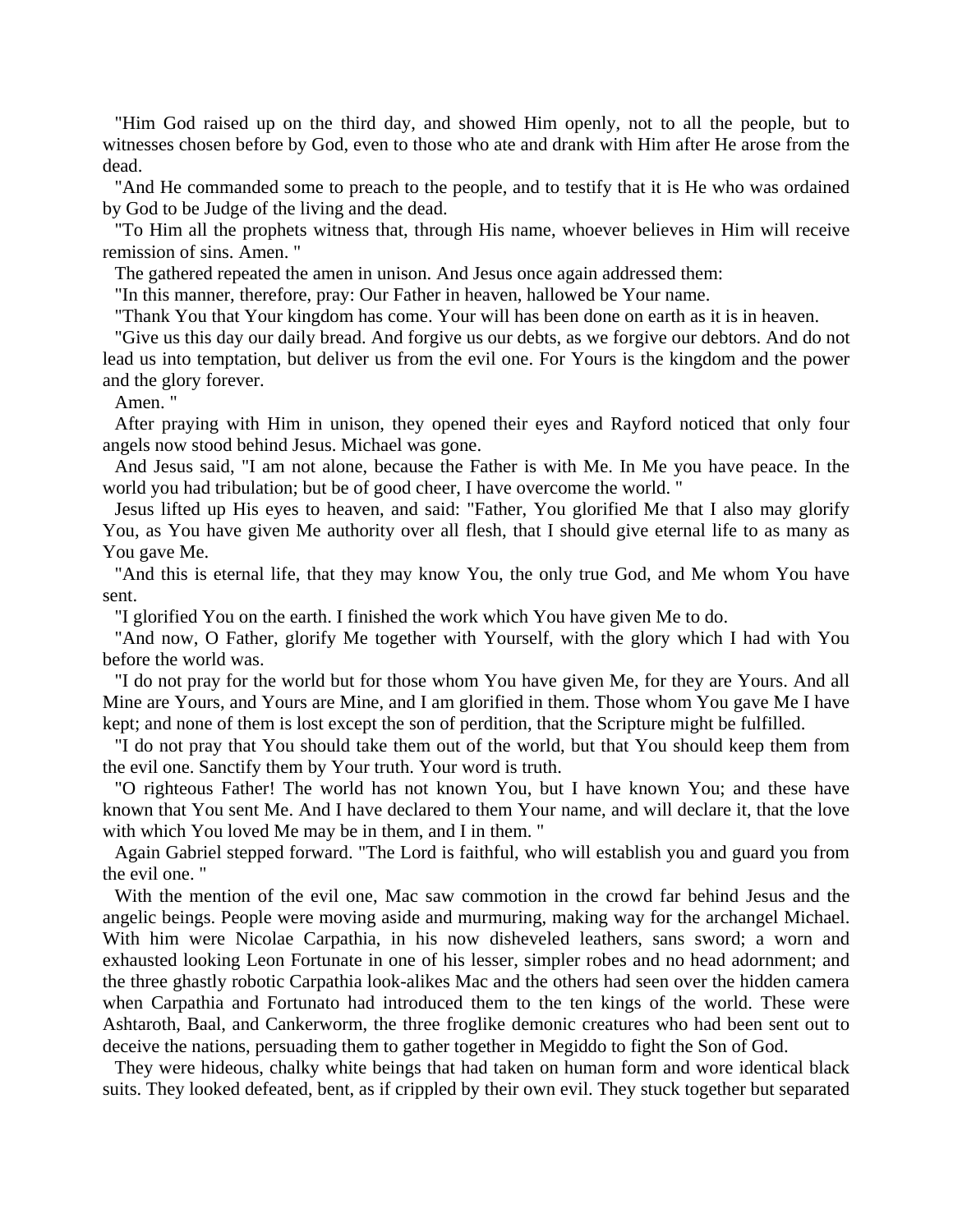themselves from Carpathia and Fortunate, and Nicolae and Leon seemed not to want to have anything to do with each other either.

Michael led the five in front of Jesus, and Mac was struck by His countenance. He detected righteous anger, of course, but also what appeared to be disappointment, even sadness. There was no gloating.

The pathetic trio locked arms and knelt before Jesus, whimpering in annoyingly screechy tones. Carpathia turned his back on Jesus and faced the remnant, hands on his hips, defiant and bored. Leon wrung his hands and occasionally fingered his gaudy gold 216 necklace. He half faced Jesus, looking guilty and full of dread, peeking at Carpathia every now and then as if for direction.

Gabriel stepped between Jesus and the three and bent at the waist to get in their faces, and in a loud voice said, "As a fulfillment of age-old scriptural prophecy, you kneel this day before Jesus the Christ, the Son of the living God, who, being in the form of God, did not consider it robbery to be equal with God, but made Himself of no reputation, taking the form of a bondservant, and coming in the likeness of men.

"And being found in appearance as a man, He humbled Himself and became obedient to the point of death, even the death of the cross. "

"Yes!" the beings squealed, hissing. "Yes! We know! We know!" And they bowed lower, prostrating their deformed bodies.

Gabriel continued: "Therefore God also has highly exalted Him and given Him the name which is above every name, that at the name of Jesus every knee should bow, of those in heaven, and of those on earth, and of those under the earth—like you—and that every tongue, even yours, should confess that Jesus Christ is Lord, to the glory of God the Father. "

"Jesus Christ is Lord!" they rasped, and Gabriel stepped back behind Jesus. "Jesus Christ is Lord! It is true! True! We acknowledge it! We acknowledge Him!"

Jesus leaned forward and rested His elbows on His knees. The three kept their faces to the ground, not looking at Him. "'As I live, ' says the Lord God, I have no pleasure in the death of the wicked, but that the wicked turn from his way and live. '"

"We repent! We will turn! We will turn! We worship You, O Jesus, Son of God. You are Lord!"

"But for you it is too late, " Jesus said, and Mac was hit anew by the sorrow in His tone. "You were once angelic beings, in heaven with God. Yet you were cast down because of your own prideful decisions. Rather than resist the evil one, you chose to serve him. "

"We were wrong! Wrong! We acknowledge You as Lord!"

"Like My Father, with whom I am one, I have no pleasure in the death of the wicked, but that is justice, and that is your sentence. "

And as the three shrieked, their reptilian bodies burst from their clothes and exploded, leaving a mess of blood and scales and skin that soon burst into flames and was carried away by the wind.

Leon flopped to the ground with such force that his palms smacked loudly and his forehead bounced with a crack. He ripped off his necklace and tossed it away. As Jesus sat staring intently at him, Leon rose and tore off his robe, casting it aside and kicking off his shoes. Then he lay facefirst on the ground, clad only in plain pants and shirt and socks, his great belly pressing the pavement.

"Oh, my Lord and my God!" he wailed, sobs gushing from him. "I have been so blind, so wrong, so wicked!"

"Do you know who I am?" Jesus said. "Who I truly am?"

"Yes! Yes! I have always known, Lord! Thou art the Christ, the Son of the living God!"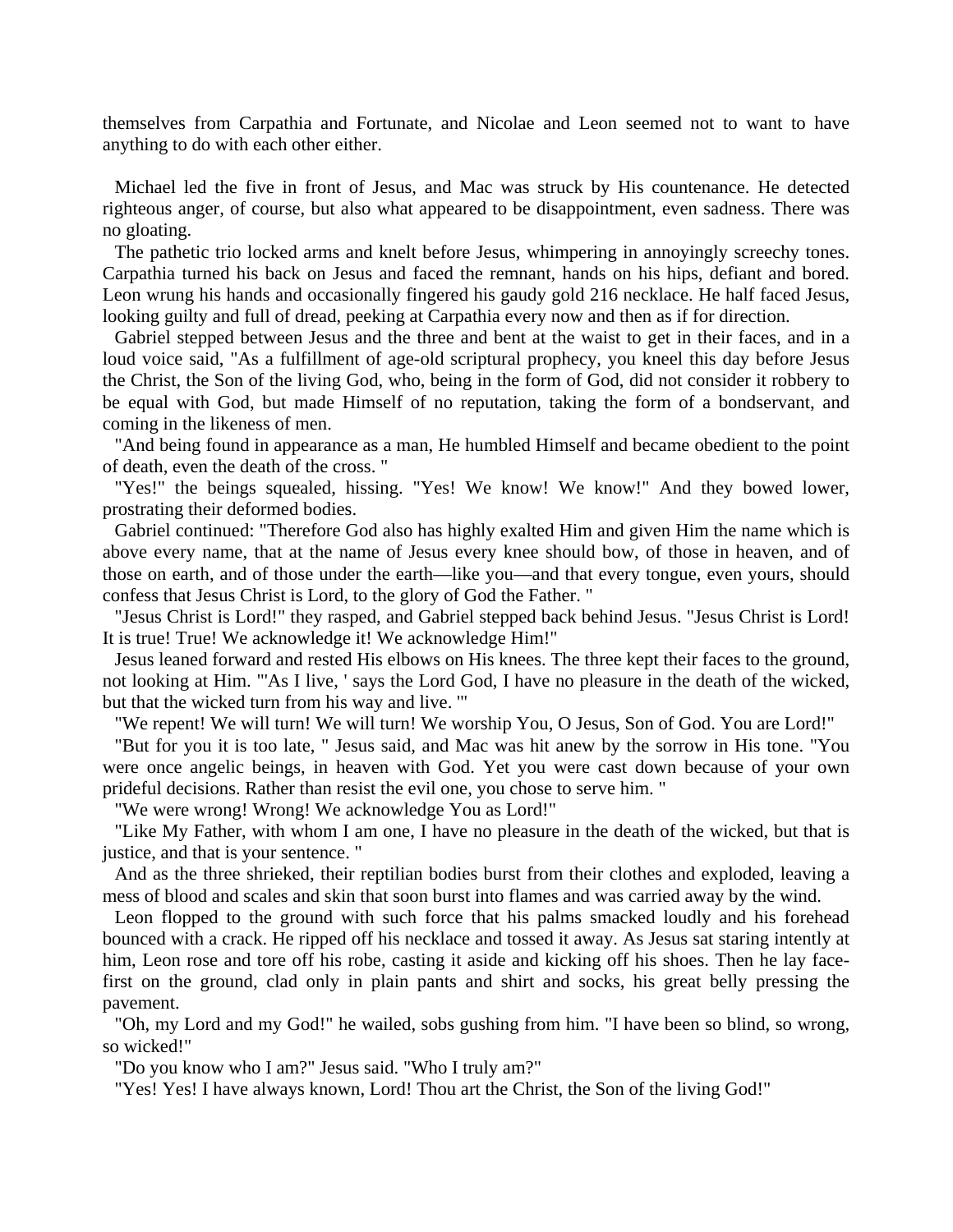Jesus stood. "You would blaspheme by quoting my servant Simon, whom I blessed, for flesh and blood had not revealed it unto him, but My Father who is in heaven?"

"No, Lord! Your Father revealed it to me too!"

"I tell you the truth, woe to you for not making that discovery while there was yet time. Rather, you rejected Me and My Father's plan for the world. You pitted your will against Mine and became the False Prophet, committing the greatest sin known under heaven: rejecting Me

as the only Way to God the Father and spending seven years deceiving the world. "

"Jesus is Lord! Jesus is Lord! Don't kill me! I beg you! Please!"

"Death is too good for you. How many souls are separated from Me forever because of you and the words that came from your mouth?"

"I'm sorry! Forgive me! I renounce all the works of Satan and Antichrist! I pledge my allegiance to You!"

"You are sentenced to eternity in the lake of fire. "

"Oh, God, no!"

Gabriel said, "Silence!"

Leon rolled and then crawled several feet away, where he lay in a fetal heap, sobbing.

Jesus sat again and Nicolae Carpathia, still facing the assembled crowd, shrugged and thrust his hands deep into his pockets. His eyebrows were raised, a smirk planted, and Mac had to wonder how this would play out. Even Carpathia was to bow and confess that Jesus was Lord, but he exuded no fear and certainly no humility.

Michael advanced to one side of him, Gabriel the other. Michael grabbed an elbow and spun him around as Gabriel shouted, "Kneel before your Lord!"

Carpathia wrenched away from Michael and again stood arms akimbo. Jesus said, "Lucifer, leave this man!"

And with that, Carpathia seemed to shrink. He looked again the way Mac had seen him below the Temple Mount in Solomon's Stables. His leathers were now too roomy for him and hung on him like limp robes. His hands and fingers became bony. His neck seemed to swim inside a collar now much too large.

Nicolae's hair was sparse and nearly colorless, and dark veins appeared on his exposed skin. He was pale and pasty, as if his skin could be easily rubbed away. Again Mac had the feeling that this was what the body of Carpathia would have looked like, had it been mouldering in the grave since his assassination three and a half years before.

Nicolae shivered and quivered despite the heat, and he slowly, clearly painfully, reached up and spread his cape around both shoulders, covering himself and seeming to hide within it as if it were a cocoon.

"Kneel!" Gabriel shouted, and he and Michael moved back behind Jesus.

Nicolae nodded weakly and deliberately lowered himself, like an old man, to one knee. It was as if the pavement was too hard for him and his other knee quickly came down, his hands splaying to the sides to keep himself from pitching to his face. There he knelt, on all fours, weak and pathetic and frail, leather cape hanging limply off bony shoulders.

Mac had to contrast the righteousness of Christ with his own humanity. Had he been in Jesus' place now, he would have been unable to resist rejoicing in the triumph. Mac would have said, "Not such a big man now, are you? Where's the sword? Where's the army? Where's the cabinet, the sub-potentates? Now you're only the supreme impotentate, aren't you?"

But this was not about winning. This was about justice.

Jesus said, "You became a willing tool of the devil himself. "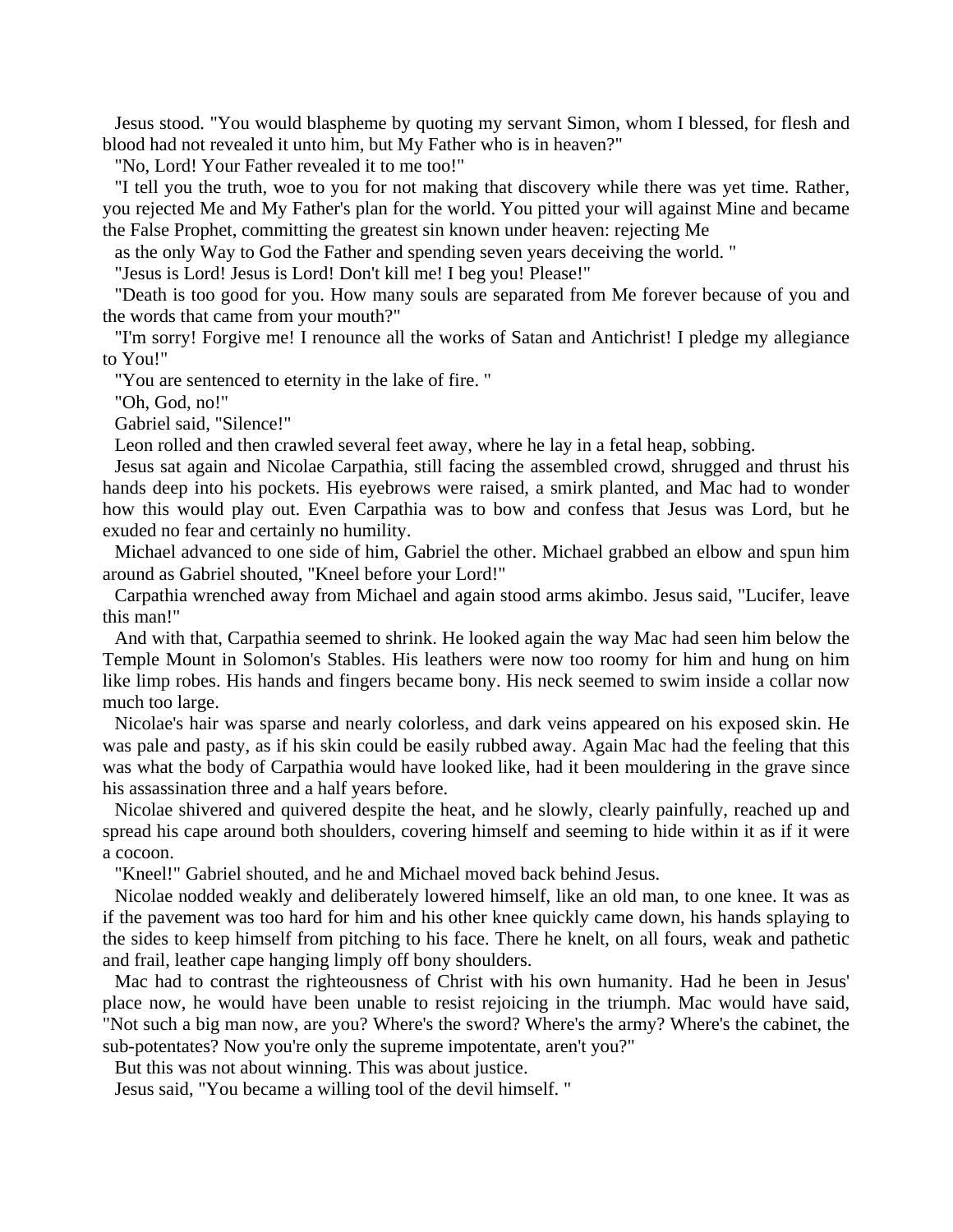Nicolae did not protest, did not beg. He merely lowered his head even more and nodded.

"You were a rebel against the things of God and His kingdom. You caused more suffering than anyone in the history of the world. God bestowed upon you gifts of intelligence, beauty, wisdom, and personality, and you had the opportunity to make the most of these in the face of the most pivotal events in the annals of creation.

"Yet you used every gift for personal gain. You led millions to worship you and your father, Satan. You were the cunning destroyer of My followers and accomplished more to damn the souls of men and women than anyone else in your time.

"Ultimately your plans and your regime have failed. And now, who do you say that I am?"

The pause was interminable, the silence deadly. Finally, in a humble, weak voice, Nicolae croaked, "You are the Christ, the Son of the living God, who died for the sins of the world and rose again the third day as the Scriptures predicted. "

Jesus reached and gestured as He spoke, and Mac had the impression He wished that Nicolae would look at Him. But he did not. "And what does that say about you and what you made of your life?"

Carpathia sank even lower than Mac thought possible. "I confess, " he whispered, "that my life was a waste. Worthless. A mistake. I rebelled against the God of the universe, whom I now know loved me. "

Jesus shook His head and Mac saw a great sadness in His face. "You are responsible for the fate of billions. You and your False Prophet, with whom you shed the blood of the innocents—My followers, the prophets, and My servants who believed in Me—shall be cast alive into the lake of fire. "

The archangels Michael and Gabriel stepped forward, Michael to pull the False Prophet from the ground and Antichrist to a standing position. He stood before Jesus as if awaiting instructions while the wasted Nicolae Carpathia was hunched and elderly looking, hanging his head. Leon Fortunato looked a mess, hair askew, face flushed and tear-stained, hands clasped tightly in front of him.

Gabriel pronounced to the crowd, "And I saw the Beast, the kings of the earth, and their armies, gathered together to make war against Him who sat on the horse and against His army.

"Then the Beast was captured, and with him the False Prophet who worked signs in his presence, by which he deceived those who received the mark of the beast and those who worshiped his image.

"These two were cast alive into the lake of fire burning with brimstone. "

Gabriel moved out of the way, and on the spot where he had stood, a hole three feet in diameter opened in the ground and a putrid, sulphuric odor burst forth, making Mac and everyone in the city hold their noses. This was followed by a whistling blue flame that erupted from the hole and rose twenty feet, which Mac could only compare to a monstrous acetylene torch. This added the smell of ether to the mix, and Mac found the front lines of the crowd backing away.

Even as far as he was from the action, Mac felt the tremendous heat emitted by the raging pillar of fire. Jesus and the five angelic beings were apparently immune to the smell and the heat, but both Carpathia and Fortunato tried to back off. Michael held tight to each, still looking to Jesus.

The Lord nodded sadly, and without hesitation, Michael briskly walked the two to the edge of the hole. Fortunato caterwauled like a baby and fought to escape, but with one mighty arm Michael pushed him into the hole. His keening intensified and then faded as he fell. Carpathia did not struggle. He merely covered his face with his forearms as he was dropped in, and then his bawling echoed throughout Jerusalem until he had fallen far enough away. The hole closed as quickly as it had opened, and the Beast and the False Prophet were no more.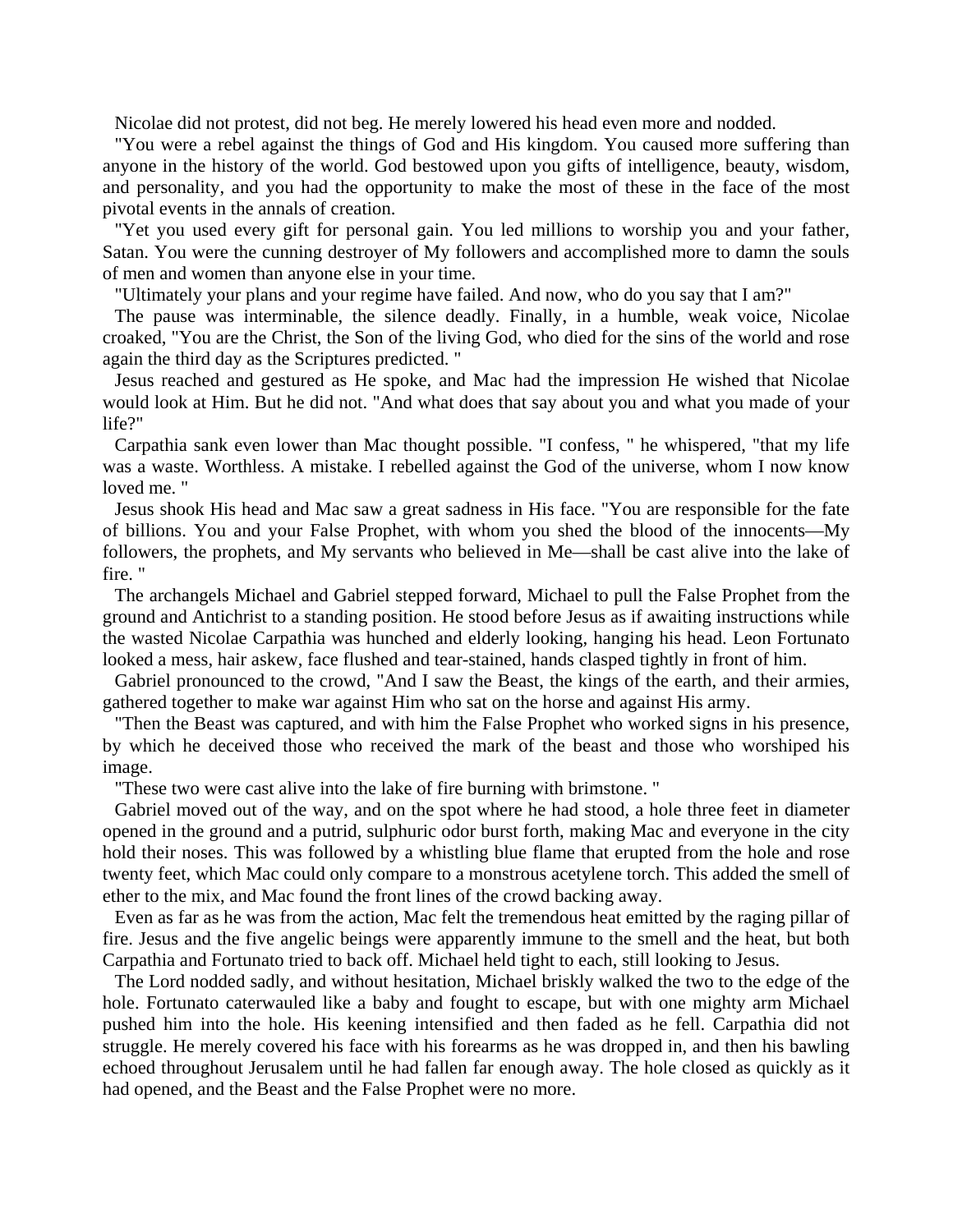### **SEVENTEEN**

RAYFORD WAS REELING, and he could only imagine what the rest of the throng must have thought. He knew these things were supposed to happen, and he also knew what was next, but he had never imagined being an eyewitness to all of it. He believed George and Priscilla Sebastian had their ways of shielding the eyes of the children from the gruesome sights, but he also counted on the supernatural power of Jesus Himself to protect Kenny from such images.

How he wanted to see Irene and Raymie and Chloe and Buck, and yes, Amanda. Somehow he understood that the awkwardness of two wives meeting each other in the natural world would not be an issue in the new world. Their full focus and attention would be on Christ and what He had accomplished in all of their lives.

But that would have to come in due time. Gabriel, the pronouncing archangel, appeared ready to speak again. And as soon as he began, Rayford had the feeling that this was the plan of the Lord, to settle the minds of His people after what they had just seen.

"Jesus is the true Light, " Gabriel began, "who gives light to every man coming into the world.

"He was in the world, and the world was made through Him, and the world did not know Him.

"He came to His own, and His own did not receive Him.

"But as many as received Him, to them He gave the right to become children of God, to those who believe in His name: who were born, not of blood, nor of the will of the flesh, nor of the will of man, but of God.

"And the Word became flesh and dwelt among you, and you beheld His glory, the glory as of the only begotten of the Father, full of grace and truth. Amen. "

"Amen!" the people shouted, and many seemed comforted.

No food, no rest, and now nowhere to sit but on the pavement—so long as one didn't care if he missed some of the action. And of course Rayford did care. Yet once again he felt no hunger, not even the fatigue that had overcome him on his way to see Jesus. And standing was fine.

Again Jesus conferred with the heavenly beings, and Michael disappeared. Would the big event happen this soon, this close to the first judgments? Rayford couldn't imagine, but it was certainly something he didn't want to miss.

Gabriel spoke once more: "But now in Christ Jesus you who once were far off have been brought near by the blood of Christ.

"For He Himself is your peace, and He came and preached peace to you who were afar off and to those who were near. For through Him those both near and far have access by one Spirit to the Father.

"Now, therefore, you are no longer strangers and foreigners, but fellow citizens with the saints and members of the household of God, having been built on the foundation of the apostles and prophets, Jesus Christ Himself being the chief cornerstone, in whom the whole building, being fitted together, grows into a holy temple in the Lord, in whom you also are being built together for a dwelling place of God in the Spirit.

"You, then, who were raised with Christ, sought those things which were above, where Christ was, sitting at the right hand of God.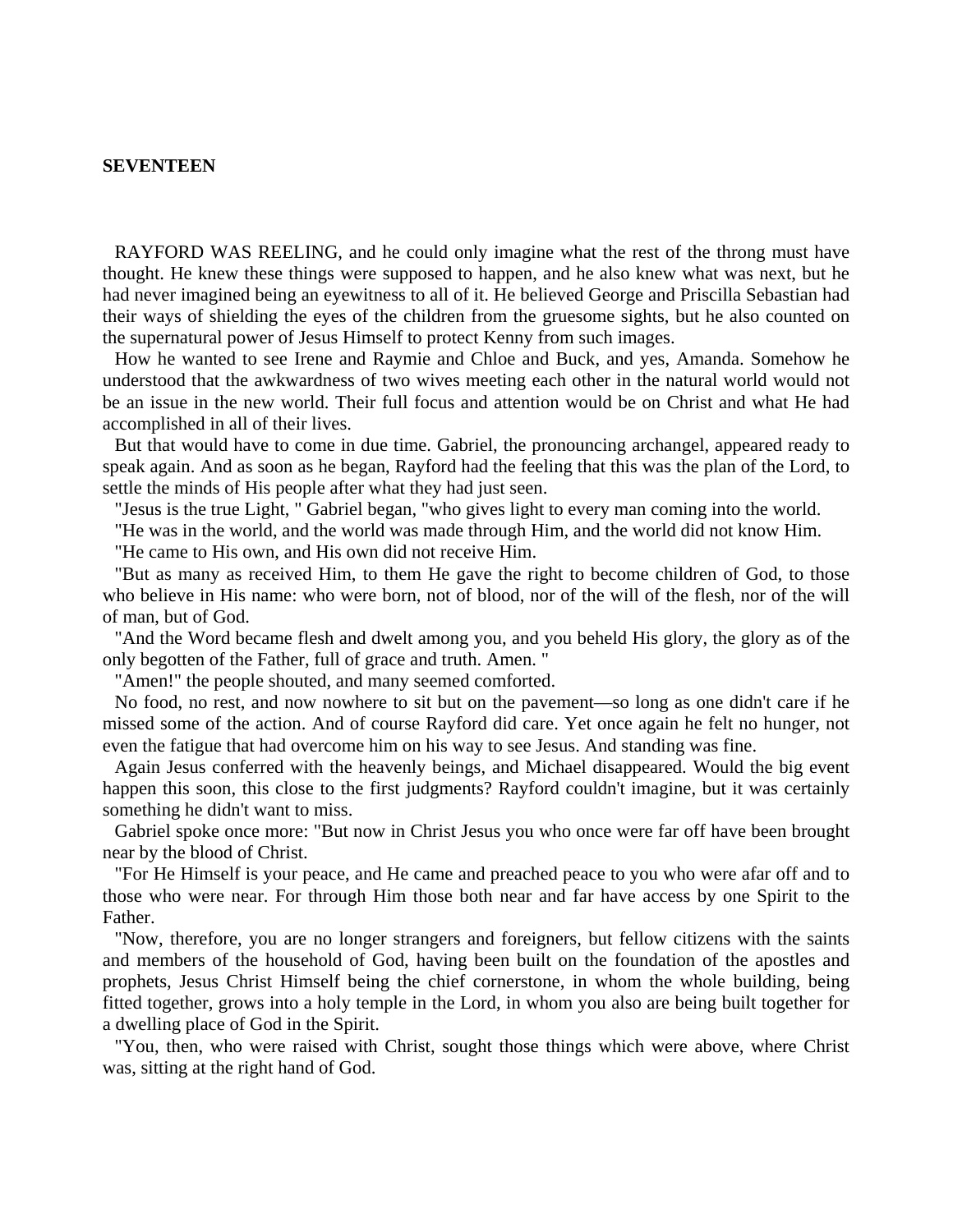"You set your mind on things above, not on things on the earth. For you died, and your life was hidden with Christ in God. So when Christ who was your life appeared, then you also appeared with Him in glory.

"And now, dear ones, be sober, be vigilant; because your adversary the devil still walks about like a roaring lion, seeking whom he may devour. You have resisted him, steadfast in the faith, knowing that the same sufferings were experienced by your brotherhood in the world. But now the God of all grace, who called us to His eternal glory by Christ Jesus, after you suffered a while, perfected, established, strengthened, and settled you.

To Him be the glory and the dominion forever and ever.

Amen. "

"Amen!" the crowd shouted, and as they broke into spontaneous worship and singing, Gabriel concluded: "Then I saw an angel coming down from heaven, having the key to the bottomless pit and a great chain in his hand. "

The crowd began to cheer.

"He laid hold of the dragon, that serpent of old, who is the Devil and Satan, and bound him for a thousand years."

Hands raised, they were screaming now. "And he cast him into the bottomless pit, and shut him up, and set a seal on him, so that he should deceive the nations no more till the thousand years were finished." Rayford sensed apprehension on the part of the people, because anyone who was not up to speed on what was next had begun to figure it out. And when the mighty warrior archangel Michael suddenly reappeared with a gargantuan lion—easily three times larger than any natural king of beasts—the crowd let out a collective gasp and shriek and embraced each other in fear.

But Gabriel quieted them with this assurance: "You are of God, little children. Fear not, for He who is in you is greater than he who is in the world. "

The roar of the prodigious carnivore hurt Rayford's ears and echoed off the surrounding buildings. The lion swiped at Michael and snarled, stamping and turning on its ridiculously muscled haunches. But he held it firm. As the lion set itself for another attempt to break free and devour its captor, Michael tightened his grip and twisted the tree-trunk neck further.

Suddenly the lion transformed itself into a titanic, hissing serpent, coiling itself around the angel's arms and legs and squeezing, its tongue darting between shows of its elongated fangs. Michael quickly wrestled it to the ground and tightly clamped its mouth shut. Whereupon the creature transformed itself yet again.

Now it grew and bulged and covered itself with slimy scales, sprouted four thick legs with horny toes, a lashing tale, a long neck, broad head and face, pointed ears, horns, and a fire-breathing mouth full of canines. This was the greatest test for Michael, who seemed to produce from thin air a heavy linked chain with which he was able to hog-tie the monster.

It rolled onto its back, snorting flames, hissing and drooling, struggling against the restraints. Its tail swept again and again at the angel, its great head shaking back and forth. Michael finally succeeded in lassoing the neck with the remains of the chain and with a powerful yank pulled the head toward the torso, rendering the dragon virtually immobile.

It lay there, snorting and writhing, and anyone watching knew what it would do if it could somehow free itself. Finally it appeared to relax, but that only preceded its final incarnation. The dragon gave way to what appeared to be one more angel, brighter than the archangels and the three angels of mercy, including Christopher, the angel with the everlasting gospel. Yet its light paled to insignificance next to that of Christ, whose glory lit the whole world.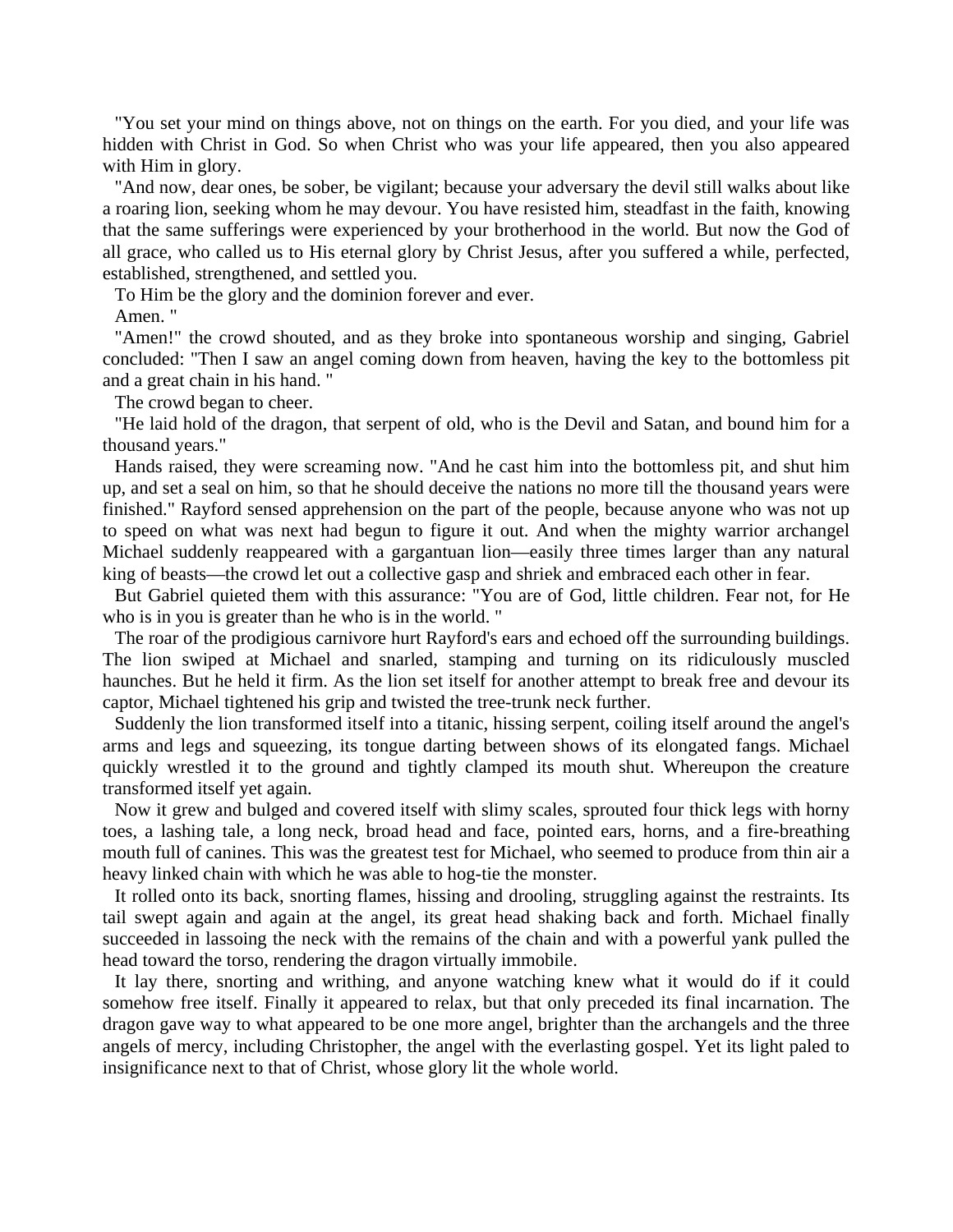Now the being stood docile, the chain having slid into a tall coil on the ground. It looked menacingly at Michael, who did not retreat. Gabriel spoke with a loud voice, "Lucifer, dragon, serpent, devil, Satan, you will now face the One you have opposed from time immemorial."

"Oh no!" the being rasped. "The last time you contended with me, Michael, it was over the body of Moses, and you dared not even bring against me a reviling accusation, but said, 'The Lord rebuke you!' I do not answer to you!"

"No," Jesus said quietly, though Rayford heard Him distinctly. And with the authority of the ages He said, "But you do answer to Me. Kneel at My feet."

"I will do no such thing!"

"Kneel. "

And he did, shoulders hunched in rebellion and anger.

"I have fought against you from shortly after your creation," Jesus said.

"My creation! I was no more created than You! And who are You to have anything against me?!" "You shall be silent. "

The angel of light appeared to Rayford to try to stand, but he could not. He also appeared to try to speak, straining, shaking his head.

Jesus continued: "For all your lies about having evolved, you are a created being. "

The creature violently shook its head.

"Only God has the power to create, and you were Our creation. You were in Eden, the garden of God, before it was a paradise for Adam and Eve. You were there as an exalted servant when Eden was a beautiful rock garden.

"You were the seal of perfection, full of wisdom and perfect in beauty. Every precious stone was your covering: the sardius, topaz, and diamond, beryl, onyx, and jasper, sapphire, turquoise, and emerald with gold. The workmanship of your timbrels and pipes was prepared for you on the day you were created.

"You were the anointed cherub who covers; God established you; you were on His holy mountain; you walked back and forth in the midst of fiery stones. You were perfect in your ways from the day you were created, till iniquity was found in you.

"But you became filled with violence within, and you sinned; therefore We cast you as a profane thing out of the mountain of God; and We destroyed you, O covering cherub, from the midst of the fiery stones. Your heart was lifted up because of your beauty; you corrupted your wisdom for the sake of your splendor; We cast you to the ground, laid you before kings, that they might gaze at you.

"You defiled your sanctuaries by the multitude of your iniquities, by the iniquity of your trading; therefore God brought fire from your midst; it devoured you, and He turned you to ashes upon the earth in the sight of all who saw you.

"All who knew you among the peoples are astonished at you; you have become a horror, and shall be no more forever. "

The kneeling angel of fading light seemed to writhe in pain, eager to retaliate.

Jesus said, "You have opposed My Father and Me from before the creation of man. A third of the angels in heaven and most of the population of the earth followed your model of rebellion and pride. This will earn for them and for you separation from Almighty God in the everlasting fire prepared for you and your angels.

"You deceived Eve into sinning. During the next millennia you attempted to pollute the bloodline of Adam, putting it into Cain's heart to murder Abel and thus eliminating Adam's first two sons. You encouraged the cohabitation of fallen angels with human women to produce Nephilim, fallen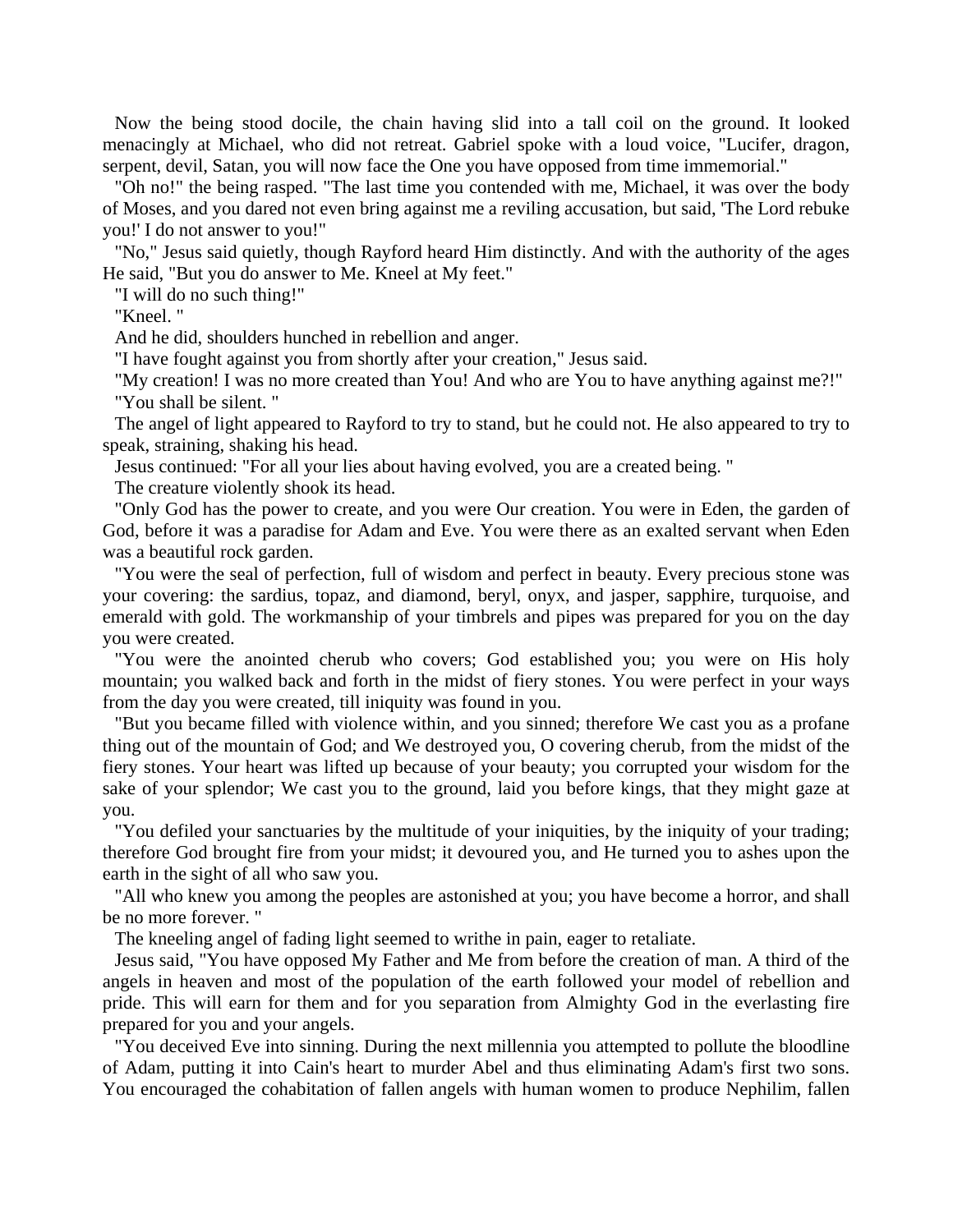ones. Because of you, within sixteen hundred years, only eight humans were found faithful and worthy of preserving from the Flood.

"It was you who attempted to establish a universal, idolatrous religion in Babel, then the largest city in the world, to keep mankind from worshiping the one true God.

"It was you who tried to destroy the Hebrew race, filling Pharaoh's mind with the idea to kill the male babies at the time of Moses' birth.

"I lay at your feet all the suffering of mankind. The earth was created as a Utopia, and yet you brought into it sin, which resulted in poverty, disease, more than fifteen thousand wars, and the senseless killing of millions. You and your sin of pride spawned the rebellion of mankind against God, hatred, murder, and the damning of billions of souls from the time of Adam.

"You tried to attack Me upon My earthly birth by filling Herod's mind with the idea of killing all the male babies in Bethlehem. You tempted Me in the wilderness and tried to destroy My church through persecution and false teaching. You brought the storm to the Sea of Galilee while I slept. It was you who entered Judas Iscariot, you who filled the heart of Ananias with deceit. It was you, as the god of this evil world, who blinded the minds of those who do not believe.

"You were at work in the hearts of those who refused to obey God. It was you who prevented My servants from ministering, you who sowed discord in the churches, you who attacked the weak, the suffering, the lonely. "

By now Satan had toppled onto his side, gasping and snorting, struggling to get back to his feet, to fight back, to speak.

"It is contrary to the will of God not only that humans sin, but also for them to reject Me. It is the will of My Father who is in heaven that not one of these little ones should perish. He is not slack concerning His promise, but is longsuffering, not willing that any should perish but that all should come to repentance.

"During the last seven years," Jesus said, "you have deceived millions with false teachers, false messiahs, a false prophet, and an antichrist. You gave him his power, his throne, and great authority. And all the world marveled and followed him.

"They worshiped you who gave authority to the Beast; and they worshiped the Beast, saying, 'Who is like the Beast? Who is able to make war with him?' And you gave him a mouth speaking great things and blasphemies, and he was given authority to continue for forty-two months.

"He opened his mouth in blasphemy against God, to blaspheme His name, His tabernacle, and those who dwell in heaven. You granted to him to make war with the saints and to overcome them. And you gave him authority over every tribe, tongue, and nation.

"All who dwelt on the earth worshiped him, whose names have not been written in the Book of Life of the Lamb slain from the foundation of the world. He performed great signs, so that he even made fire come down from heaven on the earth in the sight of men.

"And you deceived those who dwell on the earth by those signs.

"You have a hatred for Me, a hatred for My people. You made war with those who kept the commandments of God. When anyone heard the word of the kingdom and did not understand it, you came and snatched away what was sown in his heart.

"You were the reason My servant had to remind My people that they did not wrestle against flesh and blood, but against principalities, against powers, against the rulers of the darkness of that age, against spiritual hosts of wickedness in the heavenly places. You were why they had to be instructed to take up the whole armor of God, that they would be able to withstand in the evil day, and having done all, to stand.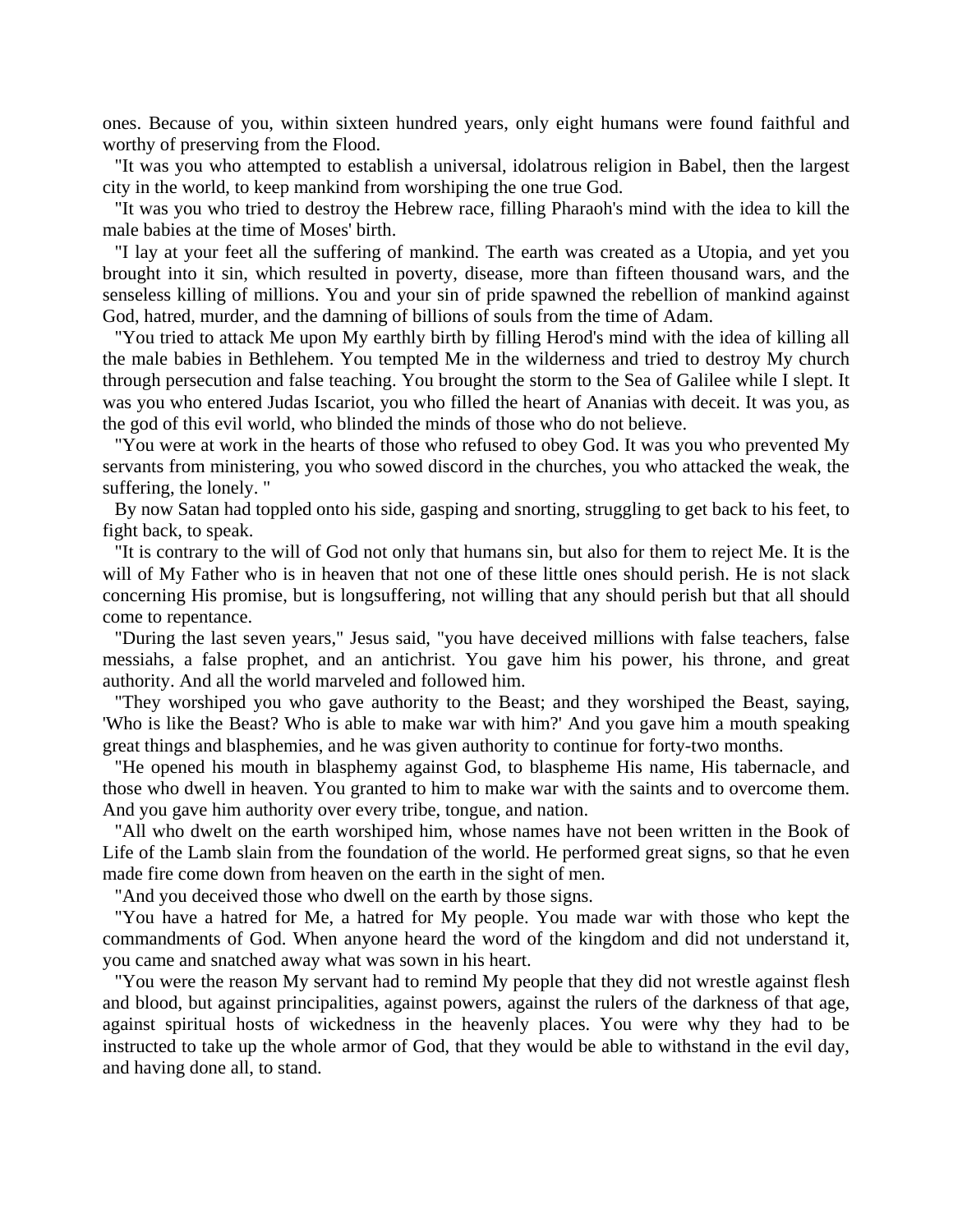"I pledged ages ago that I would build My church, and that the gates of Hades would not prevail against it.

Your time has come. I have sent out My angels and they have gathered out of My kingdom all things that offend, and those who practice lawlessness, and I will cast them into the furnace of fire. There will be wailing and gnashing of teeth.

"Then the righteous will shine forth as the sun in the kingdom of their Father. "

Michael grabbed Satan and pulled him back up to his knees, where he continued to thrash as if he were about to burst.

"It is you who have brought this on yourself, " Jesus said. "For you have said in your heart: 'I will ascend into heaven, I will exalt my throne above the stars of God; I will also sit on the mount of the congregation on the farthest sides of the north; I will ascend above the heights of the clouds, I will be like the Most High. '

"Yet you shall be brought down to Sheol, to the lowest depths of the pit. Those who see you will gaze at you, and consider you, saying: 'Is this the man who made the earth tremble, who shook kingdoms, who made the world as a wilderness and destroyed its cities, who did not open the house of his prisoners?'"

Like everyone else, Abdullah was fascinated by this trial and judgment of Satan himself. In all his study of Scripture and prophecy, he never expected to witness it firsthand. He wished he could ask questions, like why the Antichrist and False Prophet were cast forever into the lake of fire, while Satan himself was set to be bound for a thousand years, only to be released again for a time at the end of the Millennium.

But Abdullah had found that most of his questions were eventually answered without anyone's asking them.

He couldn't get over the beauty of Jerusalem, given what had gone on in the previous several days. It looked pristine, scrubbed clean, and even the foliage seemed in full bloom and fragrant. What an impact on the world the presence of Jesus made!

Most of the remnant was made up of people from greater Jerusalem, far beyond the former walls of the Old City. The enemy had been driven out and killed, and so all the dwelling places in the Holy City were available again. People would be going back to their homes. Abdullah didn't know what that meant for him and other Gentile members of the Tribulation Force. They could always go back to Petra, of course. There was plenty of room there.

But for himself, he wanted to be where Jesus was, and he knew that prophecy said He would rule from the throne of David. That meant that when all this public stuff was over, people would still have access to Him, but of course a million-plus would not fit inside the temple. Maybe He would have supernatural audiences with them all at the same time once again. Otherwise, that would be His headquarters for ruling the nations of the world "with an iron rod. "

Would Abdullah live with his wife? He couldn't wait to reunite with her, but he did not know all the ramifications of life now. She would exist in her glorified body, while he would bring to the millennial kingdom his mortal frame. There was so much to learn, so much to know.

Chang and Naomi, though they stood watching hand in hand, had barely spoken for hours. The day, in fact the whole time since the Glorious Appearing, had flown by. When Jesus had held Chang, and then cupped his face in His hands and spoken to him in Chinese, Chang had realized that everything he had been through was worth it. He would have given anything for that encounter with his Savior.

Jesus had told him that He was there when Chang was born, when he was raised in a godless home and an aberrant religion. He was there when Chang was sent many miles away to school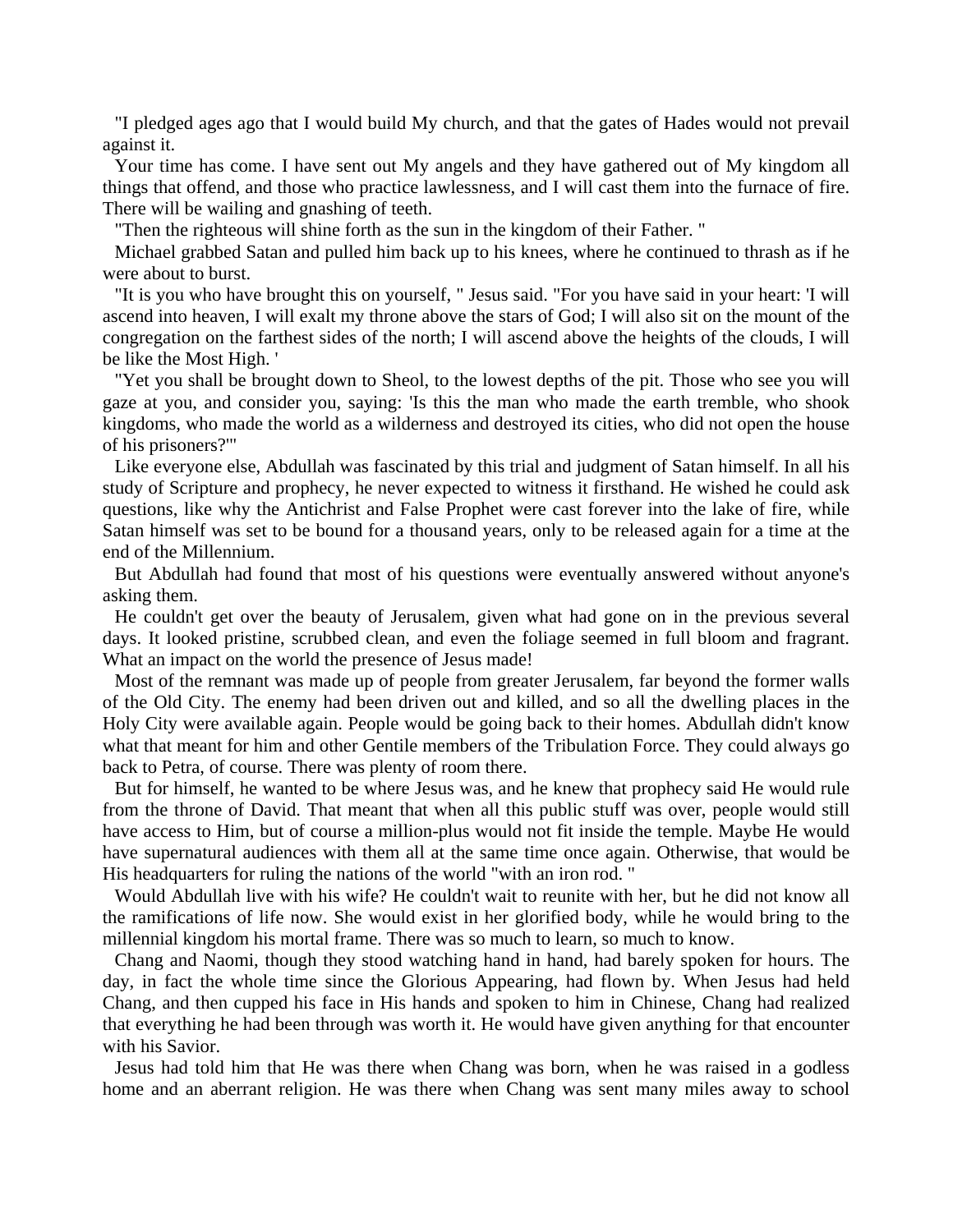because of his intellect, and it was He Chang prayed to for strength and comfort and companionship, even though at that time he had never heard of Jesus.

"I was there, Chang, " Jesus had told him, "when you came to believe deep in your heart that no god existed, certainly not One you associated with capitalists of the West. I was there when you rebelled against your parents and tried to teach them a lesson for sending you away. I was there when you abused your body and your mind with substances not intended for your nourishment.

"I was there when your mind was deceived by philosophy and vain deceit. I was there when you were discovered by the government of this world and pressed into service for the evil one.

"I rejoiced with the angels when you learned of Me and turned to Me and were used for My glory in the lair of Antichrist.

"And I was there when the mark of the beast was forced upon you and you feared you had lost your salvation. I have loved you from eternity past with an everlasting love, and I have looked forward to this day. "

Chang was still glowing from that experience, even though he had finally figured out that everyone there had enjoyed their own personal encounter with Jesus. That it was not unique to him made it no less special. The message his Savior imparted was definitely for him alone, and the fearful, ugly things that had happened over the last few hours did nothing to temper the thrill of it.

It was time, Rayford realized. Jesus had finished His charges, and nothing was left but to carry out the sentence. Satan rocked on his knees, forcing gasping breaths through clenched teeth.

Gabriel leaned over the angel of light and shouted, "Acknowledge Jesus as Lord!"

Satan had been struck dumb, and as much as it appeared he was trying to speak, no words came out. But it was clear he had no interest in acceding to the order. He vigorously shook his head and clenched his fists before Jesus.

Jesus looked briefly to His left, and Rayford guessed thirty yards in that direction, farther from the angels and from the crowd, a great gaping hole appeared in the ground. Black smoke belched from deep within and nearly blotted out the sky. Again, no shadows were produced, because the light of day no longer came from the sun, but rather from the Lord Himself.

He nodded to Michael, who scooped up the long, heavy chain and draped it over his sinewy forearm. As he approached the condemned, Satan sprang to his feet and began to fight. Again he morphed, first into the dragon, then the snake, and finally the lion. The conflict covered the distance between the remnant and Jesus and the other angels. Every time Michael and Satan tumbled near the crowd, people backed into each other.

Rayford had no misgivings about the outcome of the tussle. Jesus seemed to look on with abject sadness and no concern. Gabriel, who had always served as a herald and not a warrior, looked every bit as capable as Michael and could have stepped in at any time. The three angels of mercy, including the preacher of the everlasting gospel, were close by as well.

Finally, in his form as the lion, Satan was strangely without a roar. Jesus had silenced him, and the curse carried over regardless of his disguise. Michael finally worked the chain about him and drew it tight, forcing the animal into a bound mass.

As he lifted the captive toward the smoking abyss, Satan altered himself yet again, back to the angel of light. With that he slipped out of the chain and made one last feeble attempt to escape. Michael swung the chain and let it slide through his hands until the extended portion was at least twenty feet long. This he flung at the devil, catching him at the midsection and causing the chain to wrap itself around him.

Michael rushed him, tackled him to the ground, completed the chain-wrapping operation, and jumped to his feet, carrying the bound devil. Just before he reached the smoldering, smoke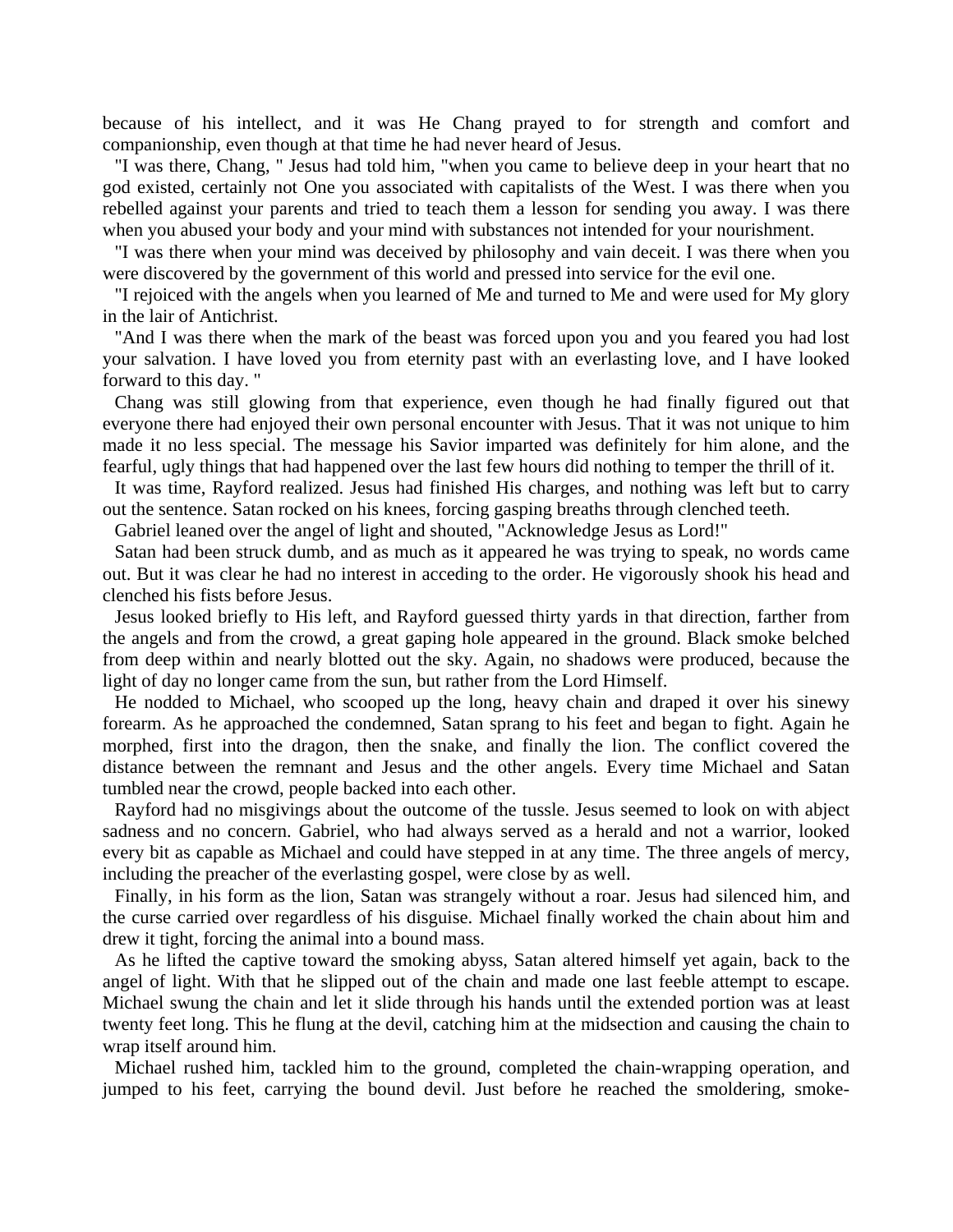belching chasm, Michael left his feet and flew—Satan under his arm—about ten feet into the air and then headfirst down into the abyss.

This Jesus did not watch, though the other angelic beings did. The crowd roared and cheered and applauded, but they quieted quickly when Jesus stood and gestured with a hand.

"And now, " He said, "to My Father God, the King eternal, immortal, invisible, to Him who alone is wise, be honor and glory forever. Beloved, sin reigned in death, but even so grace reigns through righteousness to eternal life. Even the demons recognized Me as the Holy One of God. I stand before you this day as the King of Israel, He who comes in the name of the Lord. "

He gazed above, and from beyond the clouds came a chorus from those Rayford could only assume were gathered around the throne of God. They sang the song of Moses, the servant of God, and the song of the Lamb, saying: "Great and marvelous are Your works, Lord God Almighty! Just and true are Your ways, O King of the saints! And He will reign over the house of Jacob forever, and of His kingdom there will be no end. "

Still the smoke poured from the bottomless pit, and Rayford wondered if others, like he, had begun to worry about Michael. But presently he reemerged with a key in his hand. Satan and the chain were no longer to be seen.

Michael rejoined the others behind Jesus, who turned and mounted His horse. He slowly led the white stallion away from the open square and through the crowd toward the Temple Mount, where He would take His rightful place on the throne of King David.

And finally, Rayford felt a twinge of hunger and a new wave of fatigue. Without instruction or a word about it, the remnant seemed to be slowly scattering to return to their homes. Rayford would have to reconnect with his friends and see who might have room for him.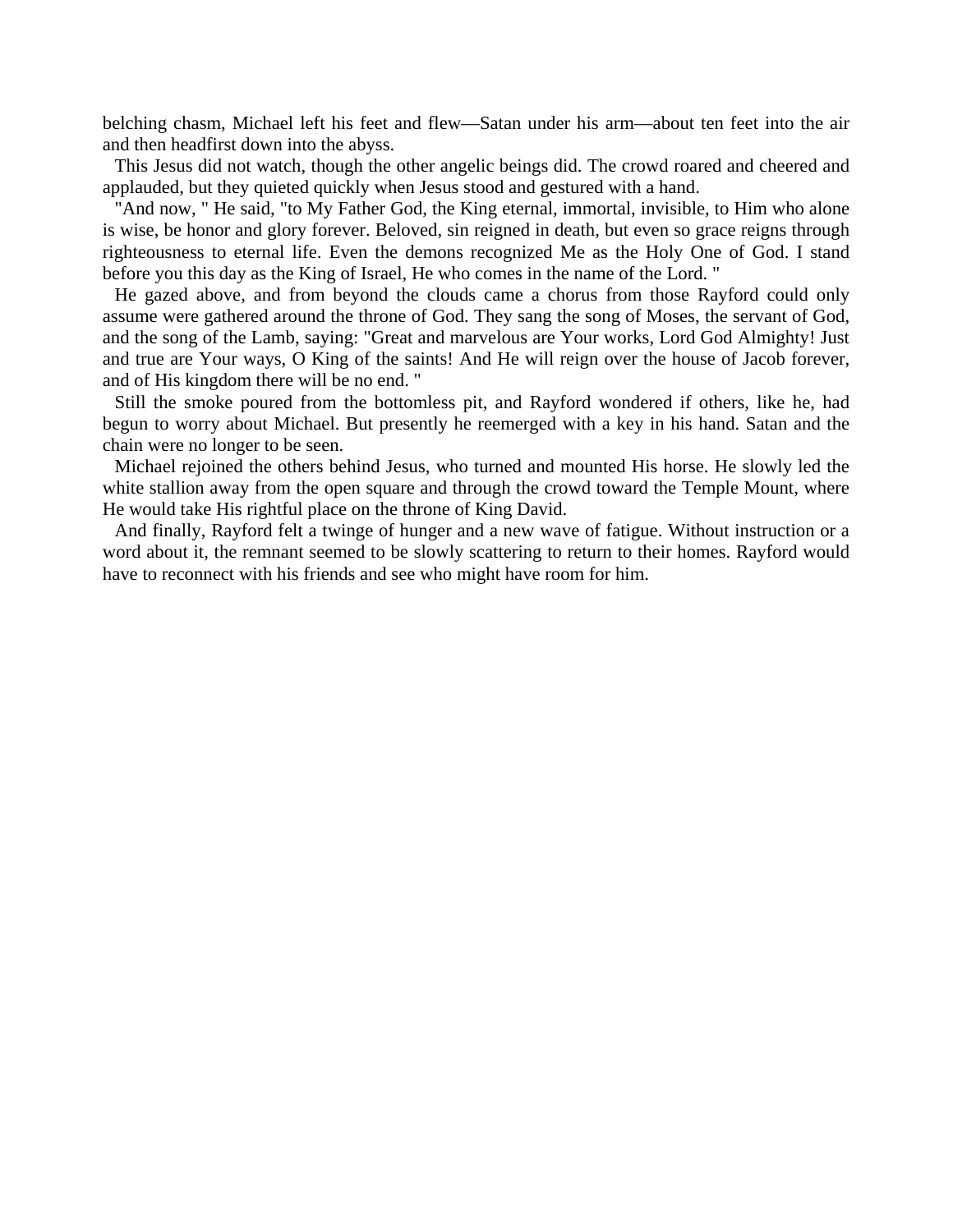# **EIGHTEEN**

RAYFORD COULD not think of a word to describe how he felt, other than euphoric. He knew there would be times when Jesus would not be visible, like now. It only made sense. But he had feared he would have such a longing for Him that he might be depressed, out of sorts, when Jesus was otherwise occupied. Rayford was thrilled to realize this was not the case.

His heart was still with Jesus, of course. He thought about Him constantly. And he wanted to see Him, sure. But because Rayford was so preoccupied with Him, eager to love and serve Him forever, he found himself free from his normal temptations. He had to wonder if this was temporary. Was he free from lust, from pride, from greed only because this was like being in church, in the presence of your pastor? Or did the binding of Satan and the death of his demons have something to do with it? Rather than being tempted by the world, the flesh, and the devil, he had to worry about only two of the three. And the world was new and ruled by Jesus.

Would the novelty of having Jesus physically present eventually wear off? I mean, a thousand years, and then eternity...

The way Jesus had talked to him, connected with him, made Rayford feel as if He were still right there, even though he couldn't see Him. When he prayed, it was as if Jesus conversed with him immediately. Rayford had so many questions, so many things he would have to ask Chaim.

First, of course, was whether Chaim had any idea where Rayford might find lodging. He was amused to discover, upon reuniting with the rest of the Tribulation Force personnel who had been at Petra, that this had already been thoroughly thought through, discussed, and even decided.

Rayford and Mac and Abdullah had stayed in the public square, searching the crowd for anyone they recognized. "We had better separate, " Abdullah suggested. "If any of us finds someone, he can call the others and arrange a meeting place. "

Abdullah headed west, Mac east. Rayford stayed in the center, searching faces for the familiar. What a sight! Everywhere he looked, people looked like friends, though they were mostly strangers. He recognized some from having seen them in Petra, but when he asked if they had seen his friends and acquaintances, none had. And yet all wanted to talk. Mostly about Jesus. But about the earthquake too, and the splitting of the Mount of Olives. The slaying of the enemy. The sentencing of Carpathia, Fortunato, and Satan.

Others mentioned the weather—hot, clear, refreshing, as if they were breathing new air. A woman pointed out the trees and bushes and how suddenly full and healthy they looked. "They did not look this way twenty-four hours ago, " she said.

Something hit Rayford. He asked where she was from. "Russia, " she said.

"And what language are you speaking?"

"Russian, of course. I know only a little English. And you?"

"English. It's all I know. "

Rayford kept moving, looking, asking. Here and there groups were praying, singing, some just lifting their hands toward heaven and smiling. Finally he got a call from Mac.

"Seems strange that these contraptions are still workin', doesn't it?" Mac said. "You'd think maybe we could just talk to each other without machines now. "

Rayford laughed. "Why?"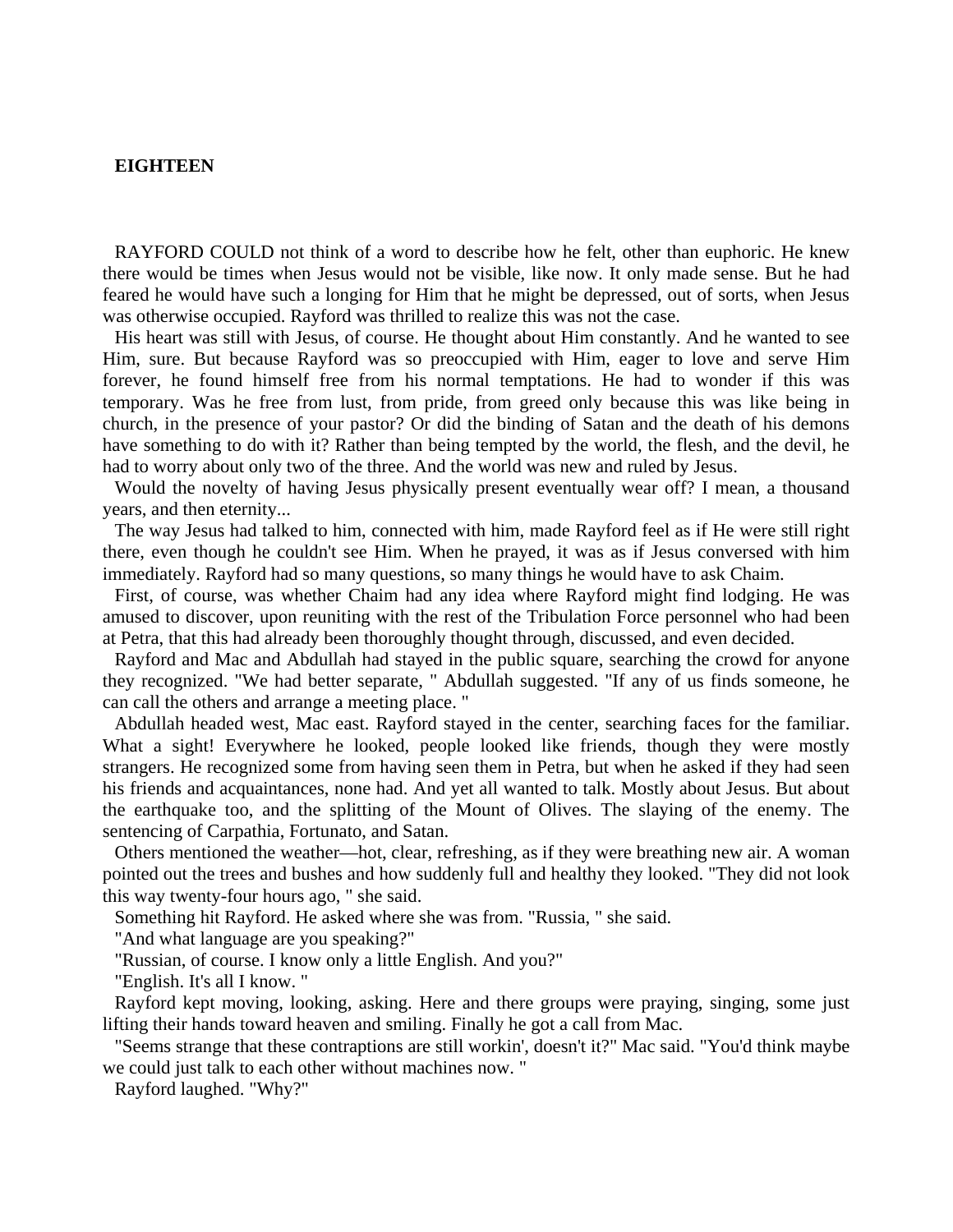"Why not? Anyhoo, you know Christ Church, a tick southeast of David's Tower?" "Sure. "

"That's where we all are. "

"Smitty too?"

"Everybody. "

The names of all the landmarks had been changed when Carpathia came to power, but the believers knew what was what. Outside Christ Church, at the southeast corner of the building, Rayford found his circle of friends from Petra. All but Otto.

Besides Abdullah and Mac, Chaim was there with Chang and Naomi and her father, Eleazar. Hannah and Leah were there. When Rayford saw Razor chatting with the Woos, he knew Sebastian and Priscilla and Beth Ann had to be close by, and that meant Kenny couldn't be far off. And here he came.

The boy leaped into Rayford's arms. "Grandpa! I saw Jesus! And He talked to me!"

"Isn't that the best?"

"Yeah! Gonna see Mommy and Daddy too. "

Rayford looked at Priss. She mouthed, "Soon. "

"Yeah, pretty soon, " Rayford said.

As he held Kenny, Rayford was brought up to speed on what had been decided. "Otto has somehow secured an abandoned hotel for his people, " Chaim said.

"Already?"

"Oh, Rayford, people are eager to accommodate each other. And as you can imagine, a little over a million people will rattle around in this country. Nearly three quarters of a million used to live in greater Jerusalem alone. There are thousands of deserted residences, but most people seem to be returning to their own homes and inviting in those from other places. Eleazar and Naomi have agreed to take the single women and the married couples, and I have plenty of room for the single men. "

"Kenny, " Rayford said, "you want to stay with

Grandpa at Uncle Chaim's? Or with Beth Ann and Aunt Priscilla?"

"Where's Mommy gonna be?"

"Probably with us, " Priss said, and Kenny wriggled down.

"Okay, Grandpa?"

"Okay, Kenny. I'll see you a lot. "

"I'll get the car, " Abdullah said, and he jogged off.

With Rayford crammed all the way in the back, facing the back window with his knees pulled to his chest, they somehow managed to fit Chaim, Chang, Lionel, Mac, and Razor into the Hummer, with Abdullah behind the wheel.

On the way to Chaim's house, Chang spent the whole time on the phone with Naomi. Razor teased him that he had just been with her for days, but Rayford noticed that they weren't talking about each other anyway. Like everyone else in the car, they were talking about Jesus.

"I have so many questions, Chaim, " Rayford called out from the back.

"Probably not as many as I do, " Chaim said, "but for those who are interested, we will open the Scriptures and try to make sense of all this. "

"Are you all seeing what I'm seeing?" Rayford said, studying the landscape and the people and the animals as Abdullah steered through the happy crowds. All the animals were docile. Sheep, dogs,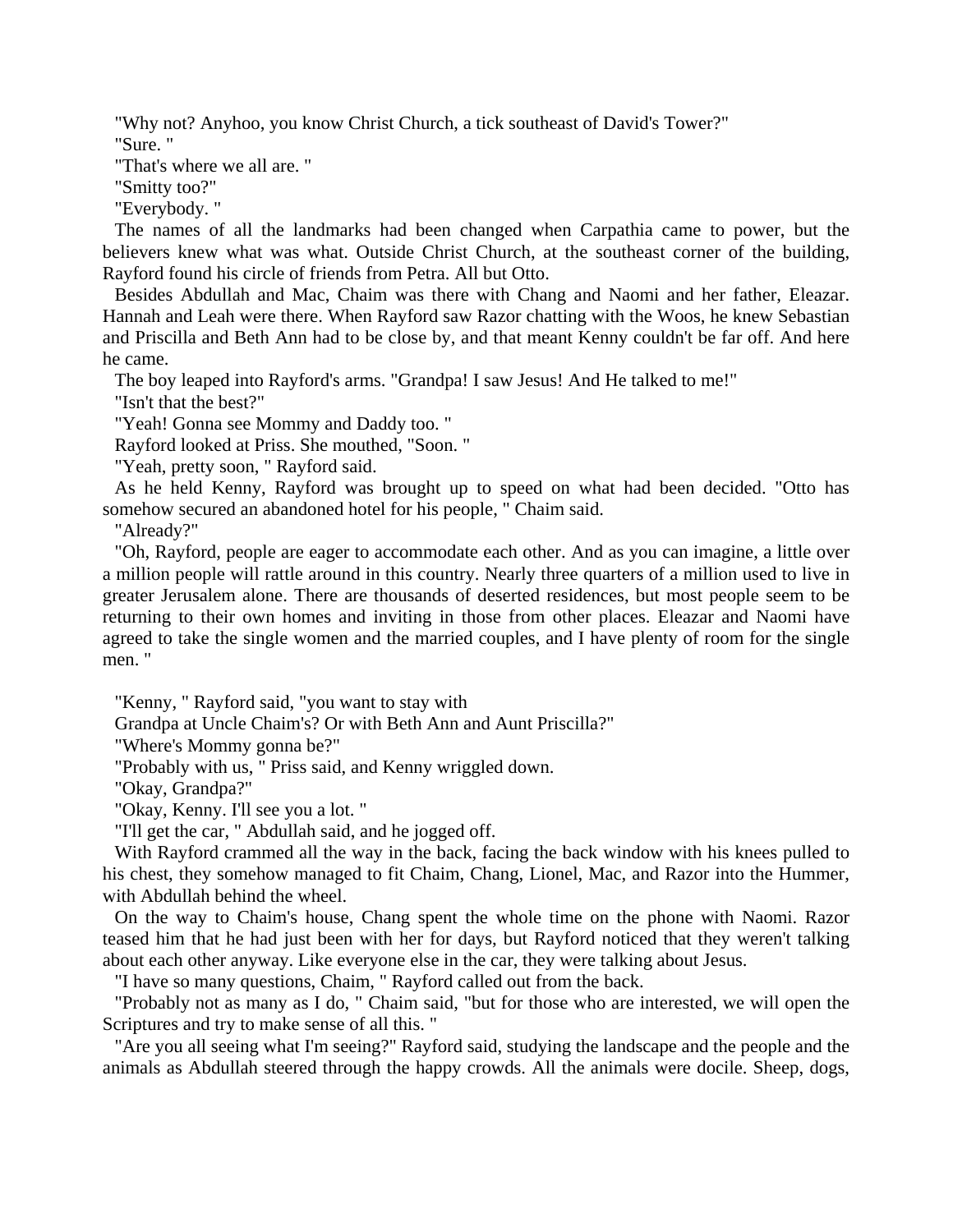wolves, critters of all types roamed everywhere. Shops had already reopened and butchers were working in the open air. Trucks delivered fresh fruits and vegetables from nearby groves.

"Who'd have had time to pick these, and where are butchers getting their meat?"

"That butcher is a friend of mine, " Chaim said. "Let me find out. "

Abdullah pulled over and everyone got out, Razor heading for a produce stand. Rayford followed Chaim.

"Ezer!" Chaim shouted, embracing the tall, thin man who wielded a cleaver and wore a bloodspattered apron. "I did not know you were a believer!"

"I wasn't, " Ezer said. "I resisted and resisted, blind, so blind. But during the fighting to hold Jerusalem I heard a rabbi in the Old City talk of Messiah. And I was spared. "

"Back to butchering already! How does this happen?"

"I was driven underground by the GC because I refused to take the mark. I lost this shop and my home. After what we just witnessed in the Old City, I wanted to see what was left. My home is intact. And my shop stood empty. You will not believe it, Chaim, but fattened animals, ready for slaughter and butchering, milled about the place as if volunteering! Cows, sheep! Imagine! I found my tools and got to work immediately. What do you need?"

"A lot of beef and lamb. I have six houseguests, all hungry grown men. "

"Take all you need. It's on me. "

"Oh no, I couldn't!"

"You don't have money anyway, do you? And I wouldn't want Nicks. "

"No, but start a bill for me, and when we discover what shape the economy takes, I will settle up."

"You opposed Carpathia, Chaim. That is all the pay I need. "

"No, I insist. How will you live?"

"I told you! The goods cost me nothing, and look!" He pointed behind the shop and Chaim and Rayford stepped to where they could see. From miles around, the sheep and the cows kept coming. Men were already building pens. "My new employees, " Ezer said. "I pay them in meat. I have more than I need, and apparently God is providing. Please, do me the honor of taking all you need. They are the freshest, fattest, finest cuts I have ever produced. "

Chaim finally relented, and Ezer was resolute in enlisting all the houseguests to take several pounds each. "To hold in your lap on the trip home. Please, please. You are doing me a favor. I have too much and nowhere to store it. "

As they returned to the car, Rayford heard Ezer shouting to the crowds in the streets, "Free meat from the hand of God! Come, please, and take all you need!"

Razor returned from the produce stand, laden with sacks of fruit and vegetables. "The woman would take nothing for these!" he said. "She claims they are falling off the trees, not just in the orchards but right here in the city. "

"Hold on, " Chang said into the phone, then covered it as Abdullah pulled away and headed for Chaim's. "Naomi says it is a widespread miracle. They too have stopped to stock up on fresh meat and produce. She said they gathered oranges and grapefruit from beneath trees and saw the branches ripen again before their eyes. "

That evening—Rayford could tell it was evening only by his watch; the brightness of the day never changed— the men settled into Chaim's spacious home, room assignments seeming to take care of themselves. It turned out that Razor and Abdullah considered themselves cooks and proved it by grilling the meat and preparing heaping bowls of sliced fruit and steaming vegetables.

Rayford had always been impressed with how the Trib Force and Co-op believers worked together, but he had never seen anything like this. In fact, he wondered if a thousand years with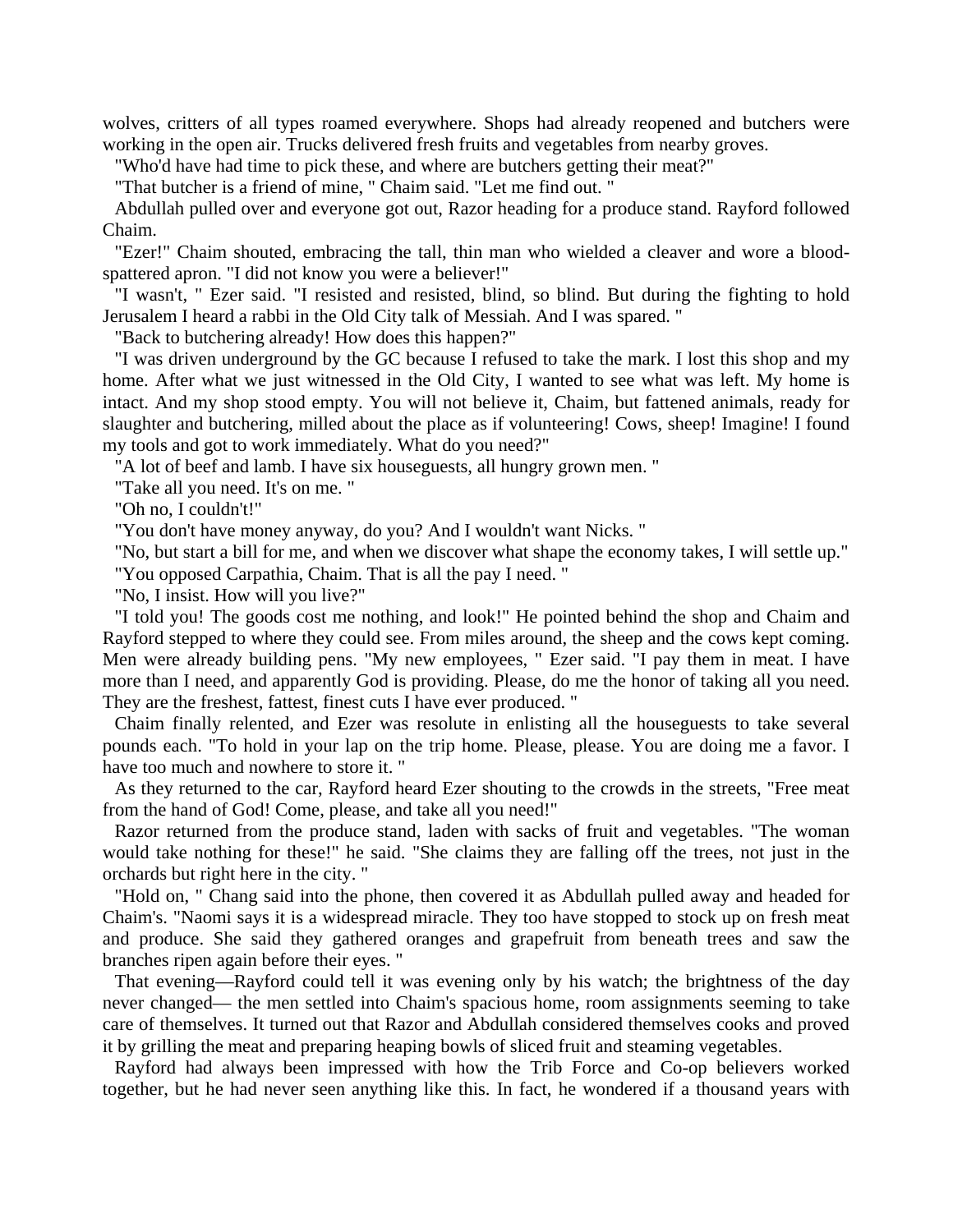zero strife or conflict would get boring. Despite the generally good attitudes of the people under his charge over the last seven years, part of the challenge of his job had been refereeing battles of ego and turf. Now he just watched as people got along and worked together. Admittedly, it was the first day in their new home. They had just witnessed miraculous fulfillments of prophecy and had been in the physical presence of Jesus. And they had been provided the most comfortable lodging they'd had in years, not to mention they were about to eat free food—and a feast at that.

Mac found chairs and tables and enlisted Chang and Lionel in the setup process, while Chaim asked Rayford to help him assess the home he had not seen for three and a half years. All the old man could do was shake his head at the memories. There was no evidence of damage to the place by the GC. He found no residue from three separate earthquakes, including the most recent global upheaval and the raising of the entire city some three hundred feet at the cleaving of the Mount of Olives.

As Rayford followed him about the place, Chaim said, "I am tired of my own disbelief. I must simply once and for all accept that God is the author of all this. He can do anything, and He has done everything. I had heard that the GC took over this house as a command center almost three years ago. Can you imagine, Captain Steele, what it should look like after dozens of different men have lived and worked in it? I expected the stench of tobacco, garbage, a mess. Yet look. "

Rayford was looking. It was as if a cleaning crew had swept through the entire place. Floors, walls, ceilings were clean. Furniture was in place. Rayford wouldn't have been more surprised if there had been slipcovers draped on each piece. But there didn't need to be. He couldn't find a speck of dust anywhere.

"Well, the refrigerator and freezer and pantry are empty," Chaim said. "And yet look what the Lord provided on our way here. "

"Guess He thought you could stock the shelves yourself. "

"I do not know. I could get used to all this. "

When it was time to sit and eat, Chaim stood at the head of the table. "Let us pray, " he said.

And Rayford had the strangest experience. As he prayed along with Chaim, thanking God for the privilege of witnessing what they had seen that day, for the food He had provided, and for the move-in-ready home He had preserved, it was as if Jesus answered audibly and immediately and personally.

"You're welcome, Rayford, " He said. "It is My delight to shower you with love in tangible ways. " And before Rayford could pray for Kenny, the Lord said, "I know of your concern. He will be reunited with his parents, as will you, very soon. "

It was as if Jesus were sitting right next to Rayford, His arm around him, speaking directly to him. It broke Rayford anew and he couldn't stanch the tears. He folded his hands on the plate before him and rested his face on them, worshiping God.

And Jesus said, "I will reign over the house of Jacob forever, and of My kingdom there will be no end. As the Father knows Me, even so I know the Father; and I laid down My life for the sheep. I am the Lamb who will lead you to living fountains of waters, and God will wipe away every tear from your eyes. "

Rayford rested there, listening and worshiping, knowing that the tears Jesus mentioned were those of sadness, and his were anything but. He couldn't imagine ever being sad again.

He heard the rest of the men murmuring their praise and knew they had had the same experience he had. While Rayford could smell the delicious food in heaping serving bowls inches from his plate, his hunger could wait. He never wanted this moment of worship to end.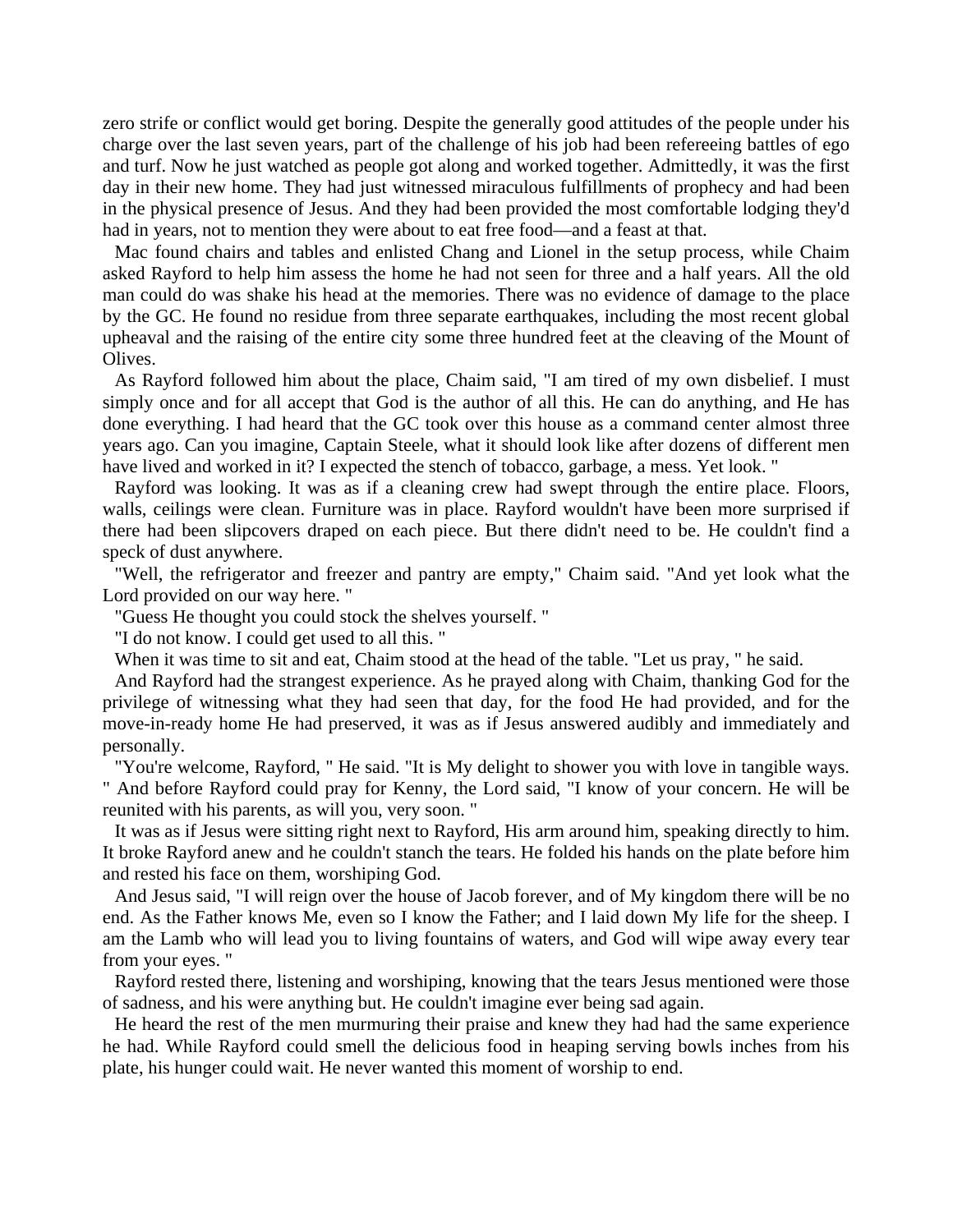After several minutes, Chaim picked up his prayer again. "And now, O Lord, our Redeemer and Friend, we thank You for this bounty. I confess, Father, that as grateful as I was for the manna, and as satisfying as it was... " He didn't have to finish. Rayford sat up and covered his mouth, but he couldn't stifle the laugh. And in his soul he believed with all his heart that he heard Jesus chuckle too. Yes, manna was one thing. This was something else entirely.

Chaim sat down and the men opened their eyes, looking at each other. "Jesus spoke to me again in Chinese," Chang said.

"Spanish," Razor said.

"Hebrew," Chaim said.

"English," Rayford said.

"Sout' side o' Chicago, " Lionel said, and they laughed.

"He worked a little west Texan in there too, I believe," Mac said. "That's the language of heaven, ya know. "

Rayford cleared his throat. Still no one had reached for the food. "Ah, was it just me, or did any of you hear Jesus laugh at Chaim's manna crack?"

They all smiled and nodded. Chaim said, "No question the Lord has a sense of humor. Gentlemen, can you believe the food is still steaming as if we hadn't left it out here for several minutes?"

"The fruit looks crisp and fresh too, " Razor said. "And no flies. "

And so they ate. Rayford assumed that for the others it was as it was for him—the tastiest meal he had ever enjoyed. "The real miracle," he said later, "will be eating like this all the time without gaining weight."

During cleanup, Rayford and Chaim spoke with Eleazar by phone. It was great for Rayford to hear that they had enjoyed the same type of time with the Lord and a wonderful meal as the men had. Chaim reminded Eleazar of what they planned to cover that evening from the Scriptures, and they compared notes on difficult passages. "If we are left with confusing questions, " Eleazar boomed, "we shall simply ask Jesus, next time we see Him. "

Later that evening, the men gathered in Chaim's great room, and he opened his Bible and spread his notes and a couple of commentaries before him. "Books by men seem superfluous now, " he said. "Whenever we pray I feel as if Messiah is here with me, answering questions even before I ask. Let us begin with a time of worship and prayer. "

As one the men slipped from their chairs and knelt on the floor, each praying in his native tongue.

Mac was about to tell the Lord that there were people— particularly from the previous seven years—that he was eager to see. Each had meant something special to him, had made a significant impact on his life. But before he could articulate it, Jesus spoke to him by name. "I know, Cleburn. And you shall see them soon. I long for that reunion as much as you do and will rejoice with you when you see them. "

As Rayford received answers to prayers he had not yet even uttered, he prostrated himself on the floor and could see the others doing likewise. He decided that what Jesus was trying to tell him was the same as he had heard from Bruce Barnes years before, and the same as he had heard from Tsion and Chaim: Prayer was as much, or more, about listening as it was about talking. Rayford had never accomplished that balance. It seemed he was ' always beseeching, asking, requesting. Yes, he thanked God for things and often worshiped Him in prayer, but he was starting to get the picture now. It was time to simply be quiet and listen. And even if God said nothing, Rayford was to rest in the peace of His presence.

Rayford lay there on his stomach and basked in the warmth of God's love. And Jesus said, "God is your refuge and strength, a very present help in trouble. Therefore do not fear, even though the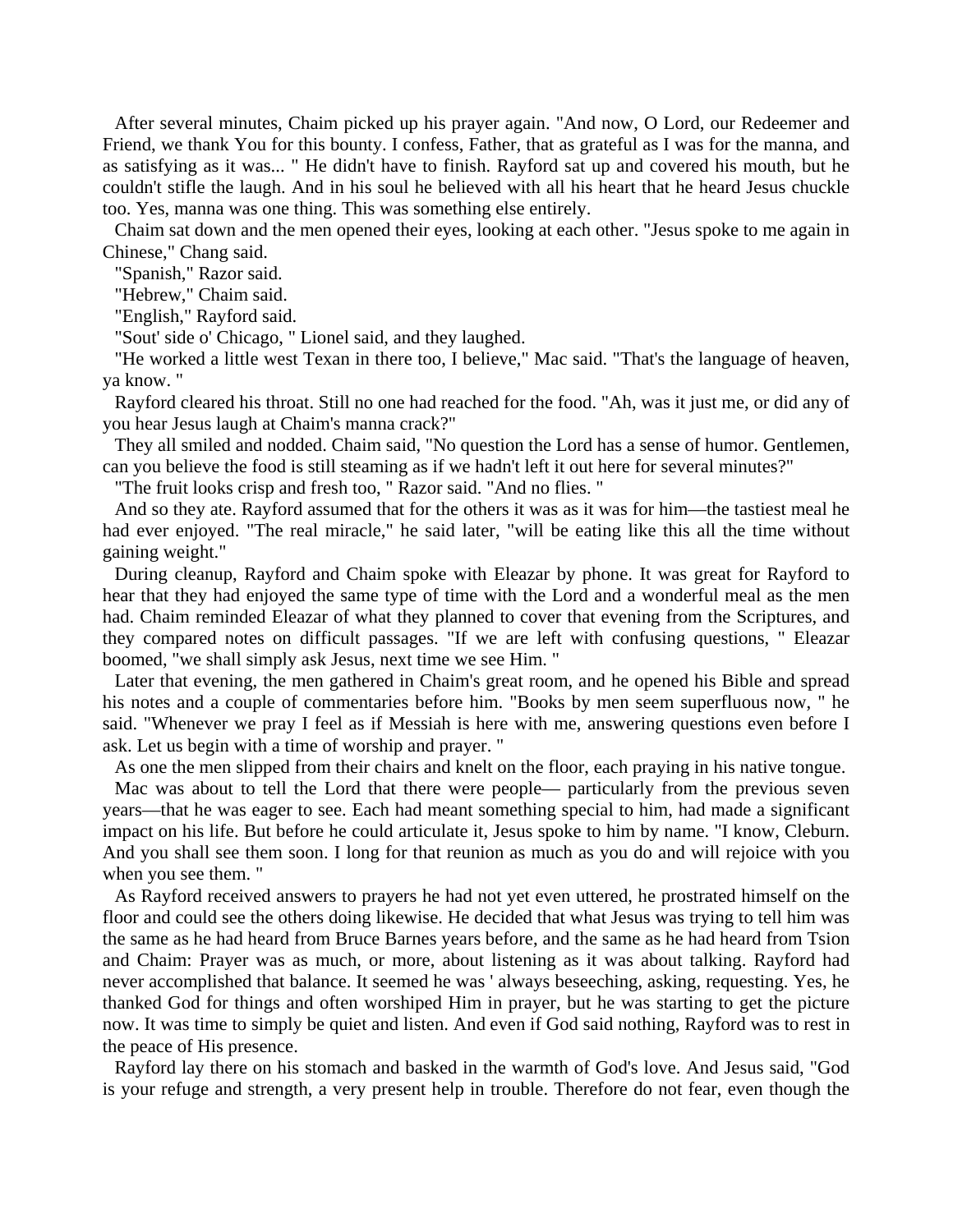earth be removed, and though the mountains be carried into the midst of the sea; though its waters roar and be troubled, though the mountains shake with its swelling.

"There is a river whose streams shall make glad the city of God, the holy place of the tabernacle of the Most High. God is in the midst of her, she shall not be moved; God shall help her, just at the break of dawn.

"The nations raged, the kingdoms were moved; He uttered His voice, the earth melted. The Lord of hosts is with you; the God of Jacob is your refuge.

"Come, behold the works of the Lord, who has made desolations in the earth. He made wars cease to the end of the earth; He broke the bow and cut the spear in two; He burned the chariot in the fire.

"Be still, and know that I am God; I will be exalted among the nations, I will be exalted in the earth!

"The Lord of hosts is with you; the God of Jacob is your refuge. "

Suddenly Chaim rose back to his knees and said, "Oh, clap your hands, all you peoples! Shout to God with the voice of triumph! For the Lord Most High is awesome; He is a great King over all the earth. He has subdued the peoples under us, and the nations under our feet.... God reigns over the nations; God sits on His holy throne. "

Rayford lay communing with God, only vaguely aware of the others. Finally, when it felt as if he actually needed a break from the loving hand of Jesus, he moved back to his chair. Strange how everyone seemed to have the same experiences at the same time and for the same duration.

"Before you start, Chaim, I have a question, maybe more of a confession. This newly close presence of God, through Jesus, is so fresh, so special, that at times I can't seem to get enough of Him. But at other times, like just now, it was almost as if I was so filled to overflowing that if I stayed there, I could take no more. "

Others nodded, which Rayford found comforting. Chaim said, "That reminds me of a story I once read of a great evangelist from the nineteenth century, Dwight L. Moody. He wrote of having an experience with the Lord where His presence and fullness were so overwhelming that Moody had to ask God to 'stay His hand. '"

"Exactly, " Rayford said.

"I have felt that too, " Chaim said. "Perhaps in the presence of Jesus we will build the spiritual muscle necessary to endure such blessings. "

Chaim seemed to look at each man individually, as if to ask if there was anything else before he got started. Then he explained that he and the elders had spent the last month vigorously searching the Scriptures for clues to what to expect after the Glorious Appearing.

"Like cramming for a test, " Razor suggested.

"I am not familiar with that term, " Chaim said, "but it seems self-explanatory and I would have to agree. Not that we are going to be tested. In fact, there was much discussion among the elders at first over how necessary this was. Some held that Jesus would be our teacher and would explain everything along the way.

"Well, maybe He expects us to know this material, hmm? Today we witnessed His victory ascent to Mount Olivet, also known as the Mount of Olives. We saw it split in two. He conquered the invading armies, slaying them with the Word of God. We were with Him for His triumphal entry into Jerusalem, and we saw Him capture and judge demons, the False Prophet, Antichrist, and even Satan himself. And yet never once did He stop and say, 'Beloved, you'll find this on page so-and-so of your text, and it will be on the final. '

"These things happened as they were prophesied, and no explanation is forthcoming. That is much the same way Jesus taught and preached the first time He was on earth. Only occasionally did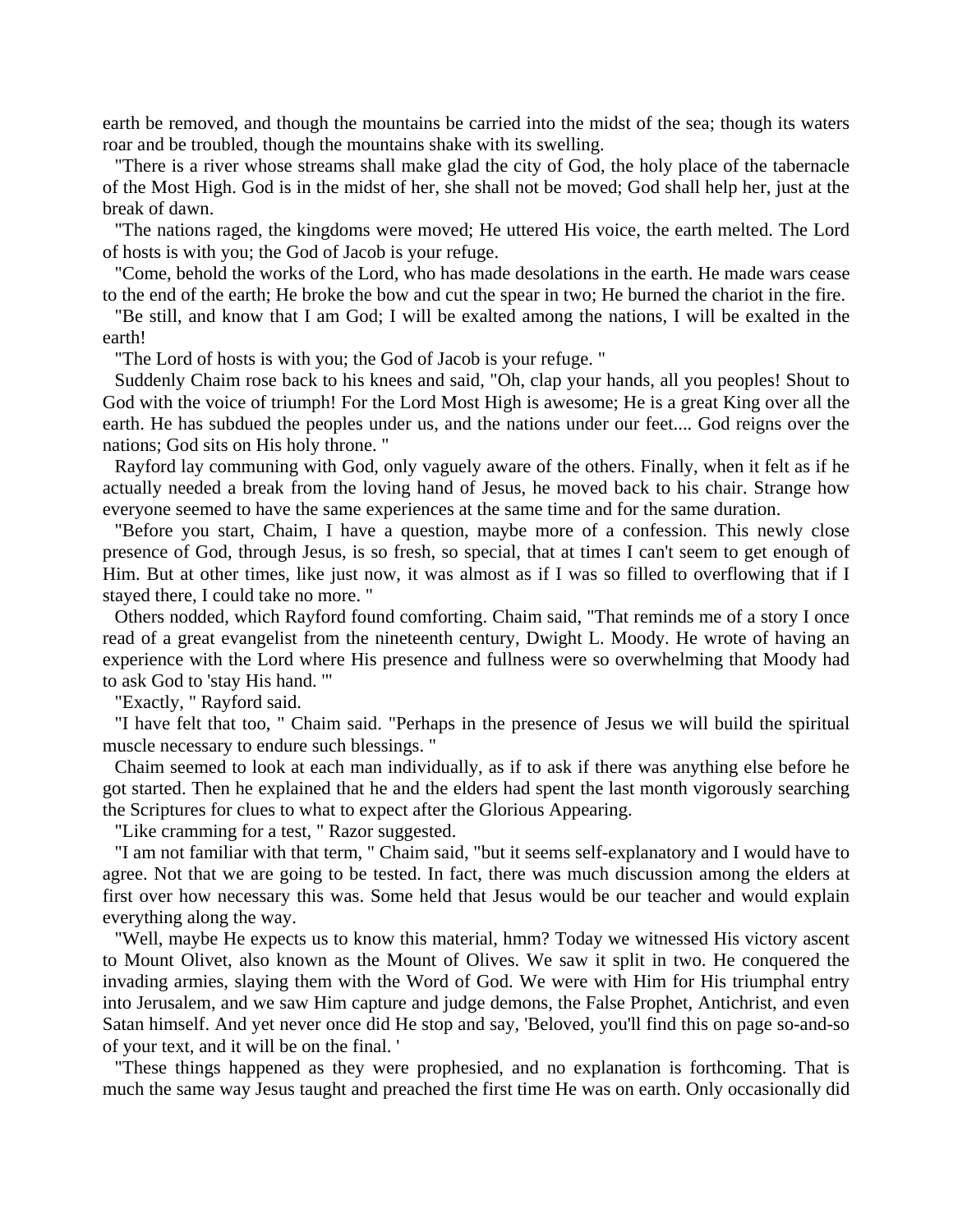He follow a parable with an explanation. And when He did, it was only enough for those 'who have ears to hear. '

"I suppose there were many in the crowd today who had little idea what was going on. They probably could have figured out who was who and what was what, and in the end they knew that Jesus had won again, conquering more foes. But they are probably wondering where He has gone, what He is doing. Well, gentlemen, the answers are in the Book, and if you are interested, we shall plumb the riches herein and see what we can learn. "

Each enthusiastically expressed his interest, and Chaim began.

"I fear that many—and I confess this was true of me and most of the elders—believed that the Glorious Appearing ushered in the millennial kingdom, which, as you know, means the thousandyear reign of Christ on earth. Anyone here in that camp?"

Several nodded, Rayford included. He glanced at Abdullah, who was smiling. It was not the smile of the condescendingly superior, but of one who had apparently done his homework and knew what was coming. Rayford was most impressed that, despite this, Abdullah did not call out, "Not me! I know!"

Rayford raised his hand. "Chaim, I'll bet Smitty knows what you're talking about. He's become quite the student. "

"Is that true, Mr. Smith?" Chaim said.

"I am not well versed in it, " Abdullah said, "but my studies, mostly with Dr. Ben-Judah, reveal that there is actually a gap between the Glorious Appearing and the Millennium, much as there was between the Rapture and the Tribulation. "

"There was?" Razor said.

"Oh yes, " Abdullah said. "You'll recall that the seven years did not begin with the disappearances of the believers, but rather with the signing of the covenant between Antichrist and Israel. That came a couple of weeks later, but it could have come a couple of years later, and the signing, not the Rapture, would have been the start of the Tribulation. "

"Excellent!" Chaim said. "That is indeed where I was going and what we will discuss this evening. From the Glorious Appearing to the actual beginning of the millennial kingdom, there is a seventy-five-day interval. If it took God just six days to create the heavens and the earth and man himself, imagine how much work Jesus must have if He has been allotted seventy-five days in which to do it. "

"Where do you get that out of the Bible?" Rayford said. "I mean, I'm no great student or anything, but I've tried to read a lot. "

"Good question. The answer is found partly in Daniel 12: 11-12. Listen to the first of those verses: 'And from the time that the daily sacrifice is taken away, and the abomination of desolation is set up, there shall be one thousand two hundred and ninety days. ' Rayford, you remember when Antichrist defiled the temple?"

"Do I. "

"That was the abomination of desolation. And that was one thousand two hundred and sixty days before the Glorious Appearing. So we are already talking about thirty more days. And the next verse says, 'Blessed is he who waits, and comes to the one thousand three hundred and thirty-five days. ' That's another forty-five days, giving us a total of seventy-five more days. "

"What does the first thirty days refer to?" Rayford said.

"Well, the verse is talking about the temple sacrifice and the abomination, so I think it is fair to assume the first interval relates to the temple. I cannot imagine Jesus wanting to take the throne of David in a temple that has been defiled by Antichrist—at least not before He cleanses it. We know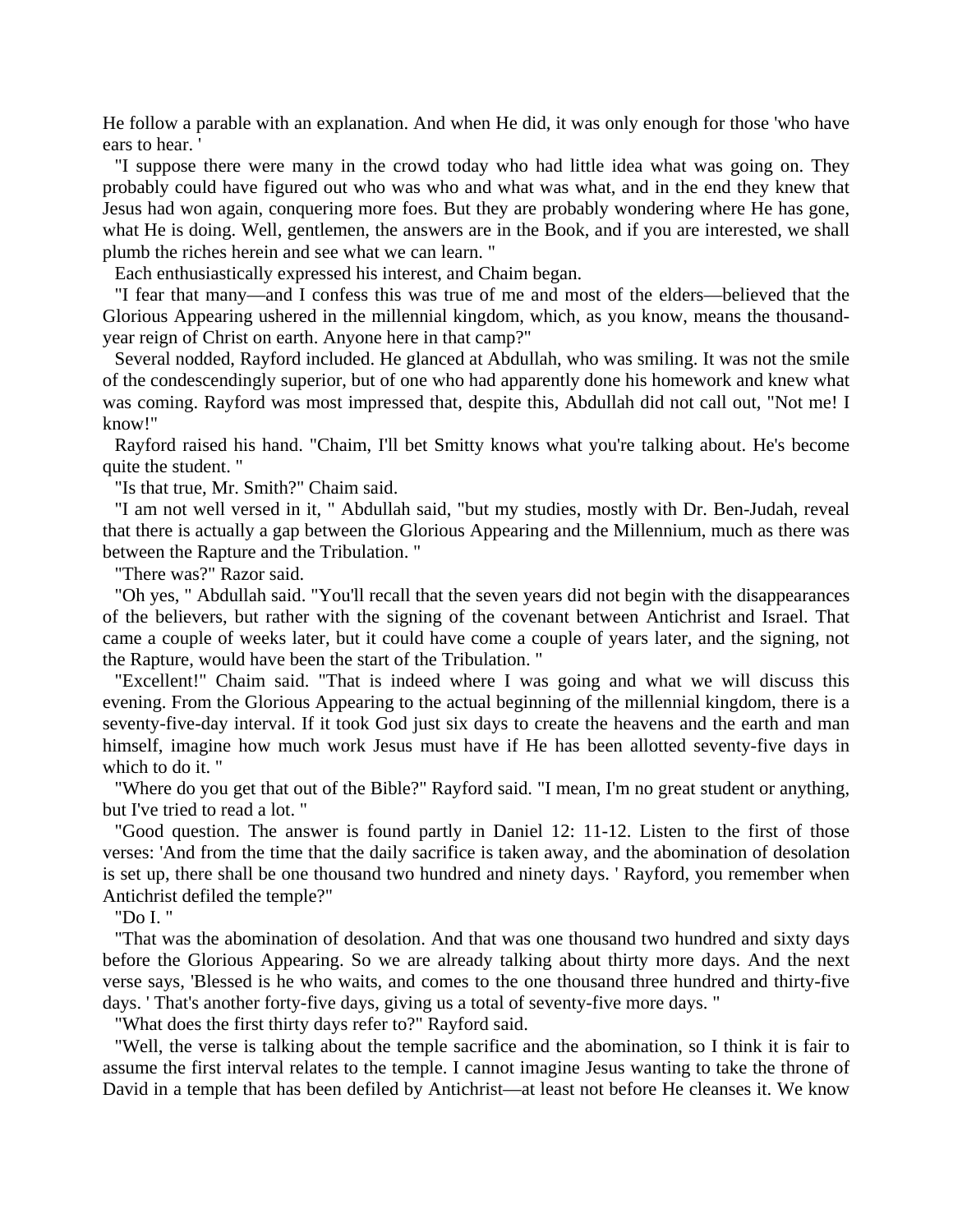from Ezekiel 40-48 that the Lord will establish a temple during the Millennium, so I conclude that the first thirty days of the interval will be devoted to setting up the temple and preparing it for use.

"The other forty-five days are more open to speculation, but notice that verse 12 says that those who make it through that time will be blessed. If that is a personal, individual blessing, it indicates that the person is qualified to enter into the millennial kingdom. Matthew 25: 34 says, 'Then the King will say to those on His right hand, "Come, you blessed of My Father, inherit the kingdom prepared for you from the foundation of the world. "'

"That makes it sound to me as if the seventy-five-day interval is a time for preparation for the kingdom. So much of the globe has been destroyed during the judgments of the Tribulation, I suppose it should not surprise us that the Lord will take some time to renovate His creation for the Millennium. The beautification of Jerusalem was done in an instant with the elevating of the city from the splitting of the Mount of Olives, but imagine the work that needs to be done around the world. The mountains have been leveled, filling much of the seas. Islands have vanished. Surely God wants to put the earth back into its Edenic state for the enjoyment of those who will share it with Jesus for the next thousand years. "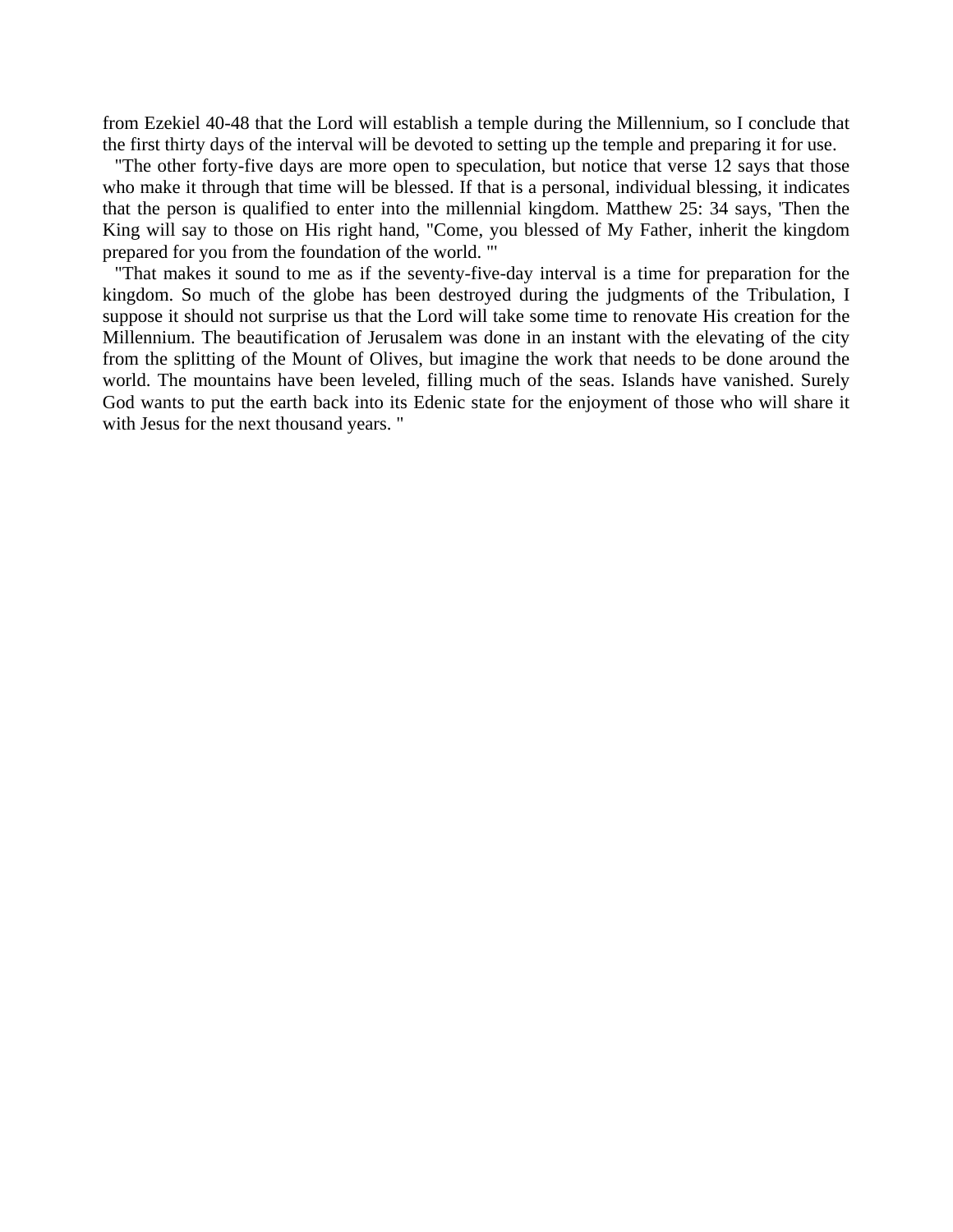## **NINETEEN**

LEAH ROSE had come a long way from nursing supervisor at Arthur Young Memorial Hospital in Palatine, Illinois. How was she to know what would become of her when she first encountered Rayford Steele and the fledgling Tribulation Force nearly seven years before? She and Rayford had spotted each other's seal of the believer, visible only to others of like faith. Otherwise, she might not have given him the time of day.

To think that since then she had been all over the world with the Force in a variety of roles, mostly medical but not exclusively. She had made new friends, seen them become Loved ones, and then seen them die. There had been times when she wouldn't have given two cents for her chances to make it to the Glorious Appearing. At least not until she was assigned duty at Petra, where in three and a half years, no one had died.

Privileged, that's what she called herself. Certainly nothing she had ever done had earned her the benefits she had enjoyed. It had not been an easy life. Hardly. No one who had lived through the Tribulation had it easy. That she had to live through it at all was her own fault—for having heard the message and ignored it for so long. She had not considered herself a rejecter. Leah had seen herself as an intellectual, a thinker, a ponderer.

Evangelists and evangelistic-minded friends had told her and told her that a nondecision was a "no" decision. She had argued. She wasn't saying no, she said; she was still thinking. Well, one of her well-meaning friends had said, don't think yourself into hell. Or into being left behind.

That had been a laugh. While Leah had seriously considered the claims of Christ on her life, that He had died for her sins—of which she acknowledged there were many—the idea of His showing up in the clouds someday, in an instant so quick you could blink and miss it, well... come on now.

And then she had been left behind. Leah took care of that issue immediately. Then, while she floundered spiritually, looking for more, looking for truth, looking for answers, she believed God sent Rayford and the Trib Force into her life.

They were all in the same boat, of course, latecomers to the kingdom. But among them were men of the Bible, lifelong students like Tsion Ben-Judah, from whom she believed she had learned more than she had in nursing school.

And now here she was in Jerusalem, in the home of an elder. With friends who had become dear and who had experienced with her, firsthand, the fulfillment of prophecy in the presence of Jesus Himself. Leah had seen it with her own eyes, talked to Him, and met with Him personally. When He embraced her and called her by name and told her how much He loved her, she could not speak. And yet He heard her heart. He had been with her, known her since the foundation of the world, He said. Was with her all her life, at the high and low points, the turning points, loving her, waiting for her, longing to meet her.

Leah was so full of Jesus she hardly knew if she could stand it. And while others cowered and hid their faces and grimaced at the awful reality of Satan and his lackeys getting theirs, she would not turn away. This, she knew, was justice, and she wanted to see it.

Leah had been a victim of Satan, and of course she had suffered under the rule of Nicolae Carpathia. To be made an international fugitive simply because she loved the one true God and His Son was an unspeakable, unforgivable offense. Antichrist, indwelt by Satan, had exalted himself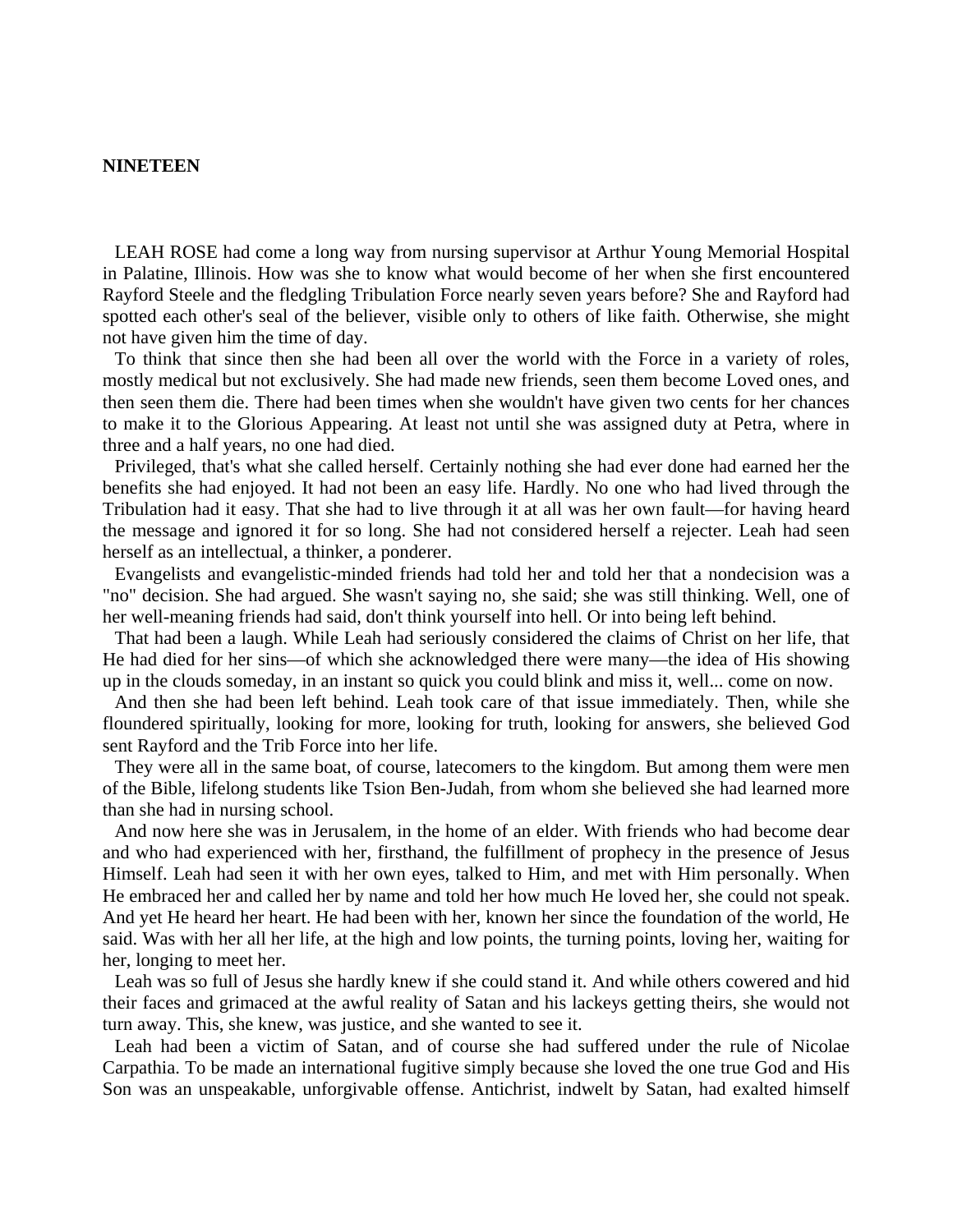over God, and Leah's lifelong sense of right and wrong—cultivated even before she became a believer—told her he would have to pay. And when the time came, gruesome and graphic as it was, to her it was fitting.

Leah had seen the physical ravages of sin, what war could do to the human body. When she tried to repair dying comrades she couldn't help but lay the blame at the feet of Antichrist and his False Prophet. She didn't avert her eyes from that carnage, and so she didn't when Satan's demons were put to death by the words of Jesus. And when Nicolae and Leon were sent to eternal torment. And especially when Satan himself was locked away for a thousand years.

Leah still didn't understand that one. It was something she could ask Eleazar when he led the group in Bible study that night. Word was that the elders were all teaching the same stuff, wherever they wound up and with whom. She considered it another privilege to have landed in the lovely Tiberius home.

Naomi's late mother's touches remained, even after all this time. The place had been taken over by the GC, just like any home of some worth. The result of that could have been disappointing, yet when the ten of them settled in, unloading their haul of fresh meat and produce in the generous kitchen, no one was more surprised than Eleazar at the state of the place. It looked as if someone had been hired to make it perfect for their stay.

They had found their quarters—just enough space for everyone—and had worked together watching the children, setting the tables, preparing the food. They had prayed and feasted, cleaned up, and prayed some more. Jesus had spoken to them in three different languages simultaneously. Leah then helped Priss Sebastian get the kids to bed, and now it was time to study.

She found the teaching on the next seventy-five days fascinating, having never heard of it before. What Leah appreciated most about Eleazar was his own bright, inquisitive mind and how he didn't pretend to know things he didn't. "Some things," he said in his jolly basso profundo, "are apparently unknowable, at least for now. Other truths are fascinating to ferret out of the Scriptures. "

Leah asked her question about why Antichrist and the False Prophet were sentenced for eternity while Satan would be released at the end of the Millennium.

"The binding of Satan, " Eleazar said, "restricts him from what he does best, of course. Revelation 20: 3 indicates that God's goal in this binding is 'so that he should deceive the nations no more till the thousand years were finished. '"

"Yes," Leah said, "but it goes on to say, 'But after these things he must be released for a little while.' Why must he?"

"I once asked the same question of Dr. Ben-Judah, and I recently asked Dr. Rosenzweig, " Eleazar said. "Neither was entirely sure, and neither am I, but they suggested some remarkable things I had been unaware of, and I'll bet you have been too. "

"That wouldn't surprise me," Leah said.

"Here's the way I understand it, based on what I have been taught. Look at it this way: If God did not allow Satan one more chance to deceive the nations, all the people who are born and live during the millennial kingdom would be exempt from the decision to follow God or follow Satan. By releasing him one more time, all people are given equal standing before God."

"Interesting."

"But where it gets dicey is that those who reject Christ during the Millennium will all be young people, relatively. You will see when we dig into the Scriptures that anyone born during the Millennium who does not trust in Christ by the time he or she is a hundred years old will be accursed and die."

"I thought you said young people."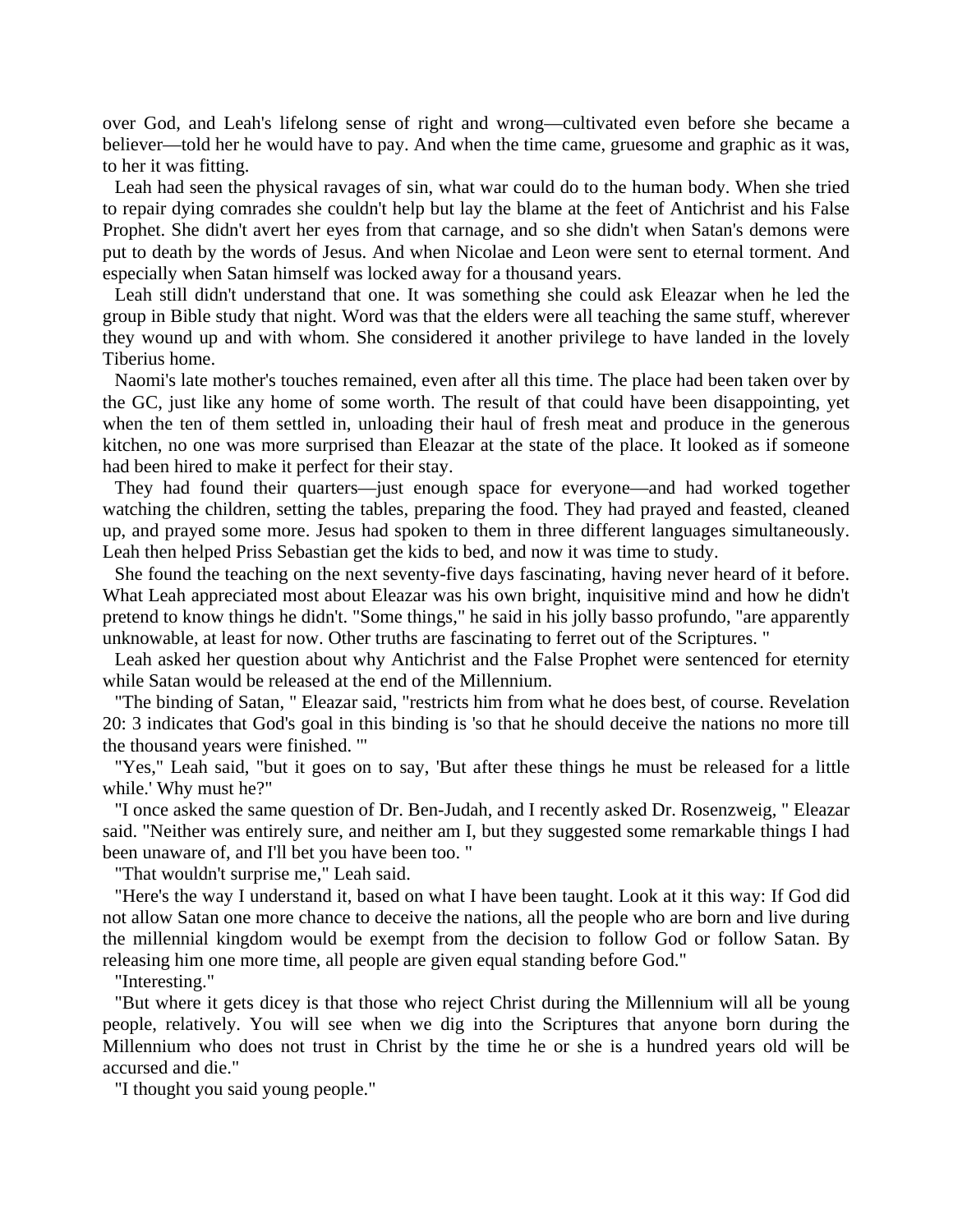"Relatively. You see, those who do trust in Christ will live to the end of the Millennium."

"So someone born today, who becomes a believer, will live to be a thousand."

"Exactly."

"But the unbelievers, whenever they are born during this period, will die at a hundred?"

"Now you've got it."

"I don't know what 1 have," Leah said. "But it is interesting. If I'm figuring it right, what Satan will have to do at the end of the Millennium is try to organize all the people who were born at the nine-hundred-year mark or after—who haven't become believers—and get them to make one lastgasp effort to fight Jesus. "

"There you go."

"Wow. And there's Scripture for this. "

"There is. Let's read it together from Isaiah 65: 17-25: 'For behold, I create new heavens and a new earth; and the former shall not be remembered or come to mind.

"'But be glad and rejoice forever in what I create; for behold, I create Jerusalem as a rejoicing, and her people a joy.

"I will rejoice in Jerusalem, and joy in My people; the voice of weeping shall no longer be heard in her, nor the voice of crying.

" 'No more shall an infant from there live but a few days, nor an old man who has not fulfilled his days; for the child shall die one hundred years old, but the sinner being one hundred years old shall be accursed. '

"Let me just interject an explanation here, " Eleazar said. "This is saying that a person who dies at a hundred will be considered a child, because everyone else is living until the end of the Millennium. And that the 'child' who does die at a hundred will die because he is a sinner. Now, let's read on:

" 'They shall build houses and inhabit them; they shall plant vineyards and eat their fruit.

" 'They shall not build and another inhabit; they shall not plant and another eat; for as the days of a tree, so shall be the days of My people, and My elect shall long enjoy the work of their hands. '

"Again, " Eleazar interrupted, "here's what I believe is being said here. We will not be serving landlords and despots. What we build we will enjoy ourselves. And what we plant and harvest will be for us, not a boss or an occupying government. Reading on:

" They shall not labor in vain, nor bring forth children for trouble; for they shall be the descendants of the blessed of the Lord, and their offspring with them.

" 'It shall come to pass that before they call, I will answer; and while they are still speaking, I will hear. '"

"I've already experienced that!" Leah said. "Haven't you all?"

"Yes!" several others said. "Jesus often answers a prayer before I have prayed it."

"Continuing, " Eleazar said. "'The wolf and the lamb shall feed together'—we saw that in the street today— 'the lion shall eat straw like the ox, and dust shall be the serpent's food. They shall not hurt nor destroy in all My holy mountain, ' says the Lord."

Rayford's brain was spinning. This was new to him, and he assumed it was to the people at Eleazar Tiberius's home as well. He couldn't wait to discuss it with some of them.

Chang raised his hand. "Chaim," he said, "where are all the people who died before the Rapture? The people from the Old Testament, the believers before Jesus came, and the ones who died during the Tribulation? Were they all in the army that appeared with Jesus in the clouds?"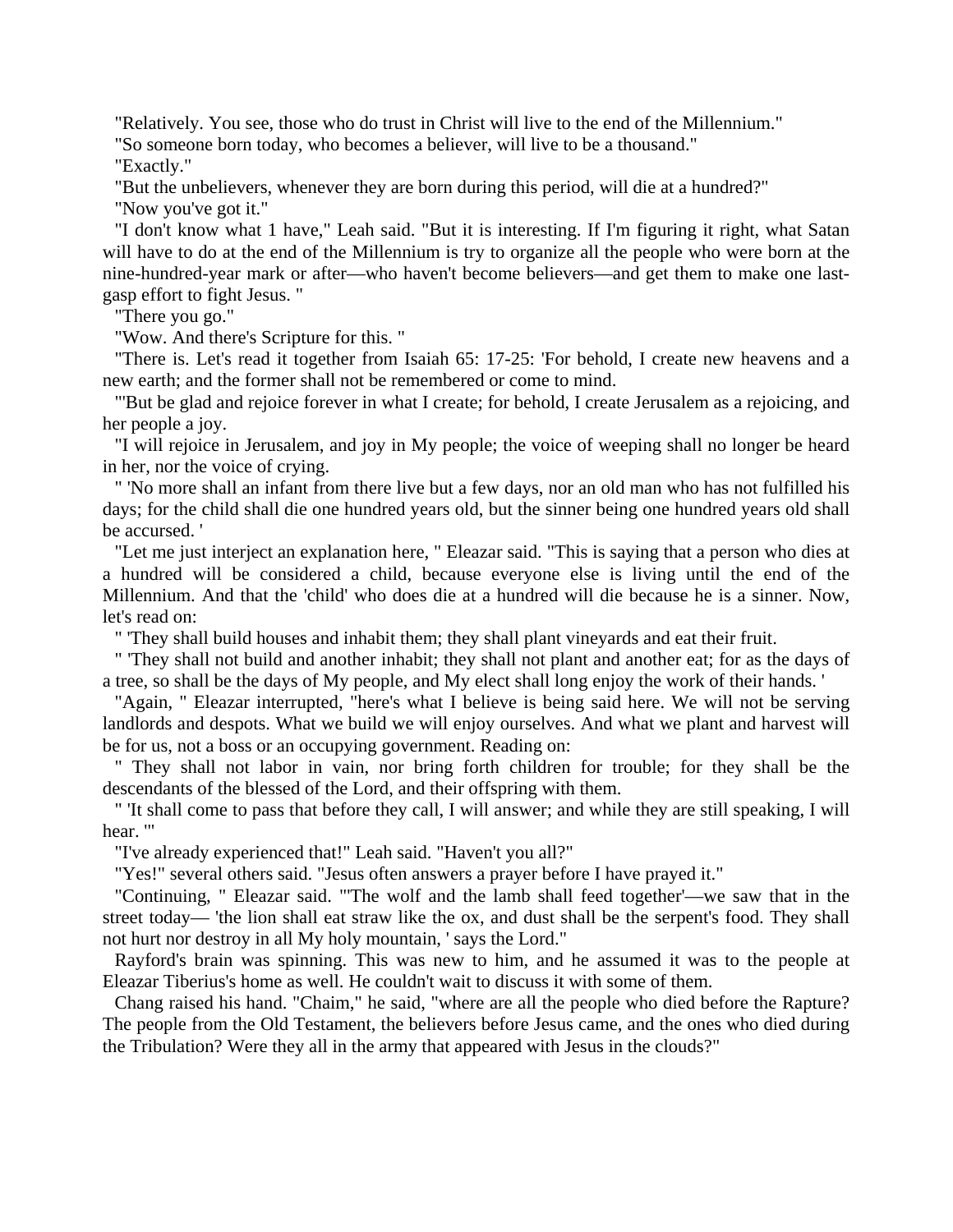Chaim sat back and smiled. "You have raised an interesting issue," he said. "Do we want to get into this tonight, or are you all ready to pull the shades and see if we can pretend it is dark enough to sleep?"

Rayford was tired, but he was no more interested in going to bed than any of the rest of the men were. And they said so.

"Fair enough," Chaim said. "It all begins with the Bible's teaching about resurrection day. I had always thought there was only one and that it coincided with the Rapture. "

"Me too."

"Apparently, this is not the case, for the resurrection that took place at the Rapture was of what the Bible refers to as 'the dead in Christ' and did not include the saints from the Old Testament. When they died, Christ had not yet come to earth, so even though they were justified by faith, they technically cannot be referred to as 'the dead in Christ. ' The resurrections in Scripture fall into two categories: the first resurrection, or the resurrection of life; and the second resurrection, the resurrection of judgment. John 5: 28-29 quotes Jesus saying, 'Do not marvel at this; for the hour is coming in which all who are in the graves will hear His voice and come forth—those who have done good, to the resurrection of life, and those who have done evil, to the resurrection of condemnation. '

"The first resurrection includes the redeemed of all the ages, but the timing of the resurrection of these people varies, based on whether they are an Old Testament saint, a Christian who lived before or at the time of the Rapture, or a Christian martyred during the Tribulation. All of them will take part in the resurrection of life. The resurrection of judgment will include the unredeemed of all the ages, and this will happen at the end of the Millennium during what the Bible calls the Great White Throne Judgment. The unredeemed will be cast into the lake of fire. "

"So let me get this straight," Rayford said. "Christians who died before the Rapture were resurrected at the time of the Rapture. "

"Right."

"Old Testament saints will be resurrected when?"

"Soon. During this interval between the Glorious Appearing and the Millennium. "

"And Tribulation martyrs?"

"At the same time. Old Testament saints and Tribulation martyrs will live and reign with Christ in the millennial kingdom. "

"What about people who become believers during the Millennium?"

"They will be resurrected at the end of the Millennium. "

"Even though they're alive."

"Correct."

"And the unredeemed won't be resurrected until after the Millennium either, for the Great White Throne Judgment."

Chaim smiled. "Now you know as much as I do."

"So," Rayford said, "my wife and son, who were raptured, were in that army of heaven behind Jesus."

"Yes."

"But my daughter and son-in-law, who were martyred during the Tribulation, will soon be resurrected."

"Precisely."

"So, we'll get to see our friends and loved ones soon."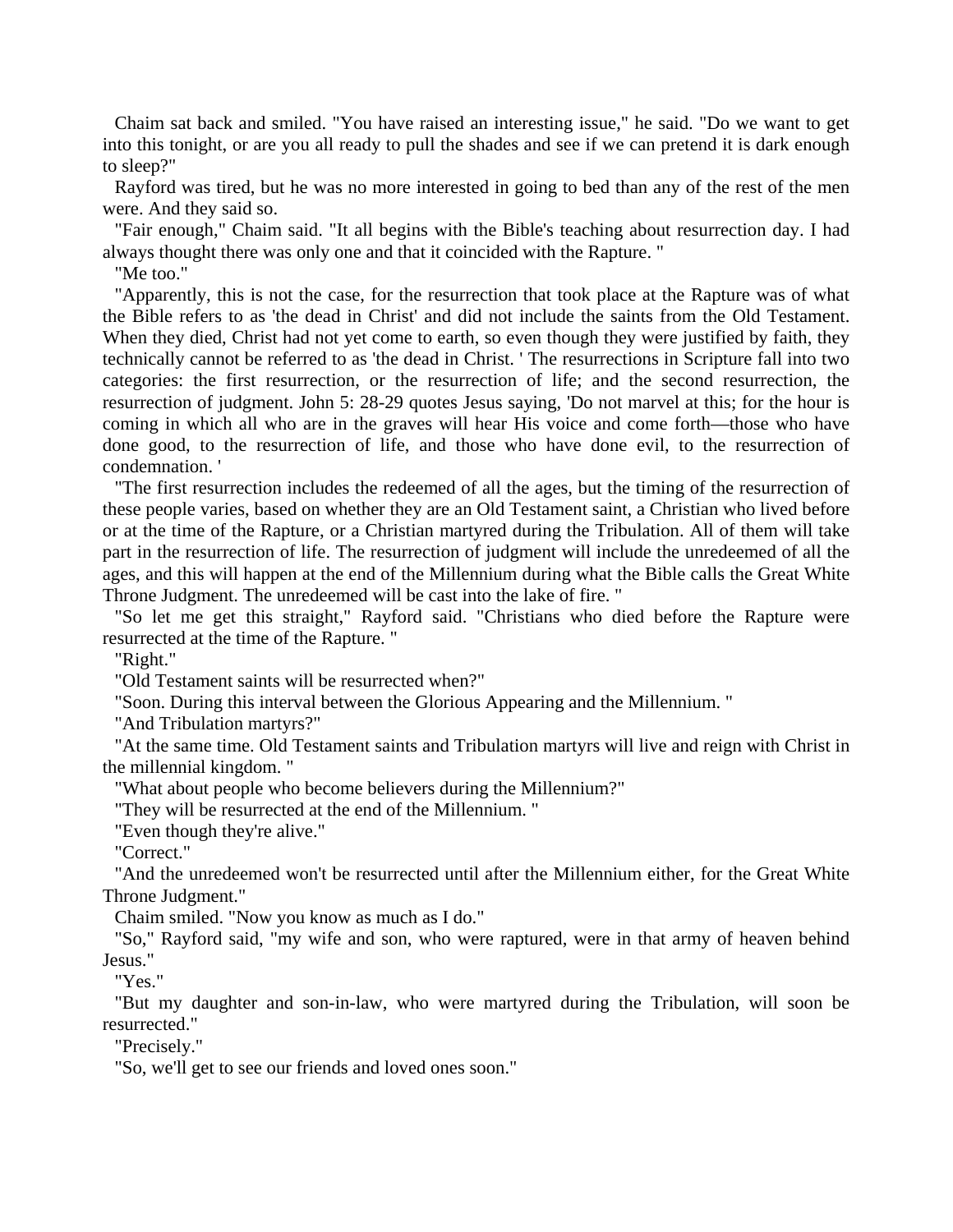Enoch Dumas and his people from the tiny The Place congregation, formerly of inner-city Chicago, began discovering a few tiny pockets of fellow believers here and there. Employees of Antichrist or his government, even in America, had died at the words that came from the mouth of the Lord, but apparently it was God's intent that the Millennium start with a clean slate. All unbelievers would soon die.

The group reunited, and immediately everyone had the same idea. They should head back into Chicago to reminisce at their old meeting place, see what the former Tribulation Force safe house—where they had been guests before it was compromised—looked like now. Most of all, they needed to see what living accommodations were available in the city. Were the hotels and flophouses and fleabag apartments still around? And what about the high-rent district not so many blocks from where they had plied their trades before they became believers? If everyone else was going to die, what would keep them from living in the fancy hotels downtown?

Chicago had been considered radioactively contaminated for years, and even members of The Place had believed it, feeling forced to live inside, underground. When Chloe Steele Williams had discovered them and convinced them that the nuclear readings in Chicago were phonies planted by a Trib Force mole at the GC palace in New Babylon, they finally ventured out.

Once the GC discovered the scheme, the Trib Force and The Place members had to relocate—and fast. Since then GC operatives had determined Chicago was safe again, and the city had begun to rebuild. But if what was true in Palos Hills and the surrounding suburbs was also true in the city, Enoch and his people would virtually have the place to themselves.

Enoch expected to see the grisly effects of the worldwide slaughter of Christ's enemies, much as he had seen in his neighborhood when the GC car had hit the hydrant. Would there be bodies lining the streets, blood and flesh everywhere? Piles of bones? There were not. The global earthquake had apparently been a work of cleanup. Many skyscrapers had toppled, including the Strong Building, where the Trib Force safe house had been. But even these piles of rubble had been so shaken that they merely buried the ugliness of the bloodbath among Carpathia's employees.

Enoch had to talk with God about what to do. If only believers would be left in the United States, with scriptural prophecy seeming to ignore America, it was going to be one sparsely populated country. The various groups of believers might find each other, but what were they to do? Would there be enough of them to start rebuilding the country as, finally for real, a Christian nation? Was this why God was going to purge it of the unredeemed and had already leveled it, making the entire planet as flat as the state of Illinois? None of the believers had worked in public for years. Anyone responsible for any public service or utility would soon be dead. Maybe this was God's way of drawing all His people to be with Jesus in Israel.

As Enoch slowly drove through Chicago, Jesus spoke to him. "Fear not, Enoch, for you have rightly deduced that you and your flock are to be with Me."

"But, Lord, we—"

"I will transport you. You need not trouble yourselves. "

"When? What will we do about clothes and—?"

"Now, Enoch, if God clothes the grass of the field, which today is, and tomorrow is thrown into the oven, will He not much more clothe you, O you of little faith?

"Therefore do not worry, for your heavenly Father knows that you need all these things. Do not worry about tomorrow. "

Enoch would never forget the looks on the faces of his people when he reunited them and told them, "We're going to Israel. Don't ask how. God will make a way. "

"When?"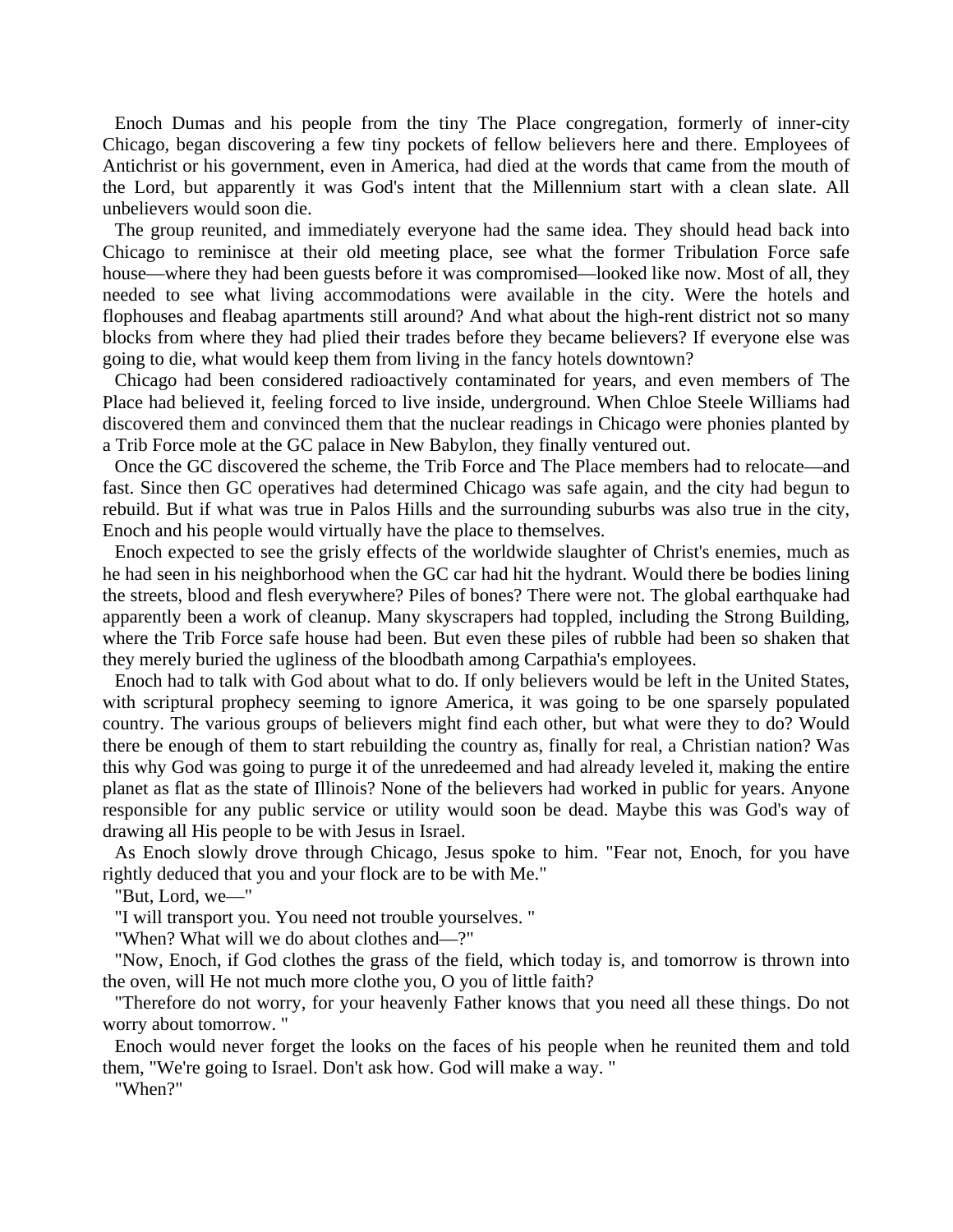"That you can ask. I believe we're going tomorrow. "

Leah was finally tired and longed for sleep, but she wanted to know about the coming judgments. Apparently there were several, and everyone else seemed curious too.

"I remain up to teaching if you remain up to learning," Eleazar said. "I do not yet know how we will sleep with so much light anyway. "

"Today was clearly Judgment Day for Satan and his puppets," Leah said. "But there must be more than one Judgment Day. "

"There is," Eleazar said. "Actually there are several times of judgment, each with a specific purpose. Drs. Ben-Judah and Rosenzweig and the elders have come to believe that there are different judgments for the sins and works of believers, Old Testament saints, Tribulation saints, Jews still alive at the end of the Tribulation, Gentiles still alive at the end of the Tribulation, Satan and the fallen angels—which we saw today—and all the unredeemed people of all time.

"Christ's death on the cross was where God placed upon Jesus the sin of all who would become believers. Christ paid for our sins and thus we will face only the judgment seat of Christ and not any of the other judgments. Jesus Himself said in John 5: 24, 'Most assuredly, I say to you, he who hears My word and believes in Him who sent Me has everlasting life, and shall not come into judgment, but has passed from death into life. '

"Romans 8: 1-4 says, 'There is therefore now no condemnation to those who are in Christ Jesus, who do not walk according to the flesh, but according to the Spirit. For the law of the Spirit of life in Christ Jesus has made me free from the law of sin and death. For what the law could not do in that it was weak through the flesh, God did by sending His own Son in the likeness of sinful flesh, on account of sin: He condemned sin in the flesh, that the righteous requirement of the law might be fulfilled in us who do not walk according to the flesh but according to the Spirit. '"

"Then why, " Leah said, "do we face the judgment seat of Christ, and what is that?"

"We believe the judgment seat of Christ is distinct from the judgment of unbelievers. Paul told the Corinthian believers, 'We make it our aim... to be well pleasing to Him. For we must all appear before the judgment seat of Christ, that each one may receive the things done in the body, according to what he has done, whether good or bad. '"

"But if Jesus took our punishment and paid for our sins, " Naomi said, "on what basis will we be judged?"

Eleazar smiled at his daughter. "So young, yet so bright."

"Daddy," she said, blushing, "stop. "

"I am sorry. Your question is a good one." He flipped through his Bible. "Listen to what the apostle Paul told the Corinthians: 'For no other foundation can anyone lay than that which is laid, which is Jesus Christ. Now if anyone builds on this foundation with gold, silver, precious stones, wood, hay, straw, each one's work will become clear; for the day will declare it, because it will be revealed by fire; and the fire will test each one's work, of what sort it is.

"'If anyone's work which he has built on it endures, he will receive a reward. If anyone's work is burned, he will suffer loss; but he himself will be saved, yet so as through fire.

" 'Do you not know that you are the temple of God and that the Spirit of God dwells in you? If anyone defiles the temple of God, God will destroy him. For the temple of God is holy, which temple you are. '

"He also said, 'Do you not know that those who run in a race all run, but one receives the prize? Run in such a way that you may obtain it. And everyone who competes for the prize is temperate in all things. Now they do it to obtain a perishable crown, but we for an imperishable crown. Therefore I run thus: not with uncertainty. Thus I fight: not as one who beats the air. But I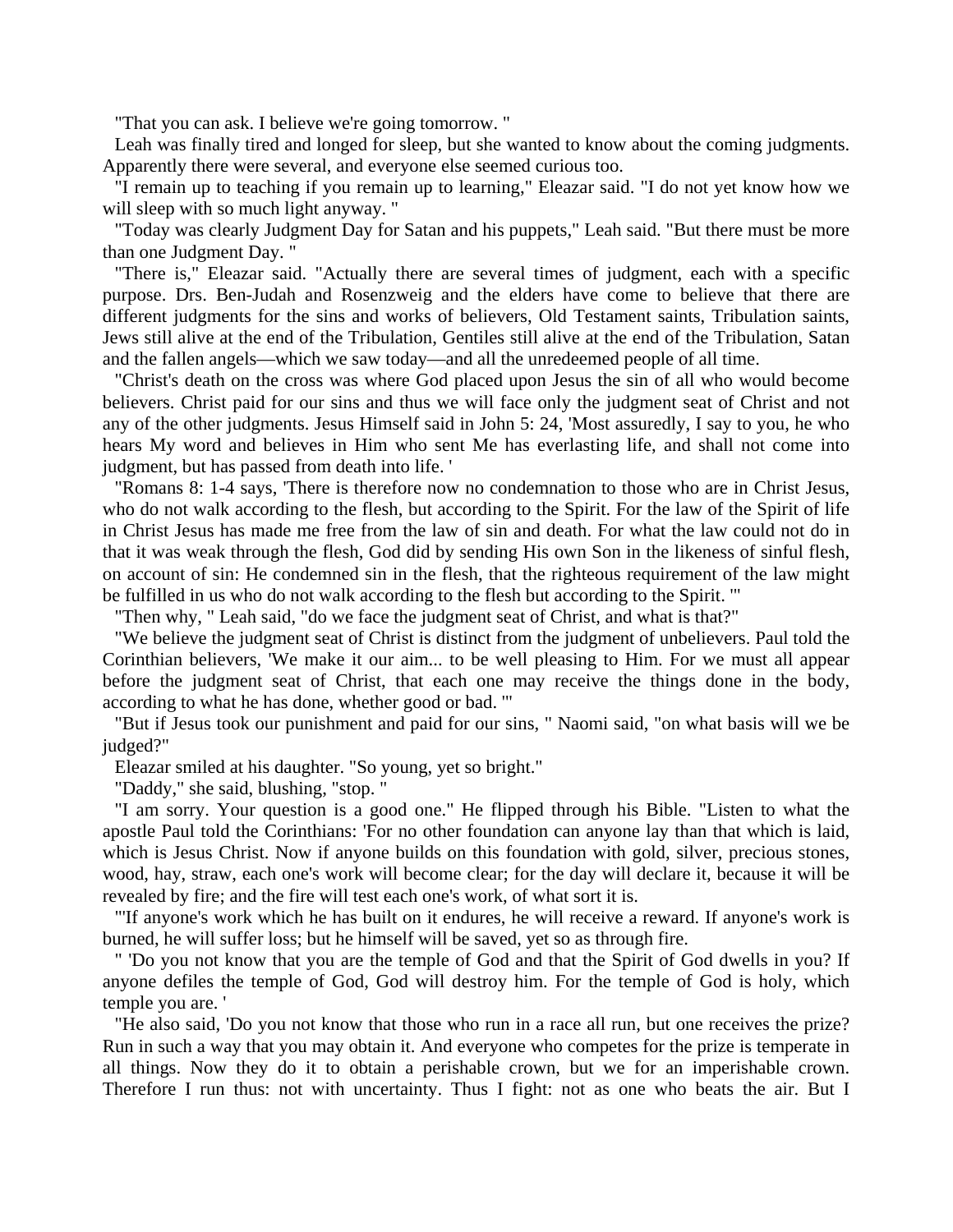discipline my body and bring it into subjection, lest, when I have preached to others, I myself should become disqualified. '

"Actually, Naomi, 'the judgment seat of Christ' has already taken place. It happened in heaven so that the church that was raptured with Jesus could be adorned as His bride when it descended with Him at the Glorious Appearing. Revelation 19: 7-8 says, 'Let us be glad and rejoice and give Him glory, for the marriage of the Lamb has come, and His wife has made herself ready. And to her it was granted to be arrayed in fine linen, clean and bright, for the fine linen is the righteous acts of the saints. ' Those of us who remain alive will be judged by Christ soon, before the Millennium actually begins.

"As for us Jews, the Tribulation itself was the time when God made Israel 'pass under the rod, ' according to Ezekiel 20. God says, 'I will bring you into the bond of the covenant; I will purge the rebels from among you, and those who transgress against Me; I will bring them out of the country where they dwell, but they shall not enter the land of Israel. Then you will know that I am the Lord.

"'As for you, O house of Israel,... go, serve every one of you his idols—and hereafter—if you will not obey Me; but profane My holy name no more with your gifts and your idols. For on My holy mountain, on the mountain height of Israel,... there all the house of Israel, all of them in the land, shall serve Me.... Then you shall know that I am the Lord, when I bring you into the land of Israel, into the country for which I raised My hand in an oath to give to your fathers. '

"Zechariah 13 says that two-thirds of Israel would die, so that of those left, 'all Israel will be saved. 'According to Romans 11: 26-27, 'The Deliverer will come out of Zion, and He will turn away ungodliness from Jacob; for this is My covenant with them, when I take away their sins. '

"We elders have estimated that there are between five and ten million of us Jews who will enter the Millennium. But the Tribulation was also a time of judgment of unbelieving Gentiles. That should have been obvious from the twenty-one judgments that came from heaven during the past seven years. "

George Sebastian raised a hand. "Elder Tiberius, Tsion and Chaim taught us there would also be a judgment of nations, but either I missed it or we didn't get into it. What's that about?"

"That is yet to come, and likely soon. The Scriptures seem to indicate that the valley created by the splitting of the Mount of Olives is called the Valley of Jehosha-phat, which means 'Jehovah judges. ' The forming of that valley buried the rubbish of nearly four thousand years of civilization and runs from the Mount of Olives right through Jerusalem. In that newly purified area it appears the Lord will conduct three judgments: He will restore the Jewish nation; He will judge the sheep; and He will judge the goats. "

"I remember studying the sheep-and-goats judgment, " Hannah Palemoon said. "But I forget who they are. "

"Some call this a Semitic judgment, " Eleazar said. "Jesus will judge you Gentiles on how you have treated His chosen people. Those who honored the Jews are the sheep, and those who did not are the goats.

"When Jesus slayed all His enemies by the sword that came out of His mouth—the very Word of God— Antichrist's armies were put to death in preparation for the millennial kingdom. Soon all remaining unbelievers— yes, including those who did not take the mark of the beast and yet who never decided for Christ either—will also face death. "

"Just people here in Israel?" Ming Woo said. "Or from all over the world?"

"Oh, from the entire world, I'm sure. "

"And they will be judged here? Or in their own countries somehow?"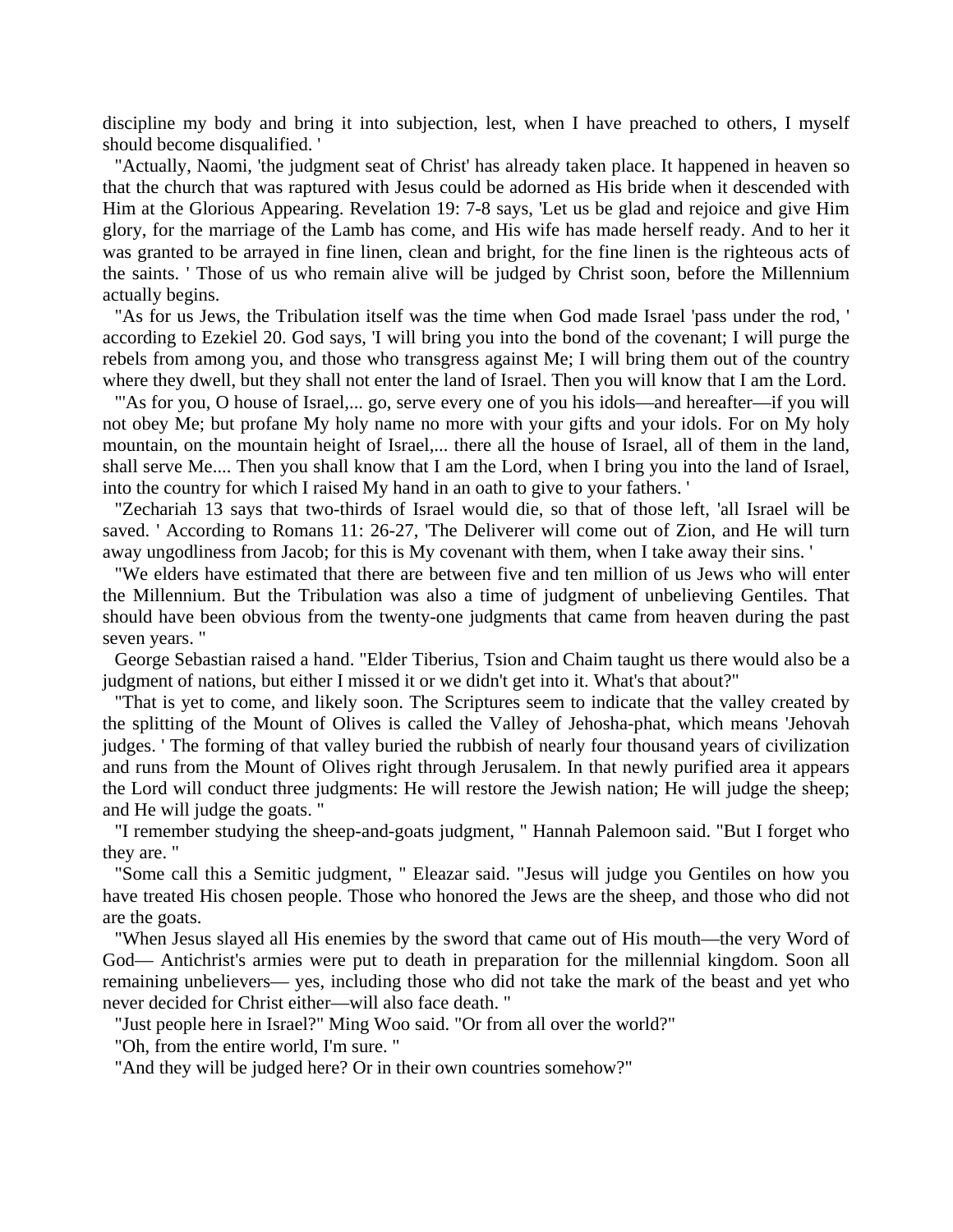"Good question. I don't know. The Bible seems to indicate that this all takes place in the Valley of Jehoshaphat. "

"So it might be awhile before everyone can get here. And what if they choose not to come?"

Eleazar chuckled. "Did you see anyone at the judgment today who appeared to have a choice?"

"So what you're saying, " Ree Woo said, "is that only believers populate the Millennium?"

"It appears that way, yes. At least at the beginning. People born during the Millennium will have to make their choice, of course. "

Priscilla Sebastian said, "Then the Great White Throne Judgment, at the end of the Millennium, is the final one?"

"Yes."

"But it doesn't sound like there will be much to judge. People either received Christ as their Savior, or they didn't. "

"Right, but we believe that God, being wise and fair and wanting to demonstrate how far men arid women fall short of His standard, will judge them based on their own works. Obviously, all will fail to measure up. This will show that the punishment is deserved, and as I have said, they will be sent to the lake of fire for eternity."

"But what about the goats in the coming judgment? Where do they go? And will they also be judged again at the great white throne a thousand years from now?"

"Yes. For now they will be sent to hades, apparently a compartment of hell, where they will suffer until that final judgment, and then they will be cast into the lake of fire. "

"Sad."

"Yes, it is. Very. And yet I believe all these judgments will demonstrate to the whole world God's justice and righteousness and will finally silence all who have scoffed. "

Just before turning in, Rayford called George Sebastian to check on Kenny, hoping the phone wouldn't wake the children.

"He's out cold," Sebastian reported. "Priss is a little surprised, because all he can talk about is Jesus and seeing Mommy and Daddy tomorrow. "

"We covered everything from the millennial kingdom to the resurrections and judgments tonight. You?"

"The same. Fascinating stuff. "

"Tired, Sebastian?"

"Exhausted. It's about time. I had begun to wonder if I would ever be hungry or thirsty or tired again. "

"And were you hungry?"

Sebastian laughed. "After the dinner we had tonight, I'm still wondering if I ever will be again. "

"I hear you. I can still taste the lamb. "

"I can still taste everything."

Rayford closed the shades and lay on his back, pulling a single blanket over himself. The light streaming through the cracks around the shade was so bright he had to cover his eyes with the crook of his elbow. He began thanking God for the events he had witnessed, beginning with his own healing, but before he could even mention them, Jesus said, "I know, Rayford. I know. I am right here, and I will always be right here. I will never leave you nor forsake you.

"My blood is precious, as of a lamb without blemish and without spot. I am the light of the world. He who follows Me shall not walk in darkness, but have the light of life. "

"Thank You, Lord. "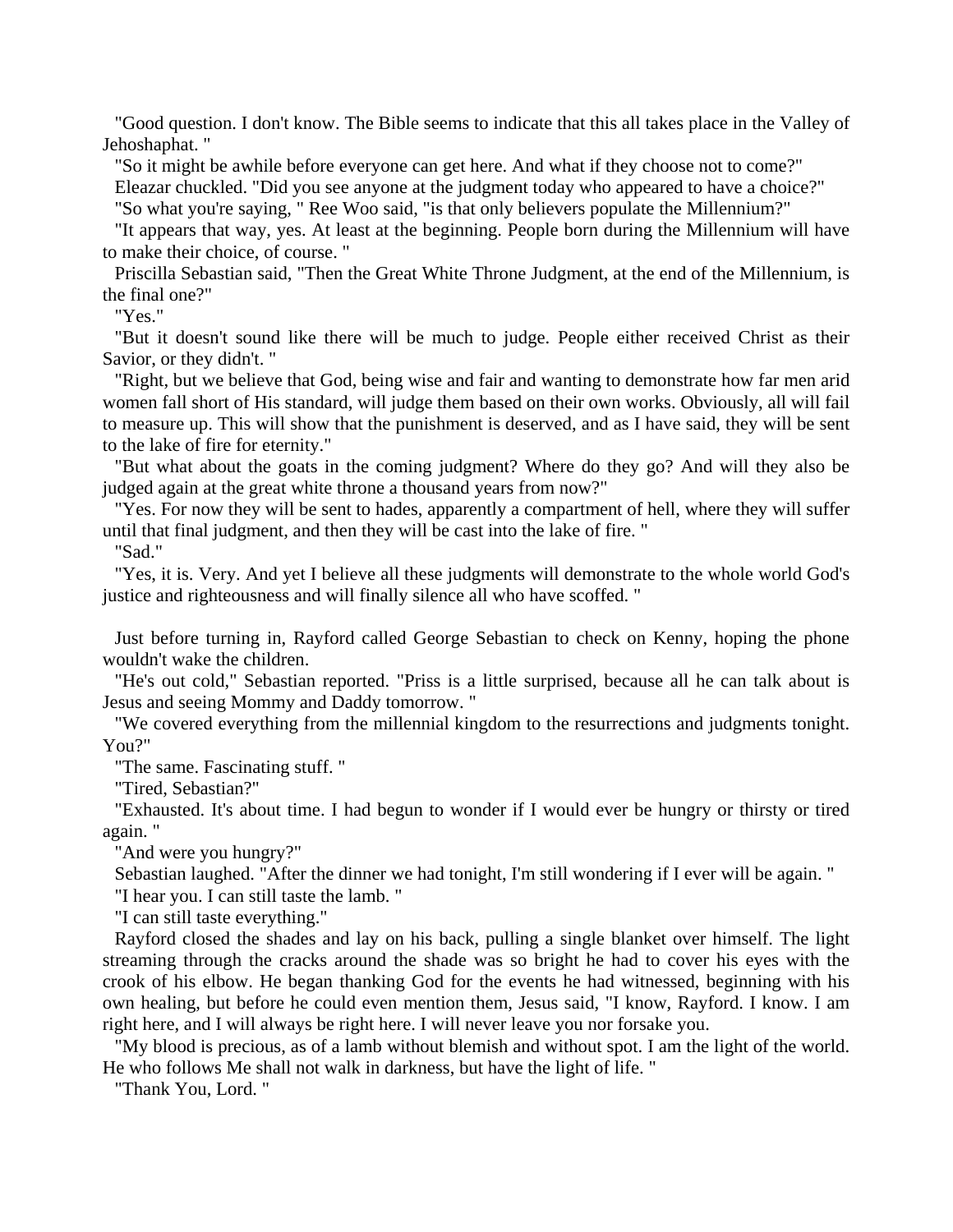And believing Jesus was there, Rayford drifted off into the sleep of the redeemed.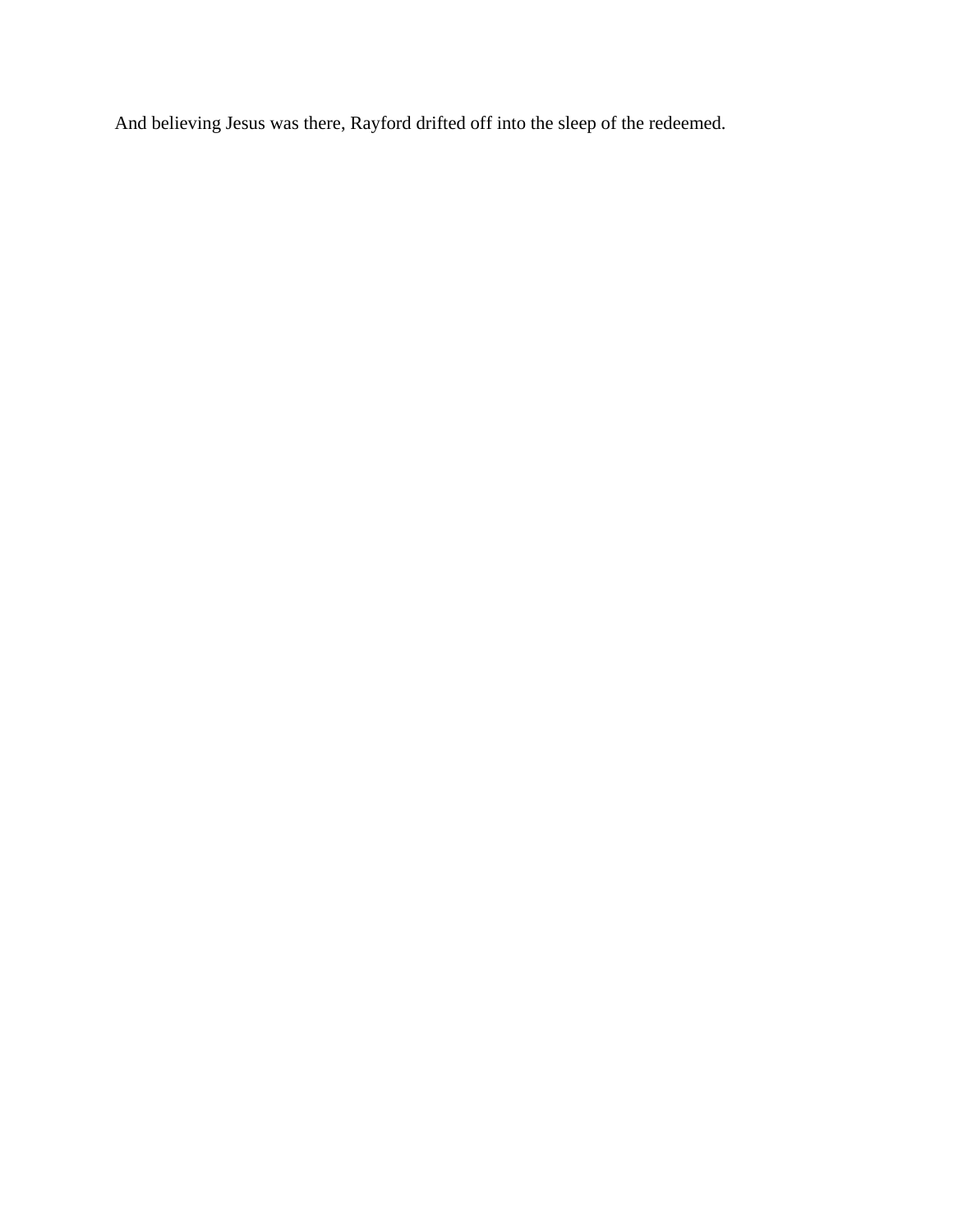## **TWENTY**

LEAH COULD TELL it was morning only because of the dew on the roses and the coolness of the air. It was as bright as it had been at midnight, the last time she checked her watch before falling asleep. She had awakened with the knowledge that she was to go to the new Valley of Jehoshaphat. There was no question in her mind. As she showered and dressed, she knew she was not to eat, not to do anything else. Just go.

Leah had not been aware of Jesus speaking to her again in the night or in the morning, but this inner conviction about what she was to do was so strong and persuasive that He might as well have shown up in person and told her.

She hurried to the front of the house where Eleazar and Naomi were greeting their guests as they emerged from various sleeping quarters. Not a word was said about breakfast or plans for the day. Leah thought about mentioning her urge and asking how she might get there, but she could tell from the looks on the faces of George and Priscilla Sebastian, Hannah Palemoon, and Ree and Ming Woo that they too were on a mission that needed no words. Even the children, Beth Ann and Kenny, seemed eager to get moving.

When everyone was there, Kenny said, "Can we go now?"

Eleazar roared, his bulging eyes twinkling. "And where would you like to go, little one?"

Kenny shrugged. "To see Jesus."

Leah was struck that he didn't mention his mother or dad. For some reason, he too was being drawn to Jesus so forcefully that nothing else seemed to matter.

They all crowded into a vehicle driven by Eleazar, and Leah found herself next to the Woos. "Where're we going, Ming?" she said.

Ming said, "I don't know where anyone else is going. I just hope Elder Tiberius stops within walking distance of the new valley. "

Walking distance didn't begin to describe it. Eleazar drove directly to the valley. As they got out, Leah was staggered to see millions and millions of people. They were white and black and red and yellow, and they were all headed the same direction. Leah sensed Jesus was at the end of this rainbow of humanity, and she knew where to find Him as soon as she turned her eyes to the sky. He was not there, but not only was His heavenly army host hovering on horseback, but also tens of thousands of angels flanked them on the sides and behind.

Leah stopped walking, already separated from her friends. She simply had to stare. The sky seemed nearly filled with heavenly beings, forcing her to shield her eyes. But that did no good. The light of the glory of Christ was all about her, and even behind her hands it glared into her eyes. It felt as if she were staggering toward the object of everyone's attention.

Leah had been to professional sporting events where the crowds were so huge going in and out of a stadium that one could not see the end of the people. This was a million times bigger. As she began to walk again, snatches of conversations grabbed her interest.

"I was in my home, minding my own business."

"Where?"

"Johannesburg."

"When was this?"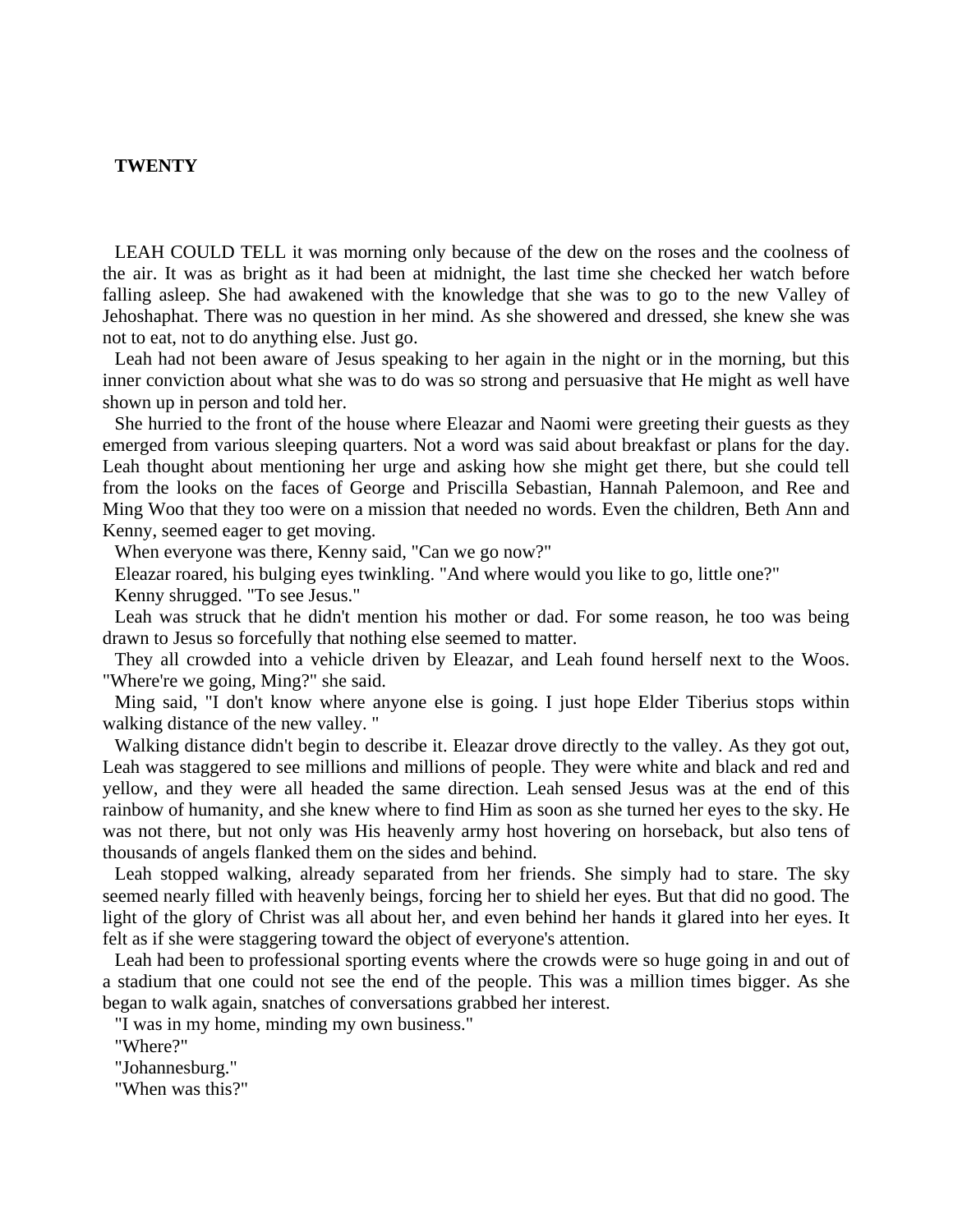"Not ten minutes ago!"

"I was asleep in Michigan!"

Leah followed the gently rolling terrain until it opened on an area just enough below Jerusalem that she could look up and see the Eternal City. She also had a view of Golgotha, the site of Calvary, which took away her breath. Again, Leah had to stop and stare.

"Leah," Jesus said.

"Yes, Lord."

"When you see My throne, join those on My right, your left."

"Yes, Lord."

She turned and continued to follow the crowd, realizing that everyone must have been given personal directions. The masses were breaking to the right and to the left and heading for separate destinations.

Rayford tried to stay with Chaim. The men had left the Rosenzweig home without breakfast and without a word, as if they all somehow knew where they must go. Rayford decided that whatever was to come, he wanted to be close enough to Chaim to ask questions. The others must have had the same idea, as they all stuck together despite the crowds.

When Jesus told Rayford where he should go, he moved to his left without question, and as waves of people moved both directions, suddenly the view before Rayford became clear. Directly below and centered under the vast heavenly hosts, saints, and angels, a great raised platform stood, bearing a throne on which Jesus sat. Behind Him were the three angels of mercy. On either side of Him stood the archangels Michael and Gabriel.

Rayford knew instinctively that every living person on earth was gathered in that valley. "I'm guessing several million, Chaim, but it's really not many compared to how the earth was once populated."

"Very few," Chaim said, keeping up with Rayford. "Half a billion or more were raptured seven years ago. Half the remaining population was killed during the seal and trumpet judgments during the next three and a half years. Many more were lost during the vial judgments, and millions of believers were martyred. What you are looking at is probably only one-fourth of those who were left after the Rapture. And most of these will die today. "

Indeed, Rayford realized, those assembling on Jesus' right were scant compared to those on His left.

Enoch was sitting behind the wheel of his car in his Palos Hills, Illinois, driveway, praying. When he finished and opened his eyes, he was sitting in the sand in Israel with millions of people moving past him. Enoch stood and saw the heavenly hosts, the City of God, and the Place of the Skull. And Jesus told him where he should go.

"And, Lord, my flock. Are they—?"

"Of course they are, beloved. I will direct them to you. "

It took most of the morning for the masses to find their places and settle. To Rayford it appeared that those to Jesus' left were puzzled at best, frightened at worst.

Gabriel stepped to the front of the platform and stretched out his arms for silence. "Worship the King of kings and Lord of lords!" he shouted, and as one the millions on both sides of the throne fell to their knees. In a cacophony of languages and dialects they cried out, "Jesus Christ is Lord!"

Those on the left of Jesus began rising to their feet, while all around Rayford, everyone remained kneeling. "Clearly two different groups of people here, eh, Chaim?"

"Actually three," the old man said. "Those are the 'goats' over there, the followers of Antichrist who somehow survived to this point. You are among the 'sheep' on this side, but I represent the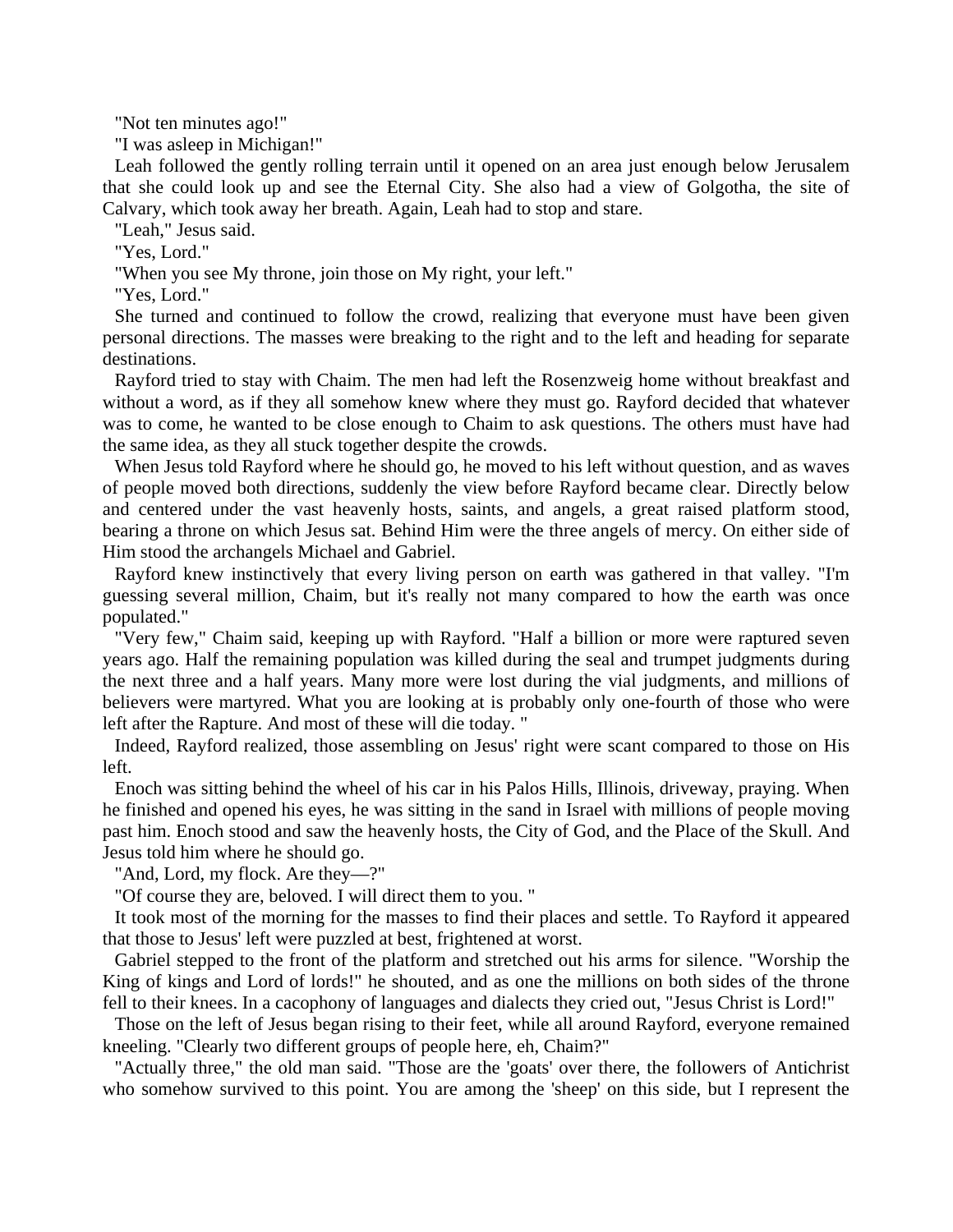third group. I am part of Jesus' 'brethren, ' the chosen people of God whom the sheep befriended. We are the Jews who will go into the Millennium as believers, because of people like you. "

Hannah Palemoon knelt in the sand, worshiping her Savior. Those millions in the crowd to Jesus' left had acknowledged Him, but she sensed no worship was involved.

Since the moment she had awakened, she had wanted— needed—to be here. To have Jesus speak to her in her native tongue was more than she ever could have dreamed or asked for.

Now people around Hannah began to rise, and she looked to the platform to see why. Gabriel was gesturing that they should stand. When everyone was in place and quiet, Gabriel spoke in a loud voice, saying:

"John the revelator wrote: 'I saw an altar, and underneath it all the souls of those who had been martyred for preaching the Word of God and for being faithful in their witnessing.

"'They called loudly to the Lord and said, "O Sovereign Lord, holy and true, how long will it be before You judge the people of the earth for what they've done to us? When will You avenge our blood against those living on the earth?"

" 'White robes were given to each of them, and they were told to rest a little longer until their other brothers, fellow servants of Jesus, had been martyred on the earth and joined them. '

"People of the earth, hearken your ears to me! The time has been accomplished to avenge the blood of the martyrs against those living on the earth! For the Son of Man has come in the glory of His Father with His angels, and He will now reward each according to his works! As it is written, 'At that time, when I restore the prosperity of Judah and Jerusalem, ' says the Lord, 'I will gather the world into the Valley Where Jehovah Judges and punish them there for harming My people, for scattering My inheritance among the nations and dividing up My land.

" 'They divided up My people as their slaves; they. traded a young lad for a prostitute, and a little girl for wine enough to get drunk. '"

Hannah was startled when the larger mass, the group to Jesus' left, immediately fell to their knees again and began shouting and wailing, "Jesus Christ is Lord! Jesus Christ is Lord!"

She wondered if she should be doing the same, but Jesus said, "Hannah, I know your heart. "

'Thank You, Lord, " Rayford said. "I know You do. "

"Cleburn, " Jesus said to Mac, "come, you blessed of My Father, inherit the kingdom prepared for you from the foundation of the world: for I was hungry and you gave Me food; I was thirsty and you gave Me drink; I was a stranger and you took Me in; I was naked and you clothed Me; I was sick and you visited Me; I was in prison and you came to Me. "

Priscilla Sebastian responded, "Lord, when did I see You hungry and feed You, or thirsty and give You drink?"

Enoch said, "When did I see You a stranger and take You in, or naked and clothe You?"

Razor said, "When did I see You sick, or in prison, and come to You?"

And Jesus said in Spanish, "Assuredly, I say to you, Razor, inasmuch as you did it to one of the least of these My brethren, you did it to Me. "

"Thank You, Jesus, " Razor said, bowing his head. But he was distracted by a commotion from those to the left of the throne. He looked up in time to see Jesus stand and walk to the edge of the platform.

With anger and yet sadness, He said, "Depart from Me, you cursed, into the everlasting fire prepared for the devil and his angels: for I was hungry and you gave Me no food; I was thirsty and you gave Me no drink; I was a stranger and you did not take Me in, naked and you did not clothe Me, sick and in prison and you did not visit Me. "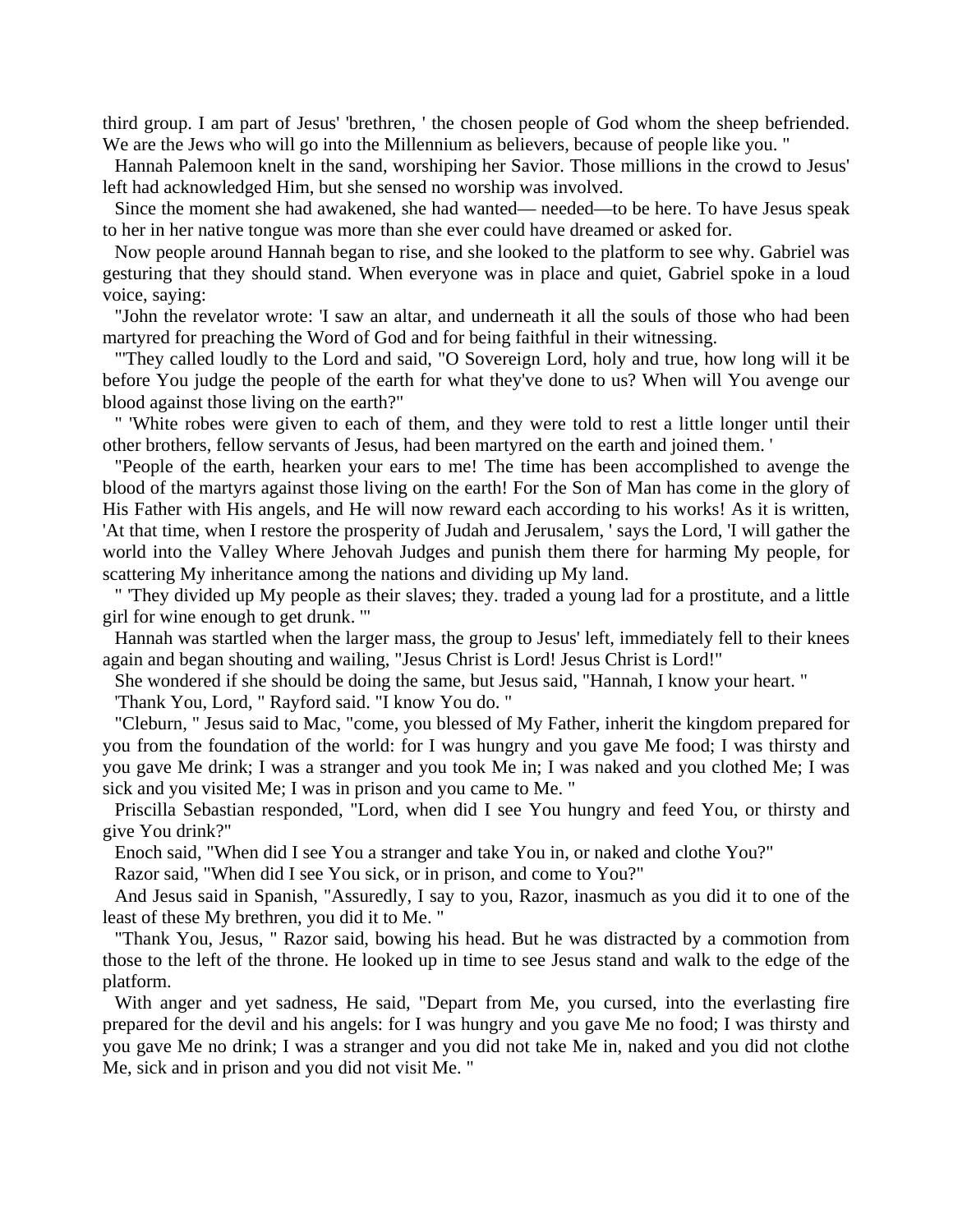The millions began shouting and pleading, "Lord, when did we see You hungry or thirsty or a stranger or naked or sick or in prison, and did not minister to You?"

Jesus said, "Assuredly, I say to you, inasmuch as you did not do it to one of the least of these, you did not do it to Me. You will go away into everlasting punishment, but the righteous into eternal life. "

"No! No! No!"

But despite their numbers and the dissonance of their desperate bawling, Jesus could be heard above them. "As the Father raises the dead and gives life to them, even so the Son gives life to whom He will. For the Father judges no one, but has committed all judgment to the Son, that all should honor the Son just as they honor the Father. He who does not honor the Son does not honor the Father who sent Him. "

"We honor You! We do! You are Lord!"

"Most assuredly, I say to you, he who hears My word and believes in Him who sent Me has everlasting life, and shall not come into judgment, but has passed from death into life.

"But My Father has given Me authority to execute judgment also, because I am the Son of Man. I can of Myself do nothing. As I hear, I judge; and My judgment is righteous, because I do not seek My own will but the will of the Father who sent Me."

"Jesus is Lord!" the condemned shouted. "Jesus is Lord!"

Gabriel stepped forward as Jesus returned to the throne. "Silence!" Gabriel commanded. "Your time has come!"

Rayford watched, horrified despite knowing this was coming, as the "goats" to Jesus' left beat their breasts and fell wailing to the desert floor, gnashing their teeth and pulling their hair. Jesus merely raised one hand a few inches and a yawning chasm opened in the earth, stretching far and wide enough to swallow all of them. They tumbled in, howling and screeching, but their wailing was soon quashed and all was silent when the earth closed itself again.

Everyone on the platform was back in their place, and from the throne Jesus said, "Surely, as I have thought, so it shall come to pass, and as I have purposed, so it shall stand."

"Astounding," Chaim said.

"Hmm?" Rayford said.

"I know that verse," Chaim said, "but think about it. What He merely thinks comes to pass, and whatever He purposes will stand."

Rayford was spent, as he assumed all the "sheep" and "brethren" were. Despite every horror he had witnessed during the Tribulation and the Glorious Appearing, the death and eternal punishment of millions all at once overwhelmed everything else.

"I know, Rayford, " Jesus said. "Now rest your mind. My peace I give to you; not as the world gives do I give to you. Let not your heart be troubled, neither let it be, afraid. Listen now as My servant comforts you. "

Gabriel came forward again. He said, "God's Son, Jesus Christ our Lord, was born of the seed of David according to the flesh, and declared to be the Son of God with power according to the Spirit of holiness, by the resurrection from the dead..

"Through Him you have received grace. You also are the called of Jesus Christ; grace to you and peace from God our Father and the Lord Jesus Christ. In His gospel the righteousness of God is revealed from faith to faith; as it is written, 'The just shall live by faith. '

"The wrath of God has been revealed from heaven against all ungodliness and unrighteousness of men, who suppressed the truth in unrighteousness, because what may be known of God was manifest in them, for God had shown it to them.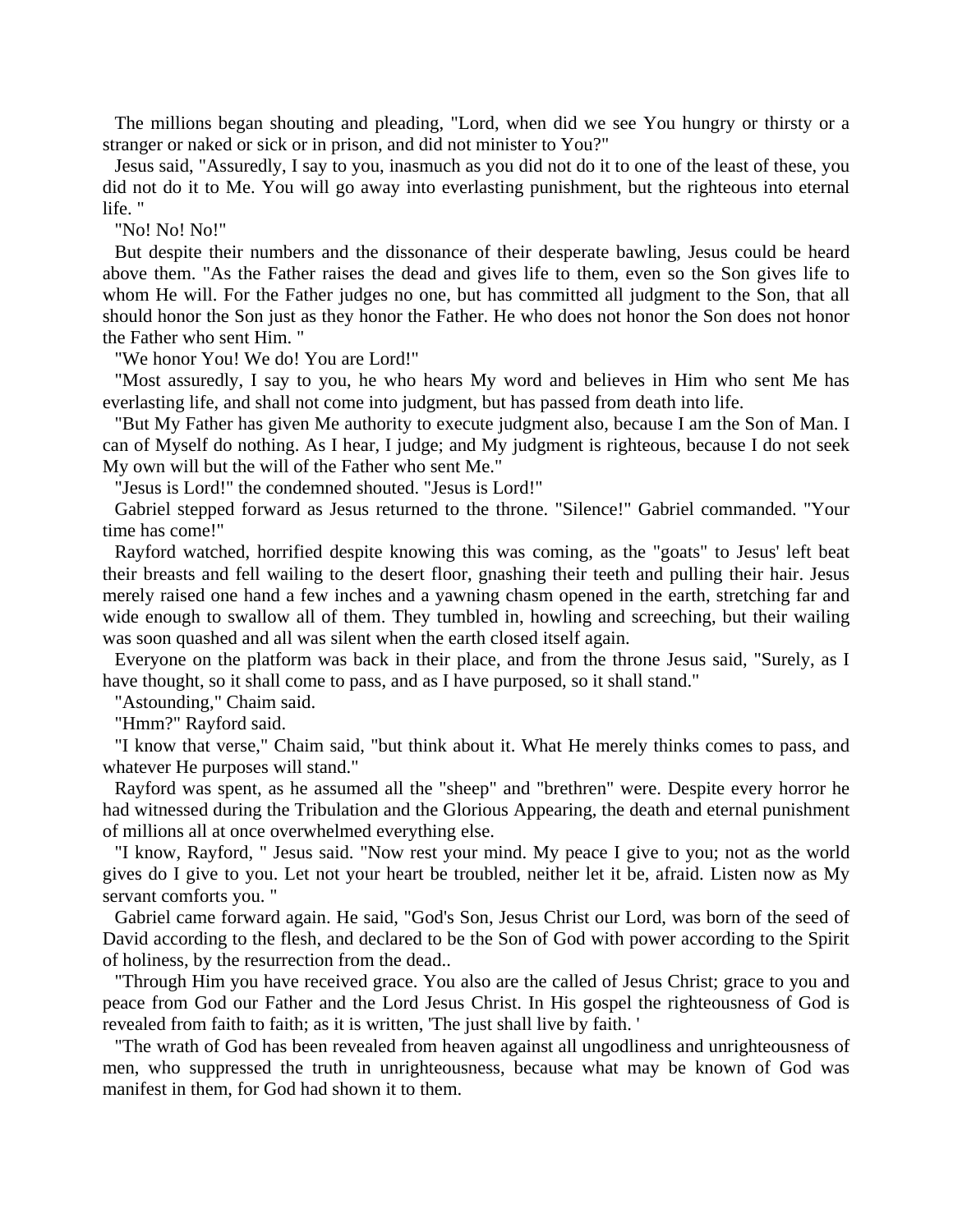"For since the creation of the world His invisible attributes were clearly seen, being understood by the things that were made, even His eternal power and Godhead, so that they are without excuse, because, although they knew God, they did not glorify Him as God, nor were thankful, but became futile in their thoughts, and their foolish hearts were darkened. Professing to be wise, they became fools, and changed the glory of the incorruptible God into an image made like corruptible man and birds and four-footed animals and creeping things.

"Therefore God also gave them up to uncleanness, in the lusts of their hearts, to dishonor their bodies among themselves, who exchanged the truth of God for the lie, and worshiped and served the creature rather than the Creator, who is blessed forever. Amen. "

"Amen!" the assembled shouted.

"These who have been cast into outer darkness and await the Great White Throne Judgment a thousand years hence were indeed without excuse. God sent His Holy Spirit as on the Day of Pentecost, plus the two preachers from heaven who proclaimed His gospel for three and a half years, plus 144, 000 thousand witnesses from the twelve tribes. Endless warnings and acts of mercy were extended to these who continued to be lovers of themselves rather than of God. "

It hit Rayford that all who were left were believers, worshipers of Christ, and that he was among those who would populate the Millennium.

Gabriel gestured that everyone should sit. When all were situated, he smiled broadly and pronounced loudly, "Blessed and holy is he who has part in the first resurrection. Over such the second death has no power, but they shall be priests of God and of Christ, and shall reign with Him a thousand years.

"The Mighty One, God the Lord, has spoken and called the earth from the rising of the sun to its going down. Out of Zion, the perfection of beauty, God will shine forth. Our God has come, and shall not keep silent; He shall call to the heavens from above, and to the earth, that He may judge His people!"

With that Jesus stood and Gabriel moved to stand behind the throne with the other angels. And Jesus said, "Gather My saints together to Me, those who have made a covenant with Me by sacrifice! Come forth!"

From everywhere, from the earth and beyond the clouds, came the souls of those who had died in faith, whom Chaim and Tsion had often referred to as "the believing dead, " and whom Rayford knew now also included Tsion himself—along with many more of Rayford's friends and loved ones.

All these were gathered around the throne between Jesus and the assembled tribulation saints. They were arrayed in white robes, gleaming and pristine. Rayford looked for Chloe and Buck, for Tsion and Albie, Bruce Barnes, Amanda, Hattie, Ken, Steve, and the rest, but there were too many.

Jesus began by honoring the saints of the Old Testament, those Rayford had only heard and read about. Rather than handling this the way He had the individual audiences with the tribulation saints—supernaturally doing them all in what seemed to be an instant—Jesus this time gave the spectators His strength and patience. The ceremony must have gone for days, Rayford eventually decided, but he felt neither hunger nor thirst, no fatigue, not even an ache or a cramp from sitting in the sand that long. He loved every minute, knowing that when Jesus finished with the Old Testament saints, he would get to the tribulation martyrs. Waiting for his friends and loved ones to be recognized would be akin to waiting for Chloe's name to be called when she graduated from high school, but the reunion afterward would make it all worthwhile.

Abdullah drank it all in. He glanced at his watch every few hours and realized how long it had taken to cover most of the Old Testament saints. Many he had never heard of—either he had not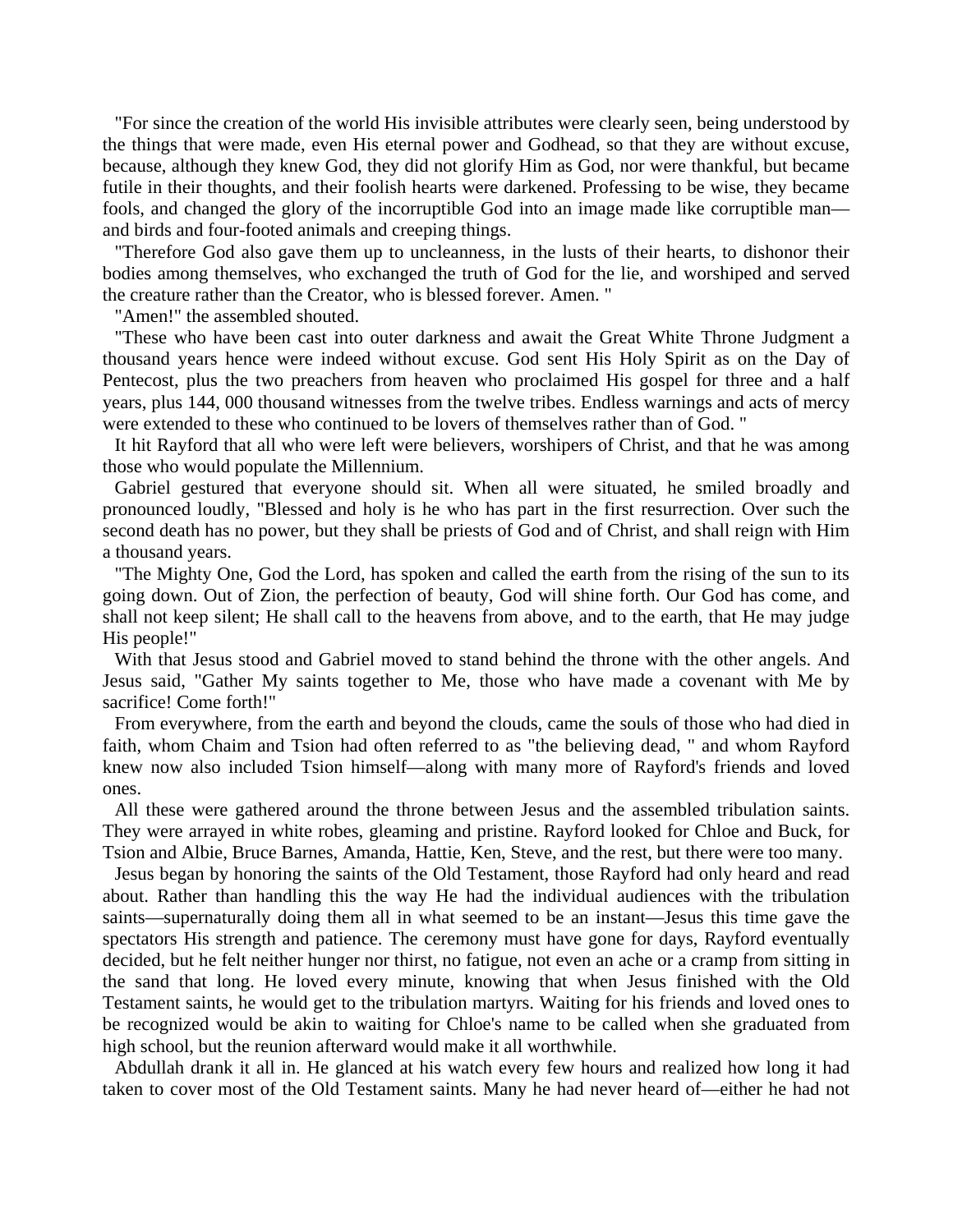studied enough or these were some whose exploits had not been recorded. And yet God knew. He knew their hearts, knew of their sacrifice, knew of their faith. And one by one Jesus honored them as He embraced them and they knelt at His feet, and He said, "Well done, good and faithful servant."

Enoch Dumas reveled in the privilege. He was most fascinated by the names he had read about and studied. He perked up when Jesus said of Abel, the son of Adam, "By faith you offered to God a more excellent sacrifice than Cain, through which you obtained witness that you were righteous, God testifying of your gifts; and through that, though dead for generations, your life still spoke. "

Enoch was intrigued to finally get a look at these famous men and women. As they came to Him one by one, Jesus said, "Without faith it is impossible to please God, for he who comes to My Father must believe that He is, and that He is a rewarder of those who diligently seek Him. "

There was Noah, humbly kneeling, receiving his reward. Jesus said, "By faith, being divinely warned of things not yet seen, you moved with godly fear, prepared an ark for the saving of your household, by which you condemned the world and became heir of the righteousness which is according to faith. "

Hours later it seemed everyone roused when it was Abraham's turn. Jesus said, "By faith you obeyed when you were called to go out to the place you would receive as an inheritance. And you went out, not knowing where you were going. By faith you dwelt in the land of promise as in a foreign country, dwelling in tents with Isaac and Jacob, the heirs with you of the same promise; for you waited for the city which had foundations, whose builder and maker was God. "

Sarah was right behind him, and Jesus said to her, "By faith you yourself also received strength to conceive seed, and you bore a child when you were past the age, because you judged Him faithful who had promised. Therefore from one man, your husband, and him as good as dead, were born as many as the stars of the sky in multitude—innumerable as the sand which is by the seashore. "

Jesus addressed the spectators. "These all died in faith, not having received the promises, but having seen them afar off were assured of them, embraced them and confessed that they were strangers and pilgrims on the earth. For those who say such things declare plainly that they seek a homeland. And truly if they had called to mind that country from which they had come out, they would have had opportunity to return. But now they desire a better, that is, a heavenly country. Therefore I am not ashamed to be called their God, for I have prepared a city for them.

"By faith Abraham, when he was tested, offered up Isaac, and he who had received the promises offered up his only begotten son, of whom it was said, 'In Isaac your seed shall be called, ' concluding that God was able to raise him up, even from the dead. "

Later Jacob approached the throne, and Jesus said, "By faith, when you were dying, you blessed each of the sons of Joseph, and worshiped, leaning on the top of your staff. "

And behind him, Joseph. Jesus told him, "By faith you, when you were dying, made mention of the departure of the children of Israel, and gave instructions concerning your bones. "

All around Enoch Dumas, Jews began to stand. Soon everyone was on their feet. Moses himself was kneeling at the feet of Jesus with a man and a woman, and the Lord embraced them and said, "Well done, good and faithful servants. By faith, when your son was born, you hid him three months, because you saw he was a beautiful child; and you were not afraid of the king's command.

"And you, Moses, when you became of age, by faith refused to be called the son of Pharaoh's daughter, choosing rather to suffer affliction with the people of God than to enjoy the passing pleasures of sin, esteeming My reproach greater riches than the treasures in Egypt; for you looked to the reward. By faith you forsook Egypt, not fearing the wrath of the king; for you endured as seeing Him who is invisible.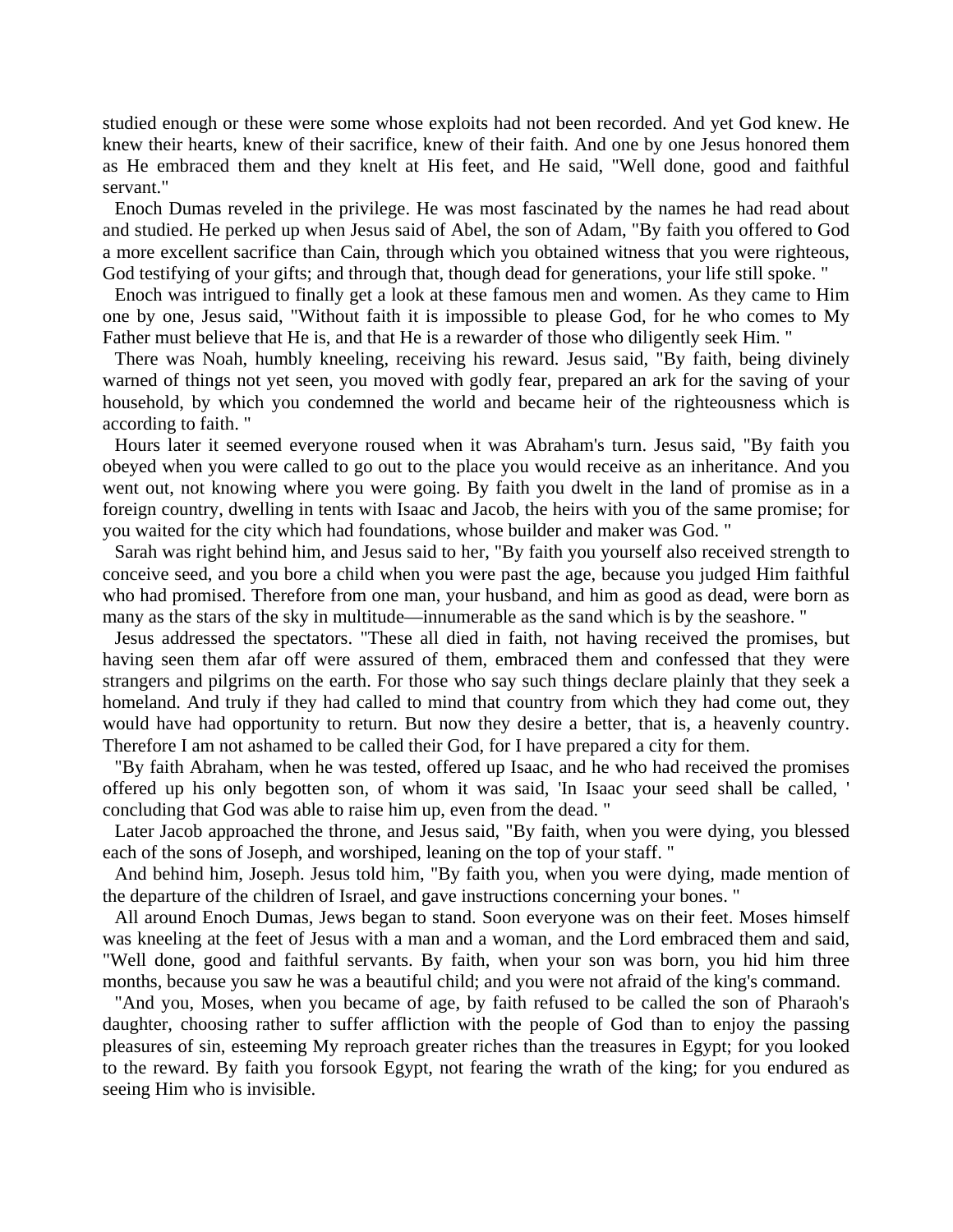"By faith you kept the Passover and the sprinkling of blood, lest he who destroyed the firstborn should touch them.

"By faith you led My children through the Red Sea as by dry land, whereas the Egyptians, attempting to do so, were drowned. "

A woman knelt before Jesus. He said, "By faith, Rahab, you did not perish with those who did not believe, because you received My spies with peace. "

By the time Leah had seen all the heroes of the Old Testament, including Gideon and Barak and Samson and Jephthah, also David and Samuel and the prophets, she felt as if she were already in heaven. Jesus stood and said, "These through faith subdued kingdoms, worked righteousness, obtained promises, stopped the mouths of lions, quenched the violence of fire, escaped the edge of the sword, out of weakness were made strong, became valiant in battle, turned to flight the armies of the aliens.

"Women received their dead raised to life again. And others were tortured, not accepting deliverance, that they might obtain a better resurrection.

"Still others had trial of mockings and scourgings, yes, and of chains and imprisonment. They were stoned, they were sawn in two, were tempted, were slain with the sword. They wandered about in sheepskins and goatskins, being destitute, afflicted, tormented—of whom the world was not worthy. They wandered in deserts and mountains, in dens and caves of the earth.

"And all these obtained a good testimony through faith. "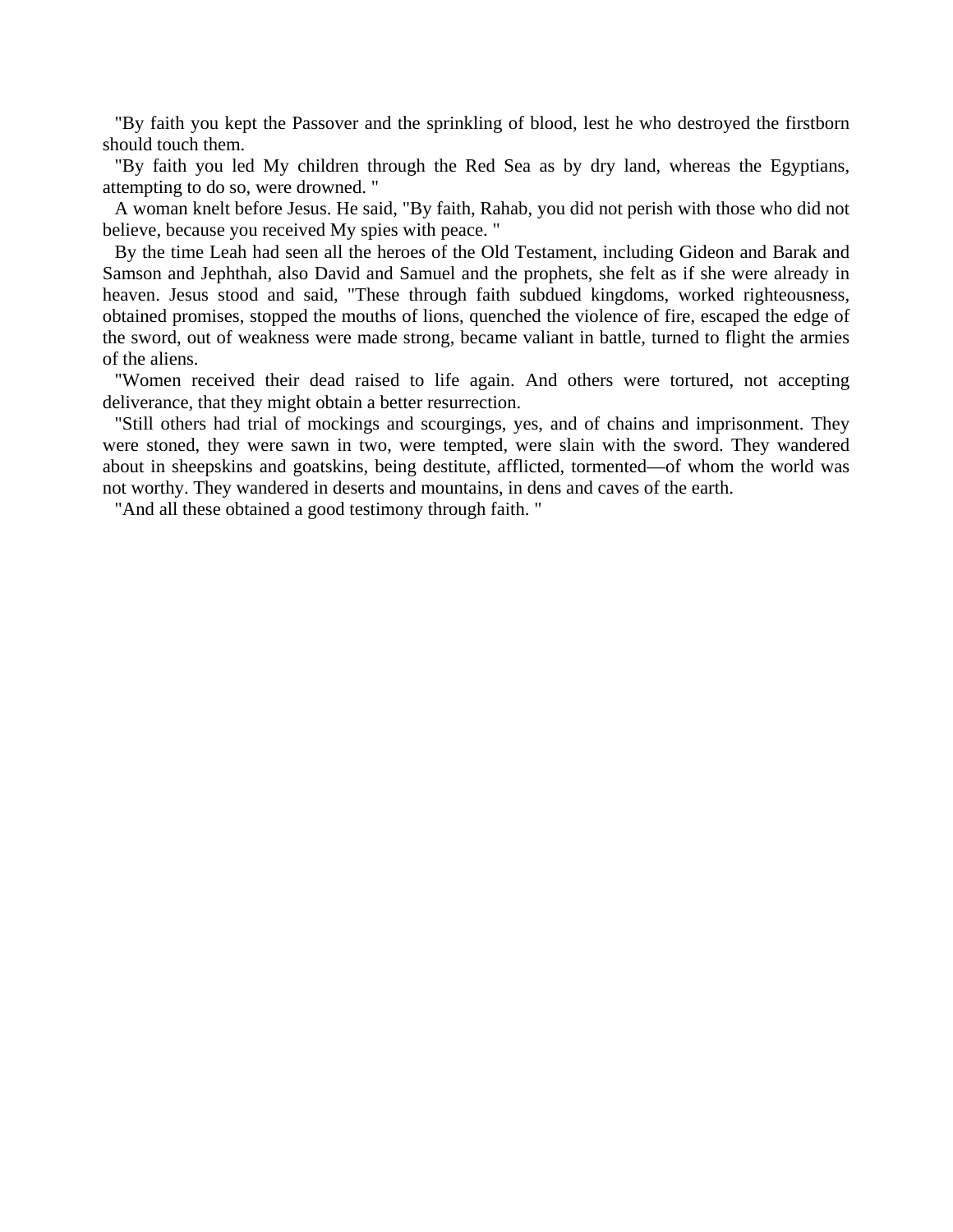## **TWENTY-ONE**

RAYFORD STEELE'S mind was on a woman he had not touched in more than seven years. What would Irene look like in her glorified body? What would they say to each other? Had she been aware of him all this time, watching, knowing what he was doing? Did she know he had become a believer?

"Do you realize how long we've been here?" he said.

Chaim looked at his watch. "Days, and yet it seems less than an hour. You know it is unlikely Jesus will handle the tribulation saints and martyrs the way He did the Old Testament saints. "

"Why?"

"Think about it. It would take years. "

"How many are there?" Rayford said.

"More than two hundred million martyrs alone. "

"How can you be so sure?"

"I read the Book. Revelation says the martyrs under the throne who had come out of the Tribulation constitute a multitude no man can number. "

"Then how can you say—?"

"Stay with me. Earlier it refers to the demonic horsemen—remember them?"

"Don't ask. "

"It refers to two hundred million of them, obviously a multitude that can be numbered. So, if there are so many martyrs that they cannot be numbered, how many must there be?"

Mac tried to imagine how he would have felt, before the Glorious Appearing, had he sat in the desert this long without food, water, or sleep. These old bones would be dried up and blowin' away.

He recalled that as a child he'd worried about the afterlife. His friends, most of them, were church kids, and they talked about dying and going to heaven as if it was simply expected. "Yeah, " he had said, "but what'll we do there?" His idea of heaven was ghosts in white robes with halos sitting on clouds and playing harps.

His friends could only shrug and say, "Better there than in hell. "

He hadn't been so sure. His uncles always kidded about wanting to go to hell, "because that's where all our friends will be."

Needless to say, Mac was grateful to have avoided hell. And if heaven was as fascinating as this interval before the Millennium, it was going to be more than okay.

"It might be a little late to be asking this, Chaim, " Ray-ford said, "but what kind of a relationship will I have with Irene now? And Amanda. I know that's the kind of question Jesus was asked when the Pharisees were trying to trip Him up, but I sincerely need to know. "

"All I can tell you is what Jesus said. 'In the resurrection they neither marry nor are given in marriage, but are like angels of God in heaven. For when they rise from the dead, they neither marry nor are given in marriage. But those who are counted worthy to attain that age'—meaning this time period right now—'and the resurrection from the dead, neither marry nor are given in marriage. 'I cannot make it any plainer than that. "

"So only the people who reach the Millennium alive will marry and have children."

"Apparently. "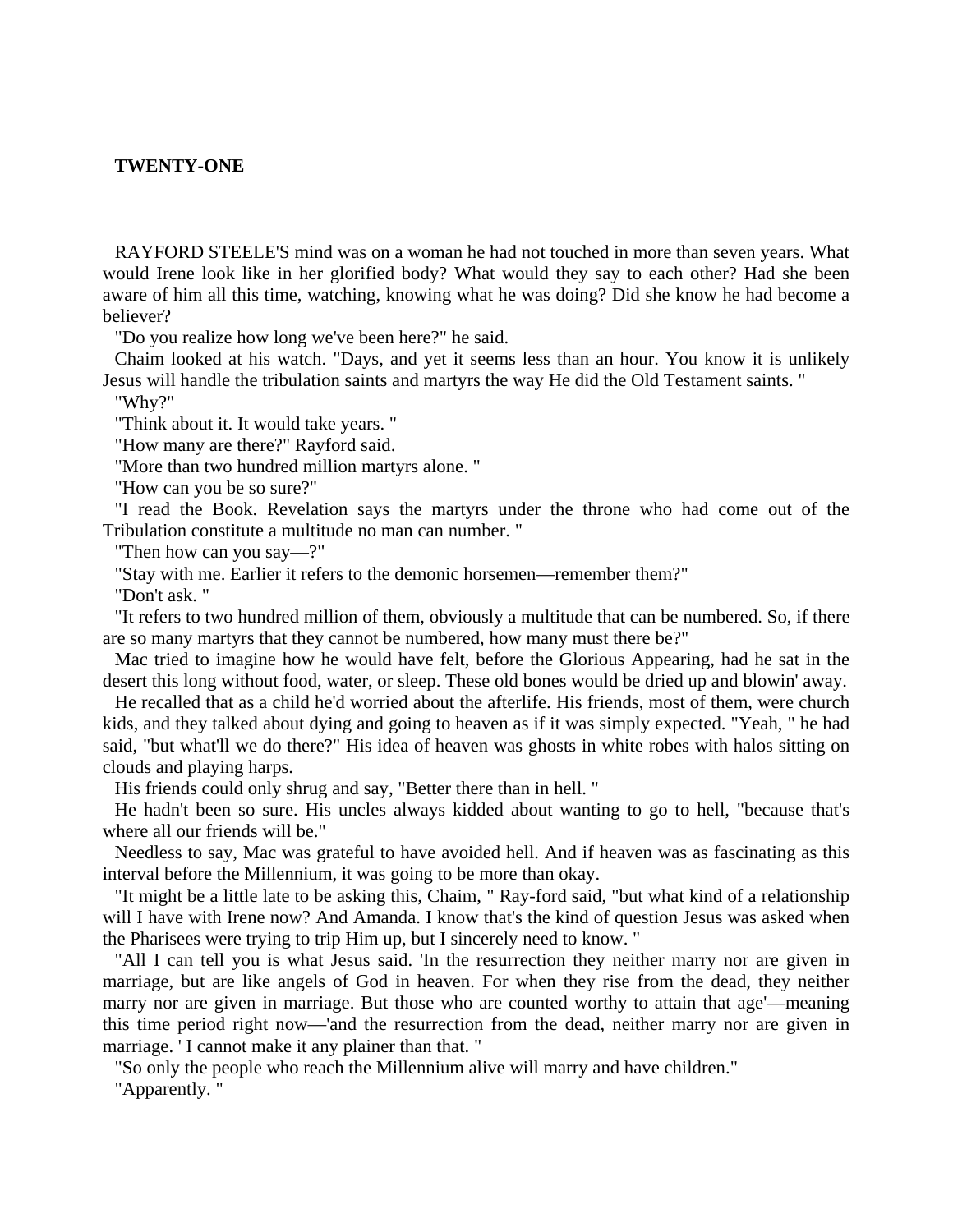Rayford also looked forward to meeting his heroes from the Old Testament. "We do get to interact with those guys, don't we?"

"Absolutely," Chaim said. "In Matthew 8: 11 Jesus says, 'Many will come from east and west, and sit down with Abraham, Isaac, and Jacob in the kingdom of heaven. '"

But for now the Old Testament saints were not mingling. They too had become spectators, because the multitude that no man could number was lined up at the throne, awaiting their rewards.

"Those who were killed for the testimony of Jesus, " Chaim said, "which pretty much covers any believer who died during the Tribulation, will be honored. But those who were actually martyred will be given a special crown. "

Gabriel stepped forward one more time and announced, "John the revelator wrote, 'And I saw the souls of those who had been beheaded for their testimony about Jesus, for proclaiming the Word of God, and who had not worshiped the Creature or his statue, nor accepted his mark on their foreheads or their hands. They had come to life again and now they reigned with Christ for a thousand years. '"

Chaim's assessment proved accurate. Somehow the Lord arranged it so that only those who knew each tribulation saint witnessed them getting their reward. So, rather than Rayford's having to wait through the ceremonies for a million or two strangers to see a friend or loved one, as soon as the festivities began, Bruce Barnes approached the throne.

"Bruce!" Rayford called out, unable to restrain himself, and he stood and applauded. All around him others were doing the same, but they were calling out other names. "Aunt Marge!" "Dad!" "Grandma!"

From that distance, Rayford could tell only that Bruce looked like himself. Of course he had never seen him in a white robe, and he didn't know what a glorified body would be like, but Rayford couldn't wait to see him face-to-face.

Soon he saw Loretta, Bruce's secretary, who had died in the first global earthquake. And then came Amanda, Rayford's second wife.

He saw Dr. Floyd Charles, who had worked with the Tribulation Force. And David Hassid, the first mole in the Global Community Palace, who had been shot and killed at Petra, just before the remnant began to move in.

T Delanty was there, and sweet Lukas Miklos and his wife, who received a martyr's crown for enduring the guillotine. Soon came Ken Ritz, who had taken a bullet to the head from the GC in an escape attempt.

What memories! How good it would be to reminisce. Jesus honored Ken by mentioning how he had "used your God-given mind and abilities to often thwart the works of the enemy and encourage your brothers and sisters in Christ."

Melancholy washed over Rayford when he recognized Hattie Durham embracing Jesus. How he had misused her and nearly given up on her, but what a brave saint she had become in the end. When she knelt, Michael the archangel handed Jesus a crystalline tiara, which He placed on her head. "My daughter," He said, "you were martyred for your testimony of Me in the face of the Antichrist and the False Prophet, and so you will bear this crown for eternity. Well done, good and faithful servant. "

There was Annie Christopher, who had worked underground at the GC palace. Steve Plank, Buck Williams's former boss, who was thought dead in the wrath of the Lamb earthquake, only to resurface undercover as a GC operative under the name Pinkerton Stephens.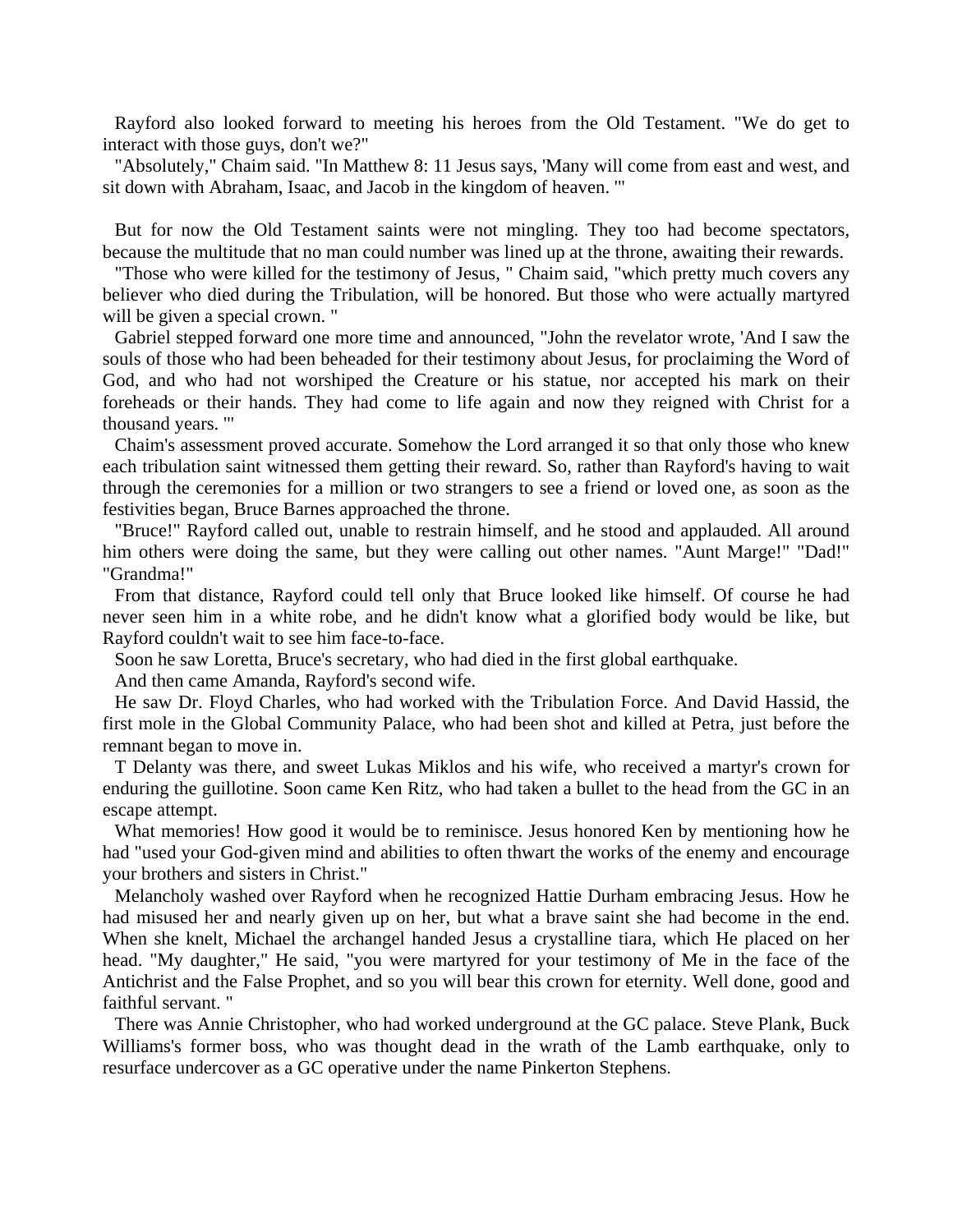"You suffered the blade for My sake," Jesus said, "and maintained your testimony to the end. Wear this crown for eternity."

Albie appeared, Rayford's old friend and faithful compatriot.

And finally, there was Chloe, and right behind her Buck and Tsion. Rayford kept shouting and clapping as his daughter, son-in-law, and spiritual adviser received their well-done, their embrace, and their martyr's crown. The entire heavenly host applauded each martyr, but Caleb, one of the angels of mercy, came out from behind the throne to embrace Chloe. Rayford would have to ask her about that.

Of her, Jesus said, "You too suffered the guillotine for My name's sake, speaking boldly for Me to the end. Wear this for eternity. "

Of Buck he said, "You and your wife gave up a son for My sake, but he shall be returned to you, and you shall be recompensed a hundredfold. You will enjoy the love of the children of others during the millennial kingdom. "

Jesus took extra time with Tsion Ben-Judah, praising him for "your bold worldwide proclamation of Me as the Messiah your people had for so long sought, the loss of your family—which shall be restored to you—your faithful preaching of My gospel to millions around the world, and your defense of Jerusalem until the moment of your death. Untold millions joined Me in the kingdom because of your witness to the end. "

Rayford enjoyed Jesus' welcome to dozens of others whose names he had forgotten, underground believers in various countries who had worked through the Co-op, hosted Trib Force people, and sacrificed their lives in defense of the gospel.

Only by the miraculous work of God through Jesus, the honoring of more than two hundred million tribulation martyrs and saints was suddenly over. Jesus stood at the front edge of the vast platform and spread His arms as if to encompass the mighty throng of souls, most with glorified bodies, the rest mere mortals who had survived the Tribulation.

"I will declare the decree, " He said. "The Lord has said to Me, 'You are My Son, today I have begotten You. Ask of Me, and I will give You the nations for Your inheritance, and the ends of the earth for Your possession. You shall break them with a rod of iron; You shall dash them to pieces like a potter's vessel. '

"Now therefore, I say be wise, O kings; be instructed, you judges of the earth. Serve the Lord with fear, and rejoice with trembling. Kiss the Son, lest He be angry, and you perish in the way, when His wrath is kindled but a little. Blessed are all those who put their trust in Him.

"I welcome you, one and all, to the kingdom I have prepared for you. Rayford, welcome. "

"Thank You, Lord. "

How anyone found anyone else in the endless mass of souls was a miracle in itself. Rayford saw Chaim making a beeline to Tsion, who was already in the embrace of his wife and two children. Albie and Mac were laughing and shouting and hugging.

There were Buck and Chloe running to Kenny as he ran to them.

And seemingly out of nowhere, at Rayford's elbow stood Irene. One thing he could say for the glorified body: She looked herself, and as if she had not aged. No way she could say the same for him.

"Hi, Rafe," she said, smiling.

"Irene," he said, holding her. "You're permitted one cosmic I-told-you-so. "

"Oh, Rayford," she said, stepping back as if to get a good look at him. "I've just been so grateful that you found Jesus and so thrilled at how many souls are here because of what you and Chloe and the others did." She looked behind him. "Raymie, " she said, "come here."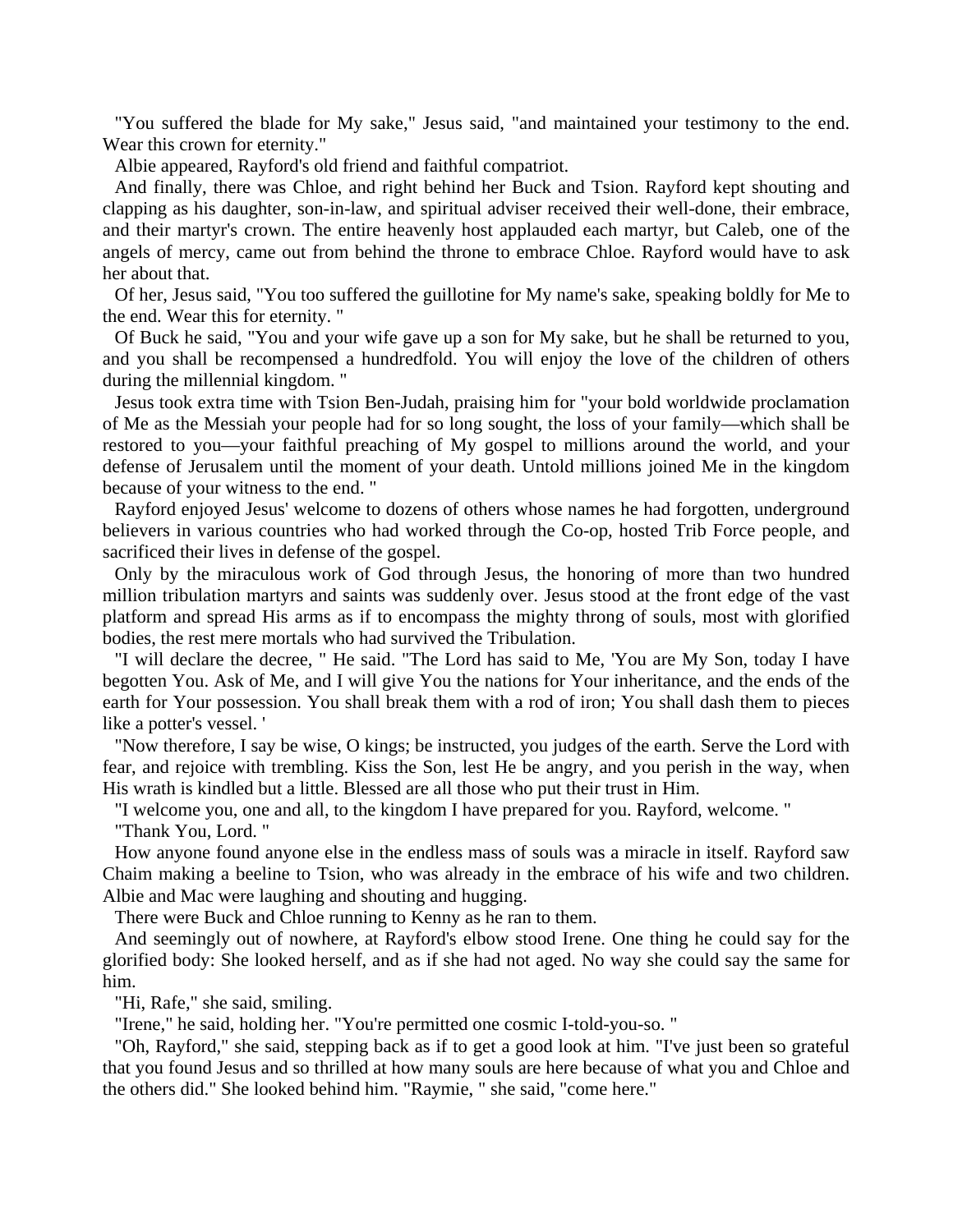Rayford turned and there was his son. He scooped him up in a tight embrace. "Even you knew the truth that I didn't," he said.

"I can't tell you how great it is to see you here, Dad."

Rayford pointed to Buck and Chloe and Kenny. "You know who that is?"

"Of course," Irene said. "That's my grandson—your nephew, Raymie. "

They approached shyly, but it was Buck who broke the ice as Chloe gathered in her parents. "So nice to meet you, finally, " he said, shaking his mother-in-law's hand. "I've heard so much about you. "

Kenny seemed fascinated to have a real uncle, and one so young.

As they laughed and hugged and praised God for each, other and for their salvation, Amanda White Steele approached. "Rayford, " she said. "Irene. "

"Amanda!" Irene said, pulling her close. "Would you believe I prayed for you even after I was raptured?"

"It worked. "

"I know it did. And you and Rafe were happy for a time. "

"I was so afraid this would be awkward, " Rayford said.

"Not at all, " Irene said. "I didn't begrudge you a good wife and companionship. I was so thrilled that you both had come to Jesus. You're going to find that He is all that matters now. "

"And I, " Amanda said, "am just so happy you made it through the Tribulation, Rayford. " She turned back to Irene and took her arm. "You know, your witness and character were the reasons I came to the Lord. "

"I knew that was your testimony, " Irene said. "But I hadn't recalled making any impression on you. "

"I don't think you tried. You just did. "

Rayford had the feeling that his family would be close, affectionate friends throughout the Millennium. He didn't understand it all yet, in fact hardly any of it. But he had to agree with Irene: Jesus was all that mattered anymore. There would be no jealousy, envy, or sin. Their greatest joy would be in serving and worshiping their Lord, who had brought them to Himself.

As Buck and Chloe continued to interact with Irene and Amanda, Rayford borrowed Raymie. "There are so many people I want to see, Son. You must meet them all. And we've only got a thousand years. "